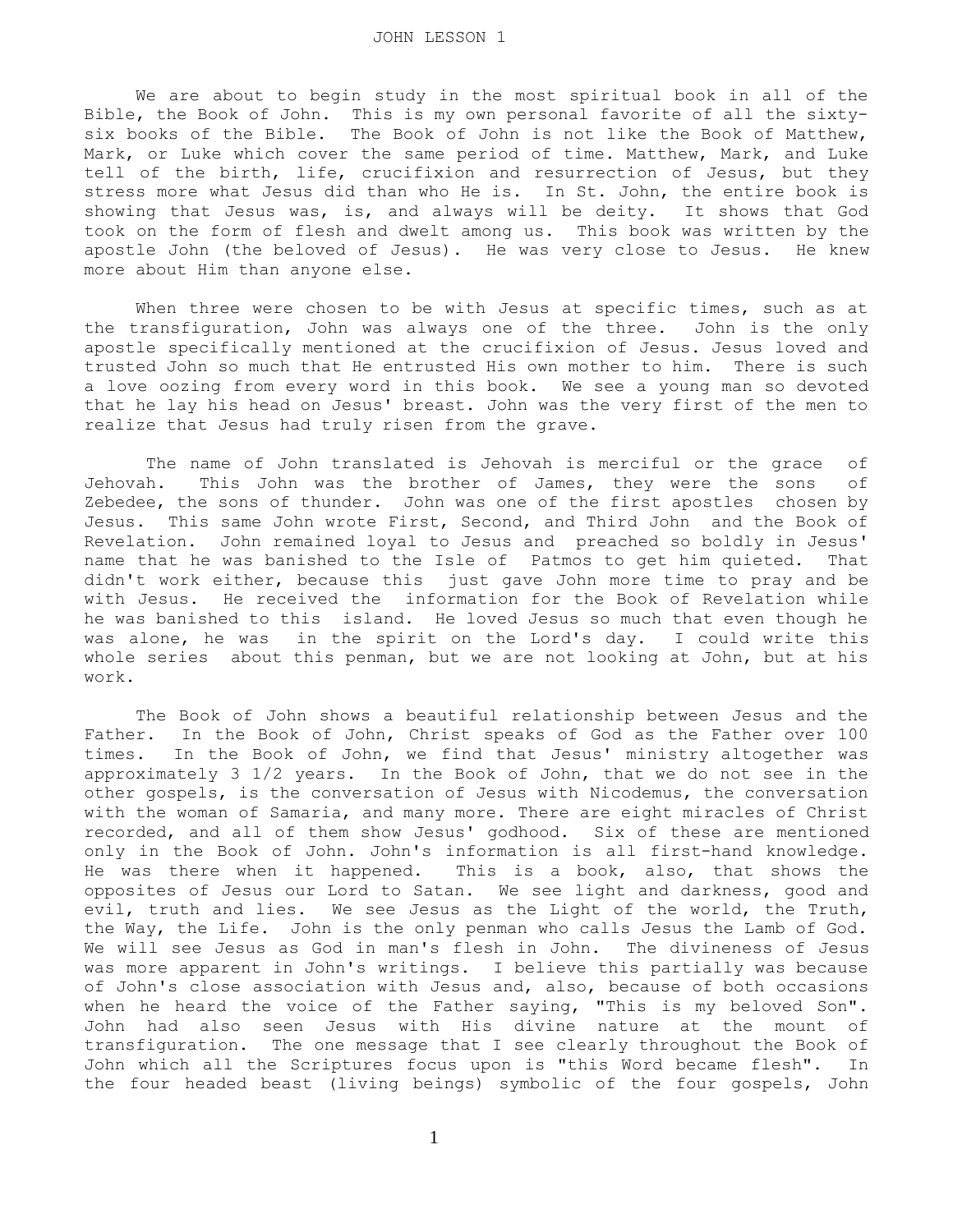portrays the face of the eagle which symbolizes God. The divine fulness of the godhead is shown with no shadow of doubt in the Book of St. John.

Now let us begin in John 1:1.

 John 1:1, "In the beginning was the Word, and the Word was with God, and the Word was God."

 There are two kinds of Word. One is the written Word which is the Bible. This written Word is God breathed. John was not the author of St. John, God was; John was the penman, moved upon by the Holy Spirit of God. The entire Bible was authored by God. Each book had a penman moved upon by the Holy Spirit of God. I believe the written Word (the Bible) is the face of Jesus that we are looking in. Jesus is the Word. In St. John 1:14 we learn that this Word was Jesus, "And the Word was made flesh, and dwelt among us, (and we beheld his glory, the glory as of the only begotten of the Father,) full of grace and truth." In the first Book of the Bible, Genesis 1:3, we see the spoken Word, "And God said...". God said is the spoken Word. This spoken Word creates, as we see in Genesis and in St. John 1:3, "All things were made by him; and without him was not any thing made that was made." You see, the Word spoken or written is powerful. It contains the power of life and death . The Word of God gave everything the power to exist. This Word is the one we know as Jesus. What was before the beginning? Nothing. This Word who became Jesus was there at the foundation of the world. Word "In the beginning was the Word... " is Logos. It means divine expression. It even includes divine thought. It can also mean divine work. He (the Word) was divine intelligence. "...the Word was with God..." God here is taken from a word which means supreme Divinity or supreme God. This Logos (Word) was not only with God but was God, as well. Proverbs chapter 8 verse 23 speaks of this Divine Intelligence as Wisdom. This Eternal Existence is difficult for man to comprehend, but it is true. God is the place that every thing else starts from.

John 1:2, "The same was in the beginning with God."

 We could say then, that from the Word (Jesus) all things start. You can see very well from this why Satan's latest trick is to get God's people<br>disinterested in the spoken and written Word. The church is doing disinterested in the spoken and written Word. everything except studying the uncompromised Word. There is a great effort on the part of the enemy of God to bring new Bibles on the market which distort the Word of God. One of the most common ways to distort is to make Jesus (the Word) something less than God.

 John 1:3, "All things were made by him; and without him was not any thing made that was made."

 We see here that the Word (Jesus) was Creator God. He made it all. Let us look back in Genesis again. At the beginning of each thing created there was the expression "God said, Let there be.." then it goes on to mention everything: the skies, the world, the sun, the moon, etc. You see from this, the Word (who we call Jesus) was at the beginning Creator God.

John 1:4, "In him was life; and the life was the light of men."

 In verse 4 above, life means the power to exist. In Genesis 2:7 we read how God gave life to man, "And the Lord God formed man of the dust of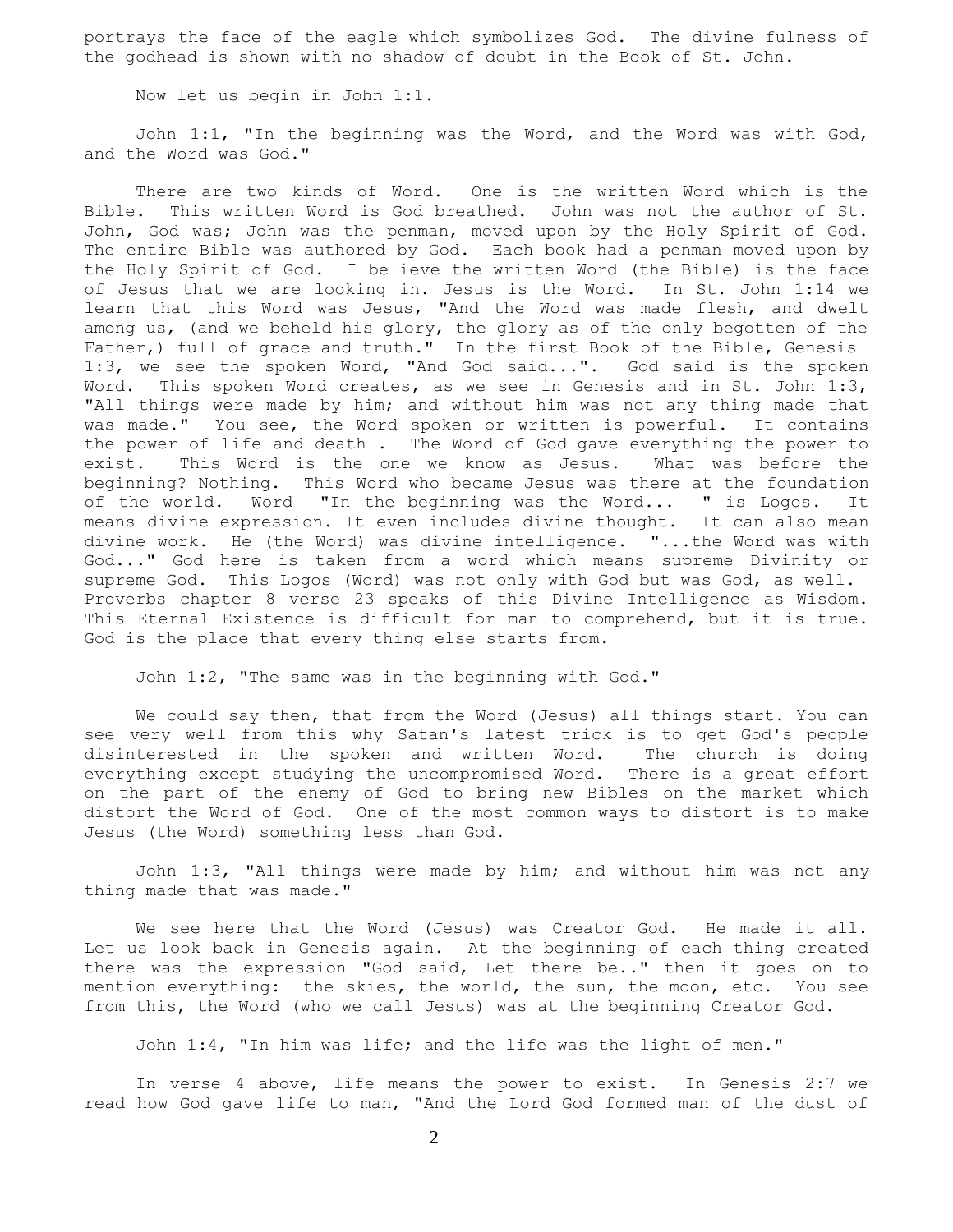the ground, and breathed into his nostrils the breath of life; and man became a living soul." Man was but a clay doll until the breath of life was breathed. Then he became alive. The Word (Jesus) made him alive. The word translated life here means make manifest or illuminate. This light gives everything the power to be. If a person receives this Light, it gives them the power to receive eternal life.

 John 1:5, "And the light shineth in darkness; and the darkness comprehended it not."

 The word shineth means to continually shine. The first thing God applied to the earth was Light which gave all other things the power to be. Nothing can live without light. Plants won't grow and people will die without light. Darkness symbolizes Satan or evil. When the Light (Jesus) shines, it does away with darkness (Satan). The darkness mentioned in verse 5 is speaking of spiritual darkness. Darkness has to receive the Light to do away with the darkness. In Genesis, just before God applied the Light, there was darkness upon the face of the deep. Let God light His Light in your heart and do away with darkness and give you eternal life.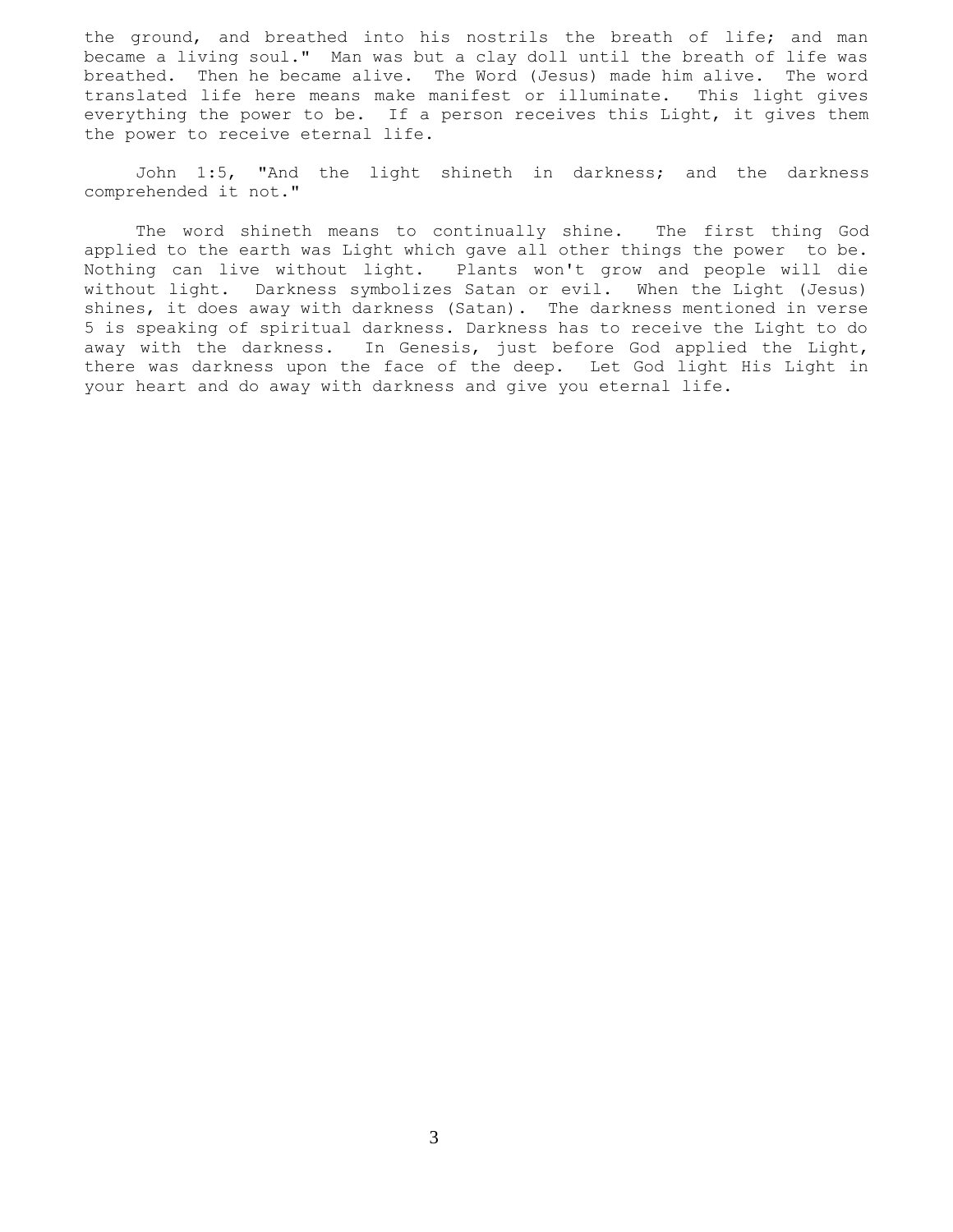## John 1 Questions

1. Which is the most spiritual book in the Bible? 2. How does the Book of John differ from Matthew, Mark, and Luke? 3. What is the whole Book of John stressing? 4. Who penned the Book of John? 5. Who was the only apostle specifically mentioned at the crucifixion? 6. What does the name John translate to? 7. Who was his brother? 8. Name two other names he was known by? 9. What other books of the Bible did he pen? 10. In the Book of Revelation, what do they tell us happened to him because of his loyalty to Jesus? 11. What was John doing on the Lord's day? 12. How many times is the Father mentioned in John? 13. How long was Jesus' earthly ministry? 14. Name two people Jesus had conversations with that are recorded in John and not the other three gospels? 15. How many miracles are recorded in the other books? 16. How many of these are not recorded in the other books? 17. What are some of the opposites of Jesus and Satan mentioned in this book? 18. Name five things John shows us Jesus as besides God and the Word? 19. Who is the only penman in the Bible which calls Jesus the Lamb of God? 20. Why do you think John showed more of the divinity of Jesus than any other writer? 21. What is the main message that comes forth throughout John? 22. What is symbolized by the four headed beast? 23. Which of the heads does John symbolize? 24. Quote St. John 1:1. 25. What are the two kinds of Word? 26. Who was the author of St. John? 27. What moved upon the penman to write it? 28. What is the written Word? 29. What is the spoken Word? 30. Who is the Word? 31. The Word is powerful, it contains the power of or  $\cdot$ 32. What is the Word in verse 1? 33. What does Logos mean? 34. Who is the place from where all things begin? 35. What is Satan's latest trick in the church? 36. Who was Creator God? 37. "In him was  $\frac{1}{\sqrt{37}}$  and the  $\frac{1}{\sqrt{37}}$  and the  $\frac{1}{\sqrt{37}}$  and the  $\frac{1}{\sqrt{37}}$ was the contract of men". 38. What does life mean? 39. What does shineth mean? 40. Who is the Light?

41. Verse 5 is speaking of what kind of darkness?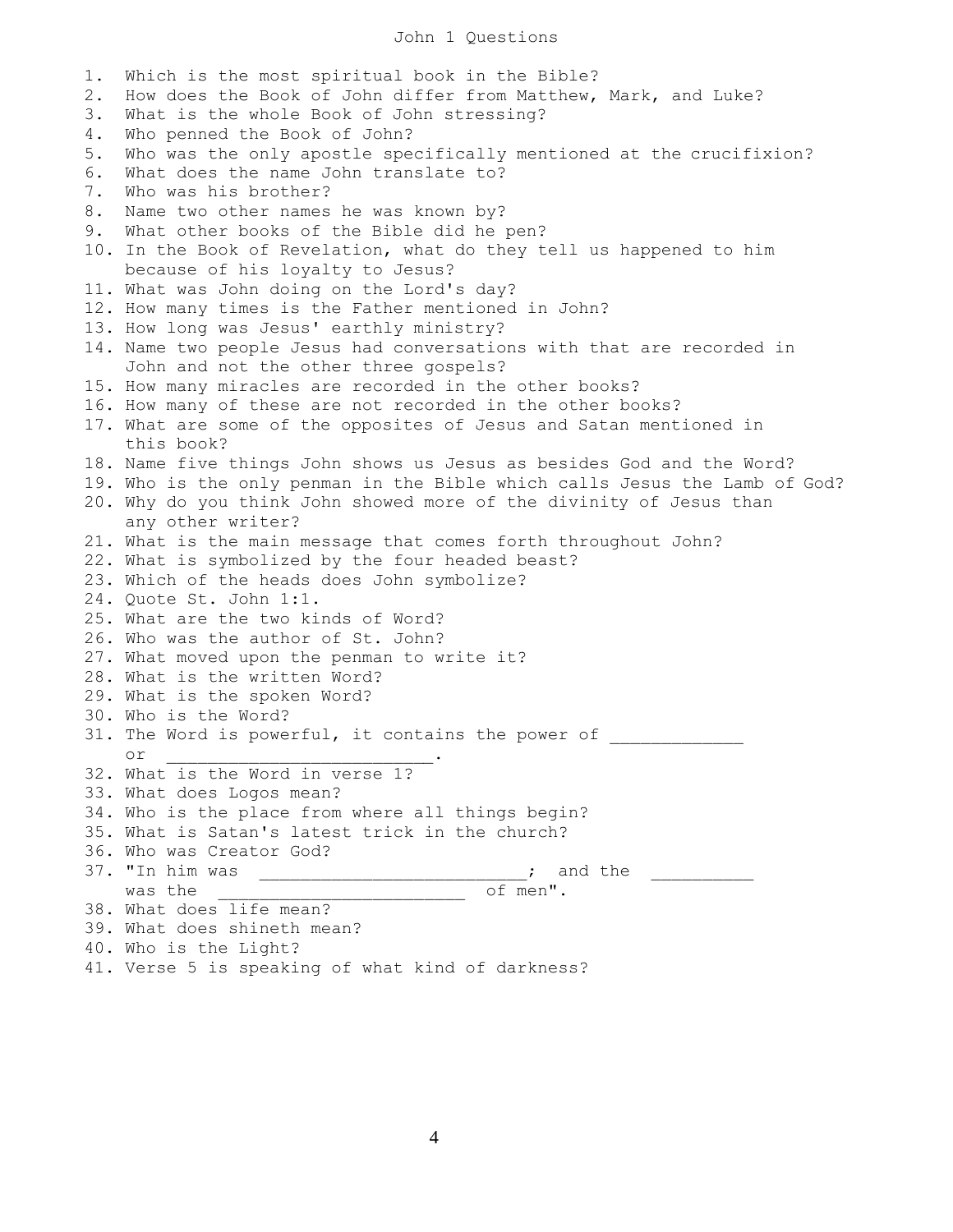We will begin this lesson in John 1:6

John 1:6, "There was a man sent from God, whose name was John."

 We see here a man not like the Logos in the last lesson but a real man. This is a man with a mission from birth. John the Baptist, we know, is no ordinary man. Jesus, Himself, would say of John that there had never been a man born of woman who was greater, Matthew 11:11. We also know that John's birth was a miracle. His parents were old when they had him, and his father was a high priest in the temple. Zacharias and Elisabeth were from priestly families. We also know that the Holy Ghost entered John while he was yet in his mother's womb, Luke chapter 1. John the Baptist would be spoken of as the promised Elijah spoken of in Malachi, Matthew 11:14. We read very little of John the Baptist's youth. He was sent to the earth for one purpose by God and that was to proclaim the coming of Messiah. His only purpose was to make the way clear for Jesus Christ the Messiah. His message was repent

 John 1:7, "The same came for a witness, to bear witness of the Light, that all men through him might believe."

 From Isaiah until Malachi the prophets had been prophesying the coming of the Light (Jesus Christ). John the Baptist was to warn that the Light was here. Be ready to receive it. John's one job was to make ready for the Light. John was the climax to all the Old Testament prophets telling of this glorious Light, but we will see that not all believed. The world and the so called pleasures thereof had too much of a hold on the people.

 John 1:8, "He was not that Light, but was sent to bear witness of that Light."

 John knew from the beginning that he was not the Light. He was just a messenger running ahead telling people to prepare to receive the Light. We would see that many esteemed the messenger of the Light above the Light. Even when Jesus was questioned by those of the church, they were careful not to say anything bad about John the Baptist.

 John 1:9, "That was the true Light, which lighteth every man that cometh into the world."

 This is the Light which was applied first in Genesis which gave all matter the power to be. This Light determines whether you have life or not. If you do not have this Light within you, then you have death and not Life.

 John 1:10, "He was in the world, and the world was made by him, and the world knew him not."

 Here again, just as in our last lesson in verse 3, we see that this Light (Jesus Christ) (Word) made everything. He was Creator God. The Creator of all the world came to this earth to save His creation, and His creation had no idea who He was.

John 1:11, "He came unto his own, and his own received him not."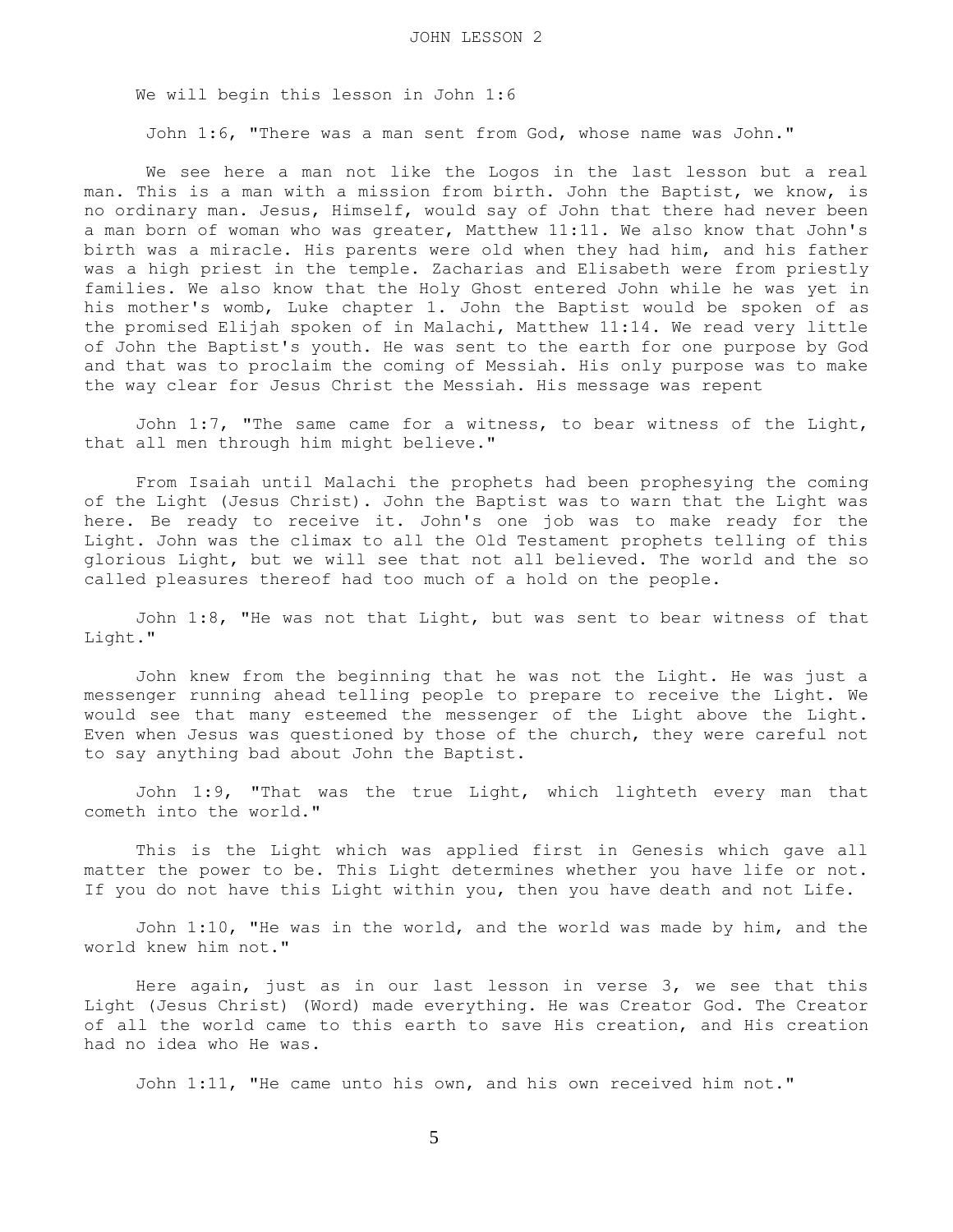The chosen people (Israelites) whom God had made covenant with, were the very ones who would not receive Him. They had the Scriptures which spoke of His coming, and yet when He came, they rejected Him.

 John 1:12, "But as many as received him, to them gave he power to become the sons of God, even to them that believe on his name:"

 Notice, even here, He did not do it for them. They had their own free will. He made it available to them and gave them power to receive it; but they had to, of their own free will, accept it. The secret to becoming sons of God is in believing in His name. In Romans 10:9, "That if thou shalt confess with thy mouth the Lord Jesus, and shalt believe in thine heart that God hath raised him from the dead, thou shalt be saved." It is so simple and yet so many miss out. The confession is that He is our Lord and Saviour. Jesus means Jehovah Saviour. The belief cannot be surface either. It must truly be in our heart.

 John 1:13, "Which were born, not of blood, nor of the will of the flesh, nor of the will of man, but of God."

 Jesus told them later, "Marvel not that I say ye must be born again". This is a spiritual birth not a birth of the flesh. I Peter 3 :18, "For Christ also hath once suffered for sins, the just for the unjust, that he might bring us to God, being put to death in the flesh, but quickened by the Spirit." We also read in John 3:5-6, "Jesus answered, Verily, Verily, I say unto thee, Except a man be born of water and of the Spirit he cannot enter into the kingdom of God." V-6, "That which is born of the flesh is flesh; and that which is born of the Spirit is spirit." You see, then to be sons of God we must be born of His Spirit, The Holy Spirit of God. If we are never reborn of the Spirit, then we remain flesh; and flesh cannot inherit the kingdom of God. I Corinthians 6:9, "Know ye not that the unrighteous shall not inherit the kingdom of God?"

 John 1:14, "And the Word was made flesh, and dwelt among us, (and we beheld his glory, the glory as of the only begotten of the Father,) full of grace and truth."

 The Word (Jesus Christ) took on the form of flesh and dwelt here on this earth with us. He is called Emmanuel (God with us) in Matthew. His flesh was man (inherited through Mary), His Spirit was God. God is a Spirit. The Holy Spirit of God hovered over Mary and she conceived of the Holy Spirit of God. Jesus took on the flesh of Mary, but was in fact, God within that flesh. The spirit and the body are part of every person. The flesh is made in the image of man, but the spirit within each of us is the image of God (our life). God is a Spirit; and to be His image (likeness), we would have to be spirit. The spirit within is our being that will live eternally in heaven or hell. We will shed this body we dwell in now and will have a new body. This body you live in here on this earth will return to dust from which it came, but the real you will have vacated that body and taken on a new heavenly body. Everyone who has been clinically dead and revived will tell you that they left their old body in the hospital. This is exactly what the Scripture teaches. Even Jesus' resurrected body was different than the one that went into the tomb. It was a body because He ate and because the nail prints were there; but in His new body, it was not necessary to open doors. He just appeared. Our spirit dwells in a body while we are here on the earth. Our spirit or our body will control our will. This determines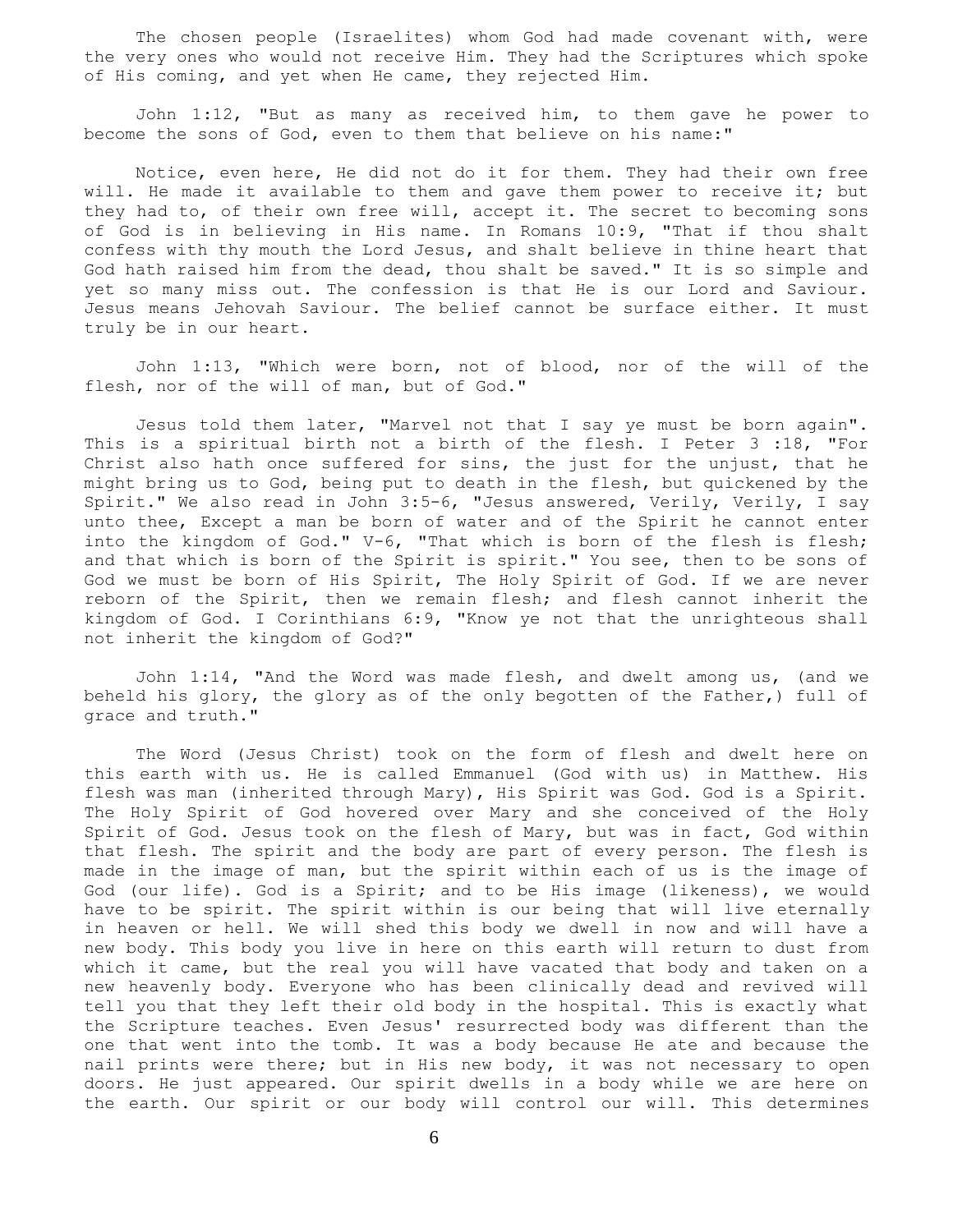whether we are controlled by God or the lust of the flesh. All grace and truth comes from Jesus.

 John 1:15, "John bare witness of him, and cried, saying, This was he of whom I spake, He that cometh after me is preferred before me: for he was before me."

 John here is speaking of the eternity of Jesus. Jesus is six months younger than John in the flesh. John is aware that Jesus created John. What confuses people are the different names of Jesus. He did not use the name Jesus, until He came to the earth. Jesus means Saviour. He took on that name while He was here on the earth because that was what He was here for. Jesus is called by whatever name describes what He is doing at that time. Word was His name in heaven. John keeps reminding the people that he is not Messiah. He tells them Jesus is their Messiah

 John 1:16, "And of his fulness have all we received, and grace for grace."

 We must remember here that Jesus is the Word. The Old Testament teaches Jesus just the same as the New Testament. John here is saying, "He has been filling us with His Word since Genesis". Now John is saying Jesus' message of this hour is grace.

 John 1:17, "For the law was given by Moses, but grace and truth came by Jesus Christ."

 Even the law came from God, through Moses. Grace and truth are not only from Jesus but through Jesus, as well. We will read further in this book of John that Jesus not only brought the truth but is, in fact, the Truth.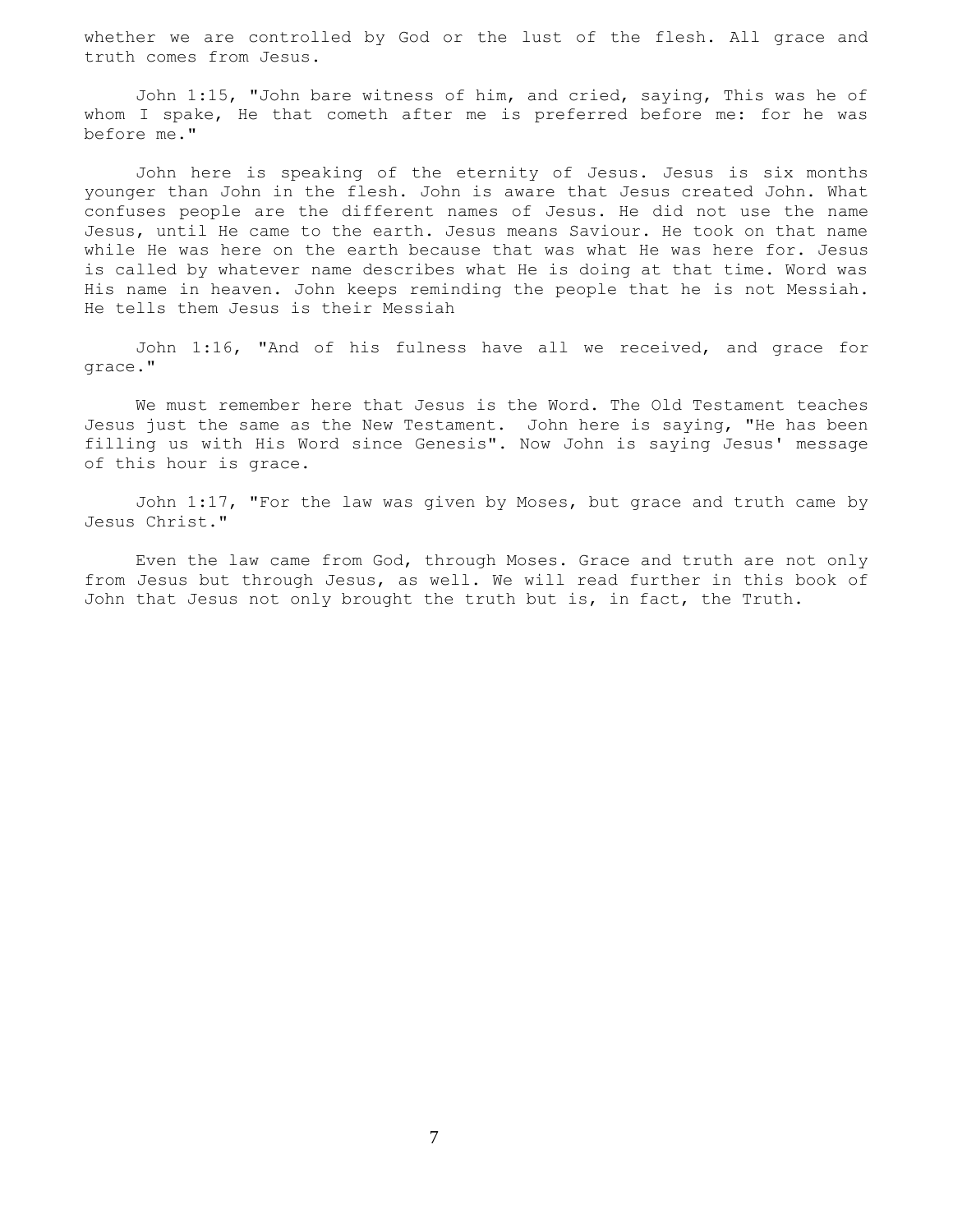1. Who was the man sent from God? 2. What high praise did Jesus give John the Baptist? 3. Who were John the Baptist's parents? 4. Who would Jesus say John was? 5. What was John the Baptist's mission? 6. When did the Holy Ghost enter John the Baptist? 7. What was John to bear witness of? 8. How long had Messiah been prophesied by prophets? 9. Was John ever deceived into believing he was the Light? 10. What is said about the Light in verse 10? 11. Who was this Light, this Word, this Jesus Christ? 12. Why did He come to this earth? 13. Who were the chosen people of God? 14. They had the Scriptures that spoke of His coming and yet they \_\_\_\_\_\_\_\_\_\_\_\_\_\_\_Him. 15. As many as received Him, He gave power to be what? 16. What was the requirement? 17. What are we told in Romans 10:9? 18. Jesus really means what? 19. In verse 13, we learn these are born of what? 20. In I Peter 3:18, we find that we must put to death the but be quickened by the 21. In I Corinthians, it tells us who will not inherit the kingdom of God? 22. Verse 14 says, "And the Word was made \_\_\_\_\_\_\_\_\_\_\_\_\_, and dwelt  $\mathbf{v}^{\mathrm{H}}$ 23. Who does verse 14 say this Word is? 24. What two things was He full of in verse 14? 25. What does Emmanuel mean? 26. Who did Jesus come to first and they would not receive Him? 27. In John 3:6-7, we find the difference between what? 28. God is a Spirit and to be in His likeness we must be  $\overline{\phantom{a}}$  . 29. In the flesh, who was the oldest, John or Jesus? 30. John said, "He that cometh after me is \_\_\_\_\_\_\_\_\_\_\_ before me." 31. What fullness had they all already received in verse 16? 32. Who was the law given by? 33. Where did the law come from?

34. Who brought grace and truth?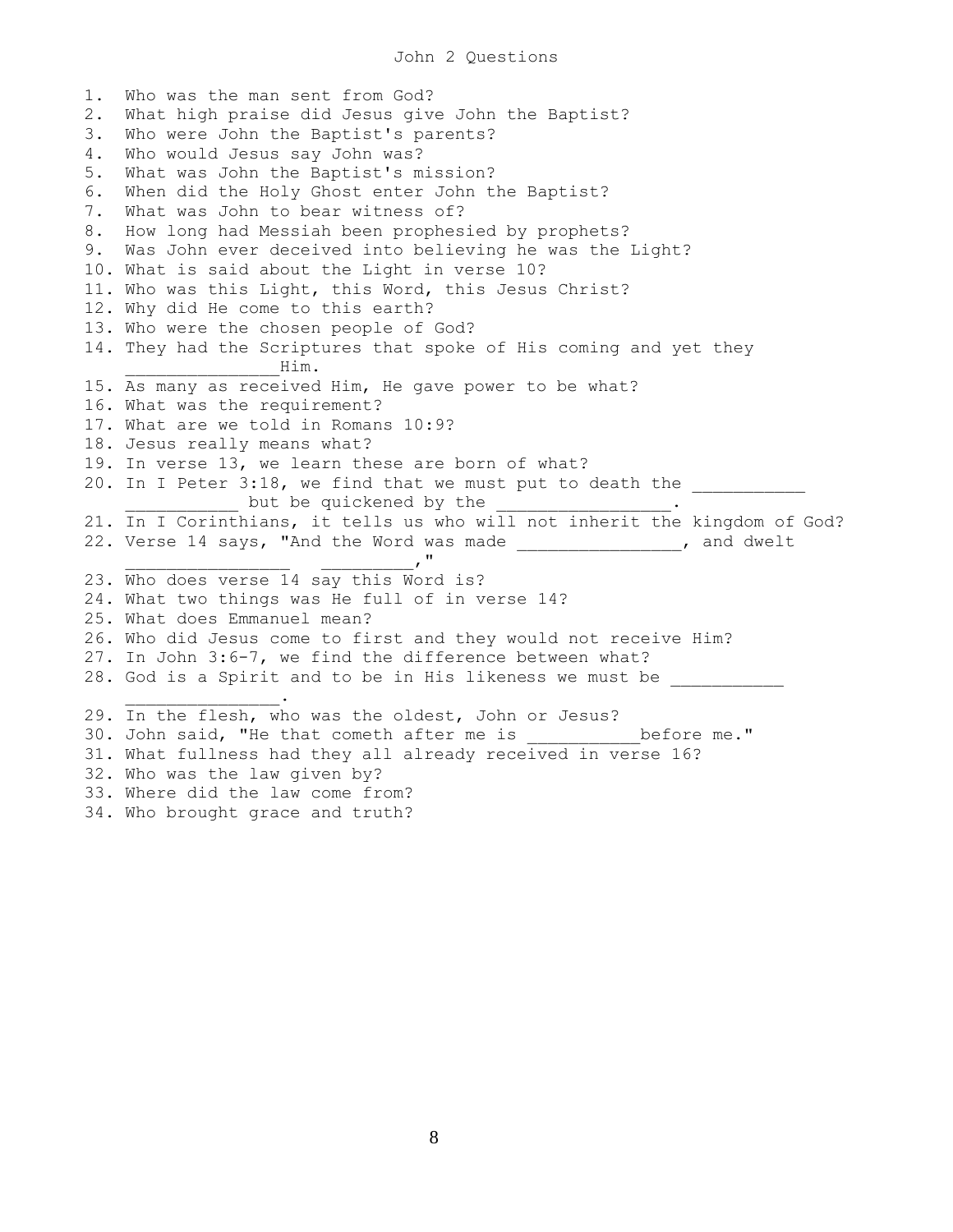We will begin this lesson in John 1:18.

 John 1:18, "No man hath seen God at any time; the only begotten Son, which is in the bosom of the Father, he hath declared him."

 This statement "no man hath seen God" is correct. Many of the apostles had seen visions and had dreams of God. Some had even been in His presence like Moses on the mountain, but the closest Moses ever came to seeing Him was to see His back side as He passed by. Even in Jesus they would not look upon His godhead, but upon His flesh. Of course, Jesus had seen Him, because He had been in heaven with Him. In fact, Father, Word, and the Holy Ghost make up the godhead. I John 5:7, "For there are three that bear record in heaven, the Father, the Word, and the Holy Ghost: and these three are one." We will read in St. John later on in this lesson series that Jesus said, "If you have seen me, you have seen the Father". Jesus is a reflection of the Father.

 John 1:19, "And this is the record of John, when the Jews sent priests and Levites from Jerusalem to ask him, Who art thou?"

 These priests and Levites knew that Messiah was promised. This John the Baptist they knew was a very special man. They even thought that perhaps this was Messiah. The only way they can find out is to ask him.

 John 1:20, "And he confessed, and denied not; but confessed, I am not the Christ."

 As we said before, John the Baptist knew he was not Messiah; and when he was ministering, he was careful to tell them that he was not the Christ (Messiah).

 John 1:21, "And they asked him, What then? Art thou Elias? And he saith, I am not. Art thou that prophet? And he answered, No."

 Jesus had said on another occasion that John was that Elijah that was prophesied in Malachi. What He was saying was that John was of the same spirit as of Elijah. Jesus was not speaking of Elijah being reincarnated in John, but that John came in the spirit and power of Elijah. John was the fulfillment of the Scripture in Malachi. He truly did come before Messiah, six months earlier. John was telling them here that he was not in fact Elijah. The problem with those people then and many Christians today is they look at the physical side of everything rather than the spiritual. John the Baptist is come in the spirit of Elijah and thus does fulfill the Malachi prophecy. He is not, in fact, Elijah reincarnated. So he answers,  $"NO"$ .

 John 1:22, "Then said they unto him, Who art thou? that we may give an answer to them that sent us. What sayest thou of thyself?"

 John is stirring up the whole countryside telling people to repent for Messiah is coming. This word has gotten back to the rulers of the temple and they have sent someone to find out who this is who is stirring up such a fuss. The big question, "Who are you?"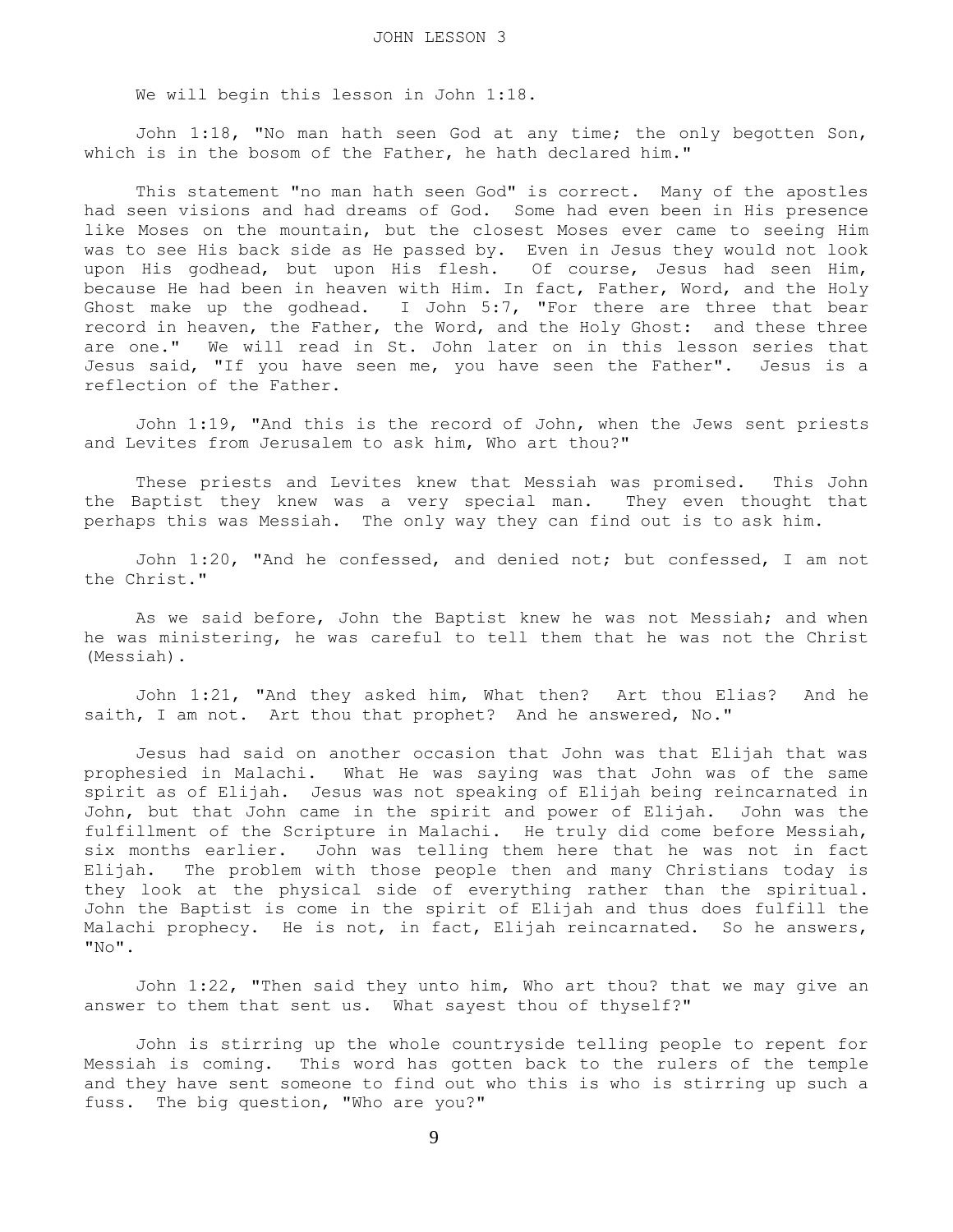John 1:23, "He said, I am the voice of one crying in the wilderness, Make straight the way of the Lord, as said the prophet Esaias."

 The prophecy of John the Baptist being "a voice crying in the wilderness" is found in Isaiah 40:3. John was a messenger, but he was much more. He was preparing their hearts to receive the Lord. This wilderness is a physical wilderness but can also be thought of as a wilderness of sin. John tells them, it was told you by the prophet Isaiah and the time is here.

John 1:24, "And they which were sent were of the Pharisees."

These Pharisees were supposed to be very knowledgeable of the Bible. They probably already knew of this prophecy in Isaiah and of the one in Malachi.

 John 1:25, "And they asked him, and said unto him, Why baptizest thou then, if thou be not that Christ, nor Elias, neither that prophet?"

 It appears from what they said to John, that they expected Elijah to come and cleanse them and get them ready to receive the Messiah. If John was baptizing for this reason, they approved; but if he is not Elijah, they want to know where he got his authority to do this. They wouldn't argue too much with John the Baptist because his father was a priest.

 John 1:26, "John answered them, saying, I baptize with water: but there standeth one among you, whom ye know not;"

 John 1:27, "He it is, who coming after me is preferred before me, whose shoe's latchet I am not worthy to unloose."

 John's baptism was a baptism of repentance. John answers their question by saying, " I am not Messiah or Elijah, but my baptism is to prepare you to receive Messiah". John recognizes Jesus standing among those listening. He doesn't point Him out yet. He just says, He is here in this crowd. John says, "He is much greater than I am. In fact, I don't feel worthy to kneel down before Him and tie His shoes".

 John 1:28, "These things were done in Bethabara beyond Jordan, where John was baptizing."

 Bathabara means house of the desert, so we know this is a desert place near Jordan.

 John 1:29, "The next day John seeth Jesus coming unto him, and saith, Behold the Lamb of God, which taketh away the sin of the world."

 This is a very broad statement here. We know of the sacrificial lamb that was killed, and the blood sprinkled over the door in the time of Moses to save the first born of all the Hebrews when God destroyed the first born of Egypt. We know that the lamb is the Passover animal sacrificed once a year in memory of that night when death passed over the Hebrew homes because of the blood of the lamb. This is saying then "This is your Passover sacrifice" speaking of Jesus. The blood of the animal could do nothing but cover the sin. The precious blood of the Lamb, Jesus Christ, does away with sin. In fact, not for just that occasion, but for all of eternity. Taketh means to continually take away. It is so interesting how every little word is so important in Scripture. John being filled with the Holy Spirit from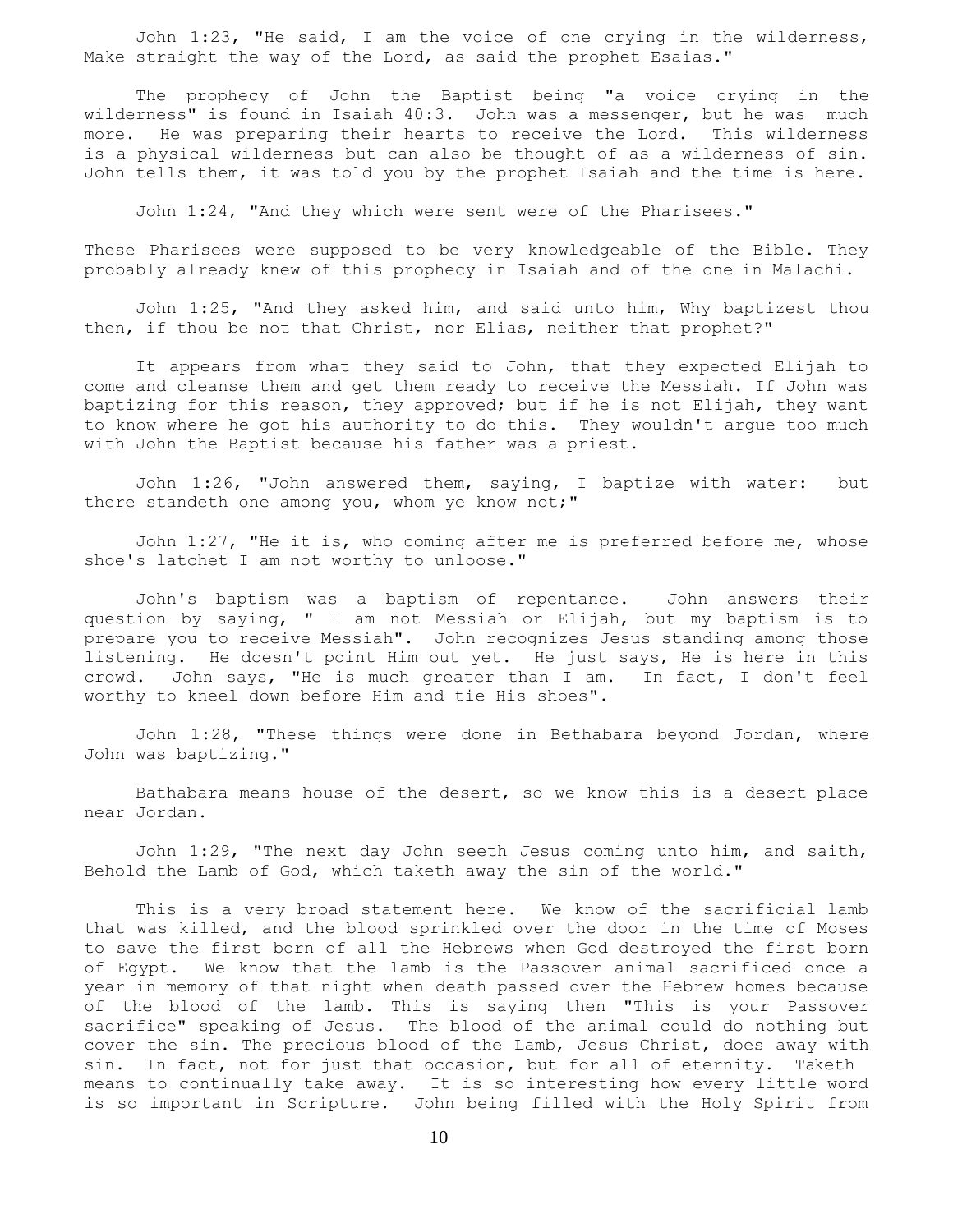before birth looks to Jesus, and sees Jesus' own precious blood cleansing all of His people from unrighteousness. Notice sin is singular in this mention here. Jesus took on sin on the cross, and sin (for the believer) died on the cross. Not just covered, but done away with. Animal's or man's blood could never do away with sin, Hebrews 9:12, "Neither by the blood of goats and calves, but by his own blood he entered in once into the holy place, having obtained eternal redemption for us." The blood had to be pure from God, Himself.

 John 1:30, "This is he of whom I said, After me cometh a man which is preferred before me: for he was before me."

 This verse 30 here is just saying, "This is the one I was talking about that is the Messiah. He is greater than I am".

 John 1:31, "And I knew him not: but that he should be made manifest to Israel, therefore am I come baptizing with water."

 John knew that Jesus was a relative of his in the flesh, because John's mother and Jesus' mother were cousins. It appears from this Scripture above that John was saying, "I haven't been around Him a lot, and in the flesh, I do not know Him". In the Spirit, John knew that Jesus was the promised Christ (the Messiah). Manifest means, in this instance, to render apparent. John's job is to make the coming of Messiah apparent to His people, Israel. To prepare them for meeting their Messiah, John is baptizing them, cleansing them from their sins. This is not the type of baptism for Christians. When a Christian is baptized, it is not for the remission of sin, but an outward expression of being dead, buried (in water), and resurrected with Jesus Christ our Lord. The Jews had the law and had not kept it. They had to repent for breaking Moses' law.

 John 1:32, "And John bare record, saying, I saw the Spirit descending from heaven like a dove, and it abode upon him."

 At this baptism John is speaking of here, some of the other gospels go into more detail and tell of the voice from heaven saying, "This is my beloved Son", Matthew 3:16-17. The thing John would have us see here is the Spirit remaining. We can see here the Father (voice from heaven), Son of God (Word), and Holy Spirit (dove) present at the baptism of Jesus. They are all in agreement.

 John 1:33, "And I knew him not: but he that sent me to baptize with water, the same said unto me, Upon whom thou shalt see the Spirit descending, and remaining on him, the same is he which baptizeth with the Holy Ghost."

 Matthew chapter 3 tells a little more about this baptism of the Holy Ghost and fire. I personally believe the reason Jesus was baptized by John here was because His flesh came from Mary, a Jewish woman. When asked, His answer was as if He were setting an example, not because He needed repentance. The baptism of Jesus is the baptism of fire of the Holy Ghost.

John 1:34, "And I saw, and bare record that this is the Son of God."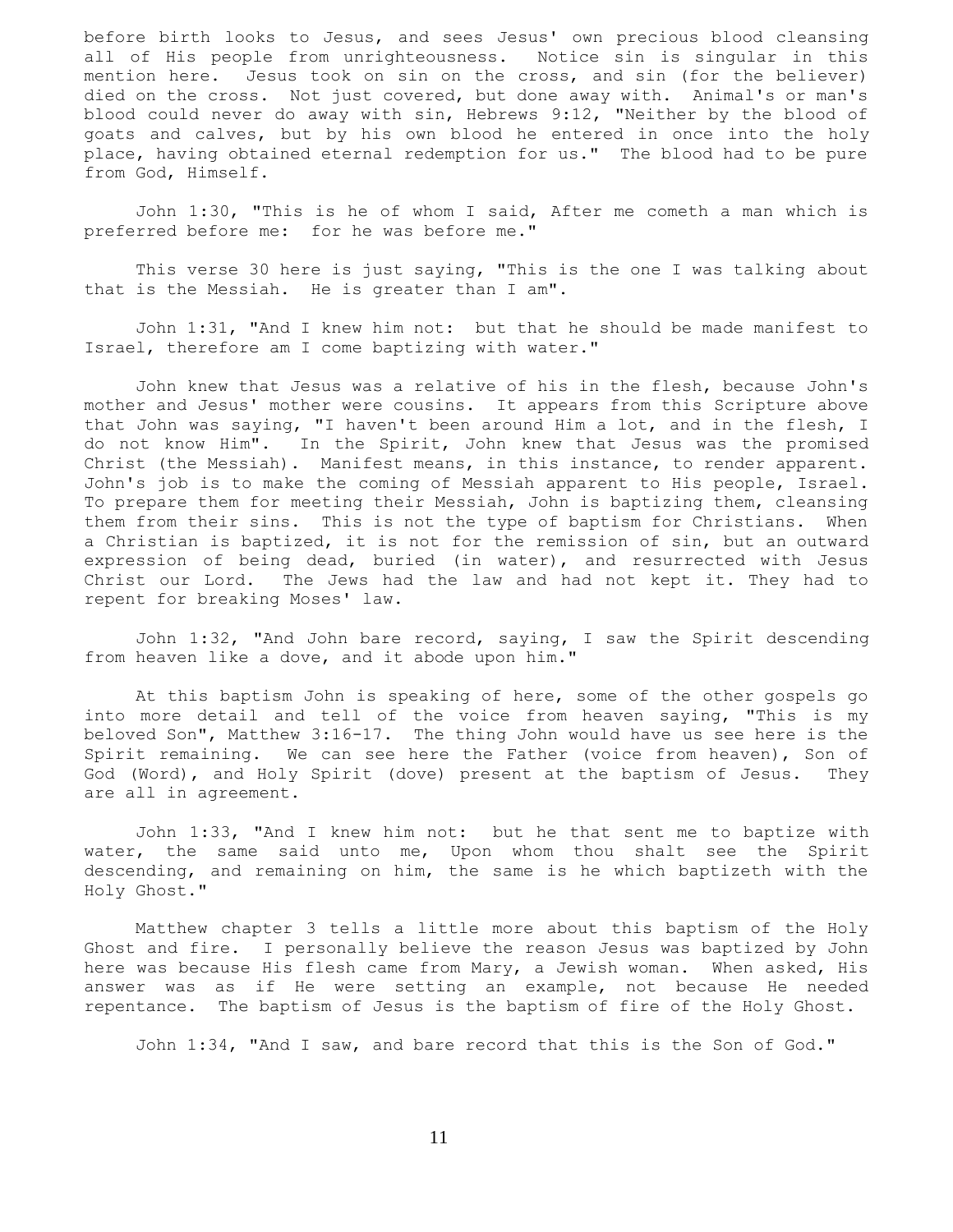Not just because of the Holy Spirit descending, or the voice from heaven, but on all knowledge of Jesus and on what God had told him, John the Baptist proclaimed Jesus to be the Son of God.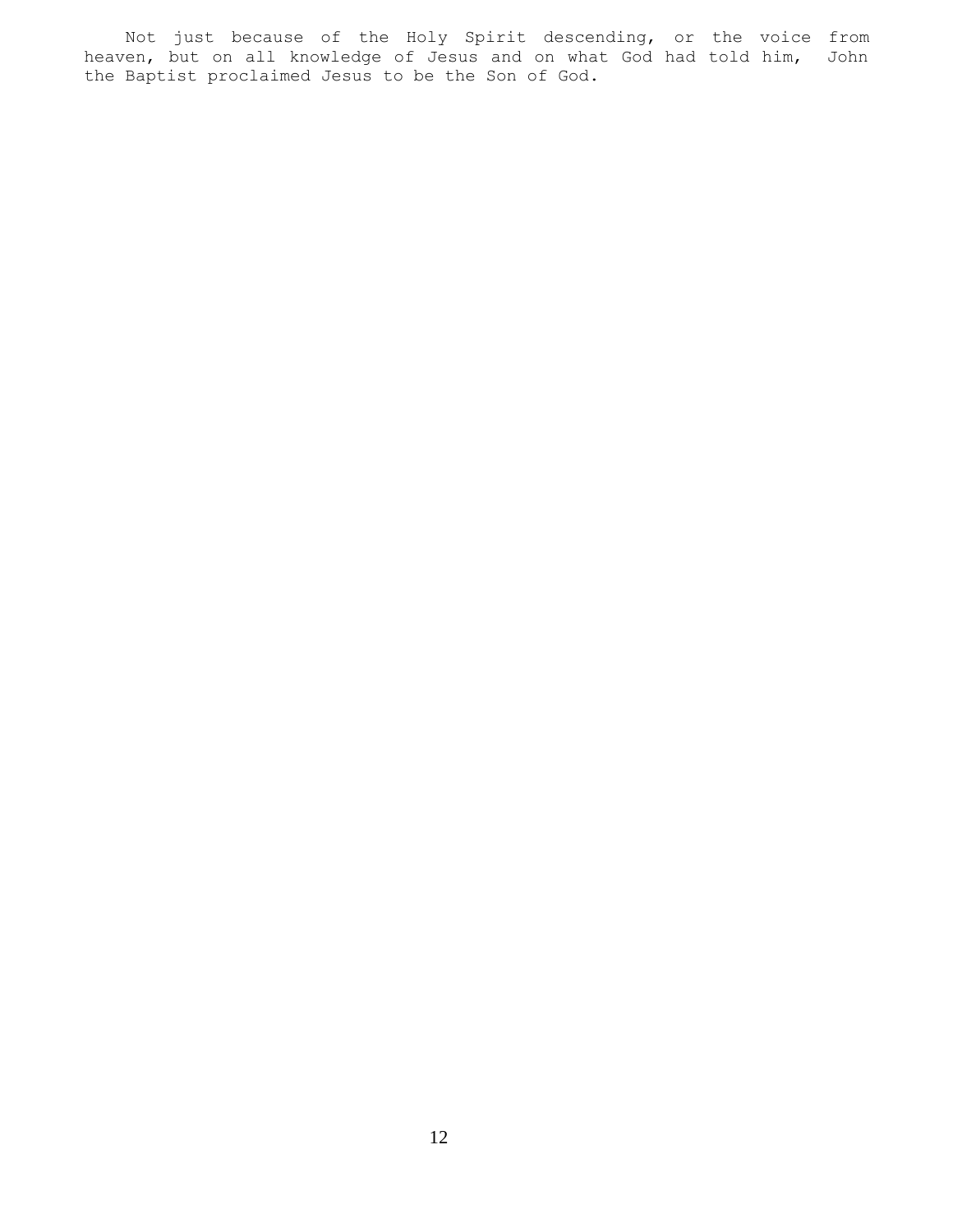1. No \_\_\_\_\_\_\_\_\_\_\_\_\_\_\_\_\_\_ hath seen God at any time. 2. Who hath declared Him? 3. What was the closest anyone had been to seeing God in the Old Testament? 4. Who make up the godhead?<br>5. Jesus is a 5. Jesus is a \_\_\_\_\_\_\_\_\_\_\_\_\_\_\_\_\_\_\_\_\_\_\_\_\_\_\_\_ of the Father. 6. Who did the Jews send to John the Baptist to find out who he was? 7. Who did they believe John might be? 8. What did John the Baptist confess in verse 20? 9. If he was not Messiah, who did they think he was? 10. What had Jesus meant when He said John the Baptist was Elijah? 11. Where had it been prophesied that Elijah would come? 12. What answer did John give when they said, then who are you? 13. What had John the Baptist been telling everyone that got them all stirred up? 14. Who had prophesied in the Old Testament about John the Baptist? 15. Where was John ministering? 16. Who are the Pharisees? 17. What did they ask John, seeing that he was not Elijah nor Messiah? 18. What was different about the baptism of John and the baptism of Jesus? 19. How does John the Baptist compare his unworthiness to Jesus? 20. Where did all this happen? 21. John called Jesus what in verse 29? 22. What does Bethabara mean? 23. What does this Lamb do that no lamb can do? 24. Who was Jesus to be made manifest to? 25. What physical tie did John and Jesus have? 26. What was the Spirit symbolized by in verse 32? 27. What had God told John about the Holy Spirit remaining on someone? 28. Who baptizes with the Holy Ghost and fire?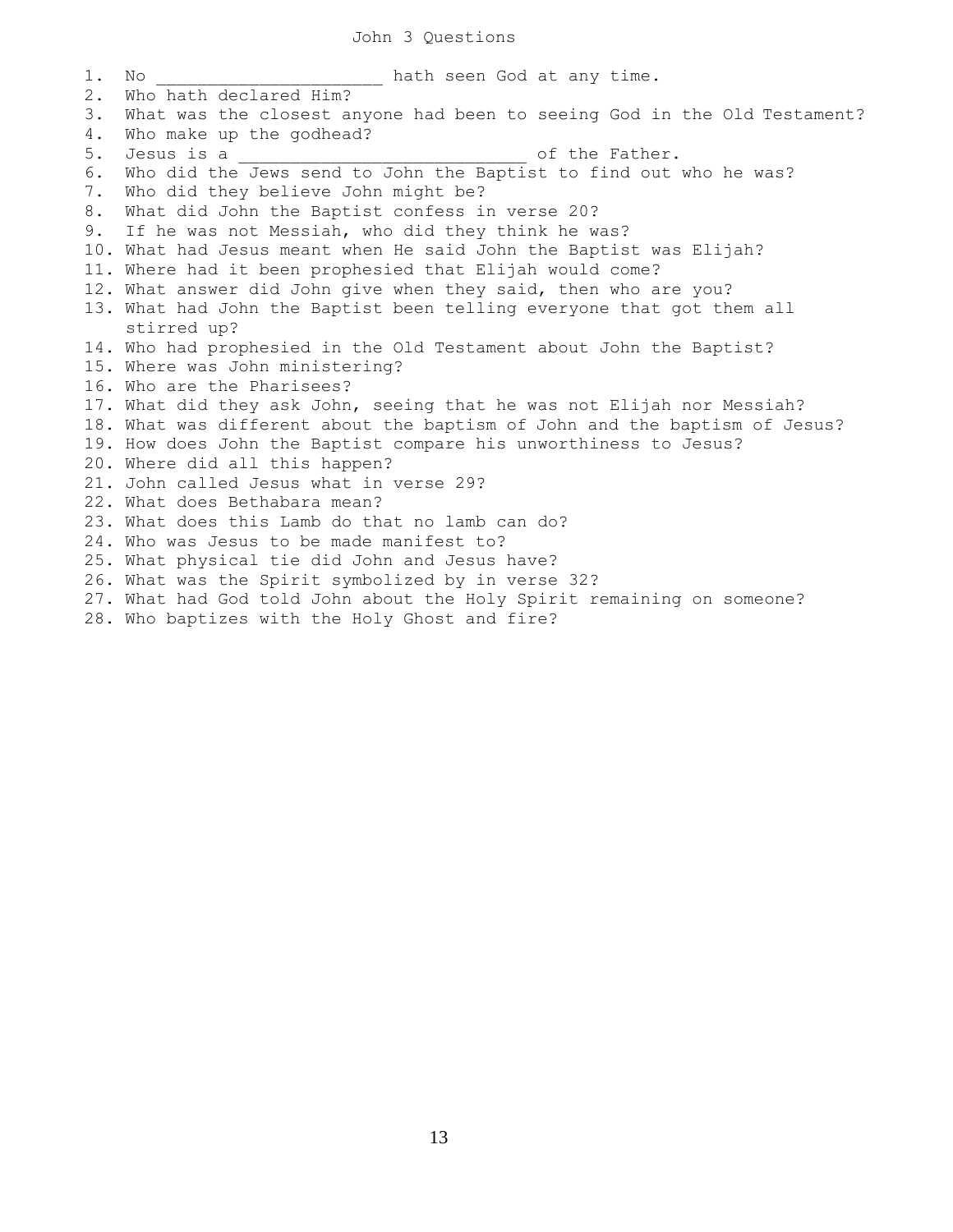We will begin this lesson in John 1:35.

 John 1:35, "Again the next day after John stood, and two of his disciples;"

 John 1:36, "And looking upon Jesus as he walked, he saith, Behold the Lamb of God!"

 These disciples here are speaking of John's. This proclamation is not the same as in the last verse. Here Jesus is going away from John, and John is telling his disciples, "There goes the Lamb of God". As we said before, in the Spirit, John could see Jesus as the sacrifice for our sins.

 John 1:37, "And the two disciples heard him speak, and they followed Jesus."

 These disciples had been John the Baptist's disciples, but on hearing who Jesus is they stop following John the Baptist and follow Jesus (The Messiah).

 John 1:38, "Then Jesus turned, and saw them following, and saith unto them, What seek ye? They said unto him, Rabbi, (which is to say, being interpreted, Master,) where dwellest thou?"

 Jesus possibly heard their footsteps behind Him and turned to them. Jesus was asking them why they were following Him. Rabbi or Master has to do with a teacher. It is so strange that is who so many people of today believe He was (a great teacher). They ask Him where He lives, because they are drawn to Him and would follow Him.

 John 1:39, "He saith unto them, Come and see. They came and saw where he dwelt, and abode with him that day: for it was about the tenth hour."

 The Scripture is not explicit about where He dwelt. In another Scripture He says, "I have not where to lay my head". It is to no advantage to try to figure out where this is. At any rate, wherever it was, they stayed with Jesus.

 John 1:40, "One of the two which heard John speak, and followed him, was Andrew, Simon Peter's brother."

 We may assume from this that John (the beloved) was one and Andrew the other. John would not have mentioned himself on purpose to keep them from thinking he was conceited. These two liked what they heard and now are Jesus' disciples.

 John 1:41, "He first findeth his own brother Simon, and saith unto him, We have found the Messias, which is, being interpreted, the Christ."

 Simon is Peter. This is quite a proclamation. After several hundred years of waiting for Messiah, Andrew has found Him. Most brothers would hurry with this news to their brother. Andrew wants Simon saved.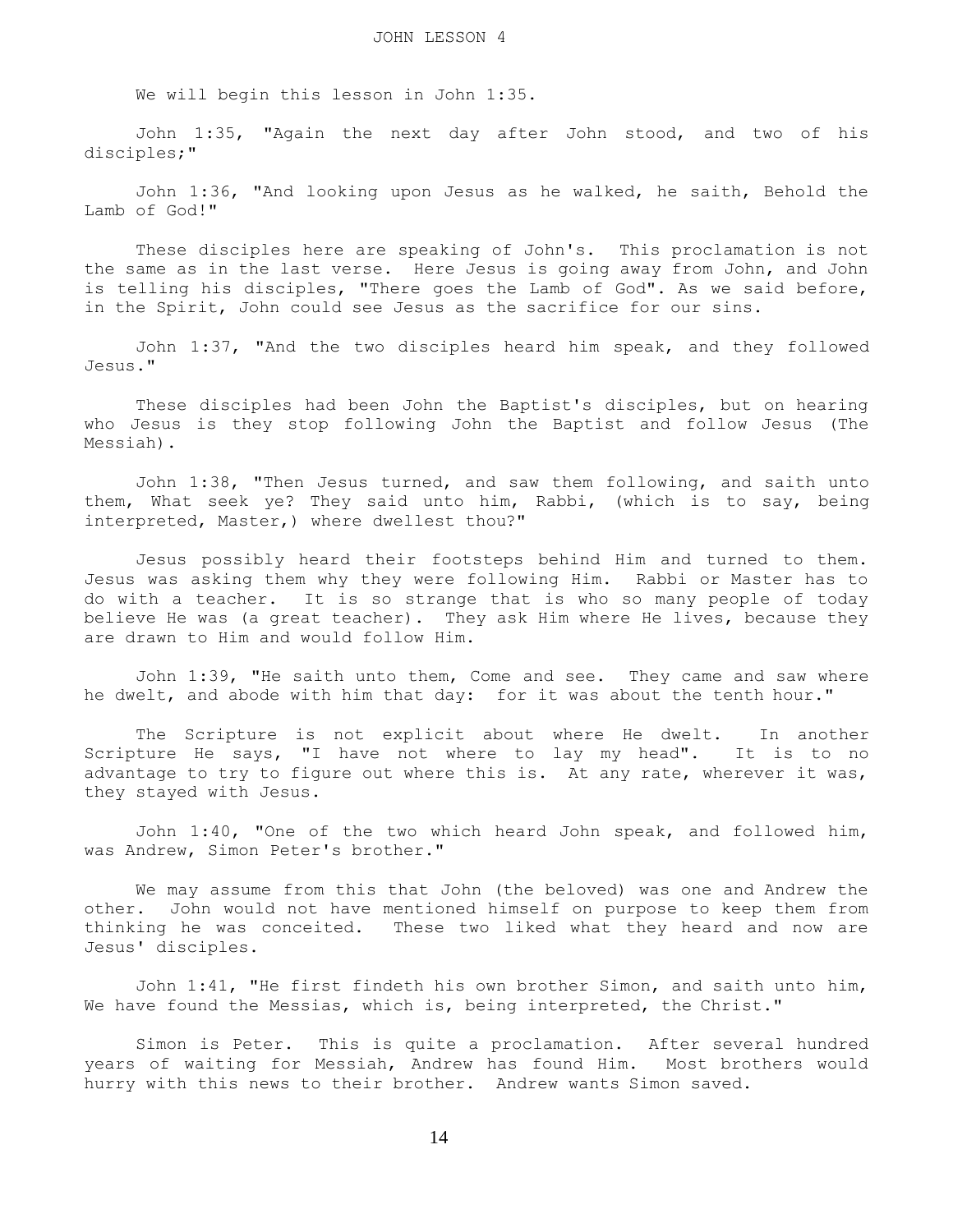John 1:42, "And he brought him to Jesus. And when Jesus beheld him, he said, Thou art Simon the son of Jona: thou shalt be called Cephas, which is by interpretation, A stone."

 Perhaps, Simon didn't believe and Andrew took him so he would, or perhaps, Simon was just excited and wanted to see Messiah. The Lord Jesus immediately tells Simon who he is and what his strength in Jesus will be. He says you will be like a rock. His name also is Peter.

 John 1:43, "The day following Jesus would go forth into Galilee, and findeth Philip, and saith unto him, Follow me."

 Jesus has now begun to gather the twelve to Him. Just "follow me" is enough to cause Philip to come to Jesus. He will now quickly gather His twelve.

John 1:44, "Now Philip was of Bethsaida, the city of Andrew and Peter."

 These men were probably previously friends, being from the same town. Bethsaida means fishing house which would be appropriate since they were fishermen. James and John had been fishing acquaintances of Peter and Andrew. This makes it even more probable that the one who was not named was John.

 John 1:45, "Philip findeth Nathanael, and saith unto him, We have found him, of whom Moses in the law, and the prophets, did write, Jesus of Nazareth, the son of Joseph."

 Philip wants Nathanael to know, too, and finds him to tell him of the Messiah, the Christ. He reminds Nathanael that the Messiah had been promised by Moses and the prophets. Even though Philip believes Jesus is Messiah, he is looking at the flesh side of Jesus, because he says Jesus is the son of Joseph of Nazareth.

 John 1:46, "And Nathanael said unto him, Can there any good thing come out of Nazareth? Philip saith unto him, Come and see."

 All of them believed before that no prophet would rise up out of Galilee, and this is probably what he is referring to here. They thought Messiah would probably be from Jerusalem. Philip will not take no for an answer and says, "Come and see for yourself".

 John 1:47, "Jesus saw Nathanael coming to him, and saith of him, Behold an Israelite indeed, in whom is no guile!"

 Jesus, of course, knows everything about everyone. Nathanael is no exception. To prove to Nathanael who He is, He greets him in this manner.

 John 1:48, "Nathanael saith unto him, Whence knowest thou me? Jesus answered and said unto him, Before that Philip called thee, when thou wast under the fig tree, I saw thee."

 Nathanael is alarmed because how did Jesus know that he was an Israelite? Nathanael thinks this to be very strange, but wait until he hears the rest of Jesus' answer. Here again, Jesus knows everything all the time, and He knew where Philip found Nathanael. Nathanael was under the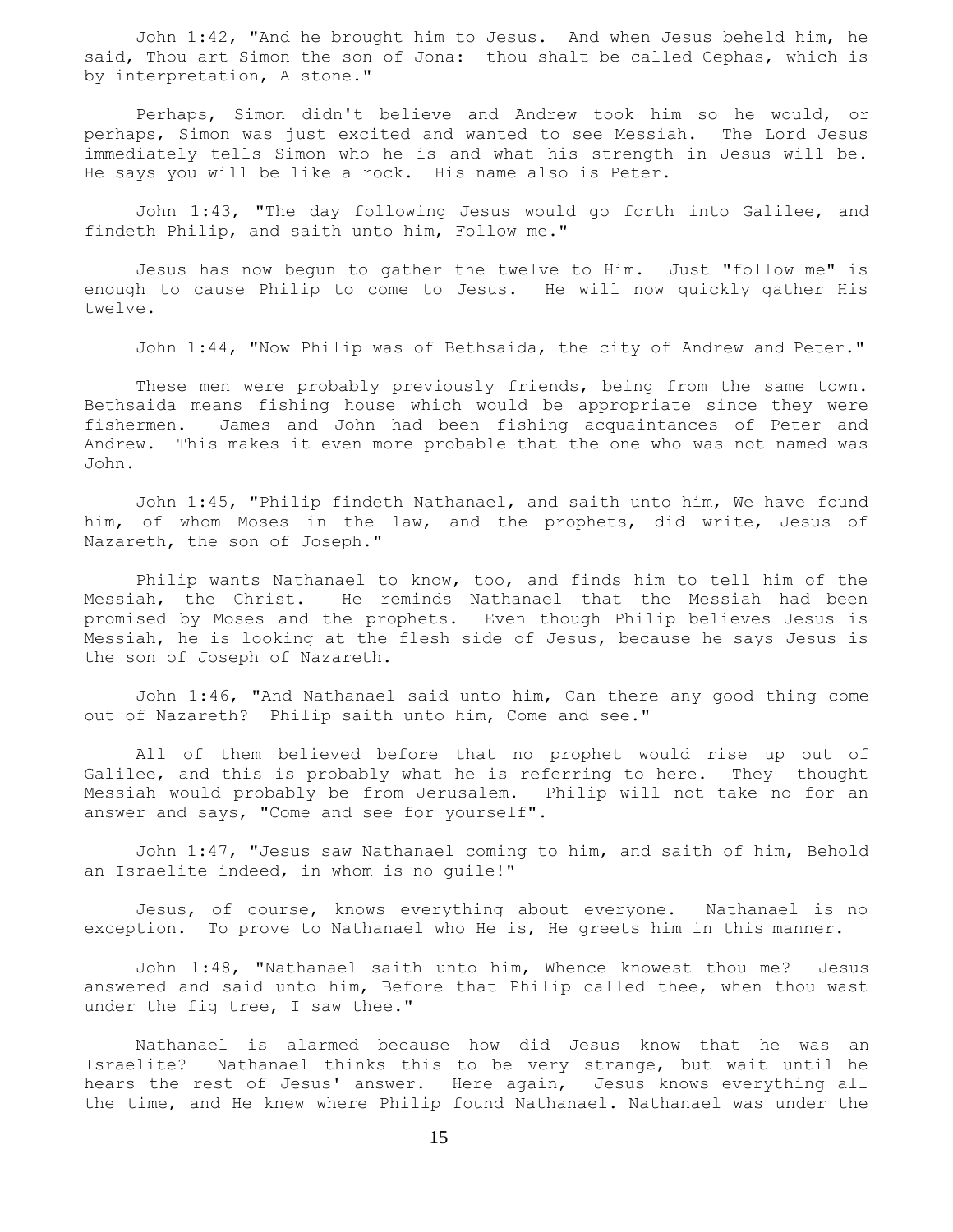fig tree literally and spiritually. Israel is the fig tree symbolically and that is the teaching Nathaniel was under at the time. Of course, literally Philip had found him sitting under the fig tree, as well.

 John 1:49, "Nathanael answered and saith unto him, Rabbi, thou art the Son of God; thou art the King of Israel."

 Nathanael suddenly realized it is true, this is Messiah! He calls Him Rabbi (teacher), but quickly adds that Jesus is the Son of God, King of Israel. What an awakening, to be beholding with his very own eyes the promised Messiah. This revelation of Nathanael was similar to the time when Jesus asked the disciples, who He was and Peter said, "Thou art the Christ, the Son of the Living God". This is not a son, but the Son. He says in essence, it is right for you to rule.

 John 1:50, "Jesus answered and said unto him, Because I said unto thee, I saw thee under the fig tree, believest thou? thou shalt see greater things than these."

 This is probably the understatement of all time. He would see Jesus open blind eyes, make the lame to walk, open deaf ears, feed 5,000 men with five loaves and two little fishes, speak to the sea and have it obey, and even raise Lazarus from the dead. This is such a small thing in comparison. Jesus is pleased that just this made him believe.

 John 1:51, "And he saith unto him, Verily verily, I say unto you, Hereafter ye shall see heaven open, and the angels of God ascending and descending upon the Son of man."

 Verily, verily means it will happen. There is no question about it. Jesus, perhaps, is speaking here of the transfiguration and also when Jesus was carried into heaven on the cloud. It also means that when you receive Jesus, you have access to the very throne of God through Jesus.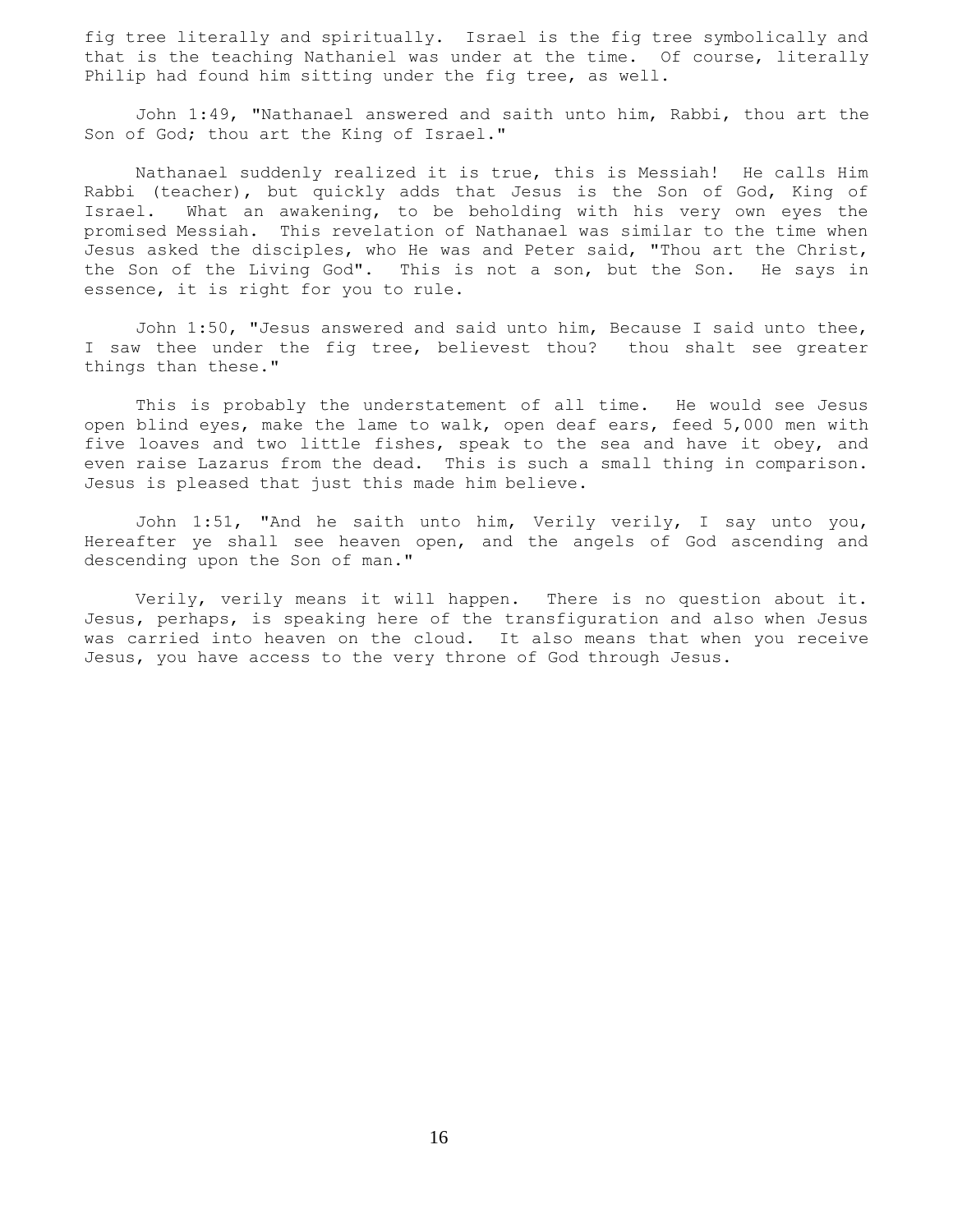1. What does John call Jesus in verse 36? 2. Whose disciples are these two men? 3. Who followed Jesus? 4. What did these disciples call Jesus? 5. What does it mean? 6. What question did they ask Jesus? 7. Who was the disciple who was named? 8. Who was his brother? 9. What did Andrew tell his brother about Jesus? 10. Who did Jesus call Simon? 11. What does Cephas mean? 12. Who did Jesus find in Galilee? 13. What did Jesus say to him? 14. What town was he from? 15. Who did Philip go and find? 16. What did he tell him about Jesus? 17. Who does Philip believe Jesus is? 18. What makes us think he was still looking at the flesh? 19. Nathanael said, "Can there any good thing come out of 20. When Jesus saw Nathanael coming, what did He say to him? 21. How did Jesus add to what He had said to Nathanael in verse 48? 22. Who is the fig tree symbolic of? 23. Nathanael said to Jesus, "Rabbi, 24. What were some of the greater things Nathanael would see? 25. He will see heaven open and what happen?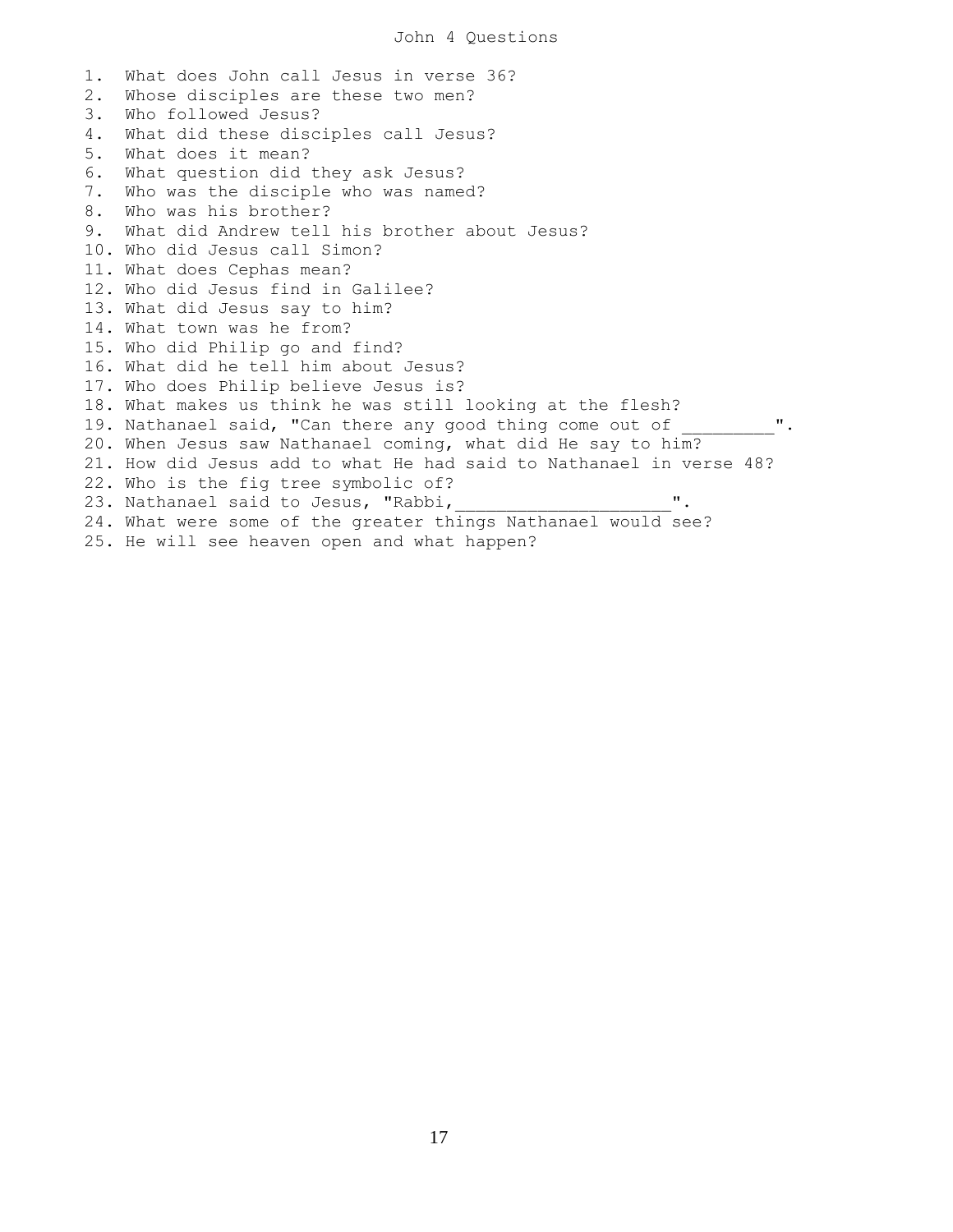We will begin this lesson in John 2:1.

 John 2:1, "And the third day there was a marriage in Cana of Galilee; and the mother of Jesus was there:"

 John 2:2, "And both Jesus was called, and his disciples, to the marriage."

 This third day speaks of the third day in Jesus' gathering of His disciples. It is interesting to note that Jesus' mother, Jesus, and the disciples would be invited to this type of wedding. This is obviously a Jewish wedding and sometimes they lasted seven to fourteen days. It was a very festive occasion. These have to be prominent people in the community to have this large of a wedding. The guests, as well, would be people who were upper-middle class to upper class as far as financial standing in the community went. Carpenters would fall into that category in those days and so would fishermen who owned their own boats. Both occupations were honorable. This is not a poverty stricken group at this wedding. Some would think, why would Jesus waste His time going to such an affair? Marriage, the Bible says, is honorable. This couple was following God's teaching in getting married. Jesus also loved people and this would show His concern for all things His people on earth are involved in. After Jesus became an adult, there is very little shown in contact with His mother, Mary. Perhaps this wedding was family or close friends. We are not told those details. Possibly, word had already traveled about Jesus' baptism. At any rate, Jesus and His disciples were invited to this wedding.

 John 2:3, "And when they wanted wine, the mother of Jesus saith unto him, They have no wine."

 This tells me that Mary knows that Jesus does miracles. This is the first recorded miracle, but that does not mean that Jesus had not done miracles earlier. I feel sure that when a crisis arose in their neighborhood, Mary had seen Jesus taking care of it. The Bible says if all the miracles that Jesus had done were written down, there would not be enough books in the world to hold them. For the exact Scripture read John 21:25. We know for sure that Mary expects Jesus to do something about this situation. This seems like such a trivial thing, but remember this host will be terribly embarrassed if they run out of wine. Jesus cares for our trivial needs, as well as our great big needs.

 John 2:4, "Jesus saith unto her, Woman, what have I to do with thee? mine hour is not yet come."

 I do not believe Jesus is harsh to His mother here. I believe He is saying, "I am not quite ready to launch into the miracles at this time". It isn't time yet. There were stages in Jesus' life on earth. He had spent a time subject to His mother and Joseph. Now He is thirty years old, the time when Jewish men take on their spiritual responsibilities. He is old enough now and is on His own. Jesus possibly does not want this miracle at this large gathering at the wedding to thrust Him into His period of popularity. He possibly would rather that would come a short time later from His sermons. Nevertheless, Jesus listens to Mary and has feelings for the host.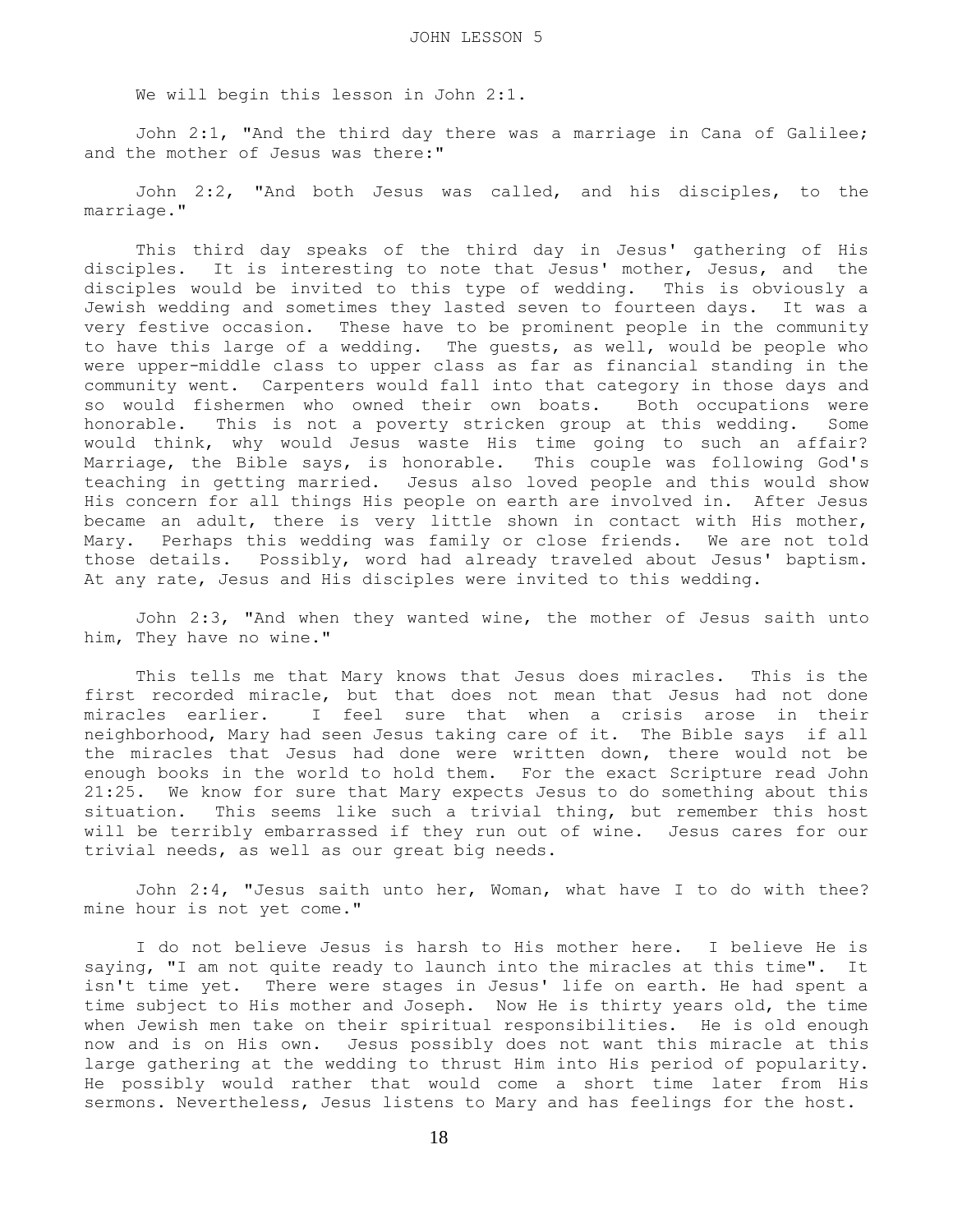John 2:5, "His mother saith unto the servants, Whatsoever he saith unto you, do it."

 This in itself is a giveaway that Mary knows about Jesus' miraculous ability. Now is no different than then. Miracles in our lives will not come until we are obedient to Jesus.

 John 2:6, "And there were set there six waterpots of stone, after the manner of the purifying of the Jews, containing two or three firkins apiece."

 A firkin is nine gallons. Each one of these water pots had from eighteen to twenty-seven gallons each. The washings or ablutions had extended to such an extent that they were continuously washing for one reason or the other, and these six firkins of water were standing by for them to carry on these ceremonial washings with. There were somewhere between 108 gallons and 162 gallons of water here. This had to be for a large group of people.

 John 2:7, "Jesus saith unto them, Fill the water pots with water. And they filled them up to the brim."

Just as Mary had said, they did just as Jesus told them to do.

 John 2:8, "And he saith unto them, Draw out now, and bear unto the governor of the feast. And they bare it."

 There is quite a bit of spiritual teaching here. The Lord tells us to draw from that well where the water will never grow dry. He is that never ending fountain. We see here that Jesus tells these servants to draw. Is this just plain old water and their thoughts changed to make them think it is wine, or is this a wonderful creative act on Jesus' part? I believe this water actually turned to wine. Jesus, you remember, is Creator God. Fruit of the vine will later symbolize Jesus' blood in the communion service. We will see that this is not just some ordinary wine, but the best there is. Again, I say this had to be a prominent wedding, because there is a governor of the feast. By there being over 100 gallons of wine, you know, also, that this is no small wedding. The servants' act of faith was to draw.

 John 2:9, "When the ruler of the feast had tasted the water that was made wine, and knew not whence it was: (but the servants which drew the water knew;) the governor of the feast called the bridegroom."

 This indicates that this governor might be a guest, but I really believe he was handling the wedding. This home had servants and had to have a very large house to accommodate a party of this size. This governor was very impressed with this wine. It was remarkably different and better. There is another thing we must see in all of this. The servants knew that this wine was a miracle of God, but the world did not. Even those with great authority did not know, but it was revealed to the servants. We must see in this that God reveals to His servants the mysteries, but He does not reveal them to the world. This bridegroom had been the purchaser of the original wine. The governor wants an explanation of where this superior wine comes from.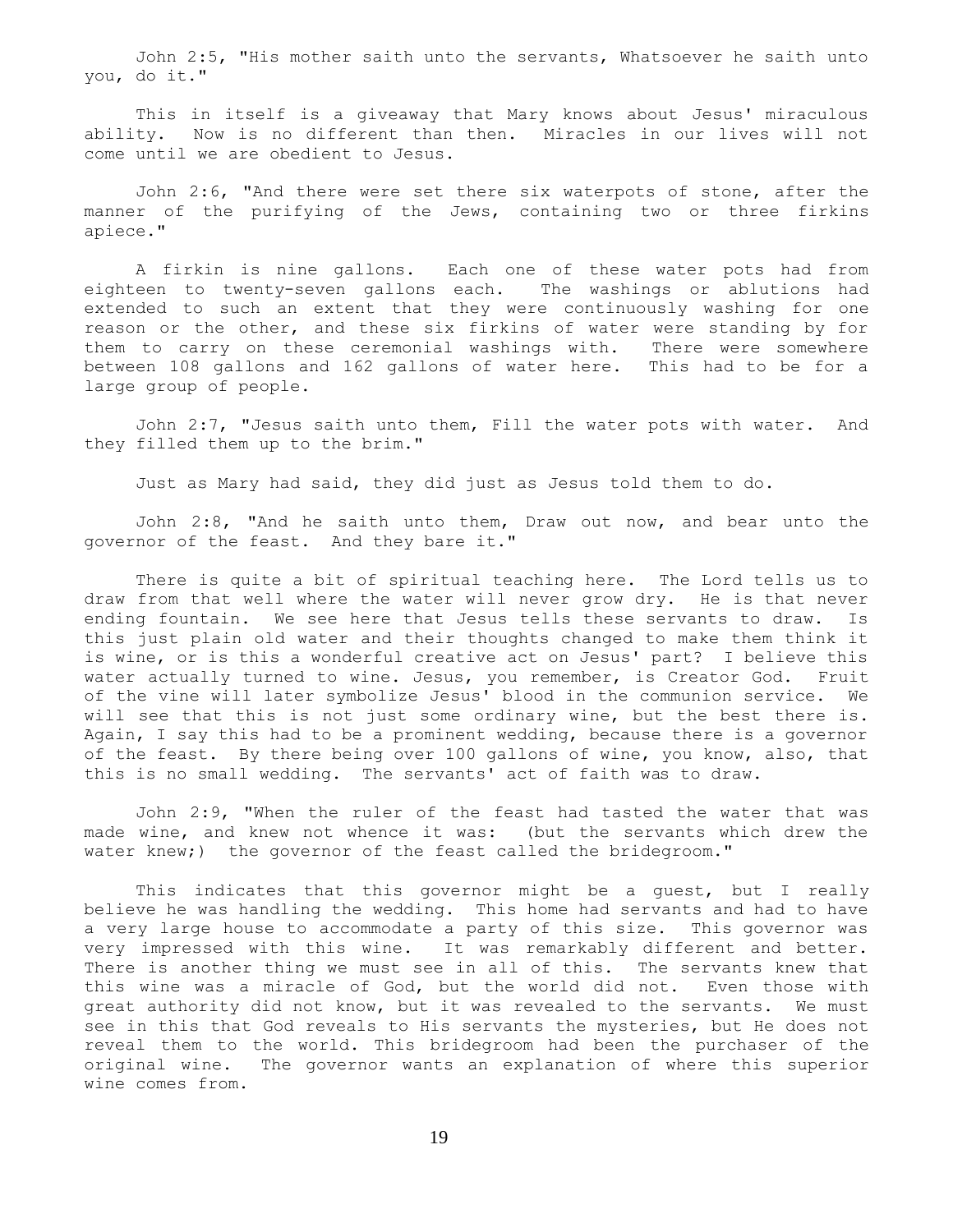John 2:10, "And saith unto him, Every man at the beginning doth set forth good wine; and when men have well drunk, then that which is worse: but thou hast kept the good wine until now."

This answers the question of whether it was alcoholic or not. It was, because after they had well drunk, their senses would have been dulled and they would have not known one wine from the other. This new wine was not of this world. This is like the best was kept until last with God, also. He first sent His prophets and judges to bring the people to the knowledge of God, but the best was saved to last when He sent His only begotten Son. I believe this whole incident was kept quiet because Jesus was not ready to be exposed as Messiah at that moment. The servants knew, the disciples knew, Mary knew, and Jesus knew, but I find nowhere in this discourse where the crowd at the party or anyone in authority knew.

 John 2:11, "This beginning of miracles did Jesus in Cana of Galilee, and manifested forth his glory; and his disciples believed on him."

 Part of the reason this miracle was done, was so the disciples who had just come with Jesus would know that Jesus could do miracles. It was to build their faith to follow Him. They also know now that their material needs are of no concern, Jesus can supply all their needs.

 John 2:12, "After this he went down to Capernaum, he, and his mother, and his brethren, and his disciples: and they continued there not many days."

 We have talked in some of the other lessons how they would go to Capernaum and probably stay in Peter's house while they were there. The area near Capernaum next to the Sea of Galilee is where most of Jesus' ministry took place. At this point, it seems His brothers in the flesh were with Him, and Mary, as well.

 John 2:13, "And the Jews' passover was at hand, and Jesus went up to Jerusalem,"

 Passover is not a celebration for the whole world, but is a celebration of remembrance. As we said in a previous lesson, it was to remember the night in Egypt when God sent death to all the first born of Egypt. The only people who did not have their first born die, were those who put the blood of the lamb over the door posts. The spirit of death passed over all houses that had the blood of the lamb. It did not enter. Passover remembers that time. The house of Israel is to remember forever. Jesus is of this house; He goes to Jerusalem to remember.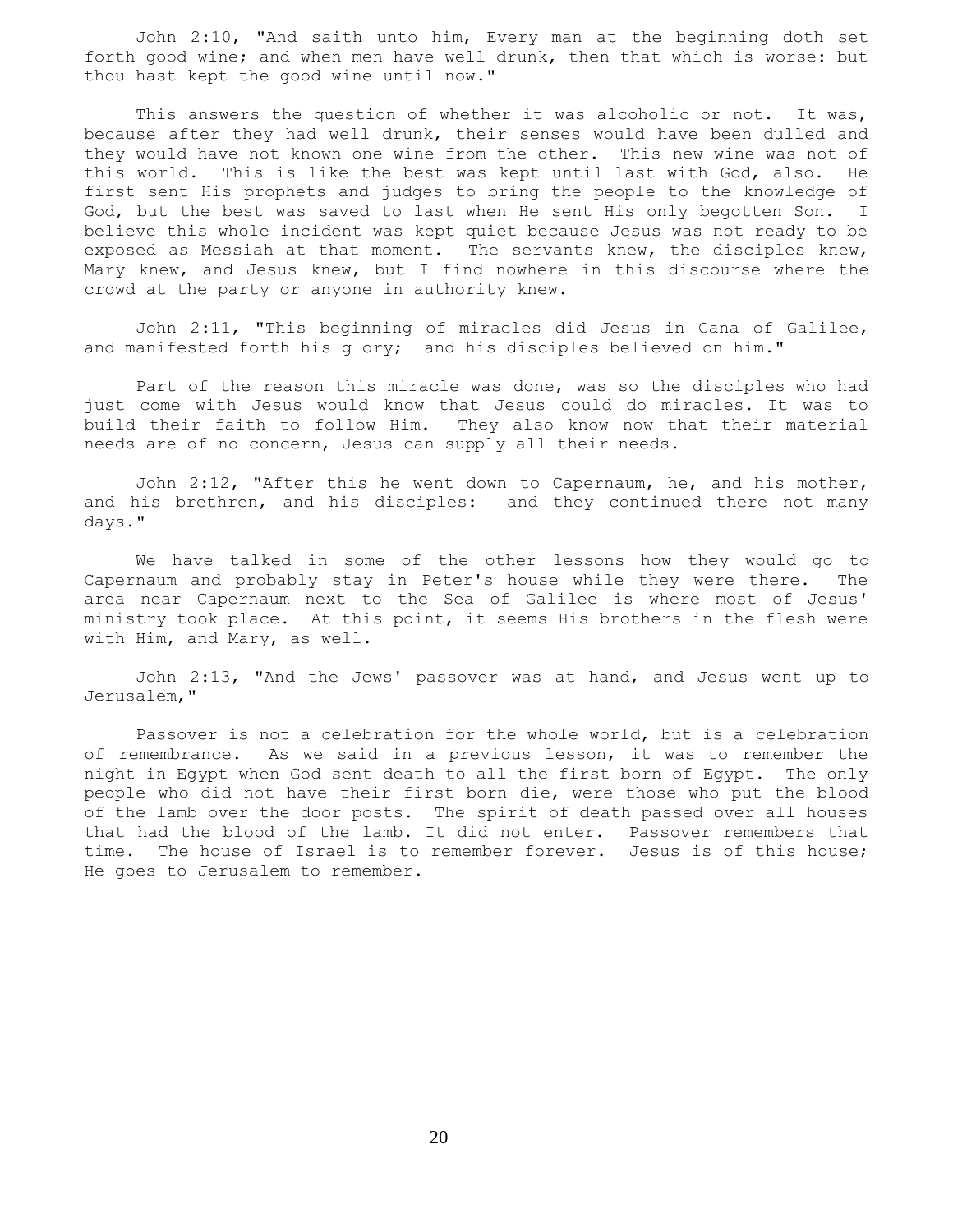1. Where was the marriage Jesus attended? 2. Who was with Him there? 3. What makes us realize Jesus was not from a poverty stricken family? 4. What class of people were carpenters and fishermen? 5. In verse 3, they had no 6. Who told Jesus they were out? 7. How did Jesus answer Mary? 8. Why did Jesus say He didn't want to be recognized now? 9. At what age do Jewish men take on their spiritual responsibilities? 10. What did Mary say to the servants? 11. What containers did they have to use? 12. How much would each hold? 13. What were these large containers for water doing there at this party? 14. How many gallons of wine would there be? 15. What did Jesus tell the servants to do? 16. Who were they to take the first drink to? 17. Who were the only ones who knew about the water being turned to wine? 18. Who did the governor call to him for an explanation? 19. What makes you know that this juice was alcoholic? 20. Where was this miracle done? 21. Why was it necessary for the disciples to know about the miracles? 22. Where did the group go from the wedding? 23. Whose home did they probably stay in? 24. What celebration was going on in Jerusalem? 25. What does this celebration commemorate?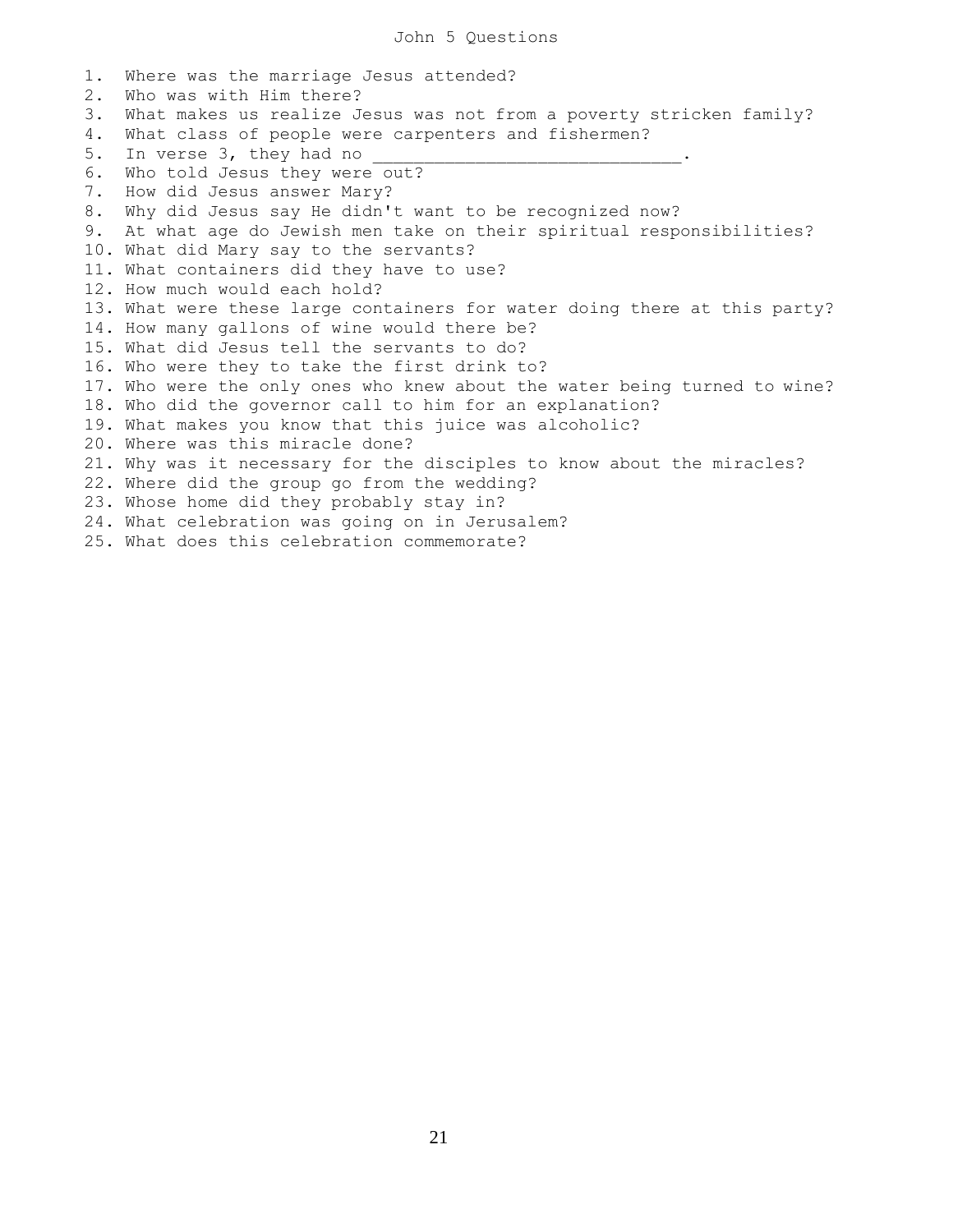We will begin this lesson in John 2:13.

 John 2:13, "And the Jews' passover was at hand, and Jesus went up to Jerusalem,"

 John 2:14, "And found in the temple those that sold oxen and sheep and doves, and the changers of money sitting:"

 In the outer courts, a market had been set up to sell animals for sacrifice and there was a place to exchange the weary travelers' money for the half-shekel suitable for the temple. No coin which had earthly ruler on it could be used in the temple. This place was not only located in a place that God called a place of prayer, but these animals were not the quality the Lord required. These merchants were really not honest.

 John 2:15, "And when he had made a scourge of small cords, he drove them all out of the temple, and the sheep, and the oxen; and poured out the changers' money, and overthrew the tables;"

 Scourge was a whip. This whip was usually made with strips of leather and had knots tied to make it hurt worse. This is the only time in Jesus' ministry that we ever see Him violent and striking out. He was usually very humble and would not even protect Himself. This is supposed to be the special place of worship. Jesus believes this shows disrespect to the Father. Our churches today should take special note of this. The Lord is very strict about what goes on in His house. This tells me that there is a time to show anger. When the name of the Lord (or anything pertaining to Him) is violated, it is correct to be angry about this.

 John 2:16, "And said unto them that sold doves, Take these things hence; make not my Father's house an house of merchandise."

 Because of this very Scripture above, I feel it is wrong to sell any type of merchandise in the church. Our generation has taken God far too casually. He is not casual. He is exact. He never changes. If He said this was His Father's house, then all sanctuaries everywhere are His Father's house. In Matthew 21:13 we find that Jesus said, "My house shall be called the house of prayer". We should enter the sanctuary with reverence, retain this attitude while we are there, and leave the same way.

 John 2:17, "And his disciples remembered that it was written, The zeal of thine house hath eaten me up."

 The Scripture the disciples are remembering is from Psalms 69:9, "For the zeal of thine house hath eaten me up; and the reproaches of them that reproached thee are fallen upon me." These things said before the disciples are just sinking the message deeper and deeper that Jesus is truly Messiah. The Bible, Old Testament and New Testament, say the same thing. It is the same God that wrote it all.

 John 2:18, "Then answered the Jews and said unto him, What sign shewest thou unto us, seeing that thou doest these things?"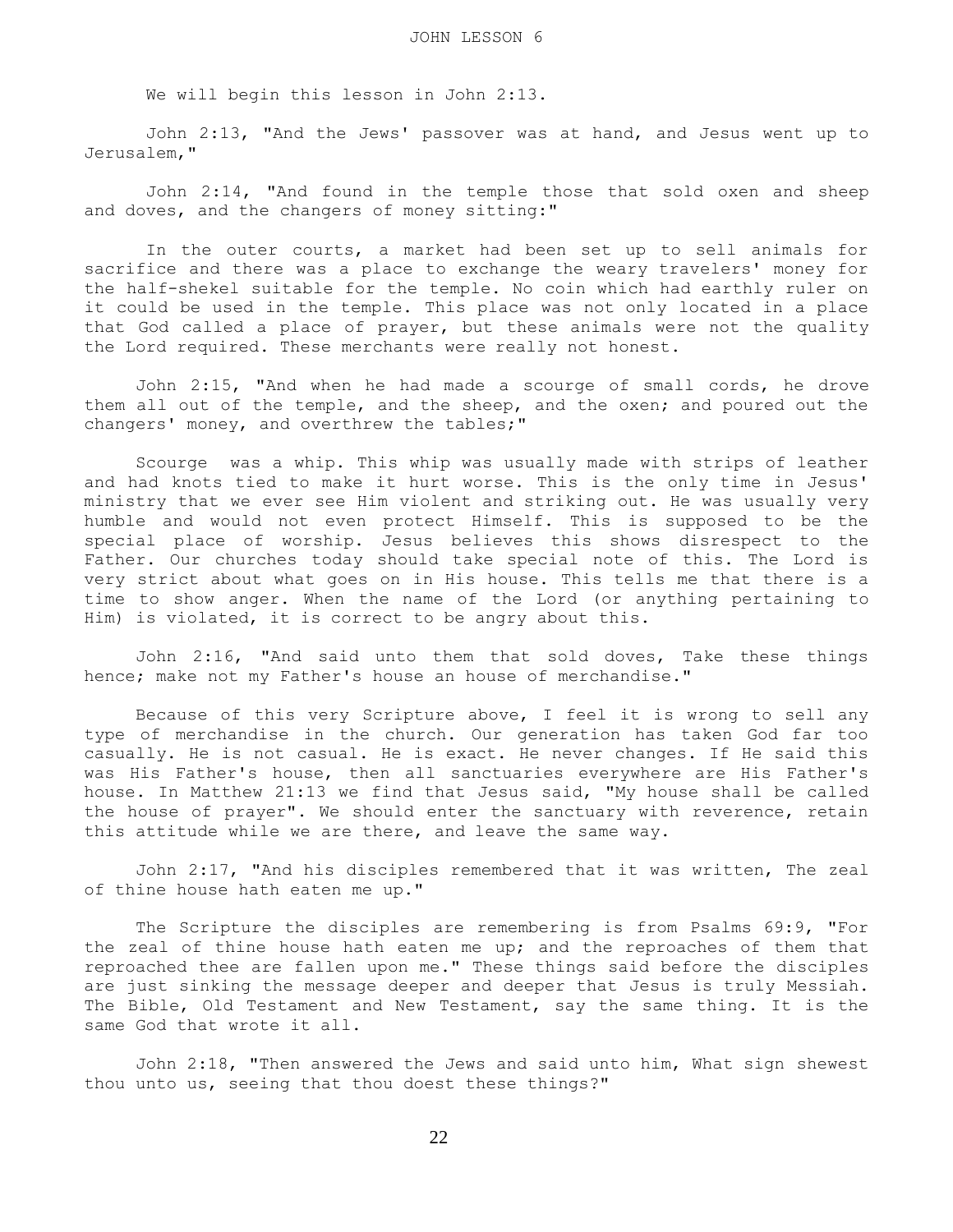Here these Jews are really asking Jesus what authority He has coming in and doing all these things in the temple. Now they actually are saying if you have the authority, prove it to us. They thought He would do some miracle that would be undeniable. In a sense what these people were doing was destroying the meaning of the temple. God does not like anything associated with Him to be merchandised. Just as He was angered when someone tried to buy the gifts of the Spirit. God's blessings are not for sale. There are so many beautiful spiritual meanings to glean from this. The temple contaminated by any sort of worldliness God will not dwell in. He is a Holy God. The Lord Jesus spoke to the disciples, and in so doing to us also and said He would dwell within us and we in Him. This cannot be if there is sin in our life. He wants a holy house to dwell in. The building we call our church where the Christians meet is like our body. It must be pure and holy, or the Lord will not meet with us there.

 John 2:19, "Jesus answered and said unto them, Destroy this temple, and in three days I will raise it up."

 John believes in this that Jesus is speaking of His own body, which they did destroy and which was raised up on the third day. There are many ways to destroy the temple, and I believe a great deal of temple destruction is going on now. I am not sure the Lord would approve of all the party atmosphere in the Church. The Lord can change it anytime He wants to. If He can create the world and everything in it physically, I am sure it would be no problem for Him to build one temple in three days. Whatever is meant in this Scripture, the Lord is perfectly capable of doing.

 John 2:20, "Then said the Jews, Forty and six years was this temple in building, and wilt thou rear it up in three days?"

 The problem is they did not know that they were speaking to the Creator of the world. Here is another time when people are looking with their physical eyes and comparing what they (mere men) could do with what the Lord can do. With men this would be impossible, but with God all things are possible.

John 2:21, "But he spake of the temple of his body."

 We see here that John believes Jesus is speaking of His crucifixion and on the third day His resurrection, which it probably does mean. Many Scriptures have more than one meaning. This could mean both.

 John 2:22, "When therefore he was risen from the dead, his disciples remembered that he had said this unto them; and they believed the scripture, and the word which Jesus had said."

 It is always much easier to understand what something meant by looking back to it than by looking forward. Jesus told them numerous times of His crucifixion and three days later His resurrection, but until after it happened, it did not take roots in them. They panicked and ran at the crucifixion, and many of them did not believe He was raised from the dead until they saw Him in person.

 John 2:23, "Now when he was in Jerusalem at the passover, in the feast day, many believed in his name, when they saw the miracles which he did."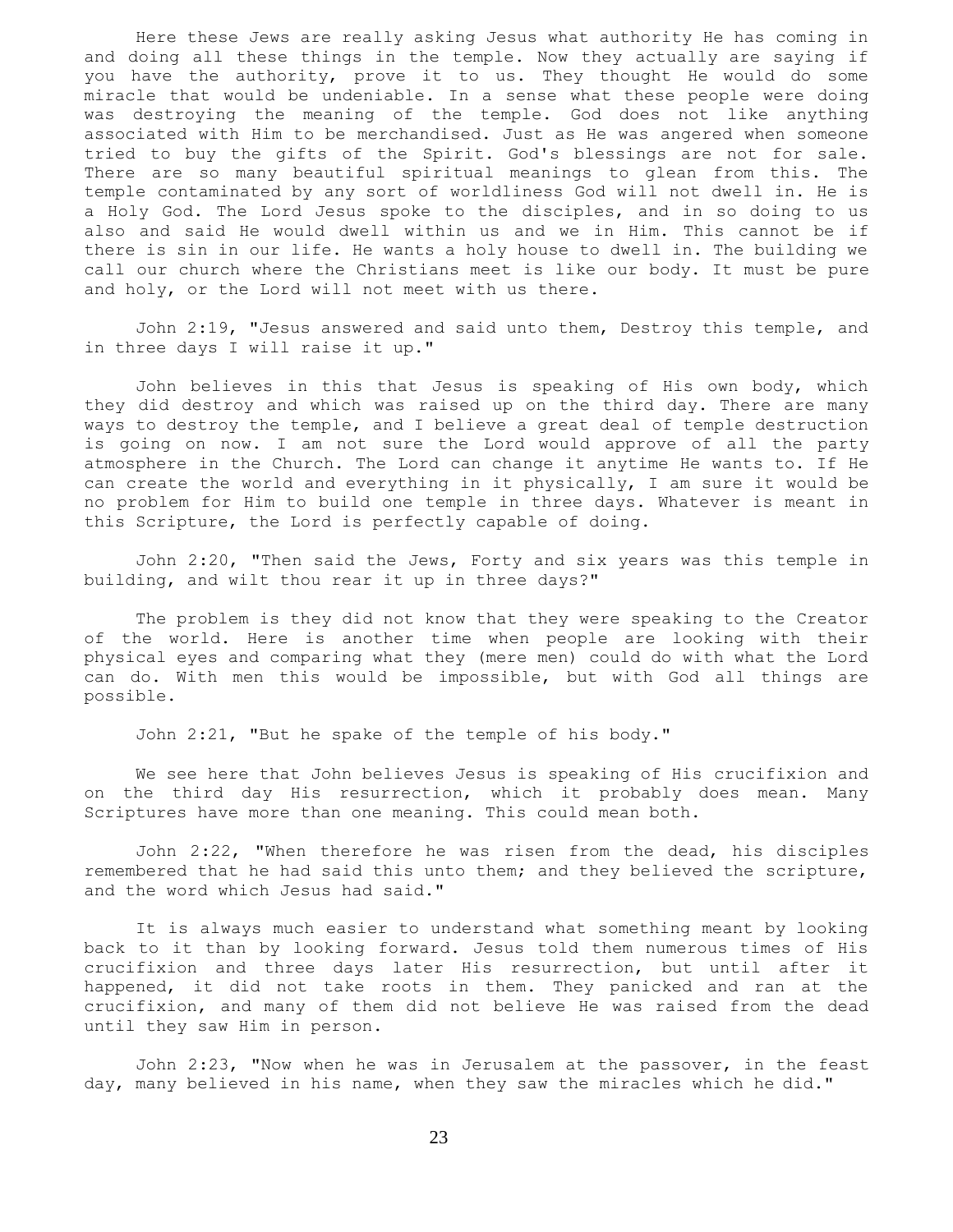The Passover actually is eaten on the fourteenth of Nisan. The purifying of the houses and vessels takes place on the thirteenth. This is overlapped by the Feast of Unleavened Bread which is really part of the same. It lasts eight days. Jesus was in and around the streets of Jerusalem for an extended time. He was preaching, healing, and delivering all that time. The miracles were undeniable. The blind could see, the leper was cleansed, the deaf could hear, the dumb could speak, the lame could walk. There was no end to the miracles He performed. John 14:11 says, "Believe me that I am in the Father, and the Father in me: or else believe me for the very works' sake." Let Jesus' works speak for Him. It appears they spoke so loudly here that many believed He was Messiah.

 John 2:24, "But Jesus did not commit himself unto them, because he knew all men,"

 Faith that is based upon things you can see, is not really faith at all. It takes no faith at all to believe a miracle you see with your own eyes. Jesus knew that the faith of these people was shallow and not the kind that would stand up in tribulation. Their faith was not in the giver, but in the gift. This is a dangerous type of faith. When the gifts stop, so does the faith. Jesus did not bare Himself to them, because He sensed this. A faith that is based on getting from God and not giving will not hold up in tribulation. John 16:33 says, "These things I have spoken unto you, that in me ye might have peace. In the world ye shall have tribulation: but be of good cheer; I have overcome the world."

 John 2:25, "And needed not that any should testify of man: for he knew what was in man."

 The Lord can look right into your heart and know whether it be good or bad. Our thoughts are no secrets to Him, as well. We are His creation , and He knows everything about us. Sometimes, like these here who believed, the Lord can see through and know it is a front. What we feel in our heart about something is even more important than what we do and say. Jesus knows the truth anyway. It is no good to lie about how we feel about Him.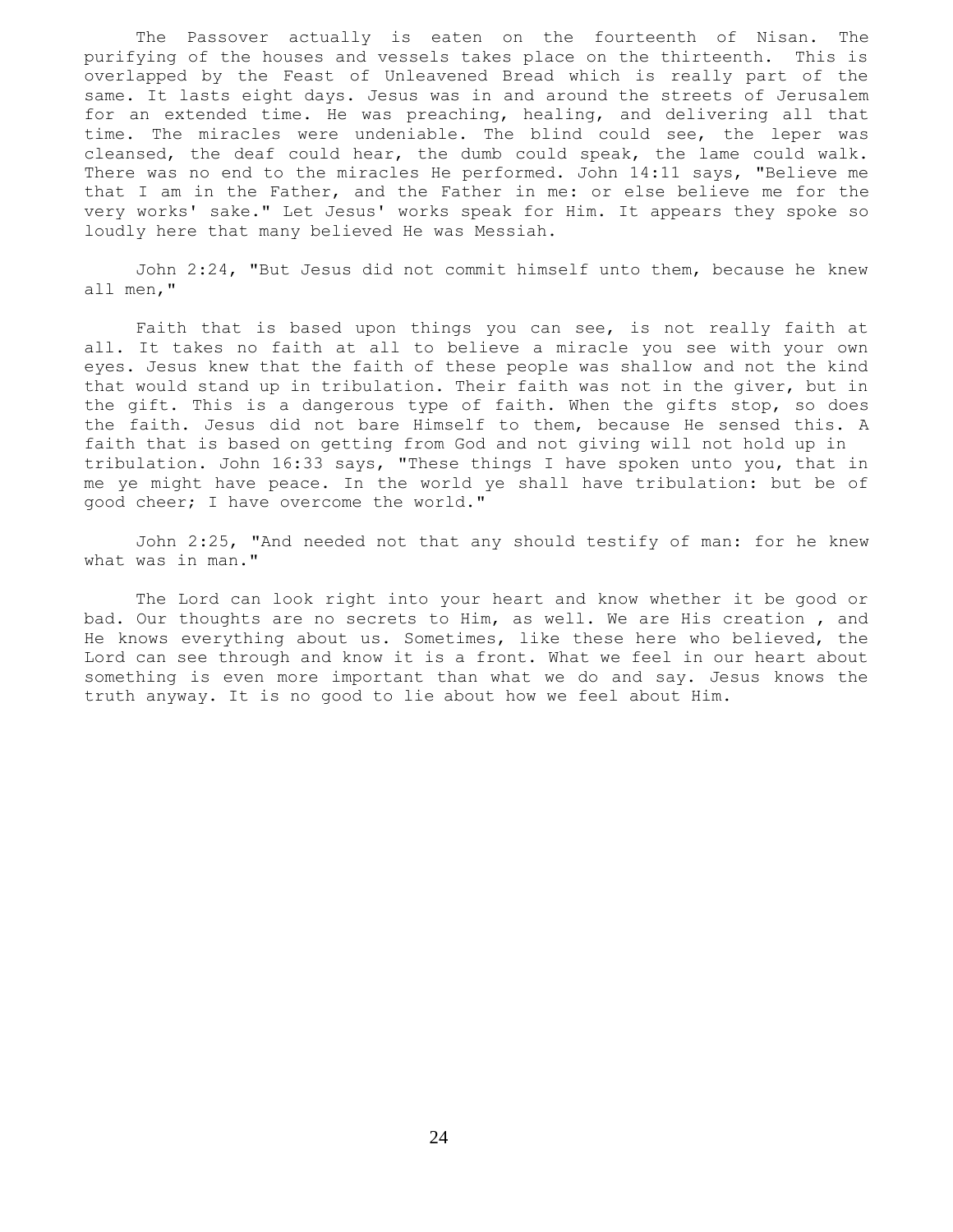## John 6 Questions

1. Why did Jesus go to Jerusalem at this time? 2. What did He find in the temple that displeased Him? 3. What was really going on? 4. Why did they need money changers? 5. What did Jesus make of the cords? 6. What is that? 7. What did Jesus do that showed His anger? 8. When is the only time anger is permitted? 9. What were they doing with doves? 10. What did Jesus tell them to not make His Father's house into? 11. In Matthew, God's house is what? 12. Where was this action prophesied in the Old Testament? 13. What did the Jews want Him to prove? 14. Where did Jesus say He would dwell? 15. What did Jesus say He would do in three days? 16. What did John believe He was speaking of? 17. How long did it take the Jews to build the temple? 18. Why could these Jews not understand what He said? 19. When did the disciples remember this saying? 20. Why did many believe Him? 21. What was wrong with their belief? 22. Passover is eaten on what day? 23. What other Jewish celebration overlaps Passover? 24. Why did Jesus not commit Himself to them? 25. We learn in John 16:33 that in this life we will have  $\mathcal{L}=\mathcal{L}=\mathcal{L}=\mathcal{L}=\mathcal{L}=\mathcal{L}=\mathcal{L}$ 

26. Why did Jesus not need someone to tell Him about these men?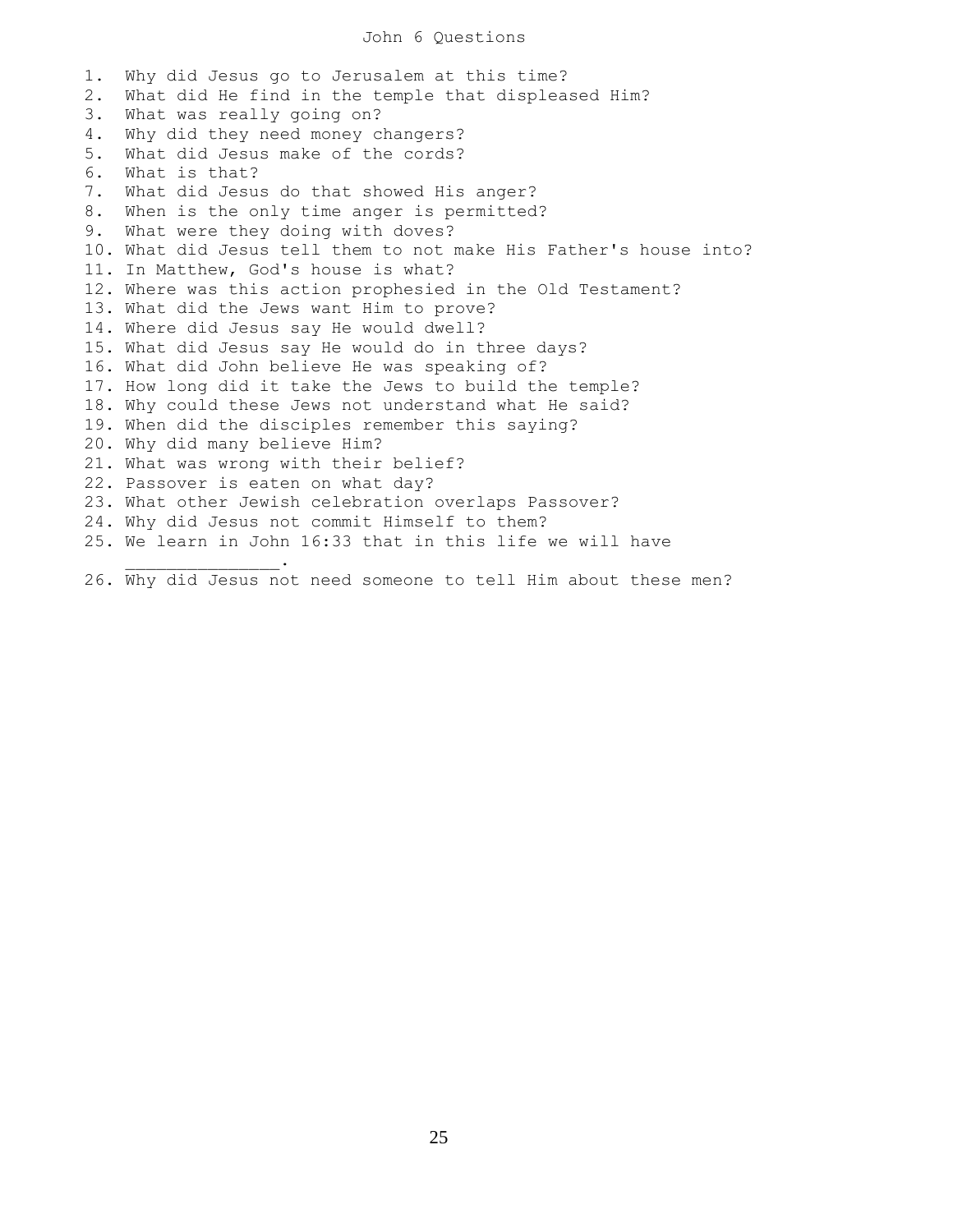We will begin this lesson in John 3:1.

 John 3:1, "There was a man of the Pharisees, named Nicodemus, a ruler of the Jews:"

 Nicodemus means victor over the people. Nicodemus was a Pharisee and a member of the Sanhedrin. He was a very wealthy man, as well. This is the same Nicodemus who stands up for Jesus against the Sanhedrin and says, "Doth our law judge any man, before it hear him, and know what he doeth?", John 7:51. At the time verse 1 occurred, Nicodemus was still sneaking to see Jesus so that the other Pharisees would not know that He believed Jesus. We will see this in the next verse because he came by night to see Jesus.

 John 3:2, "The same came to Jesus by night, and said unto him, Rabbi, we know that thou art a teacher come from God: for no man can do these miracles that thou doest, except God be with him."

 He came under cover of darkness to keep his associates from knowing. Rabbi, we have touched on before. It is a honorable name for teacher or master. Nicodemus knows that Jesus is not like the priests and religious leaders in the temple. They do not have the power to heal anyone. He recognizes these miracles as being from God. This is a good beginning with Nicodemus.

 John 3:3, "Jesus answered and said unto him, Verily, verily, I say unto thee, Except a man be born again, he cannot see the kingdom of God."

 This statement made to Nicodemus was not just for him but for everyone who wants to see the kingdom of God. We know that Verily, verily means that this is beyond a shadow of a doubt. This statement to a rational man is very difficult to understand. This is really speaking of a drastic change that takes place within a person. The word repent means to turn away from the old life to a new life. This is what this is saying here. Jesus is telling Nicodemus that to acquire the Kingdom of God is much deeper than just believing in the miracles He did. He is telling Nicodemus that this is drastic, like birth. The change has to be total. You must become a new creature. Nicodemus is caught up in things that you can figure out with your mind. He is fully aware of what physical birth is, as you will see in the next verse.

 John 3:4, "Nicodemus saith unto him, How can a man be born when he is old? can he enter the second time into his mother's womb, and be born?"

 As I said, Nicodemus is thinking in the natural. Many a mother has interceded for her children and seen them spiritually born again because of her prayers. In a sense, she has birthed them twice.

 John 3:5, "Jesus answered, Verily, verily, I say unto thee, Except a man be born of water and of the Spirit, he cannot enter into the kingdom of God."

 Jesus is speaking here of having the old man buried in water baptism and coming out of the water resurrected to new life in Christ. If we are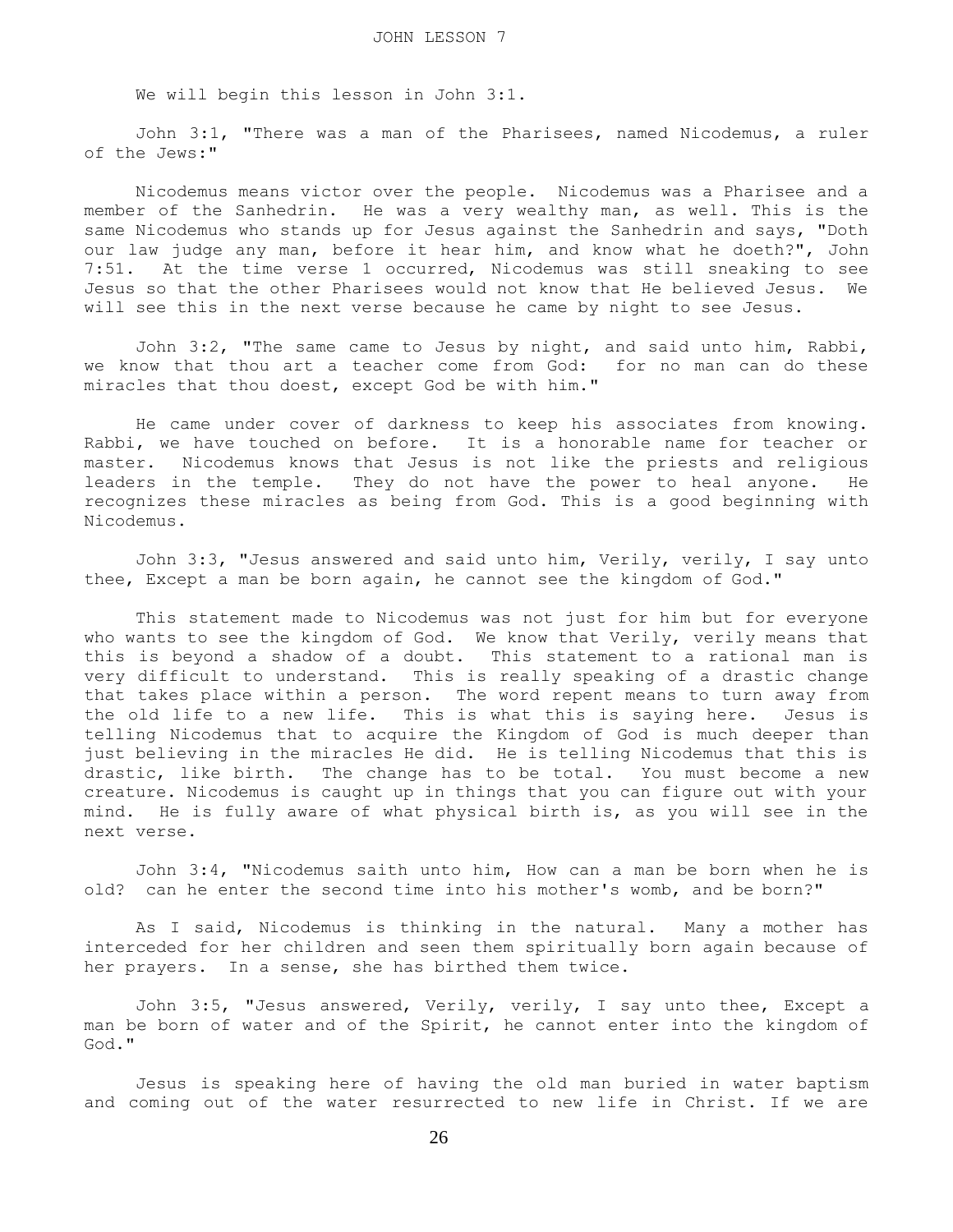buried with Him, we shall also live with Him. We must bury the old carnal man and rise to the Spirit. Of course, the Spirit is capitalized and means the Holy Spirit of God. The argument of baptism could go on for ages. What has to be done which way. I truly believe it is important to be baptized in water as an outward show to the world that we are buried with Christ and rise again with Him to new life. If there has not been a baptism of our heart changing us from an old flesh creature to a brand new Spirit being, we can be outwardly baptized forever and it will not mean anything. The transformation takes place in our heart. The issues of life, good or bad, come from the heart. We must have God's Spirit within us to live in newness of life. Verse six tells it all.

 John 3:6, "That which is born of the flesh is flesh; and that which is born of the Spirit is spirit."

 The spirit of a man is what he is. Our flesh or our spirit rules over us. We cannot serve two masters. Those who live in the flesh lust after the things of the flesh. The flesh is not in tune with God. When we are born of the flesh, we are consumed by the lusts for the things of the world. When we are born of the Spirit, we crucify our flesh. We no longer live to please the flesh, our desire is to continually please God. When we are born of the Spirit, our fruit that we bear will be goodness, righteousness, and truth, as we find in Ephesians 5:9, "(For the fruit of the Spirit is in all goodness and righteousness and truth;)" V-10, "Proving that which is acceptable unto the Lord." The first birth of a person is of the flesh, but the rebirth which makes us in right standing with God is of the Spirit. That old earthly man has passed away and we are a brand new creature in Christ.

John 3:7, "Marvel not that I said unto thee, Ye must be born again."

 Nicodemus was a learned man of the law and all this seems so strange to him. Jesus tells him not to wonder at it. It is so simple, just accept it. Jesus makes sure Nicodemus knows what He is saying because He says it again here, "Ye must be born again of the Spirit to inherit the kingdom".

 John 3:8, "The wind bloweth where it listeth, and thou hearest the sound thereof, but canst not tell whence it cometh, and whither it goeth: so is every one that is born of the Spirit."

 You cannot see the wind or the Spirit. To try to say where the wind came from or where it is going would be pure presumption. This is like the new birth in the Spirit. You know it is there, but to explain how it got there is another thing. God is a Spirit. To be born in the Spirit then would be to be born into the family of God. Just as you can see after a wind has gone through and rearranged leaves etc., the same thing is with the Spirit. It has a way of rearranging lives. After a windstorm, you see the results. After a new birth in the Spirit, you see the results, as well. A person's whole outlook on life changes.

 John 3:9, "Nicodemus answered and said unto him, How can these things be?"

 As we said at the very beginning of this study, Nicodemus was a logical man. He analyzed everything all the time, but this he could not understand. He asks Jesus how can it be?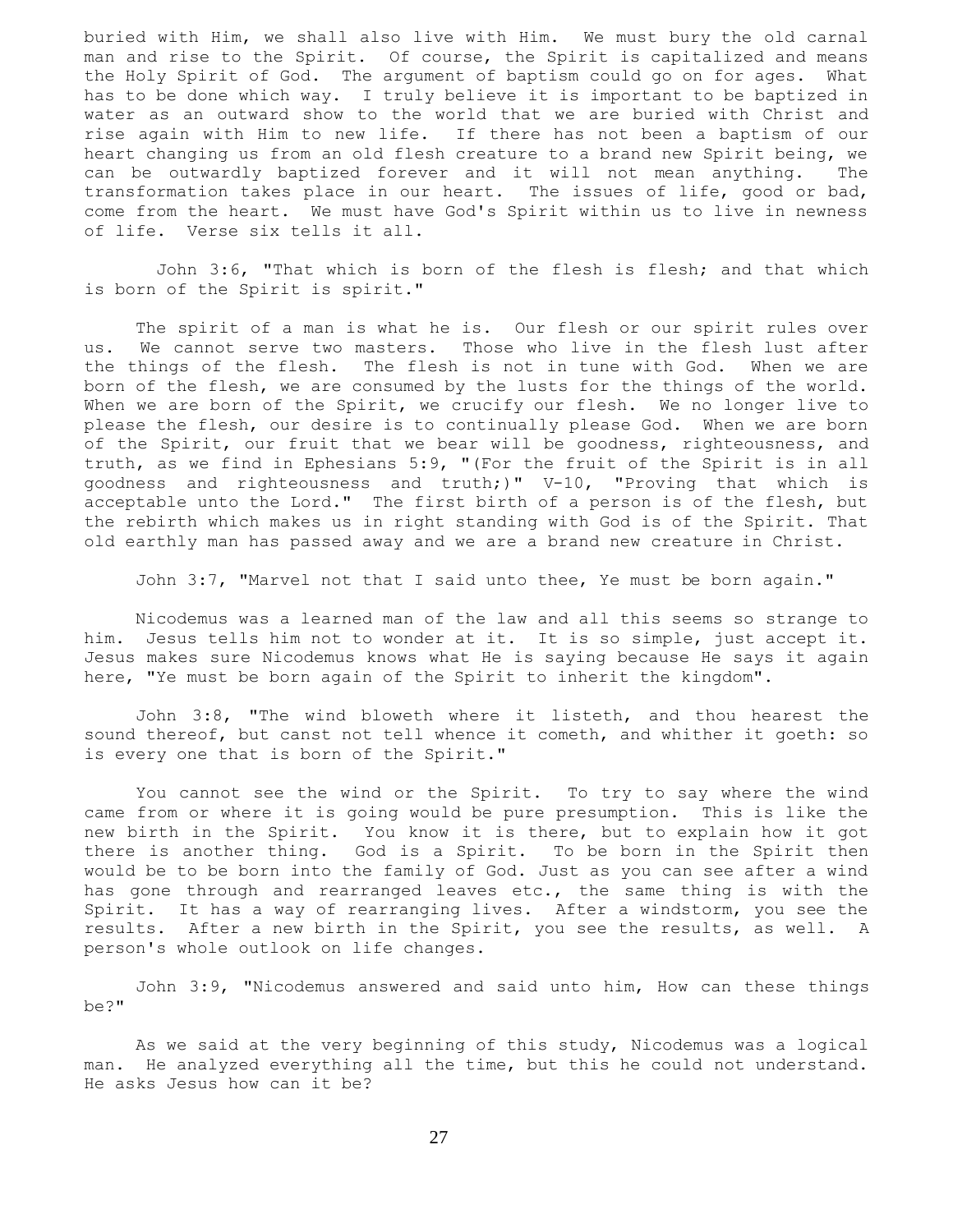John 3:10, "Jesus answered and said unto him, Art thou a master of Israel, and knowest not these things?"

 This is not quite a reprimand, but perhaps a caution. Jesus is telling him, you are a man of the law and you don't know this. It seems, too, that Nicodemus must have held an important position because he is called here master of Israel. Nicodemus should have known more about what the Old Testament Scriptures taught.

 John 3:11, "Verily, verily, I say unto thee, We speak that we do know, and testify that we have seen; and ye receive not our witness."

 Nicodemus believed the miracles, but he could not turn loose of his affluent life and become a new creature. He wasn't ready to give up friends and family (that's why he came to find Jesus at night). Nicodemus did not really want a total change, just a little bit of change would be okay. He didn't want to be a new creature with the old passed away. He liked his old way as master of Israel. We read earlier how this Light of Jesus would shine in darkness and the darkness comprehended it not. Jesus is saying, we are giving you our firsthand knowledge and you don't believe us.

 John 3:12, "If I have told you earthly things, and ye believe not, how shall ye believe, if I tell you of heavenly things?"

 Jesus says to Nicodemus here, "The example I gave you was of earthly things that you are acquainted with, and you do not understand. What makes you think you would understand heavenly things of which you know nothing, because you have never seen them?" The type of belief spoken of here is called faith.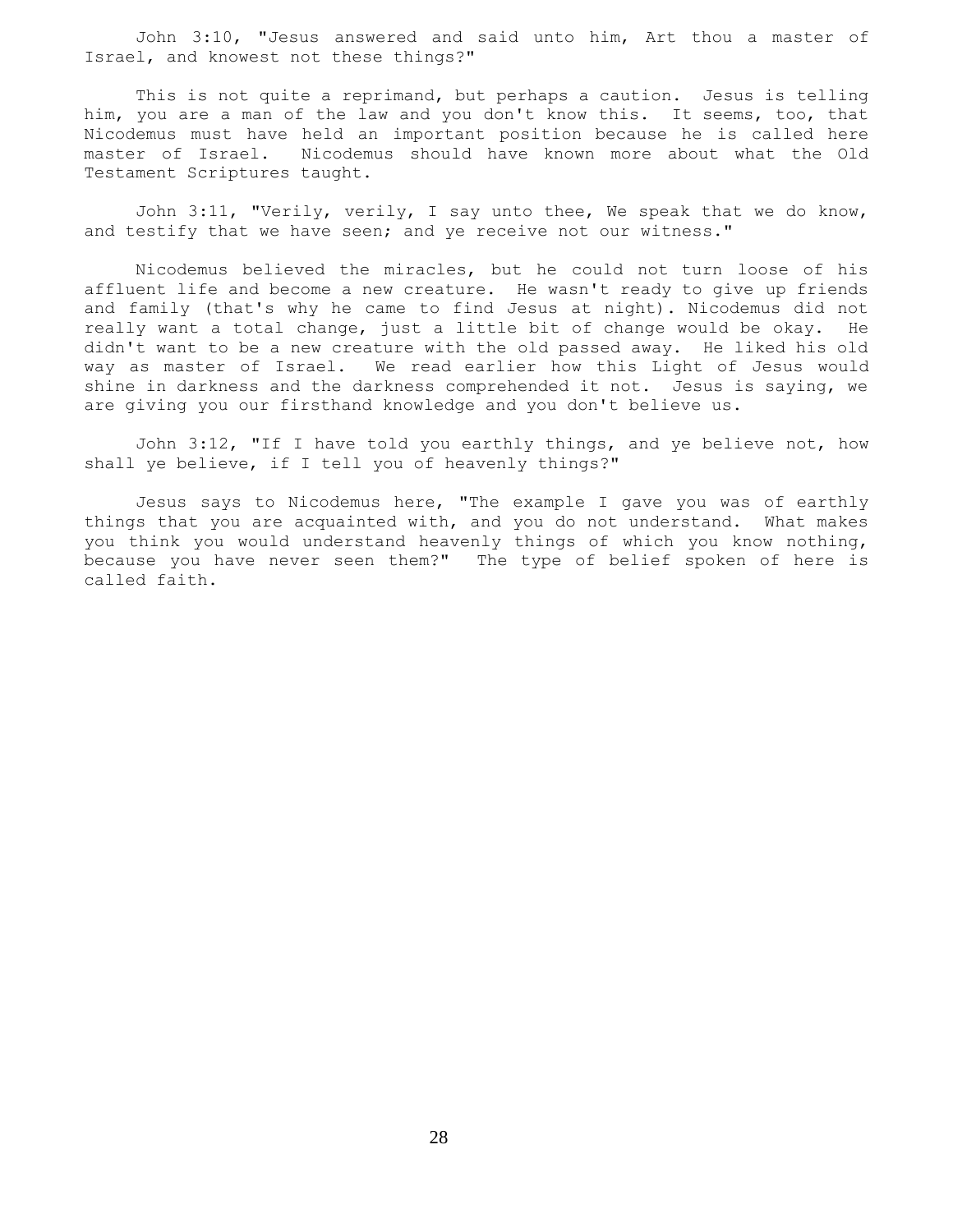| 1. | Who was this ruler of the Jews in verse 1?                          |
|----|---------------------------------------------------------------------|
| 2. | What was he?                                                        |
| 3. | What does Nicodemus mean?                                           |
| 4. | Who does Nicodemus stand against later to take up for Jesus?        |
| 5. | What makes us know Nicodemus doesn't want anyone else to know he    |
|    | came to Jesus?                                                      |
| 6. | What does he call Jesus?                                            |
| 7. | What made Nicodemus believe Jesus came from God?                    |
| 8. | "Except a man be                                                    |
|    | he cannot see the kingdom of God"                                   |
| 9. | What does repent mean?                                              |
|    | 10. What logical question does Nicodemus ask Jesus?                 |
|    | and of the                                                          |
|    | , he cannot enter the kingdom of God"                               |
|    | 12. Where does the new birth transformation take place?             |
|    | $\mathbf{H}$                                                        |
|    | $\frac{1}{1}$ $\frac{1}{1}$                                         |
|    | 15. We cannot serve _______________ masters.                        |
|    | 16. What are the desires of fleshly people?                         |
|    | 17. Who rules over the spirit?                                      |
|    | 18. Name three fruits of the Spirit?                                |
|    | 19. Where is this Scripture found on the fruit of the Spirit?       |
|    | 20. What did Jesus tell Nicodemus to marvel not at?                 |
|    | 21. What can you not tell about the wind?                           |
|    | 22. Compare a windstorm to someone who just received the Spirit.    |
|    | 23. In verse 9, what did he ask Jesus?                              |
|    | 24. What did Jesus call Nicodemus that would have made you think he |
|    | knew more about the Bible?                                          |
|    | 25. What did Jesus tell Nicodemus he wouldn't understand?           |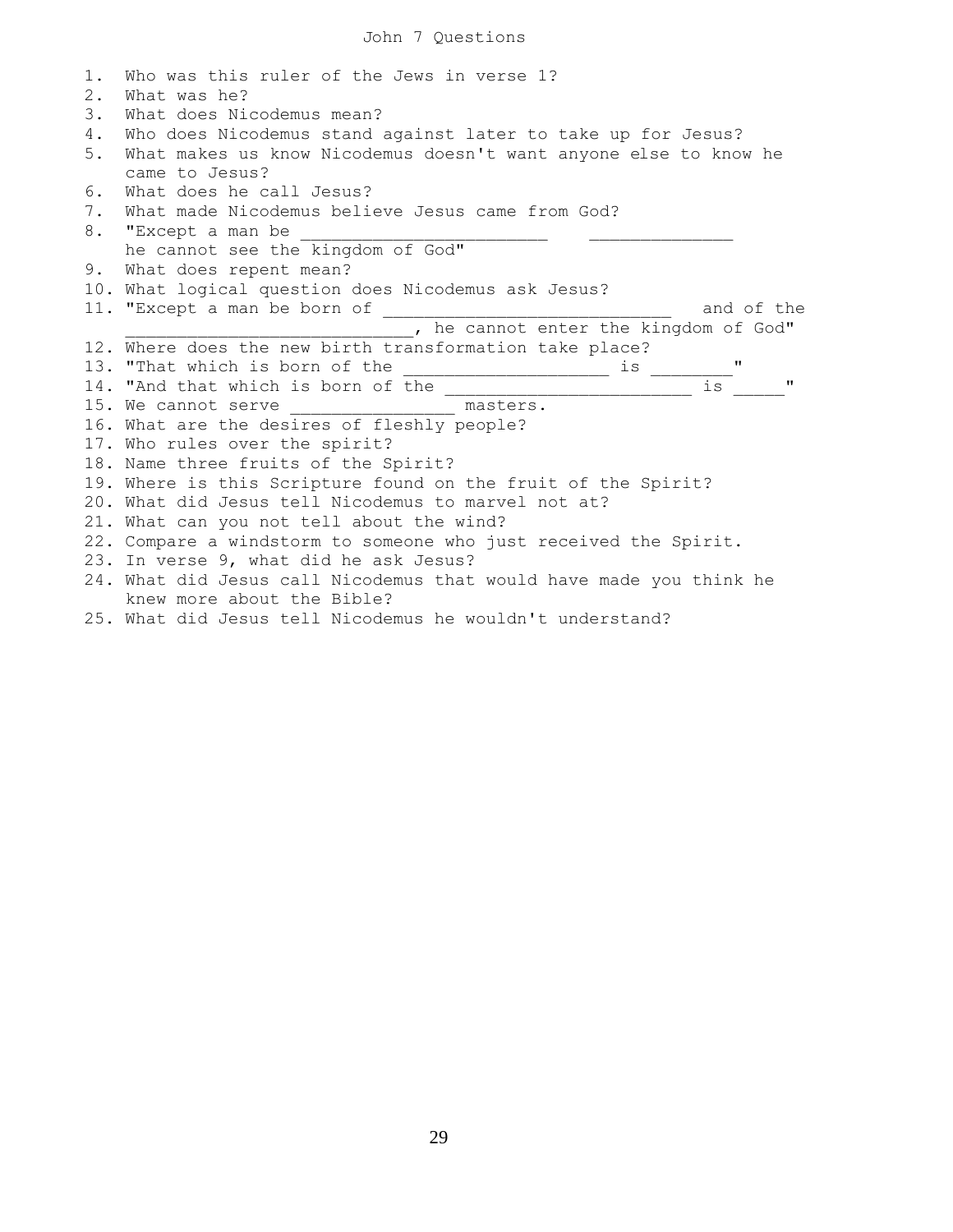We will begin this lesson in John 3:13.

 John 3:13, "And no man hath ascended up to heaven, but he that came down from heaven, even the son of man which is in heaven."

 In the last lesson, Jesus was telling Nicodemus how to receive the kingdom of God. Jesus had just finished telling Nicodemus that he did not understand things of the earth, and how could he then understand things of the heavenly. Jesus is telling Nicodemus, you haven't been up in heaven, so you can't understand. Jesus is speaking of Himself in verse 13. He was in heaven with God and came to earth to save us. Jesus is the only one who truly understands the heavenly.

 John 3:14, "And as Moses lifted up the serpent in the wilderness, even so must the Son of man be lifted up:"

 John 3:15, "That whosoever believeth in him should not perish, but have eternal life."

 In Numbers 21:9, it tells the provision that God made for the sins of the people to be forgiven. Numbers 21:9, "And Moses made a serpent of brass, and put it upon a pole, and it came to pass, that if a serpent had bitten any man, when he beheld the serpent of brass, he lived." This serpent was made of brass. Brass means judgment. This serpent and the brass is what you see on a doctor's papers. This serpent lifted up on a pole is the very thing that happens to us with Jesus. Jesus was raised up, and we must look to Him to be saved. In II Kings 18:4, you can read of the destruction of the brazen serpent on the pole. It was just a shadow of what wonderful thing would happen when Jesus should be raised and save us. If we look to Jesus, we will find deliverance. Notice salvation is for whosoever will. Believeth means continues to believe. The Him is Jesus Christ our Lord. Romans 10:9 goes into a little more detail about this belief; if we truly believe in our heart and confess with our mouth, we shall be saved and not perish. Believing in Jesus as Saviour and Lord brings everlasting life.

 John 3:16 "For God so loved the world, that he gave his only begotten Son, that whosoever believeth in him should not perish, but have everlasting life."

 This is the most quoted Scripture in all the Bible. You can easily see why; because it is full of so much hope. We need to take a very good look at it. God so loved this is a love so far above anything man knows that we really do not understand. The word loved here is translated from Agape which means to love much in a moral sense. This love goes way beyond the human ability to love. This type of love is not because, but in spite of. He loved us with this love so much, that while we were yet in sin, He sent His Son to die on the cross to save us: not because we deserved it, but because we didn't deserve it. Jesus came to save the lost. It is so simple and yet so hard. Believeth here, again, means continues to believe. You see, salvation is a way of life. Everyday when we get up we must remember all over again and believe. This is not something we do causally. This belief means to believe in God and love Him more than anything or anyone else. Matthew 22:37 tells us what this love and belief is, "Jesus said unto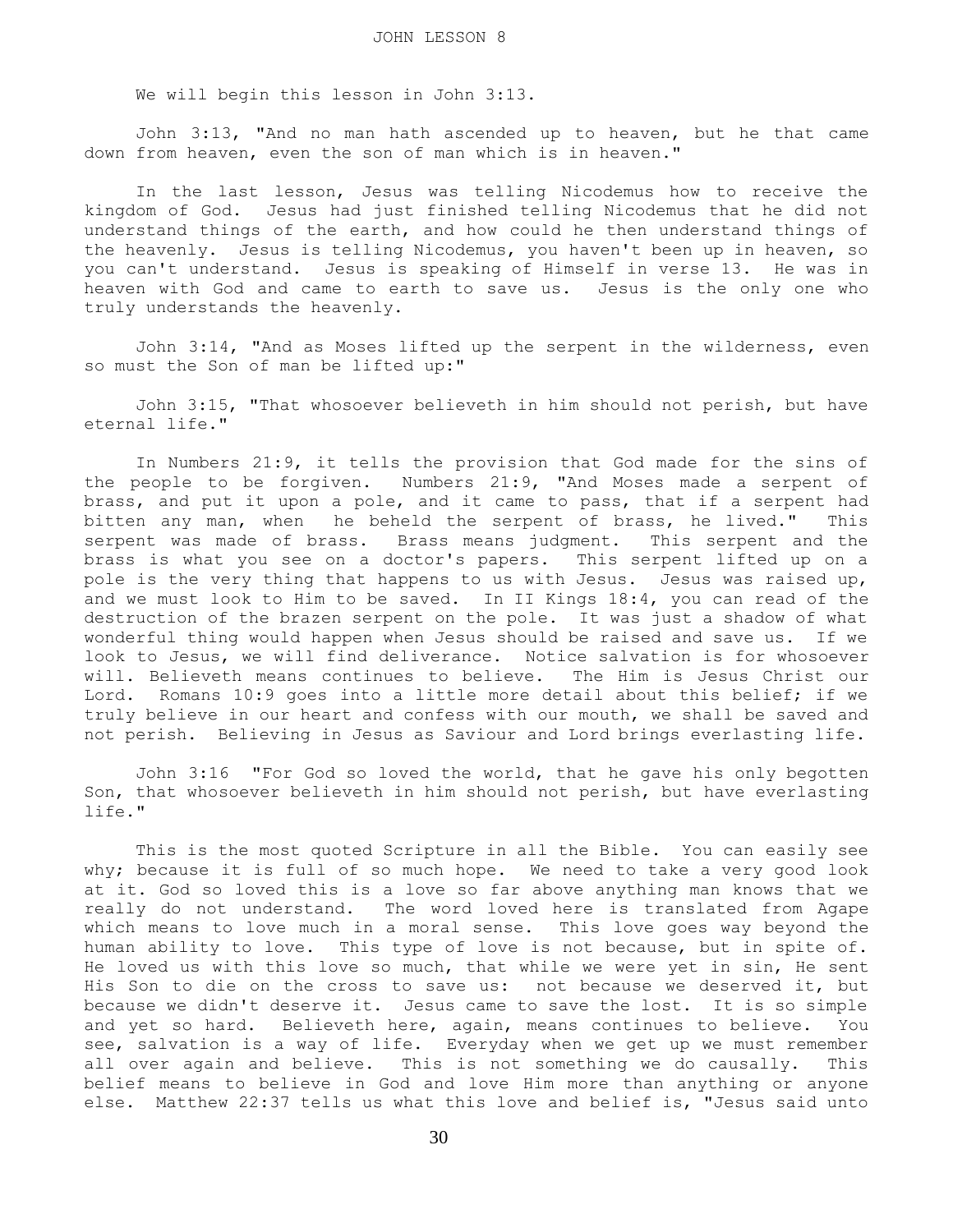him, Thou shalt love the Lord thy God, with all thy heart, and with all thy soul, and with all thy mind." You see, if you really believe, you will practice the verse above. God will be first in your life, or He will not be in your life at all. There is no way to perish if you are in this right standing with God. He has prepared for us a place to spend all of eternity with Him.

 John 3:17, "For God sent not his Son into the world to condemn the world; but that the world through him might be saved."

 This send here shows that Jesus is on a mission to accomplish for forever. The name Jesus, as we have said before, means Saviour or Jehovah Saviour. The Word took on the name of Jesus Christ for His work of salvation. There is a time, at the end of the age, when Jesus will be Judge and will determine each of our destination, whether heaven or hell. His mission to the earth, however, was to save all mankind who would accept it. The name of Jesus is very powerful. The only way to get to heaven is through belief in Him. So through Him we receive eternal life.

 John 3:18, "He that believeth on him is not condemned: but he that believeth not is condemned already, because he hath not believed in the name of the only begotten Son of God."

 Salvation is so simple. So many do not receive God, because they have pre-conceived ideas of how it is so hard to be saved. Faith in the name of Jesus Christ, speaking of this belief to others, and a love for God that surpasses all others is so intertwined that they are inseparable. To believe in Him truly and completely changes our life. To believe on the name of Jesus, too, causes us to keep His commandments. To believe on His name brings, peace, joy, and hope. If we believe, we are assured of the resurrection. We are not like those who have refused Him and have no hope. When Thomas asked Jesus how he could know the way, Jesus said, "I am the Way, the Truth, the Life."

 John 3:19, "And this is the condemnation, that light is come into the world, and men loved darkness rather than light, because their deeds were evil."

 We have spoken so much about the Light. This Light is Jesus. This Light gives everything the power to live. The best thing this Light does is do away with darkness. The great thing about this Light is that it shines into all the corners of life and makes manifest (visible) the works. People who have rejected the Light of Jesus, want their deeds to be hidden by darkness. They are ashamed to have them out in the open. I have said it before, but notice, most crimes are done under cover of darkness. Where there is absence of light, darkness prevails. Everything pertaining to darkness pertains to Satan and his crowd. Come to the Light and let this Light do away with all the darkness in your life.

 John 3:20, "For every one that doeth evil hateth the light, neither cometh to the light, lest his deeds should be reproved."

 We see here a contrast. The evil doer will hate the Light because it would reveal his evil conduct. This could have to do with the followers of Jesus (Light) and the followers of Satan (darkness). Those who are drinking, swearing, doing all sorts of bad things hate those who are doing good. It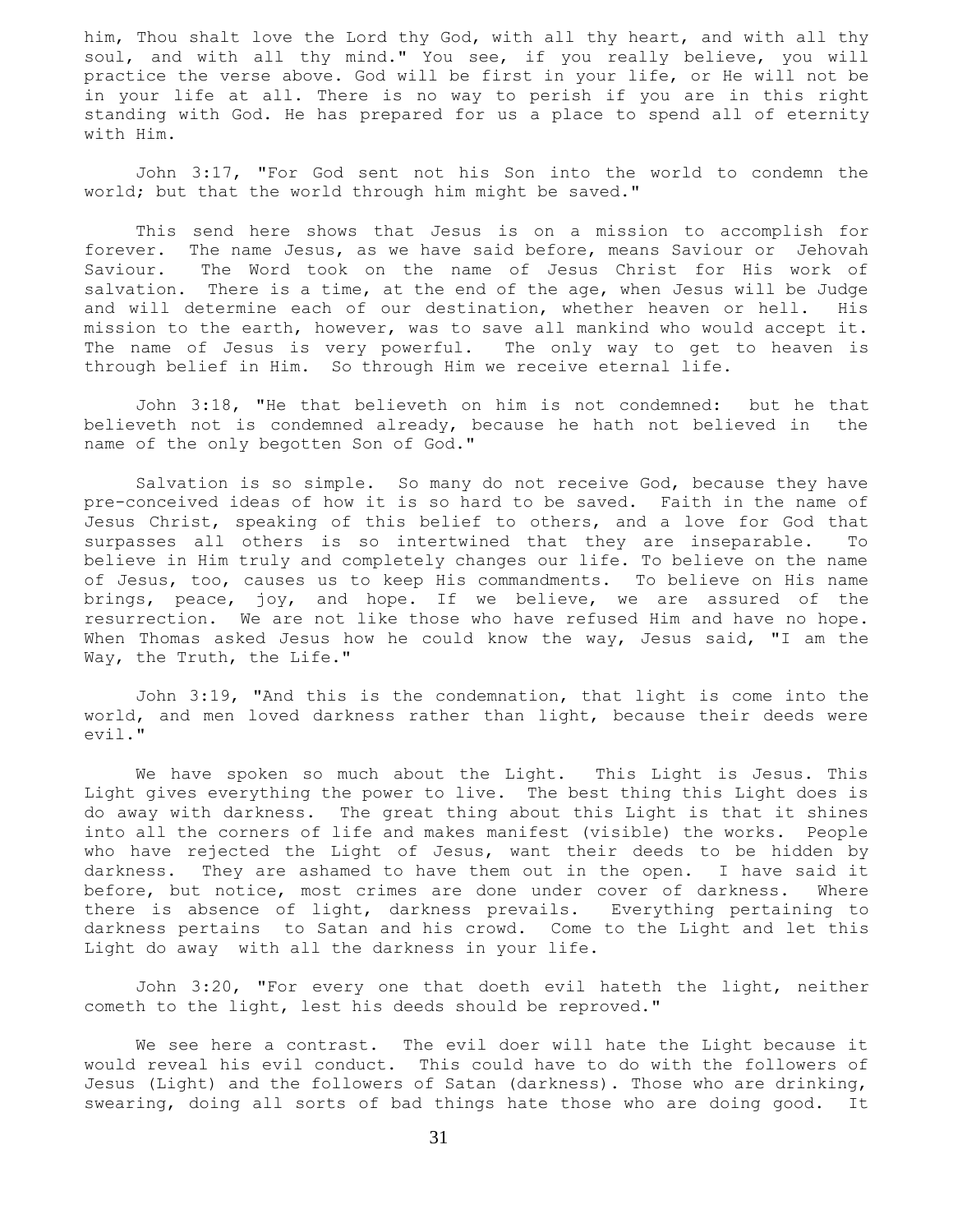gives the evil children of darkness a terrible guilt complex to be around those of truth and life. Comparisons are bound to come up, and those who walk in darkness fall way short. Those who are living evil lives hate those who are following Jesus. Their sins make them feel guilty, and that causes them to hate.

 John 3:21, "But he that doeth truth cometh to the light, that his deeds may be made manifest, that they are wrought in God."

 Truth, love, joy, peace, honesty, and happiness need no darkness to hide in. They are products of the Light. Those who live in the Light are eager to have any small things in their life that are not pleasing to God shown up, so they can get rid of them. They are growing constantly in honesty, peace, and truth. The Light reveals what is there. If they are good deeds, you do not want them hidden.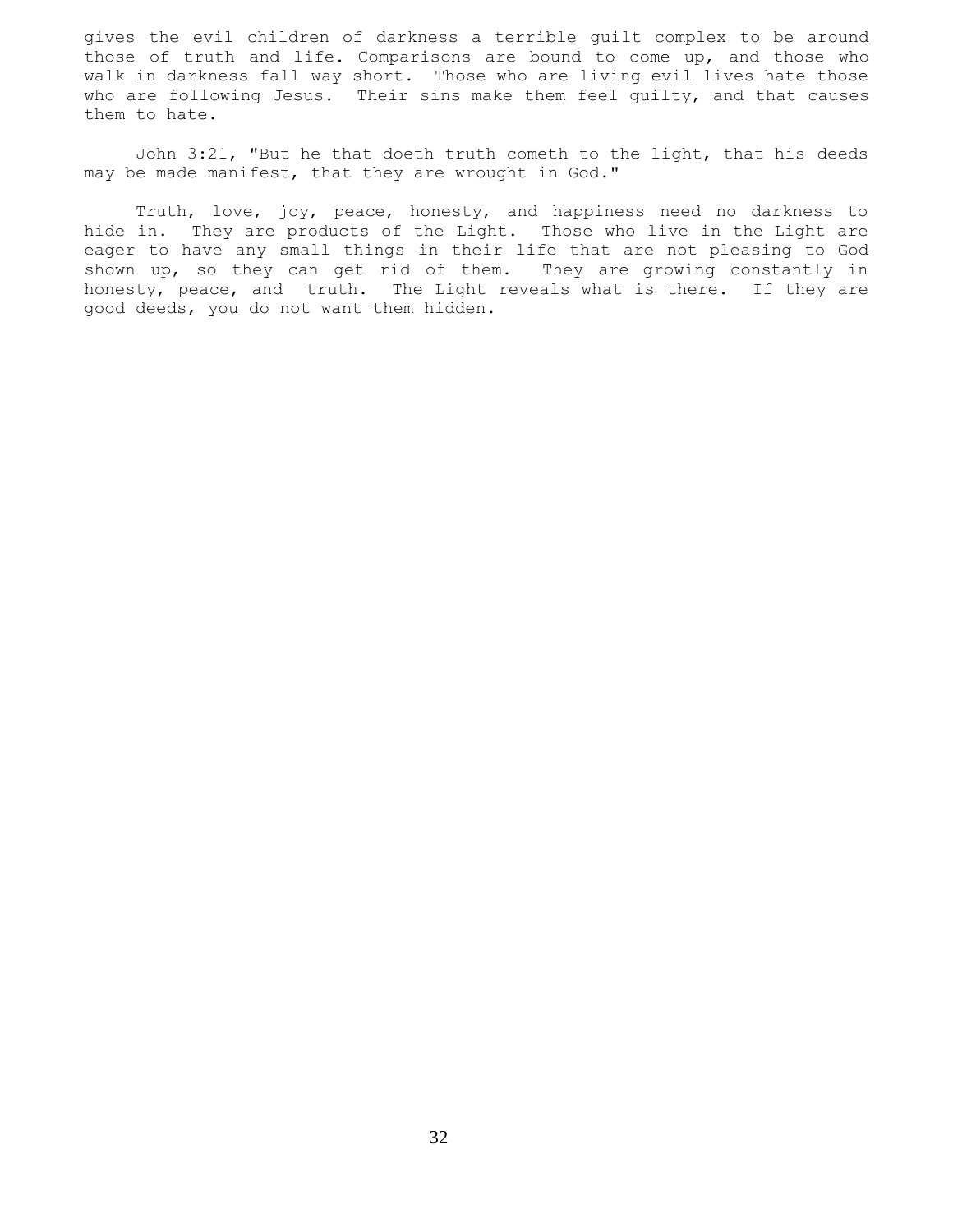## John 8 Questions

| 1.  | What man hath ascended up to heaven in verse 13?                                                                      |
|-----|-----------------------------------------------------------------------------------------------------------------------|
| 2.  | Why can't Nicodemus understand?                                                                                       |
| 3.  | Even as Moses lifted up the serpent in the wilderness, who must be                                                    |
|     | lifted up?                                                                                                            |
| 4.  | What was the serpent made of in Numbers?                                                                              |
| 5.  | What does that metal mean?                                                                                            |
| 6.  | What do we see in doctor's offices today that is taken from the                                                       |
|     | Old Testament and points to healing?                                                                                  |
| 7.  | If we look to Jesus we will find                                                                                      |
| 8.  | Who is salvation for?                                                                                                 |
| 9.  | What is the most memorized Scripture in all the Bible?                                                                |
|     | 10. What kind of love is spoken of in John 3:16?                                                                      |
|     | 11. What is the difference between God's love and man's love?                                                         |
| 12. | is a way of life.                                                                                                     |
|     | 13. How are we to love God?                                                                                           |
|     | 14. God sent not his Son into the world to                                                                            |
|     | it but to the state of the state of the state of the state of the state of the state of the state of the state<br>it. |
|     | 15. What does the word send in verse 17 show about Jesus?                                                             |
|     | 16. When will Jesus be Judge?                                                                                         |
|     | 17. In verse 18, what does anyone need to do not to be condemned?                                                     |
|     | 18. Why do men love darkness rather than light?                                                                       |
|     | 19. What is the very best thing Light does?                                                                           |
|     | 11<br>20. "For every one that doeth evil hateth the                                                                   |
|     | 21. Why does he that doeth truth come to the Light?                                                                   |
|     | 22. Name six things that need no cover of darkness.                                                                   |
|     |                                                                                                                       |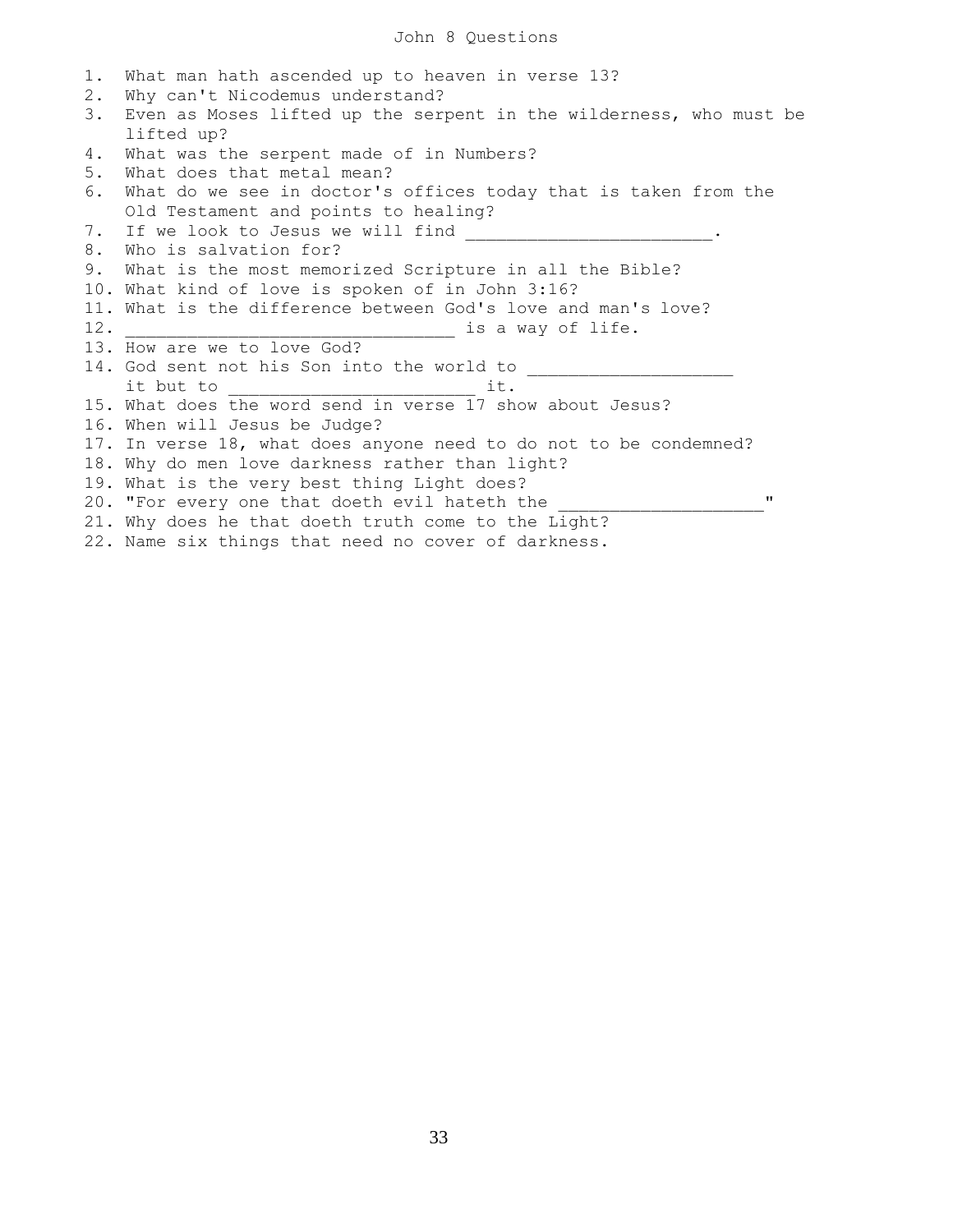We will begin this lesson in John 3:22.

 John 3:22, "After these things came Jesus and his disciples into the land of Judaea; and there he tarried with them, and baptized."

 This does not mean that Jesus baptized. Those of Jesus' party baptized, but Jesus did not personally baptize. Jesus preached and his disciples baptized. In John 4:2, we see that Jesus didn't personally baptize, "(though Jesus himself baptized not, but his disciples,)" These country folk seemed to be more acceptable of Jesus than those of the temple.

 John 3:23, "And John also was baptizing in Aenon near to Salim, because there was much water there: and they came, and were baptized."

 We see here that John the Baptist was still preaching repentance and pointing them to the Saviour. Possibly thousands of people were baptized by John, and the fact that abundant water was there would be important. John did not go and join Jesus' group because that was not what God called him to do. He was to proclaim the coming of Messiah and tell those who didn't know that He was here.

John 3:24, "For John was not yet cast into prison."

 John had spoken boldly about Herod taking his brother's wife, Herodias, as his wife. He went so far as to tell them that they were living in adultery. John would be cast into prison and lose his head for this accusation.

 John 3:25, "Then there arose a question between some of John's disciples and the Jews about purifying."

 The town that John was in was probably pretty close to Jerusalem, since this question arose. This ceremonial cleansing with the Jews was very important and this seemed to be what the discussion was about. Jesus had taught that what went on in the heart was much more important than these washings from without. To receive Jesus, there had to be a change of heart. The spirit of man (within) was what had to be clean. The cleansed heart brought good things to surface. The Levitical law contained many ordinances to washing the outward flesh. I guess if there was one basic difference in the law and grace, it is the difference in flesh and spirit. Jesus looked on the inside of man. The law looked on the outside. Washing away your sins with baptism is the baptism of repentance and has to do with the past. The baptism of the Spirit changes man from within.

 John 3:26, "And they came unto John, and said unto him, Rabbi, he that was with thee beyond Jordan, to whom thou barest witness, behold, the same baptizeth, and all men come to him."

 This is meaning John's disciples came to him. Rabbi is a name of great importance. Jesus was called by this name by those who had great respect for Him. The strange thing to understand here is that John's disciples knew that John spoke of Jesus as Messiah. Why did they not follow Jesus? Perhaps it was loyalty to John, but John's mission was to open up the way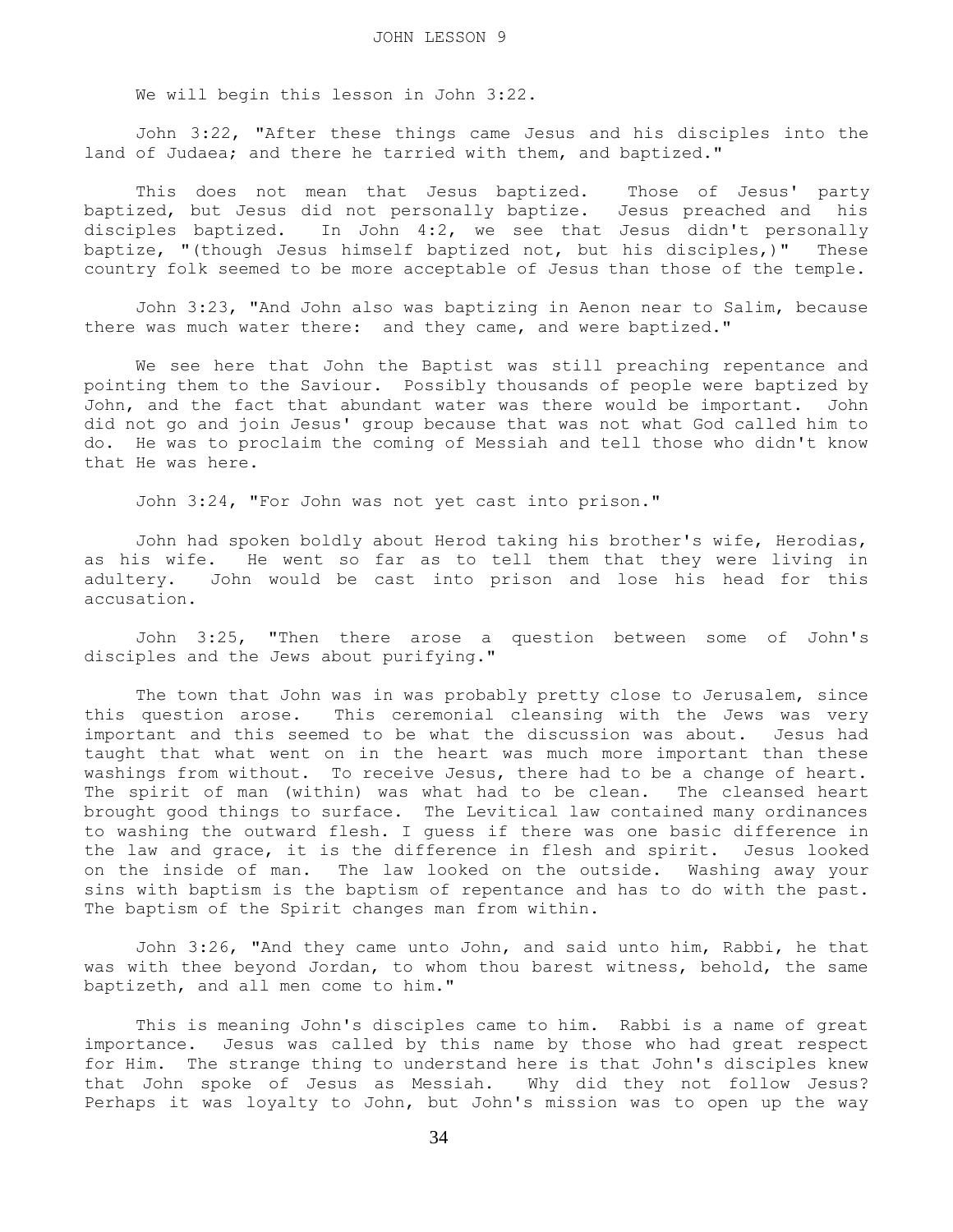for Jesus the Christ (Messiah). These disciples are disappointed that more people are being baptized by Jesus' disciples.

 John 3:27, "John answered and said, A man can receive nothing, except it be given him from heaven."

 John is telling his disciples here that he has done the job that God gave him to do. He is not supposed to do more. His mission is complete. Ministers of today should look at this. John is not jealous of Jesus. John has done the job that God gave him to do. Everyone who has ever been called to do anything for God should do exactly what they are called to do, nothing more and nothing less. We should never compare ourselves with others' calls. Their call is different. We must do what God called us to do and not someone else's job. It may be great or small. Whatever it is, it is our job.

 John 3:28, "Ye yourselves bear me witness, that I said, I am not the Christ, but that I am sent before him."

 John, half-reprimanding his disciples, says, "I told you that I was preparing you for the Messiah (Christ)". John quickly tells them, "I told you from the beginning that I am not Messiah. I was sent as a messenger to tell of Him and to make the road open for everyone to receive Him when He came. You know that is what I said, you are my witness that is all that I said."

 John 3:29, "He that hath the bride is the bridegroom: but the friend of the bridegroom, which standeth and heareth him, rejoiceth greatly because of the bridegroom's voice: this my joy therefore is fulfilled."

 We see here, John giving them an earthly example so that they will understand. The friend here is like the best man at the wedding. He helps prepare for the wedding and gets everything ready for the wedding, but the groom and bride are the main participants. The friend must step aside when the wedding actually begins. We know that this Scripture has a deeper meaning than just the surface. The bride is the church, those who receive Jesus as Saviour are the bride. Jesus is the bridegroom. John rejoiced because his message was true.

John 3:30, "He must increase, but I must decrease."

 John is saying, "This is the one that I prepared the way for. Now that He is here, I must step aside and let Him take over". John is saying the messenger is not as important as the message. When the message arrives, the messenger's job is done.

 John 3:31, "He that cometh from above is above all: he that is of the earth is earthly, and speaketh of the earth: he that cometh from heaven is above all."

 John says here, "I am an earthly body, and all I can tell you about is the earth, but Jesus is the Word who took on flesh. This Jesus can tell you all about heaven, because He has been living in heaven. He (Jesus) is above me. He is my God."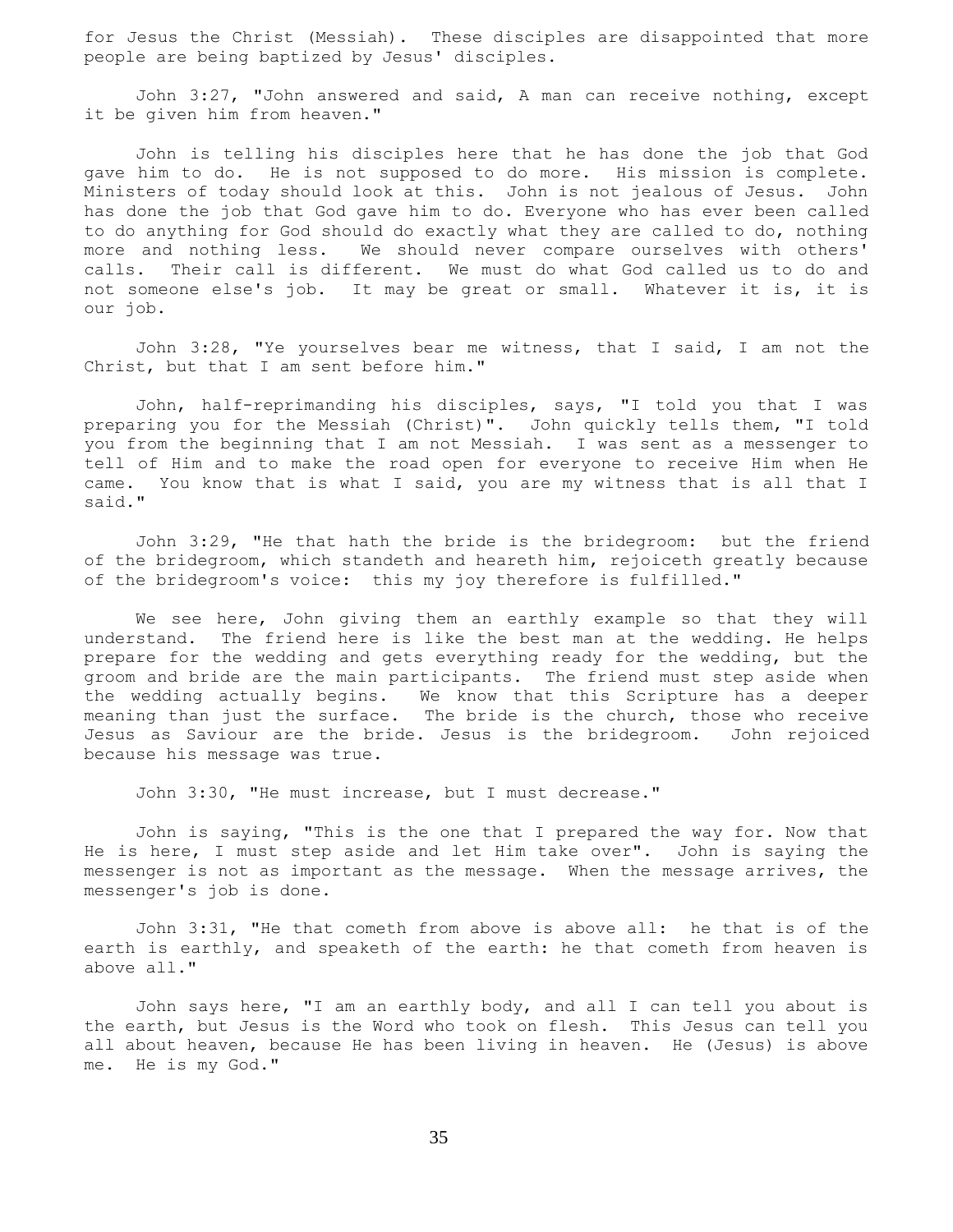John 3:32, "And what he hath seen and heard, that he testifieth; and no man receiveth his testimony."

 He, Jesus, has firsthand knowledge of heaven, the heavenly beings, and the throne of God. He was there. Jesus does not tell you of things He believes. He tells you of things He knows. He has seen these things with His own eyes, and heard the things He tells you with His own ears. Men do not believe Him, because they do not know who He is, God the Son. Even though the Scriptures have prophesied His coming for so many years, now that He is here, they do not believe Him.

 John 3:33, "He that hath received his testimony hath set to his seal that God is true."

 Those who have received Him, have received the Truth of God. God's promises always come about. Those who believe Jesus Christ of Nazareth is Messiah the Saviour have their names written in the Lamb's book of life.

 John 3:34, "For he whom God hath sent speaketh the words of God: for God giveth not the Spirit by measure unto him."

 Jesus was completely filled with the Spirit. Every gift of the Spirit was active in Jesus. It tells it the very way it is in Colossians 2:9, "For in him dwelleth all the fulness of the Godhead bodily." You see, Jesus was God the Word, who became God the Son. We call Him Jesus because His purpose on the earth was to be our Jehovah Saviour.

 John 3:35, "The Father loveth the Son, and hath given all things into his hand."

 In Matthew 11:27, the Lord Jesus says that all things were given unto Him. John the Baptist heard the voice from heaven say, "This is my beloved Son". John has heard of the miracles that Jesus has done which are not part of John's ministry, also. He knows well who this is.

 John 3:36, "He that believeth on the Son hath everlasting life: and he that believeth not the Son shall not see life; but the wrath of God abideth on him."

We read this very same meaning in Romans 10:9-10. Believeth, as we have said before, has a much deeper meaning than what we see on the surface here. Believeth means continues to believe in the face of all kinds of hardships. Jesus expresses Himself later in this book of John by saying, "I am the Way, the Truth, the Life". We have discussed how the breath of life within us was placed there by God. Believing has to do with being willing to be obedient to God. If we believe, then we will follow in the footsteps of Jesus. He is Truth, Happiness, Joy, Knowledge, Love, and a million other really good things. How could we be such a fool to turn down all of that by saying we do not believe. It is so simple to truly believe way down deep in our heart and then confess that belief to others. I want to say one thing here that might not relate too closely, but I believe it is a point. Adam and Eve were in the garden where the Tree of life was. The Tree of life (Jesus) was available to them. It was in the center of the garden. Had they eaten of the Tree of life (Jesus), they would have lived forever. They ate around the edge of the garden. They didn't take the trouble to go to the center of the garden. Christians (so called) stop nibbling at the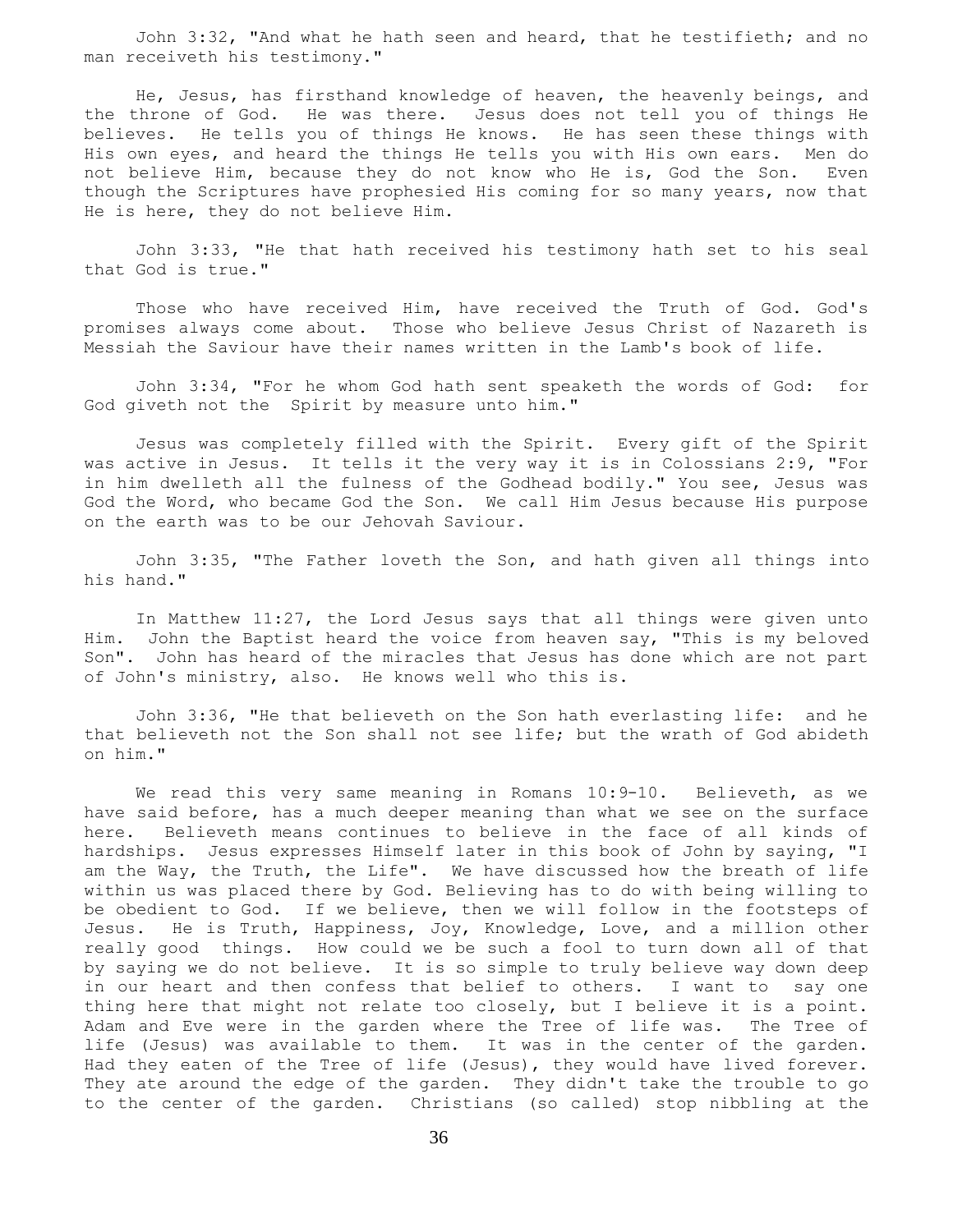edge of the garden. Make Jesus (the Tree of life) the center of your life and you, too, will acquire everlasting life.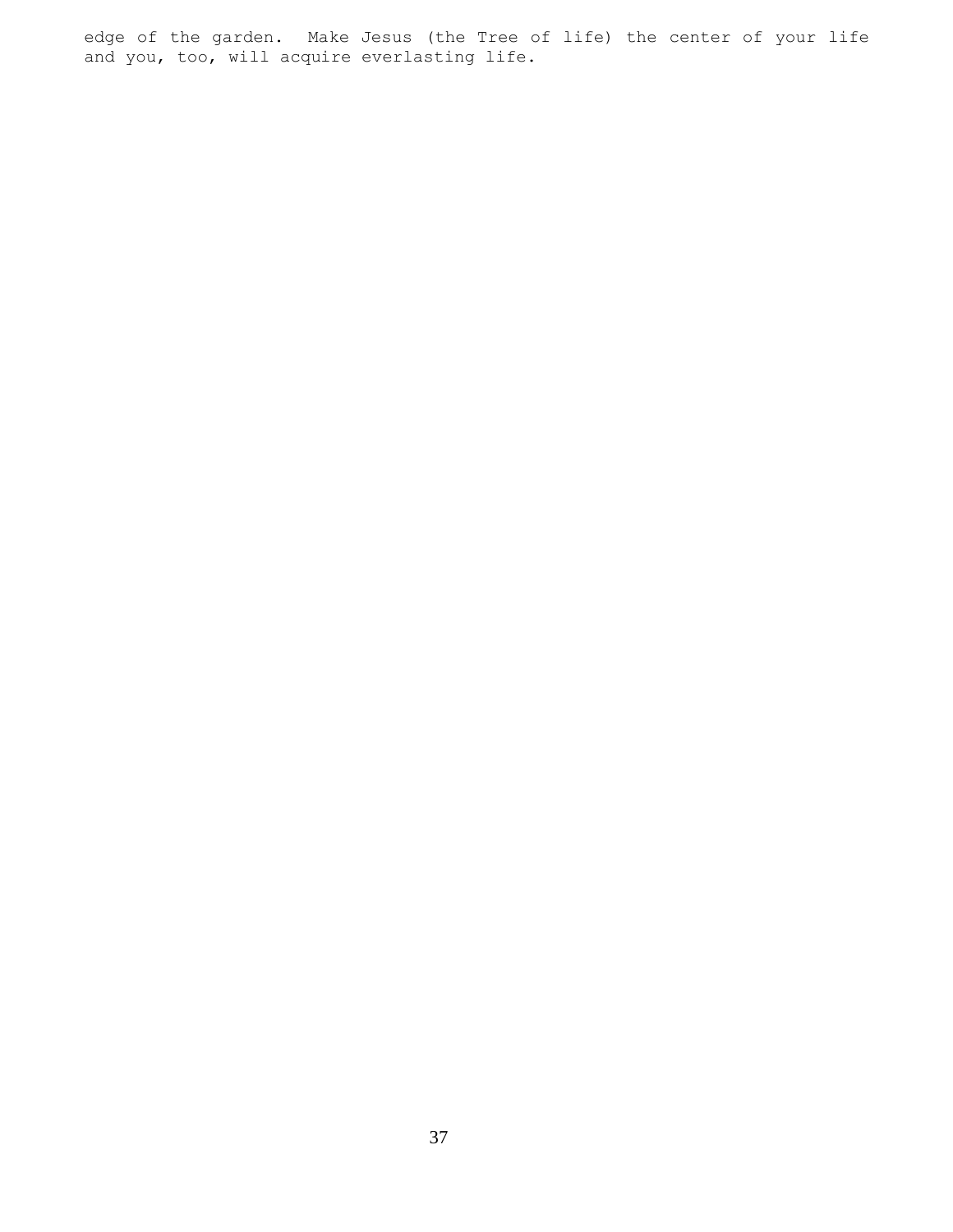### John 9 Questions

| 1. | What were Jesus and His men doing in the land of Judaea?                             |
|----|--------------------------------------------------------------------------------------|
| 2. | Did Jesus actually baptize?                                                          |
| 3. | Who was baptizing at Aenon?                                                          |
| 4. | Why did they choose that spot?                                                       |
| 5. | In verse 24, we know that what awaits John?                                          |
| 6. | What were the questions that arose between Jesus' disciples and<br>John's disciples? |
| 7. | Jesus taught that the purifying that was necessary was what?                         |
| 8. | What is the difference between the law and Jesus' teaching?                          |
| 9. | What honorable name did John's disciples call him?                                   |
|    | 10. What slight exaggeration did John's disciple make?                               |
|    | 11. What was John's mission God gave him?                                            |
|    | 12. Where are the orders given for anyone who is called to the ministry?             |
|    | 13. What did John remind his disciples of in verse 28?                               |
|    | 14. Who is the bridegroom symbolic of in verse 29?                                   |
|    | 15. Who is the bridegroom's friend?                                                  |
|    | 16. Why was John rejoicing that Jesus had the greater number of followers?           |
|    | 17. In verse 30, what does John say about himself and Jesus?                         |
|    | 18. Which is more important, the message or the messenger?                           |
|    | 19. Who is above all?                                                                |
|    | 20. Why can Jesus tell so well about heavenly things?                                |
|    | 21. What have those done who received Jesus' testimony?                              |
|    | 22. Who is the only one who ever was filled completely with the Spirit               |
|    | on earth?                                                                            |
|    | 23. In Colossians 2:9, what do we learn of Jesus?                                    |
|    | 24. Who gave all things into Jesus' hands?                                           |
|    | 25. How did John know that God the Father loved Jesus?                               |
|    | 26. He that believeth on the Son hath                                                |
|    | 27. What abideth on him that believes not?                                           |
|    | 28. What causes us to be obedient to God?                                            |

- 29. Where was the Tree of Life located in the garden of Eden?
- 30. What lesson can we Christians learn from the location of the Tree?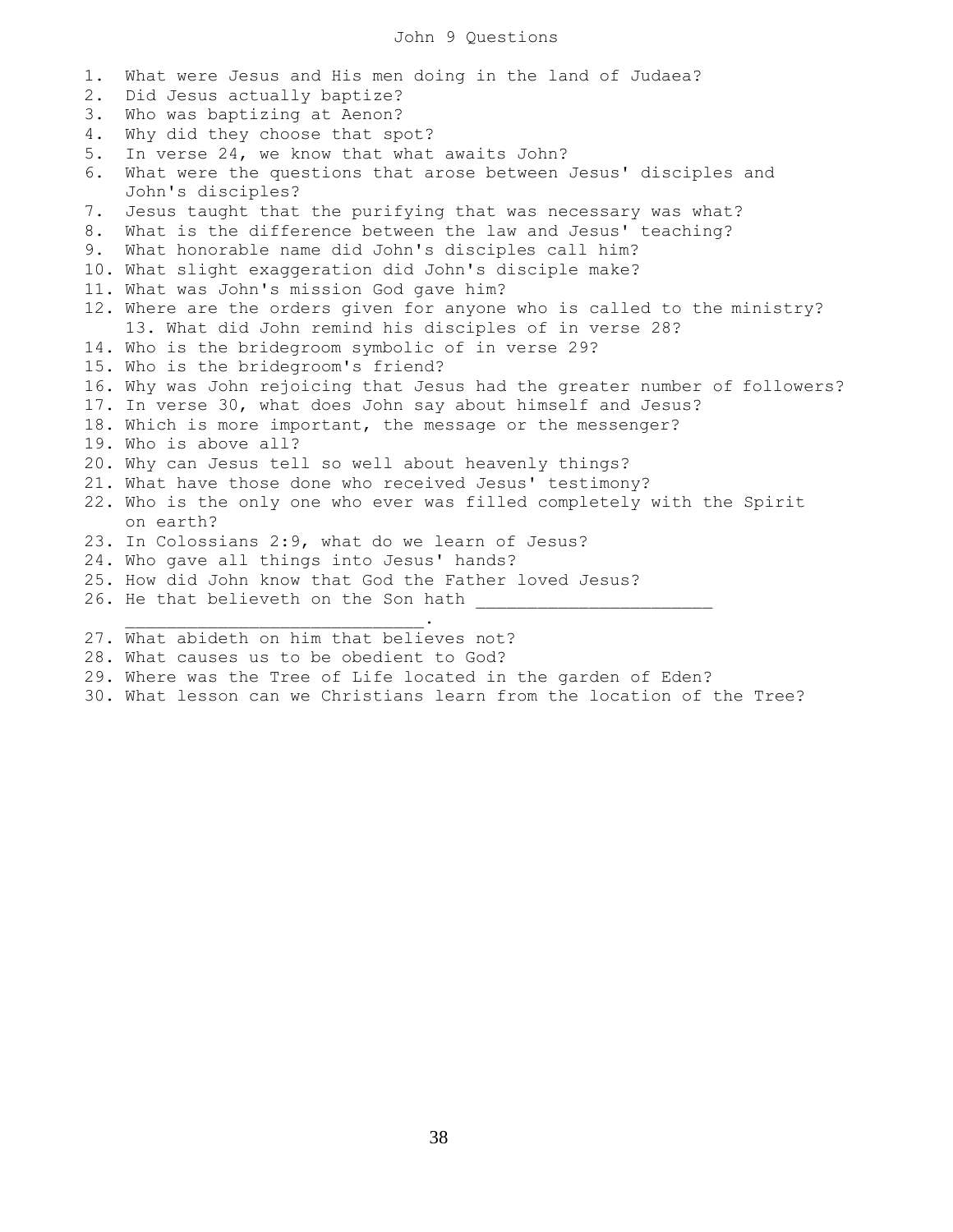We will begin this lesson in John 4:1.

 John 4:1, "When therefore the Lord knew how the Pharisees had heard that Jesus made and baptized more disciples than John, "

John 4:2, "(Though Jesus himself baptized not, but his disciples,)"

John 4:3, "He left Judea, and departed again into Galilee."

 These Pharisees opposed John the Baptist, but they were even more opposed to Jesus Himself. By this time word had filtered out to them that Jesus was baptizing even more than John. This angered the Pharisees. We see here in parentheses that it was actually Jesus' disciples who were doing the actual baptizing. Jesus was preaching, and His men were baptizing. Jesus left these religious people of that day and went out to where His message would be more readily accepted. Jesus would go to the people themselves over the leaders of the temple.

John 4:4, "And he must needs go through Samaria."

 Samaria means watch mountain. This had been an evil city. Ahab built a temple to Baal. Elisha and Elijah had ministered in Samaria, also. This became a city that Philip preached in. We see here that Jesus passes through Samaria. This Samaria is probably the country of which the capital is the city of Samaria.

 John 4:5, "Then cometh he to a city of Samaria, which is called Sychar, near to the parcel of ground that Jacob gave to his son Joseph."

 This word Sychar means town of drunkards or town of liars. There is no record of a town by this name, so many believe it was John's way of telling of the sins of the city Shechem. It really doesn't matter about which city it is. The point that is being made here is that it is an evil city of drunkards and liars. In Genesis 33:19 and in numerous other Scriptures, it appears it is the land of Shechem.

 John 4:6, "Now Jacob's well was there. Jesus therefore, being wearied with his journey, sat thus on the well: and it was about the sixth hour."

We see this then is about noon time (6th hour). In the flesh, Jesus would get tired just as we do. He was weary from all this walking. He sat down on the well to rest. We read about Jacob having this well dug in Genesis.

 John 4:7, "There cometh a woman of Samaria to draw water: Jesus saith unto her, Give me to drink."

 Jesus here is speaking to a woman of not very high estate, because she is drawing water. Jesus is a Jew and she is drawing water. Jesus is a Jew and she is a Samaritan. It is forbidden for a Jew to have anything to do with a Samaritan. Jesus asks her for a drink, so that He might bless her.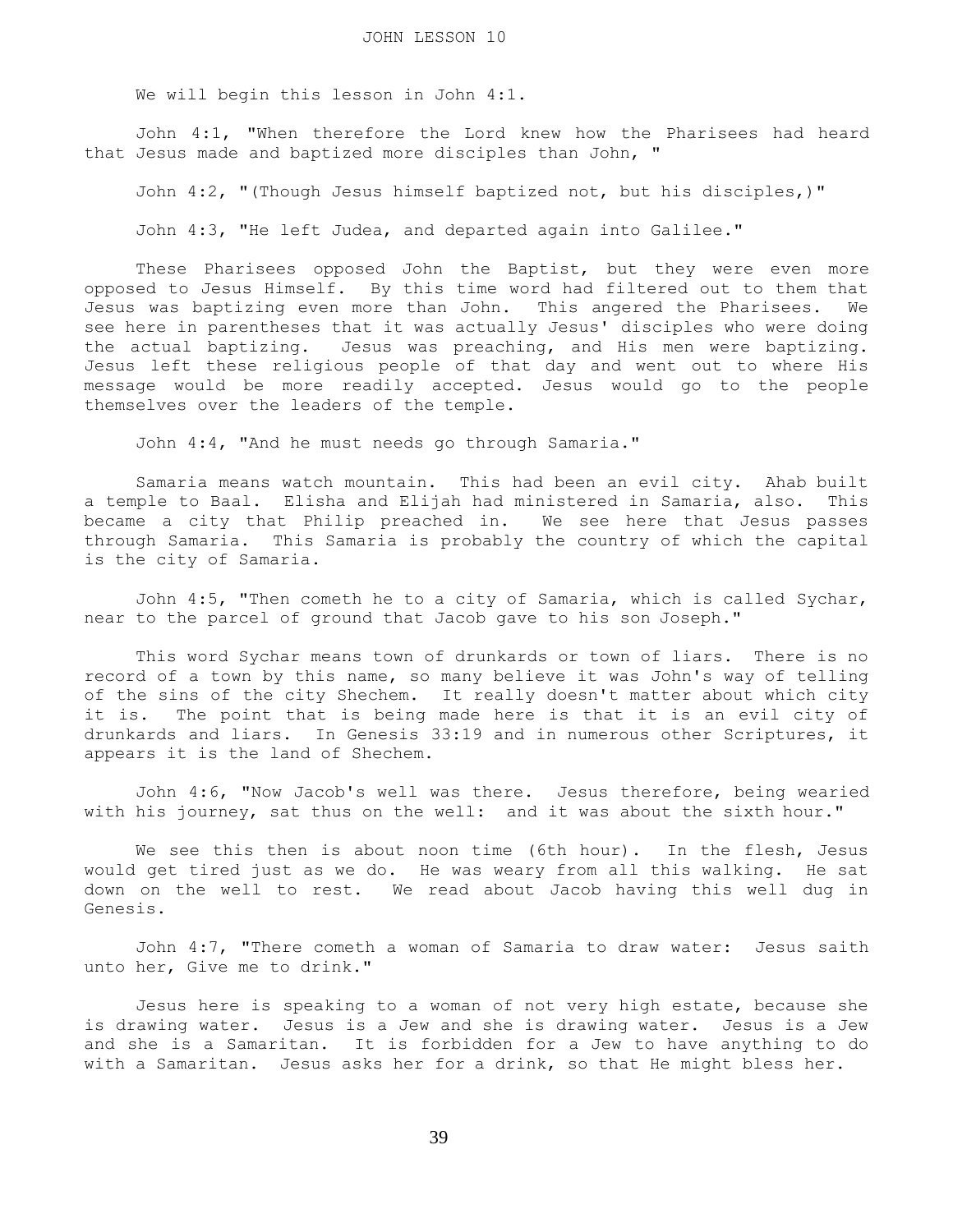John 4:8, "(For his disciples were gone away unto the city to buy meat.)"

 This tells us a few things about the disciples. They had money to buy with. They were not totally without funds. Jesus does not just make food appear every time they get hungry. When they can provide for themselves, He lets them. Had they been with Jesus, this conversation with Jesus would have been harder. The disciples would not have wanted her speaking to Jesus. Notice, also, here that Jesus is where we are so that we might receive Him.

 John 4:9, "Then saith the woman of Samaria unto him, How is it that thou, being a Jew, askest drink of me, which am a woman of Samaria? for the Jews have no dealings with the Samaritans."

 This woman was aware that the Jews thought themselves better than the Samaritans. She knew that many of the men of Samaria thought of women not too highly either, so she brought that in, also. Jesus had a great deal to do with women. This was no barrier to Him. Just as the churches in most of the cities of the U.S. today are about 75% women, a large part of Jesus' followers were women then including all of the Marys, Martha, Dorcas, Joanna, Susanna, and many others. Luke 8:2-3 mentions some of these women who helped Jesus.

 John 4:10, "Jesus answered and said unto her, If thou knewest the gift of God, and who it is that saith to thee, Give me to drink; thou wouldest have asked of him, and he would have given thee living water."

 The gift of God is eternal life in Jesus Christ. We see from this that it is necessary to know who Jesus is before we can receive eternal life from Him. This living water is the gift of the Holy Ghost. This water that springs inside of us never stops flowing. Jesus is telling her to ask and she will receive, if she believes.

 John 4:11, "The woman saith unto him, Sir, thou hast nothing to draw with, and the well is deep: from whence then hast thou that living water."

 This woman, like so many of our modern day church members, can only see the physical. She rationalizes that the well is deep, and He has nothing to draw with.

 John 4:12, "Art thou greater than our father Jacob, which gave us the well, and drank thereof himself, and his children, and his cattle?"

 She is claiming to be a descendent of Jacob. Jacob through Joseph, through Ephraim, would have been the chain. What she doesn't realize is that Jesus was before Jacob and, in fact, is Jacob's God.

 John 4:13, "Jesus answered and said unto her, Whosoever drinketh of this water shall thirst again:"

 John 4:14, "But whosoever drinketh of the water that I shall give him shall never thirst; but the water that I shall give him shall be in him a well of water springing up into everlasting life."

 This is the water of the Holy Spirit of God. I sing a song called "There Is A River". It says in this song that this river flows from deep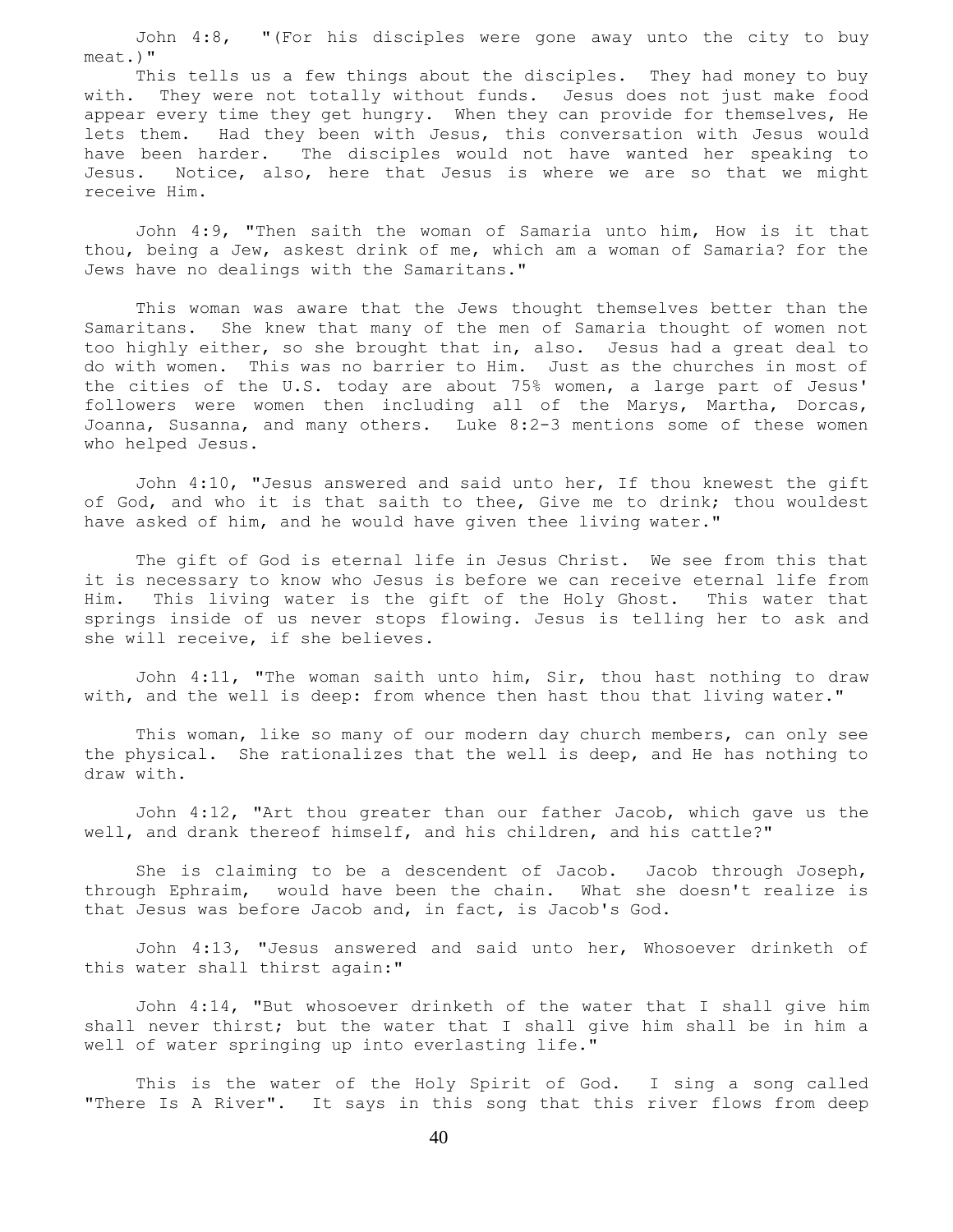within. Water spoken of in many places in the Bible means the Word. We see here then that Jesus is offering to her the water of life. She had been looking at the well of Jacob which brings water to quench the fleshly thirst. The water Jesus has is water of the Spirit.

 John 4:15, "The woman saith unto him, Sir, give me this water, that I thirst not, neither come hither to draw."

 Jesus had told her in verse 10, if she asked, He would give her this water. Here she asked. She is like many Christians who believe Jesus' gifts are to make our flesh feel better. Jesus' gifts are of the Spirit.

 John 4:16, "Jesus saith unto her, Go, call thy husband, and come hither."

 This does not mean that her husband would have to come for her to receive salvation from God. It just shows us that Jesus knows she doesn't have a husband, and He says this to her to get her to repent of her sins. If you will, He is activating her conscience.

 John 4:17, "The woman answered and said, I have no husband. Jesus said unto her, Thou hast well said, I have no husband:"

 John 4:18, "For thou hast had five husbands; and he whom thou now hast is not thy husband: in that saidst thou truly."

 Jesus knew all of this about her, before He ever began speaking to her. The wonderful thing to me in all of this is that even though her sins were scarlet, Jesus offered salvation to her. He accepts her penitent heart when she says, "I have no husband".

 John 4:19, "The woman saith unto him, Sir, I perceive that thou art a prophet."

 John 4:20, "Our fathers worshipped in this mountain; and ye say, that in Jerusalem is the place where men ought to worship."

We see in this that this woman's people only believe the Pentateuch, or the first five books of Moses. For her to see that Jesus is a prophet, is more than her people will accept. They (the Samaritans) did not accept the prophetic books of the Bible as truth. Abraham and Jacob had built altars in this area, but they had been off and on with true worship. We see that she is aware that the Jews thought mount Moriah should be where God's temple should be. For special celebrations, Jews from all over Israel came to Jerusalem to worship. Passover was one of those occasions.

 John 4:21, "Jesus saith unto her, Woman, believe me, the hour cometh, when ye shall neither in this mountain, nor yet at Jerusalem, worship the Father."

 In a very few short years (about forty) the temple in Jerusalem will be destroyed. Jesus is perhaps speaking of this prophetically. Jesus brings the name of the Father God here.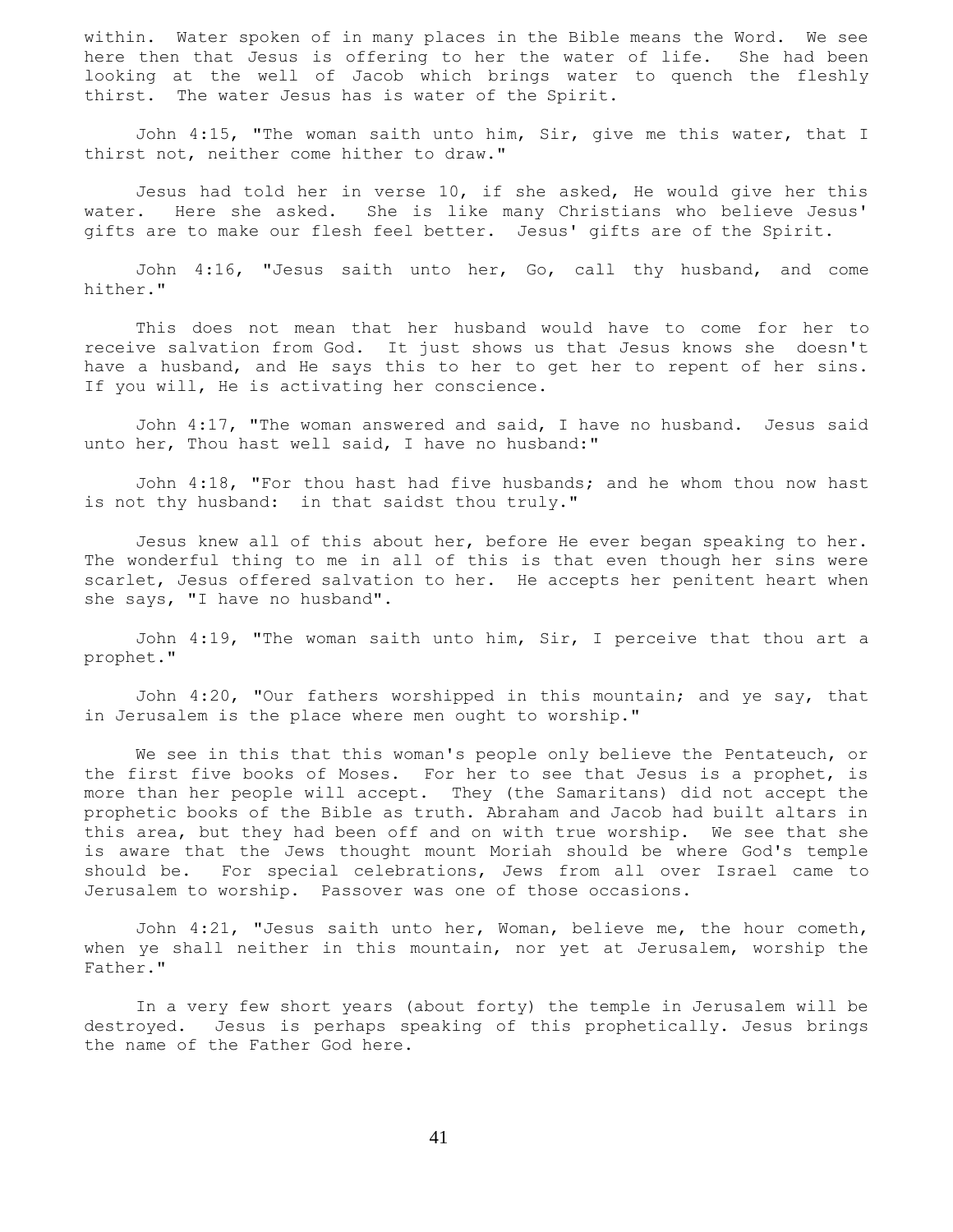#### John 10 Questions

1. When Jesus heard that the Pharisees had heard He was baptizing more than John, what did He do? 2. Who really was doing the actual baptizing? 3. What country did Jesus go through? 4. What does Samaria mean? 5. Who were two prominent prophets who had ministered here? 6. What was the name of the city where He came? 7. Who had Jacob given land to here? 8. What does Sychar mean? 9. What was John probably doing calling Shechem by this name? 10. Where did Jesus stop to rest His body? 11. What time of day was it when Jesus stopped to rest? 12. Who came to the well? 13. What did Jesus ask her for? 14. Where were the disciples when this happened? 15. What does this Scripture tell us about the needs of the disciples? 16. Who did she say the Jews had no dealings with? 17. Was the fact that she was a woman a barrier for Jesus? 18. "If thou knewest the  $\circ$  of and who it is that saith to thee, Give me to drink; thou wouldest have asked of him, and he would have given thee living water." 19. What is the gift of God? 20. Living water symbolizes what? 21. What two reasons did she give Jesus why He could not get water? 22. She asks Jesus, "Art thou greater than our father 23. Jesus told her, if she drank of this well water she would  $\blacksquare$ 24. If she drinks of the water He gives her, what will happen? 25. In verse 15, she asks Jesus for what? 26. Who did Jesus tell her to call? 27. What is her answer? 28. How many husbands had she had? 29. What did she perceive Jesus was? 30. Where did the Jews say was the place to worship? 31. What did Jesus tell her would happen soon?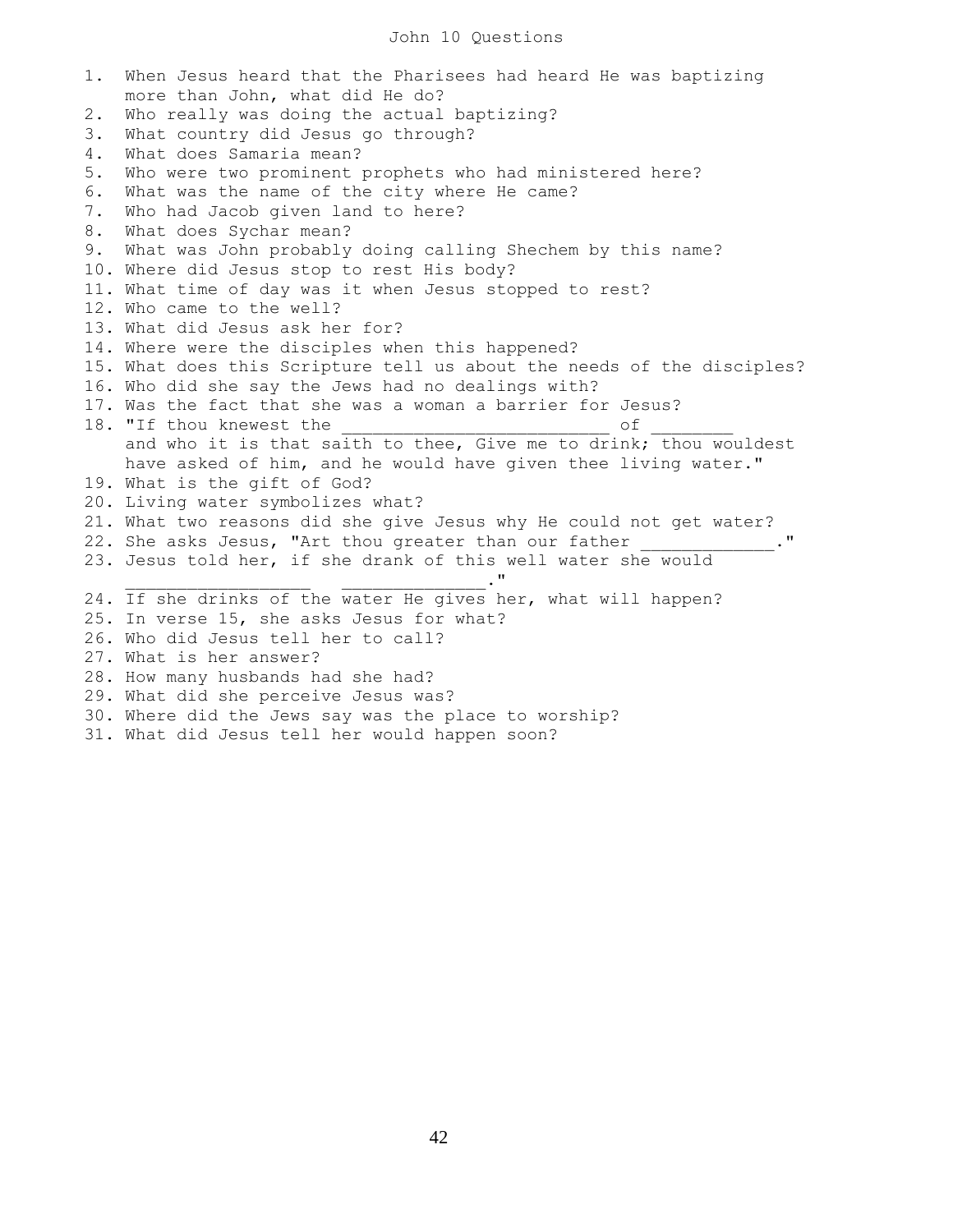We will begin this lesson in John 4:21.

 We had verse 21 in the last lesson, but it bears repeating here. To set the scene, Jesus is speaking to the Samaritan woman at the well.

 John 4:21, "Jesus saith unto her, Woman, believe me, the hour cometh, when ye shall neither in this mountain, nor yet at Jerusalem, worship the Father."

 Notice that Jesus does not reprimand her for worshipping here rather than in Jerusalem. God cannot be contained in a house.

 John 4:22, "Ye worship ye know not what: we know what we worship: for salvation is of the Jews."

 They worshipped the unknown God of the first five books of the Bible. The books of Moses. Jesus reminds her here that the law came through the Jews. He is actually telling her that through Him (a Jew) salvation comes.

 John 4:23, "But the hour cometh, and now is, when the true worshippers shall worship the Father in spirit and in truth: for the Father seeketh such to worship him."

 Jesus is explaining to the woman here, that true worship takes place in your heart. Worship (true) is not in all the ceremonial things you do, but do you really love the Father in your heart and desire to please Him? Spirit is not capitalized above because this is speaking of man's spirit. The will of true Christians is to do what God would have them do. They diligently search the Bible to find the will of the Father, that they might live in it. Jesus is the truth. They live the truth. Their spirit controls their flesh and lives to please the Father. The Bible must be our textbook. Jesus must be Lord of everything in our life. We cannot live a fleshly and a spirit life. Let the spirit control the flesh and we will please God.

 John 4:24, "God is a Spirit: and they that worship him must worship him in spirit and in truth."

 This is the image we are made in. We are a spirit dwelling in a house (flesh), and we have a soul (will). The flesh will return to dust. God is eternal. Our Spirit will live eternally. This spirit will take on a new heavenly body for our stay in heaven. The Father, Word, and Holy Ghost are one in Spirit. Only the spirit of man can truly worship this God who is Spirit. If we submit our will to the Father as Jesus did when He said, "Nevertheless not my will but thine", we will be worshipping the way He would have us to.

 John 4:25, "The woman saith unto him, I know that Messias cometh, which is called Christ: when he is come, he will tell us all things."

 She knows something about the Scriptures, because she knows Messiah is promised. It even appears that she realizes more about Him than many others do. She knows that He won't just tell them where to worship, but will reveal to them the will of the Father, as well.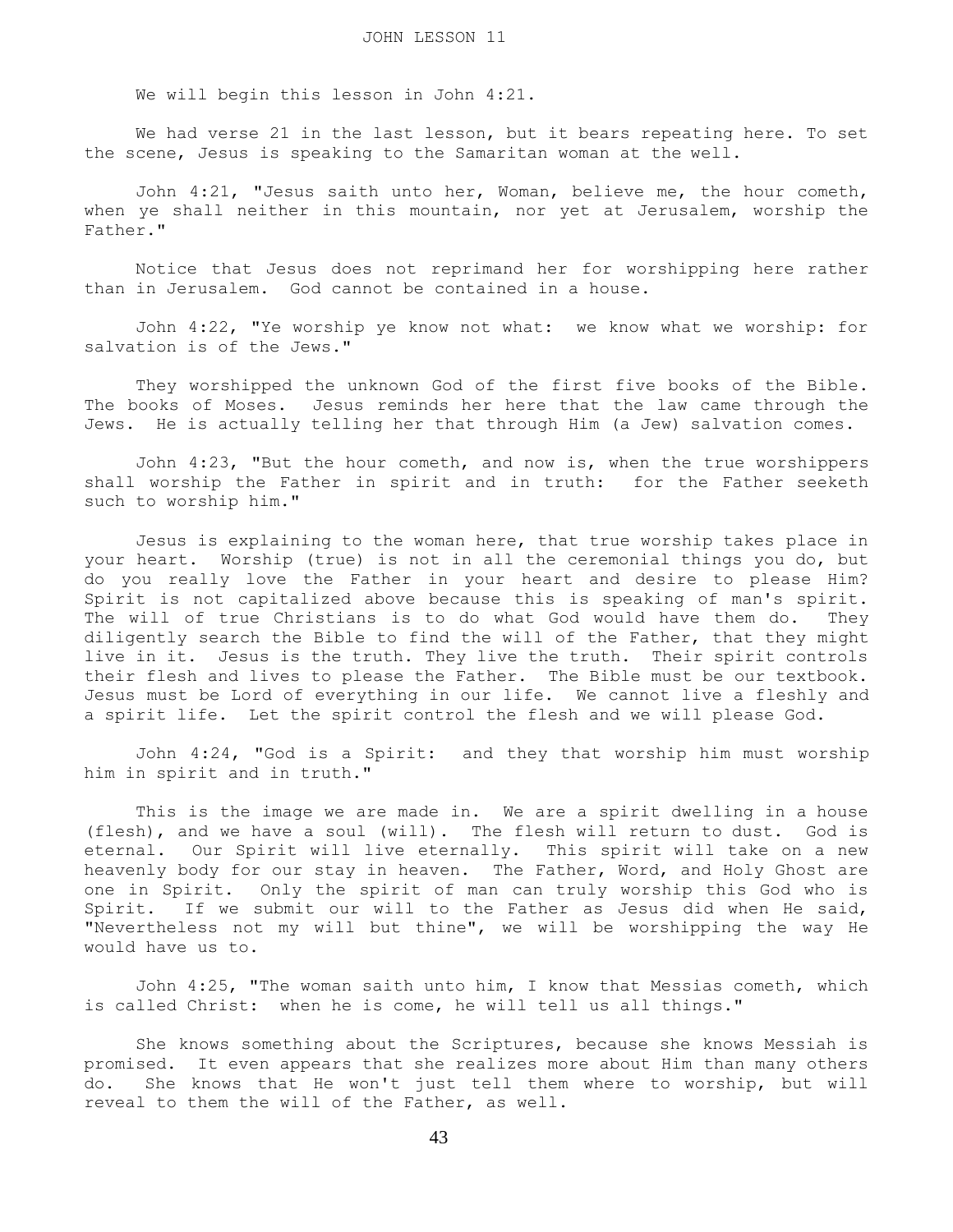John 4:26, "Jesus saith unto her, I that speak unto thee am he."

 This is really the first time Jesus has come right out and said who He was with nothing hidden. Jesus knew that He was not to reign as King at this time. He had hidden from others just exactly who He was, because He knew that was not to be His job this time on earth.

 John 4:27, "And upon this came his disciples, and marveled that he talked with the woman: yet no man said, What seekest thou? or, Why talkest thou with her?"

 The Rabbis' had taught that a man should not salute a woman in a public place. These teachings, like so many other things taught, were not really the wishes of God, but man. They marveled because in their eyes, He was too good to speak with a woman. One of the things Jesus did was take away the curse on the women. He treated them equally with the men. In fact, a great portion of His followers were women. We found in Luke that they ministered to Him with their substance. He lifted woman to her true position by the side of man. They were the last at the cross and the first at the sepulchre. They received the baptism of the Spirit in Acts. In Christ there is no male or female, Galatians 3:28. Jesus was interested in the spirit, not the flesh. The spirit knows no gender.

 John 4:28, "The woman then left her waterpot, and went her way into the city, and saith to the men,"

 John 4:29, "Come, see a man, which told me all things that ever I did: is not this the Christ?"

 By this time she was so excited that she left this waterpot behind. I am sure she ran to the city to tell everyone who would listen. This word she carries is like a missionary in a hostile land. She came to the men and told them, "Come see a man which told me all about my life." Then she poses the question, "Is this not the Christ?"

John 4:30, "Then they went out of the city, and came unto him."

Her excitement is what caused them to go and see.

 John 4:31, "In the mean while his disciples prayed him, saying, Master, eat."

 The disciples had gone to Sychar and gotten food and now they are back and hungry. They say, "Master, eat".

 John 4:32, "But he said unto them, I have meat to eat that ye know not of."

 Jesus is not as absorbed with pleasing the flesh as the disciples are. Jesus fasts for many days at a time. He is more interested in the salvation of this woman than He is in eating.

 John 4:33, "Therefore said the disciples one to another, Hath any man brought him aught to eat."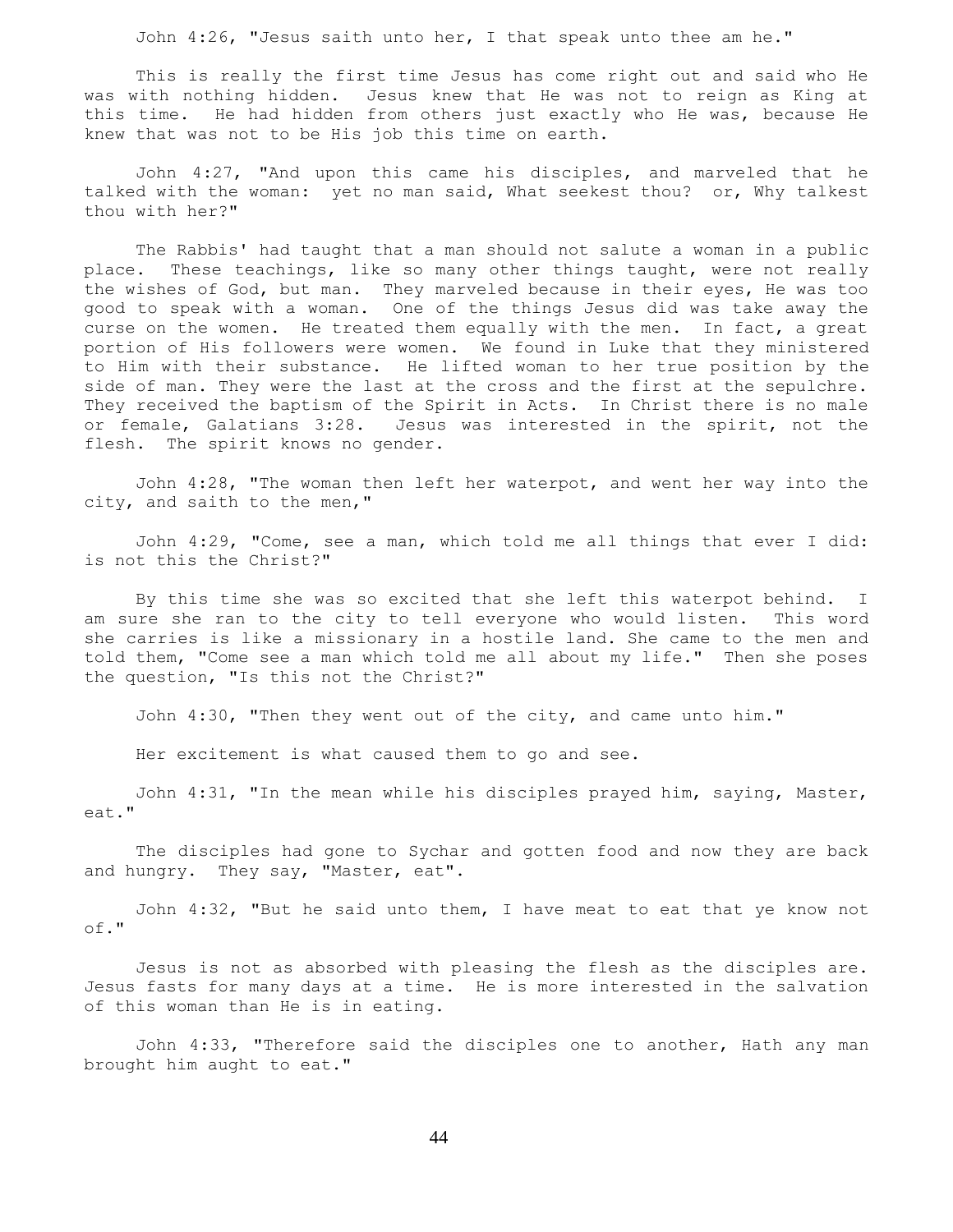They were thinking that perhaps this woman brought Him something to eat. What they didn't realize is that He was not as absorbed with caring for His body as they were.

 John 4:34, "Jesus saith unto them, My meat is to do the will of him that sent me, and to finish his work."

 The thing which makes Jesus happy is not a big meal, but to know He is doing the will of the Father. He realizes time is running out and wants to get on with the job He was sent to do. I have said it before, but it is very important that we become able to say, "Not my will but thine, O Lord", just as Jesus did.

 John 4:35, "Say not ye, There are yet four months, and then cometh harvest? behold, I say unto you, Lift up your eyes, and look on the fields; for they are white already to harvest."

 This is certainly a spiritual harvest spoken of here. Jesus is telling these disciples, "What are you waiting for? The time to bring people into the kingdom is now." Jesus speaks of the harvest of people into the kingdom. Because Jesus has revealed Himself to this woman of Samaria, now she is bringing with her the men of Samaria. Today we can look at the signs of the times and know the fields are white unto the harvest.

 John 4:36, "And he that reapeth receiveth wages, and gathereth fruit unto life eternal: that both he that soweth and he that reapeth may rejoice together."

 The sower would be the first one to bring the message of the Lord Jesus. Then another minister or prophet will come by and water (add a little more) the seed that was planted. Then comes harvest time, another who did not plant the seed, nor water i t comes along and brings in the harvest. All have laid up treasures in heaven for their efforts in bringing these to the Lord. Jesus is the Lord of the harvest. The angels in heaven rejoice when one comes into the kingdom. The people who were a part of bringing the person to the knowledge of God rejoice greatly that they could be a part.

 John 4:37, "And herein is that saying true, One soweth, and another reapeth."

 John 4:38, "I sent you to reap that whereon ye bestowed no labour: other men laboured. And ye are entered into their labours."

 The seed had been sown and re-sown ever since the first day Jesus preached. Even now, every Scripture you mention to a lost soul is like seed. The seed is the Word of God, whoever sows it. As we said above, someone sows, and another comes and nurtures. Jesus is telling His disciples, and even speaking to us now, to go out into the field and harvest the souls for Him. Just as the roofer comes after the house is built and puts a roof on so is the person who baptizes someone who someone else has planted the Word in. The foundation, the walls, and even the inner roof, has to be put up before the roofer comes and puts the final roof on. Many a mother will witness and pray for a son or daughter all of her life. Sometimes she even dies before they come into the kingdom, but they will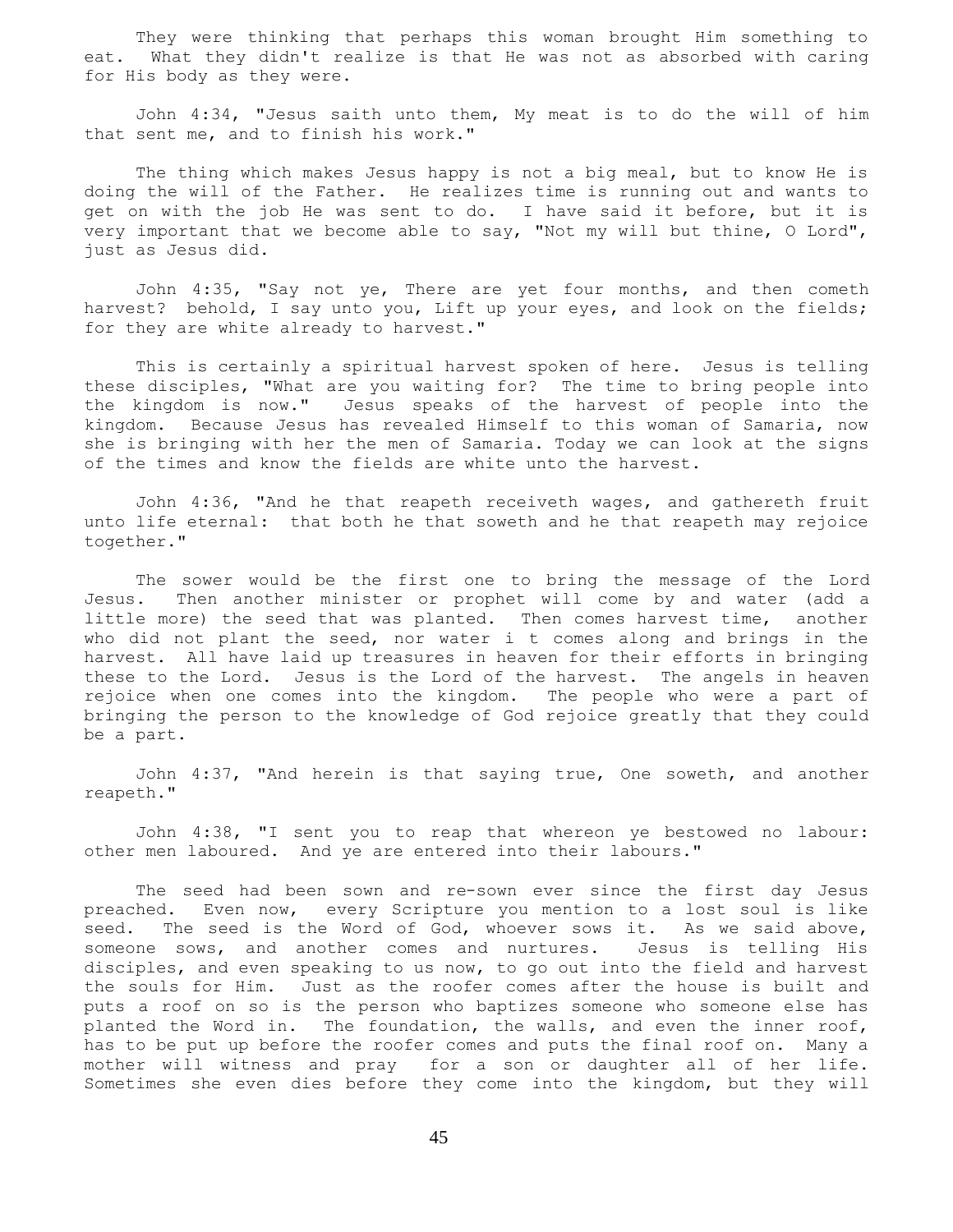come in. She planted the seed and someone else harvests, but God gets the crop.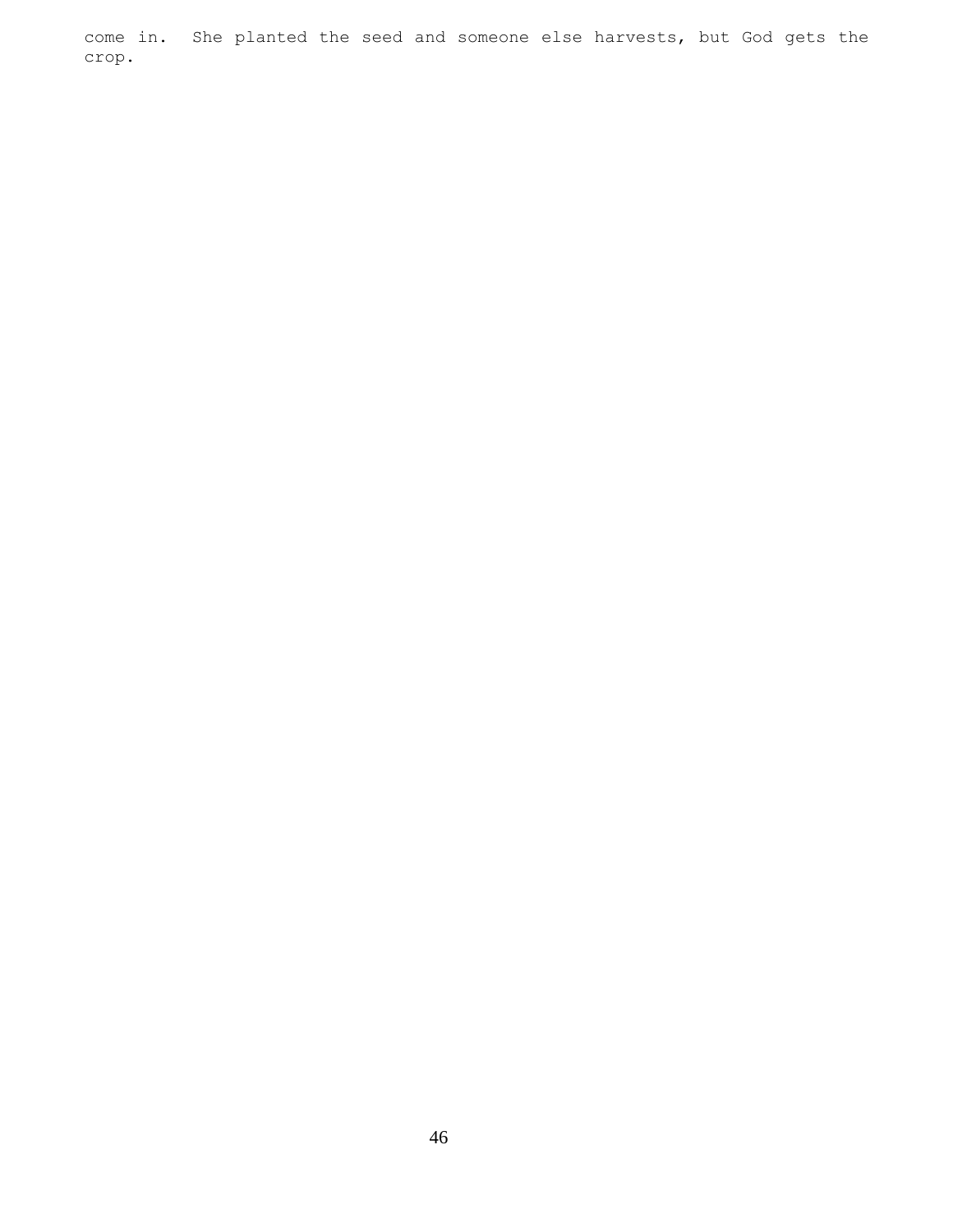# John 11 Questions

| 1. | Jesus told the woman of Samaria that there would come a time when                                                              |    |
|----|--------------------------------------------------------------------------------------------------------------------------------|----|
|    | she would not worship on                                                                                                       |    |
|    | or in<br><u> 1989 - Johann John Harry Barn, mars and de fin de fin de fin de fin de fin de fin de fin de fin de fin de fin</u> |    |
| 2. | Salvation is of the                                                                                                            |    |
| 3. | What did Jesus say she worshipped?                                                                                             |    |
| 4. | What was the only part of the Bible these Samaritans used?                                                                     |    |
| 5. | The true worshippers worship the Father in what two ways?                                                                      |    |
| 6. | True worship takes place where?                                                                                                |    |
| 7. | Why is spirit not capitalized in verse 23?                                                                                     |    |
| 8. | What does the Bible say is better than sacrifice?                                                                              |    |
| 9. | Verse 24 tells us God is a                                                                                                     |    |
|    | 10. How are the Father, Word, Holy Ghost one?                                                                                  |    |
|    | 11. Who did the woman say she knew was coming?                                                                                 |    |
|    | 12. What is another name for Messiah?                                                                                          |    |
|    | 13. What did this woman of Samaria say Messiah would tell them?                                                                |    |
|    | 14. What did Jesus tell the woman in verse 26?                                                                                 |    |
|    | 15. What did the disciples marvel at?                                                                                          |    |
|    | 16. Who were the last at the cross and the first at the sepulchre?                                                             |    |
|    | 17. Who did this woman go and tell in Sychar?                                                                                  |    |
|    | 18. What did she tell them?                                                                                                    |    |
|    | 19. What reaction did they have?                                                                                               |    |
|    | 20. What did the disciples try to get Jesus to do?                                                                             |    |
|    | 21. What surprising thing did Jesus tell them?                                                                                 |    |
|    | 22. When Jesus refused to eat, what did they assume?                                                                           |    |
|    | 23. Jesus said, "My meat is to do the                                                                                          | оf |
|    | him that sent me, and to finish his work."                                                                                     |    |
|    | 24. In verse 35, Jesus told them not to say harvest was in four                                                                |    |
|    | months, but to do what?                                                                                                        |    |
|    | 25. What kind of harvest is this speaking of?                                                                                  |    |
|    | 26. Who will rejoice over the harvest?                                                                                         |    |
|    | 27. Give an example of one sowing and another reaping.                                                                         |    |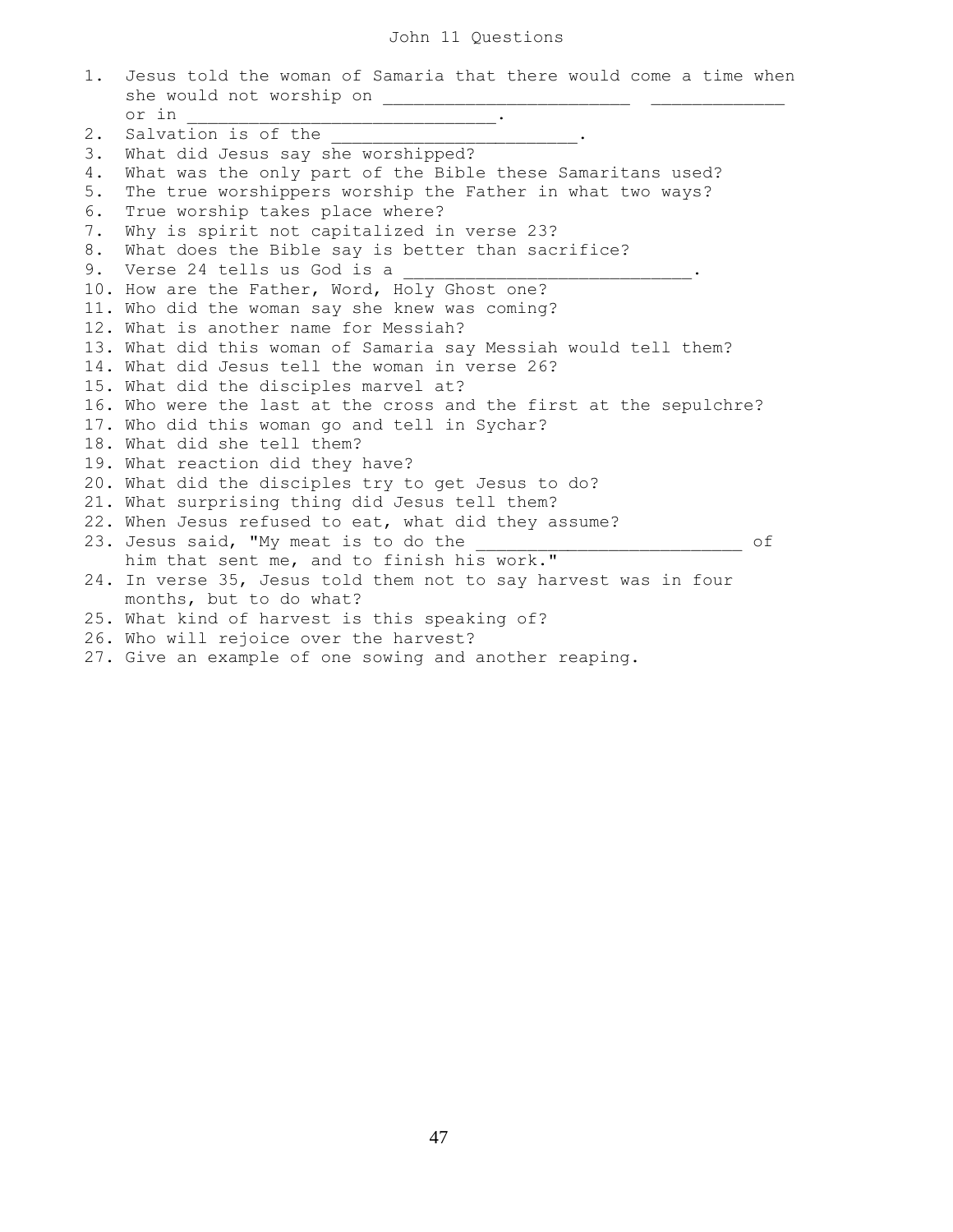We will begin this lesson in John 4:39.

 John 4:39, "And many of the Samaritans of that city believed on him for the saying of the woman, which testified, He told me all that ever I did."

 This is a continuation of the Samaritan woman who went back into the city of Sychar and told the men about Jesus. It appears that the thing that convinced them was that He told her all about her past. Notice how much more eager to believe were these Samaritans than the scribes and Pharisees.

 John 4:40, "So when the Samaritans were come unto him, they besought him that he would tarry with them: and he abode there two days."

 These people knew they were in need of Jesus' teachings. They were not like the self- righteous scribes and Pharisees which wanted to be rid of Jesus. These people of Sychar wanted to hear more. This little bit that the woman had told them had really stirred them up, and they wanted to hear more. The Lord loves the humble in heart. The self-satisfied group of the temple could not receive anything from Jesus. These people of Samaria were eager to hear.

John 4:41, "And many more believed because of his own word;"

 These people came at first because of the testimony of the woman, but now they believed because of the words Jesus had spoken.

 John 4:42, "And said unto the woman, Now we believe, not because of thy saying: for we have heard him ourselves, and know that this is indeed the Christ, the Saviour of the world."

 These people that the Jews looked down on and were thought to be ignorant of the Word of God accepted the Truth when they came face to face with it. Jesus had said of the self-righteous temple leaders that they had ears and did not hear. They were so opinionated that they would not listen; but these Samaritans had ears, and they did hear and receive Jesus as Christ and Saviour and Lord. The woman planted the seed here, and Jesus harvested this crop of souls. They had a two day revival and many were saved.

 John 4:43, "Now after two days he departed thence, and went into Galilee."

This is where He was headed when He came through Samaria.

 John 4:44, "For Jesus himself testified, that a prophet hath no honour in his own country."

 Jesus didn't go back to Nazareth. He would not have been recognized as a prophet in Nazareth, because these people saw Him grow up, supposing Him to be Joseph's and Mary's son. Since they had been around in His youth, they did not believe He was Messiah. Even His family (brothers) did not believe. Jesus says here a prophet hath no honour in his own country. This is true even today. If you are called to the ministry, usually the last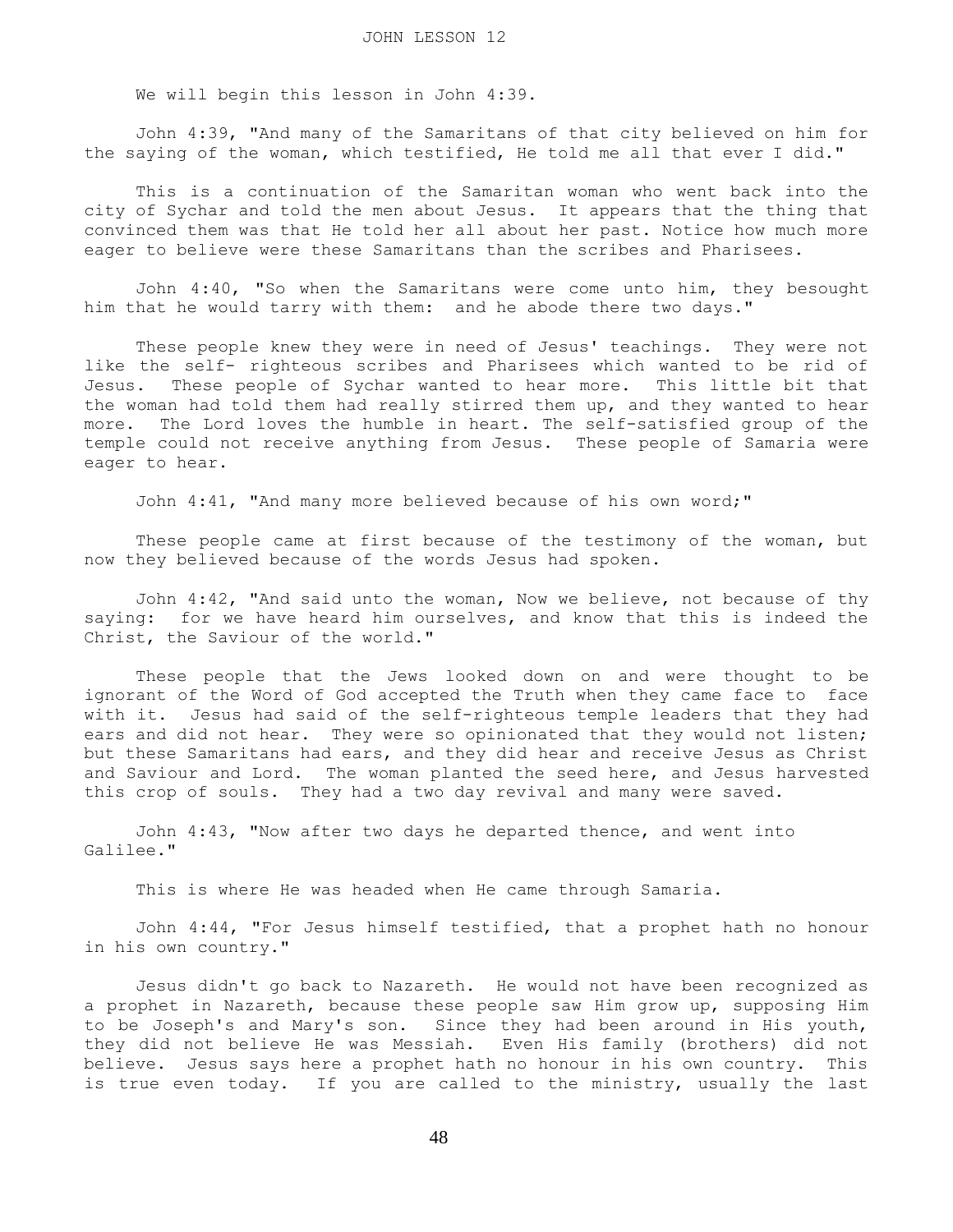ones to accept the call is real, are your family and close friends. The reason is they know the old you.

 John 4:45, "Then when he was come into Galilee, the Galileans received him, having seen all the things that he did at Jerusalem at the feast: for they also went unto the feast."

 The miracles that had been done at Jerusalem at the feast caused them to believe. In Jerusalem, Jesus had been proclaimed by many as a prophet. These people had been there for the feast and were eyewitnesses to His miracles, as well as hearing some of the messages He brought to the people. Galilee covers a pretty large area and probably does not mean that He went back to Nazareth, because of what we read in verse 44 about not being accepted by those who know you. This is certainly true of many ministers today. You can go away and be well accepted and not be accepted at all in your own area until you have been recognized elsewhere first. Certainly this is the case here.

 John 4:46, "So Jesus came again into Cana of Galilee, where he made the water wine. And there was a certain nobleman, whose son was sick at Capernaum."

 Remember, Jesus had not allowed them to tell at Cana of the miracle. It is certain that there was no way to keep some from knowing of it. This nobleman could have even been a guest at this large wedding. We do know that for some reason he knew that Jesus was a healer. The news had traveled, and this nobleman feels that distance doesn't matter with the Lord and that He will heal his son.

 John 4:47, "When he heard that Jesus was come out of Judaea into Galilee, he went unto him, and besought him that he would come down, and heal his son: for he was at the point of death."

 A father will go to any amount of trouble to get help for his dying son. Possibly he had been searching for Jesus and caught up with Him here in Cana. At first he requests Jesus to go with him to Capernaum and heal his boy.

 John 4:48, "Then said Jesus unto him, Except ye see signs and wonders, ye will not believe."

 This scolding remark is not just for this father, but for all those listening even to now. Those who followed Jesus, followed to see a miracle or to be fed. In I Corinthians 1:22 we read, "For the Jews require a sign, and the Greeks seek after wisdom:" Over and over they said, "What sign will you give us?" Belief based on signs and wonders is really pretty shallow. Jesus will say later, "Blessed are those who have not seen and yet believe."

 John 4:, "The nobleman saith unto him, Sir, come down ere my child die."

 This is almost a pleading for his son's life. He believes if Jesus comes to his house and lays hands on his son, he will live. It is almost as if the dad is saying, "I will do anything, just come."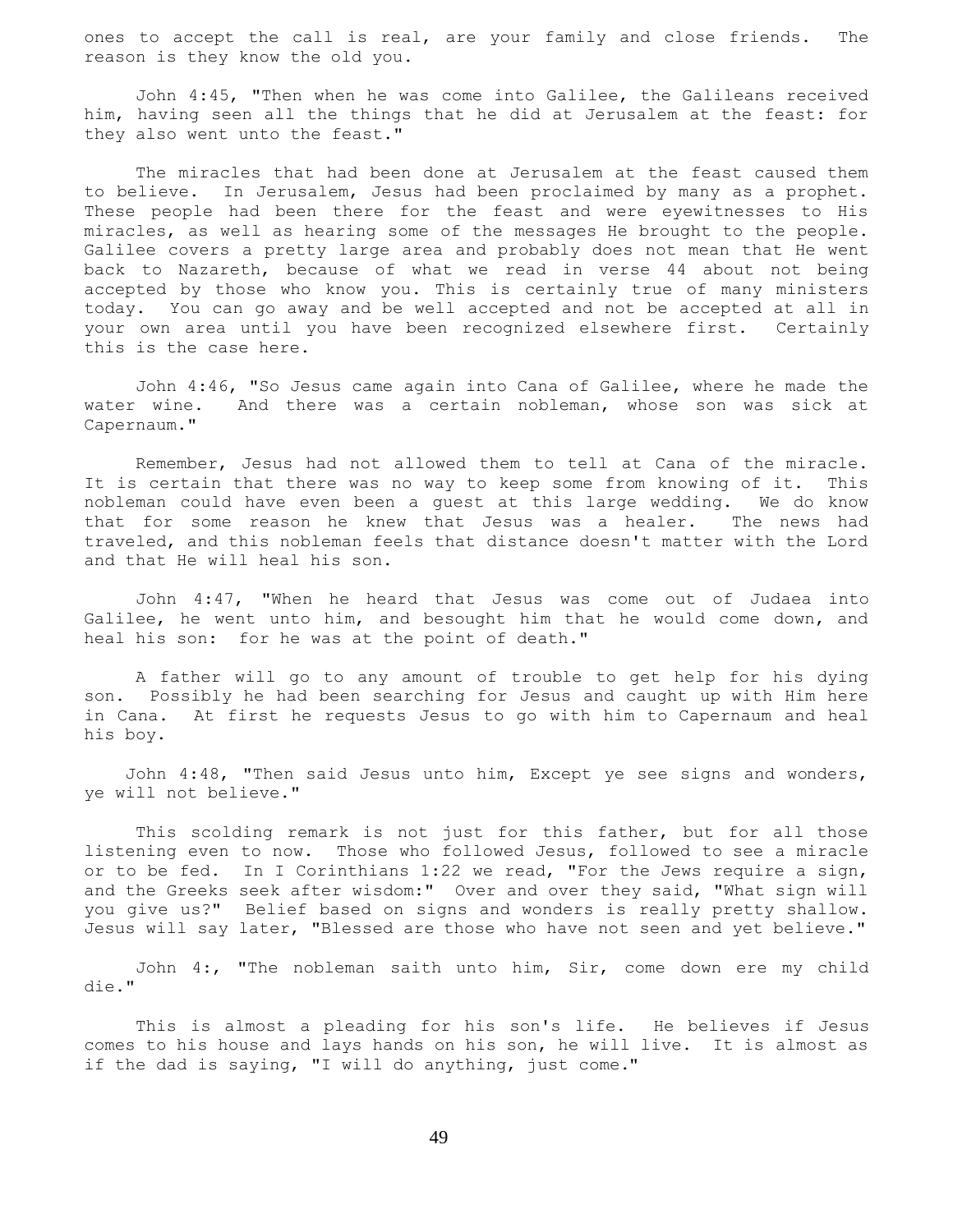John 4:50, "Jesus saith unto him, go thy way; thy son liveth. And the man believed the word that Jesus had spoken unto him, and he went his way."

 Jesus has power over life and death. This man believed these strong words that Jesus spoke. He did not doubt the healing of his son. He went away fully believing that his son was well. This kind of faith moves mountains. Just as the lepers were healed as they went, this father stepped out in faith as he left Jesus and headed for home, knowing that his son was healed.

 John 4:51, "And as he was now going down, his servants met him, and told him, saying, Thy son liveth."

 The servant comes to find this troubled father and tell him that his son is well. The father was headed home with confidence, not worried as he had been before he left there. He believed that his son was healed. Over and over Jesus would say, "Your faith hath made you whole". In this case, it was the father's faith that made the son whole.

 John 4:52, "Then inquired he of them the hour when he began to amend. And they said unto him, Yesterday at the seventh hour the fever left him."

 John 4:53, "So the father knew that it was at the same hour, in the which Jesus said unto him, Thy son liveth: and himself believed, and his whole house."

 This belief here goes much further than believing that the son was healed by Jesus. This nobleman and his whole family now believe that Jesus is Messiah (the Christ). There was no question what healed the boy. It was at the very hour when Jesus had pronounced him healed. This miracle has not only saved the son's life, but saved the whole family for all of eternity.

 John 4:54, "This is again the second miracle that Jesus did, when he was come out of Judaea into Galilee."

 Perhaps this is speaking of this miracle of the son and the miracle of turning the water to wine. Both had been done just after entering Cana.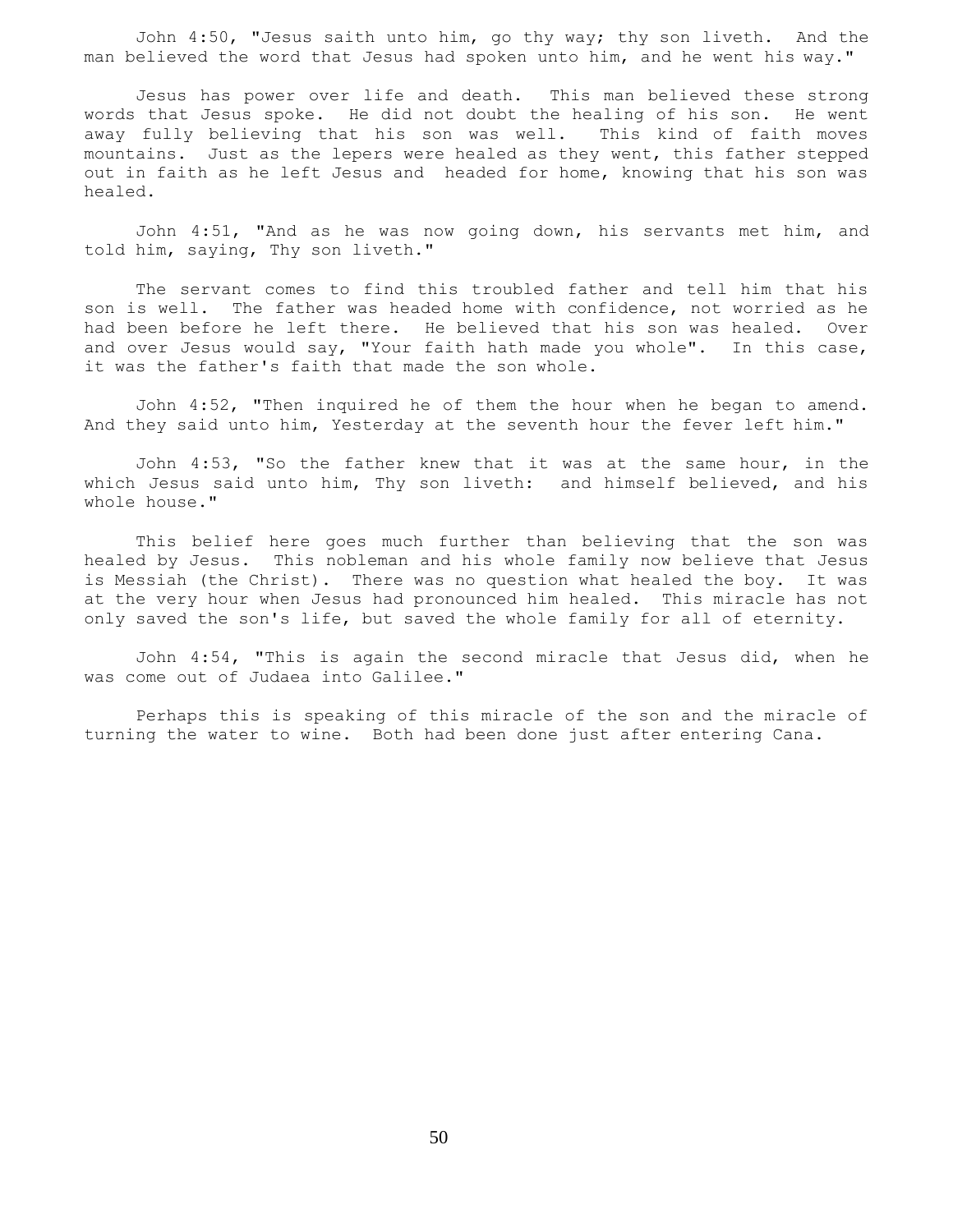#### John 12 Questions

1. In verse 39, why did many of the Samaritans believe? 2. How long did Jesus stay with the Samaritans? 3. How were they different from the rulers of the temple? 4. In verse 41, we read many more believed because of what? 5. After they heard Jesus, they proclaimed Him to be whom? 6. When Jesus left Samaria, where did He go? 7. Where does a prophet have no honor? 8. Why did the Galileans receive Him? 9. What city in Galilee did He come to? 10. What miracle had He done here before? 11. Who came and found Jesus there? 12. What was his need? 13. Where was his son? 14. What did the father try to get Jesus to do? 15. Jesus said, "Except ye see \_\_\_\_\_\_\_\_\_\_\_\_\_\_\_\_\_\_\_\_\_\_\_\_\_\_\_\_\_\_\_\_ and **LETT THE VE WILL NOT BELIEVE."** 16. Who require a sign? 17. How does Jesus heal the son? 18. What is the father's part in the healing? 19. Who met the father to tell him his son liveth? 20. What did the nobleman ask the servant? 21. What result did this healing bring? 22. What is meant by verse 54?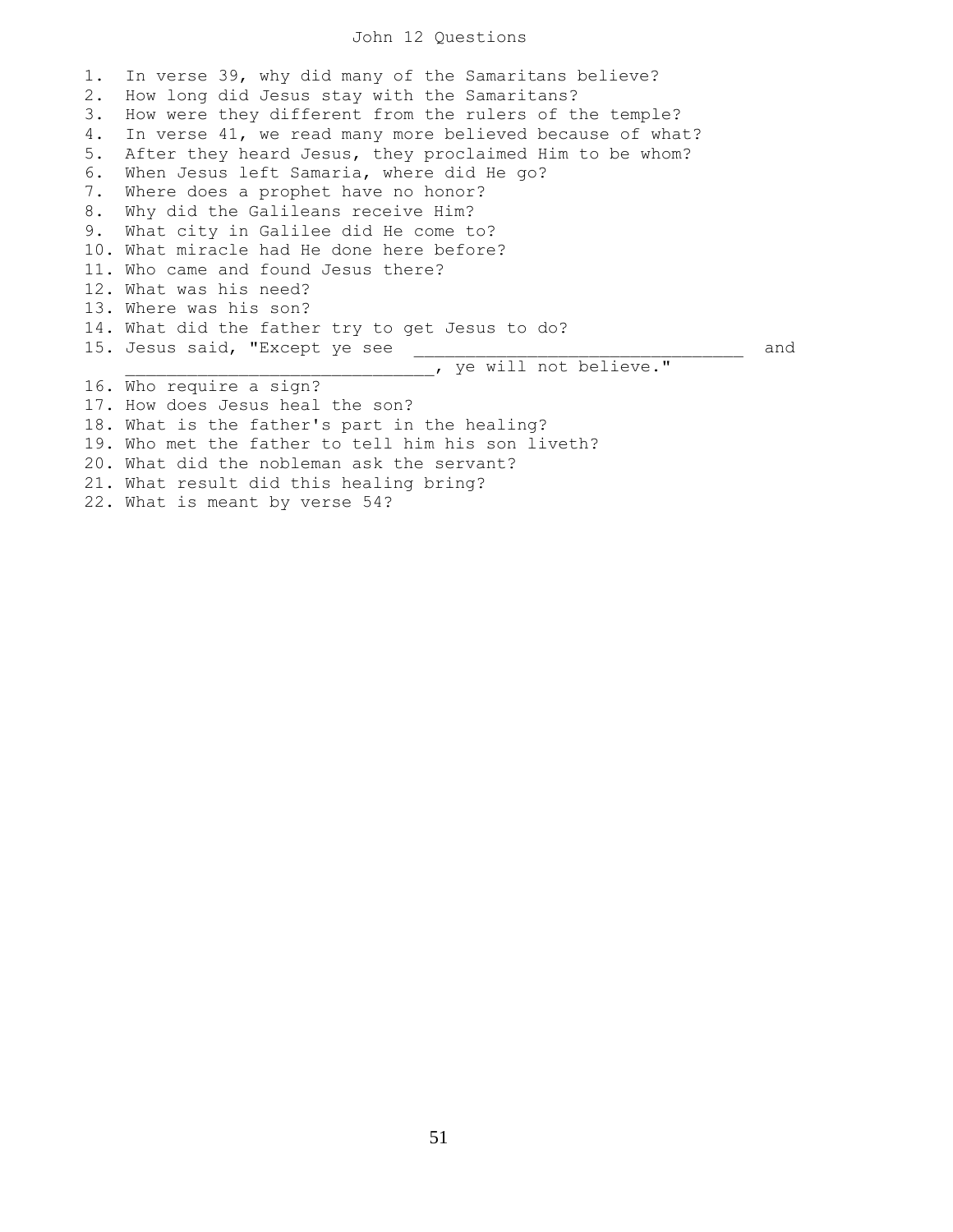We will begin this lesson in John 5:1.

 John 5:1, "After this there was a feast of the Jews; and Jesus went up to Jerusalem."

 This is probably the second Feast of the Passover here. Of course, it could have been any of the Feasts, but Jesus seemed to put more emphasis on Passover. Jesus went to Jerusalem for the major feasts the same as all dedicated Israelites.

 John 5:2, "Now there is at Jerusalem by the sheep market a pool, which is called in the Hebrew tongue Bethesda, having five porches."

 This place with the five porches means place of grace. Bethesda means house of grace or mercy. This would go right along with the number five which means grace. These porches were probably shade for the people waiting to get into the water. Many believe this to be Siloam. It really doesn't matter, just Jesus' act matters.

 John 5:3, "In these lay a great multitude of impotent folk, of blind, halt, withered, waiting for the moving of the water."

 Here we see a scene of numerous people lying on these porches waiting for the water to move. On a small scale, this was a place people came to receive a miracle.

 John 5:4, "For an angel went down at a certain season into the pool, and troubled the water: whosoever then first after the troubling of the water stepped in was made whole of whatsoever disease he had."

 This healing was on such a limited scale. Just one out of all these numbers who waited would be healed. What a disappointment to wait and then not be healed. This water being troubled here in the Bible has caused many to believe in miracles such as this. Possibly the most famous being the one in Europe called Fatima. These seem to have very little spiritual significance, so they say an angel did it.

 John 5:5, "And a certain man was there, which had an infirmity thirty and eight years."

 This man had literally drug himself to this pool over and over waiting to receive his healing. This disease had been of such a long standing time that the man had become despondent, probably, and thought that he would never be whole.

 John 5:6, "When Jesus saw him lie, and knew that he had been now a long time in that case, he saith unto him, Wilt thou be made whole?"

 This may seem to be a strange question to you, but Jesus would not make him whole against his will. It is just like sin, you may have walked away from God for this long or even longer, but Jesus will not force Himself upon you. The Lord is saying, "Will you be made whole?" It is the same question. He asks the man if he will accept healing in his flesh. He asks the sinner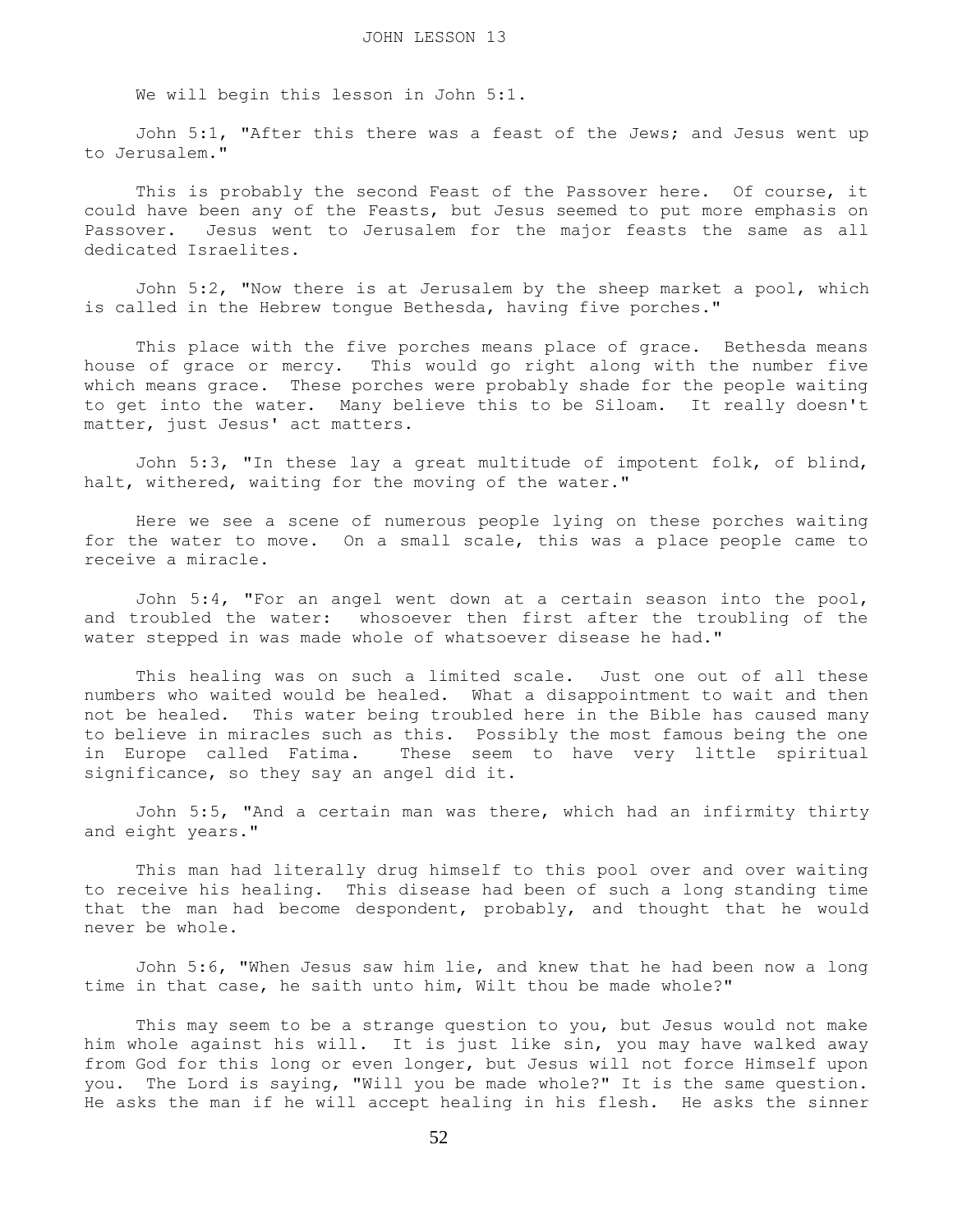will he be made whole in the spirit. God will not overrule your will. To be healed in the body or the spirit, you must desire to be made whole.

 John 5:7, "The impotent man answered him, Sir, I have no man, when the water is troubled, to put me into the pool: but while I am coming, another steppeth down before me."

 Just as it is with the spirit, many times a person floundering, needing to be made whole, needs the help of a friend to help him plunge in. This man needed a friend. Most people who come to the Lord are helped by family or friends to come. The sad thing is, there are millions of people waiting to be made whole with no one to help them.

John 5:8, "Jesus saith unto him, Rise, take up thy bed, and walk."

 Jesus tells him to do something to show that he has received his healing. Had the man just laid there, he would have died in that condition. He answered the call. He did just as Jesus said and was healed.

 John 5:9, "And immediately the man was made whole, and took up his bed, and walked: and on the same day was the sabbath."

 This crippled man obeys the voice and takes up his bed and walks. Sabbath or not, if this Jesus can heal him, He certainly has the right to tell him to carry his bed. We see nowhere that this crippled man questioned, he just obeyed. This is the very same thing we must do that have been crippled by the sins of life. When Jesus saves you, then you must obey. He will not be your Saviour unless He can be your Lord, as well.

 John 5:10, "The Jews therefore said unto him that was cured, It is the sabbath day: it is not lawful for thee to carry thy bed."

 This is just the way a lot of people think. They were completely ignoring the fact that a man who had been crippled thirty-eight years could walk. They were so caught up in the law that all that meant anything to them was the formality of religion. We, too, must not get so caught up in the routine of going to church, that we overlook the Lord and His Spirit. Formality means nothing to God. He wants your obedience and love. These religious people were not interested in helping people. They were just interested in them keeping the law. Religion without Jesus is no good at all.

 John 5:11, "He answered them, He that made me whole, the same said unto me, Take up thy bed, and walk."

 These religious leaders were not really interested in the man. They wanted Jesus, to punish Him. They were jealous because His powers were far beyond anything they had.

John  $5:12$ , "Then asked they him, What man is that which said unto thee, Take up thy bed, and walk?"

 They already knew that this was Jesus. They just wanted this man to give His name, so that they might accuse Him.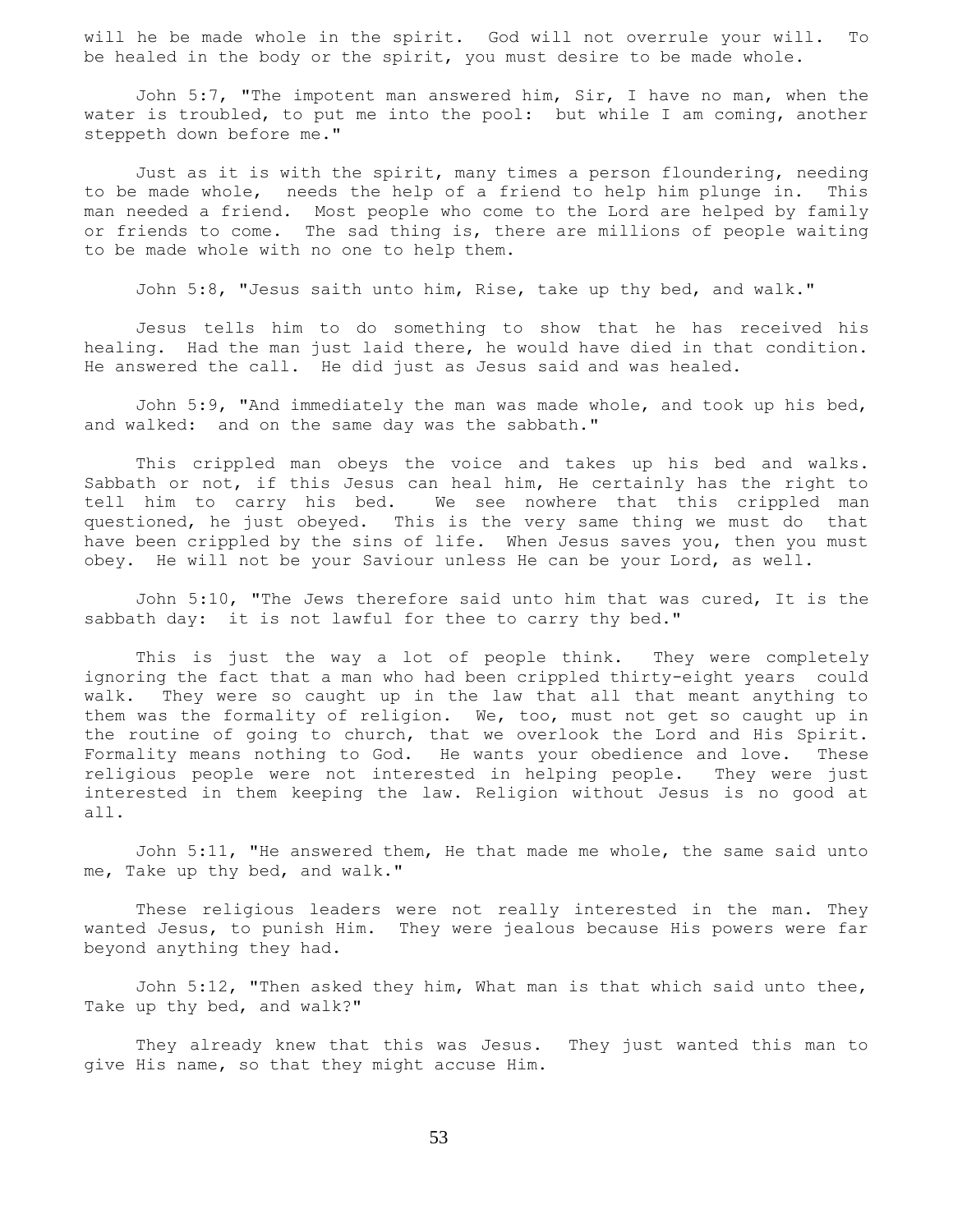John 5:13, "And he that was healed wist not who it was: for Jesus had conveyed himself away, a multitude being in that place."

 The man had not stopped to ask Jesus who He was. Probably this man had spent so much time waiting at the pool, that he had never heard of Jesus. We read there was a multitude there, so we know it would have been easy for Jesus to just walk through the crowd and be lost.

 John 5:14, "Afterward Jesus findeth him in the temple, and said unto him, Behold, thou art made whole: sin no more, lest a worse thing come unto thee."

 We see from this above that this man's sins had brought this disease upon him. Not all disease is from sin, but it is apparent that was the case here. The first thing this man did was go into the temple which had been denied him for thirty-eight years. Perhaps he went to give an offering for his healing. Jesus tells him, as He told the woman who had been caught in adultery: "Go and sin no more". In this case, Jesus gave a warning, "lest a worse thing come unto thee".

 John 5:15, "The man departed, and told the Jews that it was Jesus, which had made him whole."

We did not see Jesus telling the man not to tell, so there is really nothing wrong in him telling.

 John 5:16, "And therefore did the Jews persecute Jesus, and sought to slay him, because he had done these things on the sabbath day."

 Personally, I believe they were jealous. He was doing things far beyond their capability. They were caught up in the law to the extent that they cared not that this man had been healed.

 John 5:17, "But Jesus answered them, My Father worketh hitherto, and I work."

 Jesus is saying here that truly God's help for mankind has never ceased. Even the fact that Jesus came to this earth to save all of mankind shows that God's labours never ceased. God's creation of the world ceased, but His caring for mankind never ceased. We must enter into the sabbath of rest with God. That is actually what we do when we turn our lives over to Him and let Him be Lord. We can rest from the worry and trials of this world while still occupying until He comes. This will certainly stir up these Jews.

 John 5:18, "Therefore the Jews sought the more to kill him, because he not only had broken the sabbath, but said also that God was his Father, making himself equal with God."

 The amazing thing to me is how these learned men of the law could overlook the predictions in the Scriptures of Messiah. Why they did not realize that no mere man could do all of these miracles is amazing to me. Jesus was equal with the Father. It should not have come as any surprise to them that Jesus (Messiah, Christ) was among them. They should have believed the Bible which they proclaimed to uphold.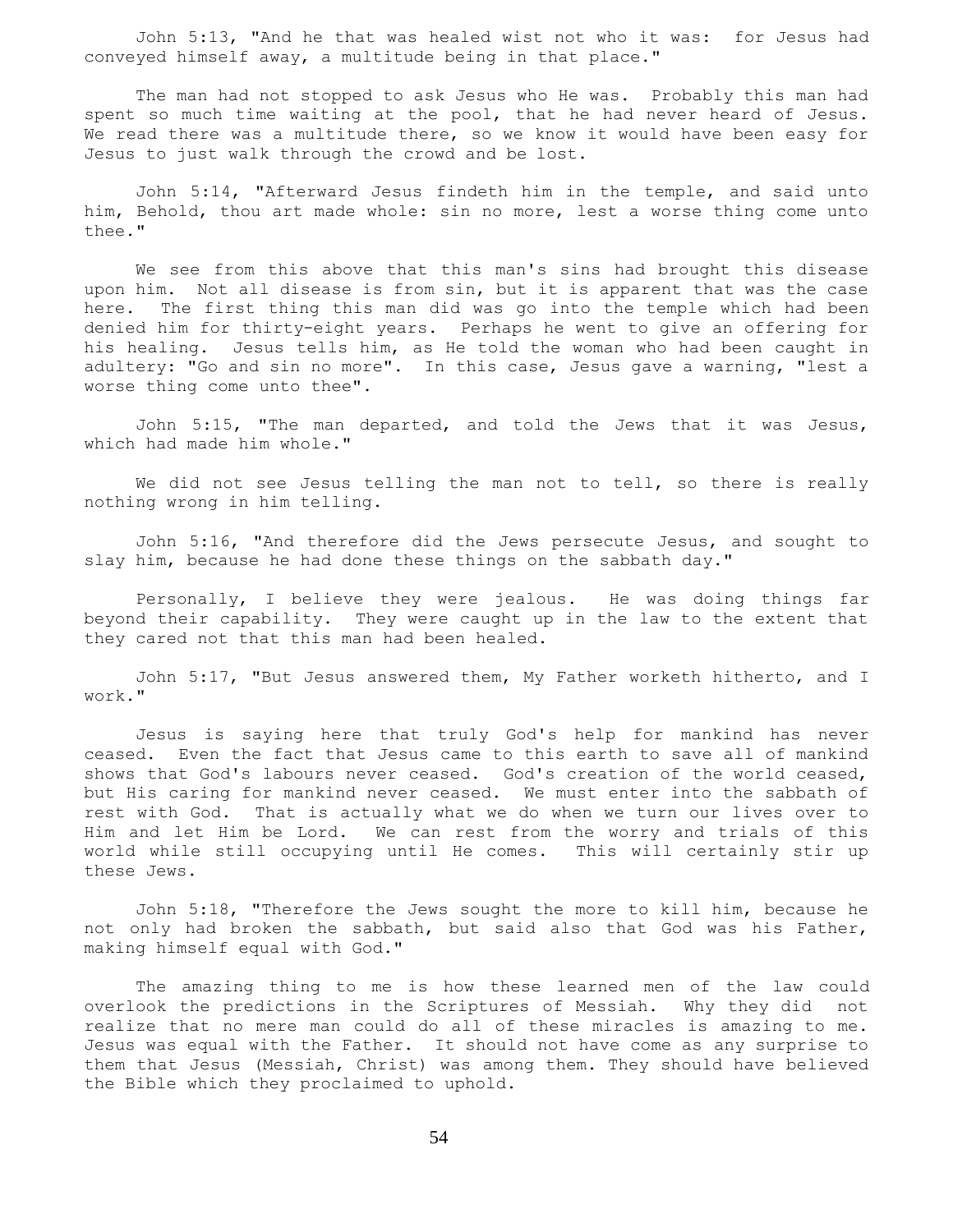# John 13 Questions

| 1. | Why did Jesus go back to Jerusalem?                                                                                                                         |
|----|-------------------------------------------------------------------------------------------------------------------------------------------------------------|
| 2. | What was the name of the pool near the sheep market?                                                                                                        |
| 3. | How many porches did it have?                                                                                                                               |
| 4. | What does that number mean?                                                                                                                                 |
| 5. | What does Bethesda mean?                                                                                                                                    |
| 6. | What were these blind, halt, impotent folk waiting for?                                                                                                     |
| 7. | Who troubled the water?                                                                                                                                     |
| 8. | How many were healed when the water was troubled?                                                                                                           |
|    | 9. How long had the man had the infirmity?                                                                                                                  |
|    | 10. What question did Jesus ask the man?                                                                                                                    |
|    | 11. What does that have to do with Christianity?                                                                                                            |
|    | 12. How did the impotent man answer Jesus?                                                                                                                  |
|    | 13. What did Jesus tell the man to do as an act of faith?                                                                                                   |
|    | 14. What day had Jesus healed the man?                                                                                                                      |
|    | unless                                                                                                                                                      |
|    | He can be your                                                                                                                                              |
|    | 16. What reaction did the Jews have to the man being healed?                                                                                                |
|    | 17. Why did they ask the man who healed him?                                                                                                                |
|    | 18. How did Jesus get away without being seen?                                                                                                              |
|    | 19. When Jesus saw the man in the temple, what warning did He give him?                                                                                     |
|    | 20. Is all disease because of sin?                                                                                                                          |
|    | 21. When the man told the Jews that Jesus healed him, what did they do                                                                                      |
|    | to Jesus?                                                                                                                                                   |
|    | 22. In verse 17, what did Jesus say that further angered the Jews?                                                                                          |
|    | 23. What did the Jews want to do to Jesus?                                                                                                                  |
|    | $\bigcap_{i=1}^n$ , and $\bigcap_{i=1}^n$ , and $\bigcap_{i=1}^n$ , and $\bigcap_{i=1}^n$ , and $\bigcap_{i=1}^n$ , and $\bigcap_{i=1}^n$<br>$\blacksquare$ |

24. What angered the Jews more than His breaking sabbath?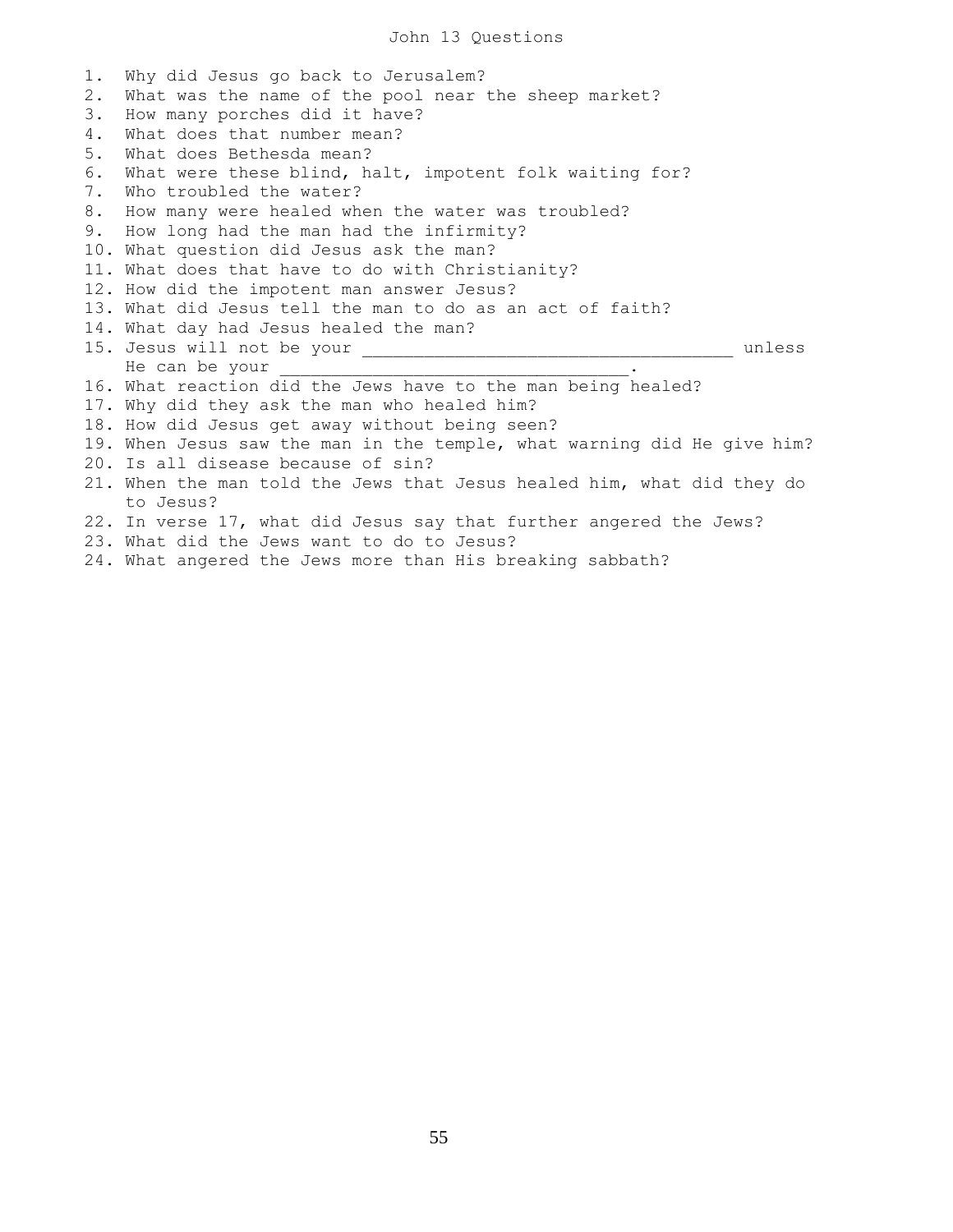We will begin this lesson in John 5:19.

 John 5:19, "Then answered Jesus and said unto them, Verily, verily, I say unto you, The Son can do nothing of himself, but what he seeth the Father do: for what things soever he doeth, these also doeth the Son likewise."

 Verily, verily means beyond a shadow of a doubt. Jesus is using a beautiful statement here to show the relationship of the Father with the Son. The Son, even though minimized here, is doing the same as the Father. The will of the Father and Son are one. There is a relationship with the Father and the Son's work, as well. This is showing the Godhead. The Father and Son here are the same as the Father and the Word in I John 5:7, "For there are three that bear record in heaven, the Father , the Word, and the Holy Ghost: and these three are one."

 John 5:20, "For the Father loveth the Son, and sheweth him all things that himself doeth: and he will shew him greater works than these, that ye may marvel."

 Jesus is saying here that the same power of the Father exists in the Son. Jesus tells these Jews that the miracle of the man walking after thirty-eight years is nothing. They will see much greater miracles than that. They marvel, but for some unheard of reason they do not believe. Just as an earthly father shows his son all that he knows, we see here Jesus saying His Father has shown Him all.

 John 5:21, "For as the Father raiseth up the dead, and quickeneth them; even so the Son quickeneth whom he will."

 Jesus is the Judge of all the world. We will be condemned or saved by what we believe about Him. Jesus came into the world not to judge but to save; but if we refuse that salvation, we will stand before Him on judgment day and be condemned. We know His judgment is true. If we have received Him as our Saviour, He will judge us worthy to enter His kingdom.

 John 5:23, "That all men should honour the Son, even as they honour the Father. He that honoureth not the Son honoureth not the Father which hath sent him."

 God the Father, God the Son, God the Holy Ghost are all God. To worship one and reject the other would actually be denouncing all. They are all omnipotent, omnipresent, and omniscient. They are equal in power, holiness, and love. Jesus and the Father are equally involved in creation. It is so difficult to separate the Godhead. The Father is honored through the Son, and the Son is honored through the Father. The whole plan of creation, salvation, and resurrection are all wound up in the Godhead, to deny one denies all.

 John 5:24, "Verily, verily, I say unto you, He that heareth my word, and believeth on him that sent me, hath everlasting life, and shall not come into condemnation; but is passed from death unto life."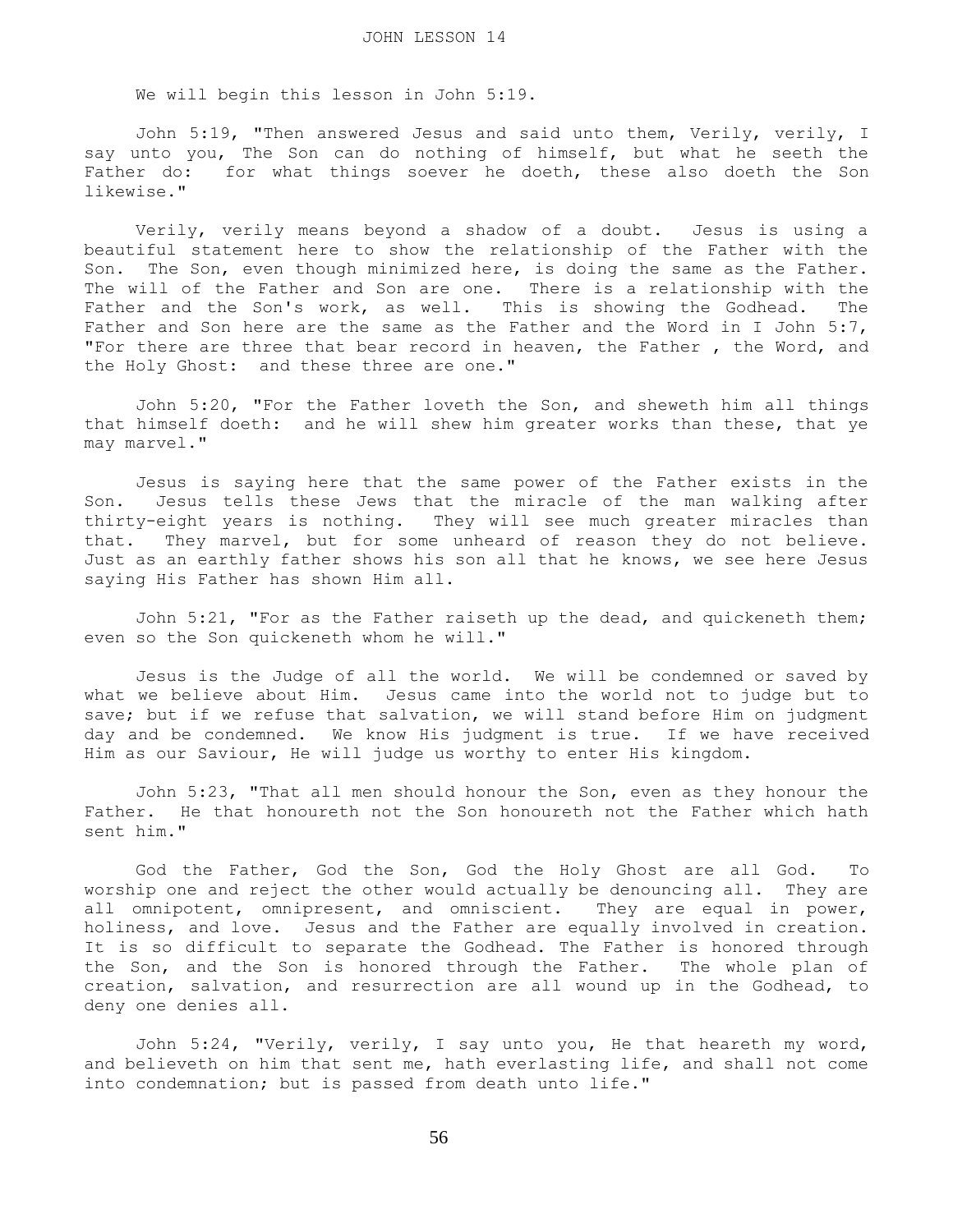The breath of God is life. Jesus says, "I am the life". Without God only death exists. Not only will that person physically die to this world, but death and hell await for all of eternity. The key word in being saved is believeth. In Romans 8:1 we read, "There is therefore now no condemnation to them which are in Christ Jesus, who walk not after the flesh, but after the Spirit." There is life, not death and not condemnation for those who choose to believe in Jesus Christ as Saviour, and in so doing believe in the Father. When we stand before Jesus on judgment day, we will be found not guilty if we have decided to follow Jesus. If we do not deny Him here, He will not deny us there.

 John 5:25, "Verily, verily, I say unto you, The hour is coming, and now is, when the dead shall hear the voice of the Son of God: and they that hear shall live."

 This could mean two things. Those who do not know God are dead. They may be walking around, but truly are dead. One of the meanings is that when the Word of God comes forth, if they receive it, they receive life, as well. One of the other meanings , of course, is what we see in I Thessalonians 4:13-17, "But I would not have you to be ignorant, brethren, concerning them which are asleep, that ye sorrow not, even as others which have no hope." V-14, "For if we believe that Jesus died and rose again, even so them also which sleep in Jesus will God bring with him." V-15, "For this we say unto you by the word of the Lord, that we which are alive and remain unto the coming of the Lord shall not prevent them which are asleep." V-16, "For the Lord himself shall descend from heaven with a shout, with the voice of the archangel, and with the trump of God: and the dead in Christ shall rise first:" v-17, "Then we which are alive and remain shall be caught up together with them in the clouds, to meet the Lord in the air: and so shall we ever be with the Lord." V-26, "For as the Father hath life in himself; so hath he given to the Son to have life in himself;"

 Jesus not only gives life, but is Life as we read in St. John 1:4, "In him was life; and the life was the light of men." There is another Scripture in St. John 14:6, "Jesus saith unto him, I am the way, the truth, and the life: no man cometh unto the Father but by me." There are numerous Scriptures showing Jesus as giving life and being life.

 John 5:27, "And hath given him authority to execute judgment also, because he is the Son of man."

 Calling Jesus the Son of man here is perhaps saying that Jesus is able to understand man's problems because He lived in a body of flesh. He was tempted as we are. His judgment is fair and just. He has great compassion for man, because He understands the weakness of the flesh and the temptations and, also, He felt the very same hurts we have. He relates to man, because He took on the form of man and dwelt among us. Jesus who gave us the offer of life deserves the authority to judge us. He died to save us. It is no one's fault but our own, if we do not accept the salvation He offers. Our Saviour will be our Judge.

 John 5:28, "Marvel not at this: for the hour is coming, in the which all that are in the graves shall hear his voice,"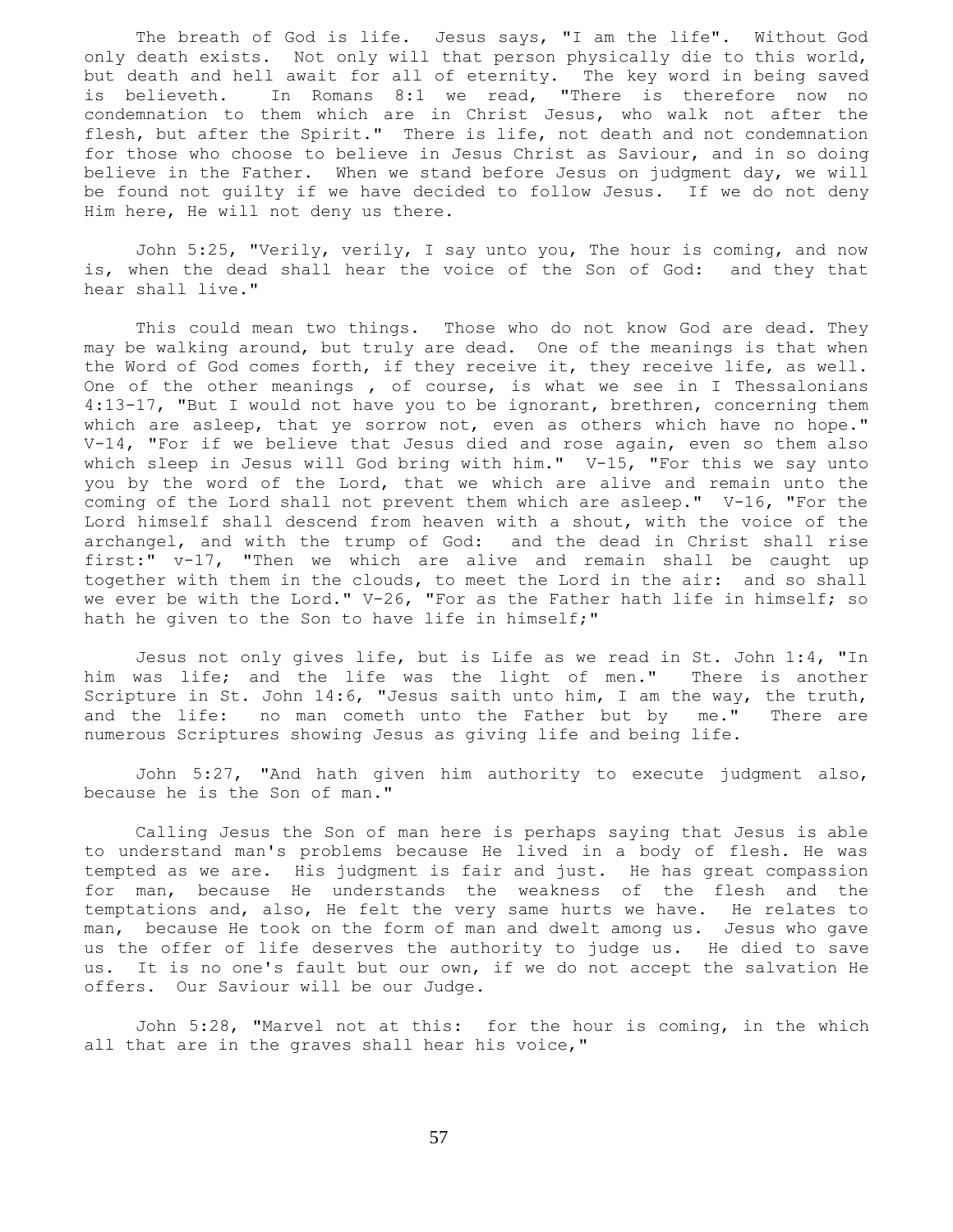John 5:29, "And shall come forth; they that have done good, unto the resurrection of life; and they that have done evil, unto the resurrection of damnation."

 Jesus is telling them not to marvel that He will be the Judge of the world. Of course, it is hard for them to believe with Him standing there before them. Who is more worthy to judge than the One who laid His life down for us all? It would be much more understandable to the disciples after His crucifixion. Some of the Jews believed in life after death and some did not. Matthew chapter 25 beginning with verse 31 tells of how Jesus will put those on His right side who will inherit heaven (He calls these His sheep). Then He puts those on the left (goats) who will go into everlasting punishment. Jesus is the Divider (the Judge) of all. In Acts 24:15, "And have hope toward God, which they themselves also allow, that there shall be a resurrection of the dead, both of the just and unjust." I could go on and show numerous Scriptures about the resurrection of the dead, but I believe I have made the point.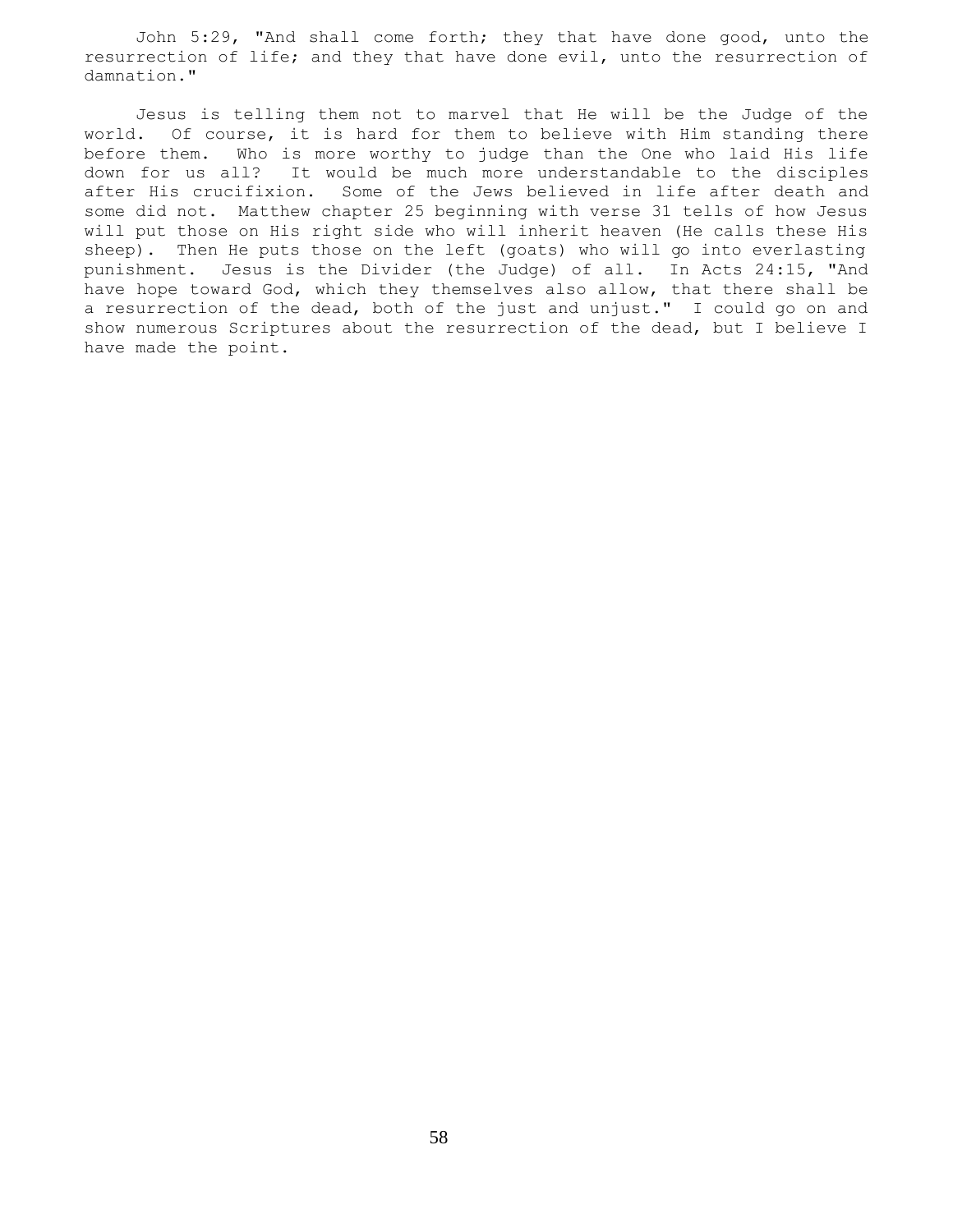1. What relationship is Jesus showing in verse 19? 2. Quote I John 5:7. 3. Why in verse 20 are the great works shown? 4. Who quickens the dead? 5. What was soon an example of this? 6. Who does Jesus quicken? 7. Who is all judgment committed to? 8. When Jesus was on earth, what did He come to do? 9. When will Jesus be Judge? 10. "He that honoureth not the Son honoureth not the which hath sent him." 11. If you worshipped only the Father or the Son without worshipping both, what would you actually be doing? 12. Who has everlasting life in verse 24? 13. He that hears the Word has passed from unto life. 14. What does Romans 8:1 tell us about those in Christ Jesus? 15. Whose voice shall the dead hear? 16. What do we read about in I Thessalonians 1:13-17? 17. Who has life in Himself? 18. In St. John 1:4, Jesus was called \_\_\_\_\_\_\_\_\_\_\_\_\_\_\_\_\_\_\_\_\_\_\_\_\_\_\_\_\_\_ and \_\_\_\_\_\_\_\_\_\_\_\_\_\_\_\_\_\_\_\_\_\_\_\_\_\_\_\_. 19. In St. John 14:6, Jesus is called three things, what are they? 20. Why is Jesus the Judge? 21. Who will participate in the resurrection? 22. Why is Jesus worthy to be the Judge? 23. What are the saved called in Matthew chapter 25? 24. What are the lost called in Matthew chapter 25?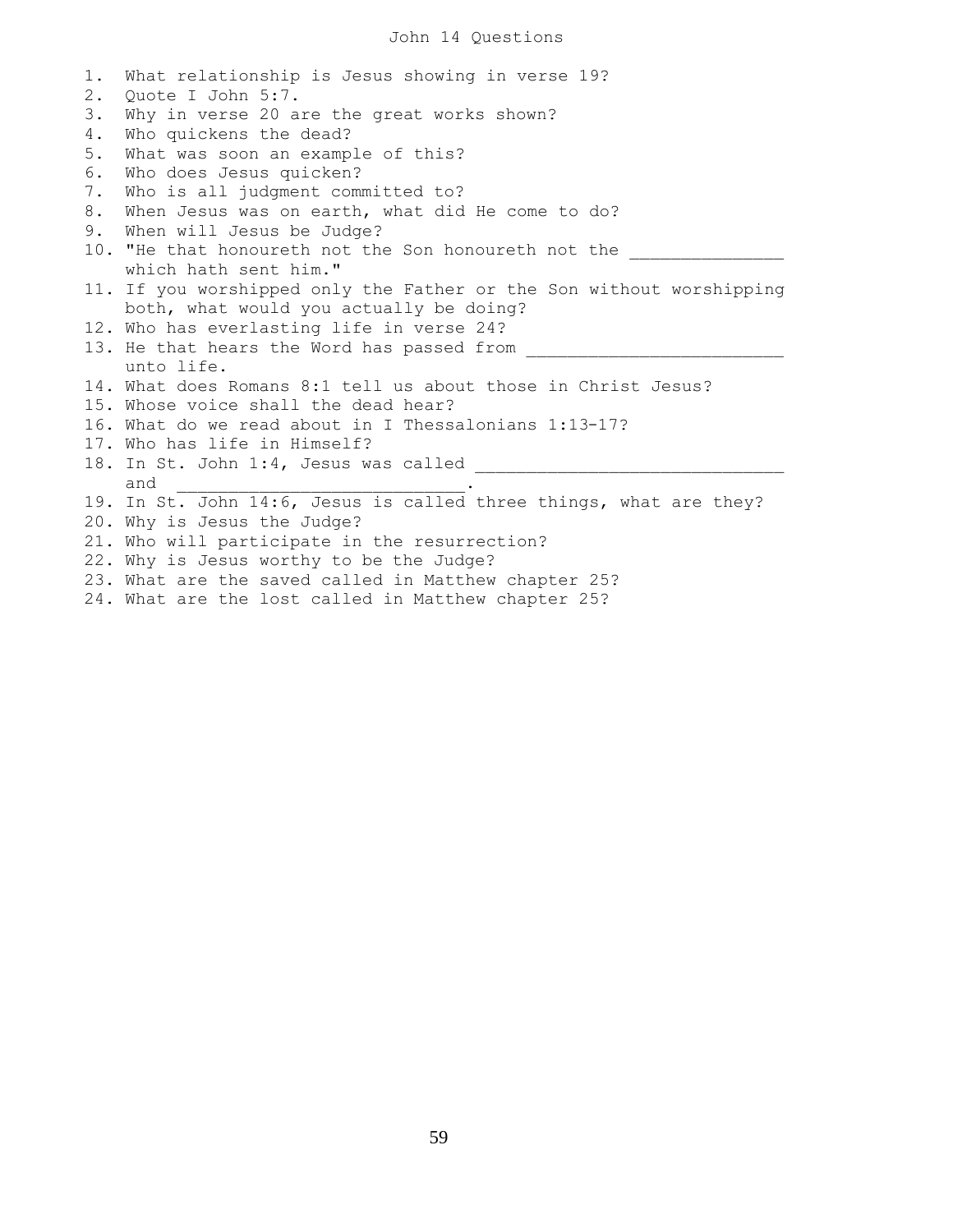We will begin this lesson in John 5:30.

 John 5:30, "I can of mine own self do nothing: as I hear, I judge: and my judgment is just; because I seek not mine own will, but the will of the Father which hath sent me."

 Jesus is saying here that Son of man or His flesh is not where the power is. His power is from His Spirit which is of God. His will is the Father's will. Jesus is in perfect harmony with the Father. One of the last statements Jesus expresses in prayer to the Father before His death on the cross is, "Nevertheless not my will but thine be done". Jesus never varied from the Father's will at all. It was His will, as well.

John 5:31, "If I bear witness of myself, my witness is not true."

 John 5:32, "There is another that beareth witness of me; and I know that the witness which he witnesseth of me is true."

 By two witnesses a thing shall be established. God made this rule; He lives by His own rules. When the Father spoke from heaven at Jesus' baptism and the Dove of the Holy Spirit lit on Him, that was two witnesses. Of course, a witness is also the Word. There is no question who He is. It is proven over and over.

John 5:33, "Ye sent unto John, and he bare witness unto the truth."

 This is John the Baptist and he is actually the third witness and Jesus is the fourth. John's whole ministry was to tell who Jesus was. John was a voice (spoken Word) in the wilderness proclaiming the coming of Christ.

 John 5:34, "But I receive not testimony from man: but these things I say, that ye might be saved."

 John was a true witness, nothing more. John's message was to those who would believe and accept Jesus as Messiah (Christ) their Saviour. Had the Jews really listened and believed John, they would have become Christians. Jesus says, "I really don't need the testimony of man, but I tell you this because you hold John the Baptist in such high esteem, and I want you to believe and be saved".

 John 5:35, "He was a burning and a shining light: and ye were willing for a season to rejoice in his light."

 This, too, is speaking of John the Baptist. A great number of people did believe John and were baptized. You hear nothing at all of John's personal life. I don't believe he had one. I believe he was a man with a mission for God and that is all he did. He did enlighten many to the fact that Jesus was Messiah. John the Baptist never wavered. He was faithful to death. John brought a light of the knowledge of who Jesus was. People believed him until he was beheaded. He was in his thirties when he was killed.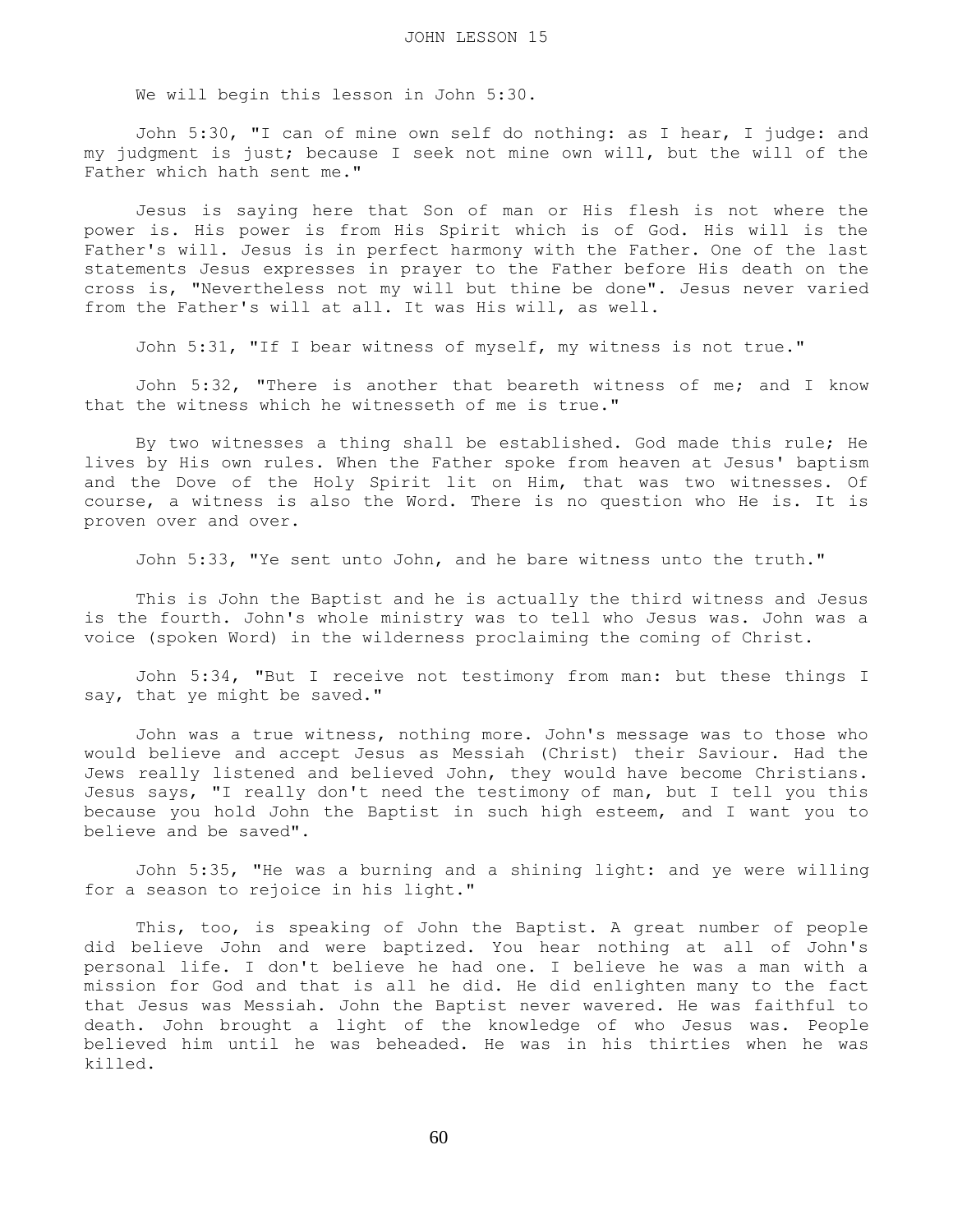John 5:36, "But I have greater witness than that of John: for the works which the Father hath given me to finish, the same works that I do, bear witness of me, that the Father hath sent me."

 In St. John 14:11 we read, "Believe me that I am in the Father, and the Father in me: or else believe me for the very works sake." Just take a look at the works. No man before or since, has ever done the miracles that Jesus did. John 21:25 says, "And there are also many other things which Jesus did, the which, if they should be written every one, I suppose that even the world itself could not contain the books that should be written. Amen." Jesus opened blind eyes, made the lame to walk, loosed tongues that could not speak, opened deaf ears, raised the dead, freed those possessed of demons, turned the water into wine, walked on the sea, spoke to the sea and it obeyed. You see, the works of Jesus were the greatest witness of all.

 John 5:37, "And the Father himself, which hath sent me, hath borne witness of me. Ye have neither heard his voice at any time, nor seen his shape."

 The Father's voice had been heard by the disciples, so this was spoken to the doubting Jews here. The Father on two occasions said from heaven, "This is my beloved Son". The apostles Peter, James, and John heard His voice. John the Baptist heard the voice from heaven at the baptism, also. The Father witnessed, as well, as we see here. The Word in the prophecies of the Old Testament was a witness, as well. Over thirty times Jesus (Messiah) was prophesied.

 John 5:38, "And ye have not his word abiding in you: for whom he hath sent, him ye believe not."

 This is saying, "You self-righteous religious people who claim to know the Word of God, you don't know anything. You didn't believe the prophets, and you didn't believe John the Baptist."

 John 5:39, "Search the scriptures; for in them ye think ye have eternal life: and they are they which testify of me."

 Here is another reprimand. Jesus says, "You claim to know the Scriptures, but you better go back and study them all over again. You don't know what they say. You are just reading words and you do not know what they mean. You think you have eternal life, but look again. You have overlooked the one who can give you eternal life".

John 5:40, "And ye will not come to me, that ye might have life."

 Jesus offered salvation to the Jew first and then to the Gentile. The Jews did not accept Him as a whole. Of course a few did, but not the great majority.

John 5:41, "I receive not honour from men."

 Jesus received everything but honor from men when He was on the earth, but He will come again as King of kings and Lord of lords and then they will honor Him.

John 5:42, "But I know you, that ye have not the love of God in you."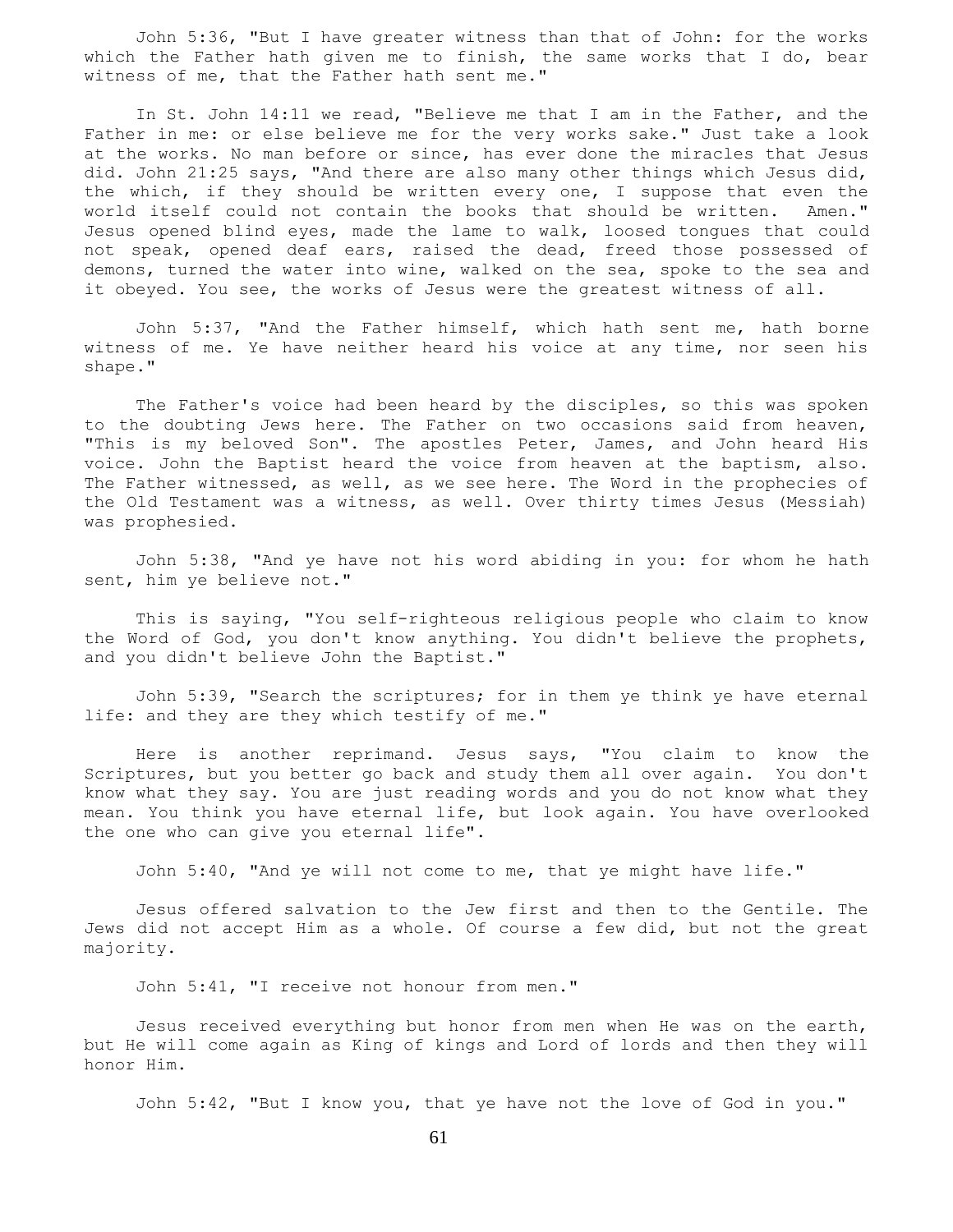Man looks on the outward appearance, but Jesus looks on the heart. Jesus knows they have no love in their heart for Him. They don't love anyone but themselves. They are puffed up with pride and are jealous of Jesus.

 John 5:43, "I am come in my Father's name, and ye receive me not: if another shall come in his own name, him ye will receive."

 Jesus means Jehovah Saviour. Jesus explains here that there will be false Christs they will believe, because they want a fleshly ruler and not a ruler of love. Jesus was not the warrior King they wanted to overthrow the Romans and take power. Their problem was, they were looking for a ruler that would rule with iron. They will get this, but he will be antichrist.

 John 5:44, "How can ye believe, which receive honour one of another, and seek not the honour that cometh from God only?"

 These religious rulers were looking for praise and honour on this earth from men. Jesus had told them they liked the upper most room at the banquets. He called them whited walls, pretending to be God's people on the outside, but actually dead inside. They were not looking for praises from God, but from man.

 John 5:45, "Do not think that I will accuse you to the Father: there is one that accuseth you, even Moses, in whom ye trust."

 Jesus tells them here that if they do not accept grace from Him, they will be judged by the Law of Moses. Jesus will not have to accuse them. If they are to live by the law, they will be judged by the law. No man can live up to the law.

 John 5:46, "For had ye believed Moses, ye would have believed me: for he wrote of me."

 The first promise of the coming of Jesus is in Moses' writings. Genesis 3:15 promises Jesus will be the seed of woman and not of man. In Exodus, nearly everything in the holy place symbolizes Jesus. In fact, all five of Moses' books are filled with the Lord. In verse 47, we see the two witnesses, the spoken and the written Word. Jesus is both.

 John 5:47, "But if ye believe not his writings, how shall ye believe my words?"

 Jesus says, "Even though you say you follow Moses, you do not believe what he wrote, because he wrote of me. If you do not believe what he wrote of me, of course you will not hear what I say".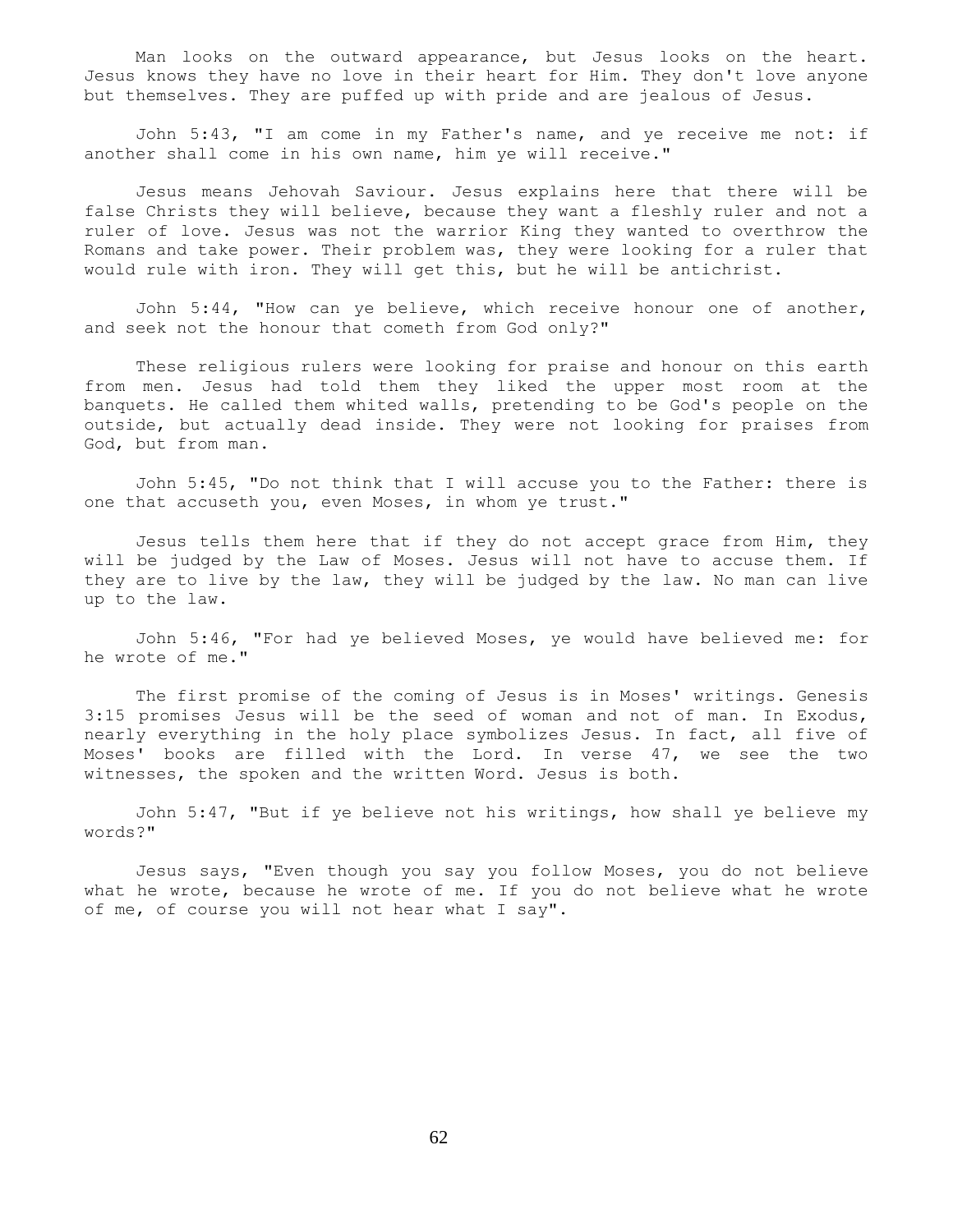#### John 15 Questions

1. Why does Jesus say His judgment is just? 2. In verse 30, what is Jesus saying when He calls Himself Son of man? 3. In verse 31, what principle is Jesus teaching? 4. How many witnesses prove a thing? 5. What two at Jesus' baptism were enough witnesses? 6. In verse 33, who is the witness? 7. Had the Jews really believed John, they would have been  $\overline{\phantom{a}}$  ,  $\overline{\phantom{a}}$  ,  $\overline{\phantom{a}}$  ,  $\overline{\phantom{a}}$  ,  $\overline{\phantom{a}}$  ,  $\overline{\phantom{a}}$  ,  $\overline{\phantom{a}}$  ,  $\overline{\phantom{a}}$  ,  $\overline{\phantom{a}}$  ,  $\overline{\phantom{a}}$  ,  $\overline{\phantom{a}}$  ,  $\overline{\phantom{a}}$  ,  $\overline{\phantom{a}}$  ,  $\overline{\phantom{a}}$  ,  $\overline{\phantom{a}}$  ,  $\overline{\phantom{a}}$ 8. Why had Jesus used John the Baptist as witness? 9. Who was a burning and shining light? 10. How was John killed? 11. Approximately how old was John the Baptist when he was killed? 12. What was a greater witness than John? 13. In St. John 14:11, what did Jesus say believe Him for? 14. How many miracles did Jesus do? 15. Who did Jesus tell that they had never seen the face of the Father nor heard His voice? 16. Who had heard the voice of the Father? 17. What in the prophecies of the Old Testament witnessed of Jesus? 18. Who was Jesus speaking to in verse 38? 19. What did He tell them to do in verse 39? 20. Why can they not receive life? 21. Who did Jesus say He did not receive honor from? 22. When will they honor Him? 23. Jesus sees in their heart and sees what? 24. Whose name did Jesus come in? 25. Whose honor do these Jews seek? 26. Who will accuse them to the Father? 27. What had Moses told them that they do not believe? 28. Where is the first promise of the coming Messiah? 29. In verse 47, what two witnesses do we see? 30. Jesus said, "If you do not believe what Moses wrote, of course you will not believe? \_\_\_\_\_\_\_\_\_\_\_\_\_\_\_ \_\_\_\_\_\_\_\_\_\_\_\_\_\_\_".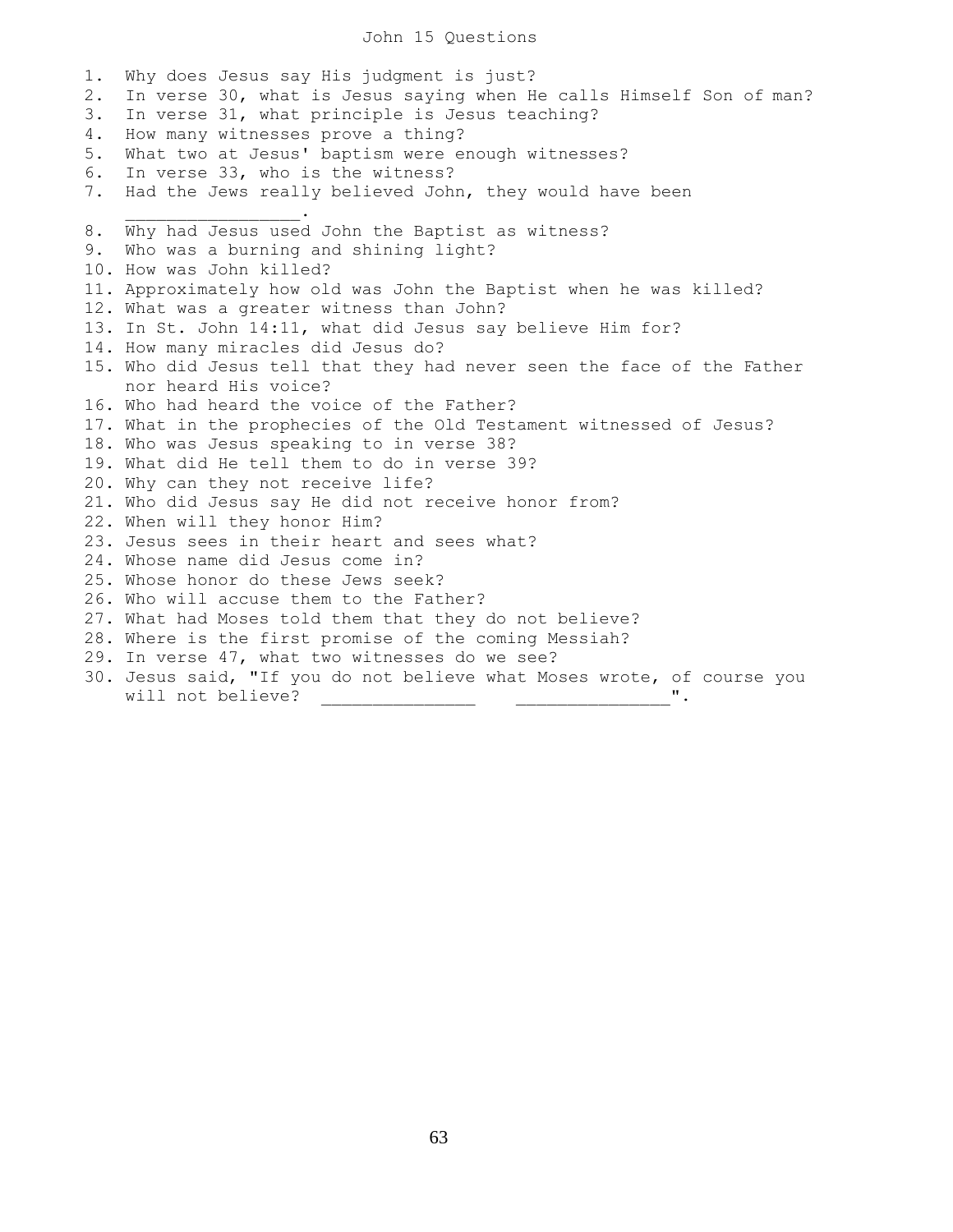We will begin this lesson in John 6:1.

 John 6:1, "After these things Jesus went over the sea of Galilee, which is the sea of Tiberias."

 John 6:2, "And a great multitude followed him, because they saw his miracles which he did on them that were diseased."

 The city of Tiberias on the side of the sea of Galilee was named for Tiberias Caesar. This happens after Jesus' encounter with the Jewish leaders in Jerusalem. John leaves out things like how they came from Jerusalem to the Sea of Galilee, because to him that is not important. This period of time, Jesus is very popular with the masses of people because of the miracles they had seen and heard of Him doing. Great numbers followed Him in hopes of having a miracle done for them. Excitement over miracles always draws a crowd.

 John 6:3, "And Jesus went up into a mountain, and there he sat with his disciples."

 Jesus' favorite place to go to get away from the throngs of people was a mountain. There is a hill on the side of the Sea of Galilee and that is where Jesus went with His disciples. Jesus is not going to be able to run this group off. They want to be near Jesus and will go to a lot of trouble just to be near Him. From His vantage point, He could look down and see this enormous group of followers.

John 6:4, "And the passover, a feast of the Jews, was nigh."

 This feast and the grass growing (verse 10) lets us know that this happens in early spring. This mountain by the Sea, here at Passover time, could certainly be symbolic of the Exodus out of Egypt where they crossed the Red Sea and ate manna. Perhaps, that is why Passover is mentioned here.

 John 6:5, "When Jesus then lifted up his eyes, and saw a great company come unto him, he saith unto Philip, Whence shall we buy bread, that these may eat?"

 This question is for Philip's benefit. Jesus knows where the bread will come from as we see in verse 6.

 John 6:6, "And this he said to prove him: for he himself knew what he would do."

 Let us look at the spiritual meanings for a moment in all of this. When Jesus looks up and sees these large numbers coming, I believe it is symbolic of those who are looking to Jesus to help them from all ages. We must see in this far more than the physical feeding of the multitude and see Jesus feeding all the peoples throughout the ages with His Word. As we go on with this, notice how Jesus has them to make small groups (like a church). Jesus will then bless the food, and hand it to a disciple (preacher), who then passes this food (Word of God) to the people.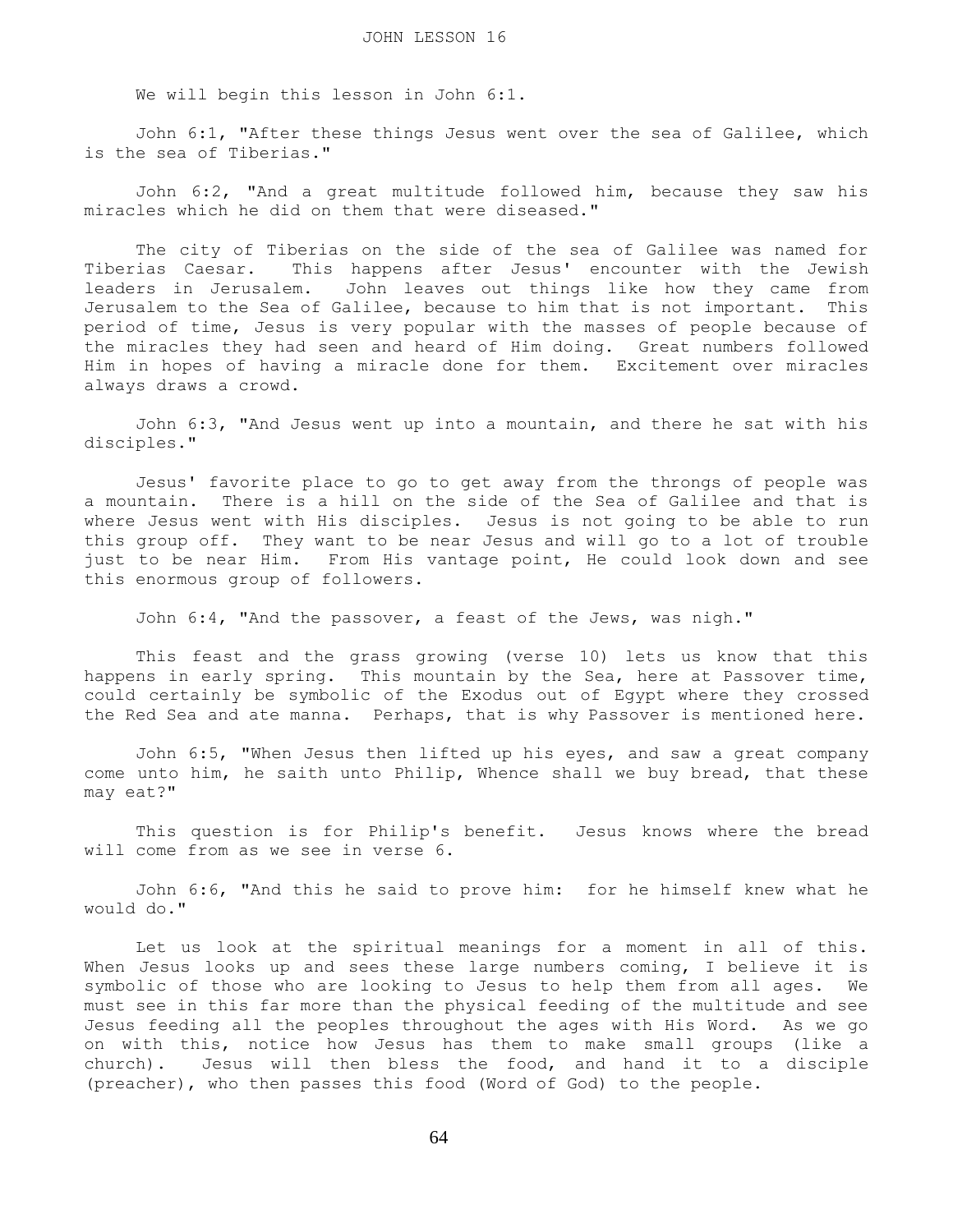John 6:7, "Philip answered him, Two hundred pennyworth of bread is not sufficient for them, that every one of them may take a little."

 Two hundred pennyworth is two hundred days of work. This was a fairly large sum of money, but even at that would not be sufficient for all of this great company to eat.

 John 6:8, "One of his disciples, Andrew, Simon Peter's brother, saith unto him,"

 John 6:9, "There is a lad here, which hath five barley loaves, and two small fishes: but what are they among so many?"

 Little is much, when God is in it. We need to look at the number five which means grace and the number two which means agreement. Jesus is the bread of life. This bread was furnished by the grace of God. Matthew 18:19, "Again I say unto you, That if two of you shall agree on earth as touching any thing that they shall ask, it shall be done for them of my Father which is in heaven."

 John 6:10, "And Jesus said, Make the men sit down. Now there was much grass in the place. So the men sat down, in number about five thousand."

 The mention of much grass here probably indicates that it was early spring. Grass on the desert would have to be near water. This happens near the Sea of Galilee.

 John 6:11, "And Jesus took the loaves; and when he had given thanks, he distributed to the disciples, and the disciples to them that were set down; and likewise of the fishes as much as they would."

 We see in this the order that the message in the church should come. The message must come from our Lord, to the minister, then the minister must deliver this bread (Word of God) to the people. The preacher should give this Word (bread) until the whole congregation is full.

 John 6:12, "When they were filled, he said unto his disciples, Gather up the fragments that remain, that nothing be lost."

 John 6:13, "Therefore they gathered them together, and filled twelve baskets with the fragments of the five barley loaves, which remained over and above unto them that had eaten."

 These fragments are showing us that there is always enough of the Word of God left over to feed the hungry of all ages. The twelve disciples are a representative number of all Christendom. The disciples are the ministers. It is so strange, when you believe you have preached every word God would have you to, there is still plenty of the Word that has not been consumed. Notice there was much more left after they ate than when they started. Jesus is the Bread of life, we must feed on Him daily . This Bread like the manna which fell from heaven never runs out.

 John 6:14, "Then those men, when they had seen the miracle that Jesus did, said, This is of a truth that prophet that should come into the world."

This miracle Jesus had performed was of such magnitude that the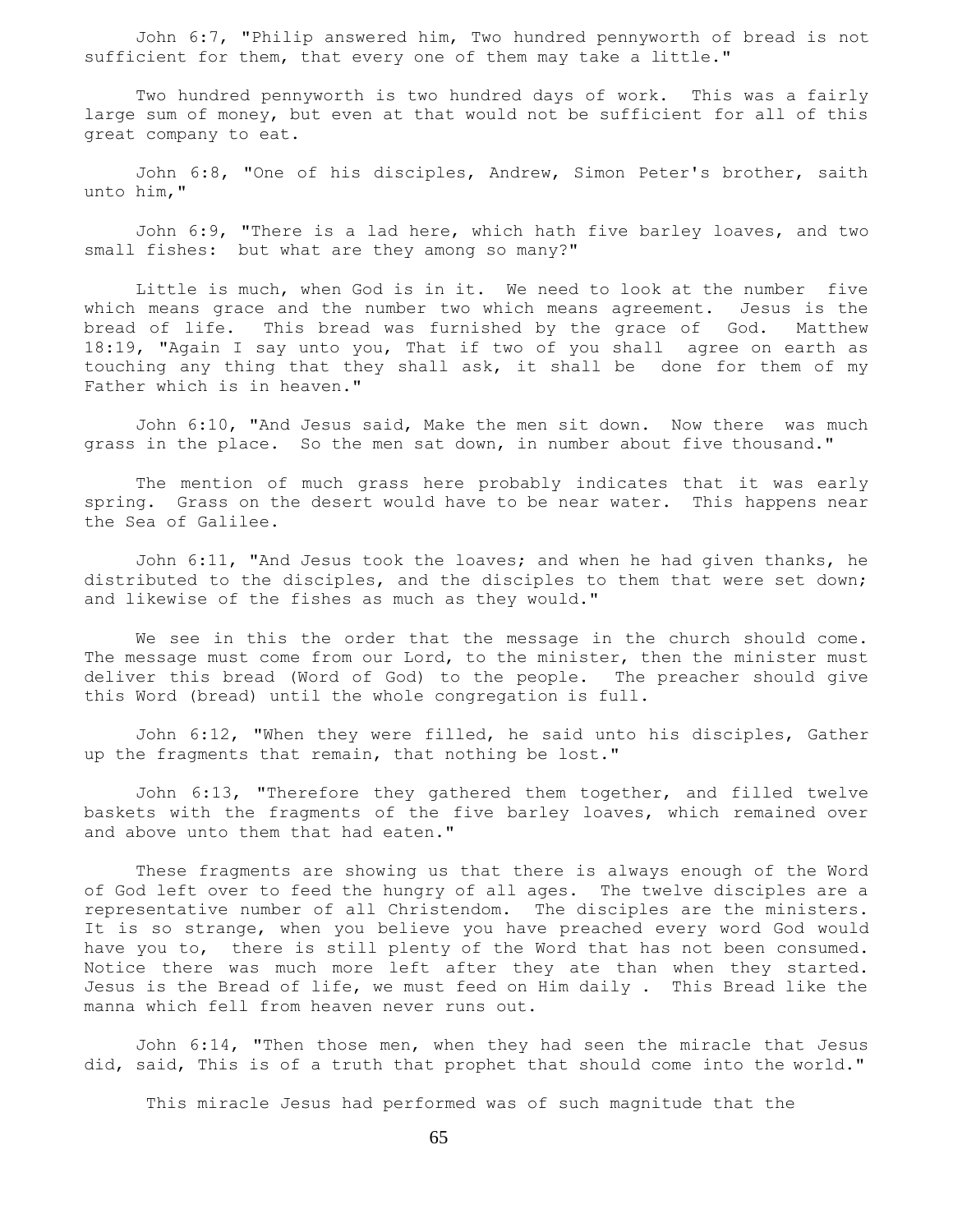people witnessing it believed Jesus to be the great Prophet which had been promised in the Old Testament. The enemy of these Israelites were the Romans. They wanted Jesus to lead them in the overthrow of the Romans.

 John 6:15, "When Jesus therefore perceived that they would come and take him by force, to make him a king, he departed again into a mountain himself alone."

 Not only was Jesus sought by the rulers of the temple, but now was sought by the people to force Him into rulership before He was ready. He felt His only safety at this point was isolation, so He went to the mountain.

 John 6:16, "And when even was now come, his disciples went down unto the sea,"

 John 6:17, "And entered into a ship, and went over the sea toward Capernaum. And it was now dark, and Jesus was not come to them."

 The disciples were taking a ship across the Sea of Galilee to Capernaum where Peter's home was and where they worked out of. The Sea of Galilee is known for it's rough water, and especially at night. Whether Jesus had told them to go ahead or not, we do not know.

John 6:18, "And the sea arose by reason of a great wind that blew."

 John 6:19, "So when they had rowed about five and twenty or thirty furlongs, they see Jesus walking on the sea, and drawing nigh unto the ship: and they were afraid."

 This was a stormy night, and they had not progressed very far because of the wind. They look up and see Jesus walking on the Sea. In the Matthew account of this miracle, it goes into a little more detail. They thought Him to be a Spirit. It also tells in Matthew of Peter walking on the sea to meet Jesus. Peter doubts and begins to sink, and Jesus reaches out, and saves Peter. In this account here in John, it just mentions their fear.

John 6:20, "But he saith unto them, It is I; be not afraid."

 Jesus encourages them not to fear. Having Jesus with you should calm every fear, then or now. If Jesus be for you, who can be against you.

 John 6:21, "Then they willingly received him into the ship: and immediately the ship was at the land whither they went."

 In Matthew 14:22-27 and Mark 6:45-52, we do not see the last miracle that John shows here that the ship was automatically at their destination. In Matthew and Mark, it speaks of Gennesaret on the way to Capernaum. There is no discrepancy. They are very near each other.

 John 6:22, "The day following, when the people which stood on the other side of the sea saw that there was none other boat there, save that one wherinto his disciples were entered, and that Jesus went not with his disciples into the boat, but that his disciples were gone away alone;"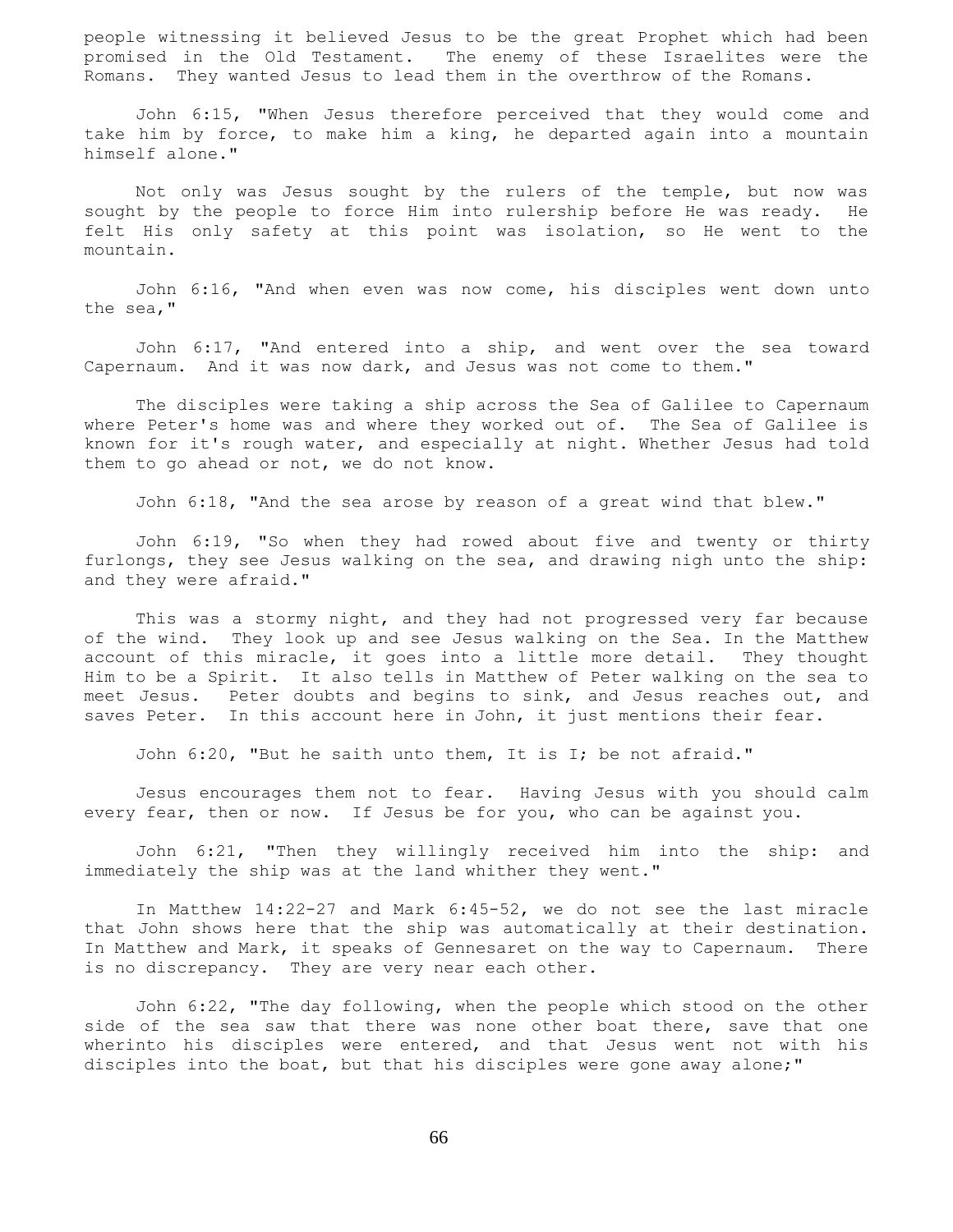John 6:23, "(Howbeit there came other boats from Tiberias nigh unto the place where they did eat bread, after that the Lord had given thanks:)"

 John 6:24, "When the people therefore saw that Jesus was not there, neither his disciples, they also took shipping, and came to Capernaum, seeking for Jesus."

When daylight came, these people started searching for Jesus. They knew the disciples went across the sea by ship, but they also knew that Jesus had not left with them. They searched the mountain and He was not there, either. Some of these people knew that Jesus stayed in Capernaum when He wasn't out ministering, so many of them took a boat across the sea, but probably some of them walked to Capernaum to seek Him.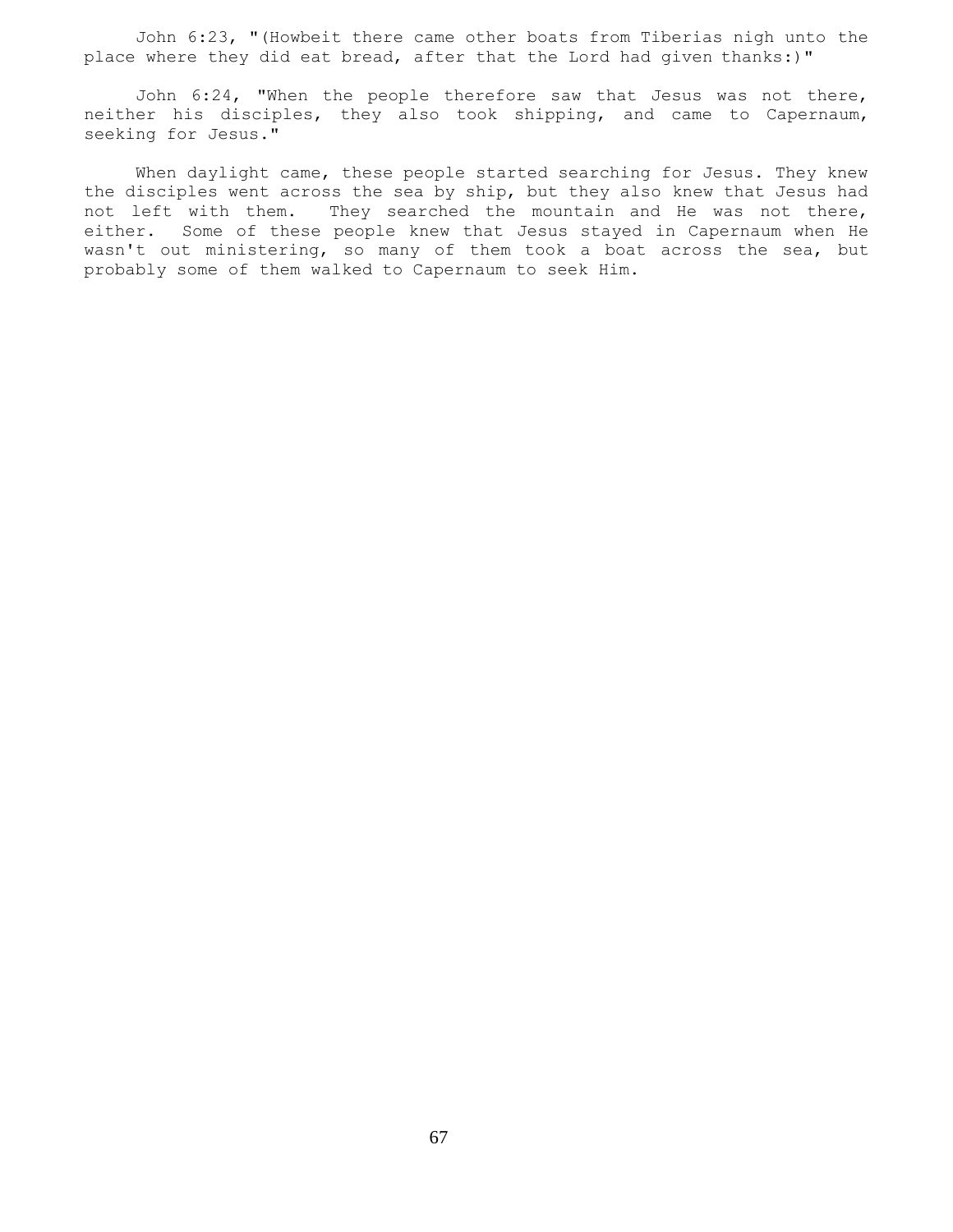### John 16 Questions

1. What is another name for the Sea of Galilee? 2. Why did the multitude follow Jesus? 3. Who was the city of Tiberias named for? 4. Why was Jesus popular with the people? 5. In verse 3, who went up the mountain with Jesus? 6. Which feast of the Jews was nigh? 7. What two things indicate it is early spring? 8. Which disciple did Jesus speak to about where they would buy bread to feed the multitude? 9. Why did Jesus ask him this question? 10. What symbolically can we see in this feeding of the multitude? 11. What can we see in the groupings of the multitude? 12. What does it symbolize when Jesus hands the food to a disciple for a specific group? 13. What large amount of money did Philip say was not enough to buy food with? 14. Which disciple told Jesus about the lad with the five loaves and two fishes? 15. What does the number five symbolize? 16. What Scripture in Matthew tells us that two indicates agreement? 17. How many men were fed? 18. Who did Jesus give the bread to? 19. Where should a minister's sermon originate? 20. How many fragments were left? 21. What message can the Christian get from these leftovers? 22. When the people saw this miracle, who did they declare Jesus to be? 23. Who was the Israelites' enemy? 24. The people were going to come and force Jesus to do what? 25. Where did Jesus go to get away from the people? 26. Where did Jesus' disciples go? 27. The sea arose by what? 28. Where did they see Jesus? 29. What did they think He was? 30. What did Jesus say to them? 31. What part of the miracle is not in the other gospels?

32. What did the people do when they discovered Jesus was gone?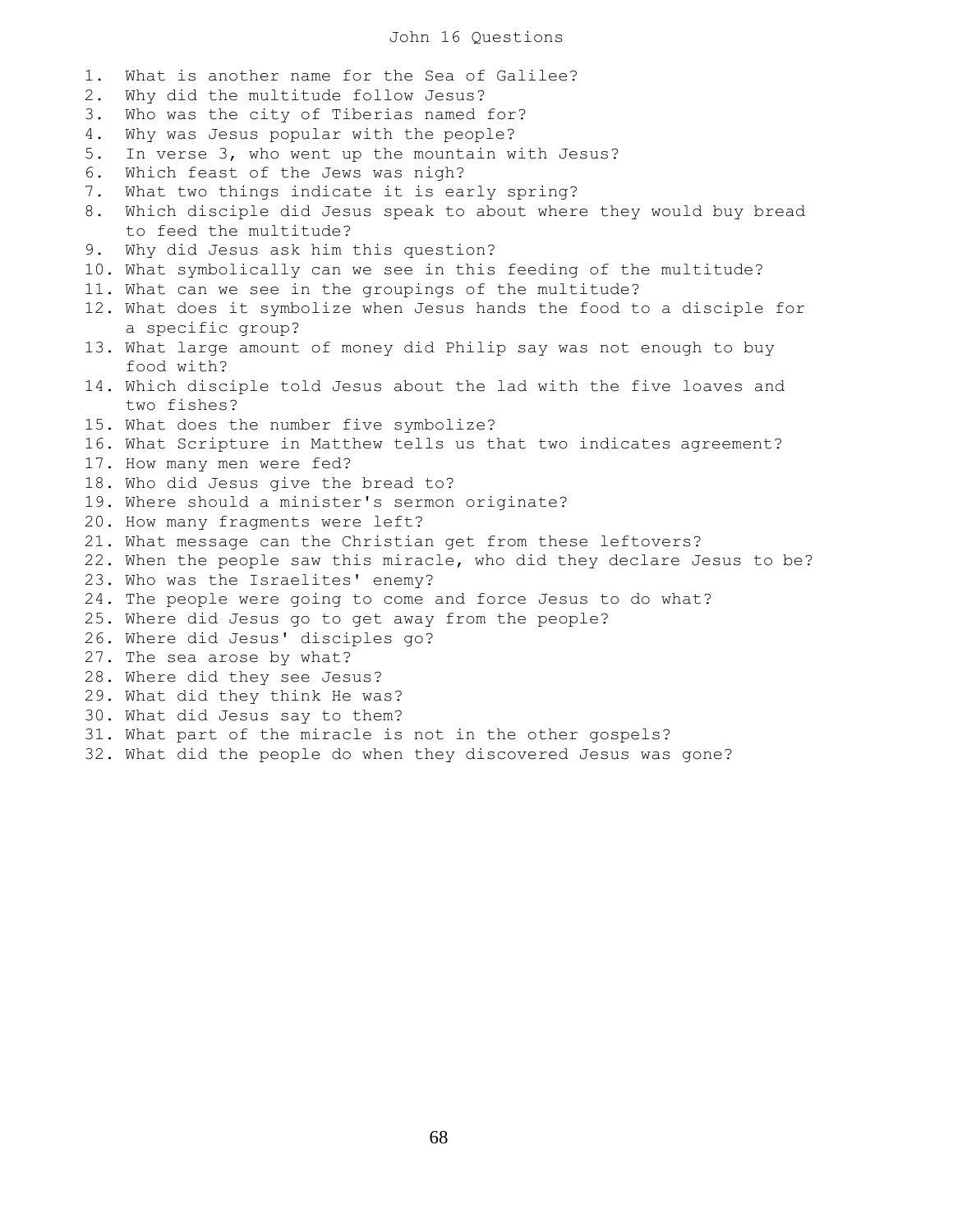We will begin this lesson in John 6:25.

 We saw in the last lesson how Jesus fed the multitude. Now the people have followed Jesus to Capernaum.

 John 6:25, "And when they had found him on the other side of the sea, they said unto him, Rabbi, when camest thou hither?"

They had not seen Jesus leave, so this question was understandable. This name Rabbi, was a way of showing respect to Jesus as their teacher and their spiritual leader.

 John 6:26, "Jesus answered them and said, Verily, verily, I say unto you, Ye seek me, not because ye saw the miracles, but because ye did eat of the loaves, and were filled."

 Jesus scolds them for being so shallow in their view. A great miracle has been done by Him and instead of them realizing that He is Messiah, they have followed so they can be fed again or receive more signs, wonders, and healings from Him. They are looking on the gifts and not looking at the Giver. Jesus is disappointed in them because they do not understand who He is.

 John 6:27, "Labour not for the meat which perisheth, but for that meat which endureth unto everlasting life, which the Son of man shall give unto you: for him hath God the Father sealed."

 Jesus, in the verse above, is instructing these people to worry more about their spirit and less about their flesh. The spirit of man shall live on, but the flesh will return to dust. Jesus is telling them that the gift of eternal life which He shall give them is much more important than food for their flesh. Jesus has been set aside from the beginning for this purpose by the Father.

 John 6:28, "Then said they unto him, What shall we do, that we might work the works of God?"

 This is the same as saying, "How can I know the will of God in my life? What must I do?"

 John 6:29, "Jesus answered and said unto them, This is the work of God, that ye believe on him whom he hath sent."

 Just as Abraham's faith was counted unto him for righteousness, those whom Jesus saves must believe in Jesus as Saviour and Lord. God sent Jesus to save whosoever will believe.

 John 6:30, "They said therefore unto him, What sign shewest thou then, that we may see, and believe thee? what dost thou work?"

 This is the same group who saw Jesus feed 5,000 men with five loaves and two fishes, and now they want another sign. They are so blinded, they would not believe with dozens of signs.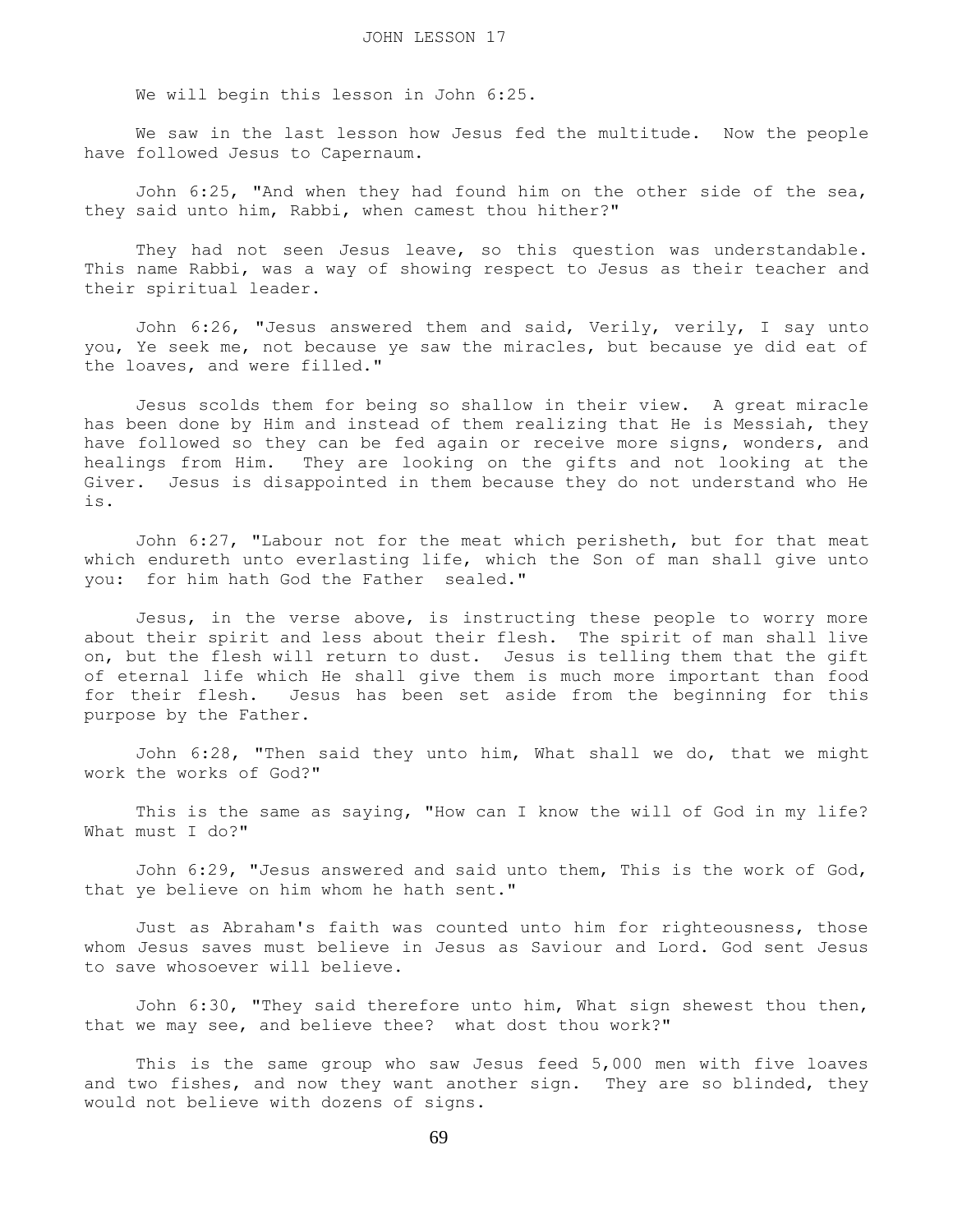John 6:31, "Our fathers did eat manna in the desert; as it is written, He gave them bread from heaven to eat."

What they do not realize, is that they are speaking to the Bread of life. It appears, here, that they want Jesus to feed them on a regular basis, as their fathers were fed manna in the desert.

 John 6:32, "Then Jesus said unto them, Verily, verily, I say unto you, Moses gave you not that bread from heaven; but my Father giveth you the true bread from heaven."

 Jesus explains to these people who are caught up in the law of Moses, that Moses did not feed the children of Israel, God did. Jesus here is speaking of Himself as being the true Bread of life.

 John 6:33, "For the bread of God is he which cometh down from heaven, and giveth life unto the world."

 Jesus, again, here is speaking of Himself being the Bread which brings eternal life. Jesus came from heaven and took on the flesh of man.

 John 6:34, "Then said they unto him, Lord, evermore give us this bread."

 Here, again, we see John mentioning something that is not mentioned in the other gospels. This shows Jesus as the Bread of life. These people are looking for physical bread and they want Jesus to furnish it for them with no effort on their part. They have misunderstood what Jesus was telling them.

 John 6:35, "And Jesus said unto them, I am the bread of life: he that cometh to me shall never hunger; and he that believeth on me shall never thirst."

 Just as the bread on the table in the tabernacle symbolized Jesus, He is showing here that through belief in Him they would have their needs taken care of. Jesus literally came down from heaven (like the manna) giving Himself to us so that we might have life eternal. In heaven, there is a river of life and a tree which furnishes twelve manner of fruits for each month, Revelation 22:1-2. Jesus is the water and the tree of life.

 John 6:36, "But I said unto you, That ye also have seen me, and believe not."

 Jesus tells them, you have seen me and my miracles and still you do not believe me.

 John 6:37, "All that the Father giveth me shall come to me; and him that cometh to me I will in no wise cast out."

 The Father has given to Jesus as His followers whosoever will. Those who come to Jesus and accept Him as Saviour and Lord shall not be turned away. Salvation is a free gift from God, but we must reach out and receive it unto ourselves before we have it. Jesus will not deny His own.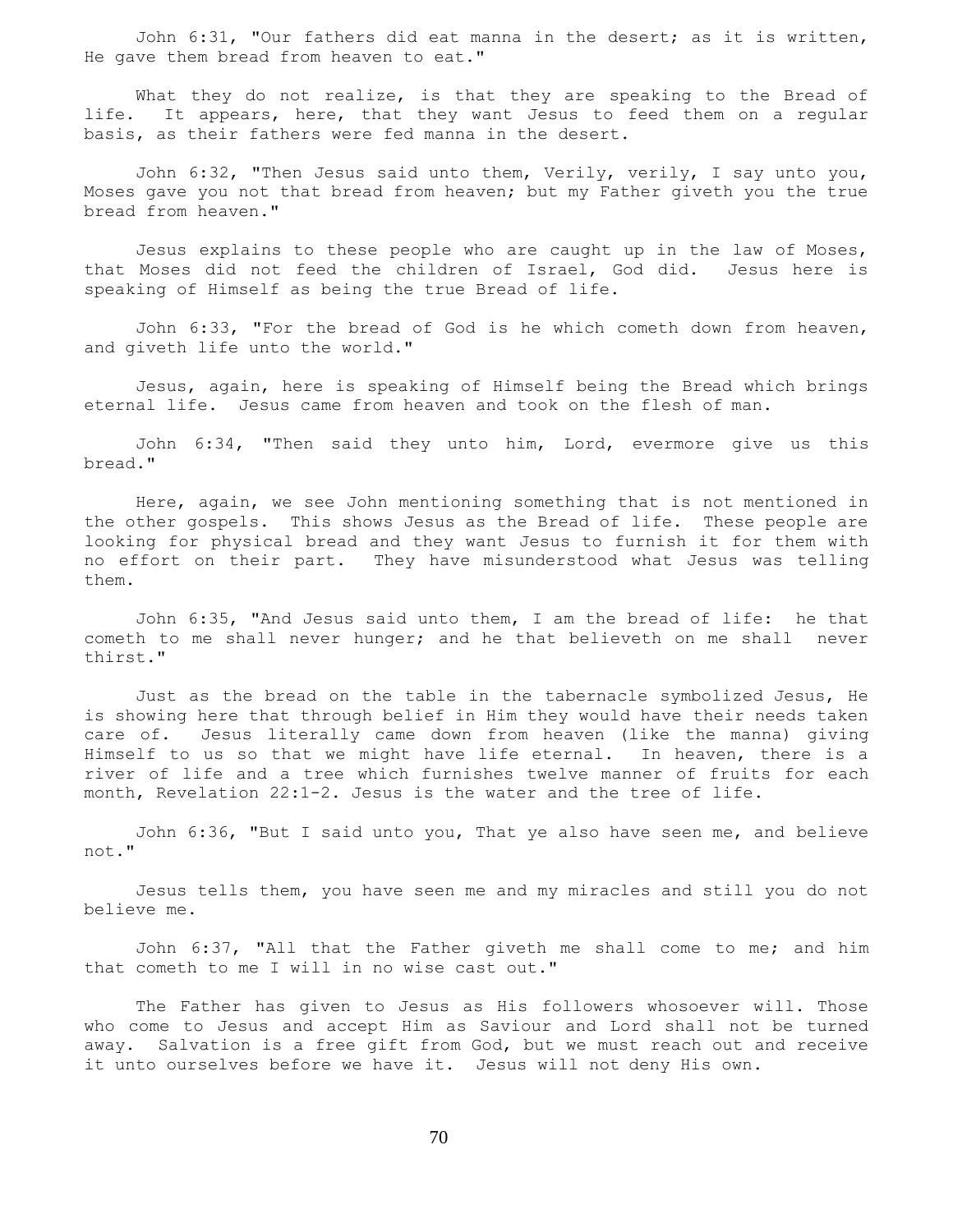John 6:38, "For I came down from heaven, not to do mine own will, but the will of him that sent me."

 When Jesus agonizes in the garden before His crucifixion, His last words are "Nevertheless not my will, but thine". Jesus was on a mission. He submitted His will to the will of God the Father.

 John 6:39, "And this is the Father's will which hath sent me, that of all which he hath given me I should lose nothing, but should raise it up again at the last day."

 I Thessalonians 4:13-18 tells of the time when Jesus shall raise the dead in Christ to eternal life with Him. The Father's will is to glorify Jesus by His followers. In Hebrews chapter 2, we see that everything is in Jesus' hands. He is over all creation. Hebrews 2:8, "Thou hast put all things in subjection under his feet." The Creator is in total control of His creation.

 John 6:40, "And this is the will of him that sent me, that every one which seeth the Son, and believeth on him, may have everlasting life: and I will raise him up at the last day."

 John 3:16, explains this completely, "For God so loved the world, that he gave his only begotten Son, that whosoever believeth in him should not perish, but have everlasting life." The parable of the harvest of wheat is symbolic of this last day when the wheat will be carried into the barn (heaven) and the chaff (unbeliever) will be burned. Matthew 3:12 and Luke 3:17 both tell of the wheat and chaff.

 John 6:41, "The Jews then murmured at him, because he said, I am the bread which came down from heaven."

 John 6:42, "And they said, Is not this Jesus, the son of Joseph, whose father and mother we know? how is it then that he saith, I came down from heaven?"

 These Jews could not see through spiritual eyes. They thought of Jesus as Joseph's son. Jesus was, in fact, the Son of God. They didn't believe Him because they had seen Him grow up and they did not believe He was their Messiah. We have gone into this before, but read chapter 1 of St. John and you will know who Jesus is.

 John 6:43, "Jesus therefore answered and said unto them, Murmur not among yourselves."

 Murmuring has always displeased God. Just as God punished those who murmured on the way to the promised land, God dislikes this murmuring here.

 John 6:44, "No man can come to me, except the Father which hath sent me draw him: and I will raise him up at the last day."

 It is the Father's will that all should be saved. He sent Jesus into the world to save the world. Whosoever believes in Jesus as Saviour and Lord shall be saved. The Holy Spirit tugs at our heart and draws us to Jesus. God will not always strive with us. If we refuse over and over, the Holy Spirit will stop drawing.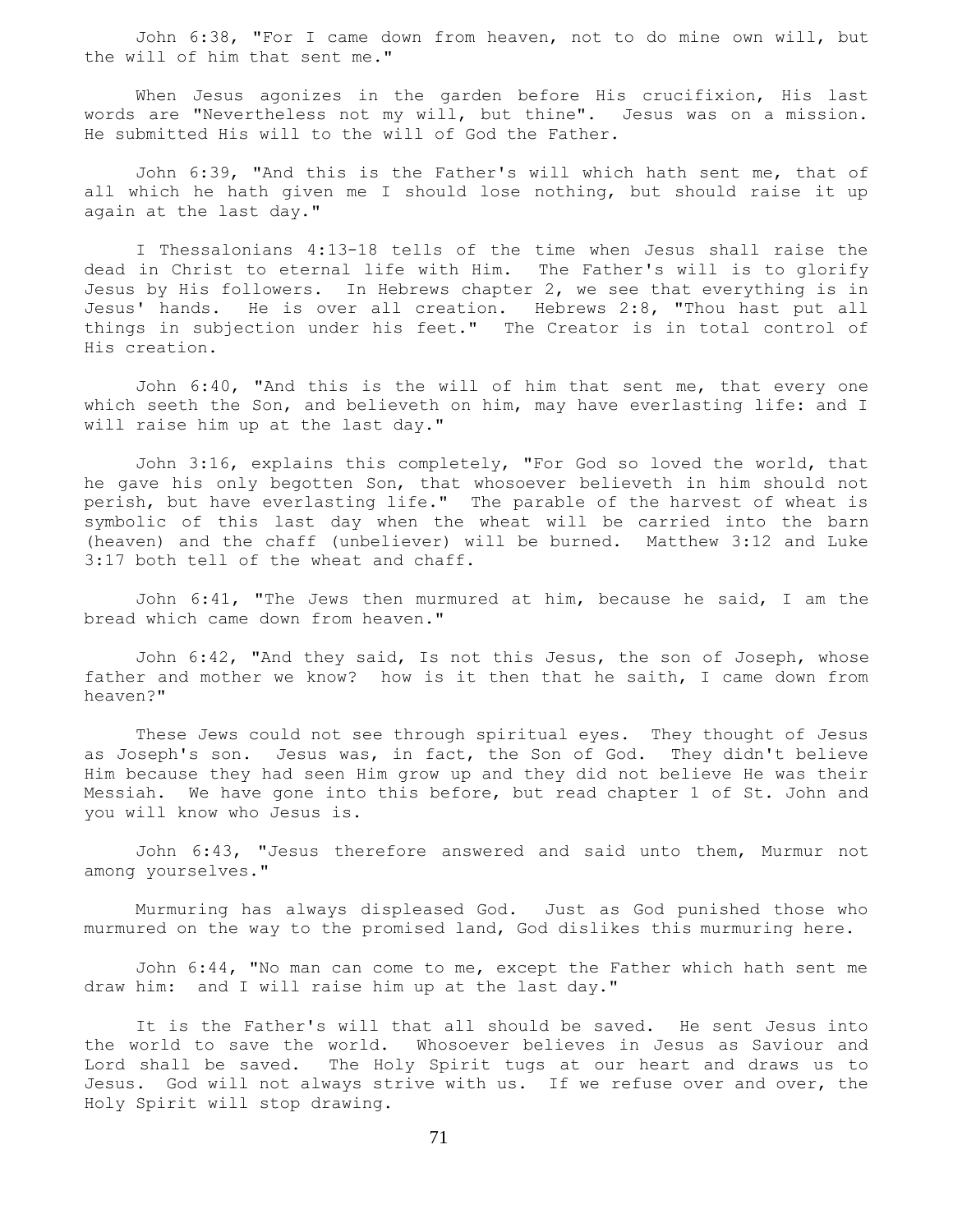1. Where have the people followed Jesus? 2. By what name did they call Jesus? 3. What did the name they called Him by show? 4. Why did Jesus say they had followed Him? 5. What did Jesus say labour not for? 6. Why is the spiritual more important than the flesh? 7. In verse 28, what question did they ask Jesus? 8. What was Jesus' answer to them? 9. What did they ask Jesus for in verse 30? 10. What great miracle had they just witnessed? 11. What did they tell Jesus their fathers had eaten in the wilderness? 12. What are they really asking Jesus to do? 13. Jesus told them \_\_\_\_\_\_\_\_\_\_\_\_\_\_\_\_\_\_\_\_\_\_\_\_\_\_\_\_\_\_\_\_ did not give the bread from heaven, the **with the set of the set of the set of the set of the set of the set of the set of the set of the set of the set of the set of the set of the set of the set of the set of the set of the set of the se** 14. In verse 33, who is the Bread of life? 15. What does John show that the other gospels omit? 16. What selfish thing were they asking Jesus for? 17. Who will come to Jesus? 18. Why had Jesus come to earth in verse 38? 19. In verse 40, Jesus tells us what the Father's will is. What is it? 20. Quote John 3:16. 21. Where can we find the parable of the wheat? 22. Why were the Jews murmuring? 23. Who did they think Jesus to be? 24. Who can come to Jesus?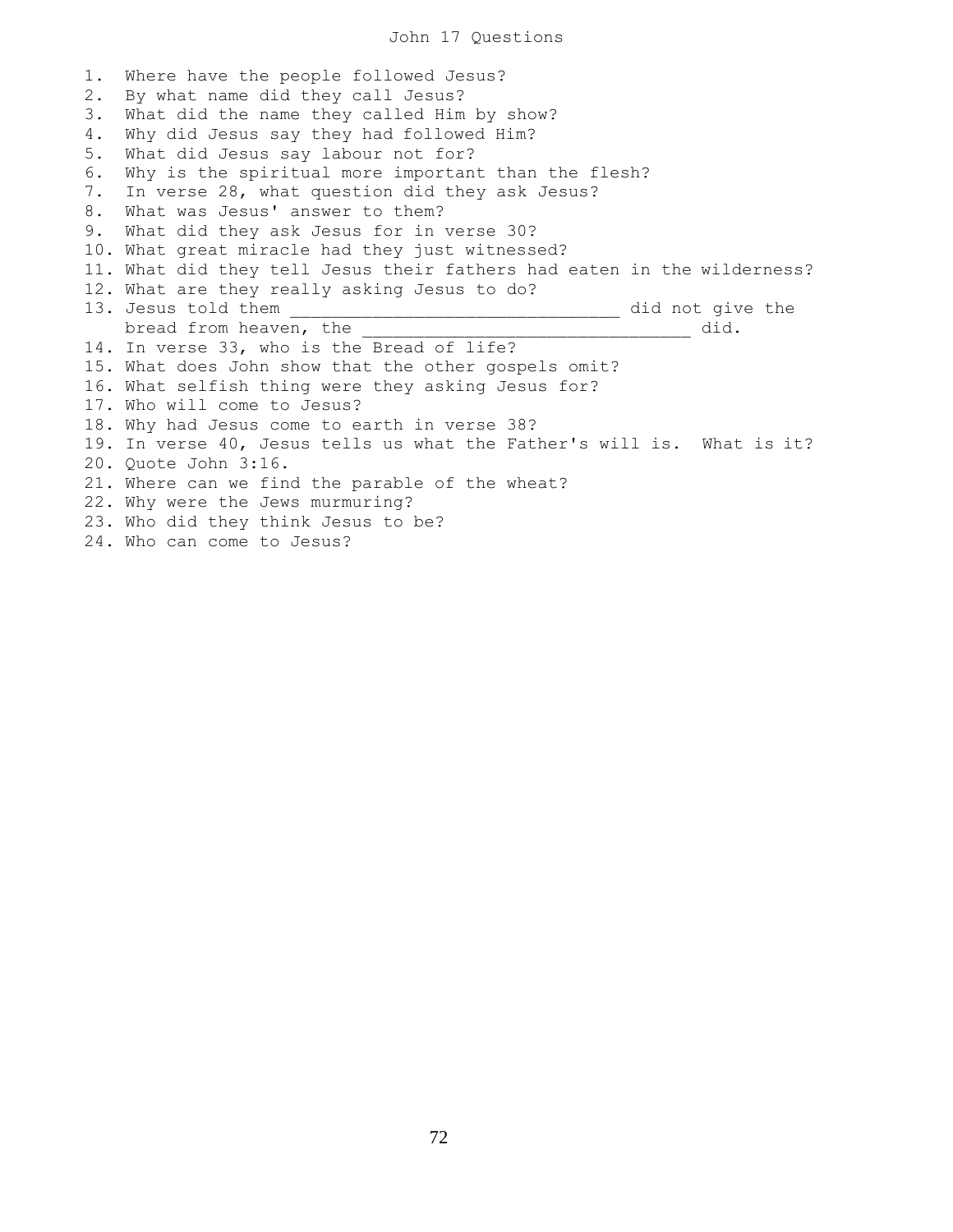We will begin this lesson in John 6:45, but first let me mention again part of verse 43 and 44.

 John 6:43, "Jesus therefore answered and said unto them, Murmur not among yourselves."

 John 6:44, "No man can come to me, except the father which hath sent me draw him: and I will raise him up at the last day."

Now we will pick up in verse 45.

 John 6:45, "It is written in the prophets, And they shall be all taught of God. Every man therefore that hath heard, and hath learned of the Father, cometh unto me."

 It is written in Isaiah 54:13, "And all thy children shall be taught of the Lord; and great shall be the peace of thy children." Jesus is saying in all of this, "If you really know the Scriptures as you say you do, then you will accept me. The prophets of the Old Testament have predicted my coming." Notice that those who hear and those who learn from that hearing are separated here. Many hear, but few understand and learn. If they had heard the words of the Old Testament and understood what they heard, they would receive Jesus with open arms.

 John 6:46, "Not that any man hath seen the Father, save he which is of God, he hath seen the Father."

 Jesus is speaking of Himself here. Jesus has seen the Father. Even Moses saw His presence in the bush that was burning and did not burn up. He also met with God on the mount where he received the Ten Commandments, but he did not see God's face.

 John 6:47, "Verily, verily, I say unto you, He that believeth on me hath everlasting life."

 In Romans chapter ten we see this also, Romans 10:10, "For with the heart man believeth unto righteousness; and with the mouth confession is made unto salvation." Jesus is saying if you really believe on Him, you will be saved. All of the other things are like icing on the cake. Our belief is what saves us.

John 6:48, "I am that bread of life."

 In Luke 4:4, "And Jesus answered him, saying, It is written, That man shall not live by bread alone, but by every word of God." The Word of God is really a Christian's bread. The Passover bread is symbolic of Jesus' body and the fruit of the vine is symbolic of His blood. In verse 48 above, Jesus is saying that He alone can bring you eternal life.

 John 6:49, "Your fathers did eat manna in the wilderness, and are dead."

73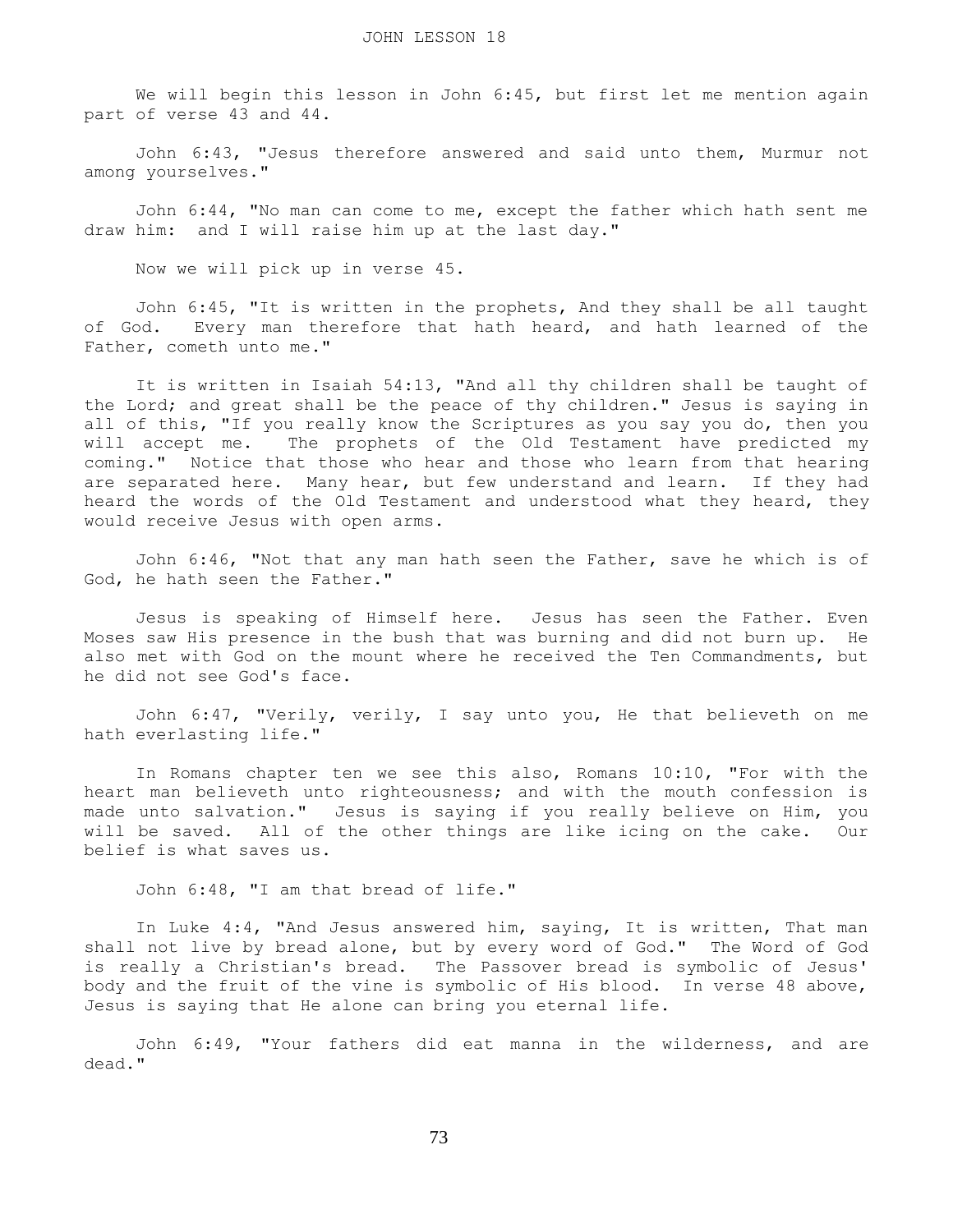This manna in the wilderness sustained these Israelites' needs for food for one day at a time and on Sabbath for two days. It did not bring eternal life to those who ate it. Jesus is Life. When you partake of Him, ye shall never die.

 John 6:50, "This is the bread which cometh down from heaven, that a man may eat thereof, and not die."

 This manna, spoken of in verse 49, was a symbol of the true Bread (Jesus Christ) which would come down from heaven and save the world. In the same sense, the male lamb which was sacrificed each year at Passover was symbolic of the true Lamb which would be crucified for the sins of the world for all time.

manna ...............................temporary food Jesus Christ .....................eternal Bread Passover lamb ..................one year Lamb of God (Jesus Christ) ....eternal life

 John 6:51, "I am the living bread which came down from heaven: if any man eat of this bread, he shall live for ever: and the bread that I will give is my flesh, which I will give for the life of the world."

 In I Timothy 3:16 we read, "And without controversy great is the mystery of godliness: God was manifest in the flesh, justified in the Spirit, seen of angels, preached unto the Gentiles, believed on in the world, received up into glory." This just says that Jesus gave His flesh on the cross that we might live forever. The Spirit of God hovered over Mary and she conceived by the Spirit of God. Jesus means Jehovah Saviour. Jesus gave Himself that we might have life by just partaking of Him. When we receive Jesus into our lives, it is symbolic of partaking of His flesh.

 John 6:52, "The Jews therefore strove among themselves, saying, How can this man give us his flesh to eat?"

 These Jews are not looking with spiritual eyes. First of all, they see Jesus as a man, not as their Messiah. Some of these Jews believed one thing and some others believed another. They are not ready to accept Him as the Lamb of God. They hear His words, but they do not understand.

 John 6:53, "Then Jesus said unto them, Verily, verily, I say unto you, Except ye eat the flesh of the Son of man, and drink his blood, ye have no life in you."

 This is the very thing we are doing when we take communion. We eat the unleavened bread in memory of Jesus sacrificing His body on the cross for us; taking our sins upon His body, nailing really the sins of the world to the cross. Some people say Jesus spilled His blood for us, but that isn't true. It was no accident that Jesus' blood was shed for us. His blood washes us white as snow. When we take the fruit of the vine, we are remembering that He freely shed His blood to do away with our sins. The only way we can inherit life eternal is to believe that the sacrifice of His body and His shed blood was for us. In believing this and acting upon it, we receive eternal life.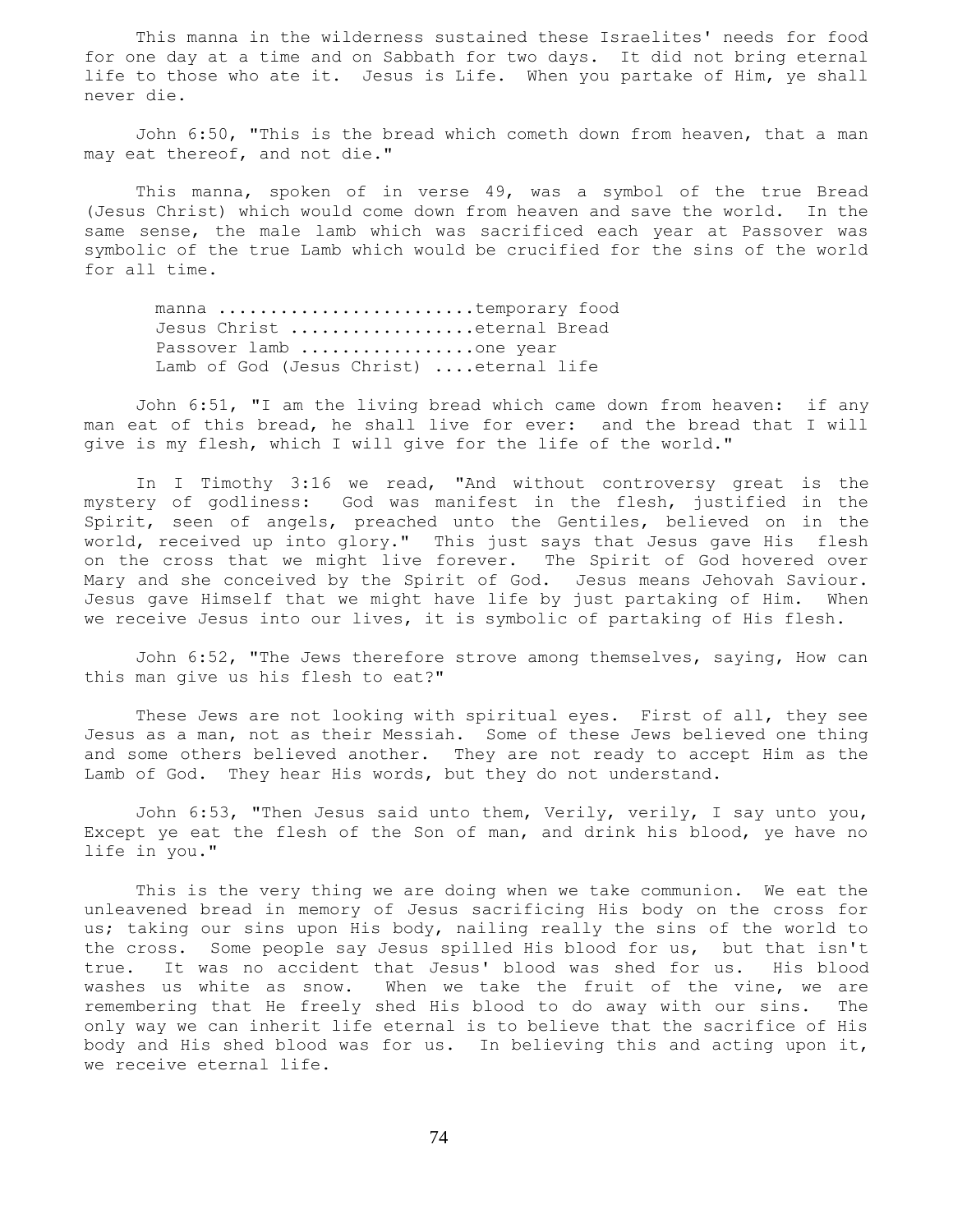John 6:54, "Whoso eateth my flesh, and drinketh my blood, hath eternal life; and I will raise him up at the last day."

John 6:55, "For my flesh is meat indeed, and my blood is drink indeed."

We see from this, again, that the only way to receive life everlasting, is to partake of Jesus. If we receive His blood to cleanse our heart and accept His flesh as the perfect Lamb sacrifice, then and only then, will we be saved. In Revelation 7:9 we read of those who have fully partaken of Jesus, "After this I beheld, and, lo, a great multitude, which no man could number, of all nations, and kindreds, and people, and tongues, stood before the throne, and before the Lamb, clothed with white robes, and palms in their hands." Read verses 10, 11, 12, and 13, then see the answer to who they are in verse 14, "And I said unto him, Sir, thou knowest. And he said to me, These are they which came out of great tribulation, and have washed their robes, and made them white in the blood of the Lamb." Read verses 15, 16 and 17 to see the wonderful things they have in store for them.

 John 6:56, "He that eateth my flesh, and drinketh my blood, dwelleth in me, and I in him."

When we receive Jesus as Saviour and Lord, He takes up His abode with us. He lives in us. It explains it beautifully in Galatians 2:20, "I am crucified with Christ: nevertheless I live; yet not I, but Christ liveth in me: and the life which I now live in the flesh I live by the faith of the Son of God, who loved me, and gave himself for me." In other words, if I belong to Jesus, my life is conducted in such a manner that others can see Jesus in me.

 John 6:57, "As the living Father hath sent me, and I live by the Father: so he that eateth me, even he shall live by me."

 Jesus Christ is the living Bread. Jesus Christ in His divine humanity gave His body so that we might receive the fulness of God. His power is the power of the Father, our power is in the name of Jesus the Christ. The life within us was breathed in by God. Our new life is breathed of God, as well. We are nothing without Him. Our total being is because of Him.

 John 6:58, "This is that bread which came down from heaven: not as your fathers did eat manna, and are dead: he that eateth of this bread shall live for ever."

 The manna which came down from heaven was a type and shadow of the true Bread (Jesus Christ our Lord). The shadow could not bring eternal life, only a temporary taking care of needs. The shadow was done away, and the real Bread came down who was the Word of God (Jesus Christ) which gave eternal life to whosoever will.

 John 6:59, "These things said he in the synagogue, as he taught in Capernaum."

 We know that it was much harder for them to believe at Capernaum. He was too close to home.

75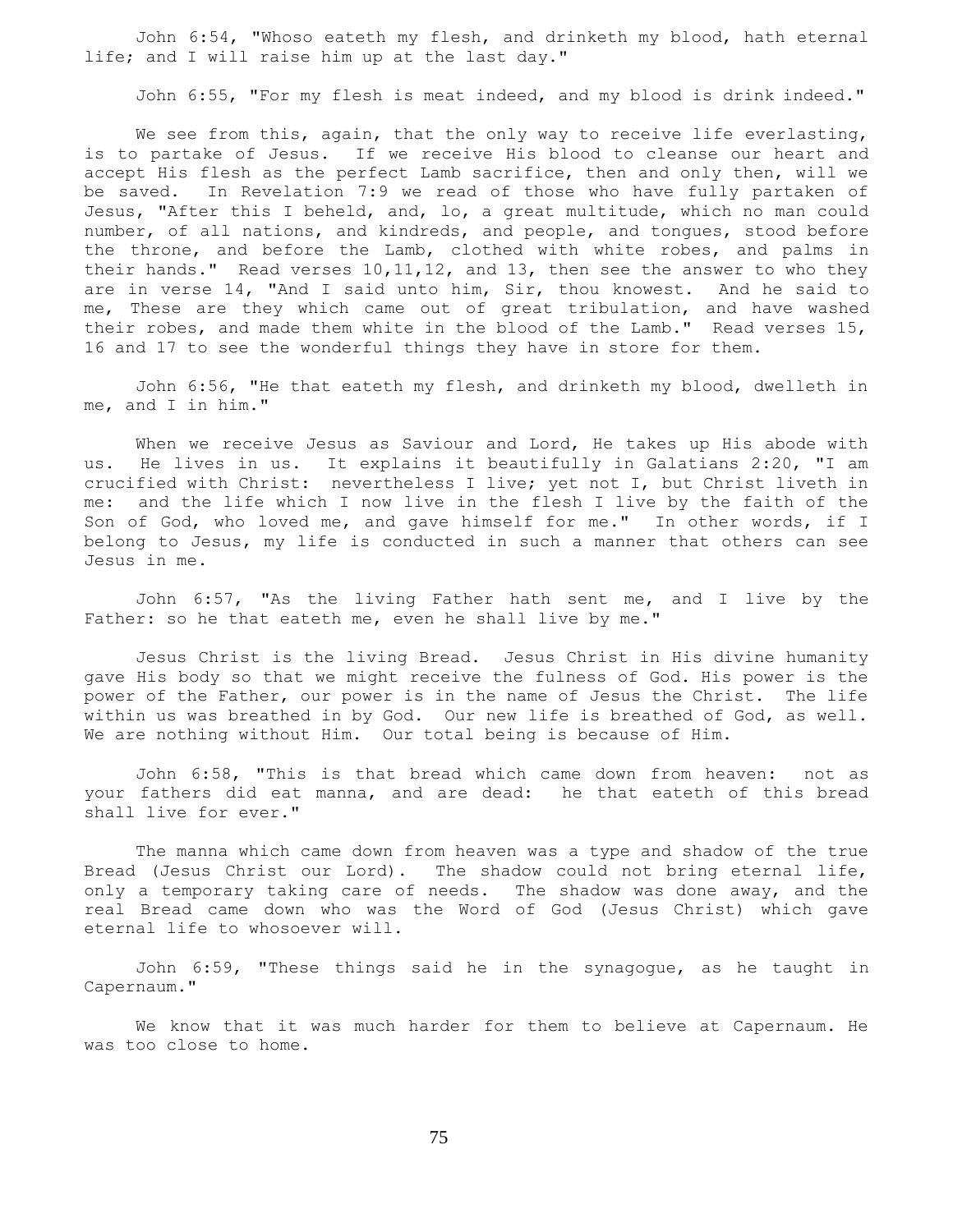1. No man can come to me, Jesus said, except when who drew him? 2. Every man that had learned of came to God the Son. 3. In Isaiah 54:13, who shall the children be taught of? 4. Who had predicted the coming of the Lord Jesus? 5. Who had seen the Father? 6. What had Moses seen of the Father? 7. Who hath everlasting life? 8. Romans 10:10 says what? 9. Who called Himself the Bread of life? 10. What is a Christian's bread really? 11. In verse 49, Jesus reminds them that their fathers ate manna in the wilderness but are  $\mathcal{L}_\text{max}$  and  $\mathcal{L}_\text{max}$  and  $\mathcal{L}_\text{max}$  and  $\mathcal{L}_\text{max}$ 12. What happens to those who partake of Jesus? 13. Compare manna to Jesus and Passover lamb to Jesus? 14. What type of Bread is Jesus? 15. What does the communion bread symbolize? 16. What does the fruit of the vine symbolize in communion? 17. What must all Christians do to have life within? 18. Who will raise the Christian at the last day? 19. In Revelation 7:9, how were the multitude of all nations dressed? 20. Who was the multitude? 21. What do we learn from Galatians 2:20? 22. If I belong to Jesus, others should see what in me? 23. What did Jesus say He lived by? 24. Who shall we live by? 25. What does the power of the Christian lie in? 26. What was the manna a type and shadow of? 27. What synagogue was Jesus teaching this message in?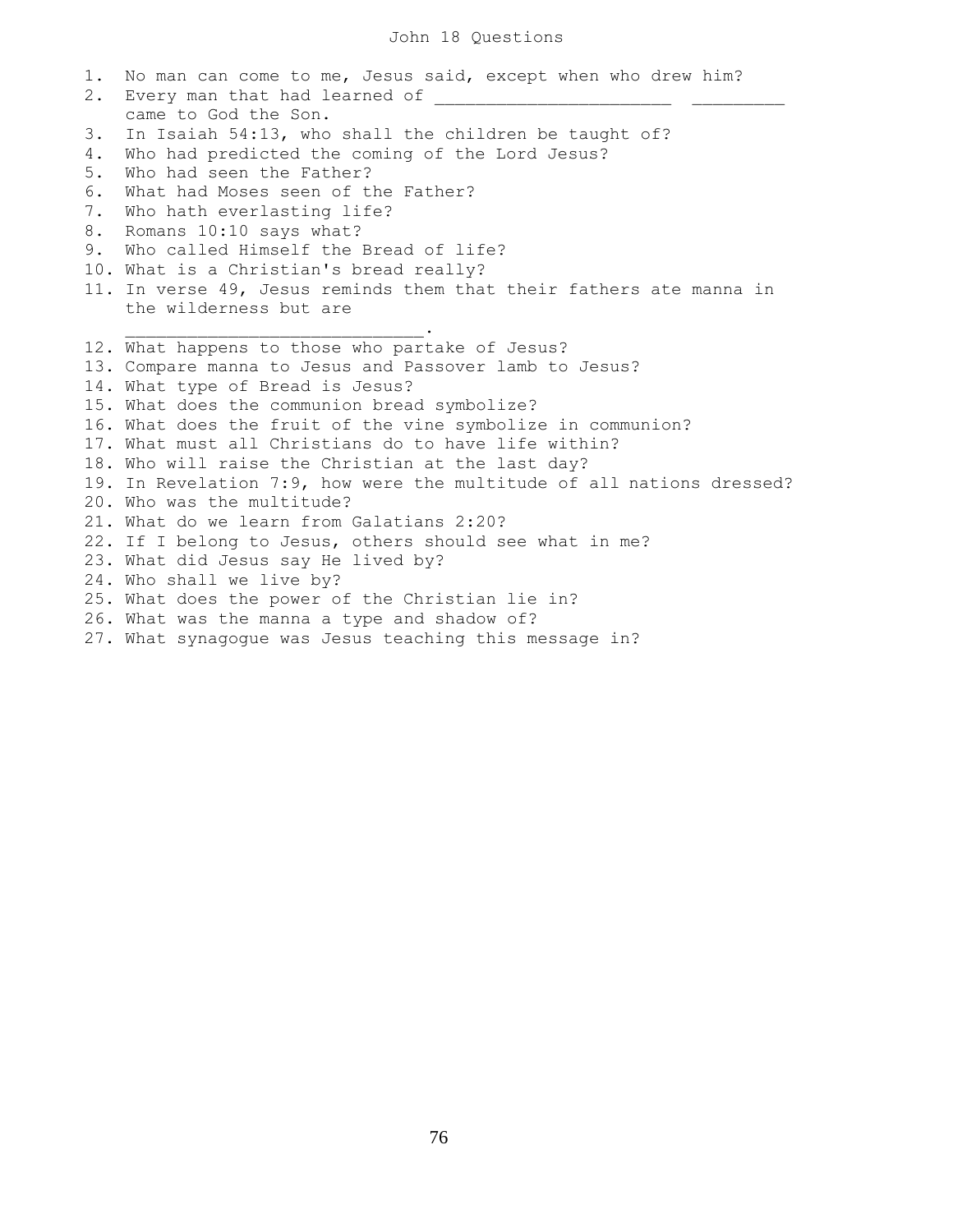We will begin this lesson in John 6:60.

 John 6:60, "Many therefore of his disciples, when they had heard this, said, This is an hard saying; who can hear it?"

 In the last lesson, we were studying about Jesus' body being the Bread of life and His blood cleansing from all unrighteousness. He had said we must eat of His body and drink of His blood to receive eternal life. These disciples were looking at this in the natural and did not fully understand what He was saying. The disciples which left were not numbered among the twelve.

 John 6:61, "When Jesus knew in himself that his disciples murmured at it, he said unto them, Doth this offend you?"

 Jesus realizes what they are thinking and scolds them for murmuring. He asks them if this offends them, all the time He knows it does. They were with Him, but did not understand what He was teaching them.

 John 6:62, "What and if ye shall see the Son of man ascend up where he was before?"

 Jesus calls Himself Son of man because they are looking at Jesus as just a man. He says, "If you believe I am Joseph's son, then you won't believe that I came from heaven, or that I will go back to heaven." Jesus is saying, "Would you believe, if I ascended into heaven in front of you?"

 John 6:63, "It is the spirit that quickeneth; the flesh profiteth nothing: the words that I speak unto you, they are spirit, and they are life."

 God is a Spirit and those that worship Him must worship Him in Spirit and truth. In I Corinthians 15:44, "It is sown a natural body, it is raised a spiritual body. There is a natural body, and there is a spiritual body." The body that goes to heaven is spiritual. The main purpose in these Bible Studies is to get the Word into each of us, so that we can have a better life here and eternal life in heaven.

 John 6:64, "But there are some of you that believe not. For Jesus knew from the beginning who they were that believed not, and who should betray him."

 Jesus, even at this time, knew that Judas Iscariot would betray Him. Of course, it was not just Judas that would deny Him. In the fear of cruel death, even His beloved Peter would deny Him. When the authorities came and took Jesus, the disciples fled for fear of like punishment. Speaking of the ones who believed not, the scribes, Pharisees, and rulers of the synagogues did not believe Jesus. Very few were truly loyal to the Lord Jesus. Jesus had just told them a few verses back, that they only followed Him because of the miracles and to be fed.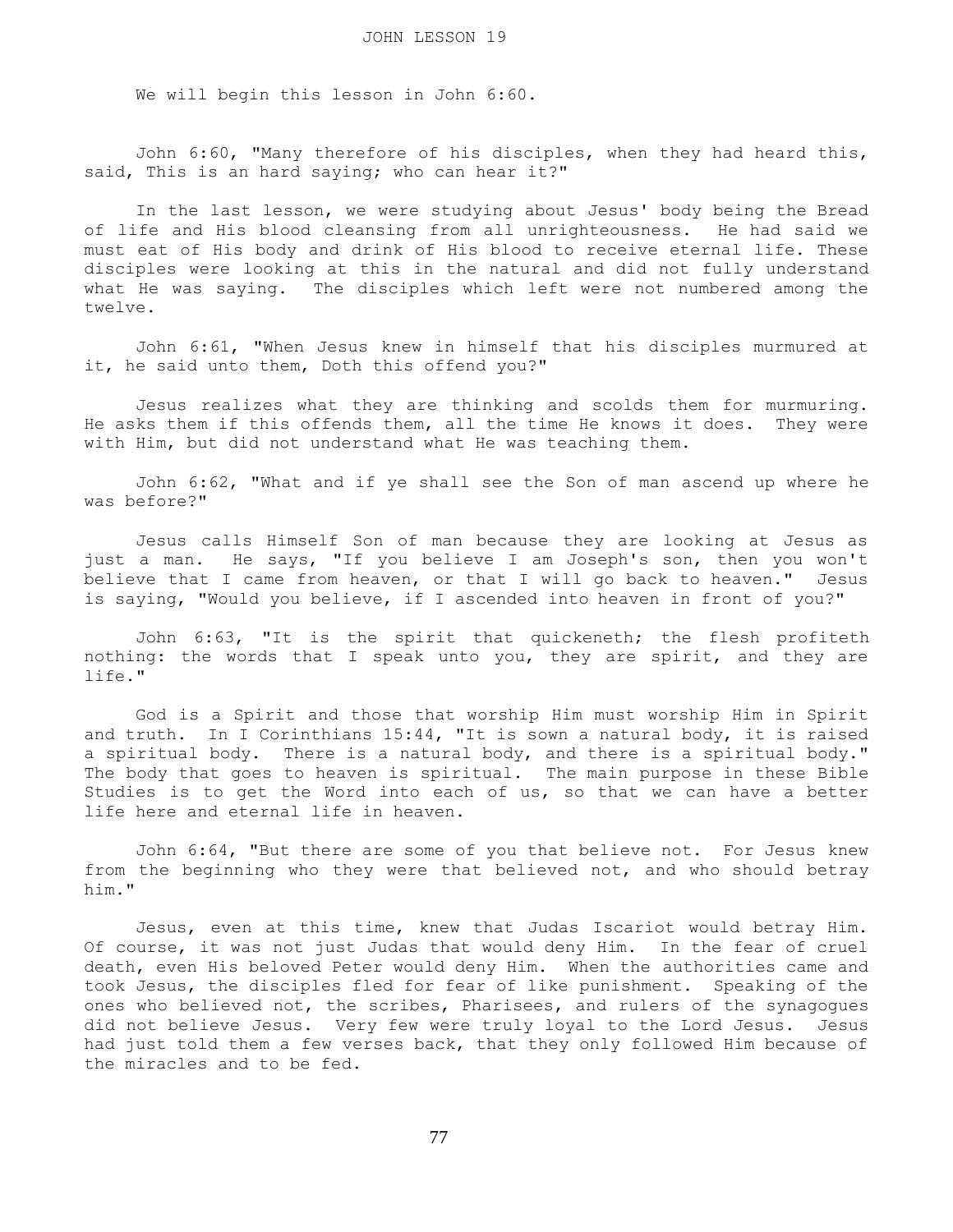John 6:65, "And he said, Therefore said I unto you, that no man can come unto me, except it were given unto him of my Father."

The offer of salvation is to whosoever will. The Holy Spirit draws us. Many will be called, but few accept. God already knows your heart, and He knows whether you will accept the call. God doesn't predestine, but has foreknowledge of what you will do. God reveals Himself to those who will accept Him. "Draw nigh to God, and he will draw nigh to you..." James 4:8. The opportunity to be saved is a free gift from God. When offered, we must accept it. The Father puts the hunger in our hearts. Jesus Christ our Lord provides the Bread (Himself). God will not always strive with man. He offers salvation, we must accept it.

 John 6:66, "From that time many of his disciples went back, and walked no more with him."

 From what time? From the time He said they must eat of His flesh and drink of His blood. In the natural, this does seem to be like being a cannibal, but Jesus had already told them that they must worship in spirit. This great number of followers of Jesus who had just wanted to make Him king and ruler of all Israel, now suddenly leave Him. They really did not have the love of God in their hearts. They wanted a great warrior to lead them against Rome. They followed them in His power. They wanted no part in His weakness. They were like people in our churches today, who just look at the words and not at the meaning of the Word. It is impossible to follow Jesus in the flesh. We must follow Jesus Christ by our spirit.

John 6:67, "Then said Jesus unto the twelve, Will ye also go away?"

 When things get really hard to do, many will give up and go home. This is just what these disciples did who were not of the twelve. In the seventh chapter of Judges, we read of a man about to do battle with the enemy of God. Thirty-two thousand men came to take up arms, but God told Gideon to send all of the fearful and all who were not prepared for battle home. Only 300 out of the 32,000 men stayed to do God's battle. That is what happened above. The mass of disciples left and the twelve remained. God does not get the glory when it is possible for us to win a battle on our own. God gets the glory when an impossible (in the flesh) job is to be done and God brings the impossibility into being. These twelve had seen the multitude fed, seen blind eyes opened, seen the lame to walk. Is all of this not proof enough that He is Messiah? Are they like the others, so void of understanding the spiritual meaning of what He had said? He had taught these twelve to look beyond the physical, or literal, and see the hidden message. He had taught them how to interpret parables, and those lessons were a look into the spiritual. Jesus says to them, "Can you not trust me?" This one percent of true followers, seen in the Gideon lesson, is about the way in most Christians today. Only about one in one hundred are willing to face ridicule from their friends and family to live the kind of separated life Jesus our Lord requires of us, if we are to truly be His.

 John 6:68, "Then Simon Peter answered him, Lord, to whom shall we go? thou has the words of eternal life."

 Simon and the other eleven had opportunity to follow whoever they desired. When Jesus called, they came. They know from all the miracles who Jesus is. They also know that if they are to have life eternal, it is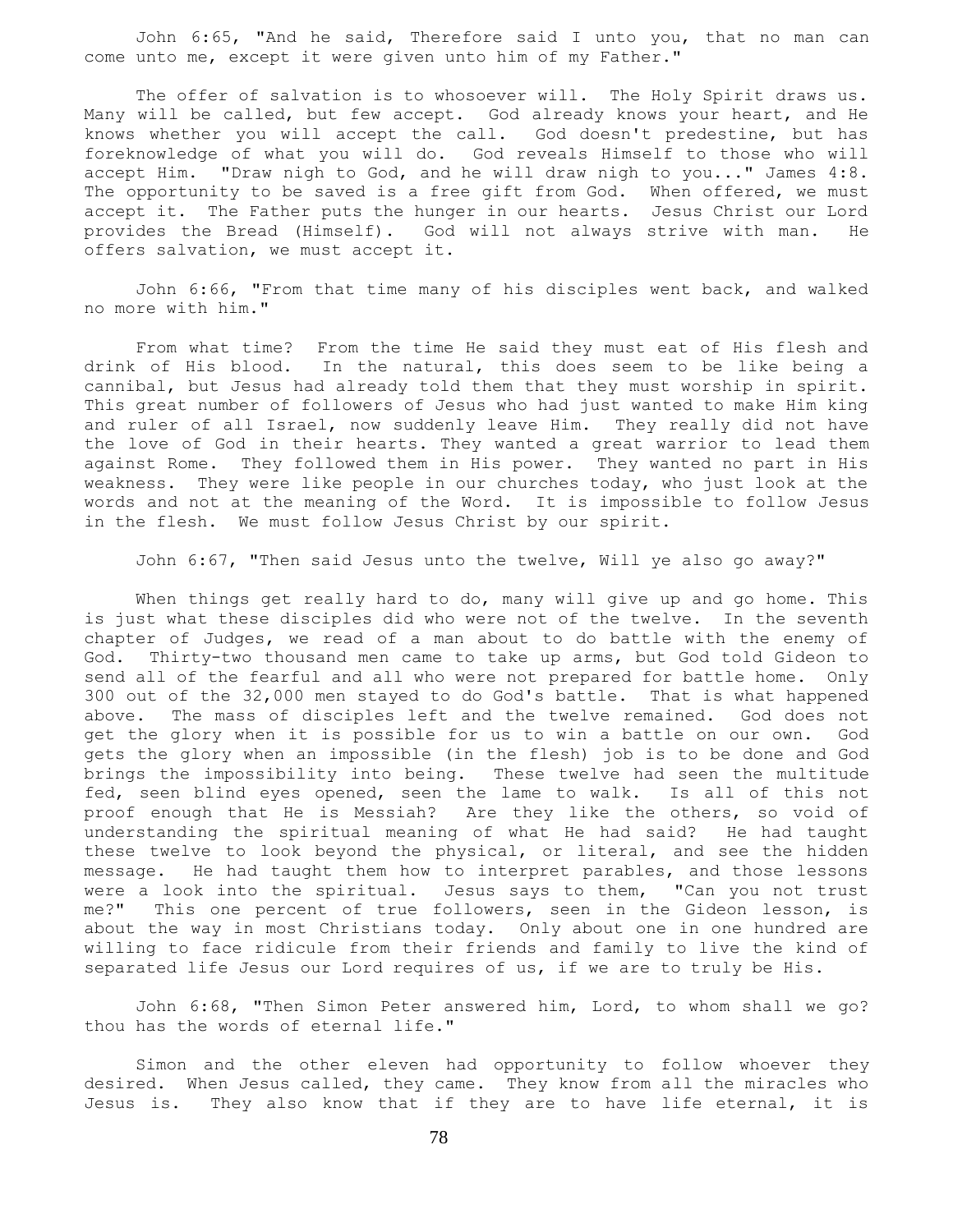through Jesus and none other. They have heard the words of His preaching and have been totally sure that His Words are true. There is no one like Him. Peter says really, "We have made our decision to follow you. We will not turn back now. Thy Word gives us the promise of eternal life."

 John 6:69, "And we believe and are sure that thou art that Christ, the Son of the living God."

 Jesus the Christ, the Son of the living God, is Jesus' full name for His stay on the earth. Christ means Messiah or the Anointed One, Jesus means Jehovah saves or Saviour. Son of the living God tells us without a doubt that Jesus' Father is God. God is not dead, He is the great I AM. I AM has absolute existence for all of eternity.

 John 6:70, "Jesus answered them, Have not I chosen you twelve, and one of you is a devil?"

 In Matthew 22:14 we read, "For many are called, but few are chosen." Out of the great number called as Jesus' followers, Jesus had chosen twelve. In Luke 6:12-13 we read, "And it came to pass in those days, that he went out into a mountain to pray, and continued all night in prayer to God." V-13, "And when it was day, he called unto him his disciples: and of them he chose twelve, whom also he named apostles;" You see, Jesus Christ had many followers He called disciples (disciplined ones who follow Him), but there were twelve (a representative number) He set aside to be apostles. Judas Iscariot (the betrayer) was among the twelve. This really is no different than it is today. Many proclaim to be Christians, but few really know Jesus as Saviour and Lord. Even of those the world thinks to be close followers of the Lord, there is always a Judas.

 John 6:71, "He spake of Judas Iscariot the son of Simon: for he it was that should betray him, being one of the twelve."

 Many people believe that Judas did not have a choice, because of this Scripture. As we have said so many times before, Judas had a choice, but Jesus could look ahead in time and know what Judas would do.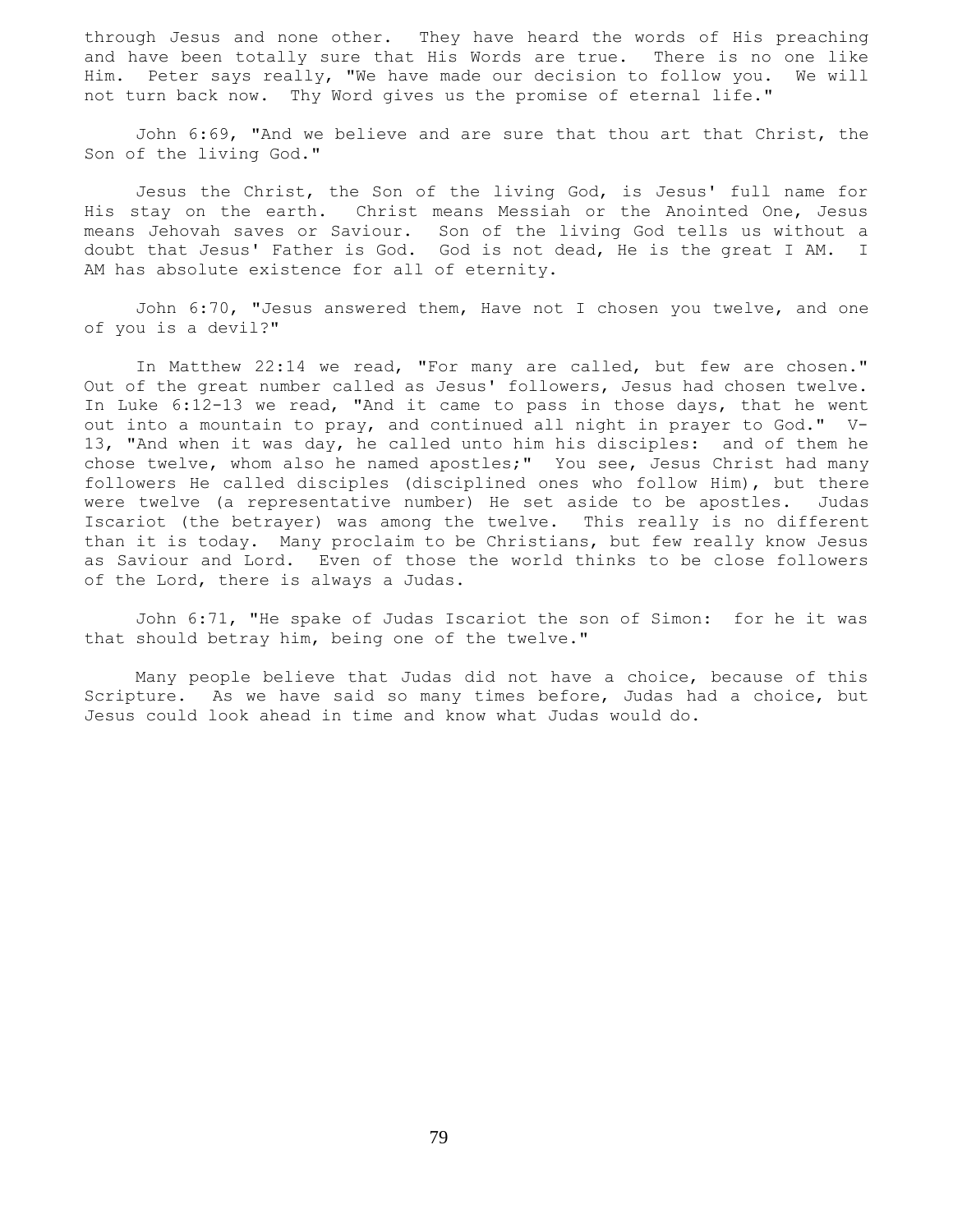## John 19 Questions

1. What did many of the disciples say, when they heard the Lord say, they must eat His flesh and drink His blood? 2. When Jesus knew these disciples were murmuring, what did He say to them? 3. What did Jesus call Himself in verse 62? 4. Why did He call Himself that to them? 5. What quickeneth? 6. The Lord said His words were \_\_\_\_\_\_\_\_\_\_\_\_\_\_\_\_\_\_\_\_\_\_\_\_\_\_\_\_\_\_\_\_ and  $\overline{\phantom{a}}$  ,  $\overline{\phantom{a}}$  ,  $\overline{\phantom{a}}$  ,  $\overline{\phantom{a}}$  ,  $\overline{\phantom{a}}$  ,  $\overline{\phantom{a}}$  ,  $\overline{\phantom{a}}$  ,  $\overline{\phantom{a}}$  ,  $\overline{\phantom{a}}$  ,  $\overline{\phantom{a}}$  ,  $\overline{\phantom{a}}$  ,  $\overline{\phantom{a}}$  ,  $\overline{\phantom{a}}$  ,  $\overline{\phantom{a}}$  ,  $\overline{\phantom{a}}$  ,  $\overline{\phantom{a}}$ 7. What kind of body goes to heaven? 8. In verse 64, Jesus told them He knew what? 9. Who were some who did not believe? 10. For what two things had most followed the Lord Jesus? 11. In verse 65, Jesus said no man could come to Him except what? 12. Instead of God predestinating what we will do, what does He do? 13. Who puts the hunger in our hearts for the Saviour? 14. What did many of the disciples do when they heard this teaching of the Lord? 15. What question did Jesus ask the twelve? 16. Out of the 32,000 with Gideon how many did God keep? 17. Which of the disciples said, "...to whom shall we go...? 18. Who has the Words of eternal life? 19. In verse 69, what did Peter call Jesus? 20. What was Jesus' full name while He was on the earth? 21. What does Christ mean? 22. What does Jesus mean? 23. What does Son of the living God show us? 24. In verse 70, Jesus says one of the twelve is what? 25. In Matthew 22:14, we read what? 26. What was another name for the twelve disciples? 27. Who was He speaking of as the betrayer?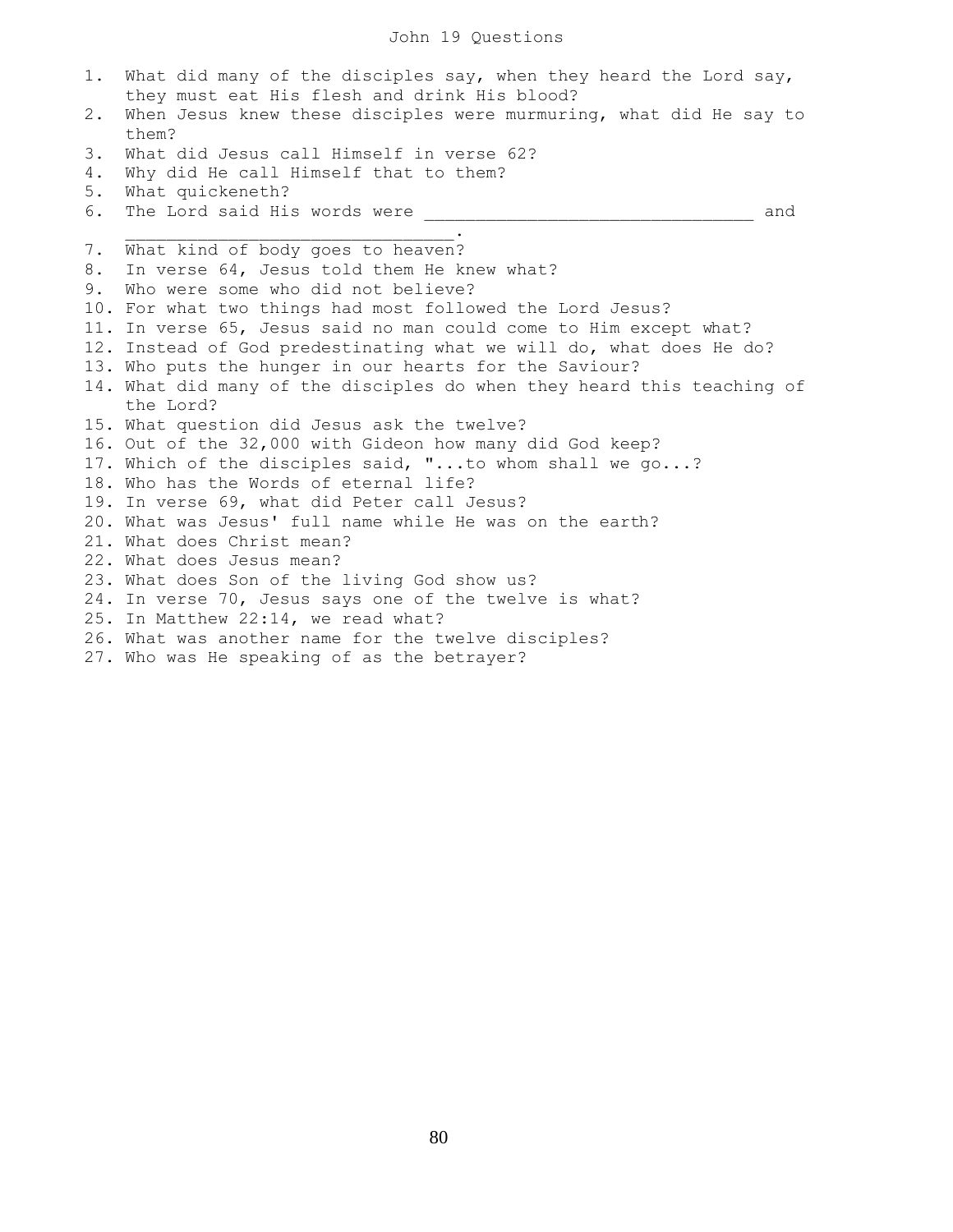We will begin this lesson in John 7:1.

 John 7:1, "After these things Jesus walked in Galilee: for he would not walk in Jewry, because the Jews sought to kill him."

 Jesus now carries His message to people other than the Jews. The Jewish rulers want to catch Jesus and kill Him. Most students of the Bible believe that Jesus ministered about six months to these people.

John 7:2, "Now the Jews' feast of tabernacles was at hand."

 This is the third major feast of the Jews. Passover and Pentecost were the other two. The Feast of Trumpets occurred on the first day of the seventh month. The seventh month is equivalent, approximately, to our October. The Feast of Trumpets, many Christians believe, is the time of year for the rapture, because the Lord will blow the trumpet. This is signaling in the Feast of Tabernacles or the Fall Harvest. Tabernacles is the same as ingathering which is from the fifteenth to the twenty-second day of the seventh month. The people dwelt in booths to commemorate their wilderness wanderings. Ethanim was one of the names this seventh month was called by, and another was Tisri. Many animals were sacrificed during this Feast of Tabernacles. There were seventy bullocks sacrificed on the seven days and on the eighth day, just one. There were fourteen rams offered during the seven days, two each day and one on the eighth day. There were ninty-eight lambs offered, fourteen on each day (one through seven), and seven lambs offered on the eighth day. There were seven goats offered on the first seven days and one on the eighth day for a sin offering.

 John 7:3, "His brethren therefore said unto him, Depart hence, and go into Judaea, that thy disciples also may see the works that thou doest."

 In verse 3, here, His brethren could be children of His mother, or they could be followers of Jesus who did not leave when the mass of His disciples left. Perhaps, here, the disciples that they wanted to see were those who had left because of the hard teachings of the Lord. These brethren thought that if those disciples who left could see all the miracles, they might believe and come back.

 John 7:4, "For there is no man that doeth any thing in secret, and he himself seeketh to be known openly. If thou do these things, shew thyself to the world."

 Here, these brethren are encouraging Jesus to do the miracles where everyone would know it. It is as if they are saying, "If you are going to do these miracles, let everybody know; so they will believe you." They are saying, "Why would you do such good things, and not let everyone see it, so you can get the credit for it?"

John 7:5, "For neither did his brethren believe in him."

 Mary's children did not believe that Jesus was the Christ, the Son of God, until He rose from the grave. They were raised with Him, and thought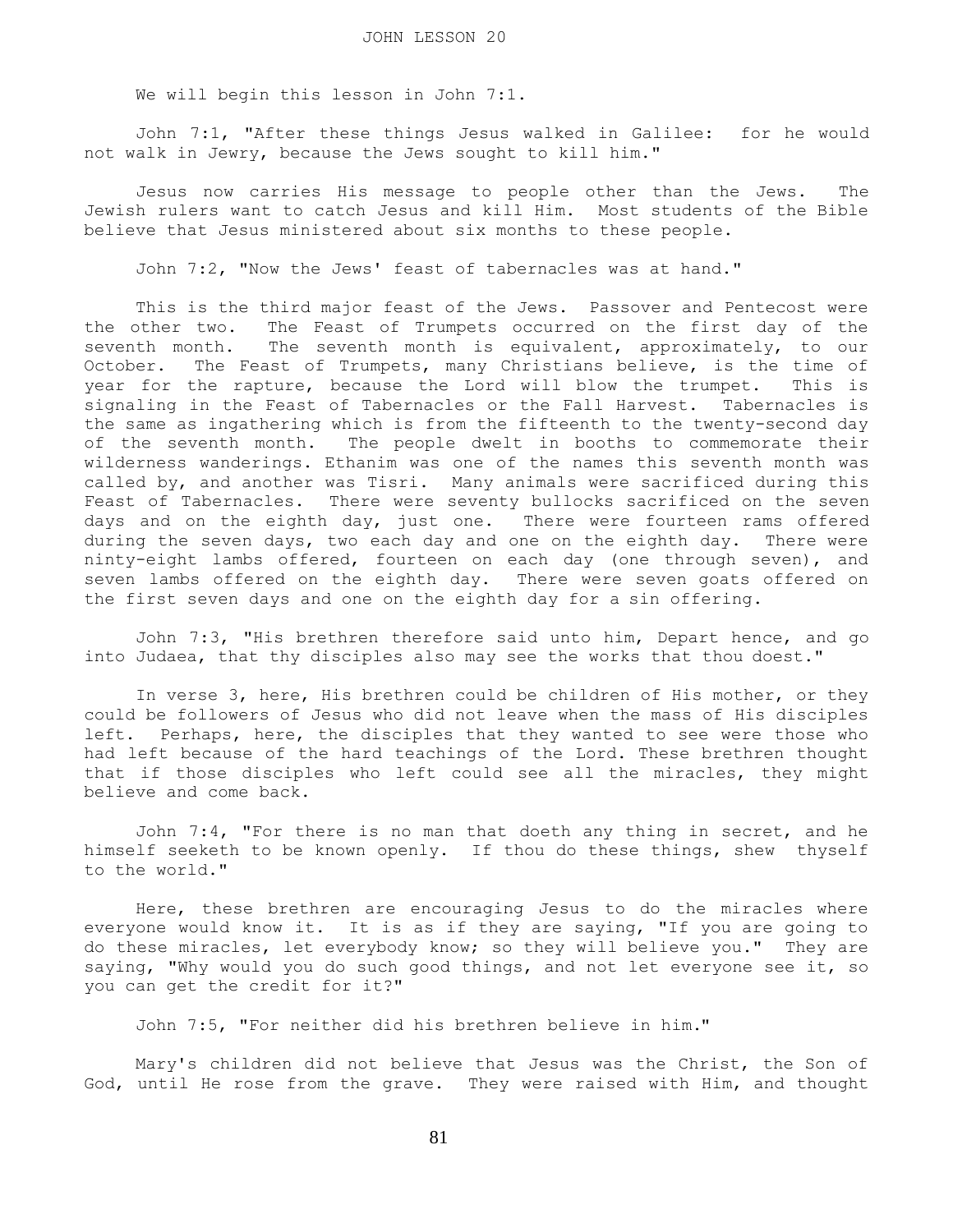Him to be just like them. The Scriptures do not say whether Mary, their mother, told them or not about who their half brother, Jesus, really was.

 John 7:6, "Then Jesus said unto them, My time is not yet come: but your time is alway ready."

The time for the Lord Jesus to be crucified and raised again, is what He is speaking of. Jesus had an allotted time to be made manifest to the world. These brethren could show their work any time they desired to. Their deeds were not of the magnitude to change the whole world like His was. The brethren were not wanted by the Jewish rulers, either.

 John 7:7, "The world cannot hate you; but me it hateth, because I testify of it, that the works thereof are evil."

 Those who had rejected Jesus as their Saviour and Lord hated Jesus and what He stood for. Jesus had pointed out their sins. He had not spared those who were leaders in the temple. He had called them "whited walls". They wanted people to believe they were of God, but their hearts were evil. Works, without love and faith, are dead.

John 7:8, "Go ye up unto this feast: I go not up yet unto this feast; for my time is not yet full come."

 The Feast of Tabernacles was not the feast at which Jesus would be crucified. Jesus didn't make a triumphal entry into Jerusalem at this time. The Jews might try to seize Him before His time. His brethren would go, because three of the feasts a year the people went to Jerusalem to celebrate.

 John 7:9, "When he had said these words unto them, he abode still in Galilee."

 We see here that our Lord stayed behind in Galilee for a time. Perhaps He did not want to endanger the brethren. The things He had said, were for them to go up to the feast without Him. He was living and ministering in Galilee.

 John 7:10, "But when his brethren were gone up, then went he also up unto the feast, not openly, but as it were in secret."

 I really believe that Jesus let His brethren go up with the large company going to the feast and went without them, so they would not be endangered. The hate of the rulers of the temple was already great against Jesus our Lord. They were plotting to kill Him. His secret entrance was to keep down problems. He, also, wanted to minister along the way and heal those in need. Jesus will come into Jerusalem unnoticed by the leaders of the temple. If they knew He was coming, they would be waiting for Him.

 John 7:11, "Then the Jews sought him at the feast, and said, Where is he?"

 They thought sure He would be with the worshippers coming to the feast. They wanted (as we said) to kill Him. I am sure they had heard of many of the wonderful miracles that He had done, and they wanted to get rid of Him.

82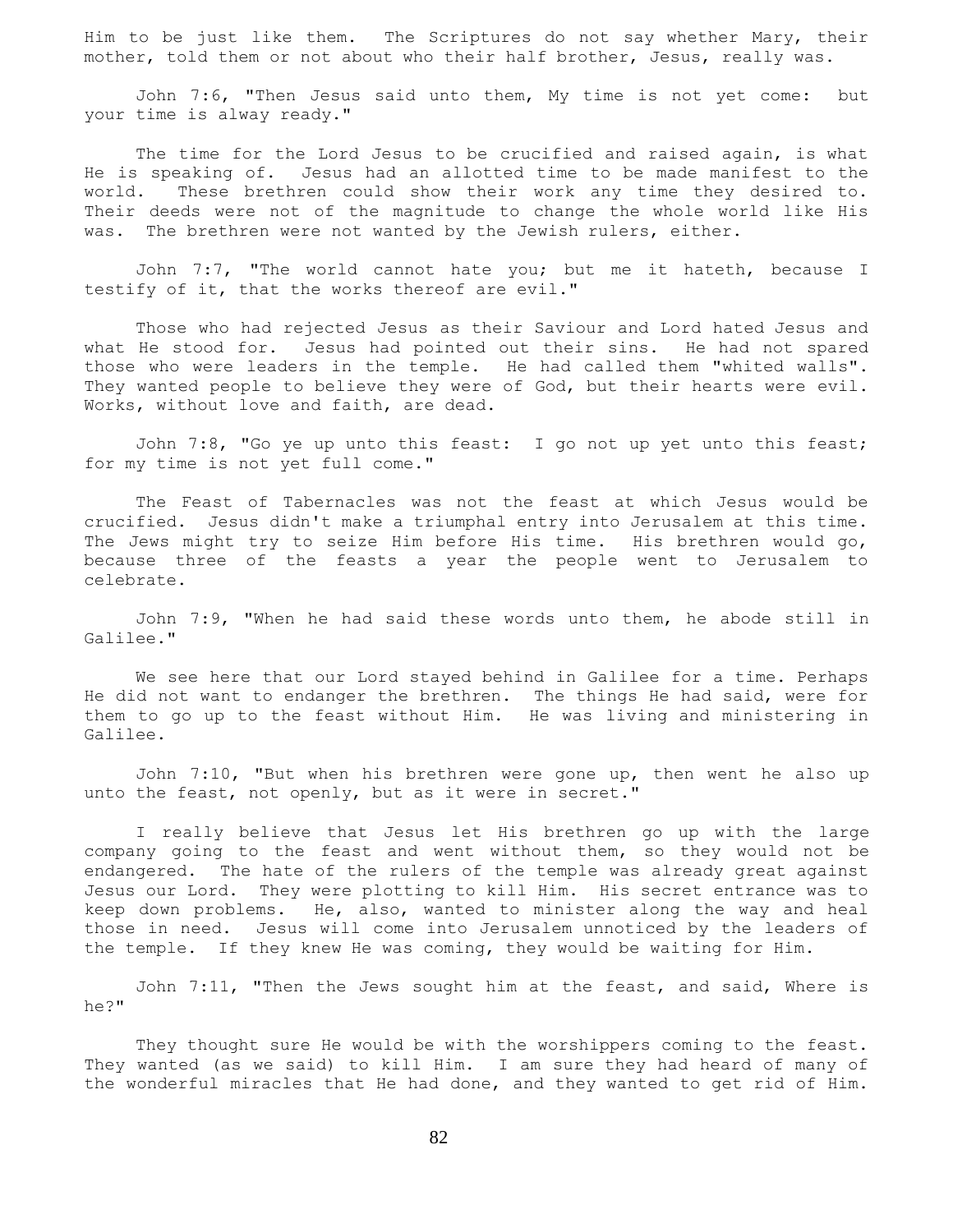He was getting all of the attention, and they were jealous. They feared, if the people followed Him, they would forget about them and the temple.

 John 7:12, "And there was much murmuring among the people concerning him: for some said, He is a good man: others said, Nay; but he deceiveth the people."

 None of these people actually knew who Jesus was. Even those who thought Him to be good, thought of Him as a man. This was their long awaited Messiah, and they did not believe Him. Jesus Christ was God the Son. This is the Word spoken of in John 1:1, "In the beginning was the Word, and the Word was with God, and the Word was God."

John 7:13, "Howbeit no man spake openly of him for fear of the Jews."

They would get in terrible trouble with the rulers of the synagogue, if they spoke up in favor of Jesus as being Lord. Their fear of these Jewish leaders kept them from speaking up. They believed because of the miracles, but were afraid to express their opinions because of fear of punishment. Fear of our neighbors' and friends' comments sometimes keeps us from sharing things God has revealed to us in His Word. We are afraid they will laugh or make fun, and we just keep quiet.

 John 7:14, "Now about the midst of the feast Jesus went up into the temple, and taught."

 This would have been at the time when most of the people would be there. Jesus had no fear at all. One of the things that made the Jewish rulers hate Him so was because the people, every time they heard Him speak, were amazed with what power and authority He spoke. They also compared His words as being not at all like the scribes and Pharisees. They had more power. They were amazed, not only of the mighty miracles He did, but also at the power in His Word. This feast went on for eight days, and this was in the very middle of the feast.

 John 7:15, "And the Jews marveled, saying, How knoweth this man letters, having never learned?"

 You see, Jesus Christ was not of the Levitical tribe who were trained for ministry in the temple. Jesus was of the tribe of Judah. Jesus is the Word of God. Read all of chapter 1 of St. John to prove this. The Word took on flesh and dwelt among us. If He is the Word, why would He not know it perfectly. If they (Jews) had known the Word, they, too, would have recognized Jesus as that Word.

 John 7:16, "Jesus answered them, and said, My doctrine is not mine, but his that sent me."

We probably would have understood this better if it had said, "Not only mine, but the Father's", and that is just what it is saying. Jesus is telling these Jews that God's doctrine doesn't change. They just really do not understand what that doctrine is saying. They have a portion of His doctrine, but do not understand the portion they have been given. Jesus said, over and over, that He did not come to change the law, but to fulfill the law.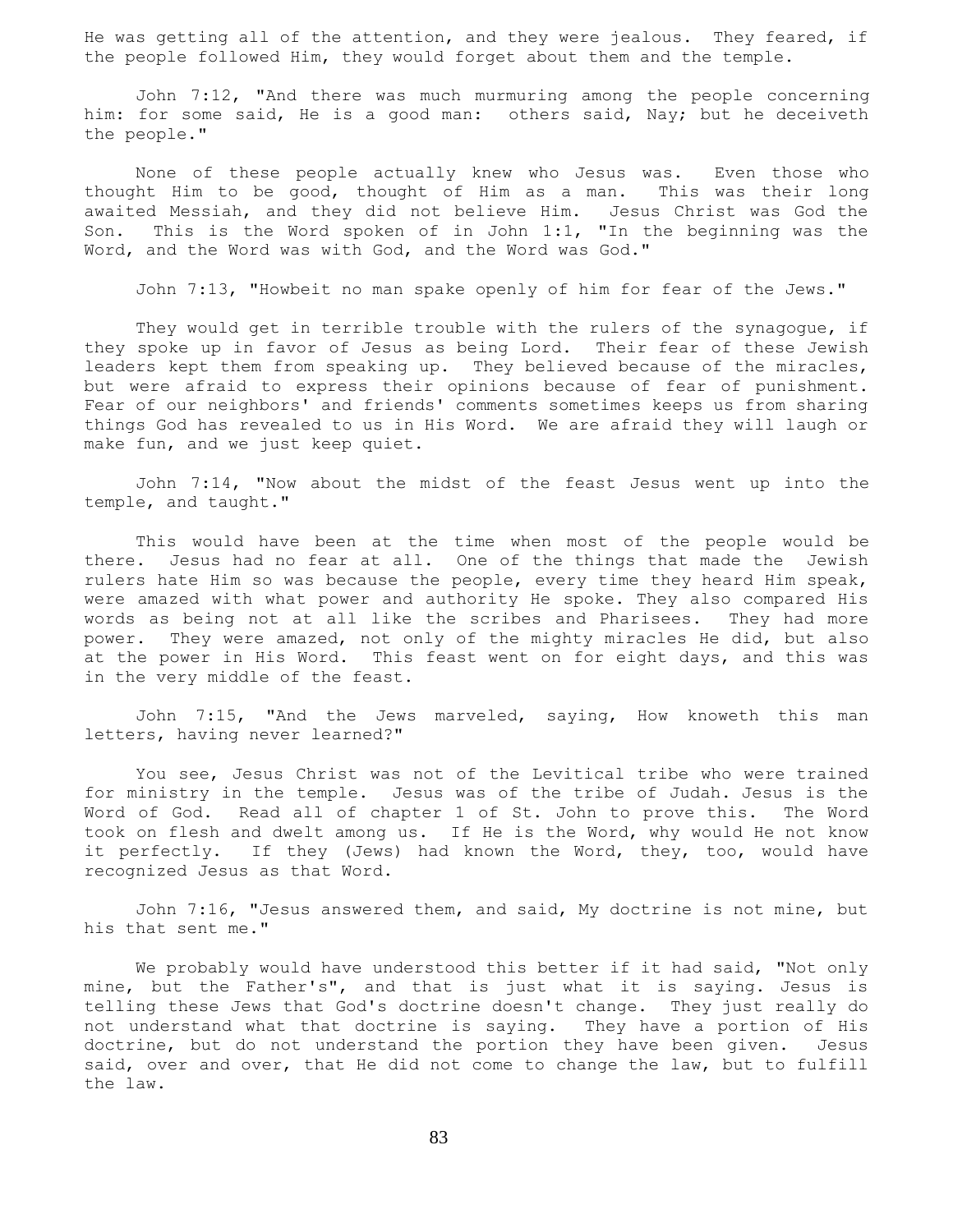1. Why did Jesus walk in Galilee instead of in Jewry? 2. What feast was at hand? 3. Name the three most important feasts. 4. Their 7th month was equivalent to what month, approximately, on our calendar? 5. At what feast time do many Christians believe the rapture will occur? 6. At what feast time did people dwell in booths? 7. Where did Jesus' brethren tell Him to go? 8. Why did they want Him to go? 9. Who were they wanting Him to show His miracles to? 10. Why do you think His brethren didn't believe in Him? 11. What reason did Jesus give them for not doing this? 12. Why did the Lord Jesus say the world hated Him? 13. Why did Jesus tell them to go to the feast without Him? 14. Where was Jesus when He told them to go ahead to the feast? 15. When did Jesus go to the feast? 16. Why does the author believe Jesus went at this time? 17. What did the Jews ask the brethren of Jesus? 18. What were the murmurings of the people about? 19. How were both views wrong? 20. Why did they not speak openly? 21. When did Jesus go to the temple? 22. Why did the Jewish rulers hate Jesus? 23. Why did they marvel at Jesus' knowledge? 24. Who did Jesus say His doctrine was of? 25. What did Jesus say, over and over, about the law?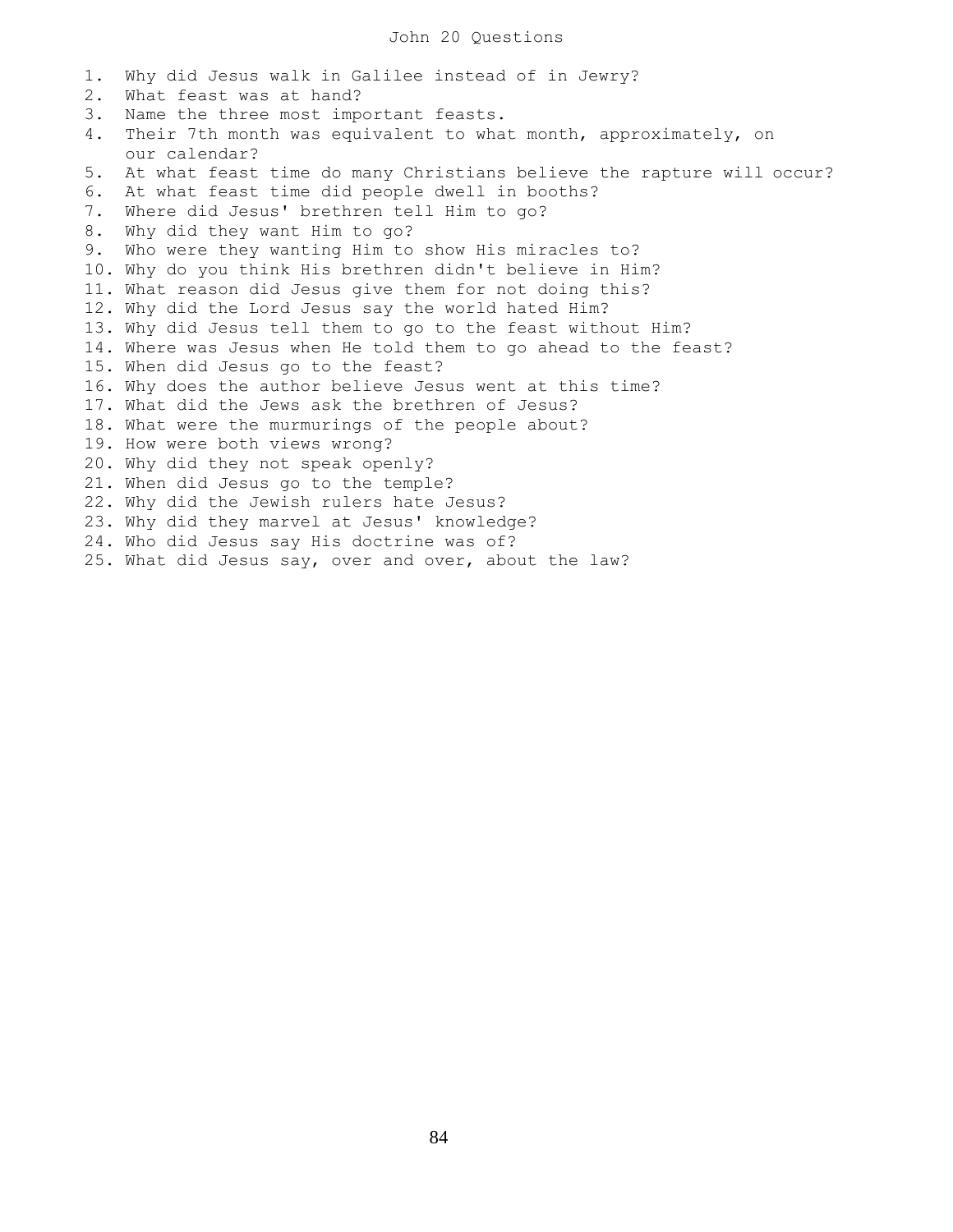We will begin this lesson in John 7:16. We will repeat verse 16 from the last lesson.

 John 7:16, "Jesus answered them, and said, My doctrine is not mine, but his that sent me."

The Father and Son are of the very same doctrine. In fact, they are one in the Spirit. There really was no contradiction of the Old Testament and New Testament.

 John 7:17, "If any man will do his will, he shall know of the doctrine, whether it be of God, or whether I speak of myself."

 If any man will do God's will, He shall know the truth. Jesus is telling them, here, that just knowing the letter of the law is not enough; they must know the Giver of the law. They must be willing for God's will to be done in their lives. You could memorize every word in the Bible; but it would do you no good, unless you allowed God to open your understanding to His Word. Jesus says, "If you are truly in right standing with God and His Word, then you know that I am of God." You see, the entire Bible is all about Jesus Christ. He is the theme of the Old Testament and the New Testament.

 John 7:18, "He that speaketh of himself seeketh his own glory: but he that seeketh his glory that sent him, the same is true, and no unrighteousness is in him."

 Jesus, over and over, stresses that He is in the will of the Father. This is very similar to what everyone who ministers in the name of the Lord should be. The message is worthwhile, if it originates with God. The person bringing the message must give the glory to God where it belongs. Of course, Jesus is the Word, the Truth. He has no apologies to make to anyone. Since they are viewing Him as just a man, He explains this as if He were a man. Jesus says, "Give the glory to the Father who sent Him."

 John 7:19, "Did not Moses give you the law, and yet none of you keepeth the law? Why go ye about to kill me?"

 Jesus has fulfilled the law, not broken it. These rulers of the temple have twisted God's law around to fit their own needs, and this is part of the reason they do not recognize Jesus as Messiah Lord. Even their law says, "Thou shalt not kill", and yet, they are plotting right now to kill the Messiah.

 John 7:20, "The people answered and said, Thou hast a devil: who goeth about to kill thee?"

 Anything they didn't understand, they proclaimed as a devil. They knew they were plotting to kill Jesus; but now that He knew it, they lied and denied it.

 John 7:21, "Jesus answered and said unto them, I have done one work, and ye all marvel."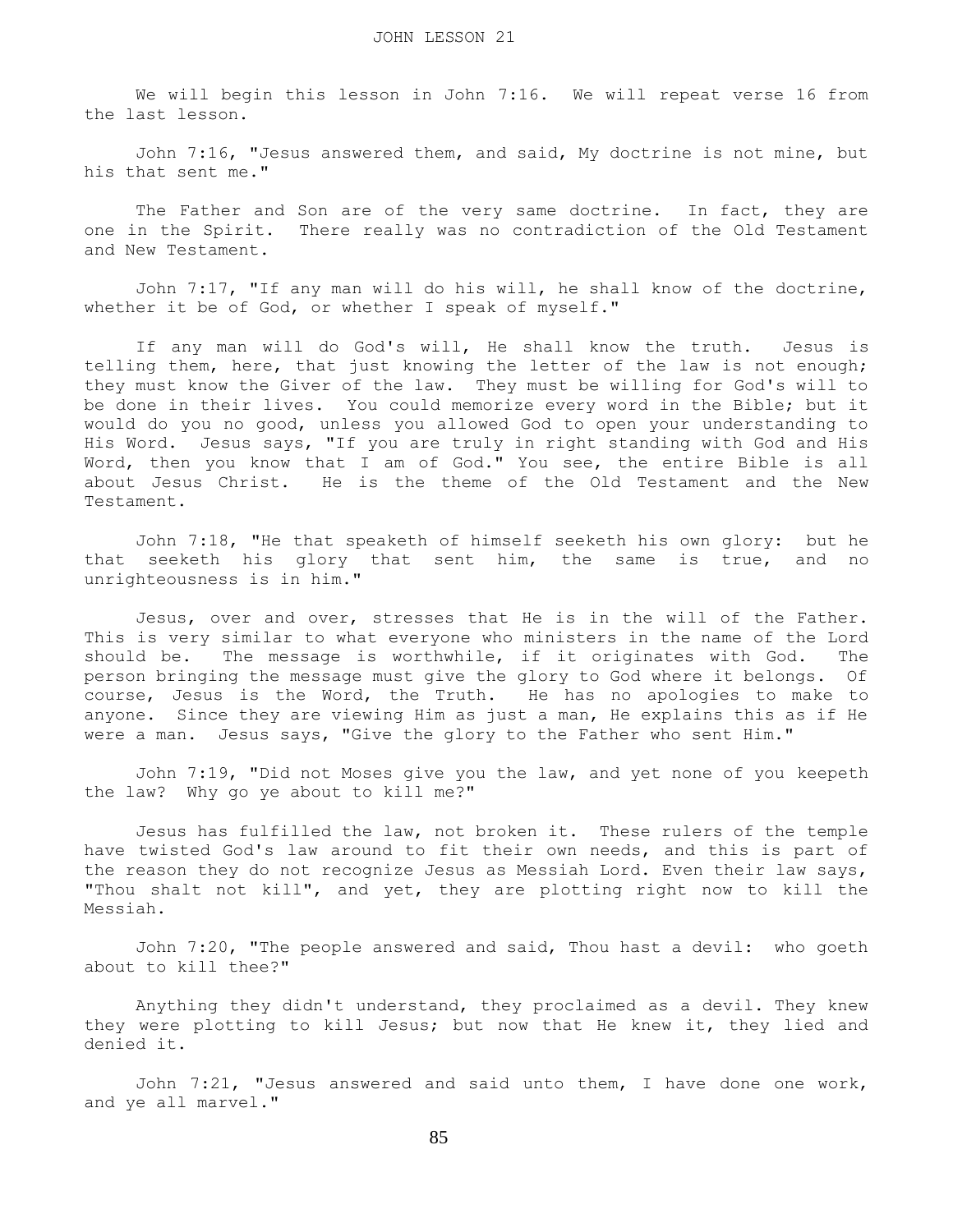John 7:22, "Moses therefore gave unto you circumcision; (not because it is of Moses, but of the fathers;) and ye on the sabbath day circumcise a man."

 Jesus is trying to tell them, here, that He is doing good on the sabbath. They actually break the sabbath when they circumcise a man; but they think nothing of that, since it is them doing it. You see, He is showing them with this comparison just how foolish it is to criticize Him for healing someone on the sabbath. They marvel, not only at the fact of healing on the sabbath, but also they marvel at His great ability.

 John 7:23, "If a man on the sabbath day receive circumcision, that the law of Moses should not be broken; are ye angry at me, because I have made a man every whit whole on the sabbath day?"

 John 7:24, "Judge not according to the appearance, but judge righteous judgment."

 You see, a male Hebrew child must be circumcised on the eighth day. This surgical procedure, which God required of all males since the time of Abraham, must be done on the eighth day. If the eighth day fell on a sabbath, they had to break sabbath to circumcise the child. Circumcision was necessary to be a part of the covenant of Abraham. Jesus is trying to make them see that sabbath was not a technicality, but a help to the people. He is saying to them, "Don't judge with your mind. Judge with you heart." If God's laws are in our heart, our heart will judge righteously.

 John 7:25, "Then said some of them of Jerusalem, Is not this he, whom they seek to kill?"

 You see, even the Jewish people scattered throughout Jerusalem were aware that the Jewish leaders wanted to kill Jesus. They were astonished that He was teaching and they had not captured Him.

 John 7:26, "But, lo, he speaketh boldly, and they say nothing unto him. Do the rulers know indeed that this is the very Christ?"

 These Jews believe that the reason the rulers have not done anything to Jesus is because they know Jesus truly is the Christ (Messiah). They realize that these rulers are no match for Jesus. Every time they verbally attack Jesus, He makes them look foolish with His answers. They suddenly realize that Jesus is too much for these rulers of the temple.

 John 7:27, "Howbeit we know this man whence he is: but when Christ cometh, no man knoweth whence he is."

 They could not believe Jesus was Messiah, because they knew Him and His family. They had a belief that Messiah would suddenly come down in Jerusalem from the skies and wrench their land out of Roman hands. They thought He would be a great Warrior King. Perhaps, they had His second coming mixed up with His first. Really, the Old Testament Scriptures said He would be born in Bethlehem of a virgin mother. Had they really understood the Old Testament, they would have known this to be their Messiah. Their view of Jesus is what deceived them.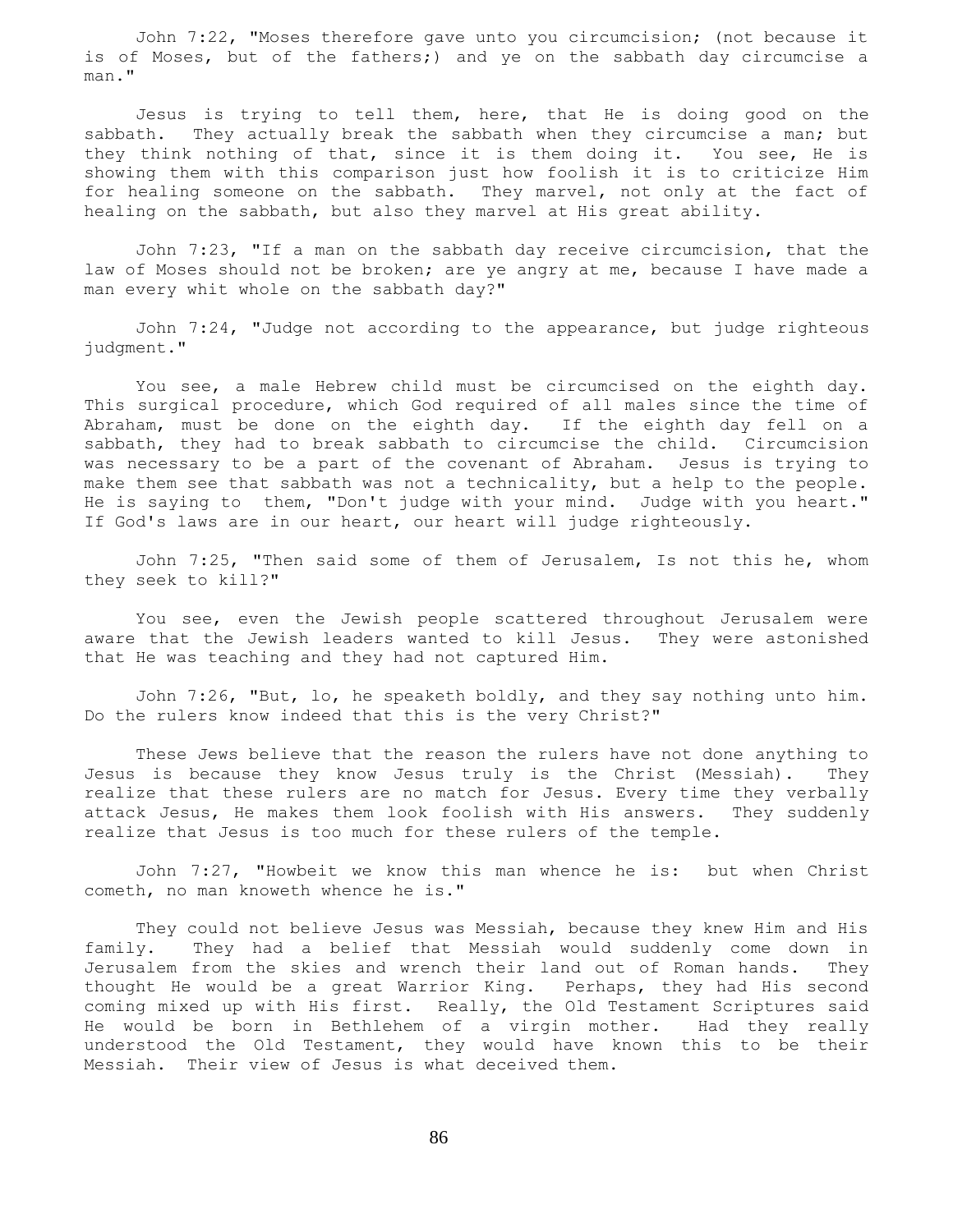John 7:28, "Then cried Jesus in the temple as he taught, saying, Ye both know me, and ye know whence I am: and I am not come of myself, but he that sent me is true, whom ye know not."

John 7:29, "But I know him: for I am from him, and he hath sent me."

 Jesus says to them, "Yes, you know me in the flesh. You know my mother, and you know that I have lived among you in the flesh; but you really have no comprehension of who I am." The Spirit of Jesus, they did not understand. They knew the people they lived around could not do the miracles He did, but they could only see His flesh. They could not put it out of their mind that He had grown up among them. It is very difficult today for many people who profess to be believers in Christ to see beyond His flesh. I say one more time, He was Emmanuel (God with us). Jesus tells them one more time, above, that God the Father sent Him. Jesus had lived in heaven and was called the Word of God. This Word of God took on the form of flesh and came to earth to save mankind. Jesus is on a mission (to save all of mankind who will accept Him).

 John 7:30, "Then they sought to take him: but no man laid hands on him, because his hour was not yet come."

 You can see from this statement that no one could take hold of Jesus, until He was willing for them to. They were restrained by God and kept from capturing Him now. When the right time comes, they will be able to take Him; because He will be ready to fulfill His mission.

 John 7:31, "And many of the people believed on him, and said, When Christ cometh, will he do more miracles than these which this man hath done?"

 We read that so many miracles were done that all the books of the world could not contain all of them. No one had ever done miracles like these before. This is a good question they asked: that when Christ come would He do more. The answer is no. No one would, or could, do more. We can see here that many believed because of the miracles.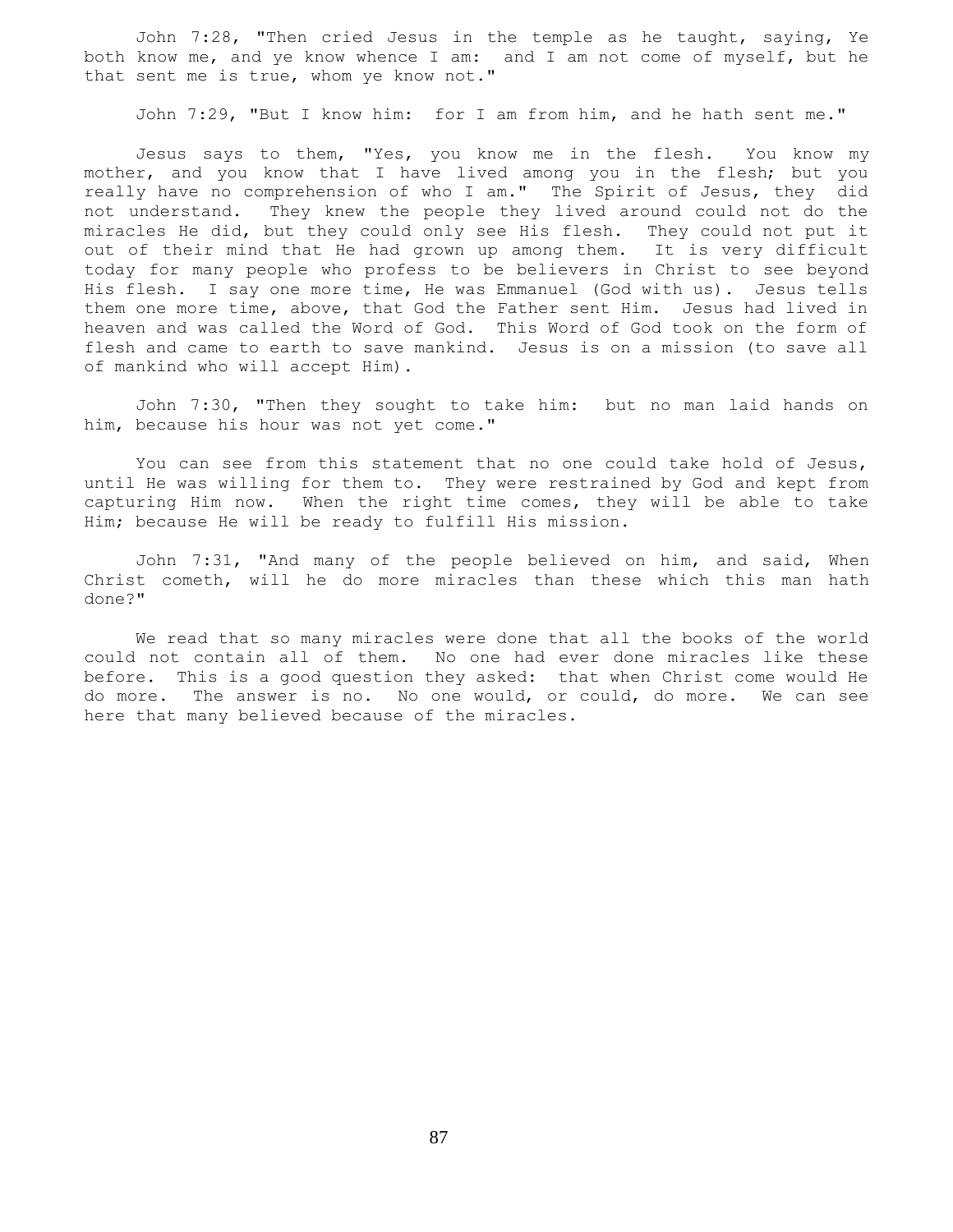| 1. | Whose doctrine was Jesus preaching?                                    |
|----|------------------------------------------------------------------------|
| 2. | Who are those who will know this doctrine?                             |
| 3. | Just knowing the letter of the law is not enough, who must they know?  |
| 4. | If you memorized the Bible, it would do you no good, unless you did    |
|    | what else?                                                             |
| 5. | Who is the theme of the Bible?                                         |
| 6. | He who speaketh of himself seeketh what?                               |
| 7. | The message of any minister is good, if it originates where?           |
| 8. | Who does Jesus say to give glory to?                                   |
| 9. | Who gave them the law?                                                 |
|    | 10. What question did Jesus ask of them, if they didn't keep the law   |
|    | themselves?                                                            |
|    | 11. What did they accuse Jesus of having?                              |
|    | 12. What did they marvel at in verse 21?                               |
|    | 13. They thought Moses gave them circumcision, but where did it really |
|    | come from?                                                             |
|    | 14. What did Jesus tell them to judge not according to?                |
|    | 15. How were they to judge?                                            |
|    | 16. What day must a male Hebrew baby be circumcised?                   |
|    | 17. If the day fell on sabbath, what must they do?                     |
|    | 18. In verse 25, some from Jerusalem said what?                        |
|    | 19. Do the rulers know, indeed, that this is                           |
|    |                                                                        |
|    | 20. Why was it so hard for them to believe this was Christ?            |
|    | 21. What were they expecting the Messiah to be like?                   |
|    | 22. Who did Jesus say He came from?                                    |
|    | 23. Why did they not take Jesus now?                                   |
|    |                                                                        |

24. Some believed and said what?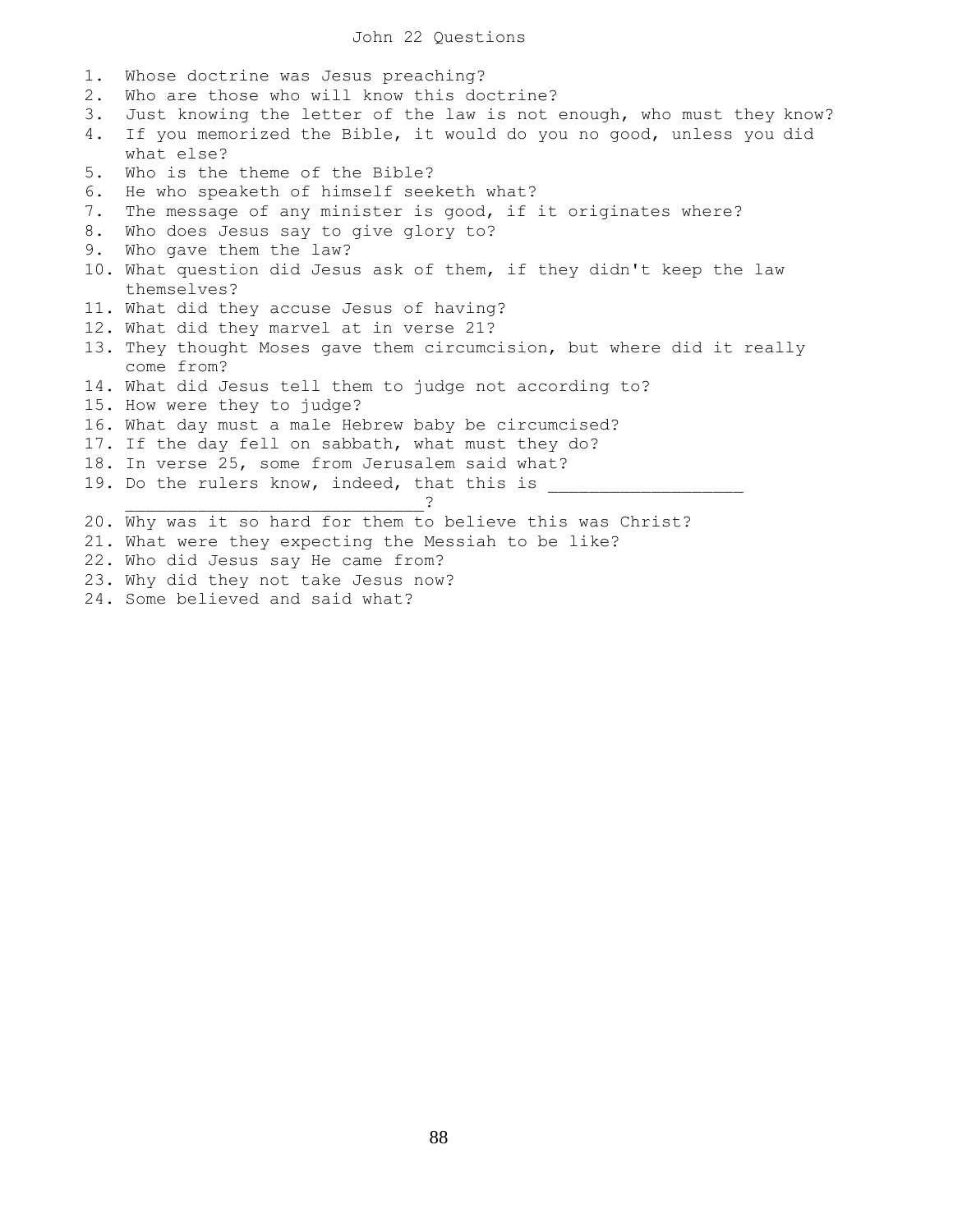We will begin this lesson in John 7:32 "The Pharisees heard that the people murmured such things concerning him; and the Pharisees and the chief priests sent officers to take him."

 These Pharisees and chief priests greatly feared losing their people to this man from Nazareth. Their jealousy, because He could perform miracles that they could not do, nearly drove them mad. They were afraid of losing their elevated place with the Jews. They were not doing this for God, as they said, but for their own selves. The fear the Pharisees had, was that these Jewish people would believe and follow Him, and the Pharisees and priests would not hold their lofty position any more.

 John 7:33 "Then said Jesus unto them, Yet a little while am I with you, and [then] I go unto him that sent me." John 7:34 "Ye shall seek me, and shall not find [me]: and where I am, [thither] ye cannot come."

 Jesus is speaking of His crucifixion, but they do not understand. Jesus speaks of going to the Father in heaven who sent Him. The reason they will not be able to follow Him, is because He will ascend into heaven.

 John 7:35 "Then said the Jews among themselves, Whither will he go, that we shall not find him? will he go unto the dispersed among the Gentiles, and teach the Gentiles?"

 Many of the Jews did not believe in life after death. The Jews were conceited, believing that Messiah would have nothing to do with those who were not Jewish. Little did they know that they were prophetically speaking of the very thing He would do. He, indeed, does go to the Gentiles when the Jews rejected Him. It was unbelievable to them that anyone would go to teach the Gentiles. They ask really sarcastically, "Is that where you are going?"

 John 7:36 "What [manner of] saying is this that he said, Ye shall seek me, and shall not find [me]: and where I am, [thither] ye cannot come?"

 This is a confusing statement to them, because they think Jesus is a mere man. They feel free to go anywhere any other man can go, so they feel it would be impossible for Jesus to go anywhere they could not go.

 John 7:37 "In the last day, that great [day] of the feast, Jesus stood and cried, saying, If any man thirst, let him come unto me, and drink." John 7:38 "He that believeth on me, as the scripture hath said, out of his belly shall flow rivers of living water."

 This, is that spiritual water. I sing a song [There is a river which flows from God above]. It speaks of a fountain that is filled with His great love. This river is from deep within the heart and soul of man. The only way to have this river, is to receive Jesus inside of you. Jesus told the woman at the well, if she drank of that water, she would never ,thirst again, Jesus then, and here also, was speaking of the Spirit of God. The end of the Feast of Tabernacles commemorated the end of the wilderness wanderings and their new life. What a celebration that will be, to know the old life is over [wandering in the wilderness] and a new life of promise begins. Perhaps, this is why this is spoken of as a great day. It surely symbolizes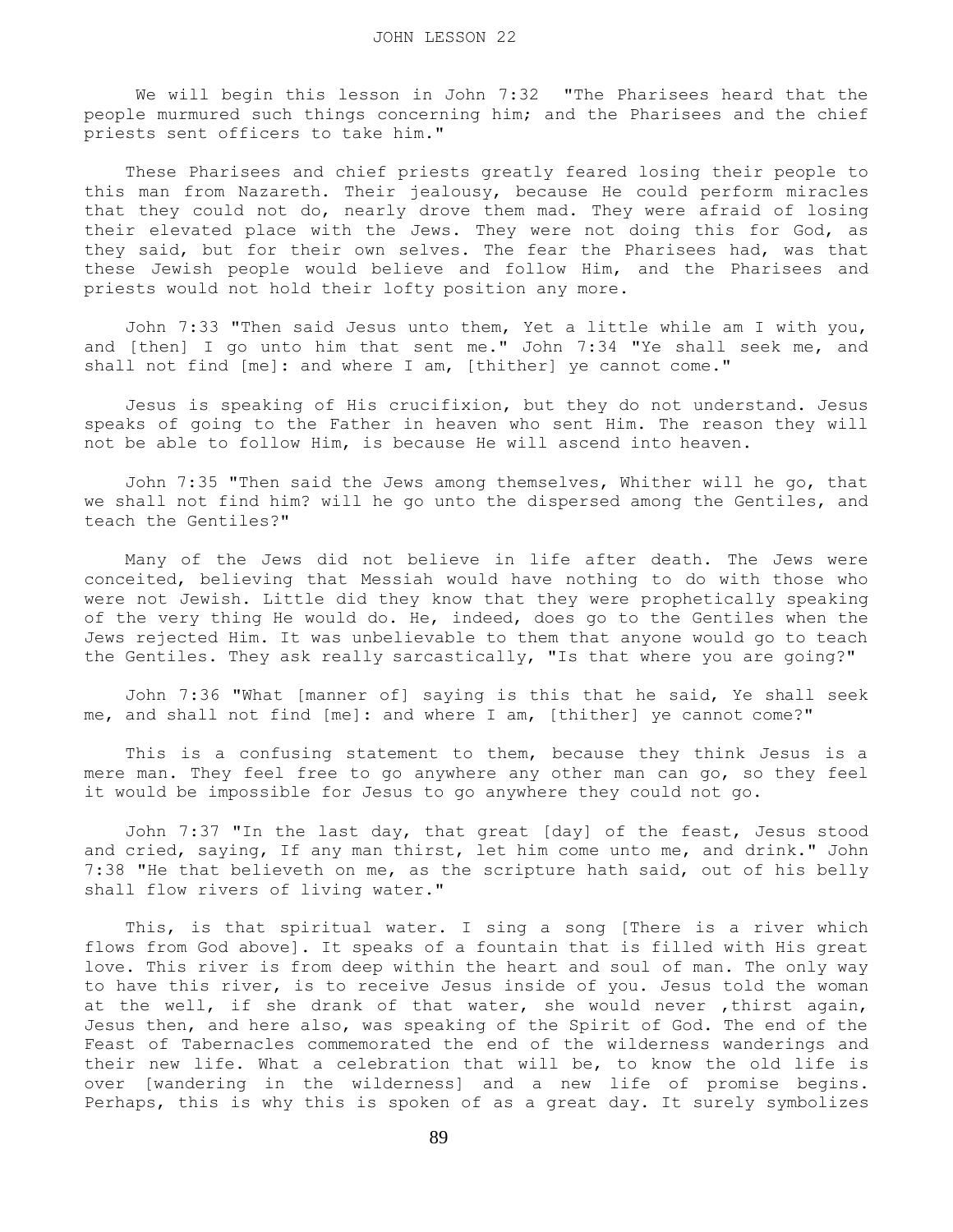salvation when our old life is over, and because we believe in Him, our new life begins.

 John 7:39 "(But this spake he of the Spirit, which they that believe on him should receive: for the Holy Ghost was not yet [given]; because that Jesus was not yet glorified.)"

 This gift of the Holy Ghost is the Spirit of the risen Christ. Verse 39 is a prophetic statement of the infilling of the believer with the Holy Ghost after Jesus' ascension into heaven.

John 7:40 "Many of the people therefore, when they heard this saying, said, Of a truth this is the Prophet."

 It seems there was much confusion about who Jesus is, in these verses. Many wanted to say that Jesus was the promised Prophet that would come right before Messiah. They knew there was something great and wonderful about Him, but they still thought Him to be the son of Joseph instead of the Son of God. The best thing they could think to say was, He is the great Prophet. They believed because of the miracles and because of the powerful undisputed message He brought.

 John 7:41 "Others said, This is the Christ. But some said, Shall Christ come out of Galilee?"

 It appears they do not know that Jesus was born in Bethlehem. Some believed because of His overwhelming power in miracles and His message that they declare, "This is Messiah". As soon as they say this must be Messiah, others say don't you know Messiah will not come out of Galilee? They are overlooking the fact of His Bethlehem birth, possibly because He has not reminded them.

 John 7:42 "Hath not the scripture said, That Christ cometh of the seed of David, and out of the town of Beth-lehem, where David was?"

 They know the letter of the law. It does say just that. Jesus fulfilled this, He [in the flesh] was in the lineage of David and He was born in Bethlem. You see, even this argument is in error. They were working on heresay, rather than on the realities.

John 7:43 "So there was a division among the people because of him."

 You see, some believed He [Jesus] was a great prophet, but did not believe that He was Messiah. Others believed He was an imposter, and still others believed He was truly Messiah because of His great miracles.

 John 7:44 "And some of them would have taken him; but no man laid hands on him."

 This was because it was not God's time for Him to suffer yet. God must stand aside, before any man could take Jesus.

John 7:45 "Then came the officers to the chief priests and Pharisees; and they said unto them, Why have ye not brought him?"

90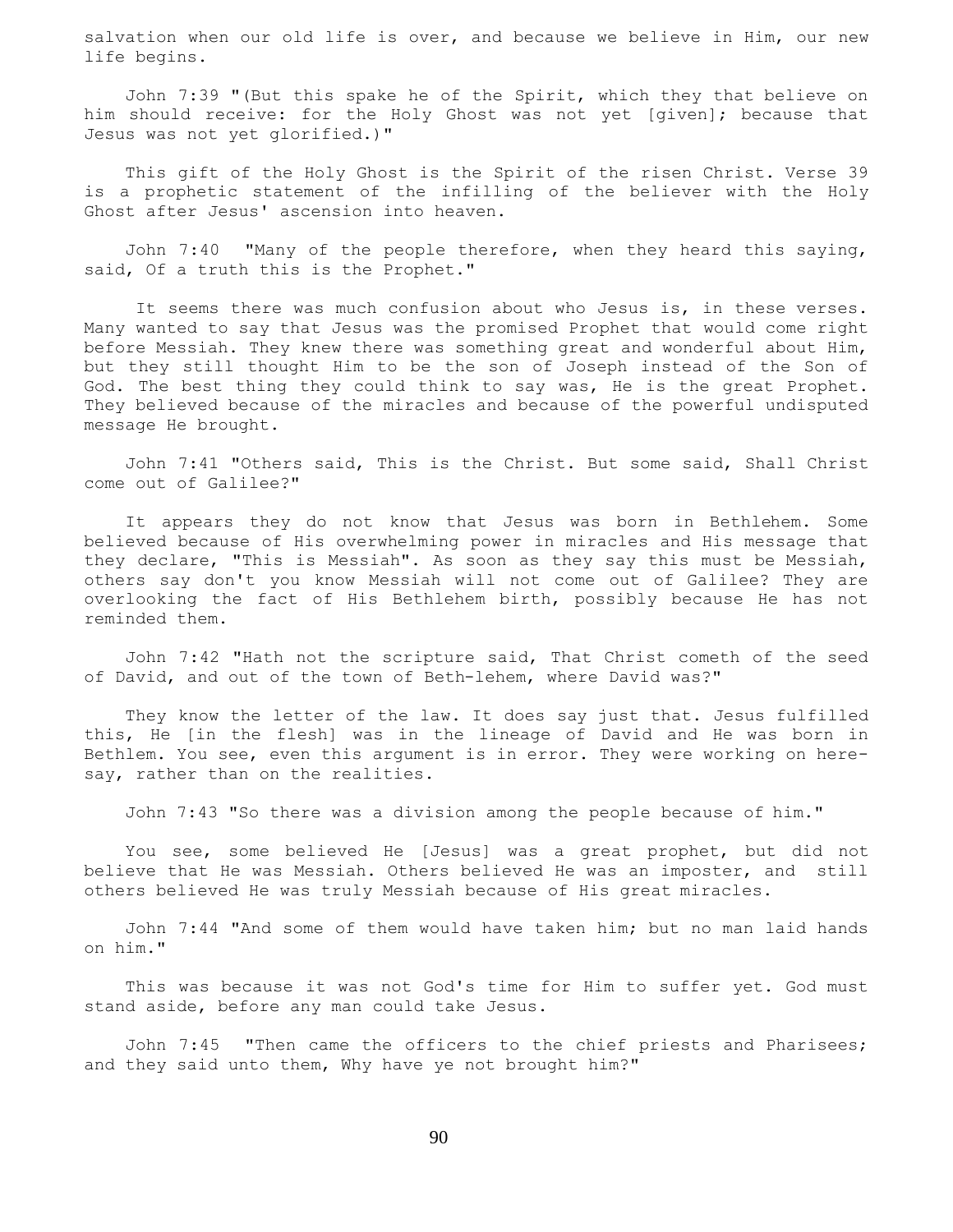It appears these officers were to go and capture Jesus and bring Him back to the chief priests and Pharisees, so that they could pass judgment on Him. They said " We sent you for Him, why didn't you bring Him back?"

John 7:46 "The officers answered, Never man spake like this man."

These officers were so impressed by what Jesus said and did, that they did not try to arrest Him. They could see no wrong He was doing, only good.

 John 7:47 "Then answered them the Pharisees, Are ye also deceived?" John 7:48 "Have any of the rulers or of the Pharisees believed on him?"

 These Pharisees had their minds closed off. The miracles Jesus did and the great power and wisdom He showed in His sermons had not swayed their fixed minds in the least. Their jealousy had blinded them. These Pharisees were so afraid of losing their haughty position, they would not fairly listen to what Jesus had said. The officers had heard and seen enough that they were not convinced that there was any wrong doing by Jesus. In fact Jesus' words and deeds had swayed the officer's opinions toward Jesus.

John 7:49 "But this people who knoweth not the law are cursed."

 Here we see the Pharisees judging the officers. They go so far as to say they are cursed because they know not the law like the Pharisees.

 John 7:50 "Nicodemus saith unto them, (he that came to Jesus by night, being one of them,)" John 7:51 "Doth our law judge [any] man, before it hear him, and know what he doeth?"

 Nicodemus believed Jesus, but he was afraid of his colleagues finding out. He had come to Jesus by night [in secret]. Even though he believed, he would not stand up and be counted on Jesus' side. Here, he tries to take up for Jesus without saying that he believed the Nazarene. He says in effect, you are judging Him before you have all the facts. Give Him a fair trial.

 John 7:52 "They answered and said unto him, Art thou also of Galilee? Search, and look: for out of Galilee ariseth no prophet."

They are advising these officers to look at the law., when they themselves had not looked deeply into Jesus' background. Jesus was born in Bethlehem where the promised Messiah was to be born. These Pharisees are accusing the officers of being from Galilee, as if they were the only people who believed and followed Jesus.

John 7:53 "And every man went unto his own house."

 This could not be solved to the satisfaction of the Pharisees and priests, so they just all went home and forgot it for the moment.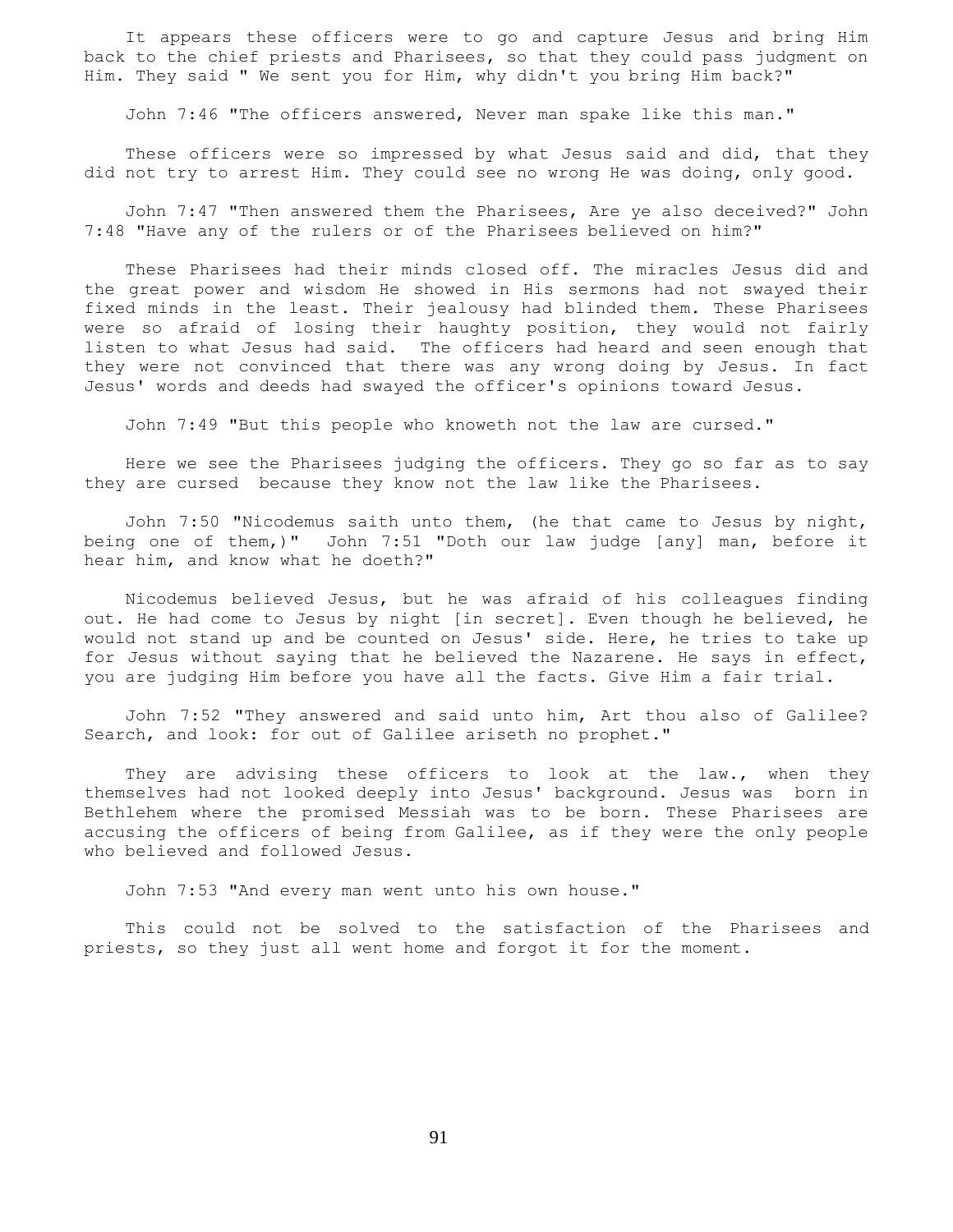1. Who sent the officers to take Jesus? 2. Why did they want Jesus taken? 3. Who did Jesus tell them He was going to? 4. When Jesus said they couldn't go, where did they think He was talking about? 5. What were the Jews prophetically talking of, unawares to them? 6. Why is this statement Jesus made confusing unto them? 7. He that believeth on Me as the Scripture said, 8. What water is Jesus speaking of? 9. What had Jesus told the woman at the well about this water? 10. The end of the feast of tabernacles represented the end of what? 11. Why was the Holy Ghost not yet given? 12. What is verse 39 prophetically speaking of? 13. Many people, when they heard this, said that Jesus was . 14. Why did they believe? 15. When some said, this is Christ, what sarcastic remark did others make? 16. What 2 things did they say the Scripture say about Christ? 17. Why was there a division among the people? 18. What 3 different things were believed among the Jews about Jesus? 19. Who did the officer report back to? 20. What reason did he give for not taking Jesus? 21. What were the officers accused of being? 22. The Pharisees said, those who knew not the law were 23. Who said, "Doth our law judge any man before it hear Him? 24. What had Nicodemus previously done? 25. What did the Pharisees and priests ask Nicodemus? 26. Where did they say the Scriptures say, ariseth no prophet? 27. When they ran out of argument, what did they do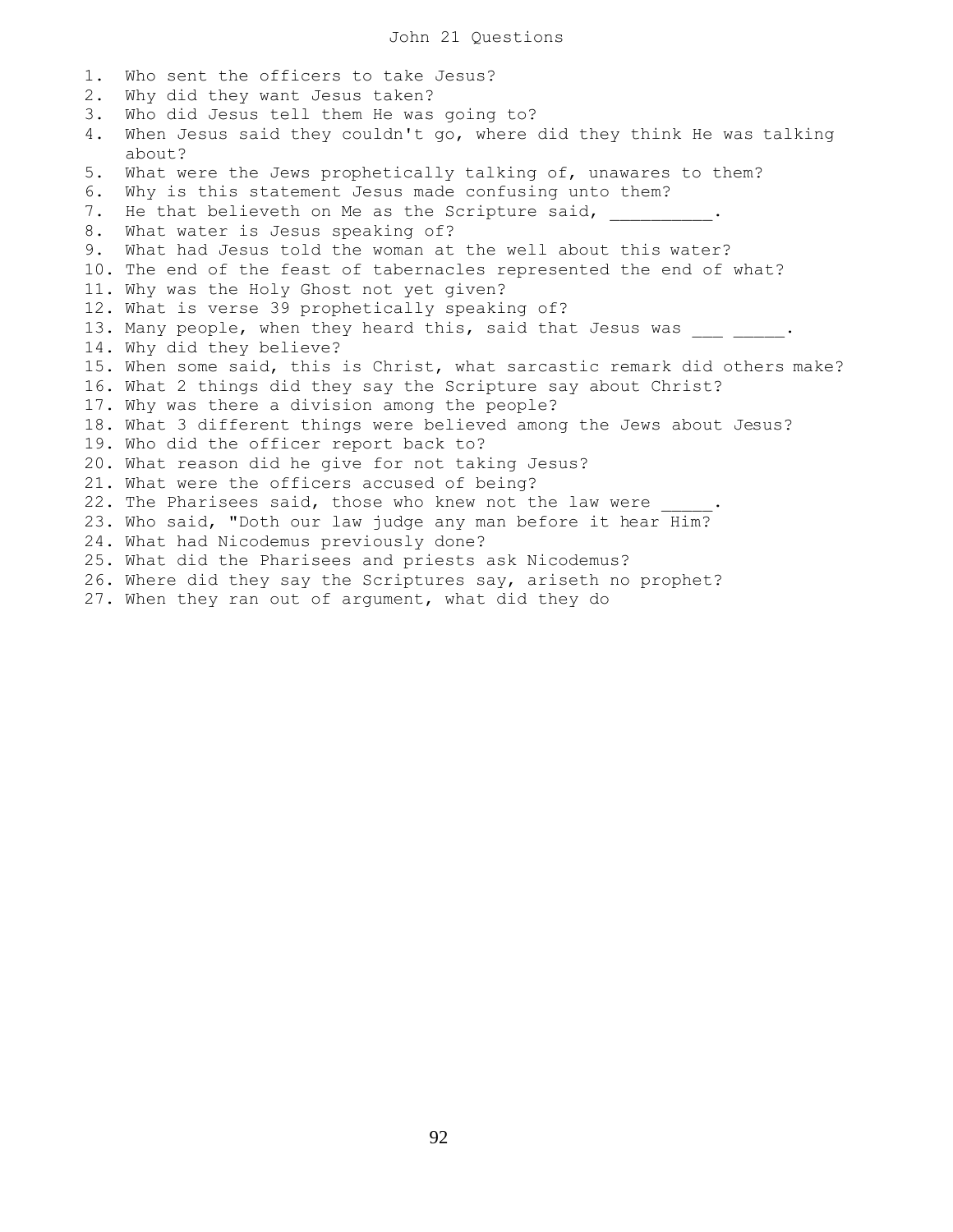We will begin this lesson in John 8:1.

John 8:1, "Jesus went unto the mount of Olives."

 This was Jesus' favorite place to go when He withdrew from the crowds in Jerusalem. This mount is just outside the city walls and across the Kidron valley. The garden of Gethsemane is on the mount of Olives. This, also, would be on the way to Bethany where some of Jesus' friends lived. Jesus probably went to the mount to rest and pray.

 John 8:2, "And early in the morning he came again into the temple, and all the people came unto him; and he sat down, and taught them."

 The indication, here, is that Jesus sat down; and they gathered around Him sitting (like in a circle), and He taught them. Perhaps, He sat because His teaching was for long periods of time. It seems that possibly about day break Jesus went to the temple. When it speaks of the people, it does not mean the scribes and Pharisees or the priests, but the common people.

 John 8:3, "And the scribes and Pharisees brought unto him a woman taken in adultery; and when they had set her in the midst,"

 John 8:4, "They say unto him, Master, this woman was taken in adultery, in the very act."

 These scribes and Pharisees are doing everything in their power to catch Jesus doing anything that could be thought of as against their law, so they could accuse Him. This whole set-up is to try to trap Jesus. Why did they bother to bring her to Jesus? They were so good at accusing, why didn't they just take her to the priest? They had not admitted that Jesus had the right to judge anyone. This calling Him Master here is in a mocking way. They had not recognized Jesus as their Lord or Master. Another thing, where is the man she was caught with? The law said they were both to be stoned to death. If they want justice, why didn't they bring him, too? This whole thing, as I said, is a frame-up to trap Jesus.

 John 8:5, "Now Moses in the law commanded us, that such should be stoned: but what sayest thou?"

 The law covering this is in Deuteronomy 22:23-24. You will notice, they are both to be stoned to death. Their leaders were not even carrying this punishment out, except in extreme cases. This was in the law, because God wanted us to realize the seriousness of body sin. Christians' bodies are the temple of the Holy Spirit. You can see the serious nature of this sin, especially for a Christian. They have not heard of Jesus carrying out any punishment, and they feel that they will easily trap Him here.

 John 8:6, "This they said, tempting him, that they might have to accuse him. But Jesus stooped down, and with his finger wrote on the ground, as though he heard them not."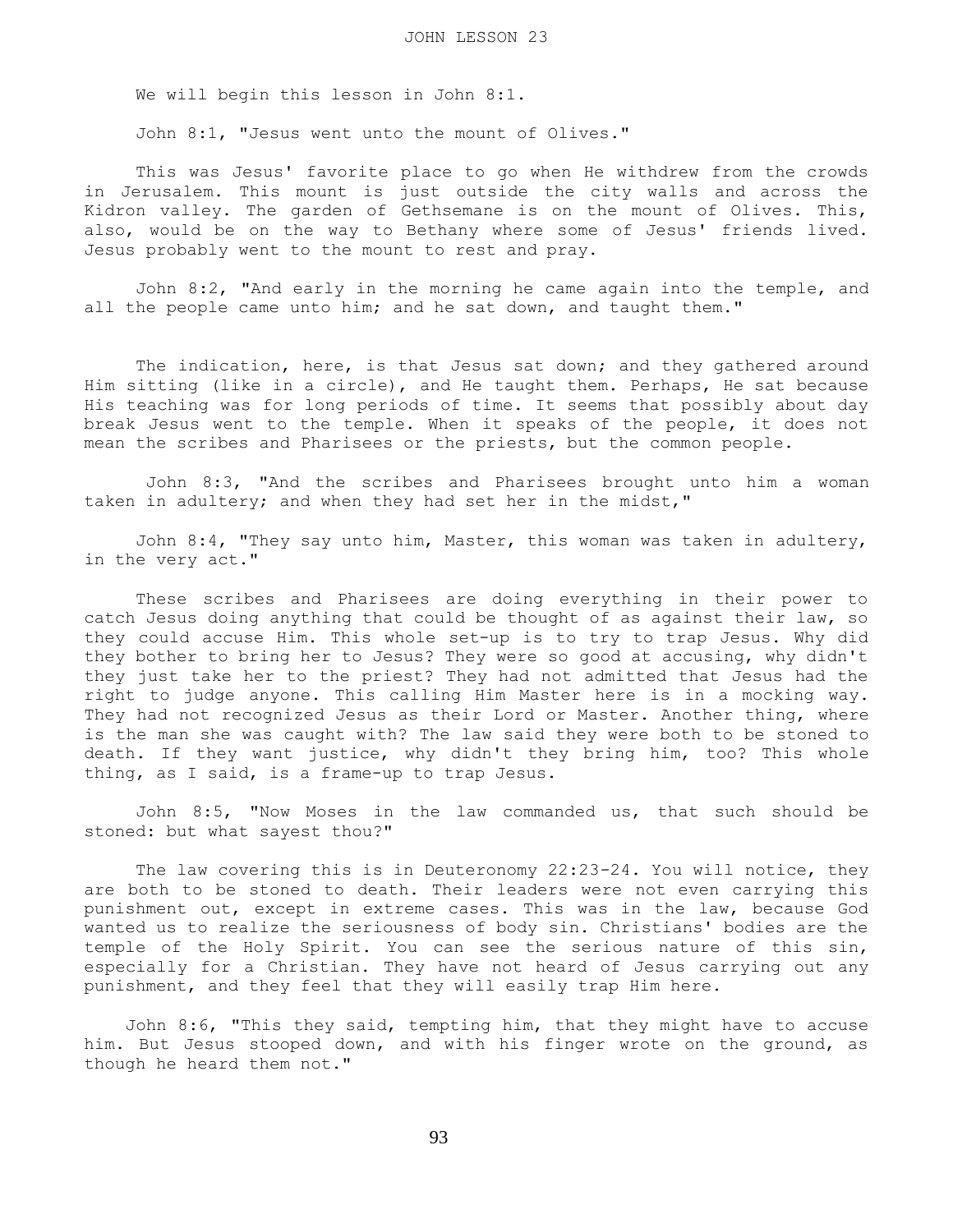My own personal belief about what He wrote in the sand with His finger was the sins of the scribes and Pharisees who accused her. This is not in the Bible, it is just what I believe. The next verse convinces me that is what He wrote.

 John 8:7, "So when they continued asking him, he lifted up himself, and said unto them, He that is without sin among you, let him first cast a stone at her."

John 8:8, "And again he stooped down, and wrote on the ground."

 The second writing could have either been some more of their sins, or it could have been the punishment required in Moses' law for their sins. Jesus' statement takes the focus off the woman's sin and on their own sin. Jesus knew they were all guilty of sin. Without answering their question, Jesus has trapped them again.

 John 8:9, "And they which heard it, being convicted by their own conscience, went out one by one, beginning at the eldest, even unto the last: and Jesus was left alone, and the woman standing in the midst."

 They knew they were guilty. They could not face their own sins being brought to light. They go out one by one, from the oldest to the least. They left without stoning her, and without trapping Jesus.

 John 8:10, "When Jesus had lifted up himself, and saw none but the woman, he said unto her, Woman where are those thine accusers? hath no man condemned thee?"

 This is not a license to commit adultery. These men had no right to judge her, because they were just as quilty as she was. This woman is standing before the Judge of all the world. This is a woman who is not a believer. She is in the same state of being a sinner as we are before we come to Jesus. "For all have sinned, and come short of the glory of God;" Romans 3:23. Christians, after Jesus forgave her and set her free, in the next verse notice that He says, "...go, and sin no more."

 John 8:11, "She said, No man, Lord, And Jesus said unto her, Neither do I condemn thee: go, and sin no more."

 We see several things in this. She was a sinner when she came to Jesus. She made Him her Lord. He forgave her (saved her) then said, "...go, and sin no more." Jesus came not to condemn the world, but to save it. He condemns her sin, but not her.

 John 8:12, "Then spake Jesus again unto them, saying, I am the light of the world: he that followeth me shall not walk in darkness, but shall have the light of life."

 Notice Jesus is not a light, He is the LIGHT. Jesus is the source of all light. This LIGHT gives life. Jesus said He was the Light, the Life. In Him we have our being. I go into greater detail about this Light in my book "And God Said Let There Be Light". We discovered in this that the sun and moon are containers that we see light in, but are not the source of Light. Jesus is the source. When His Light sets off inside of you, it does away with darkness. Christians walk in His Light; because when we receive Jesus,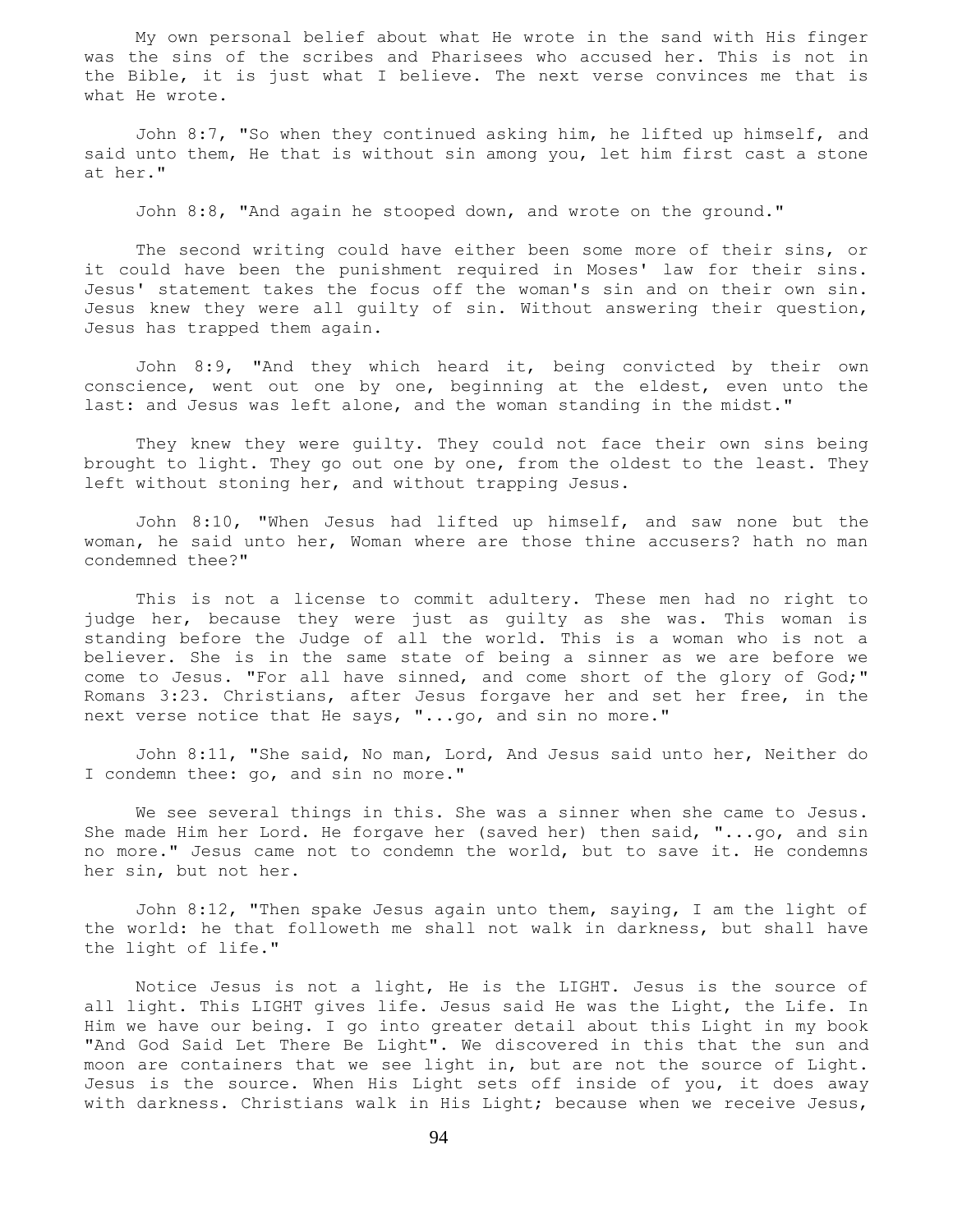we receive His Light. I could go on and on here, but read the little book on Light.

 John 8:13, "The Pharisees therefore said unto him, Thou bearest record of thyself; thy record is not true."

 These Pharisees have no idea who they are speaking to. The Bible says by two witnesses a thing shall be established.

 John 8:14, "Jesus answered and said unto them, Though I bear record of myself yet my record is true; for I know whence I came, and whither I go; but ye cannot tell whence I come, and whither I go."

 You see, the miracles that Jesus did were witness enough. No man who ever lived had done miracles like Jesus. Even Moses' miracles paled in comparison. There was really no question who He was.

John 8:15, "Ye judge after the flesh; I judge no man."

 The truth is that when Jesus came to the earth this time, He came to save, not condemn or judge. He will judge at the end of the age when we all stand before Him on judgment day. They didn't believe Jesus because of the flesh. Many choose the whole idea of who Jesus really was, and is, because they look only with their physical eyes. Only the Spirit can make us aware of who Jesus really is (Emmanuel - God with us).

 John 8:16, "And yet if I judge, my judgment is true: for I am not alone, but I and the Father that sent me."

 Jesus is saying in this that Father God and Jesus are in total agreement. When Jesus speaks, He is also speaking for the Father.

 John 8:17, "It is also written in your law, that the testimony of two men is true."

 Had there been no witness except the fulfillment of the Scripture, that would have been enough. When a message is for all of humanity, it needs to be established by two.

 John 8:18, "I am one that bear witness of myself, and the Father that sent me beareth witness of me."

 Jesus was certainly speaking truth here, because on two separate occasions (at Jesus' baptism and at the transfiguration) a voice came from heaven and said, "This is my beloved Son". The dove that lit on Jesus at His baptism symbolized God the Holy Spirit. You see, this leaves no doubt.

95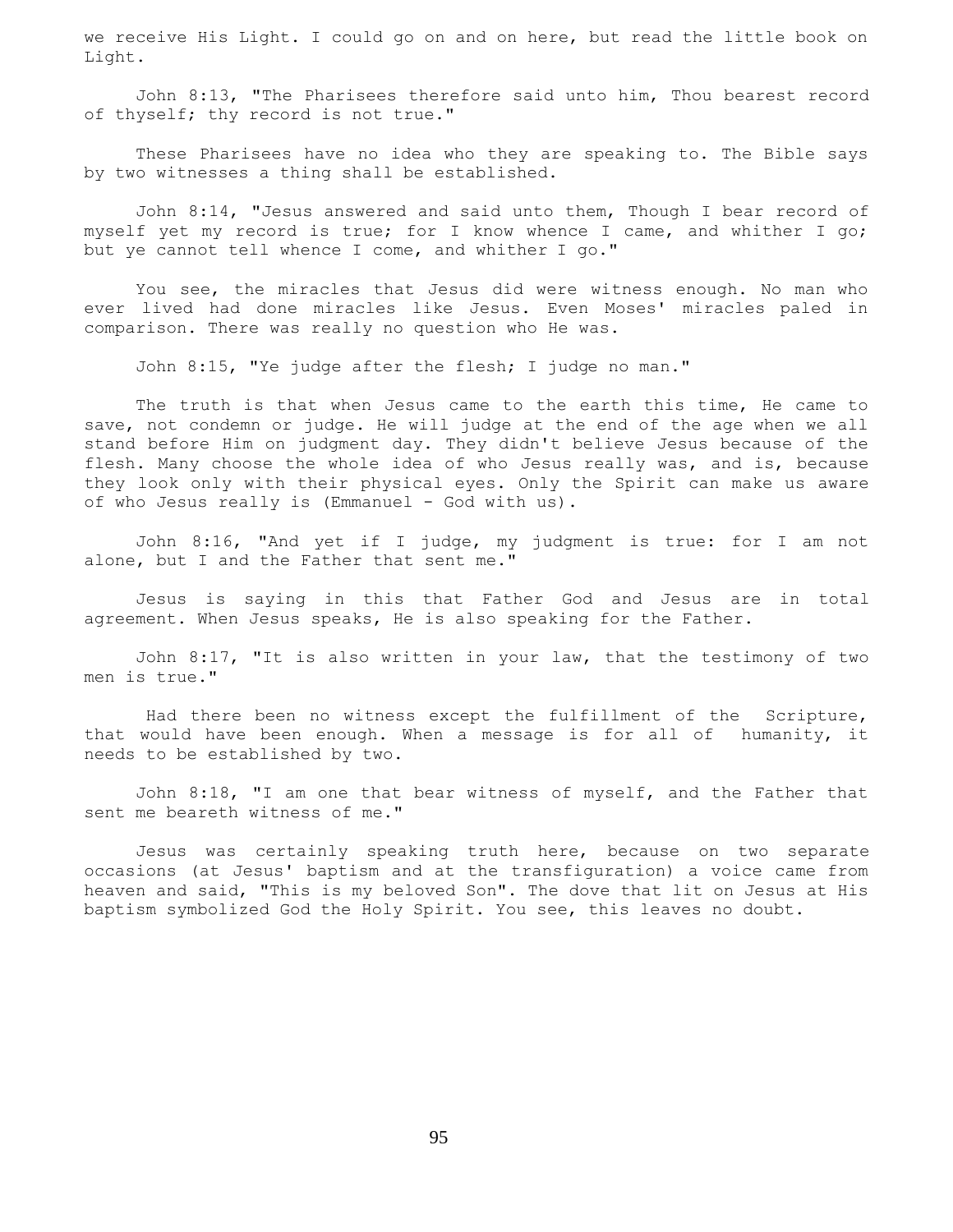1. Where does Jesus go in verse 1? 2. Where is this place? 3. What garden is located there? 4. What town is on the other side of this mountain from Jerusalem? 5. What time of day did Jesus come to the temple? 6. What indicates that Jesus taught for a good while? 7. Who brought the woman to Jesus? 8. What were they accusing her of? 9. What name did they call Jesus that they surely did not mean? 10. Why did they bring her to Jesus? 11. What did Moses' law say was the penalty for this sin? 12. In Deuteronomy 22:23-24, who were to be punished for this sin? 13. What did Jesus do, instead of answering them? 14. What did Jesus say to the accusers? 15. What do you think Jesus wrote? 16. What convicted the accusers? 17. What question did Jesus ask the woman? 18. What name did she call Jesus by? 19. What did Jesus tell her? 20. In verse 12, what did Jesus call Himself? 21. Where do Jesus' followers walk? 22. What did the Pharisees accuse Jesus of in verse 13? 23. Why did Jesus say His record was true? 24. How did Jesus say they judged? 25. Who is the second witness with Jesus? 26. Tell of two times when the voice from heaven said, "This is my beloved Son". 27. In verse 18, who does Jesus specifically mention as two witnesses?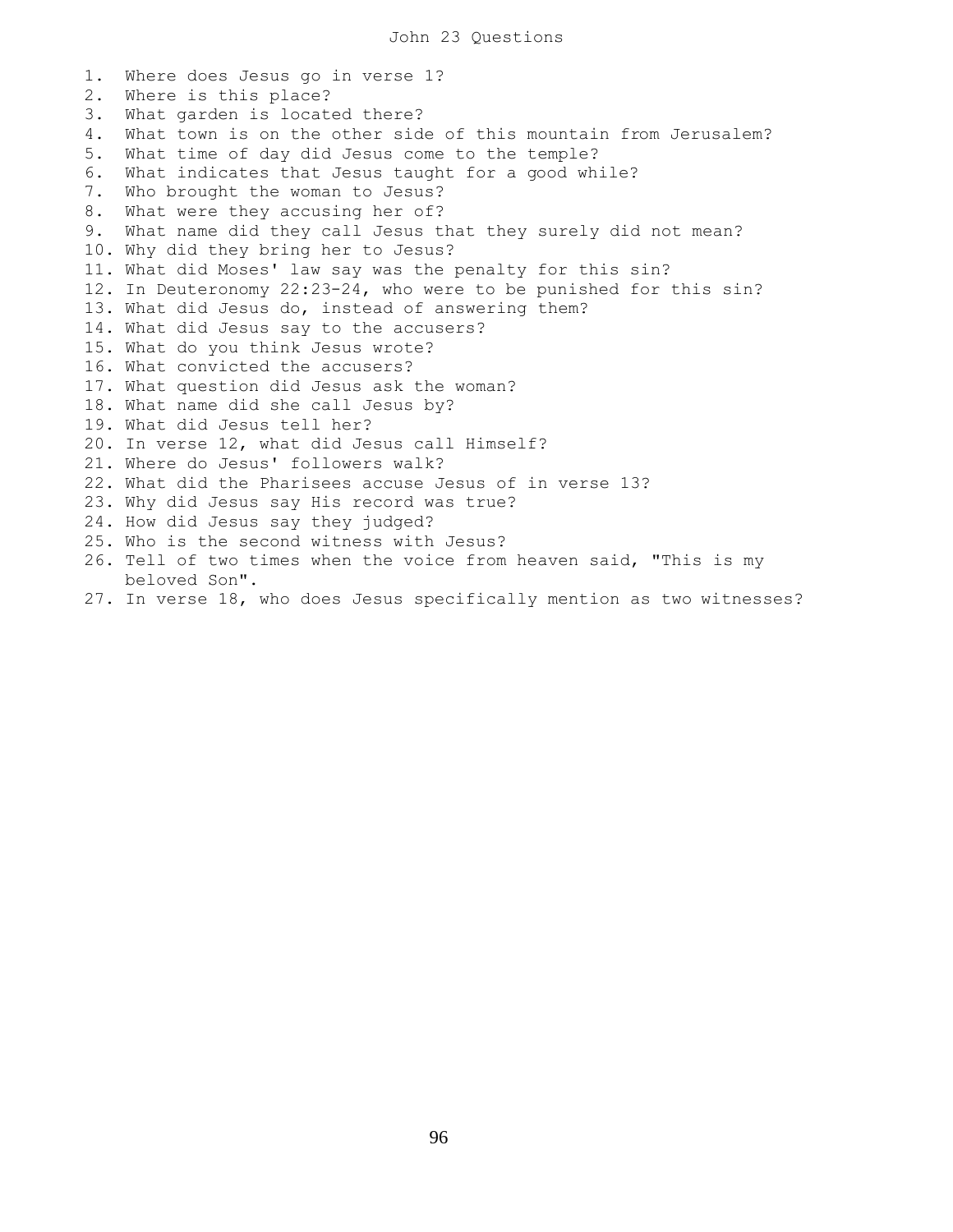We will begin this lesson in John 8:19.

 John 8:19, "Then said they unto him, Where is thy Father? Jesus answered, Ye neither know me, nor my Father: if ye had known me, ye should have known my Father also."

 In the previous lesson, the Pharisees had accused Jesus of witnessing of Himself. They said His record was not true, completely overlooking the fact that He had performed miracles that none of the holy men of the temple could do. Jesus reminded them, that in their law a thing shall be established by two witnesses. Jesus had been witnessed of by the Father when He was baptized by John the Baptist, and the voice came from heaven for all to hear. Of course, John the Baptist witnessed of Jesus, also. The miracles were a strong witness, too. Now to the verse above, they believed Joseph to be Jesus' father when, in fact, God was His Father. Jesus tells them, if they had known God or His Word, they would not be disbelieving Him now. The word is Jesus.

 John 8:20, "These words spake Jesus in the treasury, as he taught in the temple: and no man laid hands on him; for his hour was not yet come."

 This treasury, probably, was the place of public assembly. We see from this, and several other places in John's gospel, that Jesus went often to the temple. The Pharisees, scribes, and high priests did not approve of Jesus, but they could not do anything about it until Jesus decided the time was right. They would have captured Him here and punished Him, if they could have; but Jesus was in control, not them. He would walk past them, and they could not see Him; because He had blinded their view of Him.

 John 8:21, "Then said Jesus again unto them, I go my way, and ye shall seek me, and shall die in your sins; whither I go, ye cannot come."

 These people have rejected the Saviour of the world. They would still be searching for their Messiah long after He had come and gone. They would die in their sin, because they rejected Him. There would be no eternal life in heaven with Him, because they rejected Him. Read Romans chapter 10 verses 9 & 10. It explains what you must do to inherit eternal life with Jesus. These Pharisees fell way short of those requirements.

 John 8:22, "Then said the Jews, Will he kill himself? because he saith, Whither I go, ye cannot come."

 They assumed, because Jesus told them of having a short time to live, that He would kill Himself. They cannot comprehend someone who knows when He will die. They assumed Jesus was going to hell. Little did they know that would be their place, not Jesus'.

 John 8:23, "And he said unto them, Ye are from beneath; I am from above: ye are of this world; I am not of this world."

 Jesus, in this, is telling them they better enjoy what they can here on earth, because they are not preparing at all for eternity. They can only see the flesh and are looking through physical eyes that can only comprehend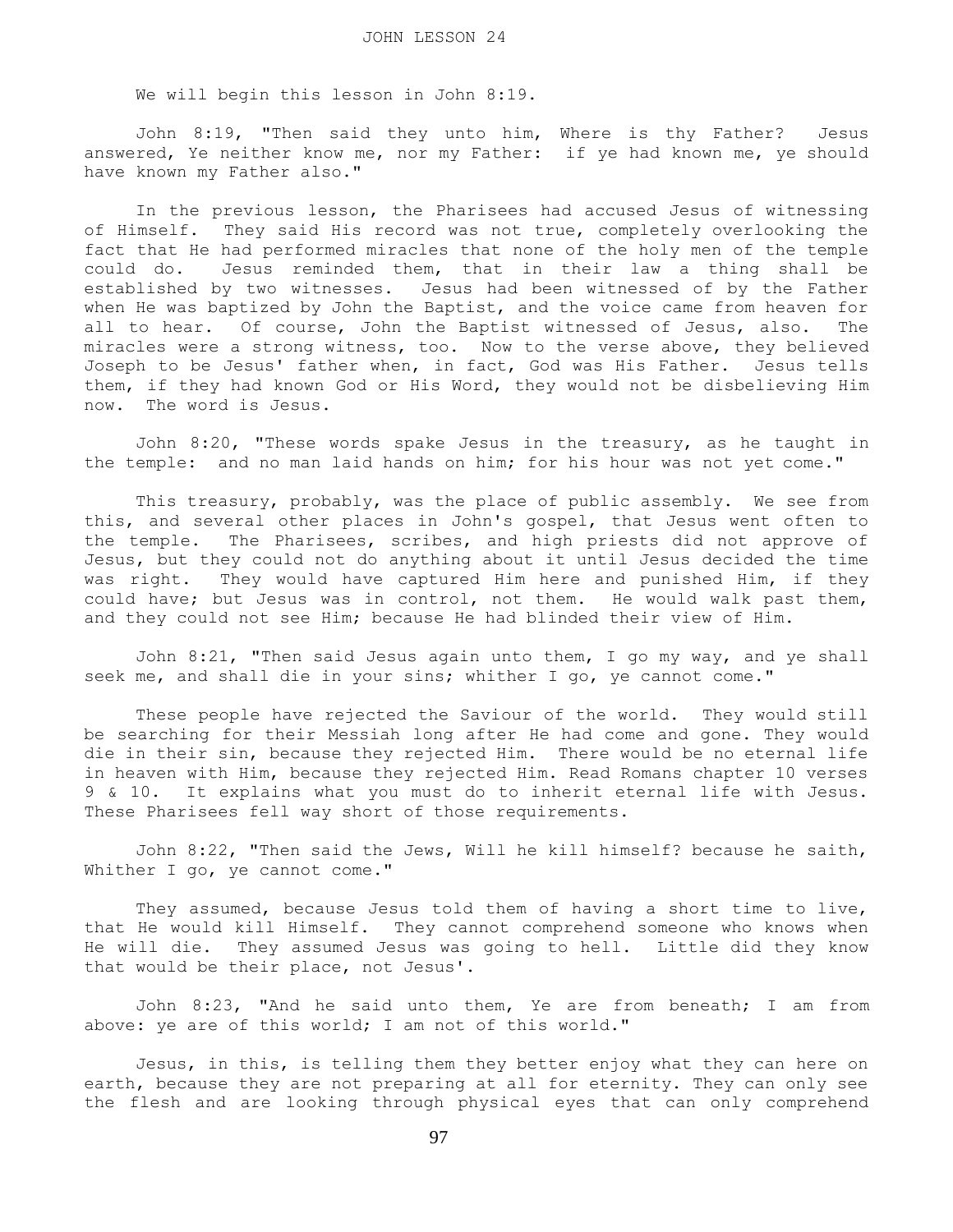things of this world. Jesus is from heaven. God is a Spirit. John 4:24, "God is a Spirit: and they that worship him must worship him in spirit and in truth." Jesus is Spirit, also. He cannot be understood by a carnal, worldly mind. Our Spirit must worship Him. Worldly and Spiritual things do not mix.

 John 8:24, "I said therefore unto you, that ye shall die in your sins: for if ye believe not that I am he, ye shall die in your sins."

 John 3:16 says, "For God so loved the world, that he gave his only begotten Son, that whosoever believeth in him should not perish, but have everlasting life." You see, to be saved we must believe that He is, and believe that He is a rewarder of those who believe. Salvation is very simple; BELIEVE. You see, these Pharisees did not believe, so they cannot inherit eternal life. There is only one way, and His name is Jesus Christ our Lord. If they do not believe that Jesus Christ is Lord and Saviour, then He didn't die for their sins, and they are still living in sin.

 John 8:25, "Then said they unto him, Who art thou? And Jesus saith unto them, Even the same that I said unto you from the beginning."

When they asked, He could have said, Jesus Christ the Son of the living God, or He could have said their Messiah. They would not have believed any more by Him specifically saying one or the other of these names. He just said, "The same as I have already told you." It was not His time now, and there was no need to make them more angry than they were now.

 John 8:26, "I have many things to say and to judge of you: but he that sent me is true; and I speak to the world those things which I have heard of him."

Whether you and I care to admit it or not, God is absolute truth. This is what Jesus is telling these Pharisees, but it also applies to our day. We can say what we believe, and it may or may not be true; but when God speaks, it is truth. Jesus is saying here, you are not right in the sight of God. He, also, says that He is pointing out their sins so that they can do something about them now, before they stand in front of Him to be judged of Him. He says, if you believe in the Father, then listen to what I (Jesus) am saying to you, because the Father is the one who sent me.

John 8:27, "They understood not that he spake to them of the Father."

 These people were so caught up in the formality of church that they could not understand anything spiritual. They simply did not know He spoke to them of Father God.

 John 8:28, "Then said Jesus unto them, When ye have lifted up the Son of man, then shall ye know that I am he, and that I do nothing of myself; but as my Father hath taught me, I speak these things."

 Jesus is speaking prophetically of being lifted up on the cross. Those who were present at the crucifixion, when the noonday turned black as night and when the earthquake came, said surely this was the Son of God. They did not understand that Jesus (the Son of God) took on the form (flesh) of a man and dwelt among them. They could not understand that this flesh, standing before them, could be the Son of God. These Pharisees thought Him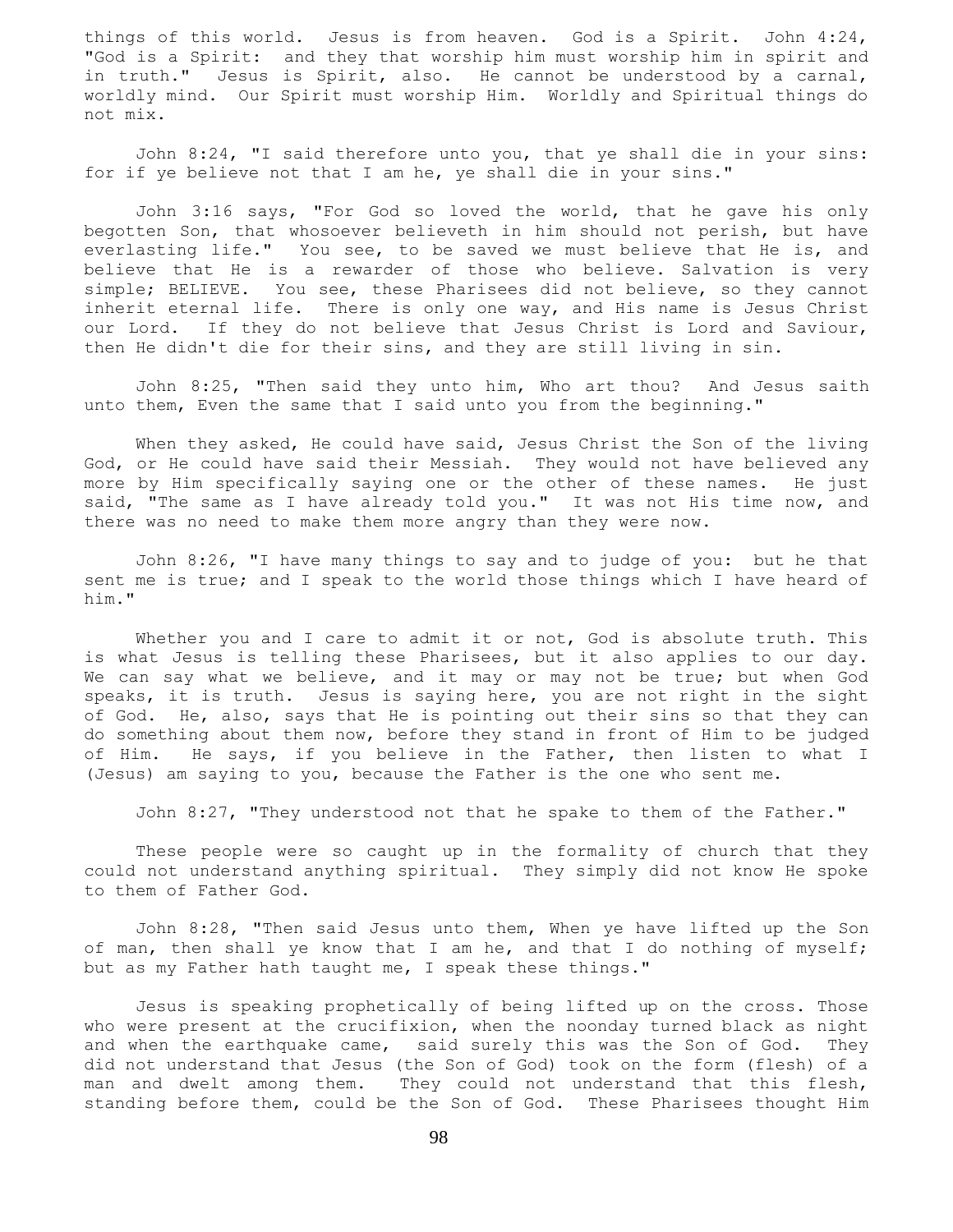to be the Son of Joseph. Jesus' will and the will of the Father is the same.

 John 8:29, "And he that sent me is with me: the Father hath not left me alone; for I do always those things that please him."

This was evident even to the on-lookers. Jesus did no evil, only good. On many occasions when Jesus did the miracles, the on-lookers realized that these things could only be done of God. John 3:2, "The same came to Jesus by night, and said unto him, Rabbi, we know that thou art a teacher come from God: for no man can do these miracles that thou doest, except God be with him." You see, it was evident from the beginning that mortal man could not do the kinds of miracles that Jesus did. In John 14:11, we read in Jesus' own words, "Believe me that I am in the Father, and the Father in me: or else believe me for the very work's sake."

John 8:30, "As he spake these words, many believed on him."

 It was evident who Jesus was and is. It is the same now, as it was then. Some believe, and some don't. What are we talking about when we say believe? Believe that Jesus was, in fact, God the Word who took on flesh and became the Saviour of the world. Romans chapter 10:9 & 10 tells all.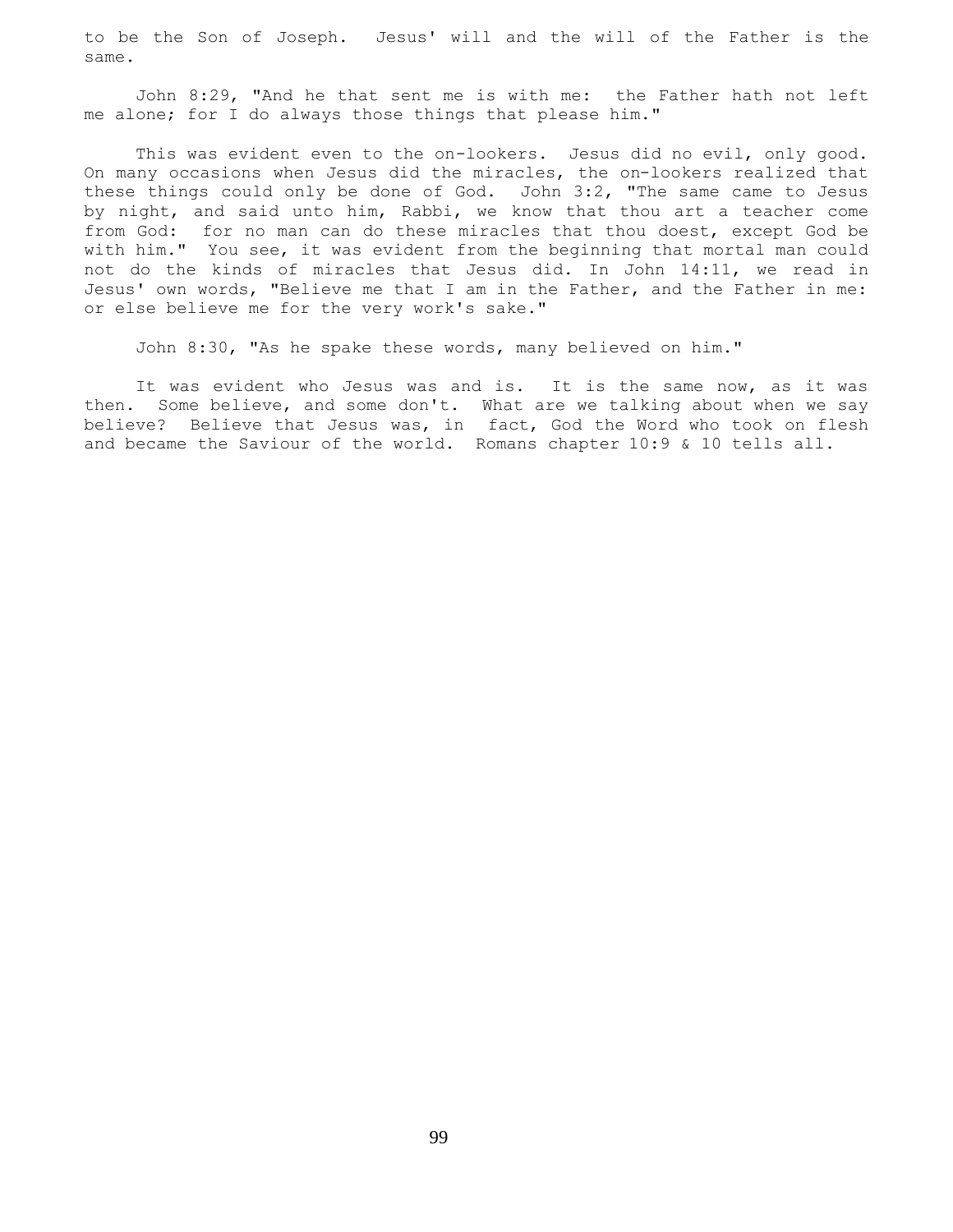## John 24 Questions

1. What question did these Pharisees ask Jesus in verse 19? 2. What was Jesus' answer to them? 3. What had these Pharisees completely overlooked that should have witnessed to them who He was? 4. Who did they believe was Jesus' Father? 5. Where did this conversation take place? 6. Why did they not lay hands on Him then? 7. Jesus said they would seek Him, and not find Him. What does that mean? 8. What did Jesus say would be their condition at death? 9. What did the Jews think Jesus was talking about in verse 22? 10. He said, "...Ye are from  $\qquad \qquad ; \quad I$ am from \_\_\_\_\_\_\_\_\_\_\_\_\_\_\_\_\_\_\_\_\_\_\_\_\_\_\_: ye are of this world; I am not of this world." 11. In the fourth chapter of John verse 24, what is God? 12. Jesus said to them, "...for if you believe not that I am he, \_\_\_\_\_\_\_. 13. What is the one necessary thing to be saved? 14. Why did they ask Jesus, Who art thou? 15. What did Jesus say He spoke to the world? 16. In verse 27, it says they understood not that He spake to them of whom? 17. When would they know who He was? 18. What did Jesus always do? 19. In John chapter 3 verse 2, what is the lesson to be learned? 20. In John chapter 14 verse 11, we read if they did not believe what He said, believe Him for what?

21. What happened to many of those listening to Jesus?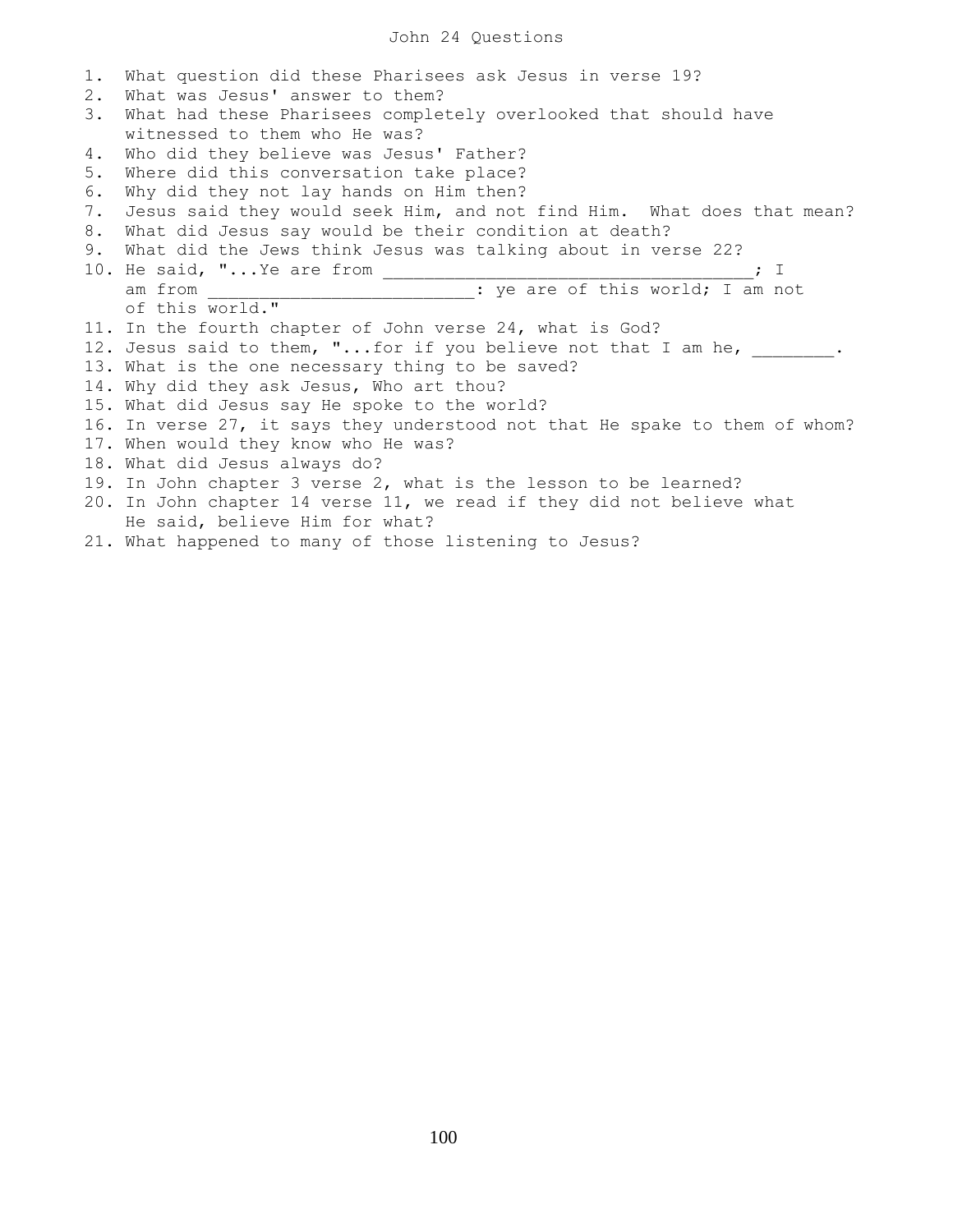We will begin this lesson in John 8:31.

 John 8:31, "Then said Jesus to those Jews which believed on him, If ye continue in my word, then are ye my disciples indeed;"

 Jesus says to them (Jews), if you believe, discipline yourself, and walk in my ways, you will truly be my followers. The only way any of us then, or now, can walk in God's ways is to know what His will is for our life. The way to find out what that will is, is to read His Word (Bible). The secret of life everlasting is in His Word. To be His disciple, we must make Him our Lord, as well as our Saviour.

 John 8:32, "And ye shall know the truth, and the truth shall make you free."

 One of the names Jesus is called by is the Truth. He is the Way, the Truth, and the Life. Jesus is, also, the Word. If you study His Word (the Bible), then you will know the Truth. That Truth does set you free from the bondage of sin. Jesus, also, is the Light. If the Light shines in your heart, it does away with darkness (sin). We are told that in the end times, there will be false Christs who are deceivers, Matthew 24:24, "For there shall arise false Christs, and false prophets, and shall shew great signs and wonders; insomuch that, if it were possible, they shall deceive the very elect." There is only one way not to be deceived, and that is by being full of the Word of God; so that if they change even one word, you will be aware of it.

 John 8:33, "They answered him, We be Abraham's seed, and were never in bondage to any man: how sayest thou, Ye shall be made free?"

 You see, these people are caught up in the flesh, and cannot see the things of the Spirit. They are Abraham's descendents in the flesh, but are not Abraham's descendents in the Spirit. In Galatians 3:28 & 29 we read, "There is neither Jew nor Greek, there is neither bond nor free, there is neither male nor female: for ye are all one in Christ Jesus." V-29, "And if ye be Christ's, then are ye Abraham's seed, and heirs according to the promise." You see, not those who have Abraham's flesh are his heirs, but those who believe.

 John 8:34, "Jesus answered them, Verily, verily, I say unto you, Whosoever committeth sin is the servant of sin."

 You cannot be the servant of sin and the servant of God all at the same time. In Luke 16:13 we read, "No servant can serve two masters: for either he will hate the one, and love the other; or else he will hold to the one, and despise the other. Ye cannot serve God and mammon."

 John 8:35, "And the servant abideth not in the house for ever: but the Son abideth ever."

 We cannot take on sonship as long as we are a servant to sin. We either belong to God as His son (or daughter), or else we serve sin. This is like oil and water. Sin and God cannot, and will not mix. We belong to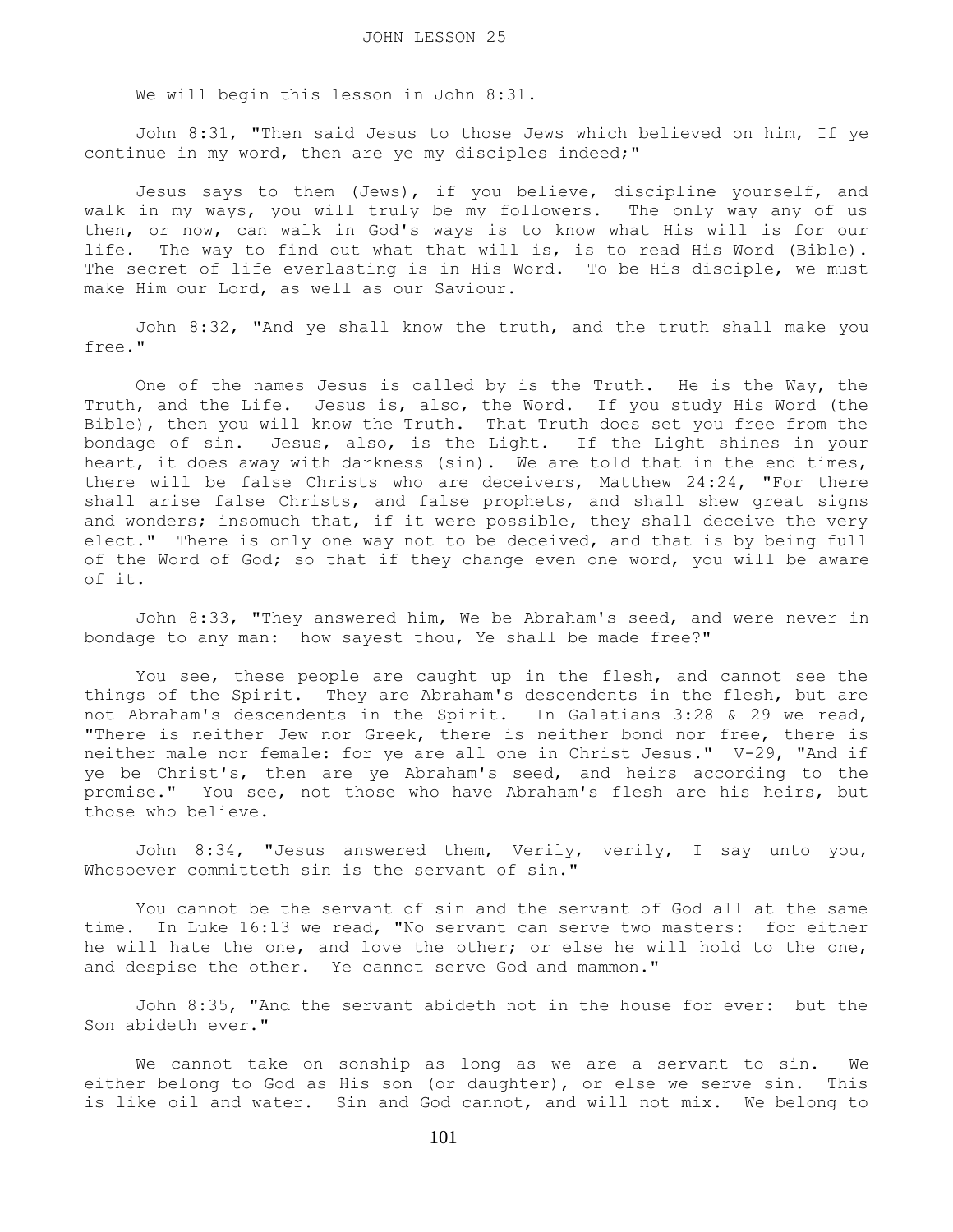God or Satan: there is no in between. If we belong to God, we are His sons and heirs of Abraham's promises.

 John 8:36, "If the Son therefore shall make you free, ye shall be free indeed."

 Romans 8:2, For the law of the Spirit of life in Christ Jesus hath made me free from the law of sin and death."

 John 8:37, "I know that ye are Abraham's seed; but ye seek to kill me, because my word hath no place in you."

 These are physical descendents of Abraham. They are still thinking of flesh, and not Spirit. The Word of God is Life. You cannot have Life without the Word, because they are the same."

 John 8:38, "I speak that which I have seen with my Father: and ye do that which ye have seen with your father."

 Jesus says, here, that His Father is not the same as their father. Since Jesus is teaching the opposite of them, then it is obvious that they do not have the same father.

 John 8:39, "They answered and said unto him, Abraham is our father. Jesus saith unto them, If ye were Abraham's children, ye would do the works of Abraham."

 The works spoken of here is Abraham's belief. Abraham believed, and it was counted unto him for righteousness. Genesis 15:6, "And he believed in the LORD; and he counted it to him for righteousness." You see, Abraham believed in the Lord. These people (Jews) pretending to be Abraham's descendents, did not believe in the Lord.

 John 8:40, "But now ye seek to kill me, a man that hath told you the truth, which I have heard of God: this did not Abraham."

 God does not teach to kill, and they want to kill Jesus. Abraham did God's will. When God said move, he did. He lived in tents after leaving Ur of the Chaldees, because he moved when God directed him.

 John 8:41, "Ye do the deeds of your father. Then said they to him, We be not born of fornication; we have one Father, even God."

 Killing is of Satan, not God. You tell the father by the children he bears, whether their deeds be good or bad. Perhaps, their mother was married and they were not bastard children, but the fornication here is spiritual, not physical. They believed their Father is God, but God is Spirit, not physical.

 John 8:42, "Jesus said unto them, If God were your Father, ye would love me: for I proceeded forth and came from God; neither came I of myself, but he sent me."

 If God were your Father, you would not be wanting to kill me. The Father is the source of Jesus' power and wisdom. Jesus was with the Father in heaven. Jesus was the Word of God in the beginning. Jesus' home is in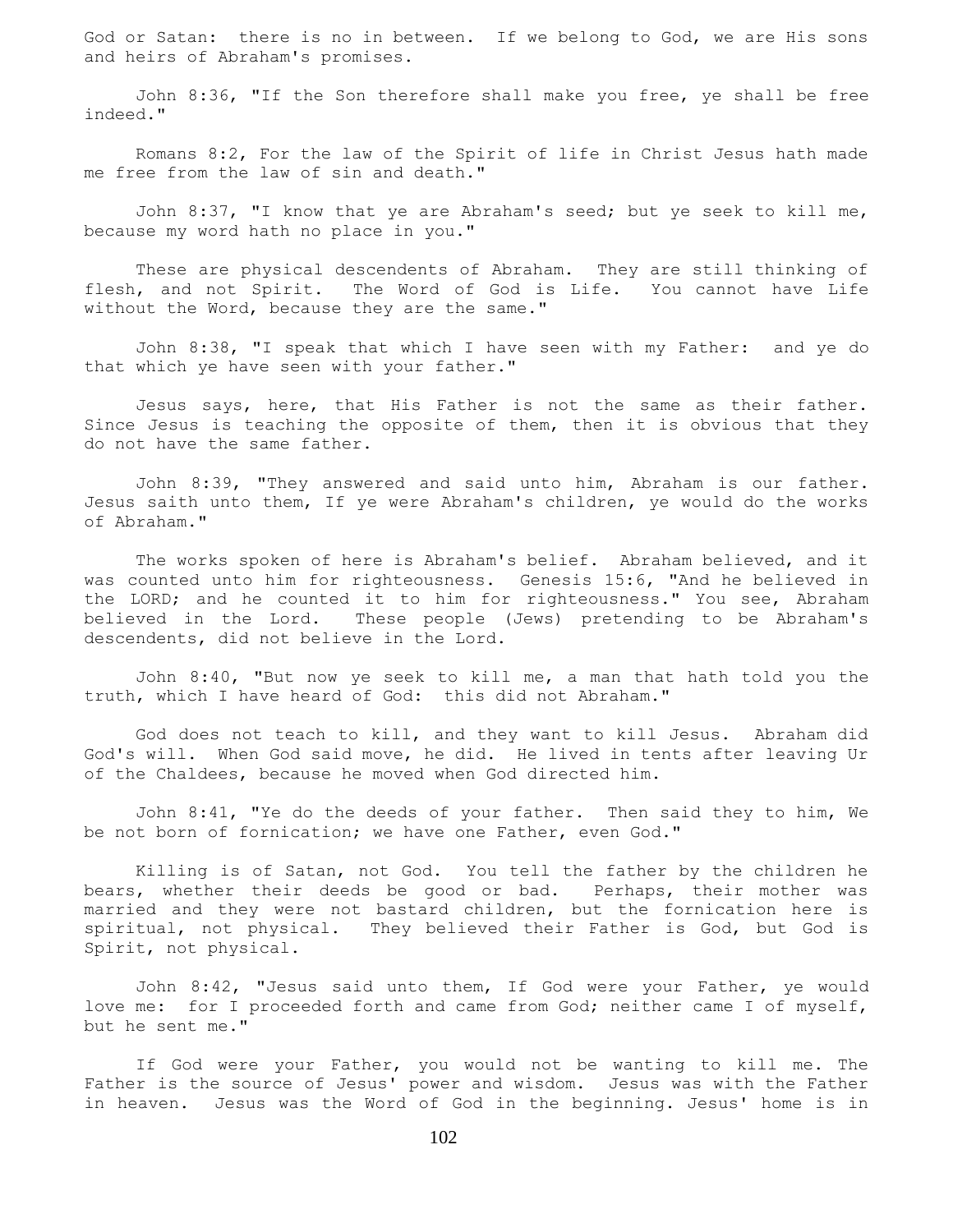heaven. Jesus was just on a mission when He came to earth. His mission was to save the lost, even at the cost of His flesh.

 John 8:43, "Why do ye not understand my speech? even because ye cannot hear my word."

 This is an affront on these Jews for not knowing the Word of God. They really do not understand the Word of God, which they professed to know. The Word is Spirit and Life, and they have neither. They do not understand His Word.

 John 8:44, "Ye are of your father the devil, and the lusts of your father ye will do. He was a murderer from the beginning, and abode not in the truth, because there is no truth in him. When he speaketh a lie, he speaketh of his own: for he is a liar , and the father of it."

 This is a statement here that their conduct is not in keeping with God the Father. Their words and deeds actually rebel against the Truth. They are enemies of all that is good, which is not compatible with love of the Father. Just as Lucifer rebel led against the Father, so they have rebelled against the Son. Jesus accuses them of being spiritual sons of Satan, because they do evil instead of good. They lie, lust for power as Lucifer did, and want to kill. These are not fruits of God, but Satan.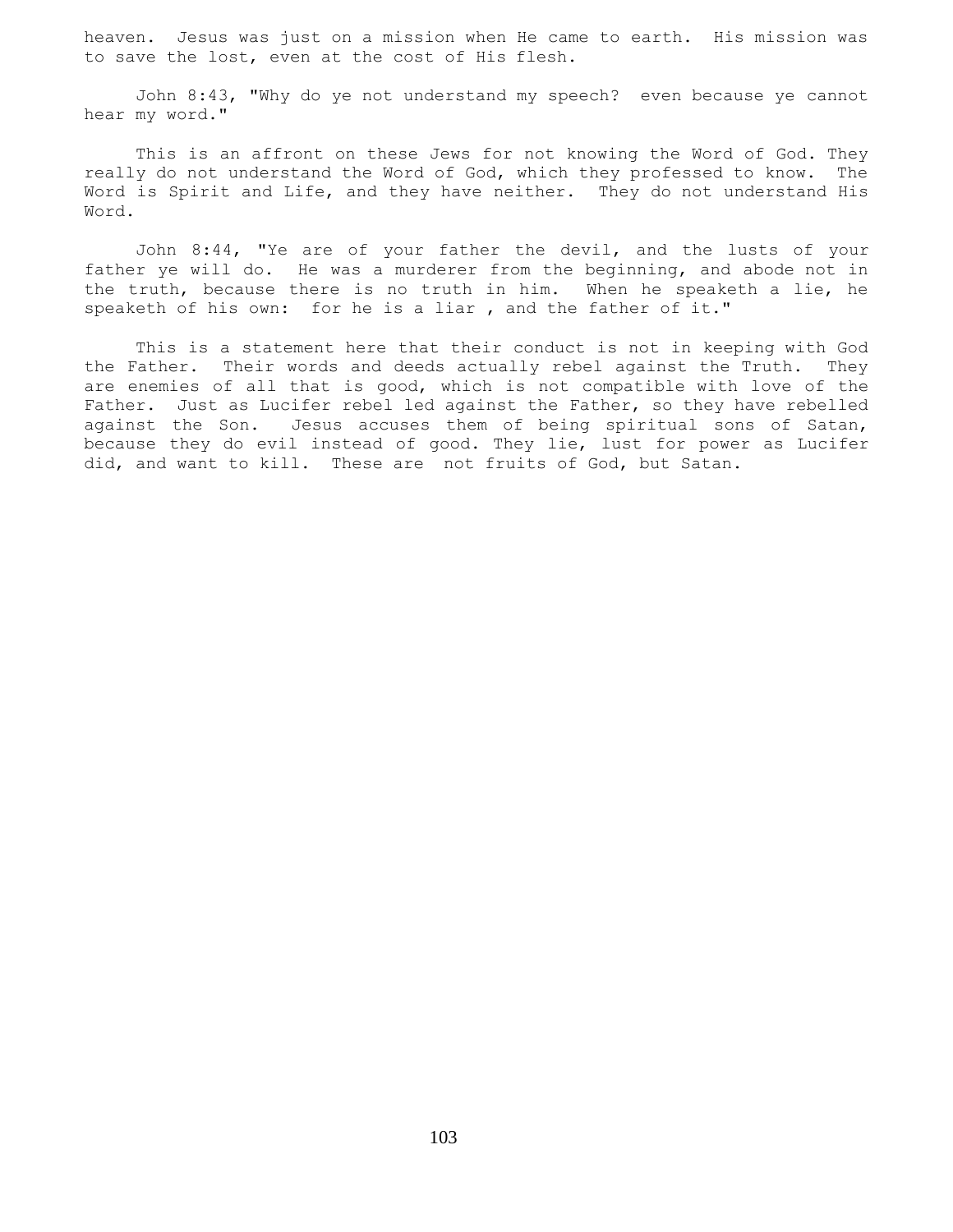1. How would these Jews, who believed on Jesus, be His disciples indeed? 2. What shall make you free? 3. How can you know God's will for you? 4. Truth sets you free from what? 5. Matthew 24:24 says who might deceive many? 6. Who were they bragging was their ancestor? 7. Quote Galatians 3:28. 8. "And if ye be \_\_\_\_\_\_\_\_\_\_\_\_\_\_\_\_\_\_\_\_\_\_\_\_\_, then are ye Abraham's seed, and heirs according to the promise." 9. "...Whosoever committeth sin the entity and the sinu-10. Luke 16:13 says no servant can serve \_\_\_\_\_\_\_\_\_\_\_\_\_\_\_\_\_\_\_\_\_. 11. In verse 35, "And the servant abideth not in the house for ever: but the  $\qquad \qquad \qquad \qquad \qquad \text{abident every}.$ 12. Who must set you free for you to be free indeed? 13. What has made us free from the law of sin and death? 14. What is Jesus saying about their father in verse 38? 15. "If ye were Abraham's children, ye would do the \_\_\_\_\_\_\_\_\_\_\_ of Abraham. 16. What was counted unto Abraham for righteousness? 17. They told Jesus, they be not born of \_\_\_\_\_\_\_\_\_\_\_\_\_\_\_\_\_\_\_\_\_. 18. Jesus told them, "If God were your Father, ye would  $\mathcal{L}^{\mathbf{u}}$  , where  $\mathcal{L}^{\mathbf{u}}$  , where  $\mathcal{L}^{\mathbf{u}}$ 19. What was Jesus' mission on earth? 20. In verse 44, Who did Jesus say was their father?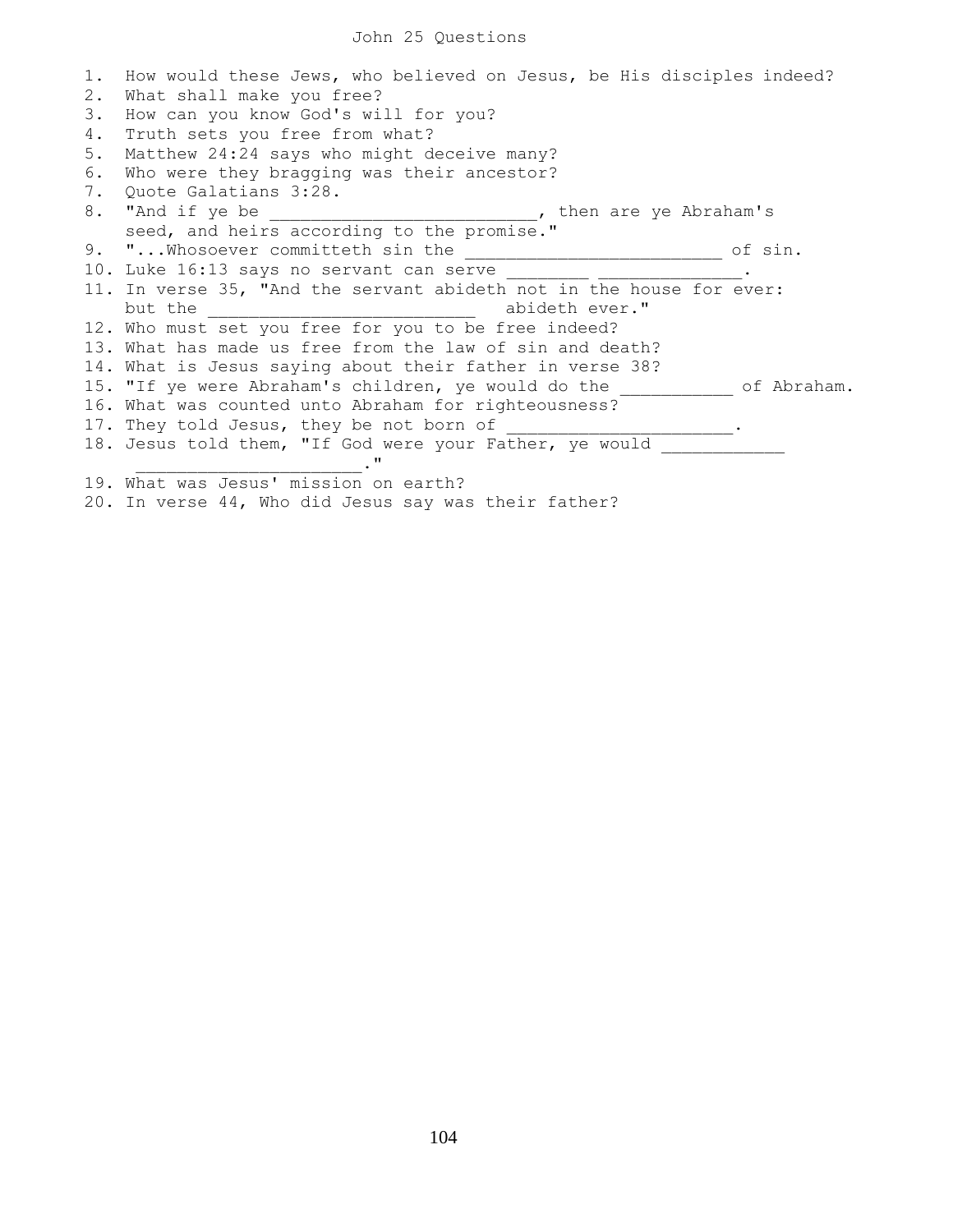We will begin this lesson in John 8:45.

John 8:45, "And because I tell you the truth, ye believe me not."

 In the last lesson, Jesus had told them that they were of their father, the devil. Jesus is really speaking to the religious people of that day. They were very similar to our day; because they had a form of godliness, claiming to be following Jesus, but in fact, following the lust of the flesh. These Hebrews were proud of the fact that they were descendents of Abraham. They really were not spiritual descendents of Abraham, because Abraham is the father of those who believe. Galatians 3:29, "And if ye be Christ's, then are ye Abraham's seed, and heirs according to the promise." Jesus is the Truth. To have the truth, we must believe in Him.

 John 8:46, "Which of you convinceth me of sin? And if I say the truth, why do ye not believe me?"

Who, in all of your scholars, has accused me of sin and can prove that I have done anything contrary to God's teaching, is the question Jesus asked them. They cannot accuse Him of evil, because He does only good. Again, Jesus says, you know I am telling the truth, why do ye not believe me? I really believe the reason they didn't believe Him is because He was housed in flesh. They were just like so many people today, who cannot look beyond the flesh and see the Spirit. This sinless, perfect one they could not comprehend. You see, if Jesus was just flesh, they would have been right; because all flesh has come short of the glory of God. Jesus was, and is, God the Son. God the Son was housed in flesh when He was on the earth, so He could be tempted in the flesh, as we are. His flesh will actually feel pain on the cross. His Spirit is in total control at all times. The Spirit of God came and dwelled in the flesh of man and overcame the flesh and death.

 John 8:47, "He that is of God heareth God's words: ye therefore hear [them] not, because ye are not of God.

There is only one explanation for this, they really do not know the Father God.

 John 8:48, "Then answered the Jews, and said unto him, Say we not well that thou art a Samaritan, and hast a devil?"

 These Hebrew's strong enemy was the Samaritan. This was one of the worst things they could call Jesus in their sight, a Samaritan. Just as an after-thought, they added that He had a devil. As we said before, anything they did not understand they called a devil. What they forgot is the devil does evil, and Jesus was doing only good.

 John 8:49, "Jesus answered, I have not a devil; but I honour my Father, and ye do dishonour me."

 Jesus has offered them life, and yet they rejected Him. This flat statement that He has not a devil is emphatic. It leaves no room for question. This is the reply a true Christian should give, as well. A person who is totally sold out to Jesus is full of His Light, and that Light does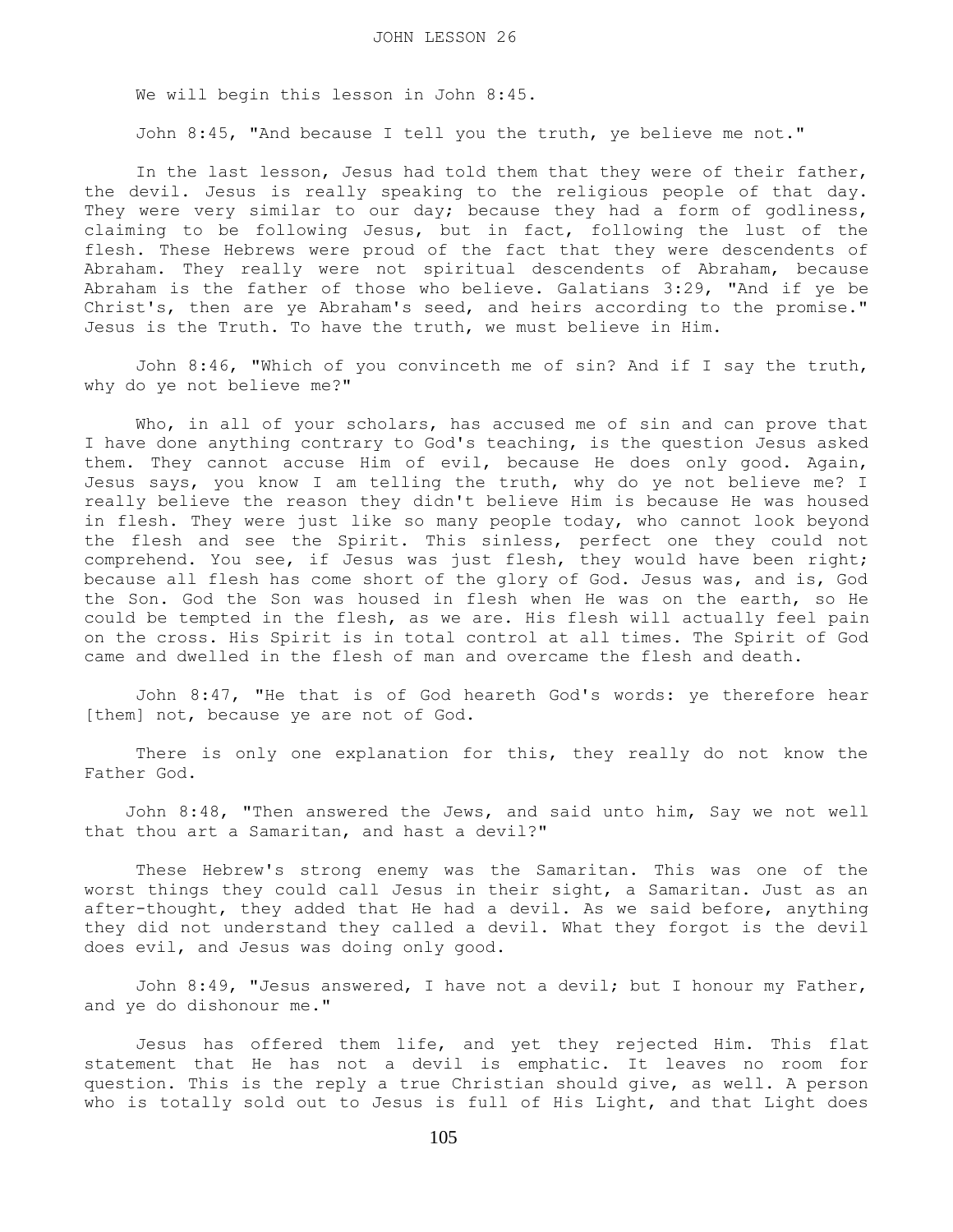away with all darkness. You cannot be filled with Light and darkness at the same time. A demon can attack a Christian from without but cannot enter into a Christian full of Light. Jesus says one more time that He is of the Father. He is God's representative to man. If we reject Him, we reject God.

 John 8:50, "And I seek not mine own glory: there is one that seeketh and judgeth."

 Truly Jesus did not come to glorify Himself. He suffered the shame of the cross at Calvary to spare us. Jesus was here to suffer for our sins. At the end of the age, He will be the Judge of all the earth.

 John 8:51, "Verily, verily, I say unto you, If a man keep my saying, he shall never see death."

 John 8:52 "Then said the Jews unto him, Now we know that thou hast a devil. Abraham is dead, and the prophets; and thou sayest, If a man keep my saying, he shall never taste of death."

 This group have no idea who they are speaking to. Every person is a spirit who lives in a body. Our body will go back to dust. Our spirit inside a celestial body will go on to be judged of Jesus. Those who follow Jesus will go on to eternal life with Him. These Christians truly shall never taste of death.

 John 8:53, "Art thou greater than our father Abraham, which is dead? and the prophets are dead: whom makest thou thyself?"

 This is a sarcastic remark spoken to Jesus. Abraham was created by Jesus. In fact, He was Abraham's God. They are saying to Jesus, who are you trying to tell us that you are, God? Again, I say they did not recognize Him as God the Son.

 John 8:54, "Jesus answered, If I honour myself, my honour is no thing: it is my Father that honoureth me; of whom ye say, that he is your God:"

 They really have no excuse, because He told them who He was." His says again, you say you are of God, but if you are, why do you not recognize Me?

John 8:55, Yet ye have not known him; but I know him: and if I should say, I know him not, I shall be a liar like unto you: but I know him, and keep his saying.

 The Jews were a very proud people. Their pride stemmed from God giving them His law. You can know the law, however, and not love or know the Lawgiver. To know the letter of the law, does not give life. The Law-giver brings Life.

 John 8:56, "Your father Abraham rejoiced to see my day: and he saw it, and was glad."

 I will not get into this in depth here. Abraham is the father of the believers. He believed in the Saviour. Our spiritual father must believe the same way we do. Take another look at Melchesidec whom Abraham paid tithes to and who served communion to Abraham. Melchesidec, King of peace, had no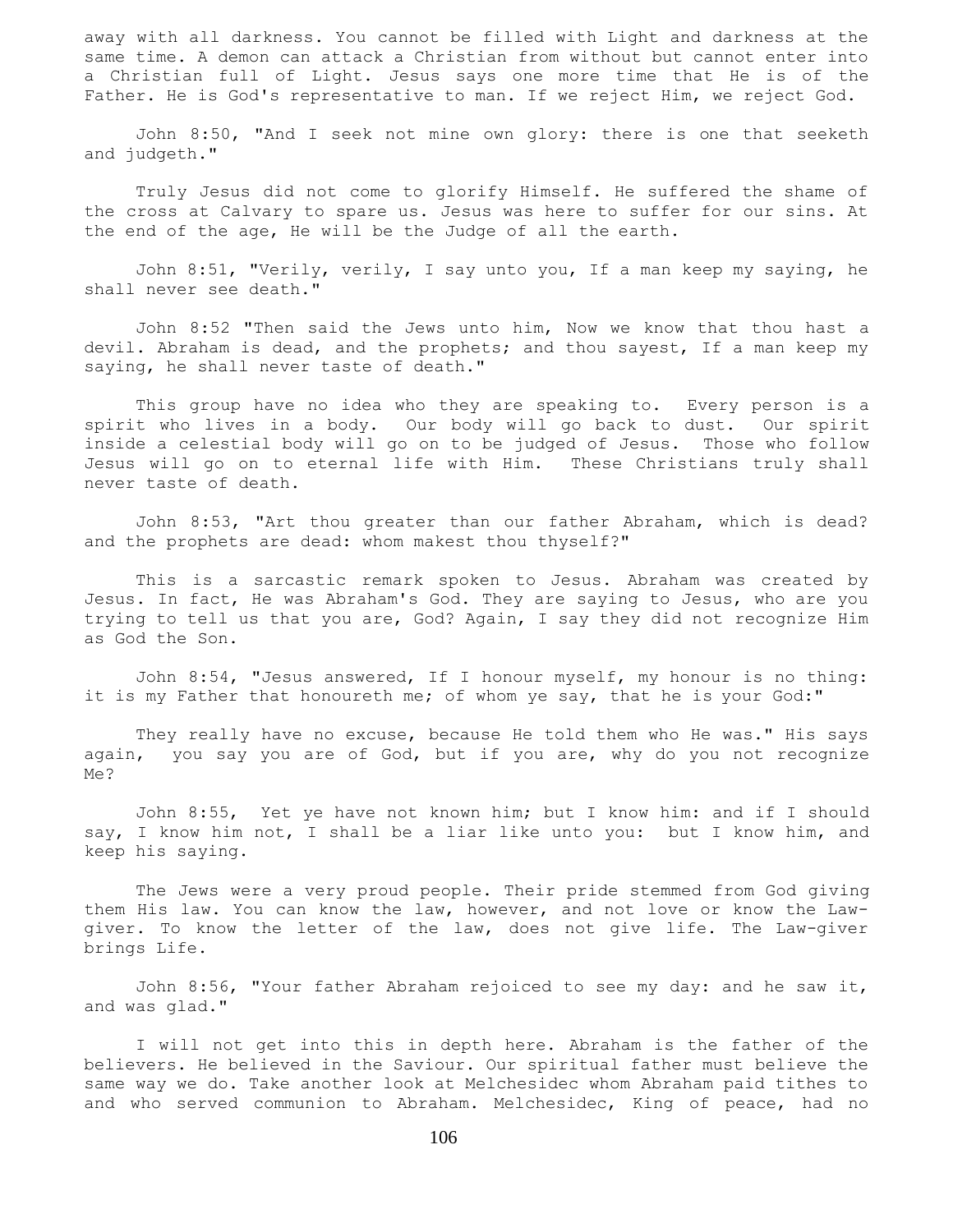earthly parents, had no beginning of days or end of life. The only person He appeared to was the father of believers, Abraham. He appeared to Abraham approximately 2,000 years after Adam's birth, Jesus appeared 2,000 years after that as a baby, and our King of kings and Lord of lords will appear in the eastern sky approximately 2,000 years after that. Think on this.

 John 8:57, "Then said the Jews unto him, Thou art not yet fifty years old, and hast thou seen Abraham?"

 Their view of Jesus was strictly physical. They had not understood what He had been telling them at all; that He was eternal God the Son.

 John 8:58, "Jesus said unto them, Verily, verily, I say unto you, Before Abraham was, I am."

 Jesus is speaking here of His eternity. He is the First and Last, the Alpha and Omega. Read again St. John chapter 1, if you have any doubt.

 John 8:59, "Then took they up stones to cast at him: but Jesus hid himself, and went out of the temple, going through the midst of them, and so passed by."

 You see, they could not see Jesus if He did not want them to, even if He were standing in front of them. He walked right in front of them, hidden to their view. If nothing else had convinced them, this should have; because He hid Himself to them while they were beholding Him.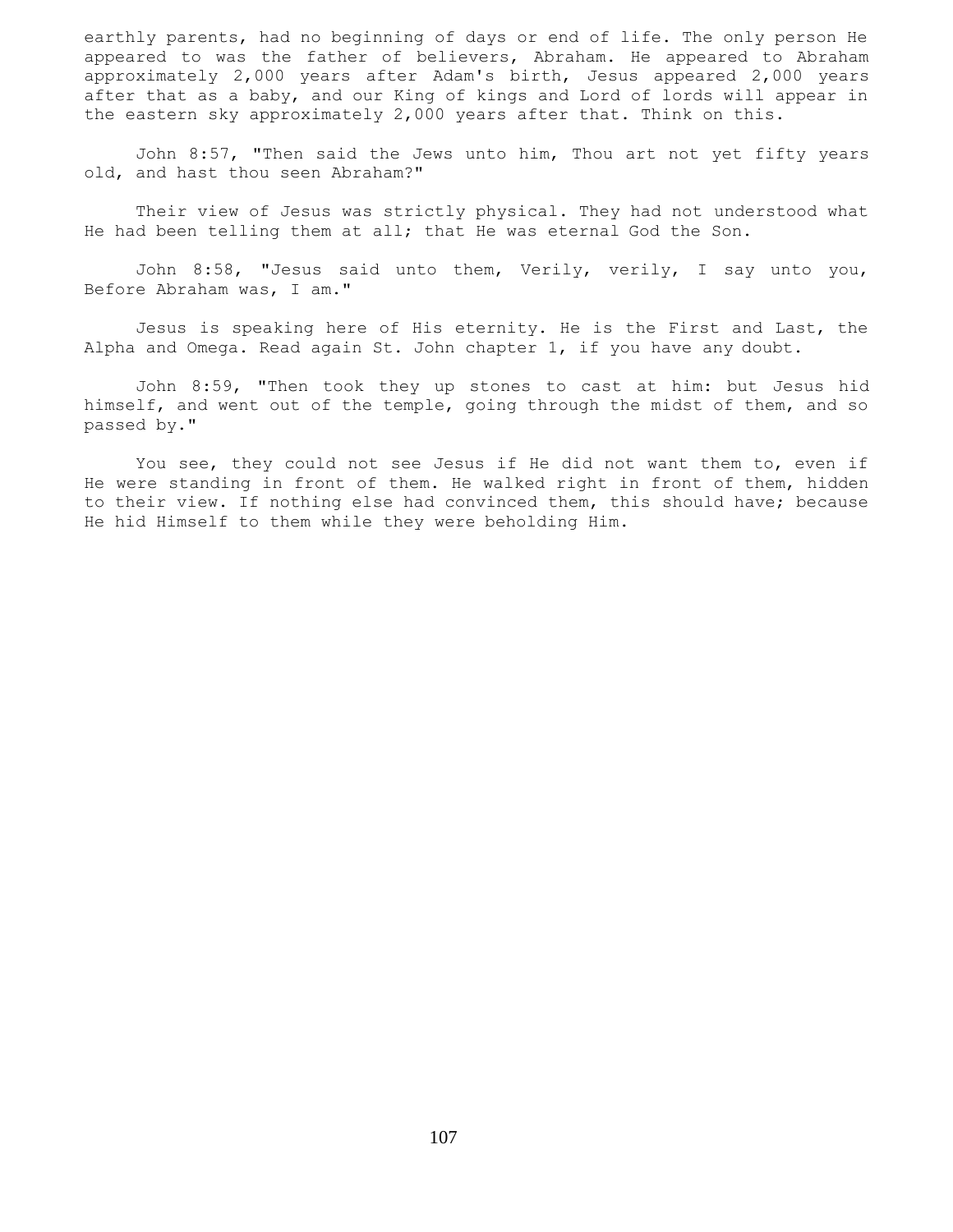## John 26 Questions

1. In verse 45, why did they not believe Him? 2. Who had Jesus said was their father? 3. Compare what they were doing to nominal Christians now. 4. In Galatians 3:29, who is Abraham father of? 5. What question, in verse 46, did they ask Jesus? 6. Explain what that means. 7. Why does the author believe they did not believe Him? 8. Why was Jesus housed in a fleshly body when He came as our Saviour? 9. What was the worst name they could think to call Jesus? 10. What answer did Jesus emphatically give them in verse 49? 11. A person who is totally sold out to Jesus is full of what? 12. Why can that person not have a devil living inside them? 13. What can the devil do to Christians? 14. In verse 51, Jesus says, "...If a man keep my saying, he shall never see \_\_\_\_\_\_\_\_\_\_\_\_\_\_\_.." 15. Who is Life? 16. Who did these Jews say was their father? 17. Jesus said, "...If a man keep my saying, he shall never  $\mathcal{L}_\text{max}$  , we can also the contract of the contract of the contract of the contract of the contract of the contract of the contract of the contract of the contract of the contract of the contract of the contract of t 18. Who did they compare Jesus unfavorably with? 19. Who did they say was their God? 20. Jesus said, if they knew God, why didn't they recognize \_\_\_\_\_\_\_\_\_\_\_\_\_? 21. Jesus said, if He said He knew not the Father, He would be what? 22. How many years after Adam's birth, did Melchesidec appear? 23. How many years after Melchesidec's appearance, did the Saviour appear? 24. How many years after Jesus, approximately, will it be that our King and Lord appear? 25. How old did they say Jesus was? 26. Jesus said, "...Before Abraham was,  $\cdot$ " 27. What did Jesus do, when they started to stone Him?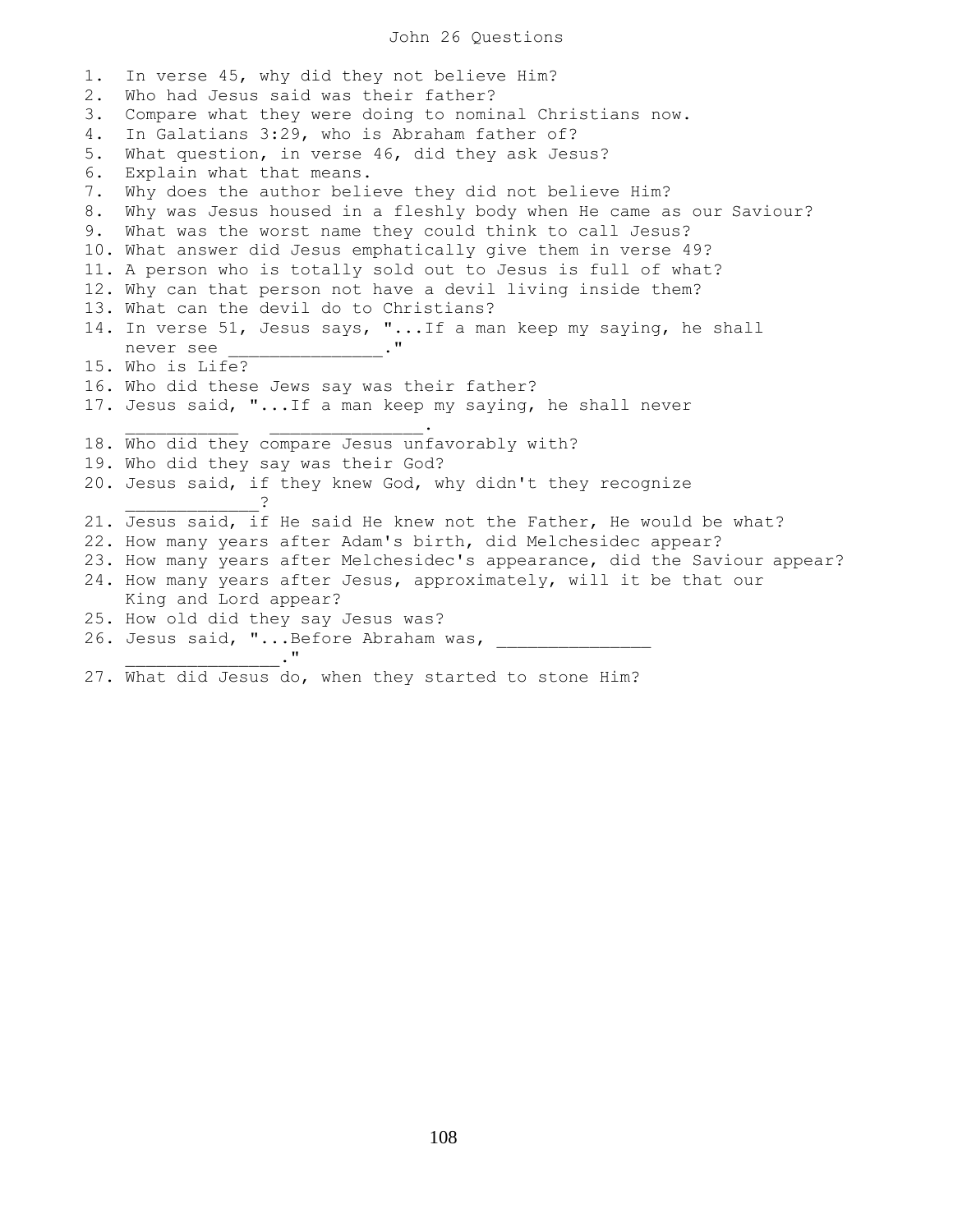We will begin this lesson in John 9:1.

 John 9:1, "And as Jesus passed by, he saw a man which was blind from his birth."

 The fact that this man was blind from birth brings us to believe that a creative miracle would be needed here. This man had not lost his sight from an accident, nor had he gradually lost his sight. Jesus does not overlook the needs of people, even though He is just passing by.

 John 9:2, "And his disciples asked him, saying, Master, who did sin, this man, or his parents, that he was born blind?"

 Really, this question shows the weakness of the disciples' understanding. It appears from this question they asked Jesus, that they believe all disease is caused by sin. This is just not true. Some disease is caused by sin, but not all. A very good example of sickness without sin is Job. It seems, though these disciples walked with Jesus most of the time, they still misunderstood much of His teaching. If this man's sin made him blind, how did he sin before his birth? You see, that statement could not be true, because you must live before you yourself sin.

 John 9:3, "Jesus answered, Neither hath this man sinned, nor his parents: but that the works of God should be made manifest in him."

We see, here, an answer to many of the people today who preach that sickness means you have sinned. I say again, not all sickness is caused by sin. You see, God had a purpose in this man's blindness. Many dear saints have been made to feel guilty about disease in their bodies. God has many purposes unknown to us. One of the best examples, I believe, is Paul. God would not take his thorn in the flesh away, so that Paul would remain humble. We are not told specifically what disease Paul had , we just know that God refused to heal him for a purpose. Most people are closer to God when there is a problem in their life. The purpose of this man's blindness is to show the creative power of the Lord Jesus. I say creative, because he had never seen before. The Lord must create sight for him.

 John 9:4, "I must work the works of him that sent me, while it is day: the night cometh, when no man can work."

 Just as Jesus says, here, that He must work while it is day, we must do the same. After we have died, it is too late to go out and do the things God called us to do while we were on earth. The called of God are called to complete a mission on this earth. The job God called you to do, is not for your life in heaven, but is a call to work here on this earth. Jesus was on a mission. He knew His time on earth this time was limited. He must complete His mission as the opportunity arises now.

John 9:5, "As long as I am in the world, I am the light of the world."

 These words are in red in the Bible which tell us that Jesus spoke these words Himself. He is the Light. Those who do not receive Jesus, even now, are living in darkness. We have already studied in this teaching on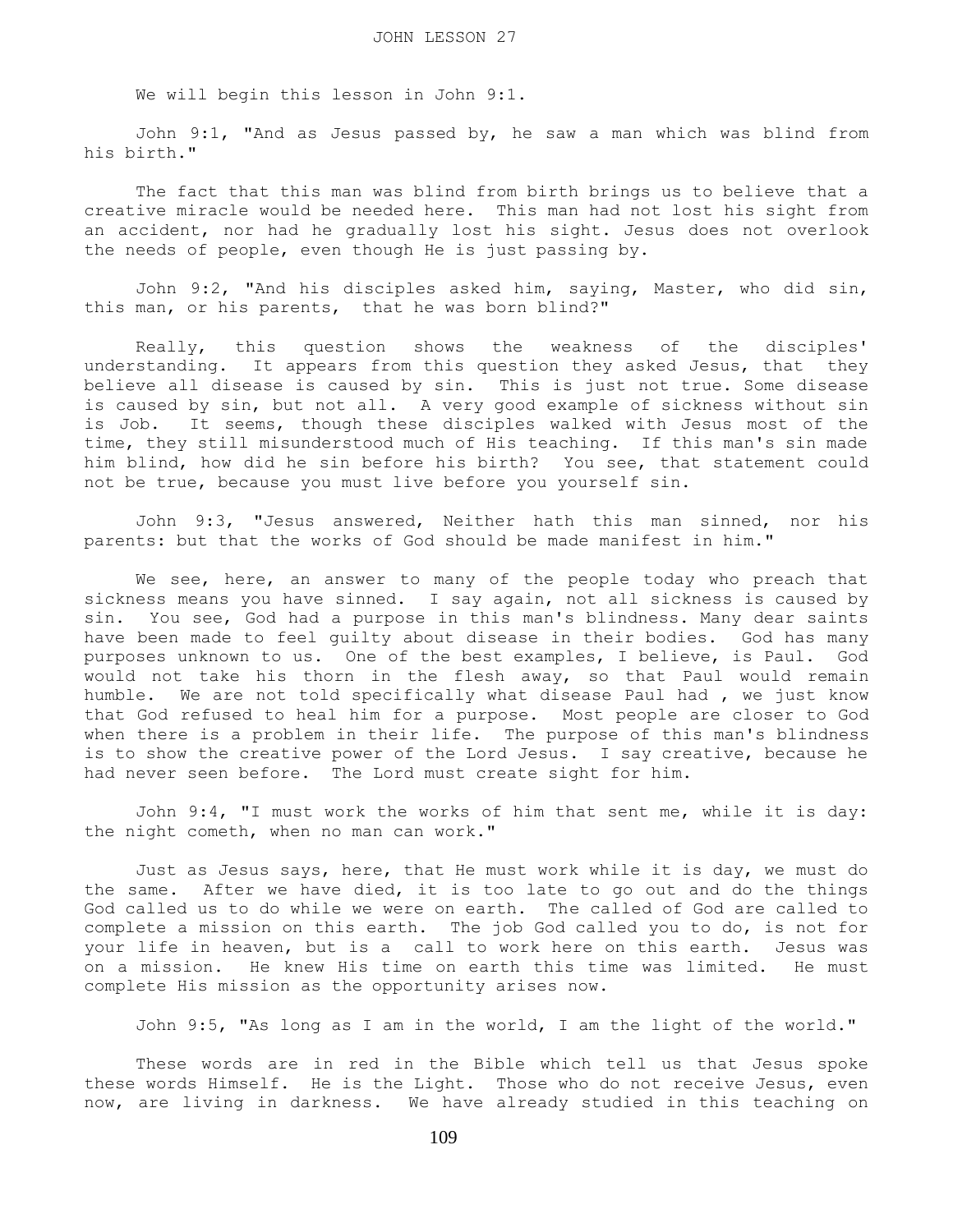the Book of John that Jesus said , "I am the light of the world: he that followeth me shall not walk in darkness, but shall have the light of life." When it became dark for three hours at Jesus' crucifixion, Satan thought he had defeated Jesus. He was really disappointed when Jesus rose from the grave.

 John 9:6, "When he had thus spoken, he spat on the ground, and made clay of the spittle, and he anointed the eyes of the blind man with the clay,"

 As we said in an earlier verse, since this man was blind from birth, this needed to be a creative miracle. Man was made from the dust of the earth. Perhaps, that is why Jesus picked up a hand full of clay to anoint the eyes with. To me, this clay speaks of creation.

 John 9:7, "And said unto him, Go, wash in the pool of Siloam, (which is by interpretation, Sent.) He went his way therefore, and washed, and came seeing."

 This going and washing are an act of faith upon this man's part. Sometimes Jesus would say, your faith has made you whole. Had this man not believed that he would be able to see when he washed, he would not have gone to wash. This was an outward sign that he believed. His faith shown by his action activated his healing.

 John 9:8, "The neighbours therefore, and they which before had seen him that he was blind, said, Is not this he that sat and begged?"

 These neighbors had to be astonished at him being healed. They had seen him from his birth and knew that he was blind. They even knew he had begged, because he could not make a living being blind. They could not believe their own eyes.

 John 9:9, "Some said, This is he: others said, He is like him: but he said, I am he."

 This type of miracle was so outstanding that many around just could not believe it. His appearance had changed, also. The eyes give off such expression that having his eyes open did alter his appearance. We see here, though, that he answers and says, it's me.

John 9:10, "Therefore said they unto him, How were thine eyes opened?"

John 9:11, "He answered and said, A man that is called Jesus made clay, and anointed mine eyes, and said unto me, Go to the pool of Siloam, and wash: and I went and washed, and I received sight."

 Now that he can see, they are curious about how this happened. You see, this man does not even realize that Jesus is Messiah. He calls Jesus a man. Something had caused him to believe and to obey Jesus, and his sight was restored.

 John 9:12, "Then said they unto him, Where is he? He said, I know not."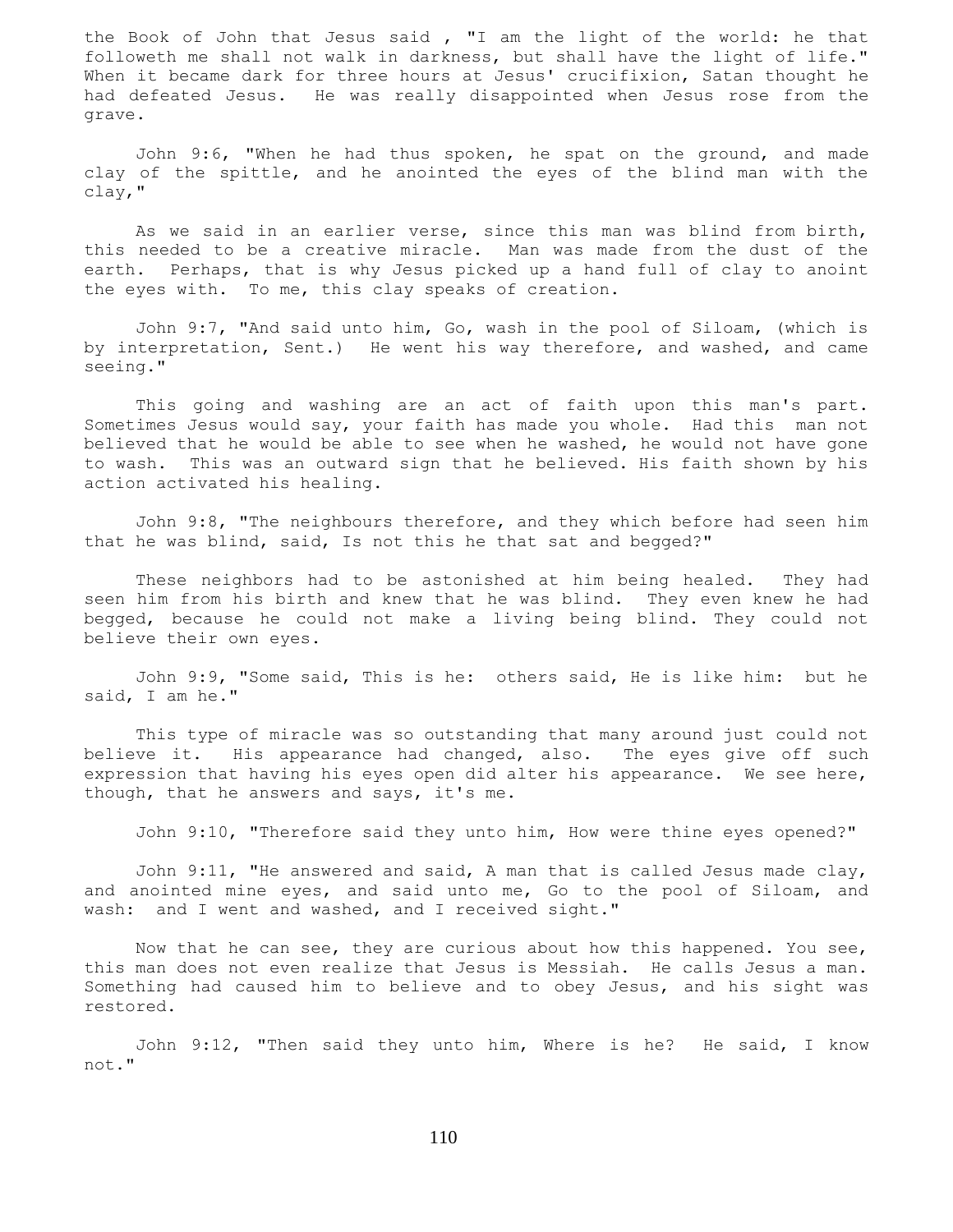Jesus had sent him to the pool of Siloam. He didn't go back to Jesus, so he doesn't really know where Jesus went, or even who Jesus is.

 John 9:13, "They brought to the Pharisees him that aforetime was blind."

 John 9:14, "And it was the sabbath day when Jesus made the clay, and opened his eyes."

 These Pharisees have already been seeking to accuse Jesus and get rid of Him. As we said before, they were jealous because Jesus was doing miracles that they could not do. The worst accusation they could make of this was that He had done this on the sabbath. No one, except the man, seems to be pleased about his sight being returned. These Pharisees and the people who brought him to the Pharisees are so caught up in the letter of the law, that they have overlooked the fact that a fantastic miracle has occurred here. I cannot believe they want to punish anyone for doing good to this extent. This is like much of the knit-picking that goes on in today's churches. They get so caught up in carrying out their rules and doctrines that they miss God's real message. Being technical about the Bible will get us nowhere with God. God wants us to understand the deeper meaning in our Spirit and heart.

 John 9:15, "Then again the Pharisees also asked him how he had received his sight. He said unto them, He put clay upon mine eyes, and I washed, and do see."

 We see here jealousy to the utmost. These Pharisees were not concerned that the man could see, all they wanted to do was get enough evidence so they could accuse Jesus.

 John 9:16, "Therefore said some of the Pharisees, This man is not of God, because he keepeth not the sabbath day. Others said, How can a man that is a sinner do such miracles? And there was a division among them."

 We see a division among these Pharisees. Some would not believe that He was any more than a man guilty of breaking the sabbath, regardless of how fantastic the miracles He did were. Some of the others, however, were beginning to realize that no mere man could do these miracles. This has to be Messiah. This division still exists today. It is the believer and the nonbeliever.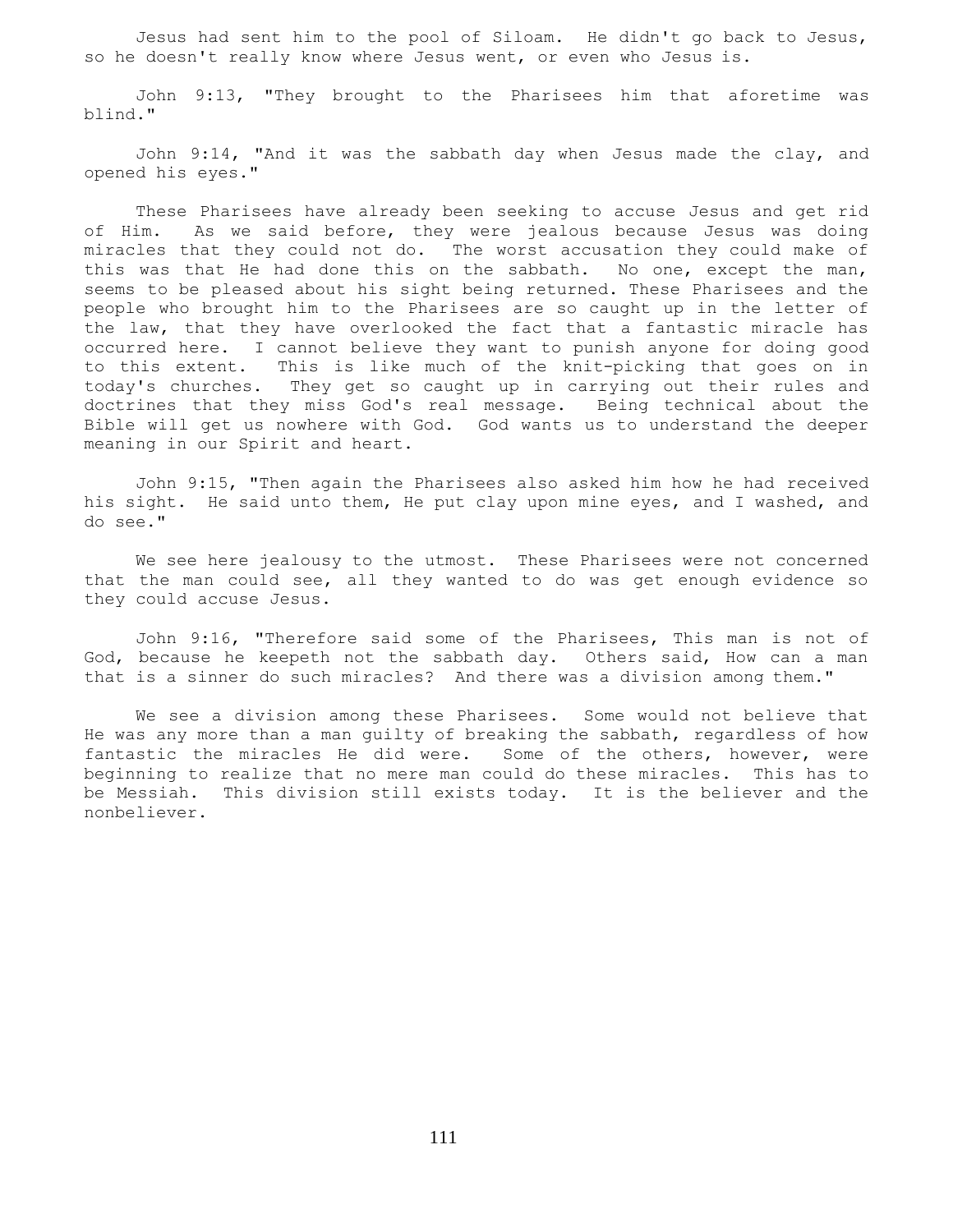1. How long had this man been blind? 2. The fact he had been blind this long indicates what kind of miracle is is necessary? 3. What question did the disciples ask Jesus about the man's blindness? 4. How did Jesus answer them? 5. What was the purpose of his blindness? 6. This question the disciples asked showed what about themselves? 7. What makes the disciples' question ridiculous? 8. Who prayed three times to be healed and was told no? 9. What was his disease? 10. When did Jesus say He must work? 11. What are the called of God, called to complete? 12. In verse 5, what did Jesus call Himself? 13. When did Satan believe he had beaten Jesus? 14. What actually did Jesus do to the blind man? 15. When Jesus did that, what did He tell the blind man to do? 16. When the blind man obeyed Jesus, what did that show? 17. What does Siloam mean? 18. When he did what Jesus said, what happened? 19. In verse 8, who had difficulty believing this miracle? 20. What question did they ask the man? 21. Who did they take the man to? 22. What were they accusing Jesus of? 23. What caused the divided opinions? 24. Who did they mistakenly believe Jesus to be?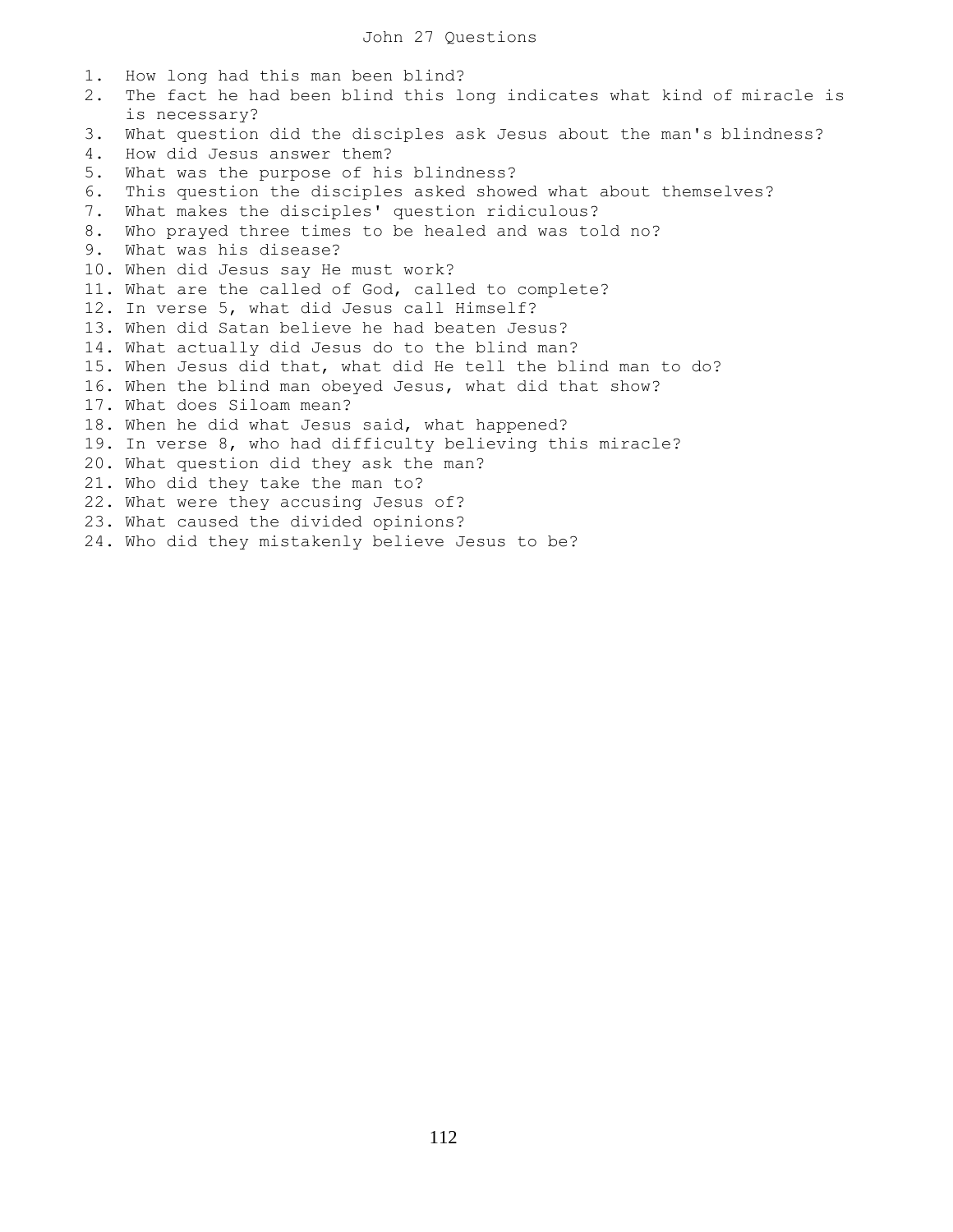We will begin this lesson in John 9:17.

 John 9:17, "They say unto the blind man again, What sayest thou of him, that he hath opened thine eyes? He said, He is a prophet."

 In the last lesson, we closed with the Pharisees being of different opinions. Some believed He was of God, and some did not. Now, they want the blind man to settle this argument for them by telling them who Jesus is. The blind man does not know. He realizes there is something supernatural about Jesus, so for a better explanation, he calls Him a prophet. People throughout the ages have been willing to admit that Jesus was a prophet, because they, too, realize that He had more power than anyone they had ever known. The truth is that Jesus Christ was God the Word, God the Son. Until we realize that Jesus was God the Word, who took on the form of flesh and dwelt among us, we will be like this blind man who called Him a prophet. We will not know the fullness of Him until we realize that He is, was, and always will be Emmanuel - God with us.

 John 9:18, "But the Jews did not believe concerning him, that he had been blind, and received his sight, until they called the parents of him that had received his sight."

 These particular Jews had not seen this miracle take place. They did not even believe that the man had been blind before. Now they are badgering the man who had received his sight. They wanted some solid evidence that he had really been blind, so they call for the man's father and mother. They knew they were not capable of restoring sight to the blind, so they believed that this could not be.

 John 9:19, "And they asked them, saying, Is this your son, who ye say was born blind? how then doth he now see?"

 John 9:20, "His parents answered them and said, We know that this is our son, and that he was born blind:"

 John 9:21, "But by what means he now seeth, we know not; or who hath opened his eyes, we know not: he is of age; ask him: he shall speak for himself."

 These parents were reluctant to say too much, because they feared the Jewish leaders. They say ask him. Let him be responsible for whatever has occurred. They even add that he is of age. The Jews first want to know if this is really their son. If he is their son, they want to hear the parents say that he was blind from birth. If even this is true, then they want to know how he can now see. The parents were probably not there when he received his sight. It looks to me like they should have been proud to give credit to whomever restored their son's sight. We see in verse 22, why they were reluctant to say.

 John 9:22, "These words spake his parents, because they feared the Jews: for the Jews had agreed already, that if any man did confess that he was Christ, he should be put out of the synagogue."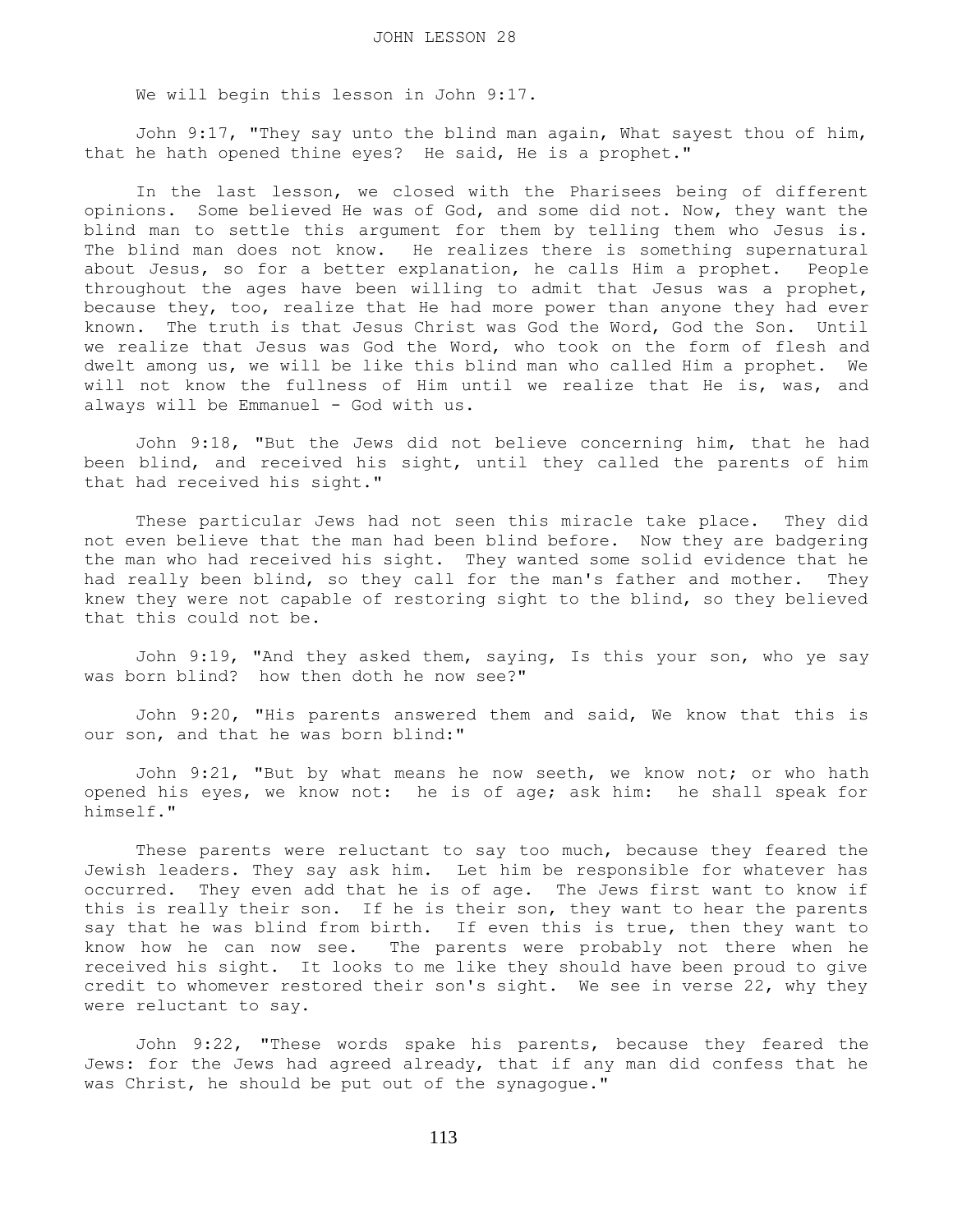John 9:23, "Therefore said his parents, He is of age; ask him."

 To an Israelite, about the worst thing that could happen to him was that he would be banished from the synagogue. I cannot imagine the pain of a parent with a child born blind, however. It seems to me that my joy over a blind child that could now see would be so great, that it would diminish my fear of having to leave the synagogue. If this son is truly of age, then they have suffered twenty years or more knowing their son could never see. I cannot imagine their reluctance to praise Jesus for this miracle.

 John 9:24, "Then again called they the man that was blind, and said unto him, Give God the praise: we know that this man is a sinner."

 These Jews were not willing to accept Jesus as their Messiah, even if they condemned themselves by not admitting the obvious only conclusion. The praise should be to the one who healed him. Little did they know that Jesus was God manifest in the flesh. All men are sinners. This really was not a man, but God the Son housed in the body of man. In a way they spoke truth, because man should not take credit for things God did.

 John 9:25, "He answered and said, Whether he be a sinner or no, I know not: one thing I know, that, whereas I was blind, now I see."

 This man who could now see has no idea who healed him. He just knows that he was blind and now can see. He will not deny that he can see, for fear his blindness might return.

 John 9:26, "Then said they to him again, What did he to thee? How opened he thine eyes?"

 John 9:27, "He answered them, I have told you already, and ye did not hear: wherefore would ye hear it again? will ye also be his disciples?"

We see, here, that these Jews are not willing to accept the truth. It appears the answer the man (healed of blindness) gives them is a bit sarcastic. He says, if I tell you again, will you believe and follow Him? He says, does telling you more than once make you any more willing to believe?

 John 9:28, "Then they reviled him, and said, Thou art his disciple; but we are Moses' disciples."

 Here we see disciple used as someone who disciplines themselves and follows someone. They are willing to accept the teaching of someone who they decide to follow. That makes them disciples of Moses, since Moses gave them the teaching they are willing to follow.

 John 9:29, "We know that God spake unto Moses: as for this fellow, we know not from whence he is."

 This is really a lie. They have no first hand knowledge of Moses. The only thing they really know of Moses is that they have been taught that he gave the law. The difference is that they accepted the teaching that Moses gave the law, and they did not accept Jesus' teaching that He is Messiah.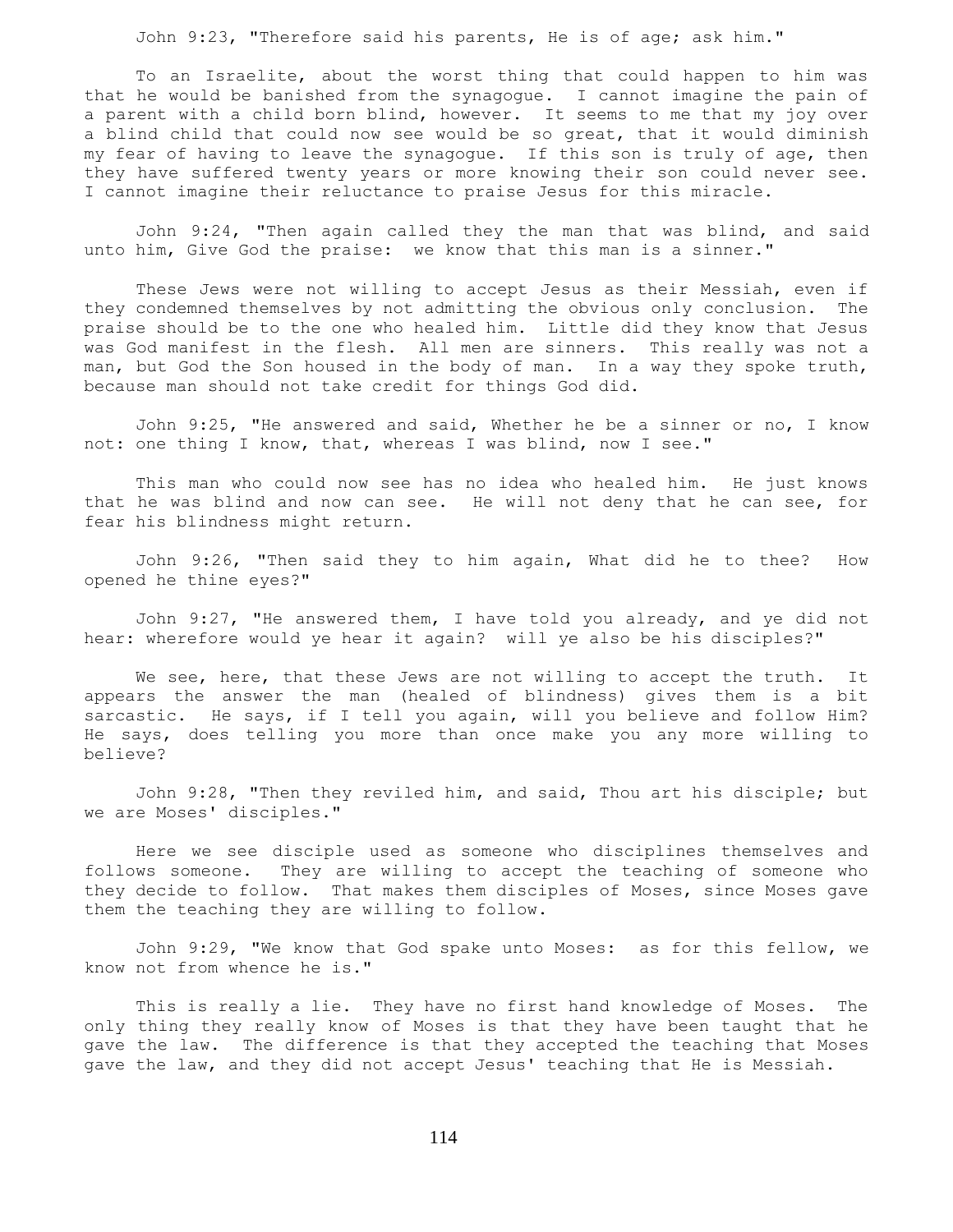John 9:30, "The man answered and said unto them, Why herein is a marvelous thing, that ye know not from whence he is, and yet he hath opened mine eyes."

 John 9:31, "Now we know that God heareth not sinners: but if any man be a worshipper of God, and doeth his will, him he heareth."

 John 9:32, "Since the world began was it not heard that any man opened the eyes of one that was born blind."

 You see, here, that this man, whose sight was given to him by Jesus, is more aware of the things from God's teaching than these (so called) learned men of the law. He reminds them that they were not able to give him sight, even with all of their intelligence of the law. They claimed to be God's representative to the people, why could they not give him his sight? They claim to be better than Jesus, so why could they not do the miracles Jesus did? The man just simply says, you are sinners, because you could not do this. Jesus is free of sin, because God answers His prayer. He says it all in verse 33.

John 9:33, "If this man were not of God, he could do nothing."

He just the same as calls them sinners.

 John 9:34, "They answered and said unto him, Thou wast altogether born in sins, and dost thou teach us? And they cast him out."

 They were so puffed up with pride that they could not be taught of anyone. They certainly would not be taught of him, because they thought themselves better than him. He probably did not care that they threw him out of the synagogue. He was not ashamed of Jesus.

 John 9:35, "Jesus heard that they had cast him out; and when he had found him, he said unto him, Dost thou believe on the Son of God?"

 Jesus comes to him and asks him the most important question that any of us ever answer, "Do you believe on the Son of God?" You see, Jesus had never told this man who He was.

 John 9:36, "He answered and said, Who is he, Lord, that I might believe on Him?"

We see, here, a man eager to learn. He knows whatever Jesus tells him is the truth. He calls Jesus, Lord. We see in this, a willingness to follow Jesus. He will follow and believe on whoever Jesus says He is.

 John 9:37, "And Jesus said unto him, Thou hast both seen him, and it is he that talketh with thee."

 This time Jesus leaves no doubt who He is. I think the reason that Jesus didn't say It is I, is because He reminds the man that He is the same one who gave him his sight. He says you have seen Him.

John 9:38, "And he said, Lord, I believe. And he worshipped him."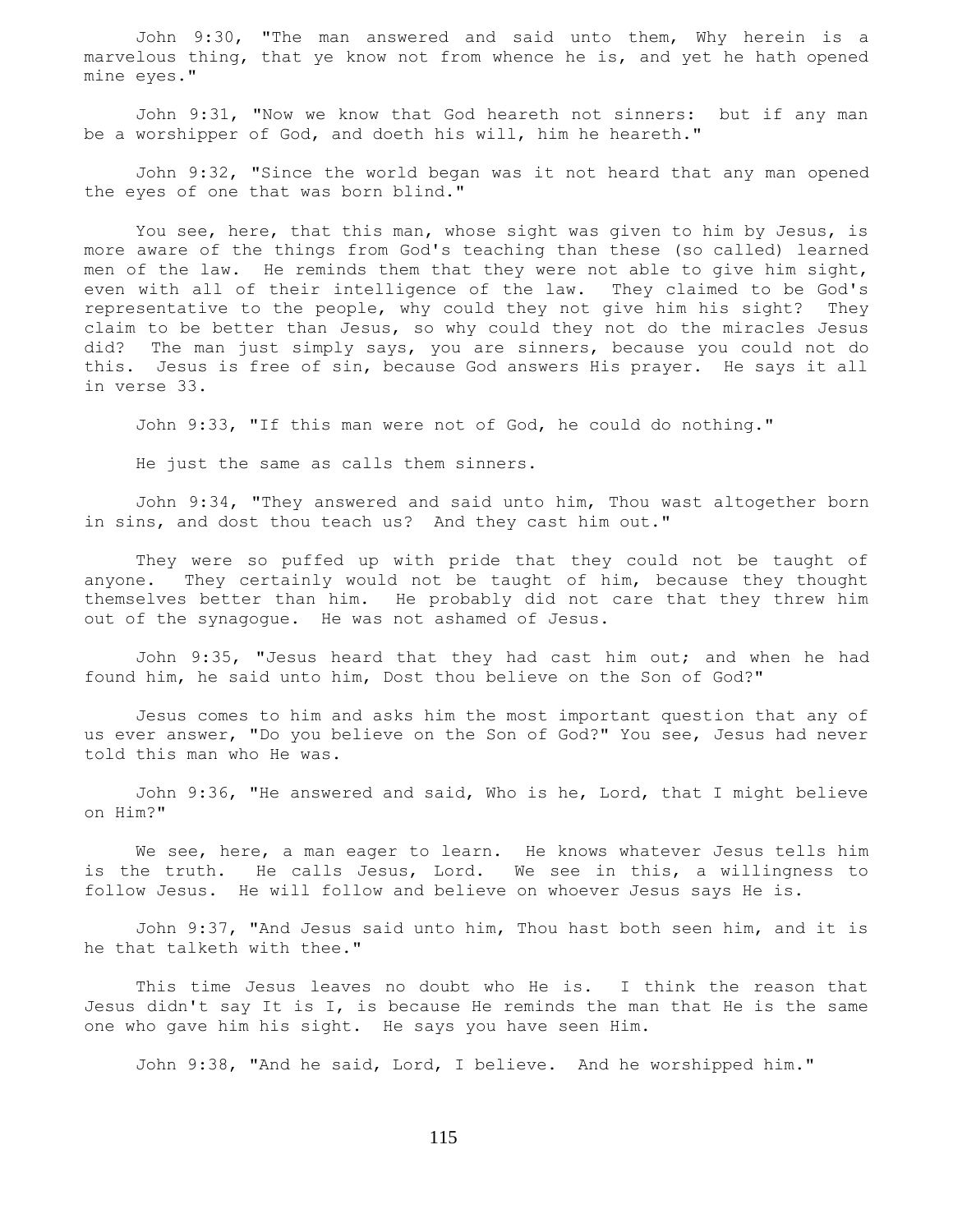We see, here, the blind man who received his sight was not nearly as blind as these Jewish leaders who did not believe unto everlasting life. When the opportunity was offered, this man believed.

 John 9:39, "And Jesus said, For judgment I am come into this world, that they which see not might see; and that they which see might be made blind."

We see here, that Jesus is speaking of the spiritual and not the physical. He has taught a beautiful story about how the physical house of Israel, who had the law, will be blinded to the gift of grace that He (Jesus) will bring to those who do not have the law (the Gentiles). Jesus was rejected by God's own chosen people (the Jews). The Gentiles (those who had previously been in spiritual darkness) would see and accept Jesus as Saviour and Lord.

 John 9:40, "And some of the Pharisees which were with him heard these words, and said unto him, Are we blind also?"

 These Pharisees were like the lukewarm Christians of today. They claimed to be His followers, but they were only following Him on the surface. They were not truly His followers, willing to stop being Pharisees. In II Timothy, it calls people like this, "having a form of godliness, but denying the power thereof."

 John 9:41, "Jesus said unto them, If ye were blind, ye should have no sin: but now ye say, We see; therefore your sin remaineth."

 These Pharisees were proud that they were learned in the law. The law had promised a Messiah. If they had truly realized Jesus to be this Messiah, they should have stopped being proud that they had the law, and realized they were nothing until they forsook all and followed Jesus.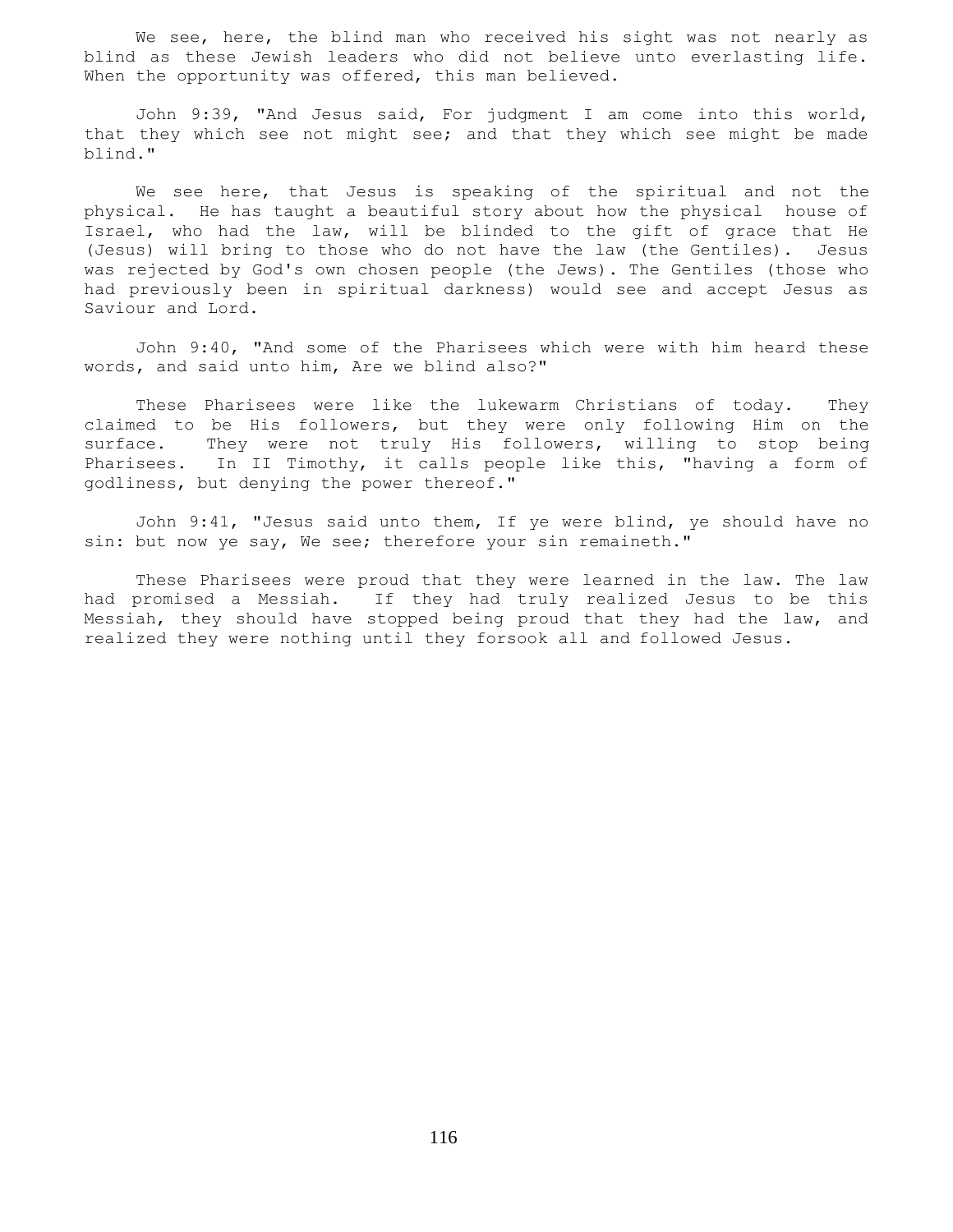1. What did the blind man call Jesus in verse 17? 2. What had divided the Pharisees? 3. Who is Jesus Christ, really? 4. What did these Jews not believe? 5. Who did they call to confirm it? 6. What three things did they want to know from the blind man's parents? 7. How did the parents answer? 8. What made them not tell who did this miracle? 9. What did they add when they told these Jews to ask their son? 10. What would happen to anyone who believed that Jesus was Christ? 11. These Jews said give God the praise and then called Jesus what? 12. What did the blind man say to the Jews in answer to their saying this about Jesus? 13. What did the blind man say to them when they asked for him to tell them again how he was healed? 14. Whose disciples were these Jews? 15. How is disciple used in verse 28? 16. What lie did the Jews tell in verse 29? 17. The man said we know that God heareth \_\_\_\_\_\_\_\_\_\_\_\_\_\_\_\_\_\_\_\_\_\_\_\_\_\_\_\_\_\_. 18. Who had ever opened anyone's eyes who had been blind from birth? 19. If they were the same state of the state of the state of the state of the state of the state of the state o could they not open his eyes? 20. In verse 33, what is the strong statement the man makes to the Jews? 21. What is the prideful statement these Jews make to the man? 22. What did they do to the man whose sight had been given him? 23. What did Jesus do when He found that they had thrown him out? 24. What question did Jesus ask him? 25. What did he call Jesus? 26. In verse 38, what did the man say that we all need to say? 27. Why did Jesus say He came into the world? 28. What did some of the Pharisees who followed Jesus ask? 29. Who, in our day, can they be compared to? 30. What had given them so much pride? 31. What must they realize to be acceptable to Jesus?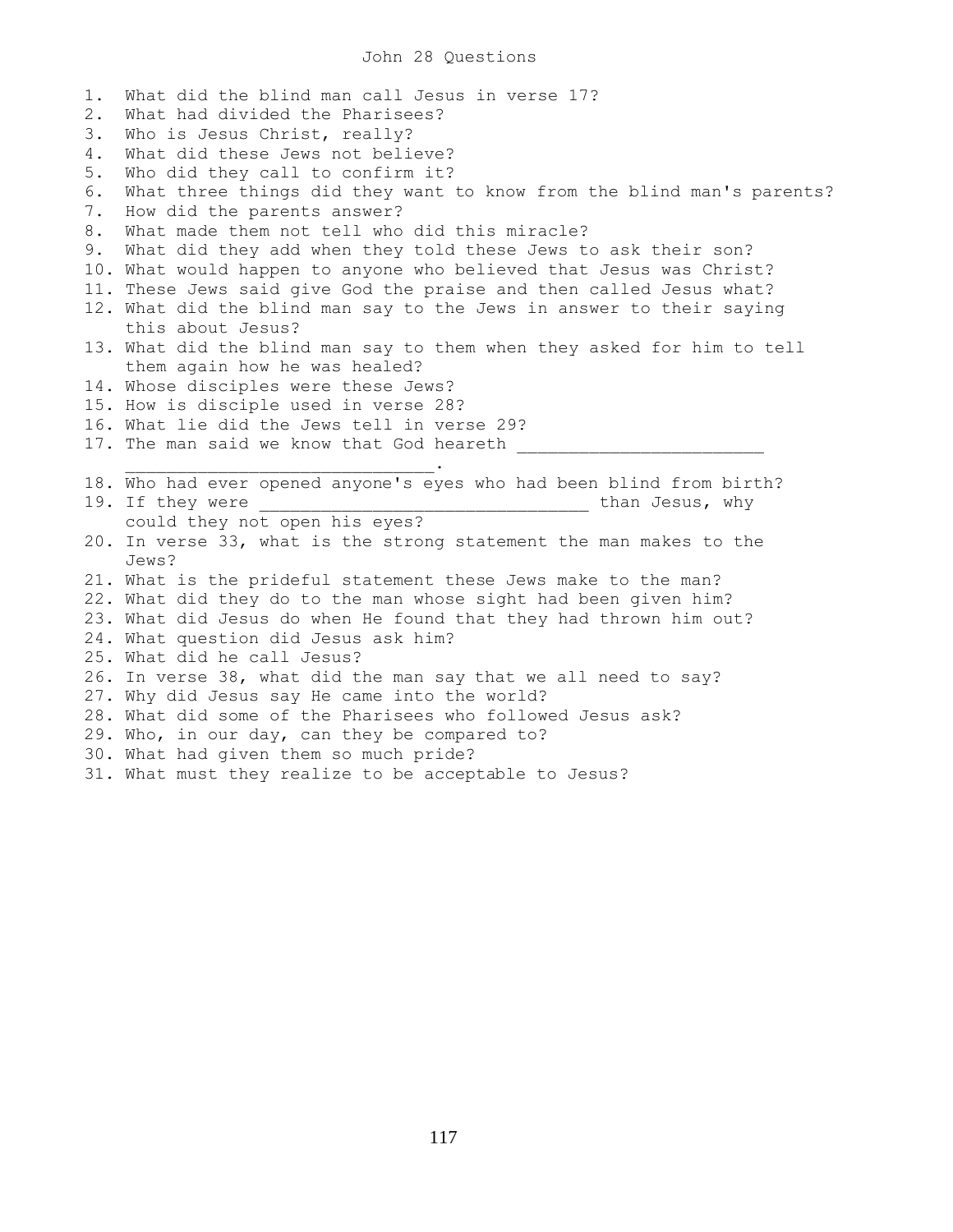We will begin this lesson in John 10:1.

 John 10:1, "Verily, verily, I say unto you, He that entereth not by the door into the sheepfold, but climbeth up some other way, the same is a thief and a robber."

 John 10:2, "But he that entereth in by the door is the shepherd of the sheep."

 We see here, the Shepherd is Jesus and his sheep are the believers in Christ Jesus. This seems to be speaking about these religious leaders (those who do not come in by the door). Jesus is the Door. These Pharisees and Jewish rulers did not believe in Him, so they are trying to get in some other way. Those who know the voice of the Shepherd (Jesus Christ) come in by the door which is, also, Jesus.

 John 10:3, "To him the porter openeth; and the sheep hear his voice; and he calleth his own sheep by name, and leadeth them out."

 John 10:4, "And when he putteth forth his own sheep, he goeth before them, and the sheep follow him: for they know his voice."

 The way is open to Jesus since He is the Way, the Door, also. The followers of Jesus will not follow another. The followers of Jesus know the voice of their Master. They are not deceived into following another. The great Shepherd is Jesus. There are shepherds under Jesus who tend to a specific flock until the great Shepherd calls. This would be speaking of ministers who Jesus has set over a portion of His flock, to care for them. The great Shepherd is Jesus. He is the one the sheep are really following.

 John 10:5, "And a stranger will they not follow, but will flee from him: for they know not the voice of strangers."

 A true Christian will not be deceived and follow after a false prophet, because they will be well trained by the Word of God. They will be well versed in the Scriptures and will not listen to sermons that please the flesh.

 John 10:6, "This parable spake Jesus unto them: but they understood not what things they were which he spake unto them."

 These Pharisees could not understand a parable and that is why Jesus spoke in a parable. He knew they would not understand what He was saying. They looked only at the literal message. They did not understand the deeper meanings that could only be understood by the spirit.

John 10:7, "Then said Jesus unto them again, Verily, verily, I say unto you, I am the door of the sheep."

 Jesus is giving the interpretation of what He had said before, but they will not understand this either. He explains, here, that He is the door that leads to eternal life. His sheep will go through this door to heaven.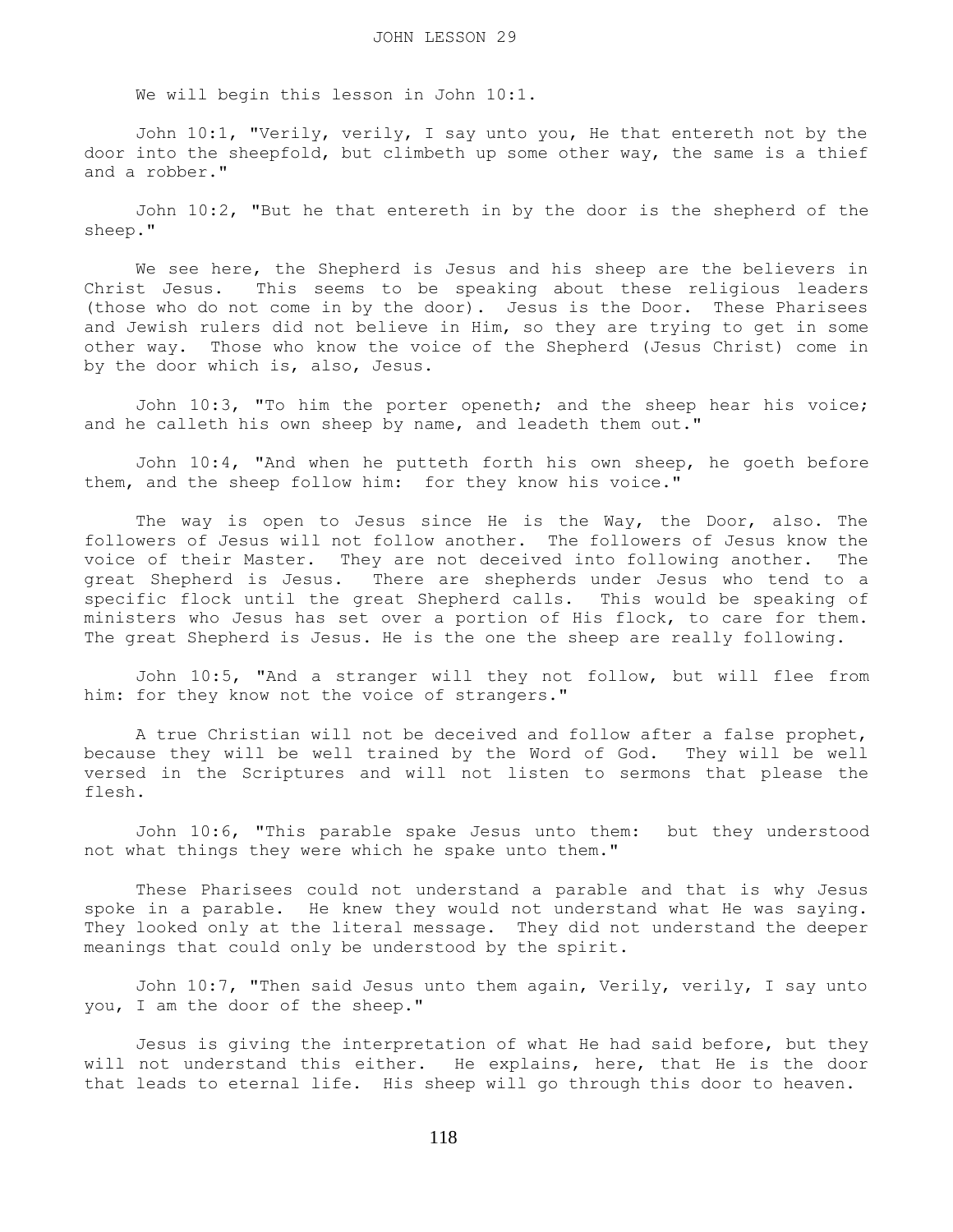John 10:8, "All that ever come before me are thieves and robbers: but the sheep did not hear them."

 Jesus is speaking of those who came on their own without being called. During this time, there had been many false prophets and false gods. I believe that is what is referred to here.

 John 10:9, "I am the door: by me if any man enter in, he shall be saved, and shall go in and out, and find pasture."

The only way to salvation is through Jesus Christ. He is the Door. This is speaking of that great pasture or resting place in heaven. Jesus is still speaking in a way that the Pharisees and Jewish leaders will not understand.

 John 10:10, "The thief cometh not, but for to steal, and to kill, and to destroy: I am come that they might have life, and that they might have it more abundantly."

The thief, mentioned here, is the devil. Satan's mission is to steal, kill, and destroy. Jesus' mission is to bring everlasting life to those who will accept it. His wish is that His followers will be in good health and prosper as their soul prospers. Jesus' plan for us to have life more abundantly is for us to put Him first, and then all these good things will be added to us.

 John 10:11, "I am the good shepherd: the good shepherd giveth his life for the sheep."

 Many ministers of the gospels are shepherds; but there is only one good Shepherd, and His name is Jesus. We know that Jesus gave His life on Calvary to save those who will follow Him (be His sheep). The concern of the good Shepherd is the care and feeding of the sheep. Jesus alone is the good Shepherd.

 John 10:12, "But he that is an hireling, and not the shepherd, whose own the sheep are not, seeth the wolf coming, and leaveth the sheep, and fleeth: and the wolf catcheth them, and scattereth the sheep."

 In Ezekiel chapter 34, we read about these hireling shepherds (ministers). Ezekiel 34:1, "And the word of the Lord came unto me saying," V-2, "Son of man prophesy against the shepherds of Israel, prophesy, and say unto them, Thus saith the Lord God unto the shepherds: Woe be to the shepherds of Israel that do feed themselves! should not the shepherds feed the flocks?" Go on and read all of chapter 34 of Ezekiel, and you will see just what happens to shepherds who do not take care of God's sheep but are only interested in taking care of their own needs. In this Scripture that says Israel, it means all who are God's, whether they are of the physical house of Israel or the spiritual house of Israel (Christian). Look especially at Ezekiel 34:10, "Thus saith the Lord God; Behold, I am against the shepherds; and I will require my flock at their hand, and cause them to cease from feeding the flock; neither shall the shepherds feed themselves any more; for I will deliver my flock from their mouth, that they may not be meat for them." We see here, that God will remove these ministers who are not giving the true Word of God. This type of minister will lose his job and won't be able to make a living from the ministry. Worse than that, God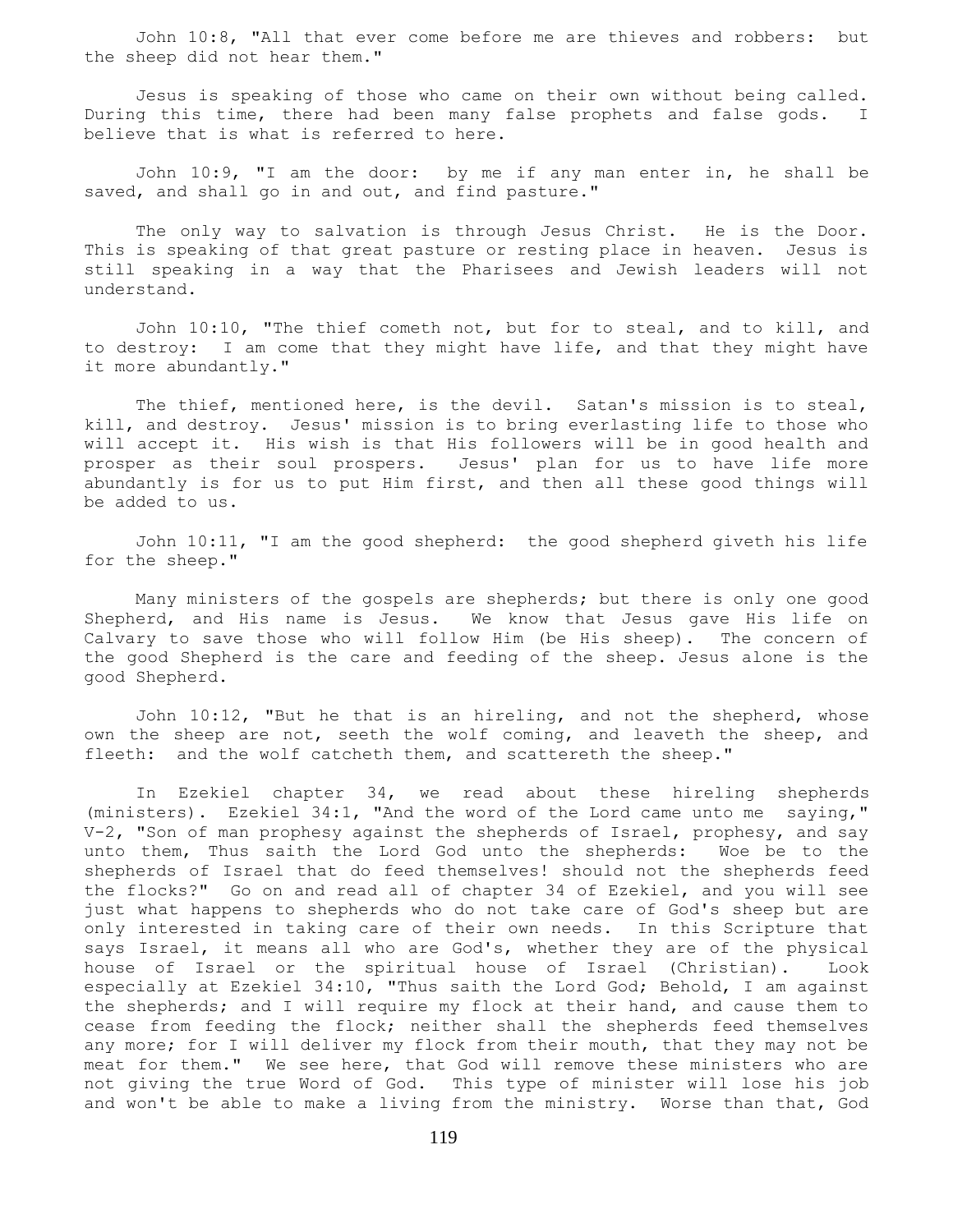will hold them responsible for the sheep they deceived. Read the whole chapter over and over, and you will see the churches in our day in this.

 John 10:13, "The hireling fleeth, because he is an hireling, and careth not for the sheep."

 Some ministers in our day fall into this category (thank the precious Lord, not many). Some one who is a minister because of the salary he or she gets has no business being a minister. Of course, everyone knows they have to live, but their first and primary reason should be to help the sheep (members). Someone who is just working for money will quit and go home when problems arise, but someone dedicated to their people and their God will stay in there and protect the flock.

 John 10:14, "I am the good shepherd, and know my sheep, and am known of mine."

 Just as any good shepherd knows each of his sheep, Jesus knows each of His. His sheep know His voice and will follow Jesus wherever He goes. That is the best way to tell if they belong to Jesus, do they hear His Word and follow Him?

 John 10:15, "As the Father knoweth me, even so know I the Father: and I lay down my life for the sheep."

 Jesus is explaining, here, His relationship to the Father. The Father knows and approves of everything Jesus is doing. Jesus has lived His life in the will of the Father. Just before Jesus was carried away to die for our sins on the cross, He said to the Father, "Nevertheless not my will, but thine, be done." Jesus was totally committed to the will of the Father even unto death.

 John 10:16, "And other sheep I have, which are not of this fold: them also I must bring, and they shall hear my voice; and there shall be one fold, and one shepherd."

 We see here, that Jesus is speaking of the Gentiles who will believe and follow Him along with the Jews who follow Him. A Gentile who follows Jesus is grafted into the tree of Jesus Christ. They are adopted, if you will. The Jews are the natural branches. Jew or Gentile, who follows Jesus are Christians of Israel. Jesus is one, so Jew and Gentile believers are one in Christ. Jesus is the Shepherd of both.

 John 10:17, "Therefore doth my Father love me, because I lay down my life, that I might take it again."

 John 10:18, "No man taketh it from me, but I lay it down of myself. I have power to lay it down, and I have power to take it again. This commandment have I received of my Father."

 This Scripture above renounces the teaching that is prevalent in our day that Jesus was subject to the devil. Jesus, at no time (even hanging on the cross), was subject to anyone. Jesus, of His own free will, hung on the cross for you and me. He never was out of control of the situation. He, also, of His own free will brought His body out of the grave on resurrection morning. He lay His life down, and He took it up again with His own will.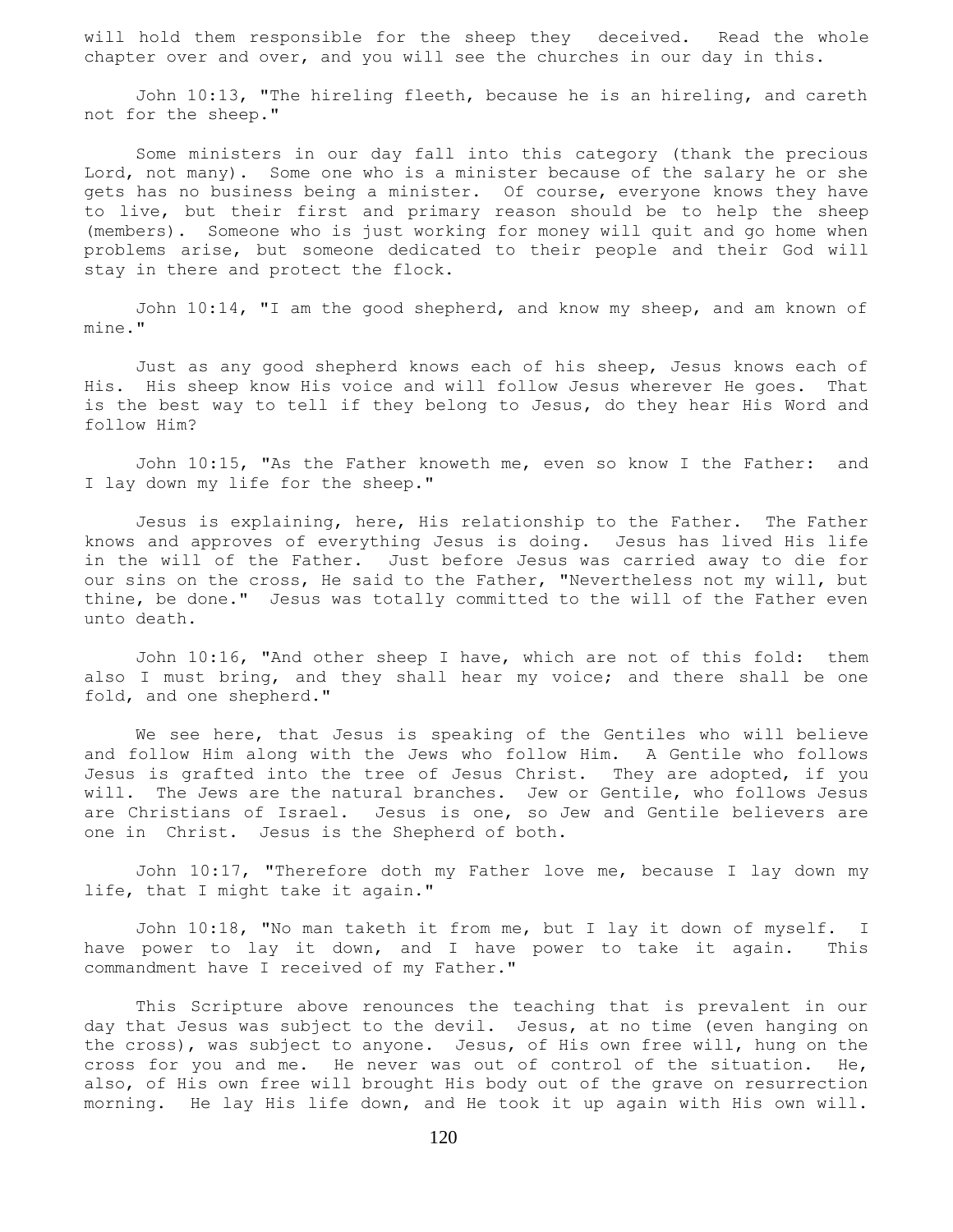No one took Jesus' life, He gave it. He went into hell (not to suffer) but to victoriously take the keys from Satan and to preach and bring captivity captive out of hell. Jesus was in control of the situation all the way through. They could not have even taken Him, had He not been willing. He could have blinded them, as He had done before, and walked right past them.

 John 10:19, "There was a division therefore again among the Jews for these sayings."

 John 10:20, "And many of them said, He hath a devil, and is mad; why hear ye him?"

 John 10:21, "Others said, These are not the words of him that hath a devil. Can a devil open the eyes of the blind?"

 Jesus stirred them up. He told them of things that they knew none of them could do. As we said before, if they did not understand, some of them just said He has a devil. Others were convinced, not only by the fact that He gave sight to the blind, but by what He said, as well.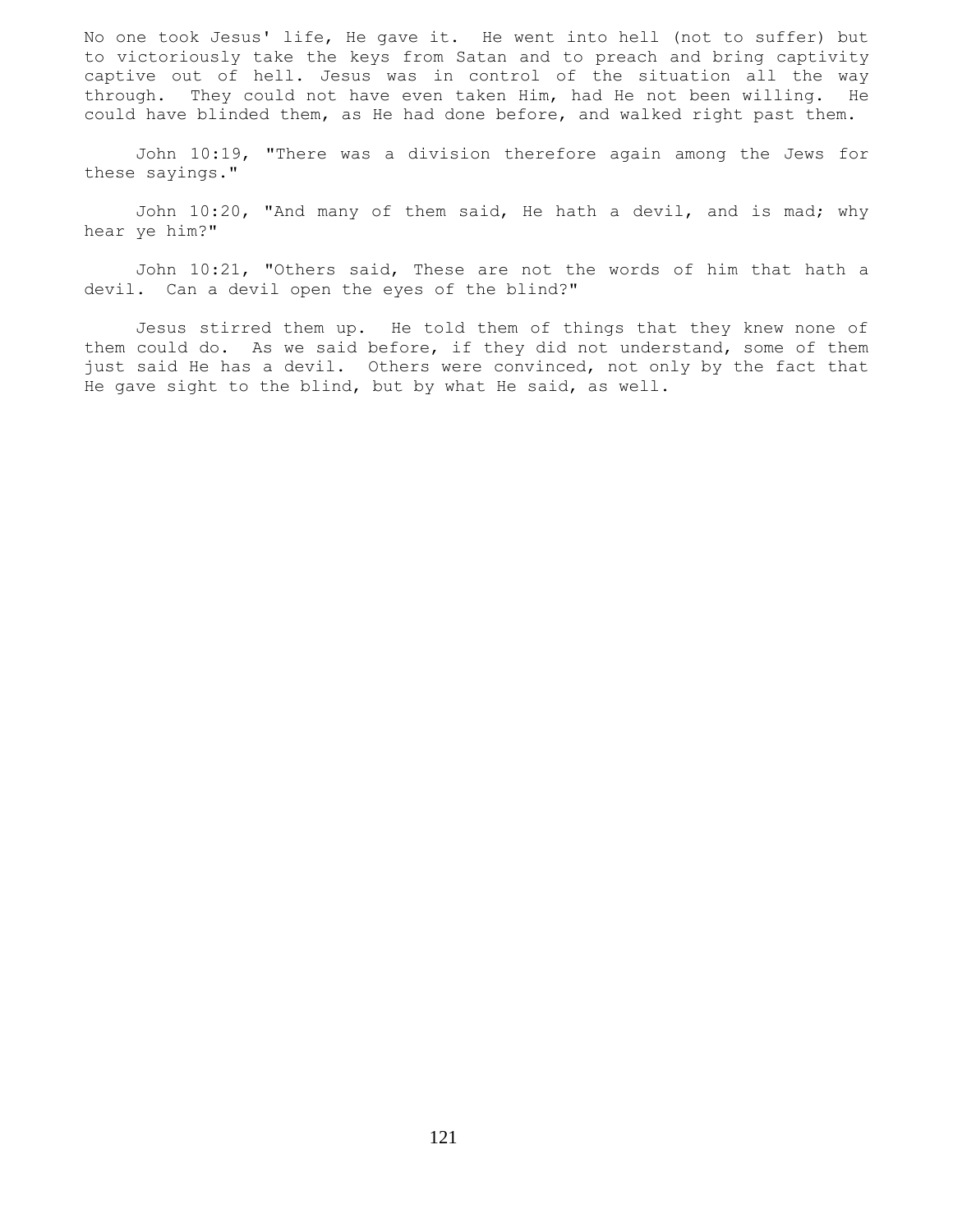|    | 1. What two things are the ones who climb up some other way, and do<br>not come by the door called? |
|----|-----------------------------------------------------------------------------------------------------|
| 2. | Who enters in at the door?                                                                          |
| 3. | Who is this Shepherd?                                                                               |
| 4. | Why do the sheep follow Him?                                                                        |
| 5. | Who are known as shepherds, also?                                                                   |
| 6. | Why will the sheep run from anyone besides the Shepherd?                                            |
| 7. | In what way did Jesus speak to them that they would not understand?                                 |
| 8. | Who is the door?                                                                                    |
| 9. | Who did Jesus say, the others who had come were?                                                    |
|    | 10. Jesus said, "I am the door: by me if any man enter in, he shall                                 |
|    | be                                                                                                  |
|    | 11. What does the thief come to do? (three things)                                                  |
|    | 12. Jesus said, " I am come that they might have<br>$^{\prime\prime}$                               |
|    | 13. Jesus is the good Shepherd, what did He do for His sheep?                                       |
|    | 14. What is the one who leaves the sheep when troubles come called?                                 |
|    | 15. What Book of the Old Testament explains about these shepherds who                               |
|    | abandon their sheep?                                                                                |
|    | 16. Why does the hireling flee?                                                                     |
|    | 17. Who lays down His life for the sheep?                                                           |
|    | 18. What was meant in verse 16 about other sheep?                                                   |
|    | 19. Who took Jesus' life?                                                                           |
|    | 20. Jesus had power to ________________                                                             |
|    | and                                                                                                 |
|    | 21. How did the Jews accept this message from Jesus?                                                |
|    | open the eyes of the blind?<br>22. Can a                                                            |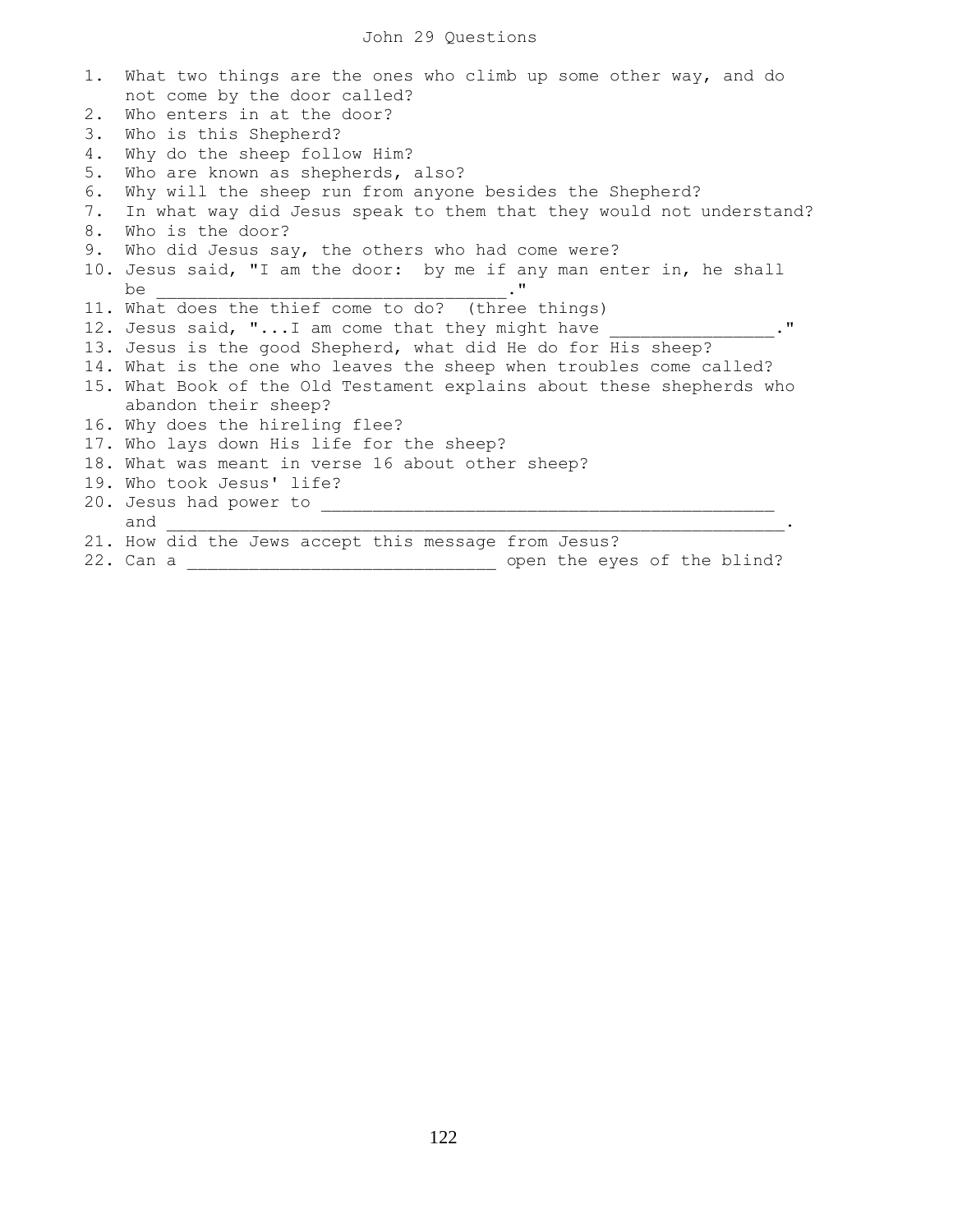We will begin this lesson in John 10:22.

 John 10:22, "And it was at Jerusalem the feast of the dedication, and it was winter."

John 10:23, "And Jesus walked in the temple in Solomon's porch."

This Feast of Dedication is the same as the Feast of Lights, which began on the 25th day of Chisleu (December) and continued for eight days. This Feast did not require attendance at Jerusalem. The Jews illuminated their houses for eight days to commemorate the miracle of the oil in the temple which multiplied and lasted eight days when there was only one day's supply. I personally believe that Jesus was born on December 25th. Because He is the Light. We see from the verse 22 above, that t his Feast, indeed, did occur in winter. This location where Jesus came was a popular place to speak to the people.

 John 10:24, "Then came the Jews round about him, and said unto him, How long dost thou make us to doubt? If thou be the Christ, tell us plainly."

 Really, the reason they were doubting was because they did not know the Scriptures very well. He had already told them, and they did not believe Him. They were trying to say that their lack of faith was His fault. The only reason they really want Him to come right out and say that He is, is so they will have something to accuse Him of.

 John 10:25, "Jesus answered them, I told you, and ye believed not: the works that I do in my Father's name, they bear witness of me."

 There should be no question at all of Who He Is. Not only has Jesus told them over and over, but the miracles that they saw Him do should have left absolutely no doubt. No mere man can do these miracles. He had to be Christ (their Messiah).

 John 10:26, "But ye believe not, because ye are not of my sheep, as I said unto you."

 The only ones who are His sheep are those who believe. Jesus (the great Shepherd) leads those who believe in Him (His sheep). You see, the key word is believe. If we believe in Jesus, He is our Shepherd; and we are His sheep.

 John 10:27, "My sheep hear my voice, and I know them, and they follow me:"

 A shepherd knows his sheep. It is strange, but you can have two men's sheep in one pen, but the only ones that follow their master's voice are his own sheep.

 John 10:28, "And I give unto them eternal life; and they shall never perish, neither shall any man pluck them out of my hand."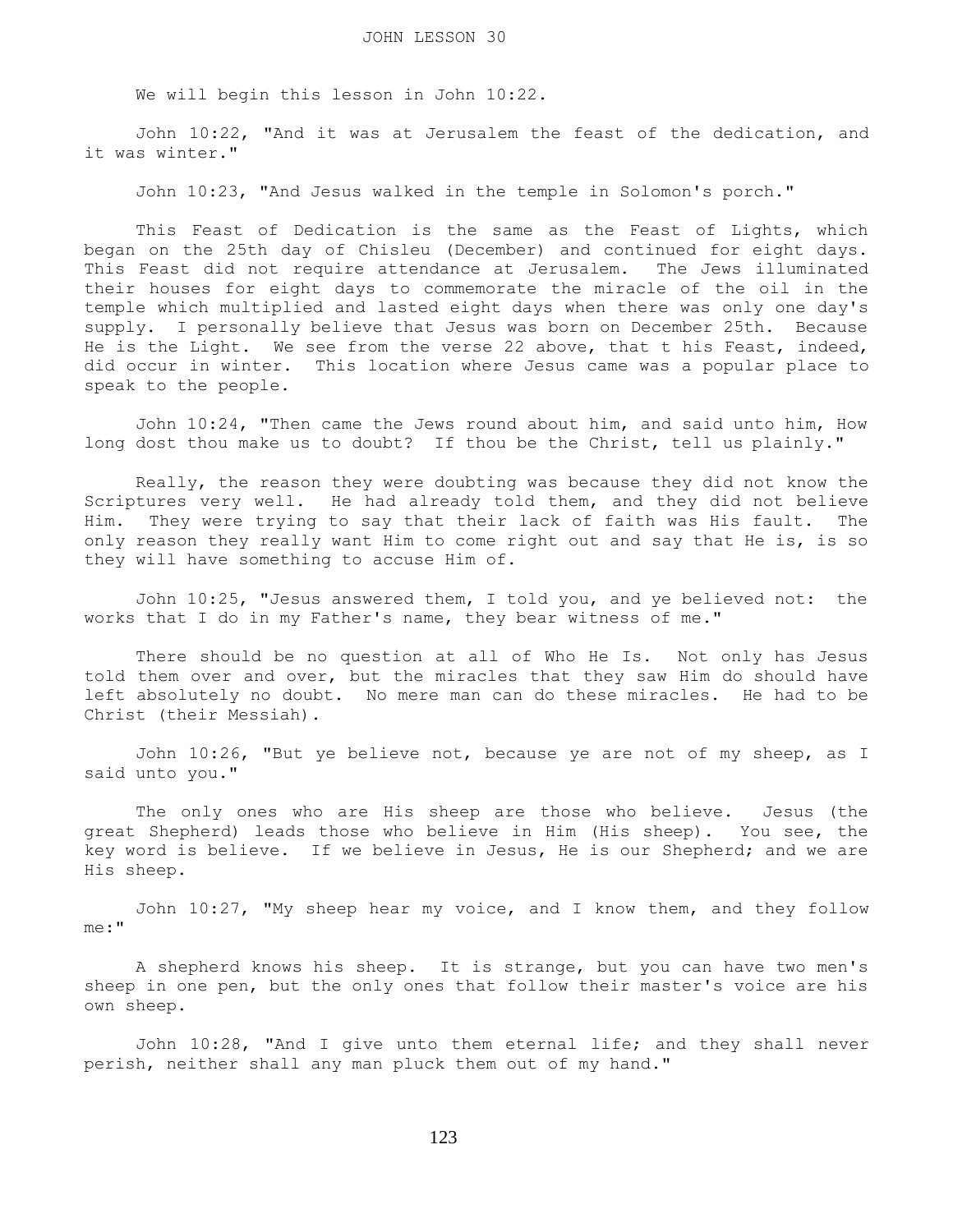John 10:29, "My Father, which gave them me, is greater than all; and no man is able to pluck them out of my Father's hand."

 We see here, again, that the will of the Father and Jesus' will are the same. No mere man can take Jesus' sheep away. Those who decide to follow Jesus shall have eternal life. The reward of following Jesus is eternal life.

John 10:30, "I and my Father are one."

This is really speaking of the Spirit. They are one Spirit; two personalities, but one Spirit.

John 10:31, "Then the Jews took up stones again to stone him."

They were about to stone Jesus, because they felt it blasphemy for Him to say that He and the Father were one.

 John 10:32, "Jesus answered them, Many good works have I shewed you from my Father; for which of those works do ye stone me?"

 Jesus nearly always answers with a question. Jesus points to the miracles that He had done and says that they were actually from the Father. The works they could not deny, because many of them had been done in their presence. When He asks for which miracle they stone Him for, He shifts their thoughts from His claim of being equal with the Father to the miracles which they cannot deny.

 John 10:33, "The Jews answered him, saying, For a good work we stone thee not; but for blasphemy; and because that thou, being a man, makest thyself God."

 This has been the struggle ever since Jesus (the Word) came to earth and was housed in the body of a man. These Jews did not realize that Jesus was not a man, but was Emmanuel, God with us. Today this same argument still rages. Men cannot believe that Jesus was God the Word who took on the form of flesh and dwelt among us.

 John 10:34, "Jesus answered them, Is it not written in your law, I said Ye are gods?"

 This statement Jesus makes here is a quotation from Psalms 82:6, "I have said, Ye are gods; and all of you are children of the most High." You see, Jesus knows just exactly what to say to stump these Jews. They must renounce the Scripture or gracefully get out of the accusation.

 John 10:35, "If he called them gods, unto whom the word of God came, and the scripture cannot be broken;"

 John 10:36, "Say ye of him, whom the Father hath sanctified, and sent into the world, Thou blasphemest; because I said, I am the Son of God?"

 Jesus has trapped them again. He says here, the Scripture does not change. Then He tells them that He is the Son of God, and that the Father, Himself, sanctified Him and sent Him into the world.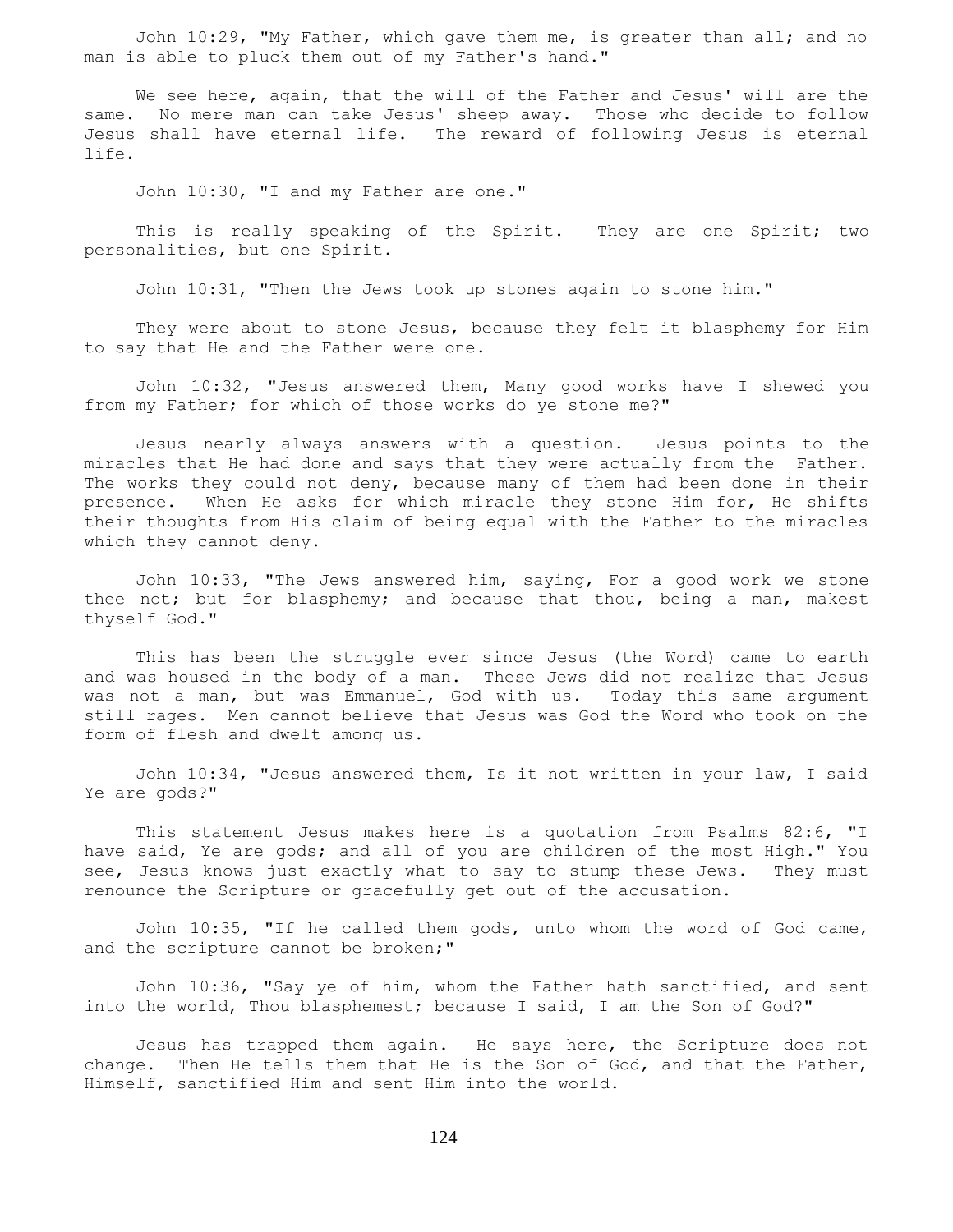John 10:37, "If I do not the works of my Father, believe me not."

 This is almost saying, show me anyone besides myself who has done these fantastic works. They know they cannot answer this, because Jesus did miracles that no leader of the church had ever done before. Many times it was said, only God could do this .

 John 10:38, "But if I do, though ye believe not me, believe the works: that ye may know, and believe, that the Father is in me, and I in him."

 Jesus is really saying, you know that no one but God can do these miracles. He also says, if you don't believe me, you cannot deny the miracles I have done. Then He says, don't you understand that I am in the Father and the Father in me? These works are truly divine in nature and there is no way they can deny that. Perhaps, if they recognize that part, then maybe the realization of who Jesus is will dawn on them, as well.

 John 10:39, "Therefore they sought again to take him: but he escaped out of their hand,"

 Jesus had such great power that He could have temporarily blinded them, or else He could have made Himself where they could not see Him. At any rate, Jesus walked right by them without them apprehending them. It was not time for them to capture Him yet. It must be done at Passover.

 John 10:40, "And went away again beyond Jordan into the place where John at first baptized; and there he abode."

 Jesus left Jerusalem and went to the Jordan river area where He had been baptized of John. This was a friendly area where a great deal of His ministry had taken place. John the Baptist had been a messenger from God, preparing the way for Jesus. Many had believed him and received Jesus freely. John was not a healer, he was a baptizer. Jesus was the healer. This was friendly territory for Jesus. John the Baptist had been popular here, and they believed his message about the coming Messiah.

 John 10:41, "And many resorted unto him, and said, John did no miracle: but all things that John spake of this man were true."

John 10:42, "And many believed on him there."

 John had spoken of Jesus, as he had baptized here at the Jordan, and people were prepared and ready to receive their Messiah. John the Baptist was a voice crying in the wilderness. People believed him, and repented, and were baptized. John's message was of Jesus, and here Jesus found many eager to believe on Him and receive eternal life.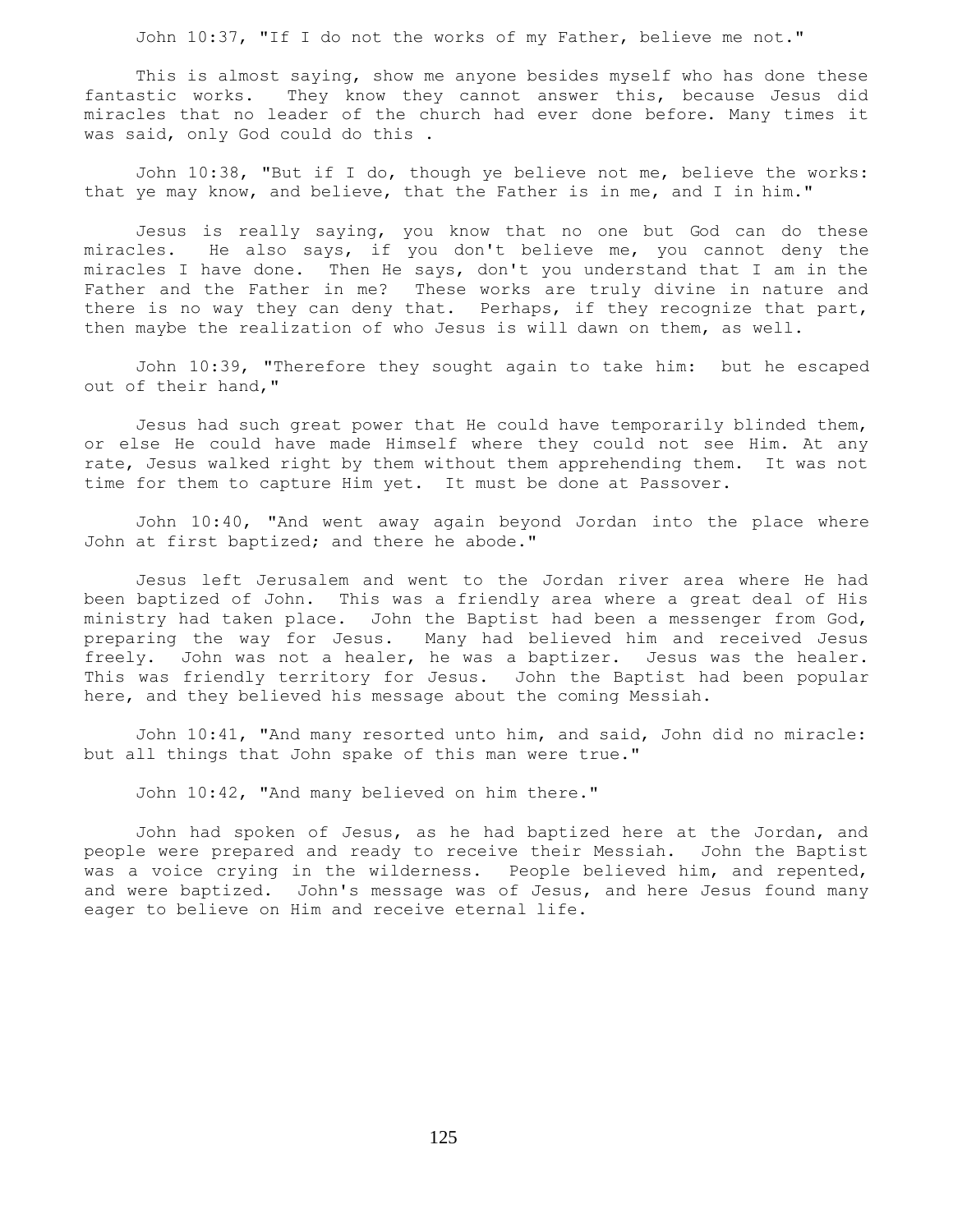1. When was the Feast of Dedication? 2. What other name was this Feast called by? 3. What day and month did the Feast begin? 4. How many days did it last? 5. How did the Jews go about celebrating? 6. What did it commemorate? 7. Why does the author believe Jesus was born on December 25th? 8. What did these Jews ask Jesus to tell them outright? 9. Who were they trying to blame with their lack of faith? 10. In verse 25, Jesus said what bore witness of Him? 11. In verse 26, why did Jesus say they didn't believe? 12. Who are His sheep? 13. What does Jesus say He gives His sheep in verse 28? 14. Whose hand can no man pluck them out of? 15. Quote verse 30. 16. When Jesus said this, what did the Jews do? 17. "...for which of those \_\_\_\_\_\_\_\_\_\_\_\_\_\_\_\_\_\_\_\_\_\_\_\_\_\_\_\_\_\_\_\_\_\_\_ do ye stone me?" 18. Why did they say they were stoning Him? 19. From what Book in the Old Testament, did Jesus quote to them? 20. They said He blaphemest, because He said He was whom? 21. Jesus said it was okay not to believe Him, if what? 22. Jesus says, if you don't believe me, believe what? 23. When they tried to take Him, what did He do? 24. Where did Jesus go when He left Jerusalem? 25. The people said John the Baptist did no  $\blacksquare$ 26. Was His ministry successful here?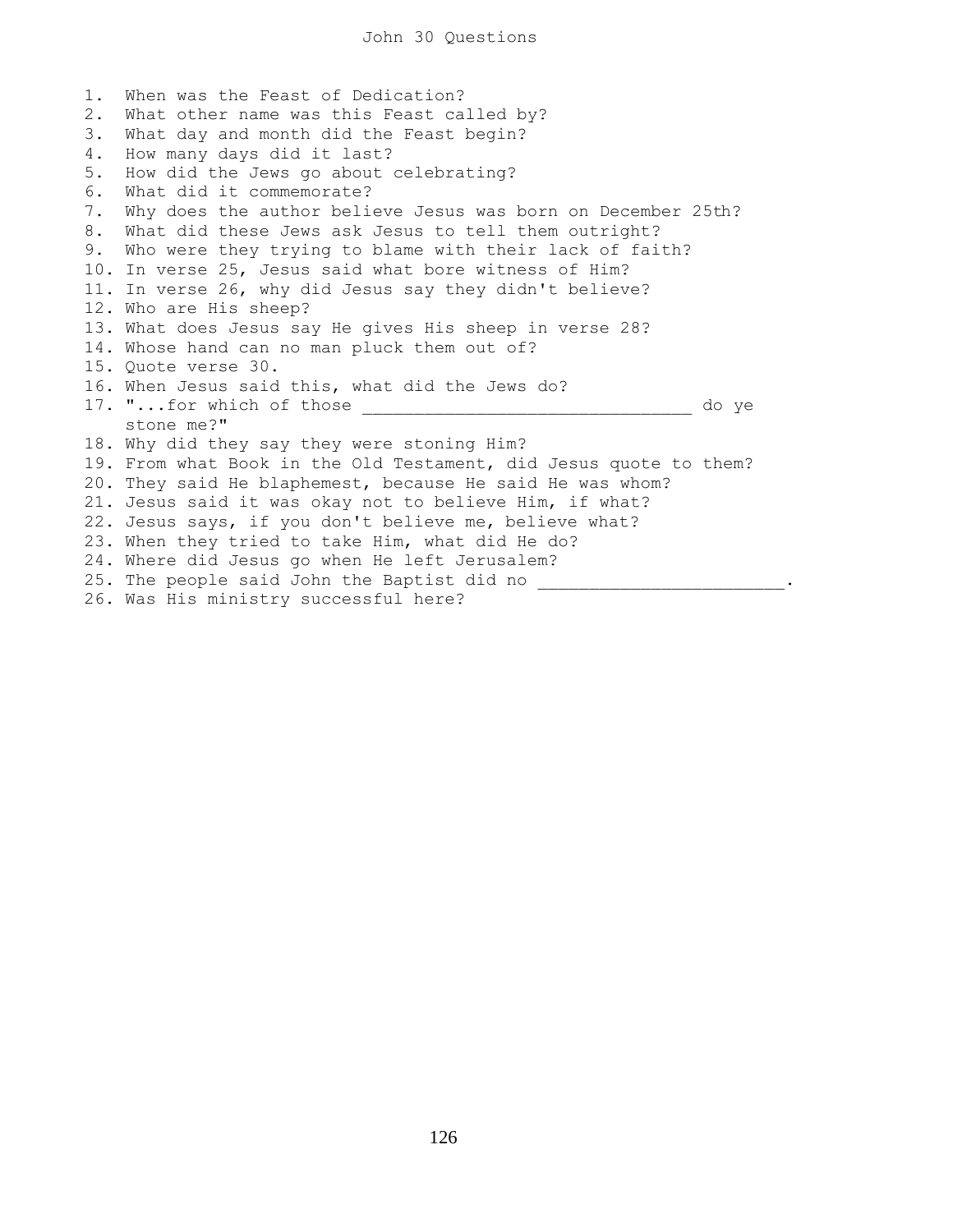We will begin this lesson in John 11:1.

 John 11:1, "Now a certain man was sick, named Lazarus, of Bethany, the town of Mary and her sister Martha."

 Lazarus, Mary, and Martha were friends of Jesus. Many times on His way to and from Jerusalem, Jesus stayed with them in their home.

 John 11:2, "(It was that Mary which anointed the Lord with ointment, and wiped his feet with her hair, whose brother Lazarus was sick.)"

 We remember the story where Mary brought the expensive perfume (that cost a years wages) and poured it on Jesus. Judas Iscariot complained, because it was expensive and could have been sold to give to the poor. Jesus said she would be remembered forever for this.

 John 11:3, "Therefore his sisters sent unto him, saying, Lord, behold, he whom thou lovest is sick."

 John 11:4, "When Jesus heard that, he said, This sickness is not unto death, but for the glory of God, that the Son of God might be glorified thereby."

 Mary and Martha knew, if Jesus came, their brother would be healed. They sent word to Jesus immediately to come and heal Lazarus. Lazarus has not become sick because of any sin in his life. This sickness is to glorify God. This sickness of Lazarus will glorify the Father and the Son.

John 11:5, "Now Jesus loved Martha, and her sister, and Lazarus."

 These were friends who had been very faithful to Jesus. As I said, He stayed in their home every time He came this way.

 John 11:6, "When he had heard therefore that he was sick, he abode two days still in the same place he was."

 This seems as if Jesus doesn't care, but He knows the outcome before it happens. Jesus deliberately waited until Lazarus was dead so that the glory of the Lord could be shown in Lazarus. Had He gone on, He might have been tempted to heal Lazarus before he died.

 John 11:7, "Then after that saith he to his disciples, Let us go into Judaea again."

 You remember, the last time Jesus was in this area, the Jewish leaders tried to take Him and stone Him. Jesus is not afraid, however, and tells His disciples to go with Him. The disciples are not for protection. Jesus didn't need protection, but s o they might see the glory of God.

 John 11:8, "His disciples say unto him, Master, the Jews of late sought to stone thee; and goest thou thither again?"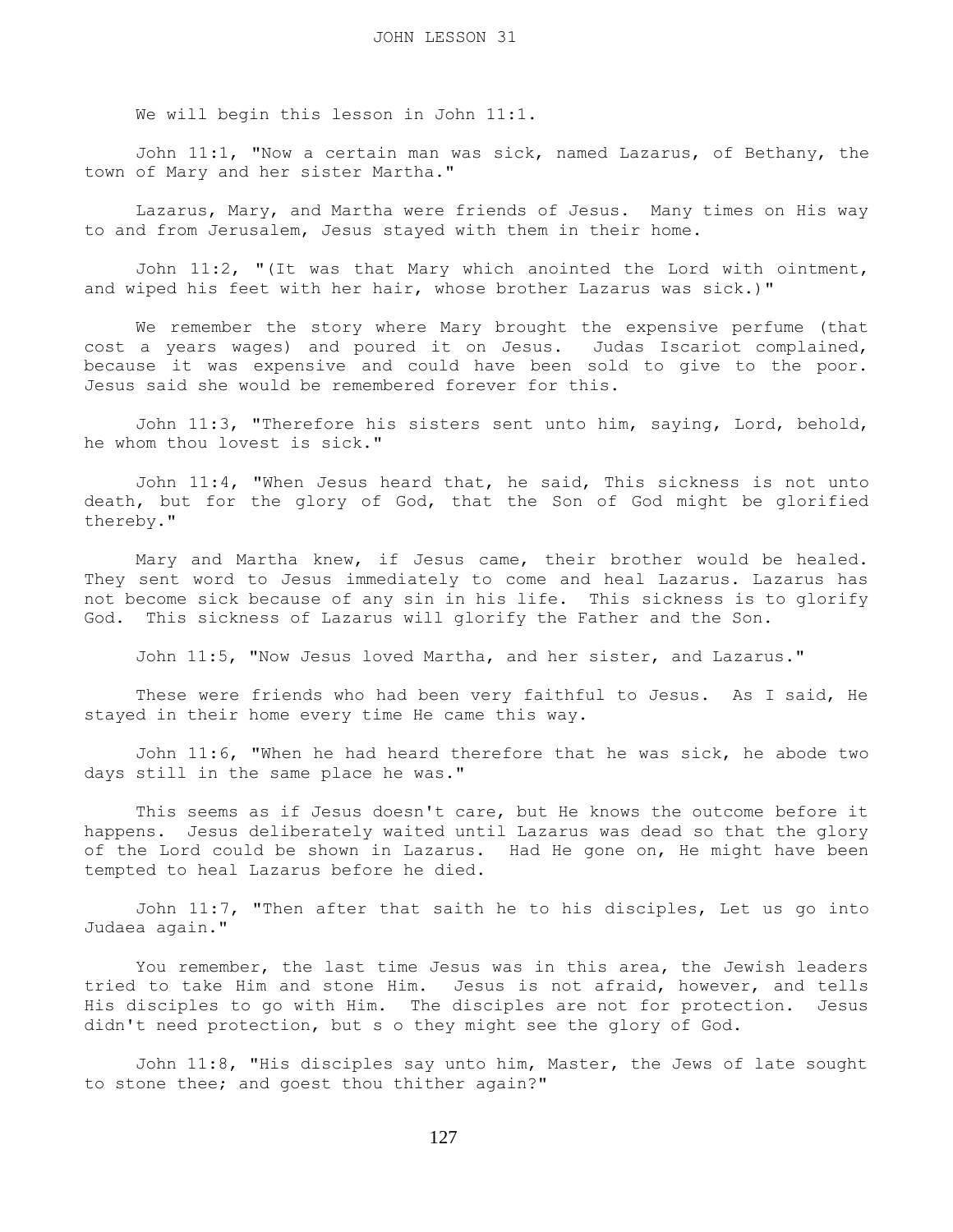The disciples are afraid for themselves and for Jesus.

 John 11:9, "Jesus answered, Are there not twelve hours in the day? If any man walk in the day, he stumbleth not, because he seeth the light of this world."

 Jesus makes a point here, that He must work while it is day. The Lord really is saying here, that time is running out and we must work while it is still light. In the dark ages, there were very few saved. Jesus is saying while the Light (Jesus) is still with you, we must work. Night is coming when no man can work.

 John 11:10, "But if a man walk in the night, he stumbleth, because there is no light in him."

 Jesus is saying, here, that there will come a time of spiritual darkness when it will be difficult to work.

 John 11:11, "These things said he: and after that he saith unto them, Our friend Lazarus sleepeth; but I go, that I may awake him out of sleep."

 Jesus could have gone earlier and touched Lazarus and made him whole, and it would have been like thousands of other healings that Jesus had done that they had gotten so used to that it had become commonplace. This miracle that Jesus would perform over Lazarus would show that Jesus had power over death, that Jesus had resurrection power. Jesus says he sleeps meaning that Lazarus was dead.

 John 11:12, "Then said his disciples, Lord, if he sleep, he shall do well."

 John 11:13, "Howbeit Jesus spake of his death: but they thought that he had spoken of taking of rest in sleep."

 You see, the disciples misunderstood. They thought Jesus was speaking of Lazarus taking a nap. Isn't it strange that they were not amazed at Jesus knowing what Lazarus was doing, even though Jesus was miles away from him? They had seen so many miracles of Jesus that something as small as the miracle of Jesus knowing what Lazarus was doing miles away, had become commonplace to them.

John 11:14, "Then said Jesus unto them plainly, Lazarus is dead."

 John 11:15, "And I am glad for your sakes that I was not there, to the intent ye may believe; nevertheless let us go unto him."

 They should have been astonished that Jesus knew that Lazarus was dead. See how complacent even the disciples had become of the miracles, because they had seen so many. Jesus says, here, that He was glad that He had not been there to heal Lazarus before he died. Perhaps, when He raises Lazarus from the dead, they will be astonished and believe.

 John 11:16, "Then said Thomas, which is called Didymus, unto his fellow-disciples, Let us also go, that we may die with him."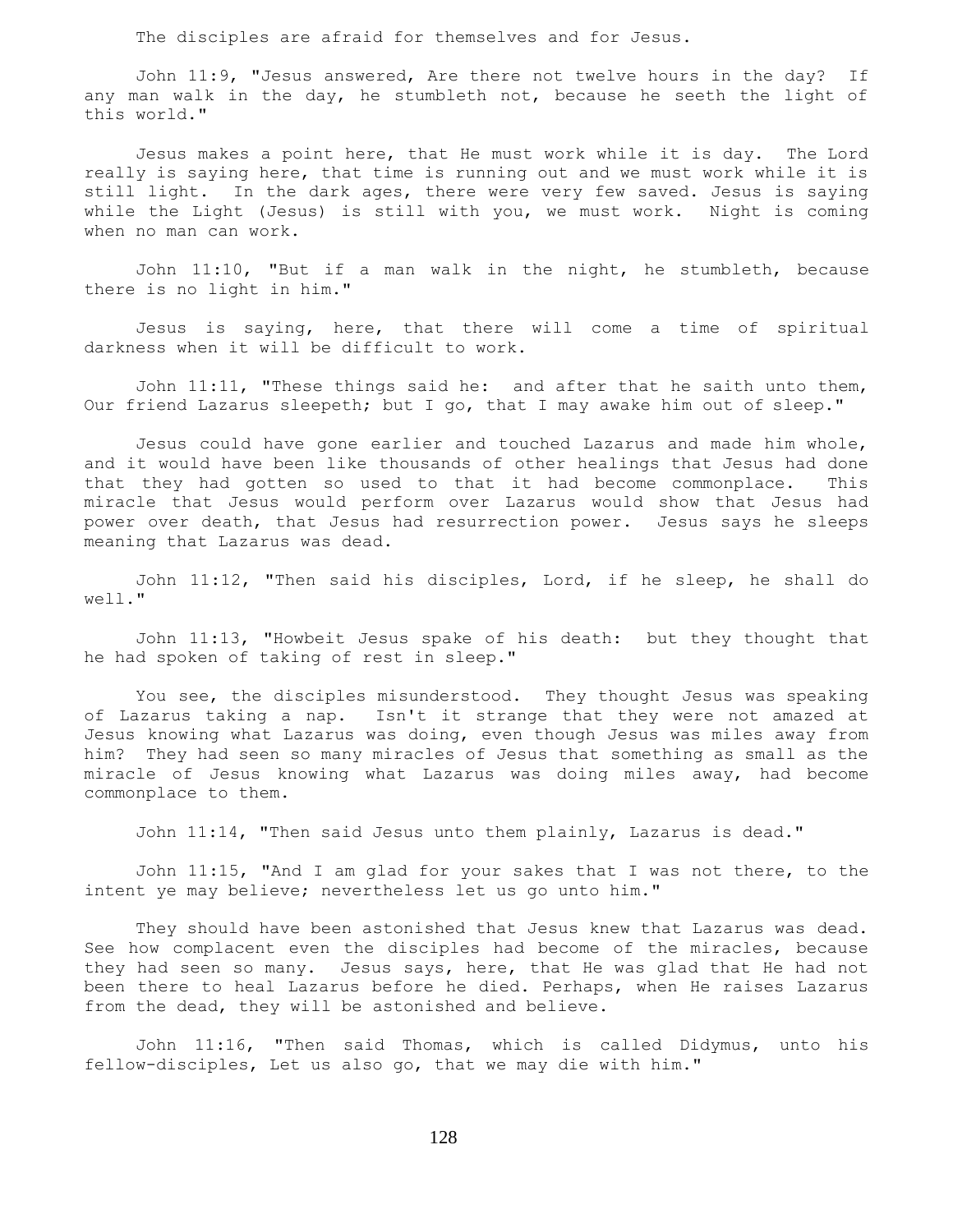These disciples knew that to die would be their gain. That life is where the trial is. They should have, also, known that to wish to die before carrying out the mission God had for them to do was wrong.

 John 11:17, "Then when Jesus came, he found that he had lain in the grave four days already."

 There is a time lapse between verse 16 and 17. When Jesus got to where Lazarus, Mary, and Martha lived, He found that Lazarus had been dead four days. On the fourth day, the body begins to deteriorate.

 John 11:18, "Now Bethany was nigh unto Jerusalem, about fifteen furlongs off:"

This distance here is between one and one half and two miles. Remember, the Jews at Jerusalem had wanted to stone Jesus the last time He was in Jerusalem.

 John 11:19, "And many of the Jews came to Martha and Mary, to comfort them concerning their brother."

 They were well thought of in the community. Jew is used by John to denote those who did not accept Jesus. It denotes the Hebrews who were enemies of God. We know that Mary, Martha, and Lazarus were from the upper class financially. If nothing else tells us that, the expensive perfume poured on Jesus by Mary cost nearly a year's wages for a healthy man.

 John 11:20, "Then Martha, as soon as she heard that Jesus was coming, went and met him: but Mary sat still in the house."

 John 11:21, "Then said Martha unto Jesus, Lord, if thou hadst been here, my brother had not died."

 Martha knew of the great healing power of Jesus; and she knew if Jesus had been there, Lazarus would not have died. Martha, however, was not aware that Jesus could raise Lazarus from the grave. Perhaps, Mary was a little upset, because Jesus had not come immediately when they went for Him.

 John 11:22, "But I know, that even now, whatsoever thou wilt ask of God, God will give it thee."

 Martha has that strong belief that can move a mountain. She knows in her heart that Jesus' power is unlimited. With a prayer on her lips and faith in her heart, she has come to Jesus for help. She knows the Father answers Jesus' prayers.

John 11:23, "Jesus saith unto her, Thy brother shall rise again."

We see Jesus encouraging her, so that she might believe. This whole scene is for the glory of God. This is to let the whole world, then and now, know that Jesus is the Resurrection and the Life.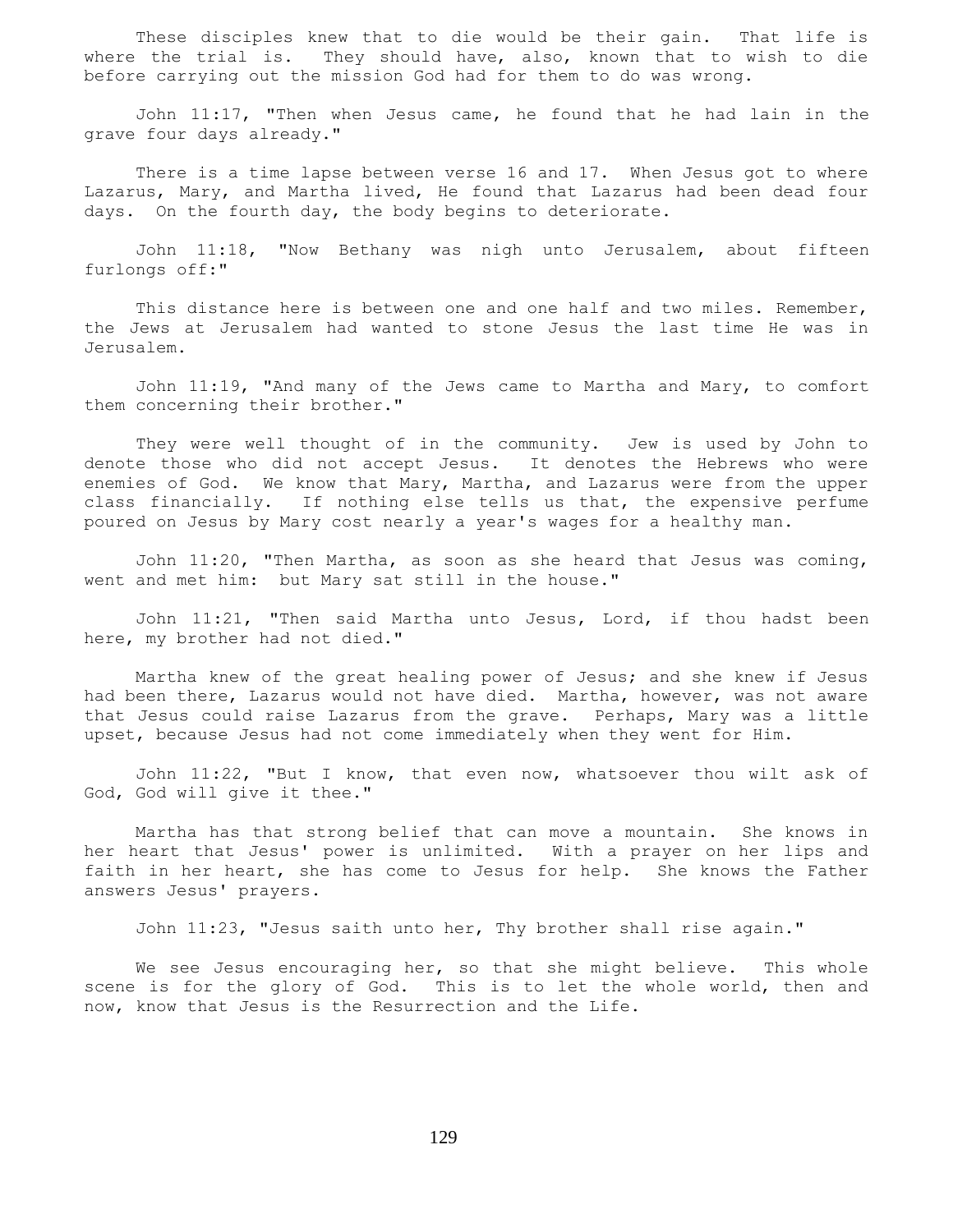- 1. In what town did Lazarus live?
- 2. Who were his two sisters?
- 3. Which of the sisters anointed Jesus with the perfume and wiped His feet with her hair?
- 4. When Jesus heard that Lazarus was sick, what did He say?
- 5. What was Lazarus sick for?
- 6. How many days extra did Jesus stay, after He heard Lazarus was sick?
- 7. What peril did the disciples remind the Lord of that was in Jerusalem?
- 8. Why does a man stumble when he walks at night?
- 9. In verse 11, what does Jesus mean when he says "...Lazarus sleepeth...? 10. Did the disciples understand Jesus' meaning?
- 11. The author is suprised at them not being astonished at what?
- 12. When did Jesus say outright that Lazarus was dead?
- 13. Why did Jesus say He was glad He was not there before Lazarus died?
- 14. What was Thomas' other name?
- 15. What was Thomas' suggestion that they all do?
- 16. Why would that be wrong?
- 17. How long had Lazarus been in the grave when Jesus arrived?
- 18. Which sister came out to meet Jesus?
- 19. How far is Jerusalem from Bethany?
- 20. Who is specifically mentioned who came to mourn with Mary and Martha?
- 21. What statement did Martha make that showed she had great faith in Jesus?
- 22. What encouraging statement did Jesus make to her?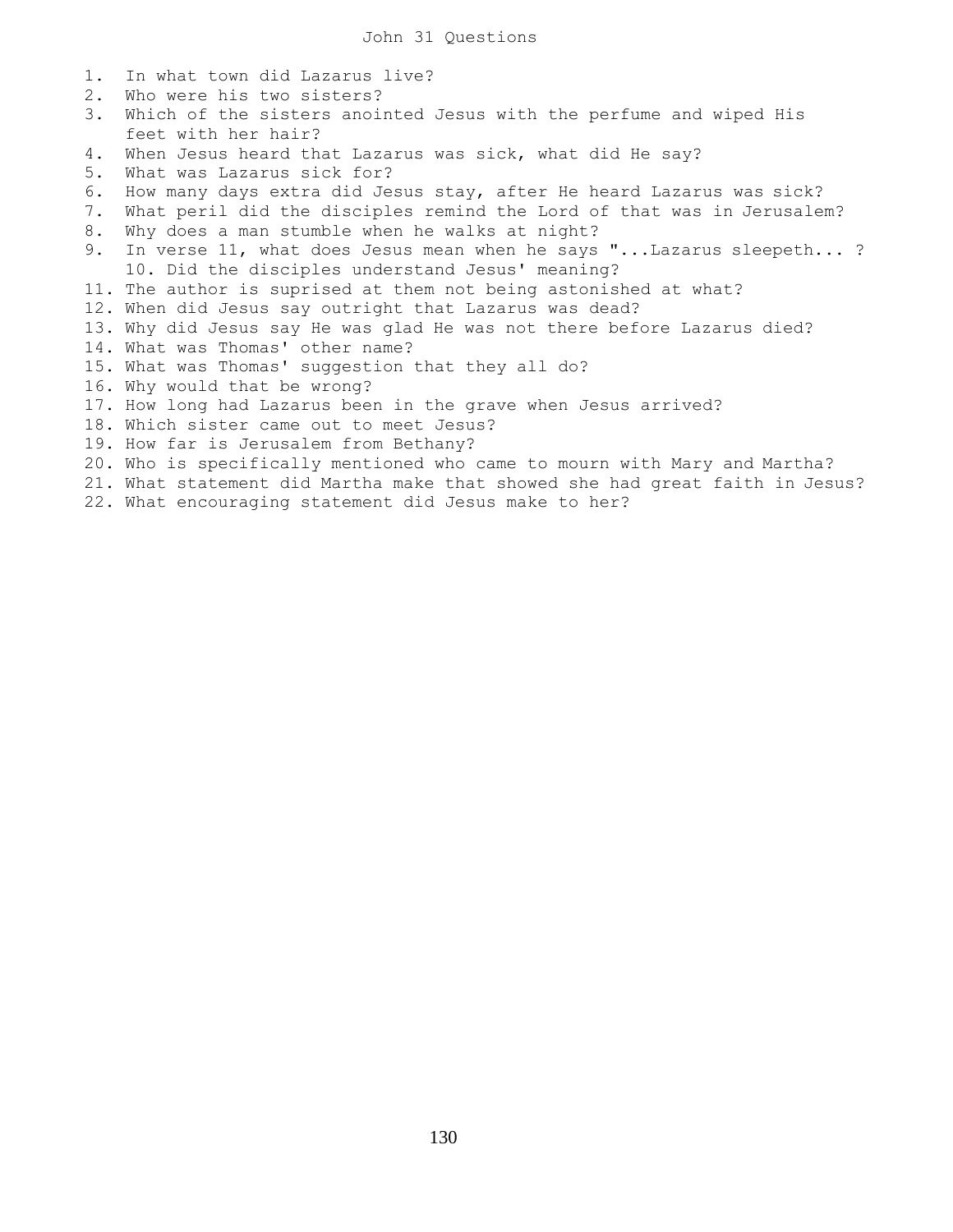We will begin this lesson in John 11:24.

 John 11:24, "Martha saith unto him, I know that he shall rise again in the resurrection at the last day."

 In the last lesson, Jesus has just told Martha "...Thy brother shall rise again." Martha doesn't realize that Jesus is speaking of right now. Martha has not seen Jesus raise anyone from death before, and the fact that her brother has begun to decay seems to mean to her that it is too late.

 John 11:25, "Jesus said unto her, I am the resurrection, and the life: he that believeth in me, though he were dead, yet shall he live:"

 John 11:26, "And whosoever liveth and believeth in me shall never die. Believest thou this?"

 This may be the most encouraging statement in all the Bible for the Christian. What greater promise could Jesus make than to offer eternal life. The greatest gift that God gave to man was His Son. He is the Christian's life. The thing that activates this life is our faith in Jesus. We see, above, that Jesus says if you believe in Him, you shall never die. The real me is a spirit, and my spirit shall take on a new body as it vacates this old earthly body; and truly I shall never die. I will just change places of residence from this old flesh (human) body to a spiritual body. Let us read of this in I Corinthians. Begin reading at verse 35 and go through verse 54. I will enclose just verse 44 here, I Corinthians 15:44, "It is sown a natural body, it is raised a spiritual body. There is a natural body, and there is a spiritual body." Read all of the Scripture on this to get a really good understanding of this.

 John 11:27, "She saith unto him, Yea, Lord: I believe that thou art the Christ, the Son of God, which should come into the world."

 Martha had no difficulty at all in quickly answering Jesus' questions. She had seen the miracles, and she knew that Jesus was no mere holy man. Martha, Mary, and Lazarus were close friends of Jesus. He stayed in their home many times. They all three were thoroughly convinced of who Jesus was.

 John 11:28, "And when she had so said, she went her way, and called Mary her sister secretly, saying, The Master is come, and calleth for thee."

 Mary had been sitting in the house alone. Martha called her secretly, because she did not want to reveal to these Jewish leaders (there to mourn Lazarus' passing) that Jesus was near by. The Jews hated Jesus, and Mary and Martha thought they might try to take Him.

 John 11:29, "As soon as she heard that, she arose quickly, and came unto him."

 Mary knew that Jesus loved Lazarus. She knew if anyone could help, it would be Jesus. Jesus did not come into the house or the city, until He first talked to Mary and Martha.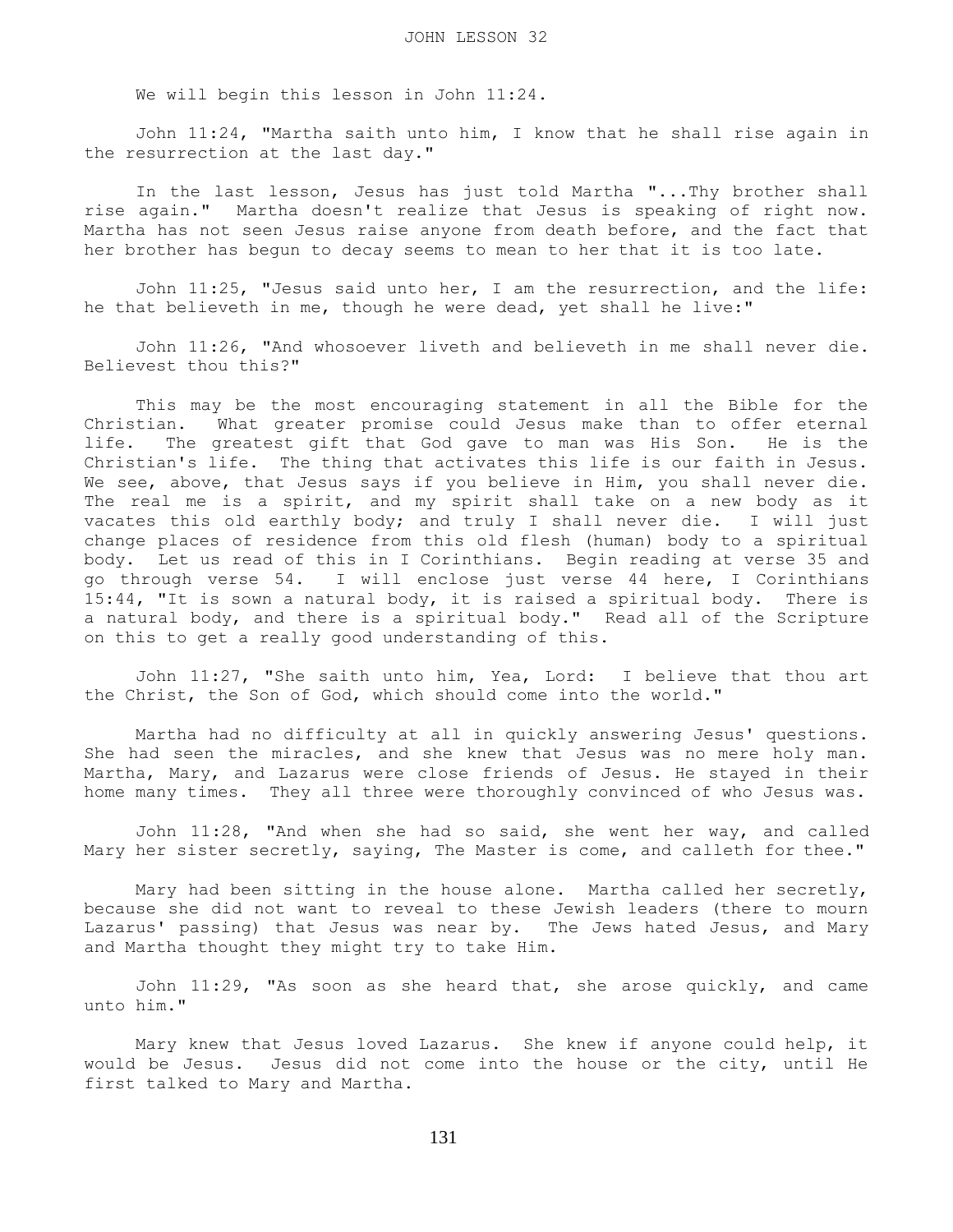John 11:30, "Now Jesus was not yet come into the town, but was in that place where Martha met him."

 The purpose of Jesus not coming to their home has several possibilities. One reason could be that Jesus wanted to minister to Mary and Martha privately. Possibly, Jesus knew if He came in, the Jews might have caused a scene. The least likely of all is that Jesus' time had not come, and He did not want to be captured.

 John 11:31, "The Jews then which were with her in the house, and comforted her, when they saw Mary, that she rose up hastily and went out, followed her, saying, She goeth unto the grave to weep there."

 Perhaps, this group of Jews here were not quite as hostile as the Jewish leaders. You know, we read how some of them believed when Jesus opened the blind man's eyes. They were there to mourn with Mary and Martha. Among the Hebrews, it was not unusual to mourn for a week or more. This is possibly what these Jews thought Mary was going to do so they followed her. Since Mary and Martha's conversation about Jesus was private, they could not have known that they went to meet Jesus.

 John 11:32, "Then when Mary was come where Jesus was, and saw him, she fell down at his feet, saying unto him, Lord, if thou hadst been here, my brother had not died."

 Mary believed as Martha did, that Jesus could have healed Lazarus; and He could have. Her falling at His feet showed Mary worshipping Jesus.

 John 11:33, "When Jesus therefore saw her weeping, and the Jews also weeping which came with her, he groaned in the spirit, and was troubled,"

 His sorrow was for Mary and Martha, that they had to taste of this grief. The Lord has great feeling for His people. He does not enjoy seeing them hurt.

 John 11:34, "And said, Where have ye laid him? They said unto him, Lord, come and see."

 We see here, genuine concern. Of course, Jesus did not need to be shown where Lazarus was, but this was so they would be in attendance when Jesus raises him from the dead. The idea was for them to witness this great miracle, and to realize that Jesus is the Resurrection and the Life.

John 11:35, "Jesus wept."

 A very short statement but full of feelings for these two sisters, and, in fact, all of humanity for the frailty of the body.

John 11:36, "Then said the Jews, Behold how he loved him!"

 These Jews had misunderstood the tears. They thought Jesus to be crying for Lazarus.

 John 11:37, "And some of them said, Could not this man, which opened the eyes of the blind, have caused that even this man should not have died?"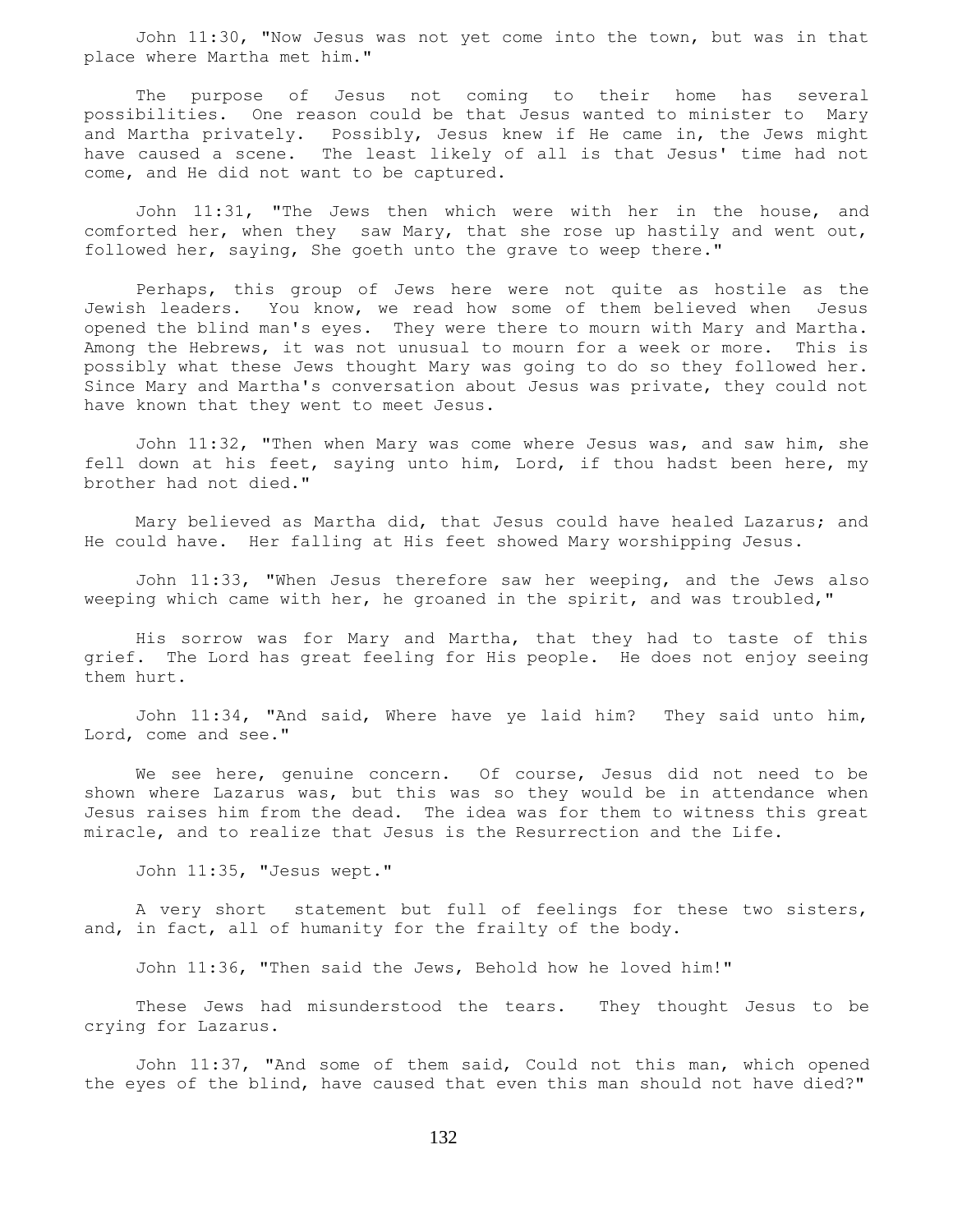It is apparent that these Jews were not aware of the little girl Jesus raised from the dead, Jairus' daughter about twelve years old, and the widow's son that they were taking to be buried. Mary and Martha both probably knew of these, but in their moment of grief had momentarily forgotten. These Jews were really making a bad remark saying that if Jesus' power had been real, wouldn't He have healed His friend?

 John 11:38, "Jesus therefore again groaning in himself cometh to the grave. It was a cave, and a stone lay upon it."

 Tombs were in caves in these days. The stone lay upon it to keep animals from wandering in the grave.

 John 11:39, "Jesus said, Take ye away the stone. Martha, the sister of him that was dead, saith unto him, Lord, by this time he stinketh: for he hath been dead four days."

The Jewish people do not embalm their dead. On the fourth day, the body begins the decaying process and even their countenance changes. Perhaps, Martha did not want the Master to see her brother Lazarus in his decaying condition. As I said before, in her grief she had forgotten that Jesus had raised two other people from the dead. She had not seen these miracles, but should have known of them.

 John 11:40, "Jesus saith unto her, Said I not unto thee, that, if thou wouldest believe, thou shouldest see the glory of God?"

 Some of this went on to let Mary and Martha believe with no shadow of turning that Jesus truly will defeat death itself. Notice even when He is speaking to His followers, Mary and Martha, there is a condition. They must believe. Jesus says believe , and I will show you a sample of what belief in Jesus Christ brings. Life.

 John 11:41, "Then they took away the stone from the place where the dead was laid. And Jesus lifted up his eyes, and said, Father, I thank thee that thou hast heard me."

 John 11:42, "And I knew that thou hearest me always: but because of the people which stand by I said it, that they may believe that thou hast sent me."

 I see an act of faith, as Mary and Martha have them to remove the stone as the Lord had asked. Jesus knew long before He started to Mary and Martha, that this was to happen to glorify the Father. The Father is glorified in the glory of His Son. It pleases the Father when we believe in His Son. Jesus knows that Lazarus' spirit will come back in his body. When He prayed for Lazarus, it was already as well as done. This prayer, here, is so that these onlookers will know that Jesus has power o n earth to raise the dead and that His will and the Father's will are one. There is no question that Lazarus is dead. He has been dead four days. This miracle is the one that leaves no doubt that Jesus is God the Son.

 John 11:43, "And when he thus had spoken, he cried with a loud voice, Lazarus, come forth."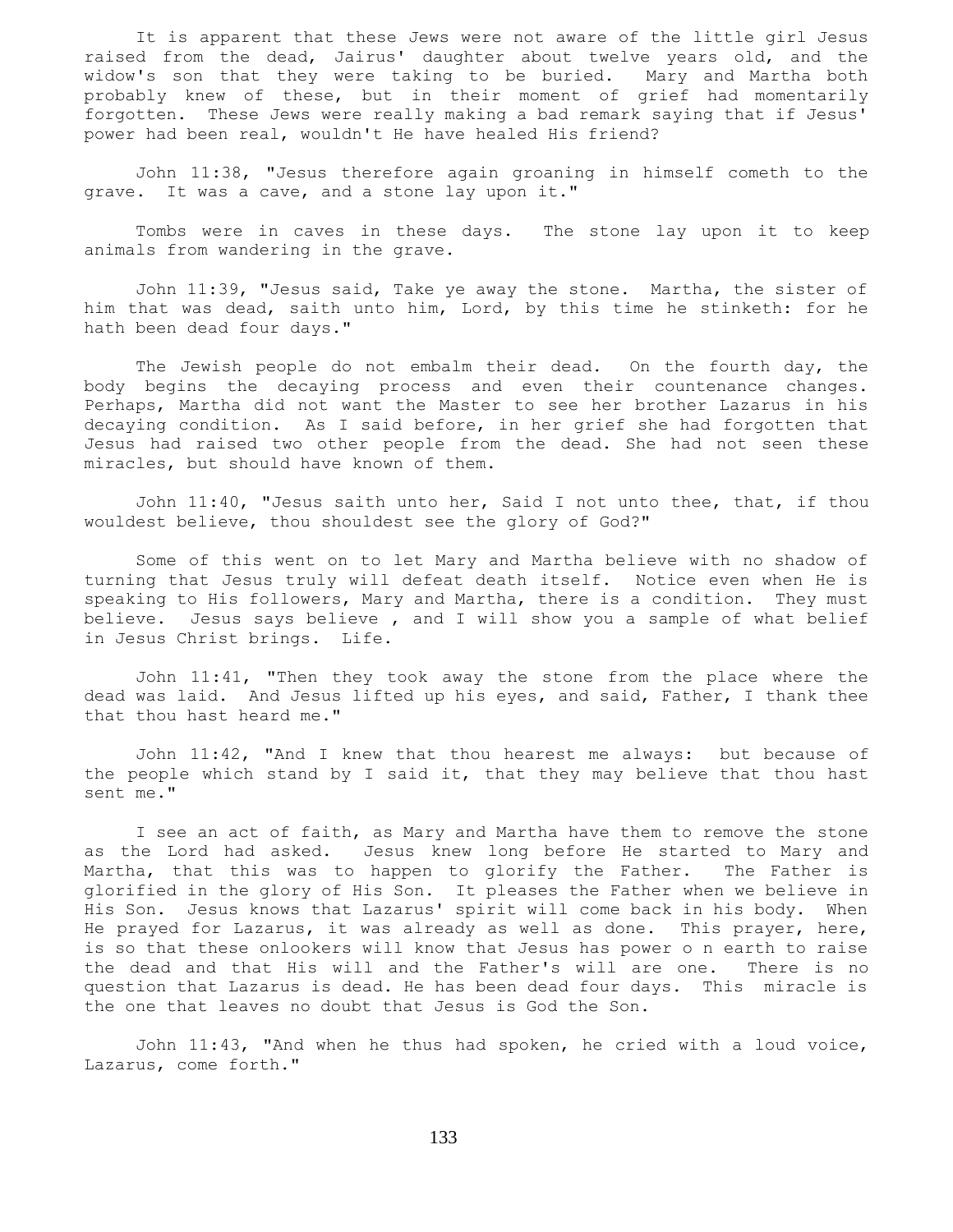No spirit can deny this voice. Jesus is Lord of all. Philippians 2:10- 11, "That at the name of Jesus every knee should bow, of things in heaven, and things in earth, and things under the earth;" V-11, "And that every tongue should confess that Jesus Christ is Lord, to the glory of God the Father." This spirit had to come back in Lazarus. It had to obey Jesus.

 John 11:44, "And he that was dead came forth, bound hand and foot with graveclothes: and his face was bound about with a napkin. Jesus saith unto them, Loose him, and let him go."

 A person cannot unwind the grave clothes himself. Lazarus was alive in the graveclothes. I love the song "Loose Him And Let Him Go". That is really what Jesus has done from the beginning for all of us.

 John 11:45, "Then many of the Jews which came to Mary, and had seen the things which Jesus did, believed on him."

 If any thing could cause a person to believe, this would be it. I am surprised that all of them did not believe.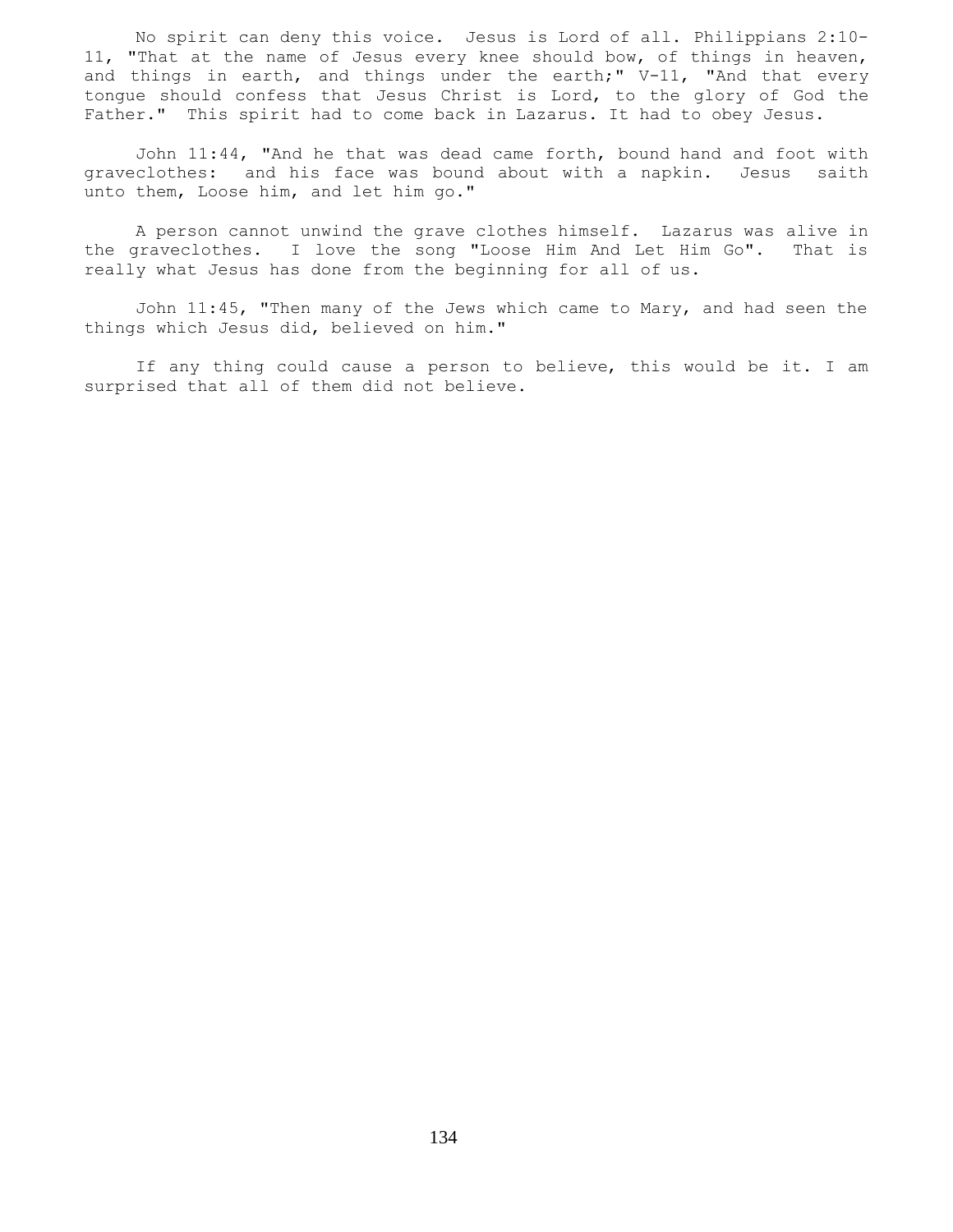## John 32 Questions

1. In verse 11, Martha said she knew Lazarus would rise again, when? 2. What makes Martha believe that it is too late for a miracle? 3. In verse 25, Jesus calls Himself two things. What are they? 4. What causes us to live after death? 5. What does the author believe is the most encouraging statement in the Bible to the Christian? 6. What happens at death? 7. In I Corinthians chapter 15, we realize that there are two kinds of bodies. What are they? 8. When Jesus told Martha she would see the glory of God if she believed, what did she answer? 9. What message did Martha take to Mary? 10. Why did she tell her secretly? 11. What did Mary do when she heard that Jesus had come? 12. Where was Jesus? 13. Where did the Jews think Mary was going? 14. What does verse 35 say about Jesus' sympathy for Mary and Martha? 15. The Jews criticized Jesus for what in verse 37? 16. Who were two others that Jesus raised from the dead? 17. Where was Lazarus buried? 18. When Jesus said roll away the stone, what did Martha say? 19. How long had Lazarus been dead? 20. What must Martha do to see the glory of God? 21. What did Martha and Mary have done to show that they believed? 22. Why did Jesus pray out loud to the Father? 23. What three words did Jesus speak to Lazarus? 24. In Philippians 2:10-11, who is Jesus Lord of? 25. When Lazarus came forth, what was on his face? 26. What six words did Jesus say for them to do to Lazarus? 27. What effect did this have on these Jews?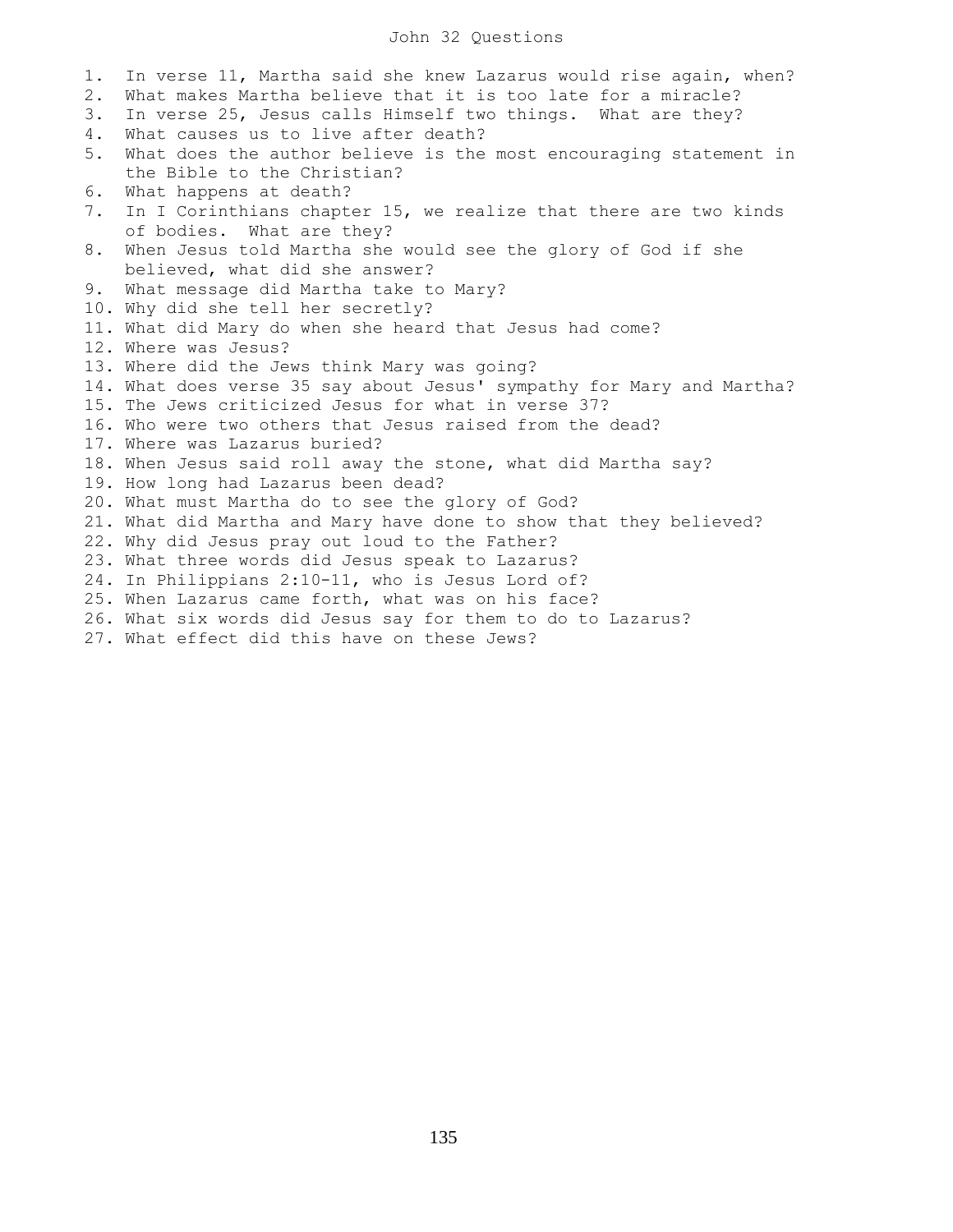We will begin this lesson in John 11:46.

 John 11:46, "But some of them went their ways to the Pharisees, and told them what things Jesus had done."

 This had to be really shocking to these Jewish leaders who had not seen, or been able themselves to raise the dead. We see in verse 45 that they (Jews) had been there to comfort Mary. This was in the last lesson, but needs to be noted. We do not k now if this was mentioned because Mary was closer to Lazarus or not. We do know that Mary had not gone out of the house until Jesus called for her.

 John 11:47, "Then gathered the chief priests and the Pharisees a council, and said, What do we? for this man doeth many miracles."

 This council that was called was a religious council and could not carry out sentence on anyone. They judged whether things that were done lined up with the Scriptures or not. This council consisted ordinarily of seventy-one men. They would discus s the matter at hand and then take a vote. We see here, that they finally admitted that Jesus really is doing miracles. As we have said many times before in these lessons, they were jealous because they could not perform the miracles Jesus did, and they were afraid they would lose their following to Jesus. In verse 48, you can really see their jealousy.

 John 11:48, "If we let him thus alone, all men will believe on him: and the Romans shall come and take away both our place and nation."

 They did not even recognize the fact that He in doing these fantastic miracles meant that this was their long awaited Messiah. They really were afraid that they would lose their place in the place of worship and among the people. They liked very much being put up on a pedestal where they did not belong. They enjoyed being thought of as holy men of God. They had a form of belief, but were caught up in the letter of the law and not the spirit. They were afraid the Romans would take their religious rule away.

 John 11:49, "And one of them, named Caiaphas, being the high priest that same year, said unto them, Ye know nothing at all,"

 Actually Annas and Caiaphas are mentioned to be high priests at this time. Some think Caiaphas received this position because He was Annas' sonin-law. Many of the Levitical laws were being twisted to fit the occasion. The high priest (Caiaphas) h ad the last say over the priests. God spoke to the people through the high priest.

 John 11:50, "Nor consider that it is expedient for us, that one man should die for the people, and that the whole nation perish not."

 First of all, the high priest should be more learned in the Scriptures than the priests. More than that though, God spoke to the people through the breastplate of the high priest. I personally believe that this message came through the high priest, that this was a prophecy from God. The high priest was to speak what God's message was, and I believe that is what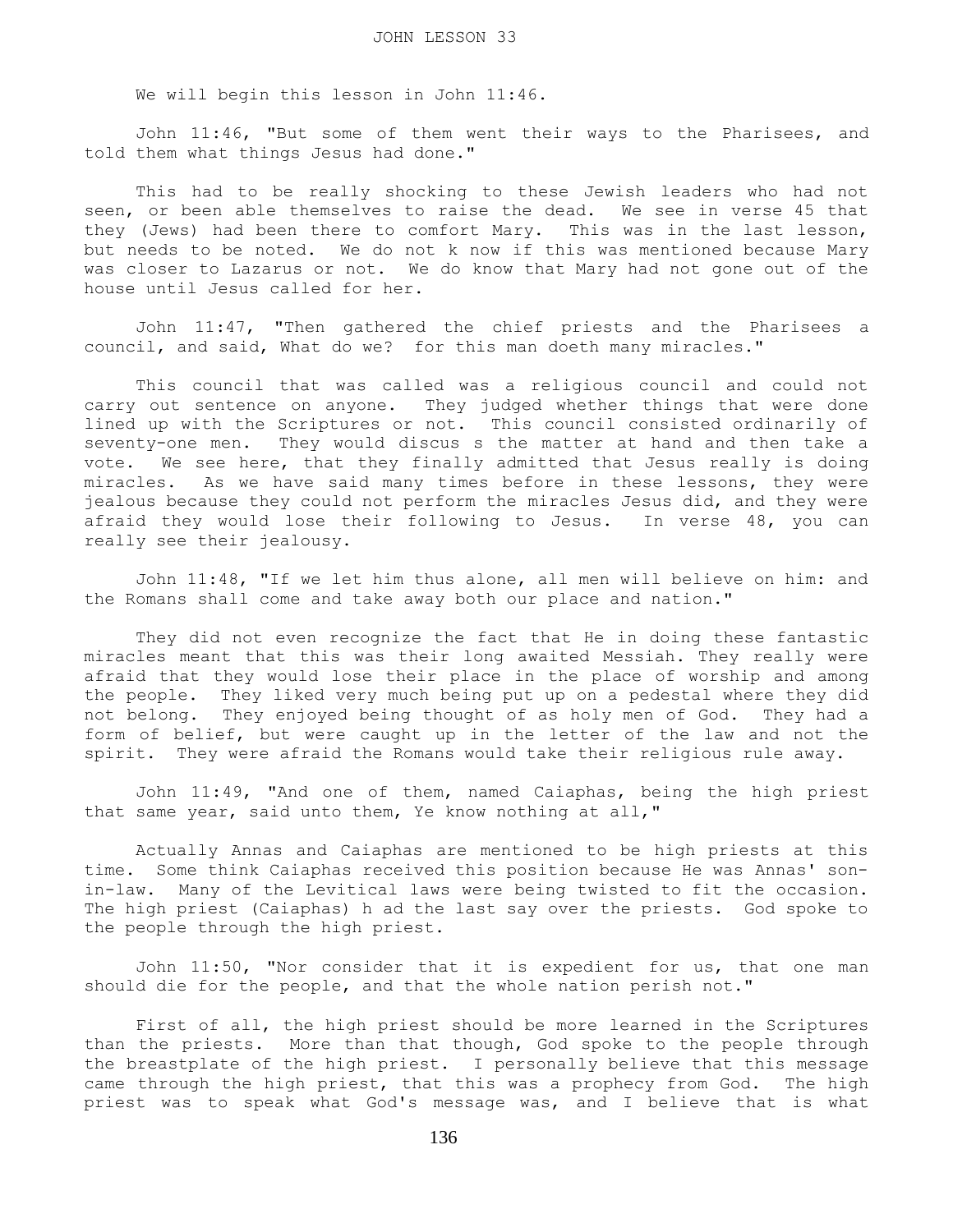happens here. God is letting them know, through this high priest's message, that this Jesus will die for the sin of the world.

 John 11:51, "And this spake he not of himself: but being high priest that year, he prophesied that Jesus should die for that nation;"

 John 11:52, "And not for that nation only, but that also he should gather together in one the children of God that were scattered abroad."

 This explains fully that this is not the high priest speaking, but rather God speaking through this high priest. In Exodus chapter 28 verse 30, we read of the Urim and Thummin which the high priest wore which kept the people on his heart all the time. God spoke prophetically to the people through this on the high priest, as well. I believe that is what happened here. This Urim and Thummin on the breast of the high priest caused him to be the mediator between God and man. Urim and Thummin mean lights and perfections. We see here, a prophecy of Jesus dying for all that they might be saved; saved not just from the Romans but from sin itself.

 John 11:53, "Then from that day forth they took counsel together for to put him to death."

 Not only did these others not understand what this high priest had said, but neither did the high priest understand himself.

 John 11:54, "Jesus therefore walked no more openly among the Jews; but went thence unto a country near to the wilderness, into a city called Ephraim, and there continued with his disciples."

 We see that these Jews really had pronounced sentence on Jesus and would try to get Him killed at the very first opportunity. This city of Ephraim was not a Jewish city, because verse 54 says, He walked no more among the Jews. I personally believe this city of Ephraim has to do with the Ephraim that got the right hand blessing. The city of Shechem is usually associated with Ephraim. Perhaps, the name of the city is not that important. Perhaps, this visit to this place has to do with the f act that Jesus was first called to the Jew, and then to the Gentile. Jesus may have decided it was time to go to the Gentiles. He was not ready to die, because it was not the appointed time, so He walked among those outside the church who would accept His miracles and believe His message.

 John 11:55, "And the Jews' passover was nigh at hand: and many went out of the country up to Jerusalem before the passover, to purify themselves."

 It was customary for the Jews from everywhere to come to Jerusalem for Passover. Verse 55 here does not mean a few days after Jesus came out of Jerusalem, but just picks up at a later time, perhaps, months later. The Jews were not required to go earlier and cleanse themselves for the Passover. There had become so many variations of the requirements, that the people were careful not to overlook any little aspect of the Passover.

 John 11:56, "Then sought they for Jesus, and spake among themselves, as they stood in the temple, What think ye, that he will not come to the feast?"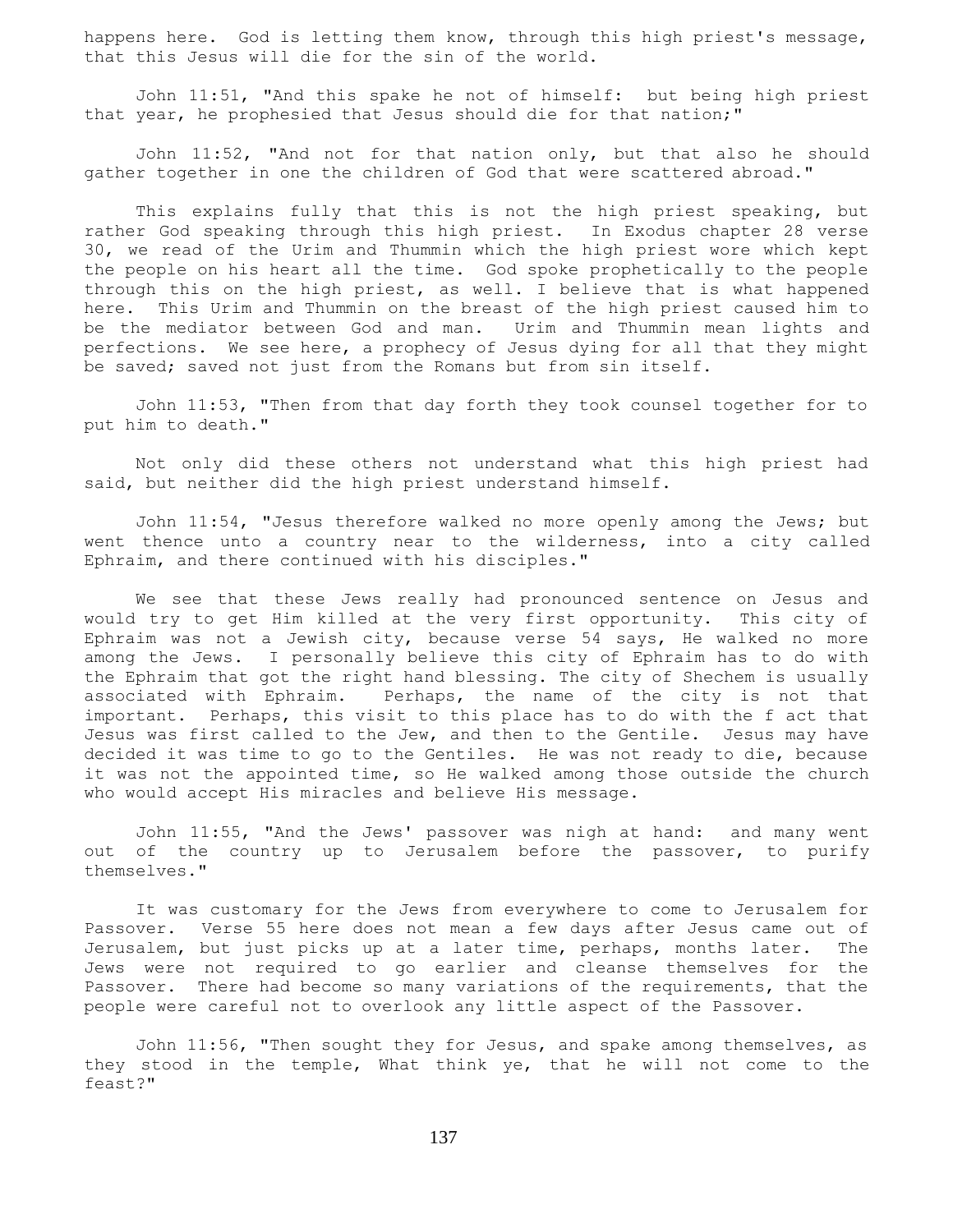They were all speculating about whether Jesus would come or not, because they knew the Jewish leaders had planned to take Him, if He came. If He didn't come for Passover, they would use that to say that Jesus did not keep the feasts. Little did they know, that Jesus was the Passover Lamb.

 John 11:57, "Now both the chief priests and the Pharisees had given a commandment, that, if any man knew where he were, he should shew it, that they might take him."

 This notice, that had been given out so that they could take Jesus, was to stir up the people and frighten them into turning Jesus in. It seems that the ordinary people would not turn Jesus in. They believed He was Messiah. Even the ones who did not quite believe Him to be Messiah, thought of Him as a very great prophet. They were not about to help these Jewish leaders trap Jesus.

 Next lesson, we will see Mary anointing Jesus with the perfume. We will, also, see Jesus' triumphant entrance into Jerusalem.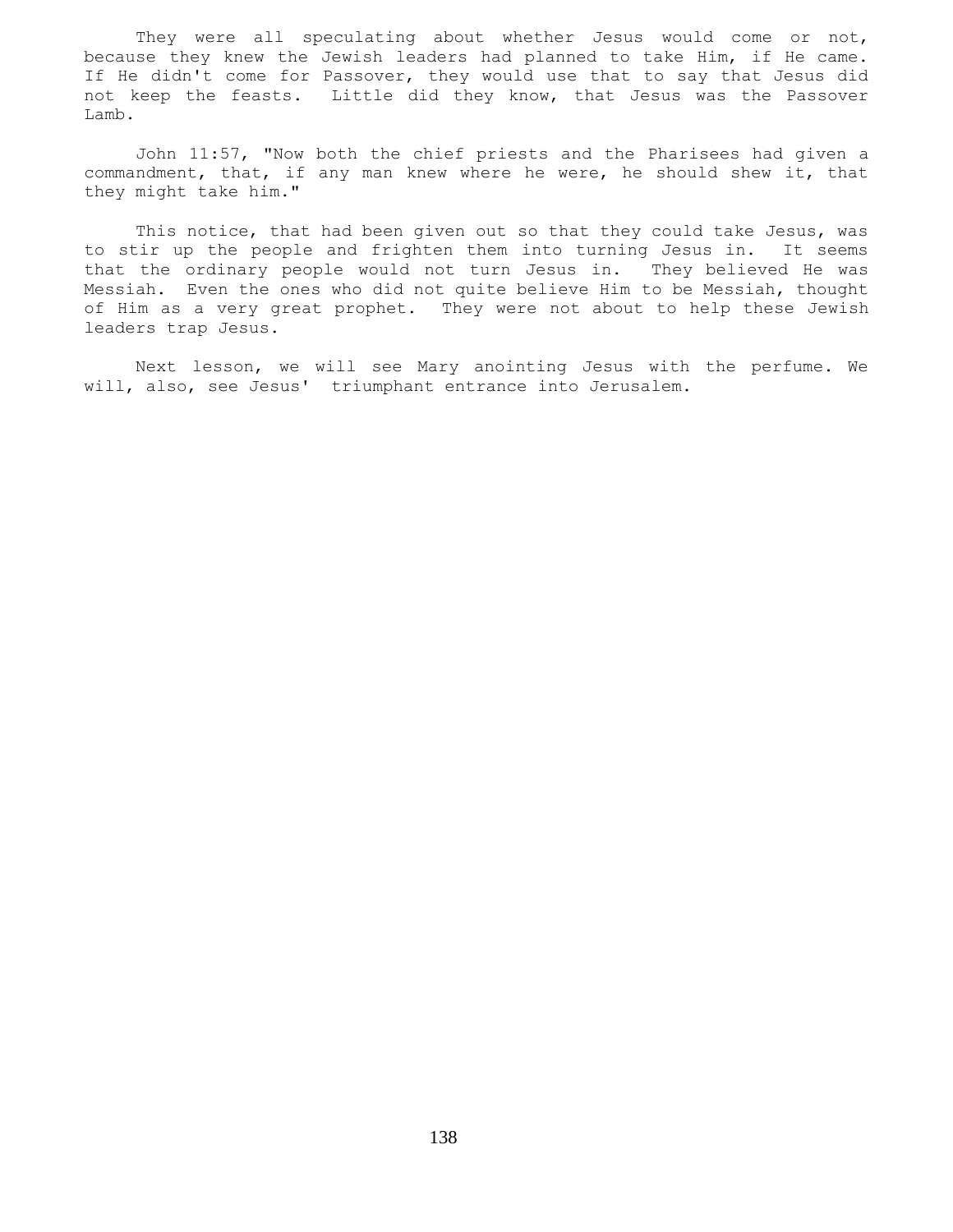- 1. Where did some of the Jews go after seeing Jesus raise Lazarus from the dead? 2. Who gathered the council?
- 3. How many men made up a council?
- 4. What did they finally admit about Jesus in verse 47?
- 5. How was this council's power limited?
- 6. What were they afraid would happen, if they left Jesus alone?
- 7. Who was mentioned as being high priest?
- 8. Why was Annas probably named a high priest?
- 9. Who was really speaking through the high priest?
- 10. What prophecy was given?
- 11. Who was one man to die for?
- 12. What is the Urim and Thummin?
- 13. What do the two words mean?
- 14. When the high priest had on the Urim and Thummin, what was he between God and man?
- 15. After this council meeting, what had the council decided to do to Jesus?
- 16. "Jesus therefore walked no more openly among the \_\_\_\_\_\_\_\_\_\_\_\_\_\_." 17. Where did He go?
- 18. Why was Jesus not ready to die at that moment?
- 19. Why did these Jews go early to purify themselves before Passover?
- 20. When they sought Jesus at Passover time, what question did they ask?
- 21. Who gave the commandment, if anyone knew where Jesus was they were to tell?
- 22. Why did not some of the ordinary people expose Jesus' whereabouts?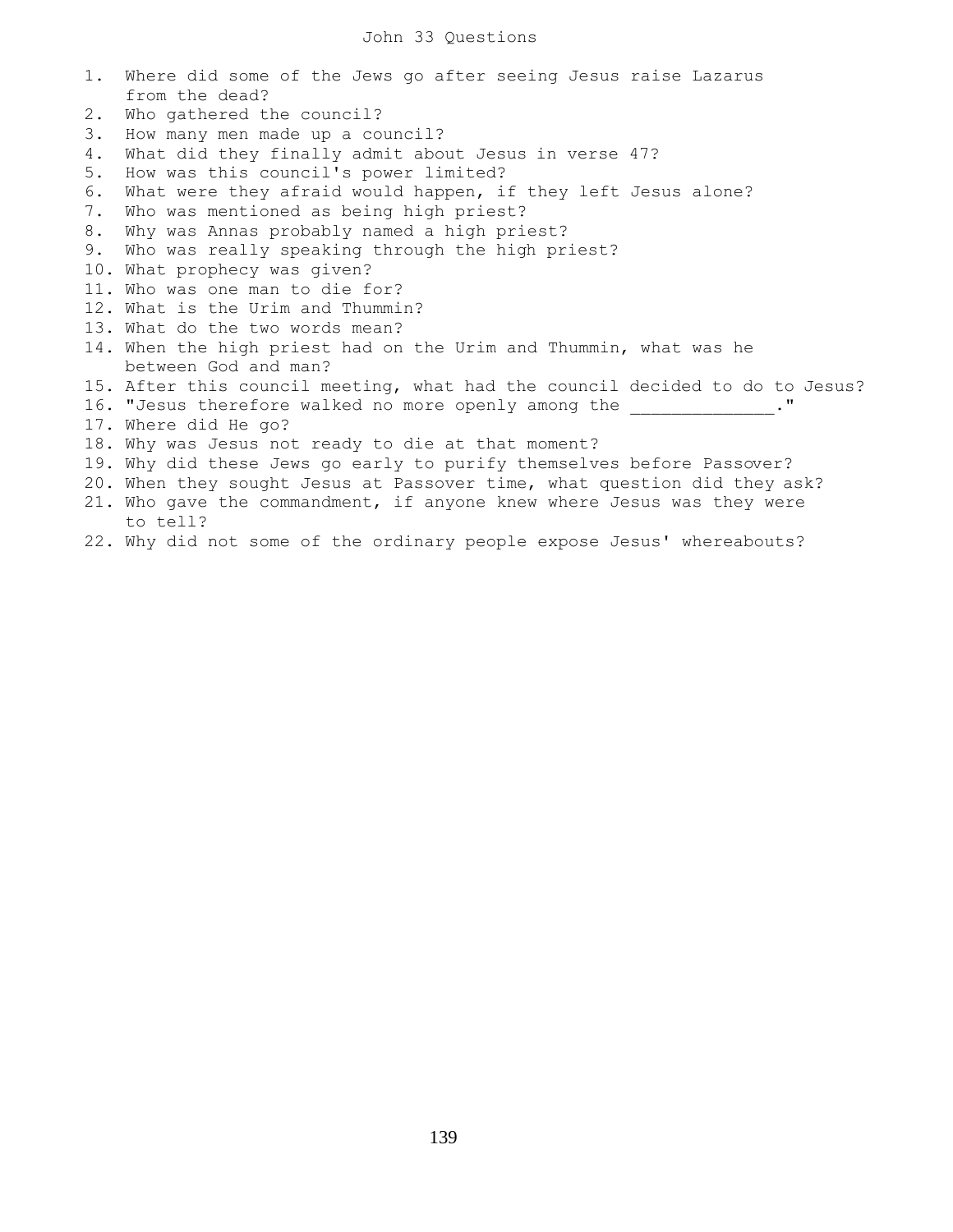We will begin this lesson in John 12:1.

 John 12:1, "Then Jesus six days before the passover came to Bethany, where Lazarus was which had been dead, whom he raised from the dead."

 The Lord Jesus was last with Mary, Martha, and Lazarus, when He raised Lazarus from the dead. We learned in a previous lesson, that Lazarus had been dead four days when Jesus raised him. This great miracle caused many to believe that Jesus was the Christ. The Jewish leaders held council and sought to kill Jesus, and Jesus left the Jews and went into a city called Ephraim. The length of His stay in Ephraim is unknown, but it was probably more than a few days. Now, Jesus has come back to His friend Simon's home in Bethany which is just two miles from Jerusalem.

 John 12:2, "There they made him a supper; and Martha served: but Lazarus was one of them that sat at the table with him."

 These last few days, He enjoyed being with His apostles and good friends Mary, Martha, and Lazarus. Many assume that this Simon spoken of, in connection with this, is Simon the Leper. Lazarus, Mary, and Martha were guests here. In Luke chapter 8 verse 44, it appears this is in Simon's home. It seemed Martha served Jesus. Some believe this Simon was the husband of Martha. When Jesus came to this area there were most probably several families He could stay with. Simon had been healed of leprosy and Lazarus raised from the dead, so you know Jesus would have been welcome in either home.

 John 12:3, "Then took Mary a pound of ointment of spikenard, very costly, and anointed the feet of Jesus, and wiped his feet with her hair: and the house was filled with the odour of the ointment."

 In other gospels, it seemed Mary had anointed Jesus head, as well as His feet. This perfume possibly cost a year's wages. Mary loved Jesus so much that she humbled herself and wiped His feet with her hair. She had plenty of reasons to adore Him. He had raised her brother from the dead. A pound of ointment would have been a very large container. Mary did not realize that she was anointing Him for His burial.

 John 12:4, "Then saith one of his disciples, Judas Iscariot, Simon's son, which should betray him,"

 John 12:5, "Why was not this ointment sold for three hundred pence, and given to the poor?"

 A pence was a man's wages for one day, so you can see the cost of the perfume. Judas Iscariot was not really concerned about the poor. Judas was the one who carried the bag of money used for their expenses, and he wanted that three hundred days work of money in the bag, so he could help himself to some of it.

 John 12:6, "This he said, not that he cared for the poor; but because he was a thief, and had the bag, and bare what was put therein."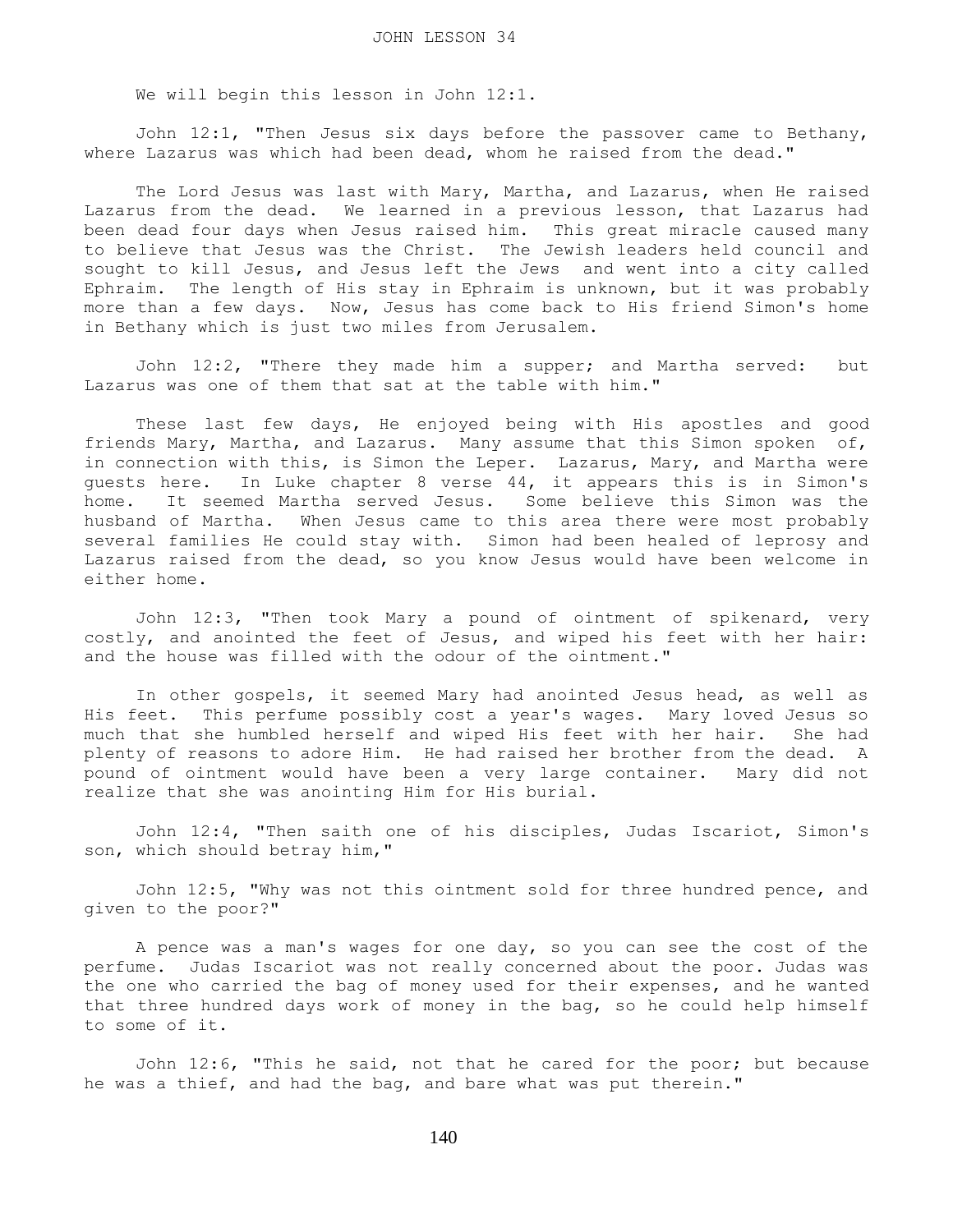John left no doubt why Judas said this. John loved Jesus so much, and John could see right through Judas' motive.

 John 12:7, "Then said Jesus, Let her alone: against the day of my burying hath she kept this."

 John 12:8, "For the poor always ye have with you; but me ye have not always."

 This most all of the disciples did not understand, but Jesus was speaking of preparing His body for death. It is true that there are always the poor to help. Even in a fluent society like the U.S., there are always the poor around. There will never stop being a time when you can help them, but very shortly Jesus would be crucified and His body laid in the tomb.

 John 12:9, "Much people of the Jews therefore knew that he was there: and they came not for Jesus' sake only, but that they might see Lazarus also, whom he had raised from the dead."

 Some of the Jews believed when Jesus raised Lazarus. Many of them came to see Jesus (the Miracle Man) and Lazarus, also, who was raised from the dead. This was a real curiosity with all the people.

 John 12:10, "But the chief priests consulted that they might put Lazarus also to death;"

 John 12:11, "Because that by reason of him many of the Jews went away, and believed on Jesus."

These chief priests were losing the respect of the people.. They were no longer thought of as God's representative on earth. They wanted to kill Jesus, so they could get their power back so they could rule over the people. Lazarus was a constant reminder of the supernatural power of Jesus. They had to get rid of him, so the people would forget this miracle. They were losing followers, and they felt, if they could get rid of Jesus and Lazarus, they would get their followers back.

 John 12:12, "On the next day much people that were come to the feast, when they heard that Jesus was coming to Jerusalem,"

 John 12:13, "Took branches of palm trees, and went forth to meet him, and cried, Hosanna: Blessed is the King of Israel that cometh in the name of the Lord."

Palm trees symbolize Israel.

 Matthew, Mark, and Luke tell this with much more detail than the account here. They tell of the colt of an ass being acquired and Jesus riding on it. Many of the details of how they got it are not included here. Read the accounts in these other Bible studies. We do see here, that Jesus enters Jerusalem on Palm Sunday with shouts of adoration from the people.

 John 12:14, "And Jesus, when he had found a young ass, sat thereon; as it is written,"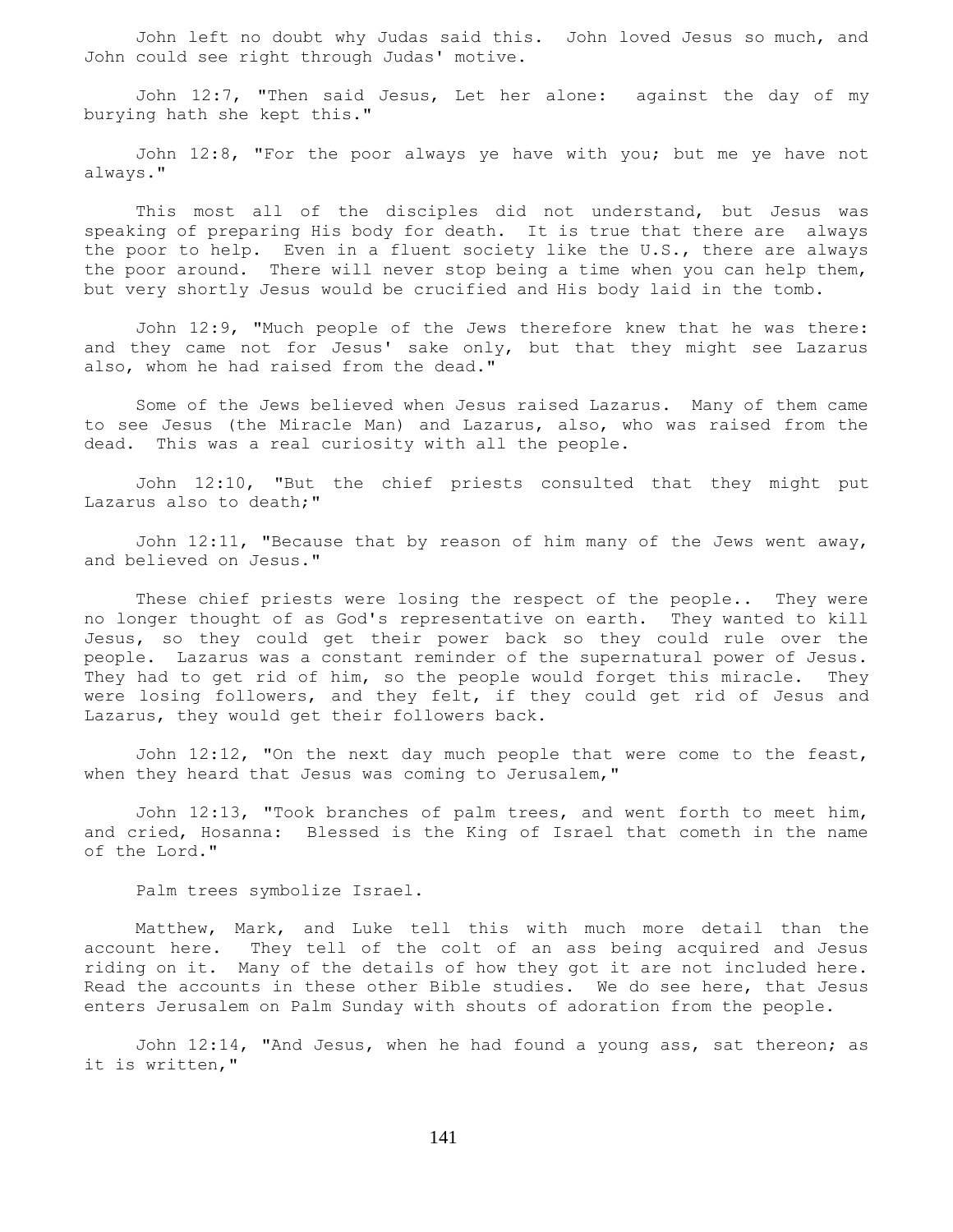Jesus actually sent disciples to get the colt of an ass and told them where it would be tied.

 John 12:15, "Fear not, daughter of Sion: behold, thy King cometh, sitting on an ass's colt."

 This was prophesied in the Book of Zechariah 9:9, "Rejoice greatly, O daughter of Zion: shout, O daughter of Jerusalem: behold, thy King cometh unto thee: he is just, and having salvation; lowly, and riding upon an ass, and upon a colt the foal of an ass."

 John 12:16, "These things understood not his disciples at the first: but when Jesus was glorified, then remembered they that these things were written of him, and that they had done these things unto him."

 You see, the disciples had no idea, even though Jesus had told them many times that He was to be crucified. They did not make any of the connection with these fulfillments of prophecy until after Jesus rose from the grave. Looking back on the thing s that happened, they understood why each thing happened.

 John 12:17, "The people therefore that was with him when he called Lazarus out of his grave, and raised him from the dead, bare record."

 This is saying, that much more connection was made with Old Testament prophecy after Jesus rose from the dead, than when it was happening. They could see clearly after they knew for sure who He was.

 John 12:18, "For this cause the people also met him, for that they heard that he had done this miracle."

 This great multitude of people was following Jesus, because He had raised Lazarus from the dead.

 John 12:19, "The Pharisees therefore said among themselves, Perceive ye how ye prevail nothing? behold, the world is gone after him."

 The Pharisees are saying, here, that the whole world has gone after Jesus, and these Jewish leaders are not making any ground.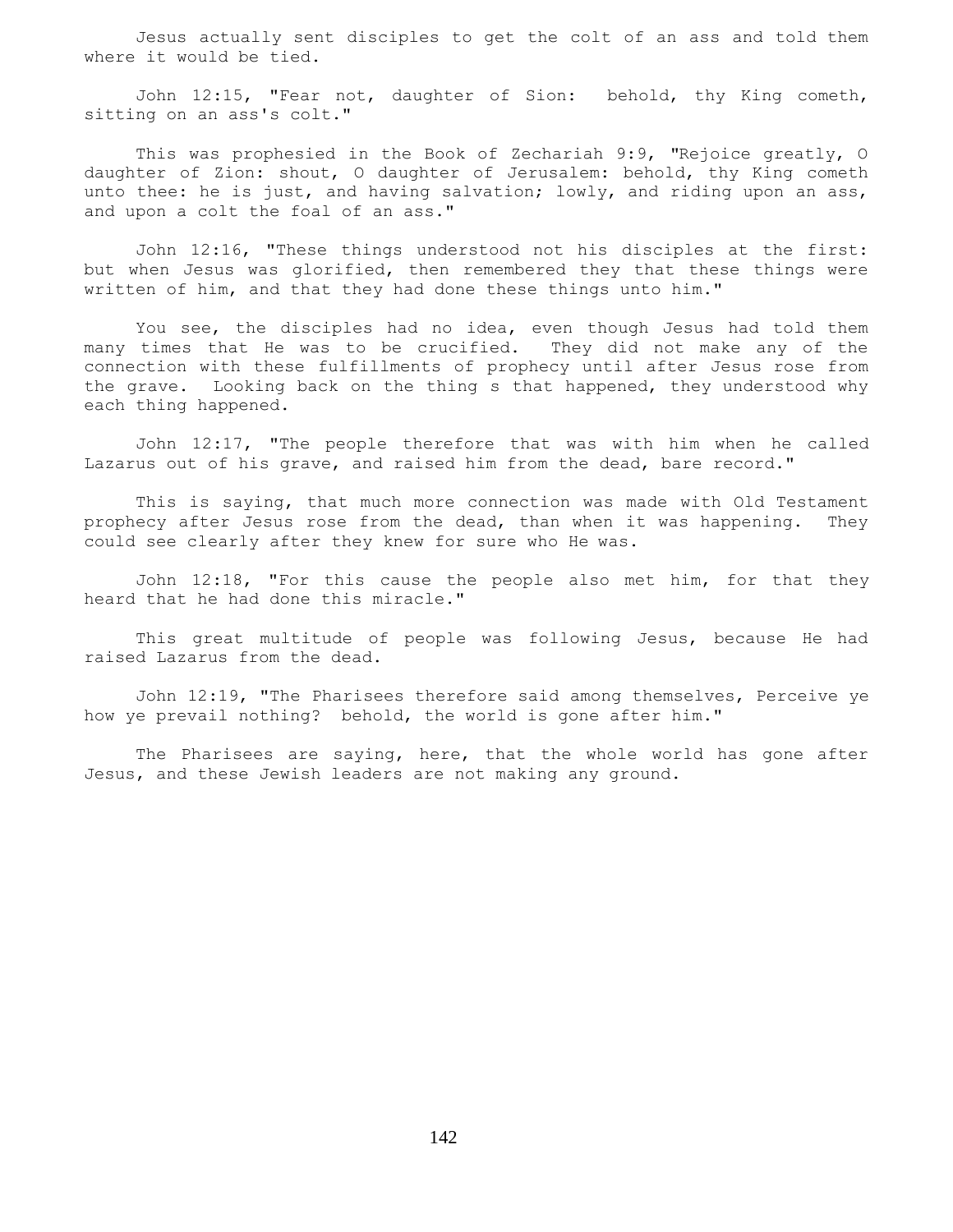## John 34 Questions

1. How long before Passover did Jesus come to Bethany? 2. Who had Jesus raised from the dead at Bethany? 3. Where had Jesus gone when He left the last time? 4. Whose home was Jesus in? 5. How far is Bethany from Jerusalem? 6. Who actually served Jesus? 7. Some believe this Simon was whose husband? 8. How much ointment did Mary pour on Jesus? 9. If you put all four gospels' account together, what two places did she put the ointment? 10. What did she wipe the ointment with? 11. Who complained about Mary putting this expensive ointment on Jesus? 12. How much did he say the ointment could have been sold for? 13. How much was a pence? 14. Why had he complained, really? 15. How long did Jesus say the poor would be with us? 16. What two reasons had the people come for? 17. Why did the Jews want to get rid of Lazarus? 18. What did the people take with them to strew the path of Jesus with? 19. What did the Pharisees think would happen, if they could get rid of Jesus and Lazarus? 20. What do palm trees symbolize? 21. What was the cry of the people? 22. What did Jesus ride on going into Jerusalem? 23. What Sunday did Jesus enter Jerusalem? 24. Where was it prophesied in the Old Testament that Jesus would ride the colt of an ass? 25. When did the disciples remember all of this? 26. Who bear record of all this?

27. Why did these people follow Jesus?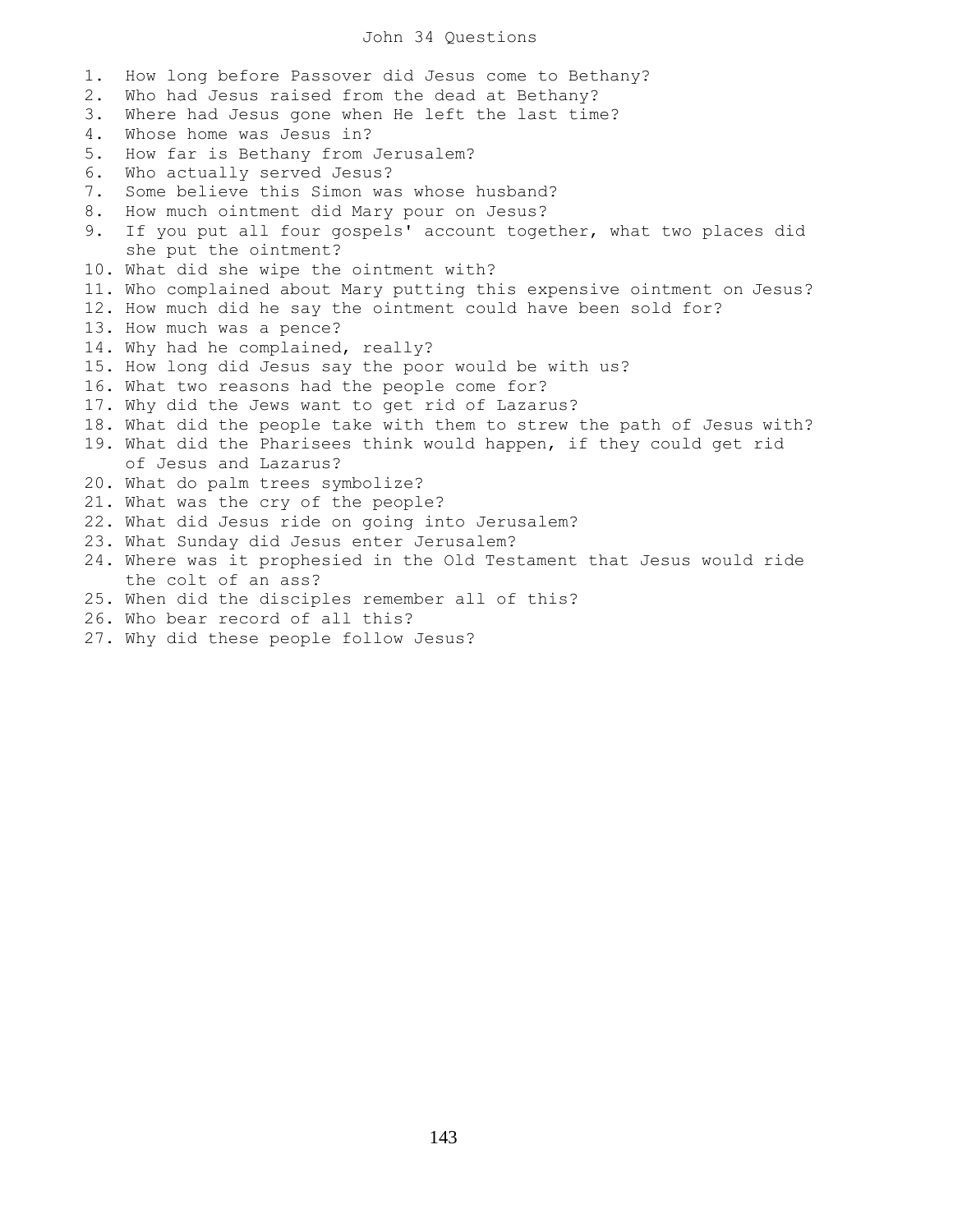We will begin this lesson in John 12:20.

 John 12:20, "And there were certain Greeks among them that came up to worship at the feast:"

 John 12:21, "The same came therefore to Philip, which was of Bethsaida of Galilee, and desired him, saying, Sir, we would see Jesus."

 It appears the news was widespread about Jesus raising Lazarus from the grave, and these Greeks had come to see this man who performed such great miracles. Jesus came first to the Jew, but the Gentiles who believed on Him would not be denied. Philip has a Greek name and perhaps some of his people were Greek. These people would not be able to worship other than in the outer court, so that is possibly where they ran on to Philip. The Lord Jesus made many trips into Jerusalem these six days before Passover. It would not have been difficult to locate Him. The cry of every soul who ever seeked salvation is, "We would see Jesus". I love the song that says, "Wherever Jesus is, will be heaven to me".

 John 12:22, "Philip cometh and telleth Andrew: and again Andrew and Philip tell Jesus."

 Philip seems to be a very shy person. He tells Andrew, so he will have some support when he goes to tell Jesus.

 John 12:23, "And Jesus answered them, saying, The hour is come, that the Son of man should be glorified."

 In this, Jesus is telling the disciples, and those in hearing range, that the time has come when Jesus will be glorified to all mankind, and in so doing glorifies the Father. Jesus is saying, everyone can see me, because I will be lifted up on the cross for all to see.

 John 12:24, "Verily, verily, I say unto you, Except a corn of wheat fall into the ground and die, it abideth alone: but if it die, it bringeth forth much fruit."

 We see here, that Jesus is speaking again in parables, so that just curiosity seekers would not understand what He is saying. Jesus is explaining that when you bury a grain of wheat, it does not stay dead, but life wins out over death. This grain of wheat will live again in the wheat it produces, but there will be much more than the one grain that is planted. Here, we see Jesus telling them that when His body goes to the ground and rises again, His followers will be multiplied greatly. Verily, verily means there is no room for doubt (It is so).

 John 12:25, "He that loveth his life shall lose it; and he that hateth his life in this world shall keep it unto life eternal."

 We see here that those who love this world and the things of this world are worldly and will have no eternal life in heaven to look forward to. To love the world is to be an enemy of God. We Christians, on the other hand, are living in the world, but we are not of the world. We are not caught up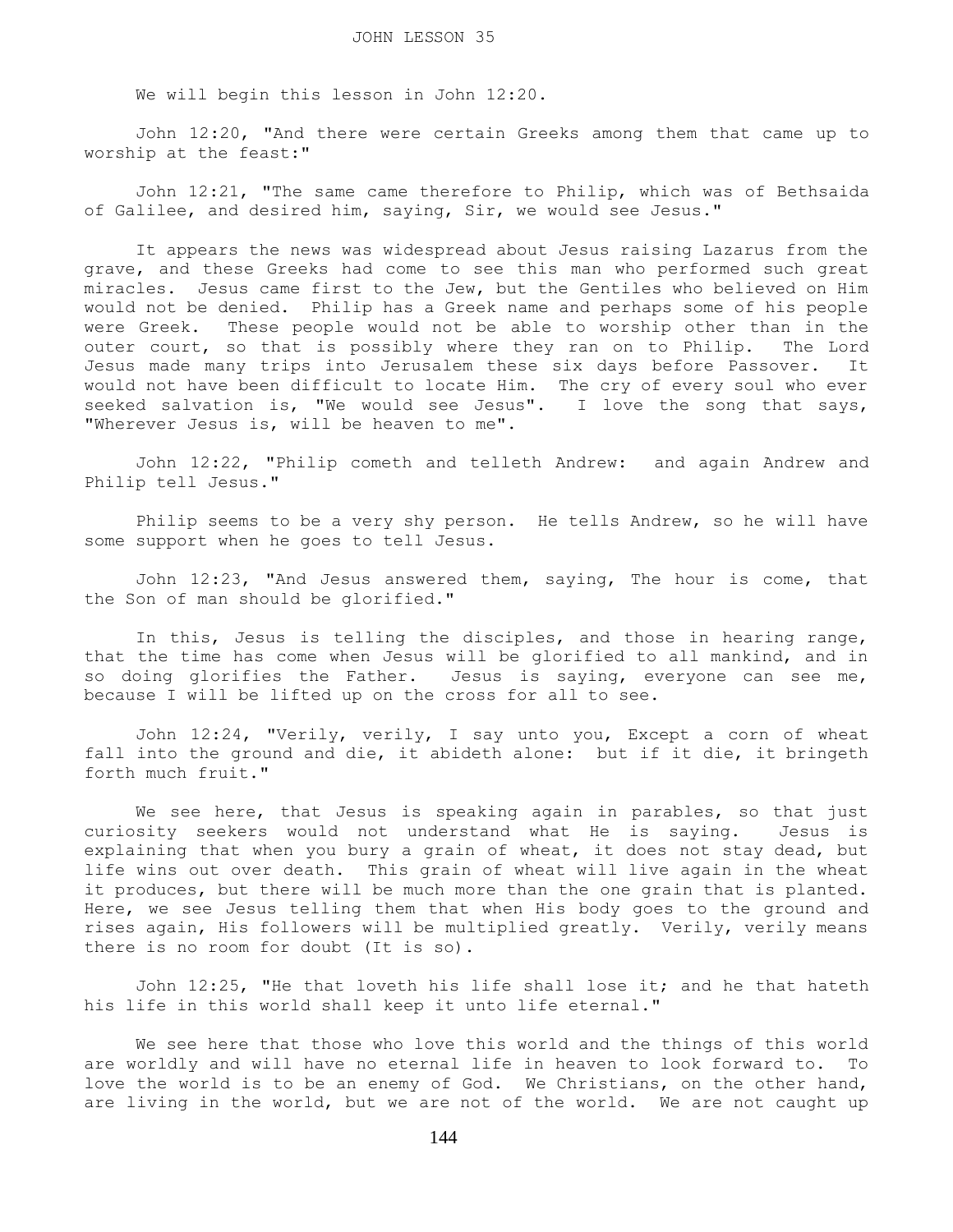in things this world can bring us. We are not doing worldly things. Our home is in heaven. Our heart and mind is stayed upon heavenly things. We are like Abraham who lived in tents looking for a city whose maker was God. We Christians are looking forward to the day when the trumpet shall blow in the sky, and we shall be caught up into the heavens to be with our Lord Jesus Christ. If we love the world, we are worldly. If we love heaven, we are heavenly.

 John 12:26, "If any man serve me, let him follow me; and where I am, there shall also my servant be: if any man serve me, him will my Father honour."

 You see, if we serve Jesus, we will walk in His footsteps. We will do the things that He would do, if He were here. To play follow the leader, you must do everything the leader does. This is the way it is, if we are to serve Jesus. We must do it His way and not ours. If we call ourselves Christians, we should be Christ-like. You can not live worldly lives and still be a Christian. A Christian is a believer in and a follower of the Lord Jesus Christ.

 John 12:27, "Now is my soul troubled; and what shall I say? Father, save me from this hour: but for this cause came I unto this hour."

 We will see later at Gethsemene Jesus praying. He will say my Spirit is willing, but my flesh is weak. The flesh of Jesus was as mankind, but the Spirit within was God the Word. Here above, Jesus is saying, my flesh is not looking forward to the suffering. This is the reason Jesus came to this earth; to crucify the flesh, so that our spirit might live. Sin in the flesh was nailed to the cross to pay the price for you and me. We, too, must put our flesh under subjection to the Spirit of God . Flesh and blood does not inherit the kingdom of God. Our spirit body inherits heaven, if we believe in and follow Jesus Christ our Lord.

 John 12:28, Father, glorify thy name. Then came there a voice from heaven, saying, I have both glorified it, and will glorify it again."

 Jesus, even here, has totally submitted to the will of the Father. This voice from heaven is the third time God has spoken aloud to magnify His Son. Those who are in tune with God, hear His voice and understand.

 John 12:29, "The people therefore, that stood by, and heard it, said that it thundered: others said, An angel spake to him."

 As I said above, some have ears that cannot hear. Many people throughout the Bible have said it thundered when God spoke. His words must fall on ears willing to hear and understand, before His message can be received. This is the reason so many people read the Bible and cannot understand what it is saying. They are reading it technically, and are not letting the Spirit speak to them and teach them what it is really saying.

 John 12:30, "Jesus answered and said, This voice came not because of me, but for your sakes."

 You see, Jesus already knew that His Father would be glorified in this, and that many who would not believe Jesus was the Christ (Messiah) before the crucifixion would follow Him after He rises from the grave, (as His half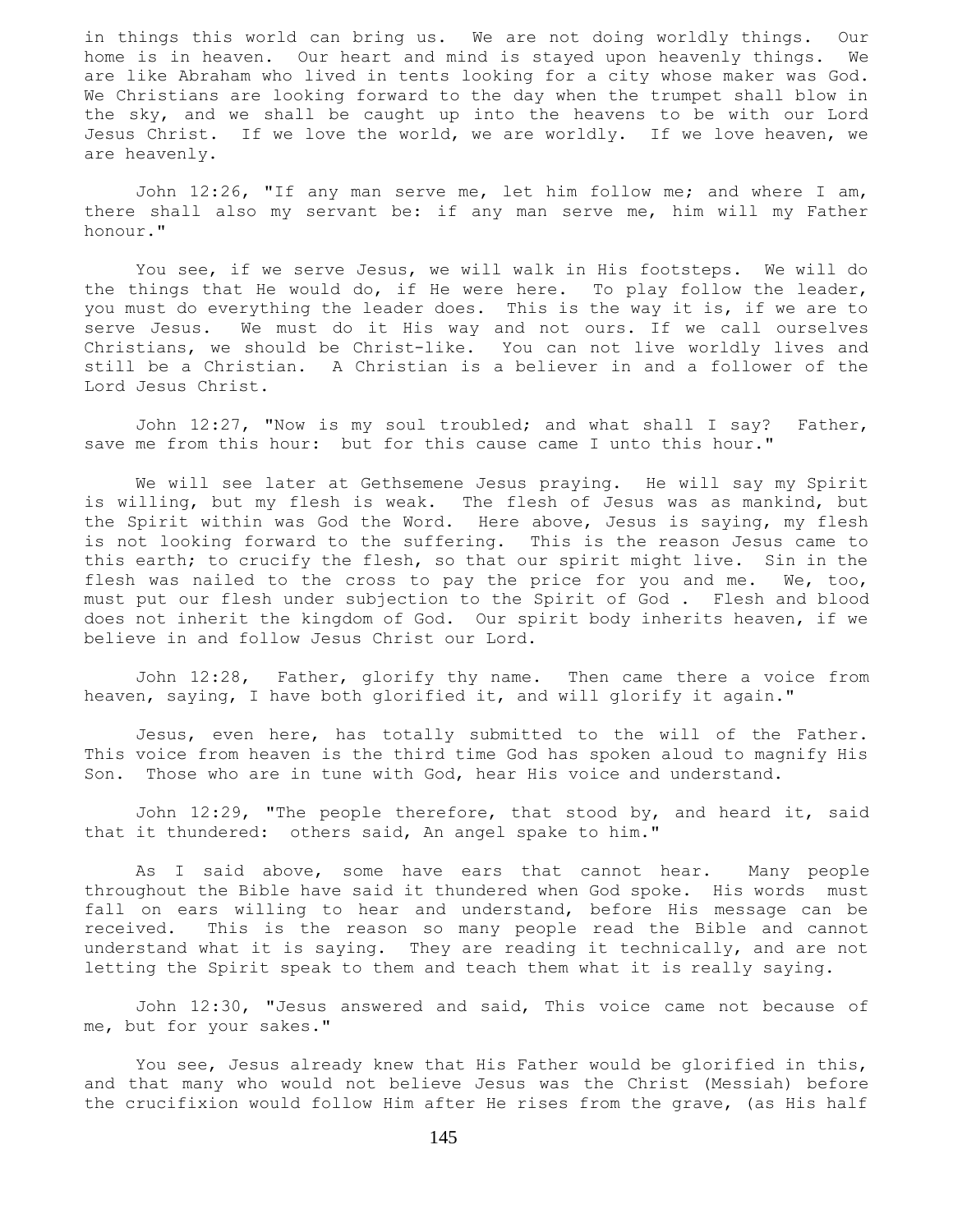brother James does). Jesus tells the people, this voice is to encourage you, not me.

 John 12:31, "Now is the judgment of this world: now shall the prince of this world be cast out."

 You see, the judgment of the world and its system under Satan will be defeated on the cross. Satan is all for killing Jesus, because he does not realize that what he feels will be victory over Jesus, will actually be his greatest defeat. Without t he shedding of blood, there is no life. Jesus must shed His blood for all who believe in His name to go free. Jesus was to pay the price for all of us. Our indebtedness will be marked paid in full.

 John 12:32, "And I, if I be lifted up from the earth, will draw all men unto me."

John 12:33, "This he said, signifying what death he should die."

 I see, in this lifting up of Jesus, two things. He was lifted up from the earth on the cross. As terrible as the punishment of crucifixion was, it is where Jesus won victory over Satan. The blood of Jesus was not spilled, it was freely given. Everyone who comes to God must come by the way of the cross. Had there not been a cross, there would not be salvation. The way of the cross leads to everlasting life. The curtain to the Holy of Holies was torn from the top to the bottom while Jesus w as on the cross. This opened the way for all believers to the most holy place. Jesus is the door we must go through, but we are allowed in because He opened the way. We can, also, see in this that just as the tomb did not hold Jesus, neither will the grave hold us. We will rise from the grave just as Jesus rose, if we have put our trust in Him.

 John 12:34, "The people answered him, We have heard out of the law that Christ abideth for ever: and how sayest thou, The Son of man must be lifted up? who is this Son of man?"

 Here, we see people who think of all of life being in this frail body. They expect Messiah to live on the earth forever. Life does not consist of the things of this earth. Our life on earth is but a vapor, because this body we are housed in now is not eternal. The Spirit within the body is eternal. He will never die, just change place of habitation. Jesus the Christ is eternal. Messiah is eternal. These people were not thinking of heaven. They were thinking of Jerusalem. They had missed the meaning behind the Scripture.

 John 12:35, "Then Jesus said unto them, Yet a little while is the light with you. Walk while ye have the light, lest darkness come upon you: for he that walketh in darkness knoweth not whither he goeth."

 There is a large group of people who have joined the disciples by this time. Jesus tells them, one more time, that He is the Light of the world. He is telling them to believe in Him, while He is here. After He leaves, it will be harder to believe. When Jesus is gone, it will be much harder to come to Him, because the enemy will try to stop you from believing. Even in our day, false doctrines are flying around everywhere. Few really know the Truth.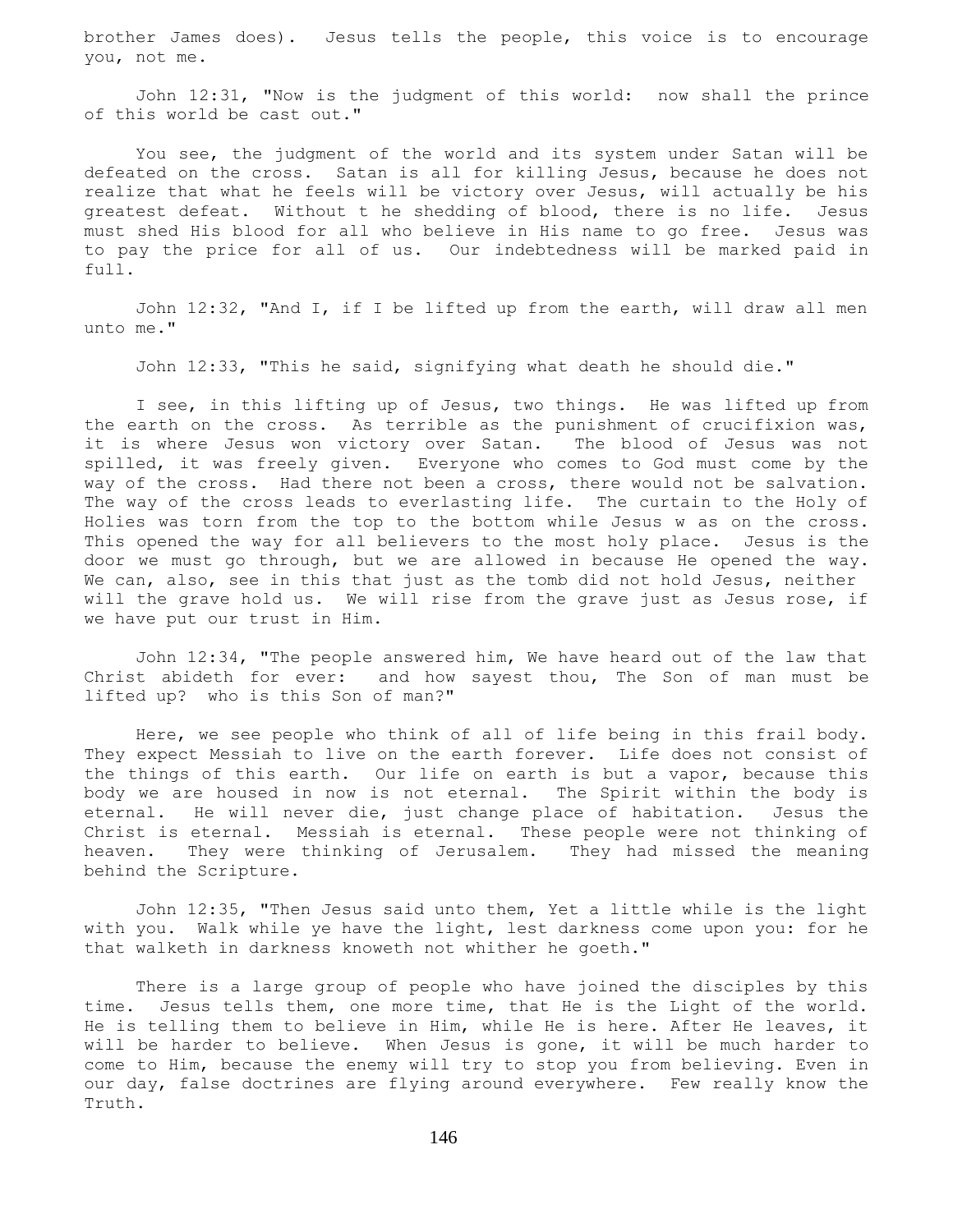John 12:36, "While ye have light, believe in the light, that ye may be the children of light. These things spake Jesus, and departed, and did hide himself from them."

 Jesus, here, is making one more appeal to them. They need to receive the true Light of Christ. There is a day of salvation. Jesus is telling them to believe Him now, while they can. Shortly after Jesus' return to heaven, it will become very hard to be a follower of Christ. Many, like Peter, will give their life for their belief. Light is from God, darkness is of the devil. Just like in the dark ages, few came to Christ.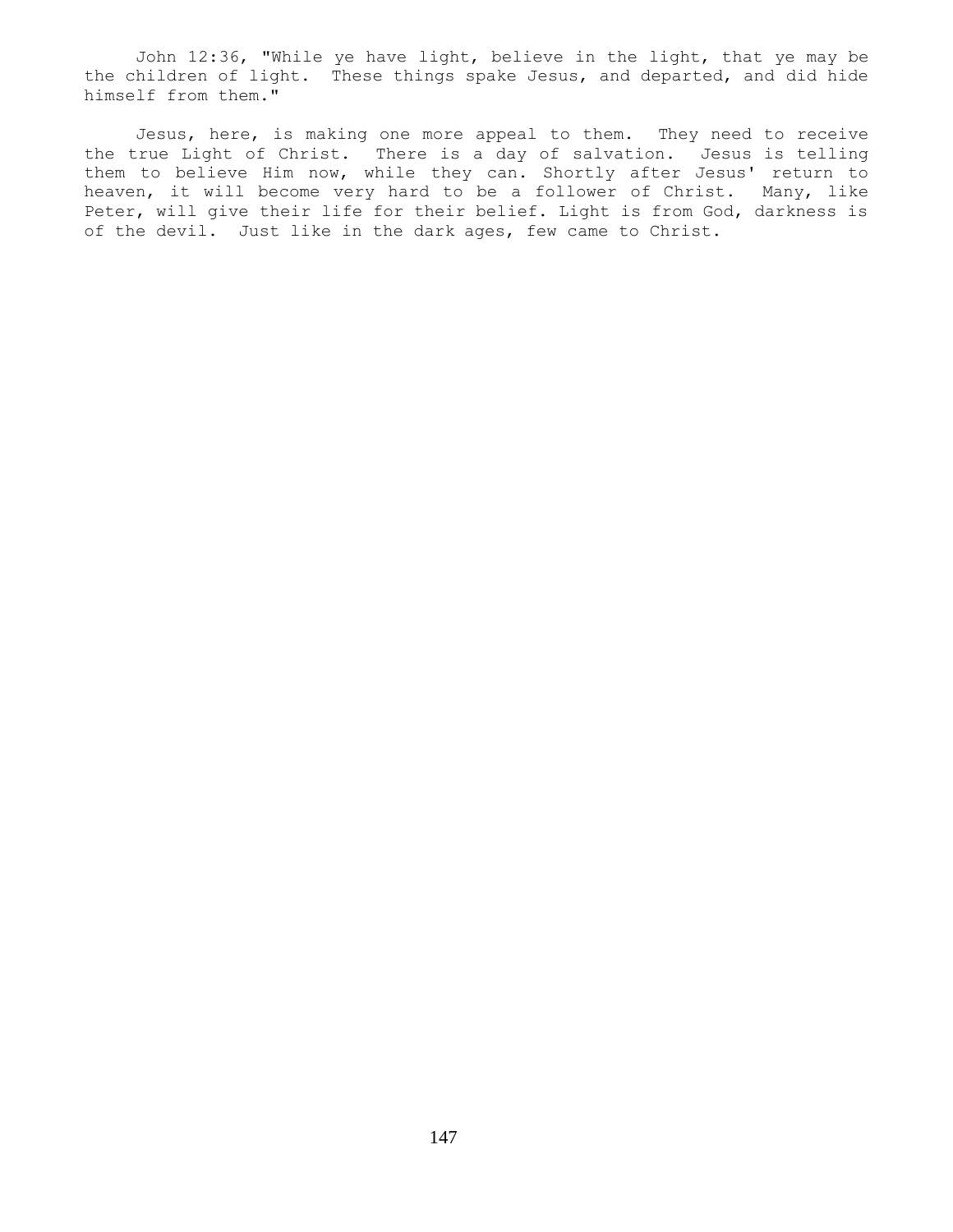## John 35 Questions

1. Who, besides the Jews, came to worship at the Feast? 2. Who did they come to, so they might see Jesus? 3. The disciple that they had spoken to came to what other disciple? 4. What did these Greeks say that all true believers say? 5. Why did Philip go to Andrew before he went to Jesus? 6. What hour did Jesus say had come? 7. What must a corn of wheat do to bring forth fruit? 8. We are told, if we love life we shall \_ \_\_\_\_\_\_\_\_\_\_\_\_\_\_\_\_\_\_\_\_\_\_\_\_\_\_\_\_\_\_\_. 9. What must we hate to inherit eternal life? 10. Jesus said, if any man serve me \_\_\_\_\_\_\_\_\_\_\_\_\_\_\_\_\_\_\_\_\_\_\_\_\_\_\_\_\_\_  $\overline{\phantom{a}}$  ,  $\overline{\phantom{a}}$  ,  $\overline{\phantom{a}}$  ,  $\overline{\phantom{a}}$  ,  $\overline{\phantom{a}}$  ,  $\overline{\phantom{a}}$  ,  $\overline{\phantom{a}}$  ,  $\overline{\phantom{a}}$  ,  $\overline{\phantom{a}}$  ,  $\overline{\phantom{a}}$  ,  $\overline{\phantom{a}}$  ,  $\overline{\phantom{a}}$  ,  $\overline{\phantom{a}}$  ,  $\overline{\phantom{a}}$  ,  $\overline{\phantom{a}}$  ,  $\overline{\phantom{a}}$  $\mathcal{L}_\text{max}$  and  $\mathcal{L}_\text{max}$  and  $\mathcal{L}_\text{max}$ 11. Who will the Father honour? 12. Why does Jesus not ask the Father to stop this horrible death of His body? 13. When did the voice of God come from heaven? 14. What did most of the people think the sound was? 15. Some others said it was what? 16. For what purpose had God spoken? 17. Who will be cast out? 18. What would Jesus do, if He be lifted up? 19. What did this signify? 20. What had these people heard out of the law about Christ? 21. Who is this \_\_\_\_\_\_\_\_\_\_\_\_\_\_\_\_\_ of \_\_\_\_\_\_\_\_\_\_\_\_\_\_\_\_\_ they ask? 22. What did Jesus call Himself in verse 35? 23. Those who walk in darkness, do not know what? 24. What did Jesus tell them to believe in verse 36? 25. Where did Jesus go when He left them?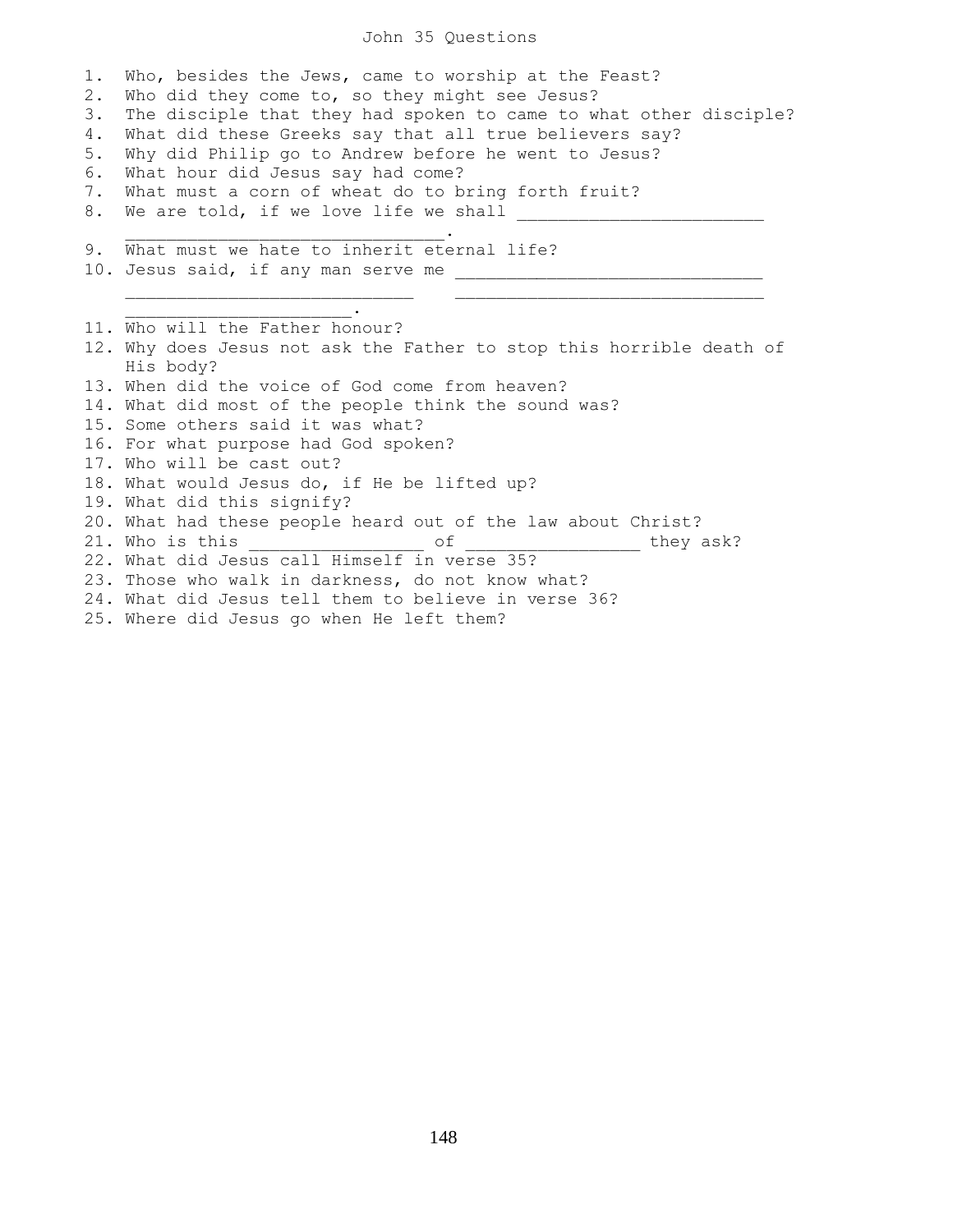We will begin this lesson in John 12:37.

 John 12:37, "But though he had done so many miracles before them, yet they believed not on him:"

 Jesus had been very distinct in the last lesson, telling them that they must receive the Light while He was with them. I cannot understand them not believing, when all these miracles were done in front of them. Fear of the authorities do some strange things sometime. They were possibly blinded of the Truth, because of their fear of being thrown out of the temple.

 John 12:38, "That the saying of Esaias the prophet might be fulfilled, which he spake, Lord, who hath believed our report? and to whom hath the arm of the Lord been revealed?"

 In Isaiah 53:3 we read a prophecy of this very thing, "He is despised and rejected of men; man of sorrows, and acquainted with grief: and we hid as it were our faces from him; he was despised, and we esteemed him not." You see, the prophecy Isaiah gave was of this very thing. They were looking with their physical eyes with astonishment at what they saw, but did not look at who they saw doing these miracles. They, also, heard the beautiful sermons He preached, but the message did not soak d own into their hearts. They listened with their ears and not their hearts. The Lord showed them that He was the arm of God, but they did not believe.

 John 12:39, "Therefore they could not believe, because that Esaias said again, "

 John 12:40, "He hath blinded their eyes, and hardened their heart; that they should not see with their eyes, nor understand with their heart, and be converted, and I should heal them."

 Isaiah's prophecy was from God and was therefore the truth. God does not want them to believe in their flesh, because of facts presented to them. God wants their hearts. God wants all of us, or He will not take any of us. The Scriptures (verses 3 9 and 40) would be a good argument in favor of predestination, but I really believe this was the foreknowledge of God. He gave them the opportunity to believe, but He already knew that they would not believe. God knows everything, even unto the end of the age.

 John 12:41, "These things said Esaias, when he saw his glory, and spake of him."

 In Isaiah 6:1 we read, "In the year that King Uzziah died I saw also the Lord sitting upon a throne, high and lifted up, and his train filled the temple." You see, Isaiah was speaking of a vision of heaven the Lord had allowed him to have.

 John 12:42, "Nevertheless among the chief rulers also many believed on him; but because of the Pharisees they did not confess him, lest they should be put out of the synagogue:"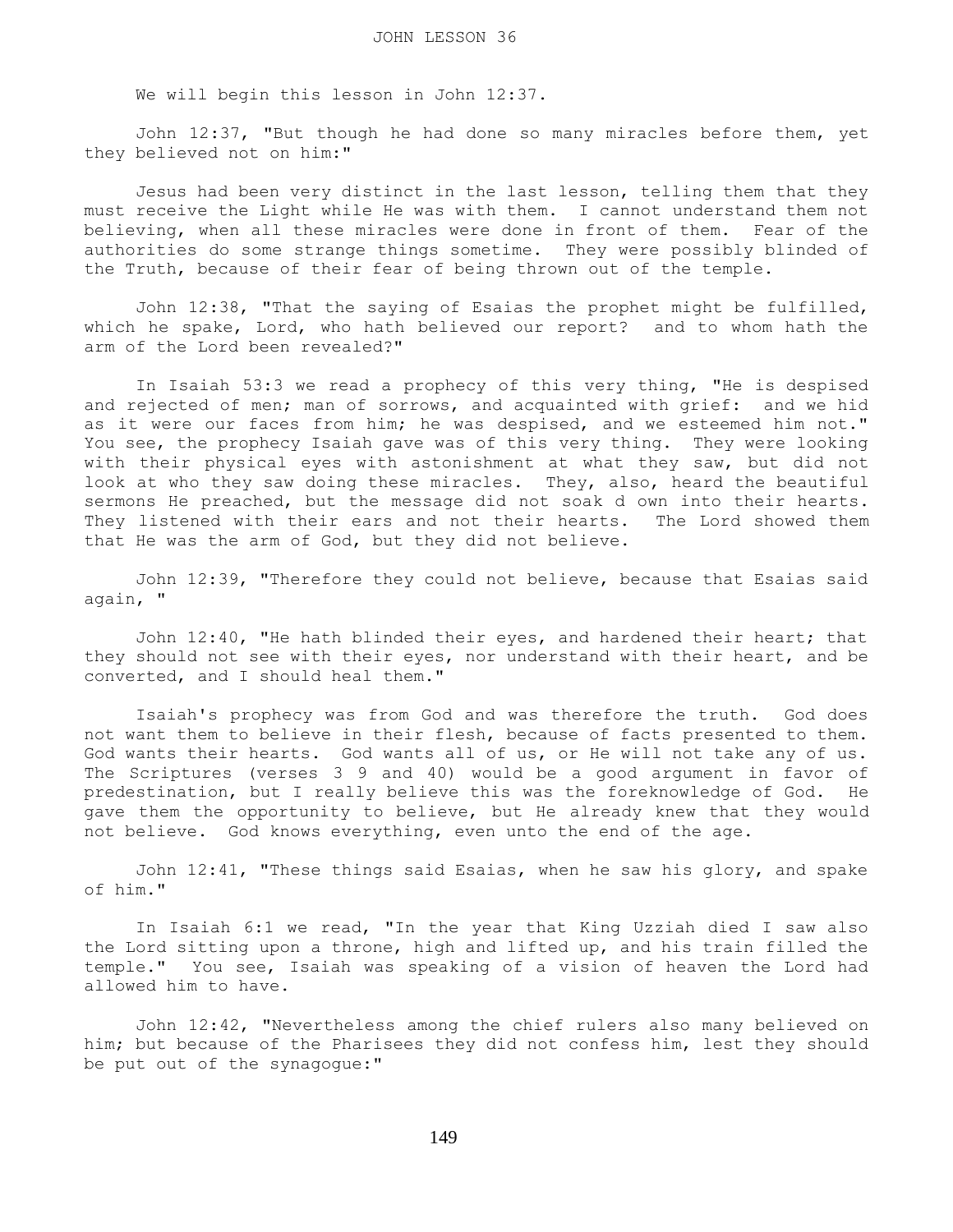This kind of belief is unacceptable to the Lord. In Romans chapter 10 verse 9, it is very evident that we must confess with our mouth, as well as believe in our heart. Romans 10:9, "That if thou shalt confess with thy mouth the Lord Jesus, and shalt believe in thine heart that God hath raised him from the dead, thou shalt be saved." God does not want secret followers. He wants us to believe on Him and confess to others, so they might believe.

 John 12:43, "For they loved the praise of men more than the praise of God."

 This is like it is today. Some people are so afraid that they will lose their worldly friends, if they come to God, that they don't answer His call. As we said earlier, God will not accept those who are ashamed of Him. If we are ashamed of Jesus here, He will be ashamed of us in heaven.

 John 12:44, "Jesus cried and said, He that believeth on me, believeth not on me, but on him that sent me."

We see here, that Jesus is speaking to the large group, because the word cried is used seemingly, meaning He spoke loudly. Since a large number of these people believed in the Father, Jesus is telling them, "If you really believed Him, you would have believed me"; because the message Jesus brought was from the Father. John 3:16, "For God so loved the world, that he gave his only begotten Son, that whosoever believeth in him should not perish, but have everlasting life." God the Father sent the Son to save whosoever will.

John 12:45, "And he that seeth me seeth him that sent me."

 Have you ever heard someone say, you are the very image of your father? That is what Jesus is and was, the image of His Father.

 John 12:46, "I am come a light into the world, that whosoever believeth on me should not abide in darkness."

When we receive Jesus into our life, His Light comes in and does away with the darkness in our innermost being. If we are possessed of the Light of Jesus, we cannot be possessed of the darkness of the devil. A Christian therefore cannot be demon possessed. We can be oppressed, which is an attack on our flesh. To be possessed would mean that we do not belong to Jesus the Light of the world. See above, again, what Jesus said in His own words, "I am come a light into the world, that whosoever believeth on me should not abide in darkness."

 John 12:47, "And if any man hear my words, and believe not, I judge him not: for I came not to judge the world, but to save the world."

 When Jesus came to the world as the Son of God and took on the name Jesus, He was here as Saviour. He came to save the world, not to judge. There will be a time when He will be the Judge, but that will be in heaven when we stand before the judgment seat of Christ. His mission, as Jesus, was to save everyone who believed in His name.

 John 12:48, "He that rejecteth me, and receiveth not my words, hath one that judgeth him: the word that I have spoken, the same shall judge him in the last day."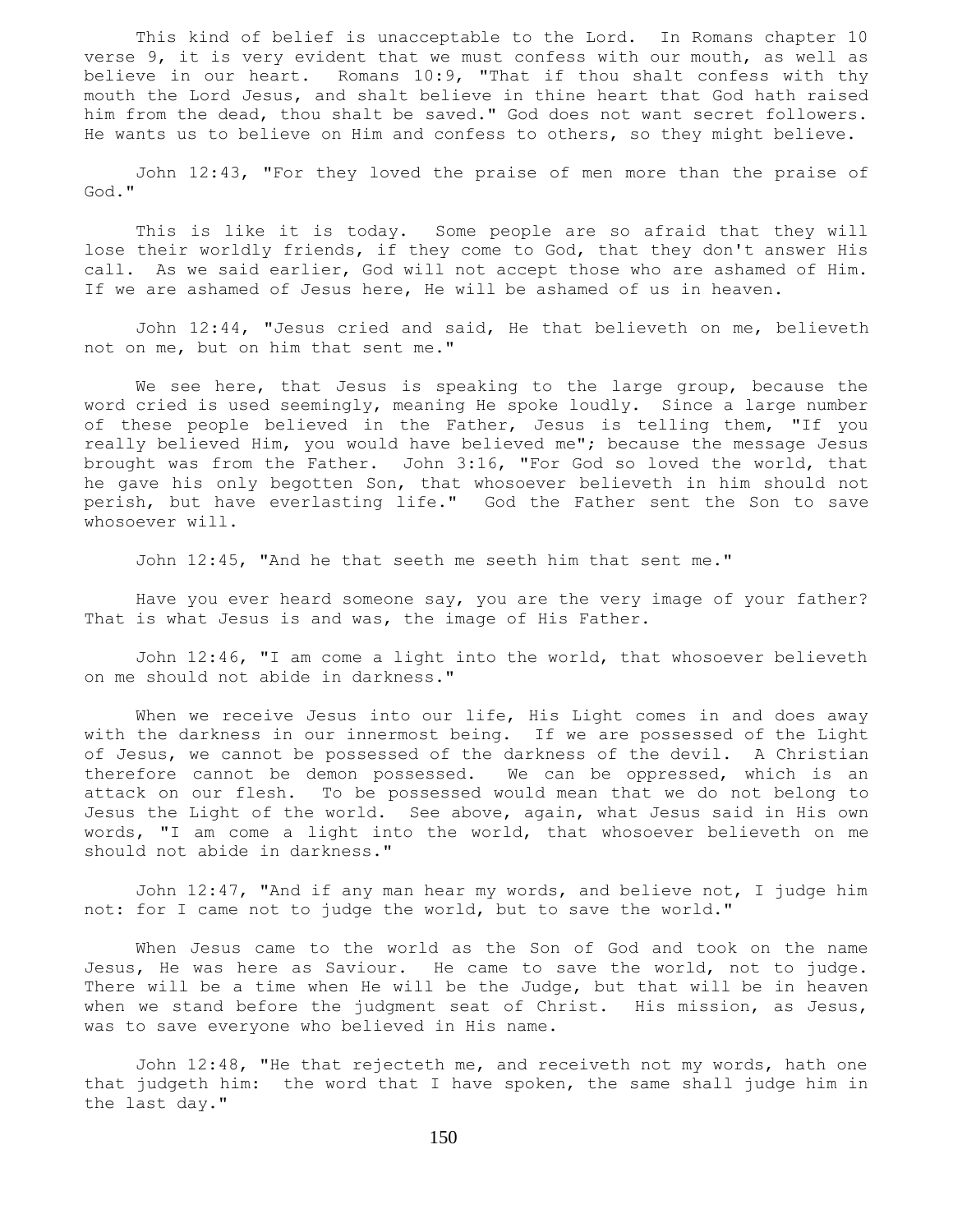Jesus' name in heaven is the Word of God. In I John 5:7 we read, "For there are three that bear record in heaven, the Father, the Word, and the Holy Ghost: and these three are one." You see, Jesus is the Word as we read in St. John 1:14, "And the Word was made flesh, and dwelt among us, (and we beheld his glory, the glory as of the only begotten of the Father,) full of grace and truth."

 John 12:49, "For I have not spoken of myself; but the Father which sent me, he gave me a commandment, what I should say, and what I should speak."

 Jesus was the voice of the eternal One. The speech of Jesus was words from Himself and the Father who sent Him. These words are commandments from God.

 John 12:50, "And I know that his commandment is life everlasting: whatsoever I speak therefore, even as the Father said unto me, so I speak."

When a person rejects Jesus, they are also rejecting the Father. The Spirit of God is in accord. When you hear the Words of Jesus, they are the same as the Father's. They never bring death, but life everlasting, if they are heeded. Jesus brought the message of hope for Himself and His Father, as well. What the law could not do, (bring everlasting life) grace in Jesus did.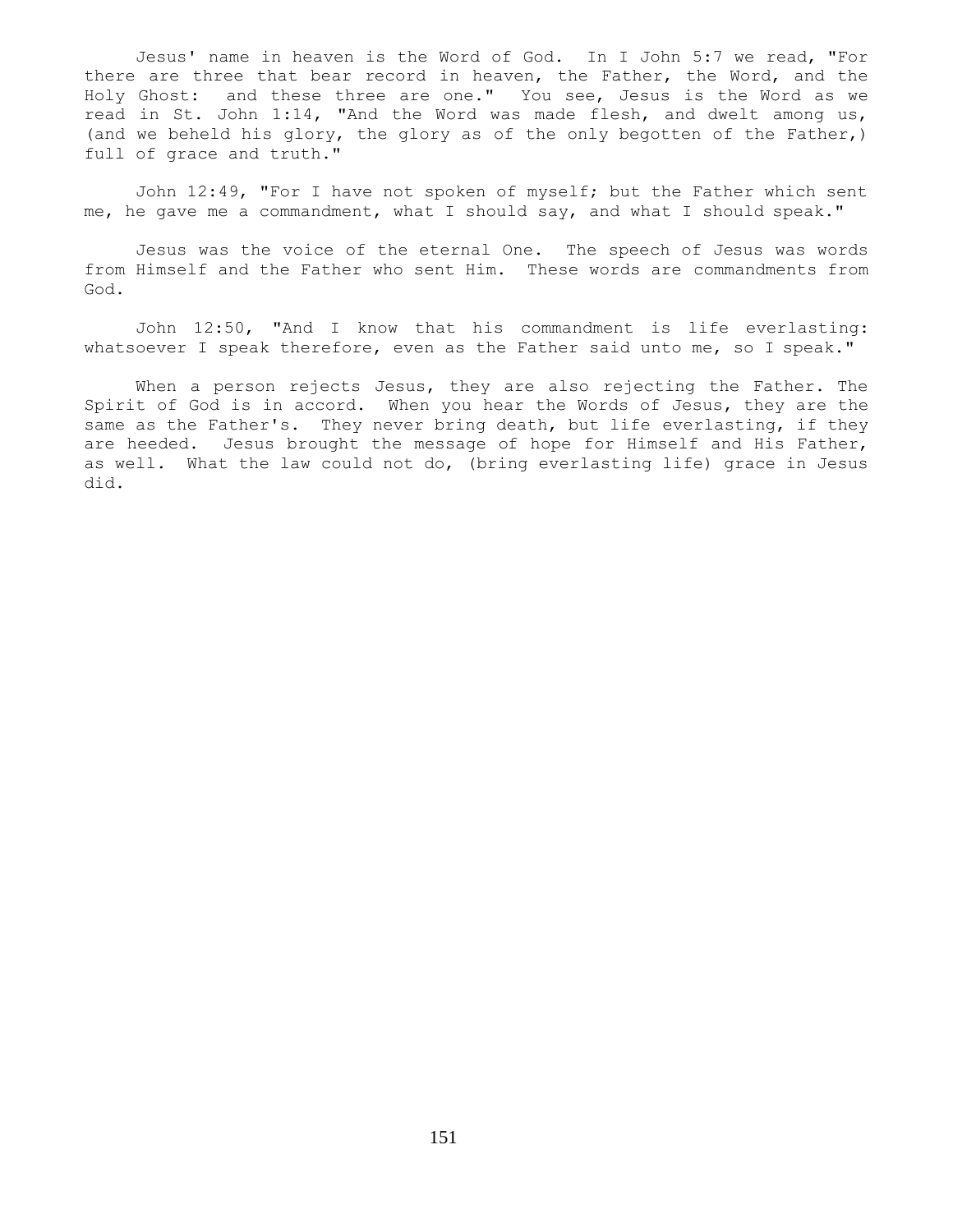| 1. | In verse 37, why was it almost unbelievable that they did not believe?           |
|----|----------------------------------------------------------------------------------|
| 2. | Who had prophesied in the Old Testament that they would not believe?             |
| 3. | Who is the arm of the Lord?                                                      |
| 4. | Why did they reject Jesus?                                                       |
| 5. | What two things had God done, so that they would not believe with<br>their mind? |
| 6. | Where in Isaiah, do we read of him seeing the Lord on a throne?                  |
| 7. | When some of the chief rulers believed, why did they not confess Him?            |
| 8. | Where in Romans, do we read that we must believe and confess to have             |
|    | Jesus?                                                                           |
|    | 9. Compare this to our day?                                                      |
|    | 10. Who did Jesus say they were believing on, besides Himself, when              |
|    | they believed on Him?                                                            |
|    | 11. In verse 44, what one word tells us Jesus was speaking to a large group?     |
|    | 12. In verse 45, Jesus said, if you had seen Him, you had seen whom?             |
|    | 13. In verse 46, Jesus says, He had come a light that those who                  |
|    | believe are not in                                                               |
|    | 14. When Jesus came to the earth as Son, He did not come to                      |
|    | 15. Why had Jesus come to the earth?                                             |
|    | 16. When will Jesus be our Judge?                                                |
|    | 17. What is Jesus' name in heaven?                                               |
|    | 18. Quote I John 5:7.                                                            |
|    | 19. What does chapter one of John verse one call Jesus?                          |
|    | 20. In chapter one of John verse 14, what form did the Word take on?             |
|    | 21. In verse 49, who had told Jesus what to say?                                 |
|    | 22. In verse 50, God's commandment is what?                                      |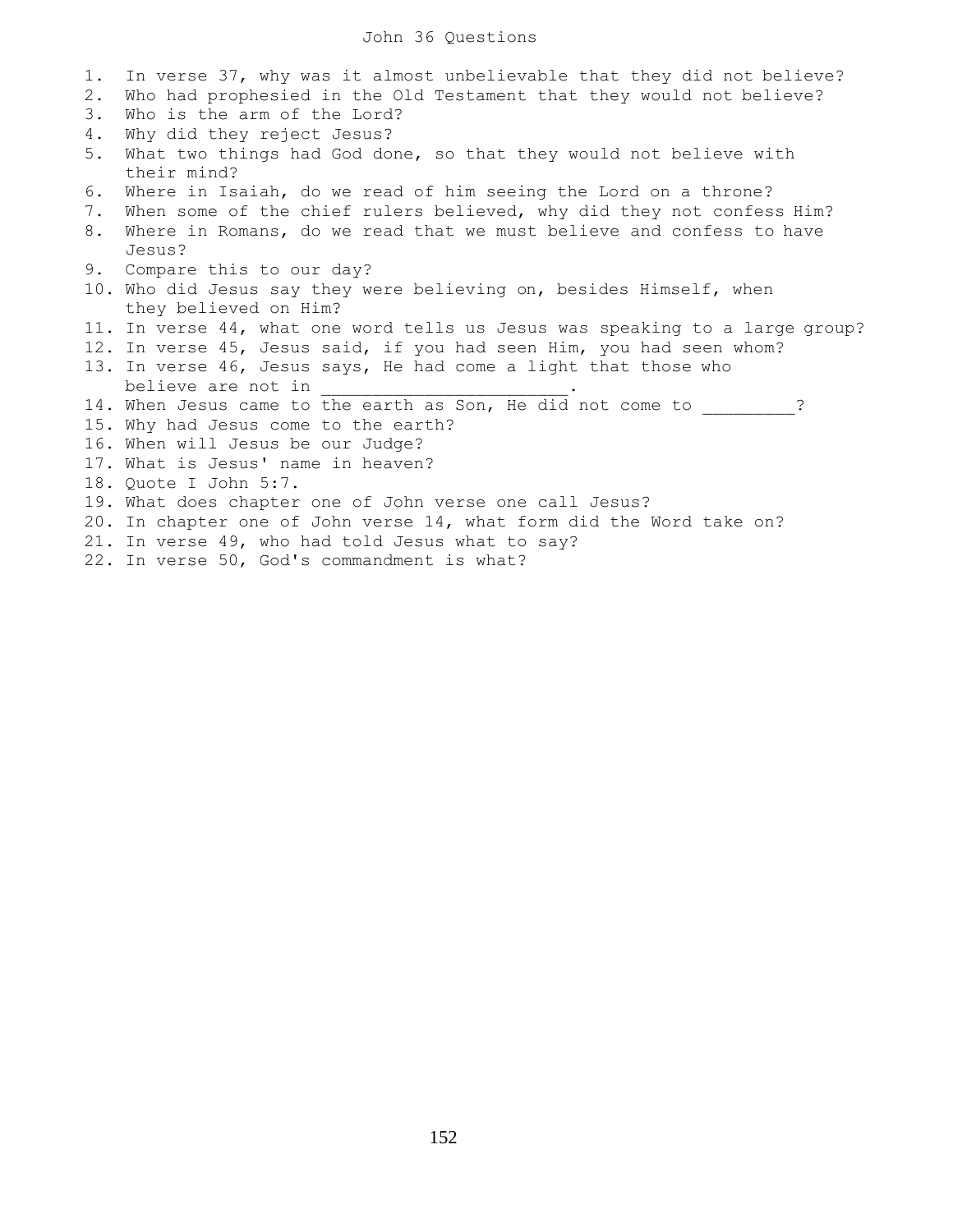We will begin this lesson in John 13:1.

 John 13:1, "Now before the feast of the passover, when Jesus knew that his hour was come that he should depart out of this world unto the Father, having loved his own which were in the world, he loved them unto the end."

 Jesus never stops loving those who believe and follow Him. His last hours before they capture Him and crucify Him, He wants to be spent with those He loves so dear. Jesus wants to comfort them, and teach them as much as He can before His departure.

 John 13:2, "And supper being ended, the devil having now put into the heart of Judas Iscariot, Simon's son, to betray him;"

 Judas was not a true follower of Jesus from the beginning. He wanted to go with them so he could carry the purse. We read in a previous lesson, that he was a thief. John 6:70, "Jesus answered them, Have not I chosen you twelve, and one of you is a devil." You see, Judas was a devil from the beginning. You see, Judas did whatever the devil wanted him to do, because he was demon possessed.

 John 13:3, "Jesus knowing that the Father had given all things into his hands, and that he was come from God, and went to God;"

 John 13:4, "He riseth from supper, and laid aside his garments; and took a towel, and girded himself."

 The knowing in verse 3 above, does not mean that Jesus acquired this knowledge. Jesus knew from the beginning. Jesus knew who He was, and had sacrificed His presence with the Father to come on a mission to the earth to save the world. This was a voluntary act on His part. This was planned from the foundation of the earth. Since we are Jesus' creation, then it is right that He would be the one to redeem us. We have discussed, over and over, how Jesus is Creator God. Read the first chapter of John again, if you have any doubts along this line. Jesus now humbles Himself to the place of a servant. He removes His outer garments and is clothed in a towel. Jesus is about to teach one of the most vivid lessons on humbleness.

 John 13:5, "After that he poureth water into a basin, and began to wash the disciples' feet, and to wipe them with the towel wherewith he was girded."

 In this part of the country, people wore sandals across the sand. Their feet would have been dirty and probably calloused. This was an act of total humility on His part. This, also, could symbolize that Jesus wants them to walk a clean life, as well.

 John 13:6, "Then cometh he to Simon Peter: and Peter saith unto him, Lord, dost thou wash my feet?"

 Peter knows that Jesus is his Lord, and he is astonished that Jesus would wash his feet. He feels that he should be washing Jesus' feet.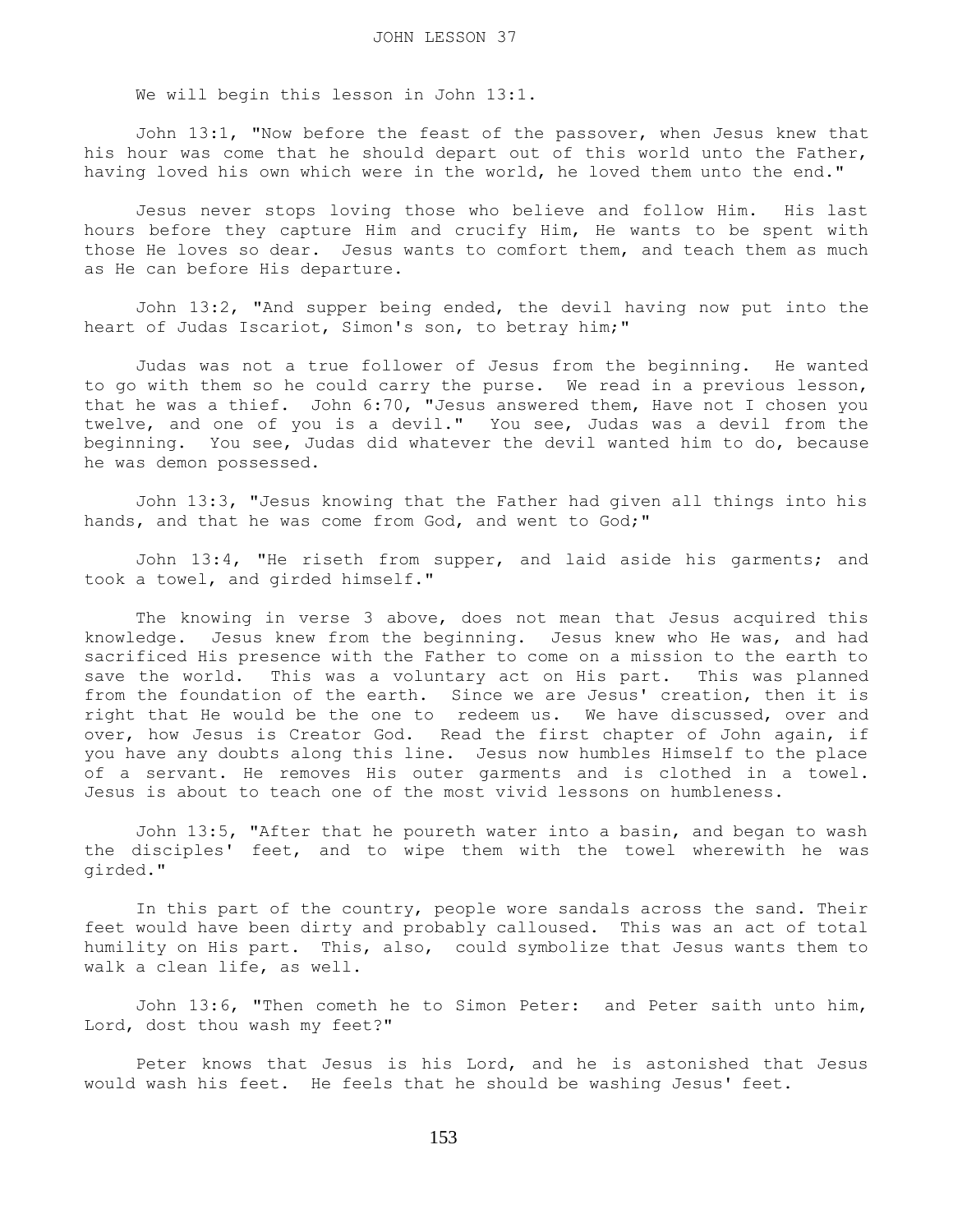John 13:7, "Jesus answered and said unto him, What I do thou knowest not now; but thou shalt know hereafter."

 We see here, that until Peter has been baptized with the blessed Holy Spirit of God and receives the mind of Christ, he will not understand why Jesus did this. Many things the Lord Jesus wants us to do, we do not fully understand at the time we are doing them. We must just do as He says, without question. At a later time, looking back we will understand the why of it. This is what Jesus says here to Peter.

 John 13:8, "Peter saith unto him, Thou shalt never wash my feet. Jesus answered him, If I wash thee not, thou hast no part with me."

 Peter feels that he is not worthy for his Lord to wash his feet. Jesus stop this humble confession of Peter when Jesus tells Peter, if He doesn't wash him, he is not part of Jesus. Jesus has to wash each of us in His blood before we are a part of Him.

 John 13:9, "Simon Peter saith unto him, Lord, not my feet only, but also my hands and my head."

When Peter sees the necessity, he wants everything Jesus has for him. In so doing Peter says, cleanse my mind that it will be stayed on you Lord. Cleanse my hands that they will be doing what you would have them do. Cleanse my feet that they will walk in the path you have chosen for me.

 John 13:10, "Jesus saith to him, He that is washed needeth not save to wash his feet, but is clean every whit: and ye are clean, but not all."

 Jesus is telling Peter here, that the Word has made him whole. Just the washing of the body will not make you whole. You must have a brand new heart. When He tells Peter that he is clean, He also says Judas is not clean. Perhaps, Jesus is allowing Judas one more moment to repent. I am sure it touched his heart.

 John 13:11, "For he knew who should betray him; therefore said he, Ye are not all clean."

 Back in chapter 6 of John verse 40, we had read that Jesus said one of the twelve was a devil. Jesus knew from the beginning which one he was. He speaks this directly of Judas Iscariot.

 John 13:12, "So after he had washed their feet, and had taken his garments, and was set down again, he said unto them, Know ye what I have done to you"?

 Jesus has done this to teach them a great truth on being humble and serving others, even if you do have an elevated position among your fellows. He is asking them, did you understand what I did?

 John 13:13, "Ye call me Master and Lord: and ye say well; for so I am."

 In this, Jesus tells them that they are correct in believing that He is their Master and Lord. He is Emmanuel - God with us.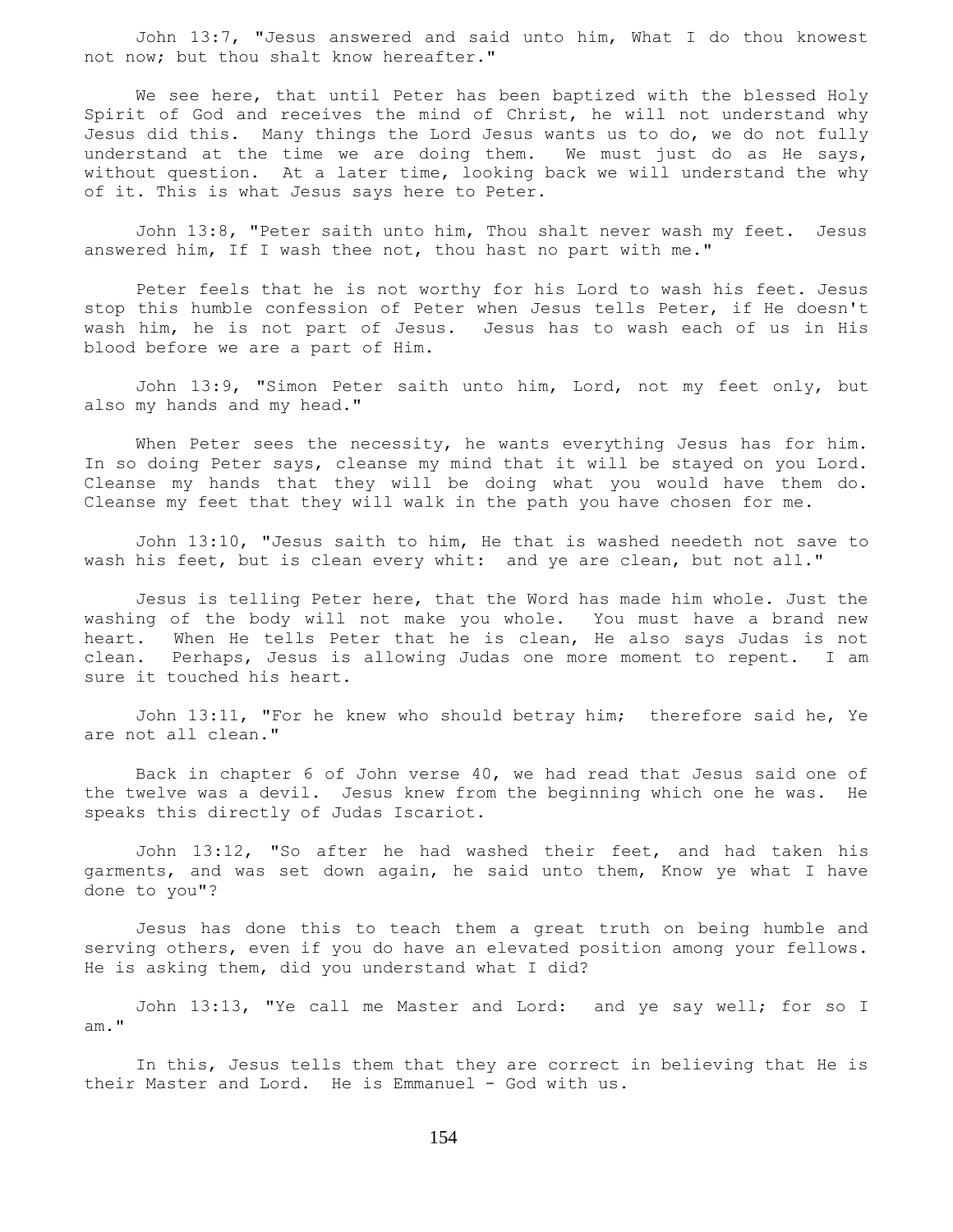John 13:14, "If I then, your Lord and Master, have washed your feet; ye also ought to wash one another's feet."

 What He is really saying, is to be humble and serve each other. Don't want to rule over the others. Accept whatever position God has called you in. You are not to act arrogantly to each other. Be humble and help each other, not just in washing of feet, but in every way.

 John 13:15, "For I have given you an example, that ye should do as I have done to you."

 In everything Christians should strive to be like Jesus. Follow in His footsteps, be a reflection of Him.

 John 13:16, "Verily, verily, I say unto you, The servant is not greater than his lord; neither he that is sent greater than he that sent him."

 He is really telling His followers that they will not be God. They are the ones sent and they must not get swelled up with pride, and think too highly of themselves. The only reason they have the job they do, is because He sent them.

John 13:17, "If ye know these things, happy are ye if ye do them."

 Jesus says, to be happy, you must not be striving to be better than someone else. Be content with whatever God has called you to be, and you will be happy.

 John 13:18, "I speak not of you all: I know whom I have chosen: but that the scripture may be fulfilled, He that eateth bread with me hath lifted up his heel against me."

 Jesus is saying here, that Judas was chosen as one of the disciples, so that the Scripture would be fulfilled. He is saying, one of you twelve is a traitor and will try to destroy me.

 John 13:19, "Now I tell you before it come, that, when it is come to pass, ye may believe that I am he."

 Jesus says, that He is telling them ahead of time, so it will not come to them as such a shock and, also, that they will know that Jesus knows all things and is truly Messiah.

 John 13:20, "Verily, verily, I say unto you, He that receiveth whomsoever I send receiveth me; and he that receiveth me receiveth him that sent me."

 We can see from this, that all who are the called to minister of God are not to worry when people do not accept them. They are not rejecting the minister with the message, but they are rejecting Jesus. He, also, said that those who have rejected Him have, also, rejected the Father. This should really encourage those of you who are under persecution.

155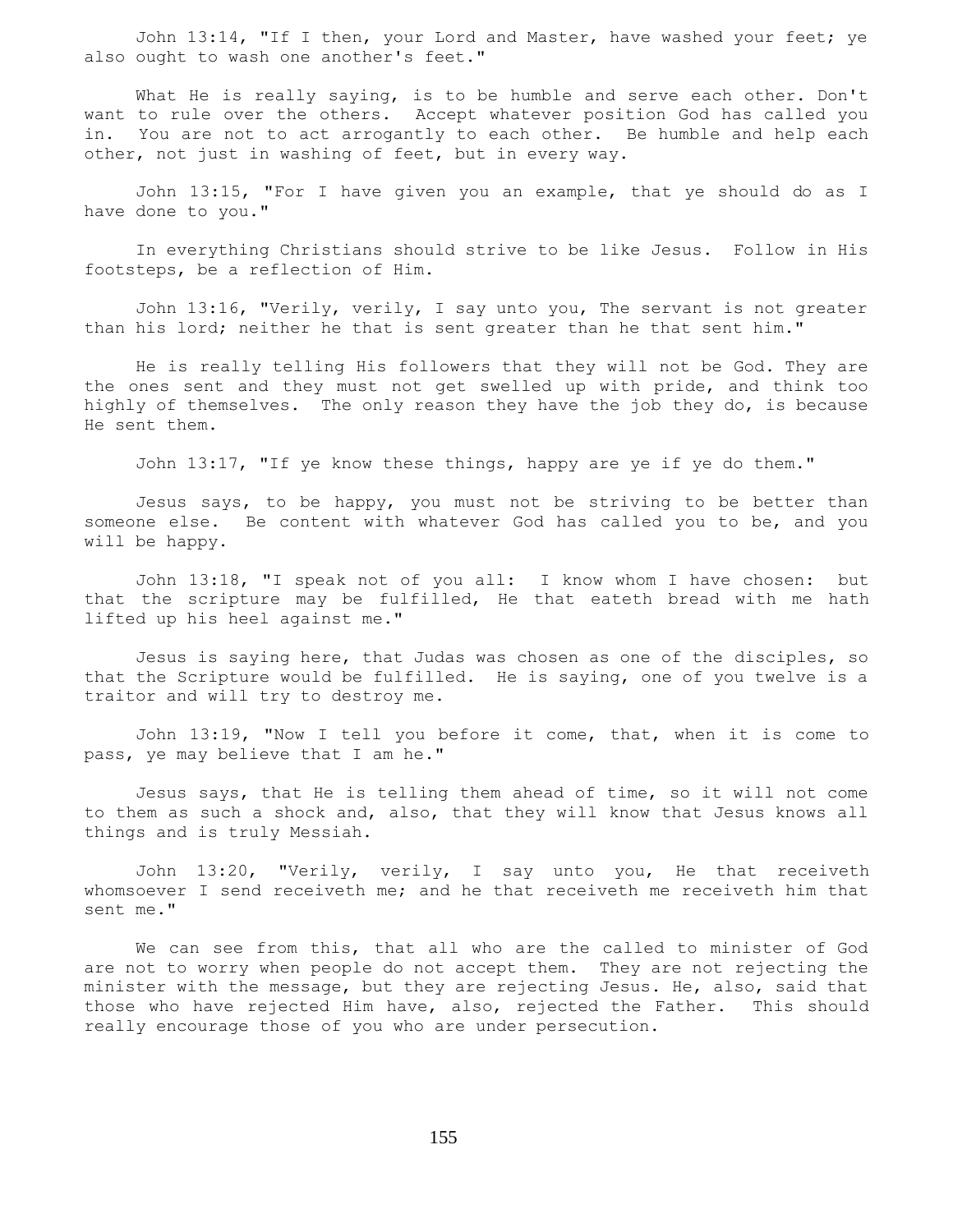## John 37 Questions

1. How long did Jesus love His own? 2. In whose heart did the devil put the wish to betray Jesus? 3. Whose son was this man (the betrayer)? 4. What did Jesus know had been put in His hands? 5. When Jesus took His outer garments off, what did He wear? 6. When Jesus poured water into the basin, what did He do? 7. What did He wipe them with? 8. What question did Simon Peter ask Jesus when He came to him? 9. Why did Peter not want Jesus to do this to him? 10. Jesus said, if I wash you not, you have 11. Then Peter said for Jesus to wash what three parts of his body? 12. Jesus said, He that is washed is 13. Who did Jesus mean when He said, not all? 14. Who did Jesus say He was in verse 13? 15. What lesson did Jesus teach them in this? 16. What had Jesus given them, so that they would know what to do? 17. The servant is not greater than his \_\_\_\_\_\_\_\_\_\_\_\_\_\_\_\_\_\_. 18. To be happy, what must you do? 19. Why was one of the twelve a traitor? 20. Why did Jesus tell them ahead that one was a traitor? 21. He that receiveth whomsoever I sent receiveth \_\_\_\_\_\_\_\_\_\_\_\_\_\_\_\_\_\_\_\_\_.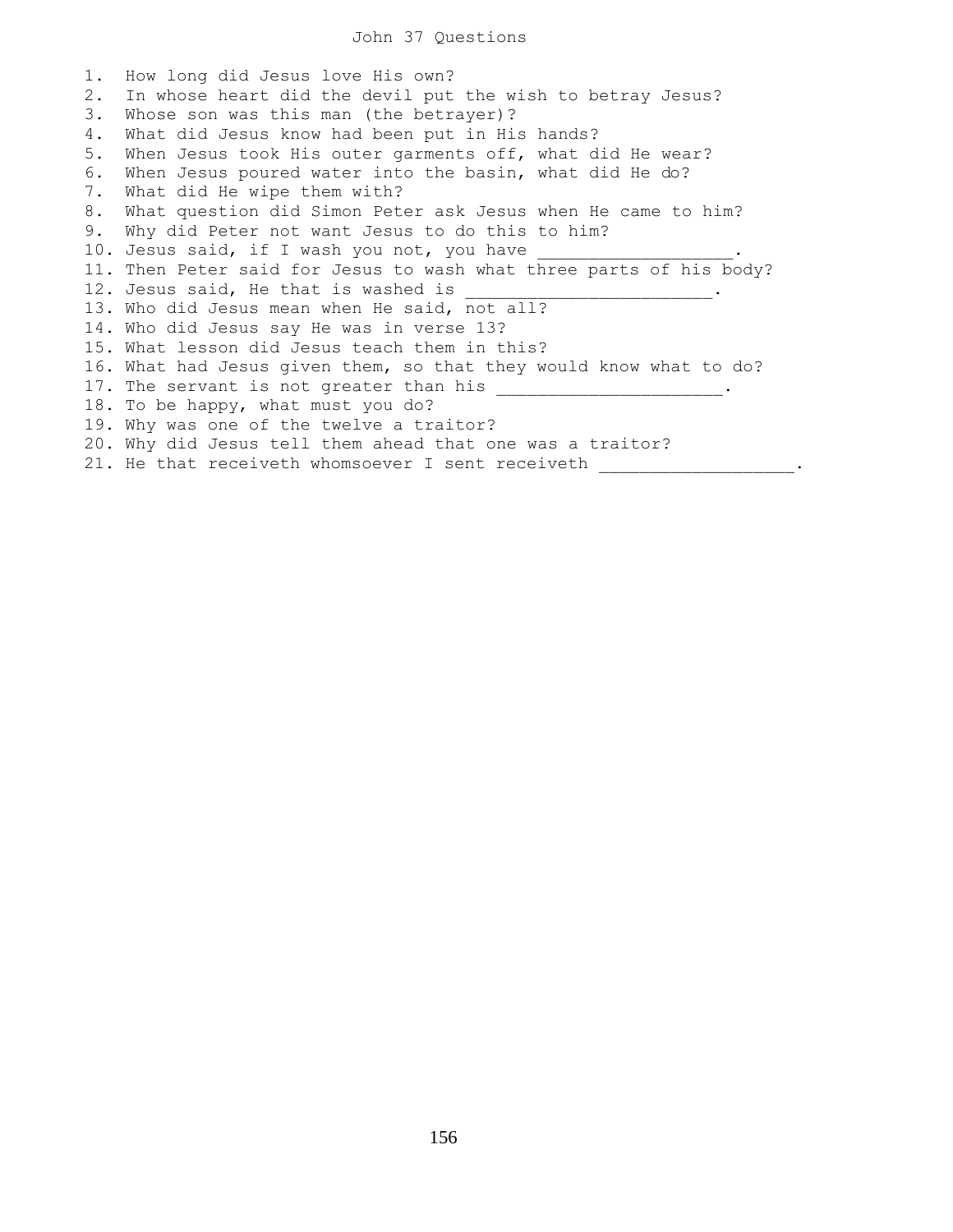We will begin this lesson in John 13:21.

 John 13:21, "When Jesus had thus said, he was troubled in spirit, and testified, and said, Verily, verily, I say unto you, that one of you shall betray me."

 This had to come as quite a shock to Jesus' disciples. They knew that Jesus told the truth. Jesus was not troubled for Himself, but for Judas Iscariot.

 John 13:22, "Then the disciples looked one on another, doubting of whom he spake."

 These disciples all knew each other well. They had worked with Jesus together for over three years. Each was questioning within himself which one it might be. Each was all hoping it was not him.

 John 13:23, "Now there was leaning on Jesus' bosom one of his disciples, whom Jesus loved."

 This is John speaking of himself. John loved Jesus so very much that he wanted to be as near to Jesus as he could.

 John 13:24, "Simon Peter therefore beckoned to him, that he should ask who it should be of whom he spake."

 John 13:25, "He then lying on Jesus' breast saith unto him, Lord, who is it?"

 Peter leans over to the disciple next to Jesus (John 21:20) and asks him who it is that Jesus is talking about.

 John 13:26, "Jesus answered, He it is, to whom I shall give a sop, when I have dipped it. And when he had dipped the sop, he gave it to Judas Iscariot, the son of Simon."

 Jesus handed the sop to Judas. He said by handing him the sop that it was Judas who would betray Him.

 John 13:27, "And after the sop Satan entered into him. Then said Jesus unto him, That thou doest, do quickly."

 Some people look at this and think that Judas had no choice, but that is not so. Judas was a thief, and earlier Jesus said Judas was a devil. Judas did not have to allow Satan to enter him. He had a free will that he could have activated.

 John 13:28, "Now no man at the table knew for what intent he spake this unto him."

 John and Peter might have not been included in the men at the table. These two were hanging onto Jesus and probably heard what Jesus said. They

157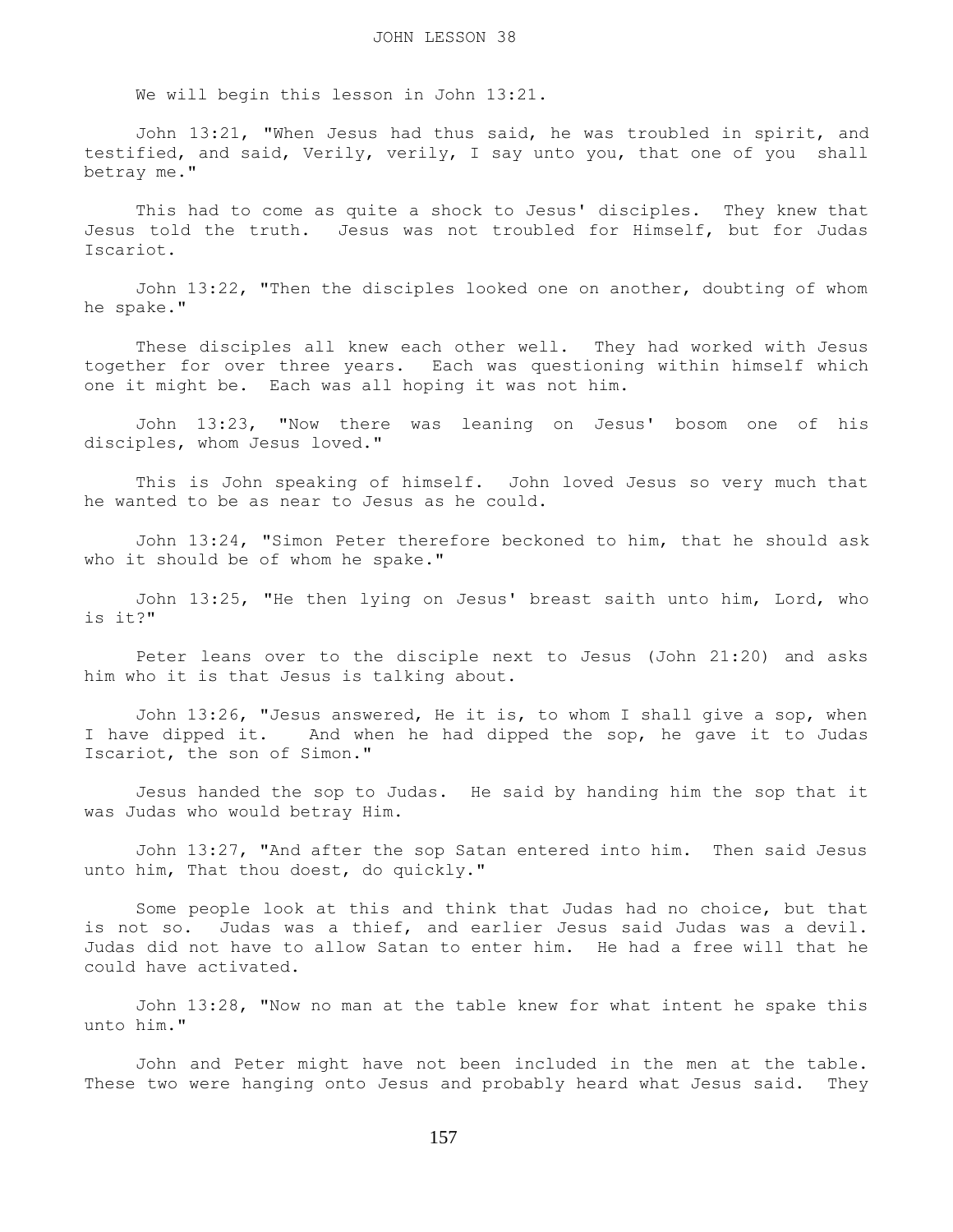possibly didn't know why He said it, until later. The others around the table for sure did not know.

 John 13:29, "For some of them thought, because Judas had the bag, that Jesus had said unto him, Buy those things that we have need of against the feast; or, that he should give something to the poor."

They were probably very noisy around the table talking to each other. There were thirteen people at the table. Those around the table did not hear just exactly what Jesus said, they just knew that He said something to Judas.

 John 13:30, "He then having received the sop went immediately out: and it was night."

 Remember this whole betrayal, trial, and scourging took place in the middle of the night.

 John 13:31, "Therefore, when he was gone out, Jesus said, Now is the Son of man glorified, and God is glorified in him."

 Jesus is speaking prophetically, here, that He will be glorified when Judas betrays Him, and the Father will be glorified, as well.

 John 13:32, "If God be glorified in him, God shall also glorify him in himself, and shall straightway glorify him."

 The Father and the Son are glorified together. We would not see the glory of the cross, but had there been no cross, we would not be saved. Jesus lived in glorification in heaven, He left His home in glory, He won the victory on the cross, and returned to glory. In so doing, He made a way for us to be with Him in His glory. You see, not only will He be God the Word which is glory enough, but He will be King of kings and Lord of lords. To be glorified is to be elevated to the highest. Not only is this glory for Jesus, but for the Father, as well. Their plan for the people of the world has been completed.

 John 13:33, "Little children, yet a little while I am with you. Ye shall seek me: and as I said unto the Jews, Whither I go, ye cannot come; so now I say to you."

 These little children, here, are Jesus' followers. He reminds His followers that He is soon to depart this earth and go back to heaven where He came from. Jesus has such great love for His followers and His heart is heavy, because He knows they cannot immediately follow Him to heaven. He, also, knows the terrible loss they will feel when He is no longer with them.

 John 13:34, "A new commandment I give unto you, That ye love one another; as I have loved you, that ye also love one another."

 This is spoken to Jesus' eleven. He knew that some of them had been a little jealous of each other, and that they were not all from similar backgrounds, so they might have problems working together. To stop all of this Jesus says, I give you a new commandment. This is not a suggestion. It is a commandment. He did not stop with just "love one another", either. He added, "as I have loved you". This means to have unselfish love. Jesus'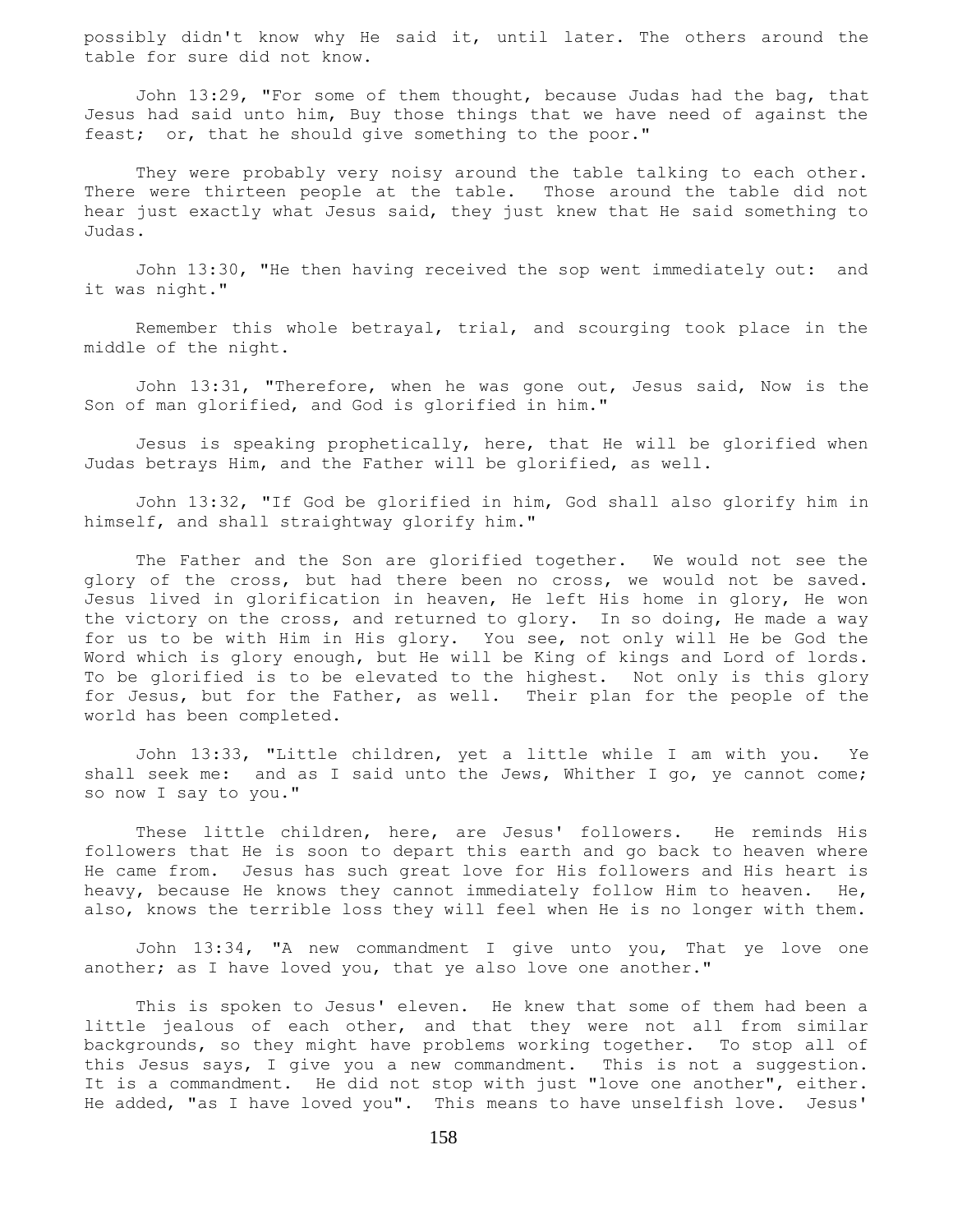love for us was not because of something we did, but in spite of what we did. He is really saying love them even when they are unlovely. This is speaking of the agape love.

 John 13:35, "By this shall all men know that ye are my disciples, if ye have love one to another."

 Jesus is saying here, that this great unselfish love for each other would set them aside from the rest of the world, because the people who are worldly do not know how to love like this. Jesus (their leader) loved like this, and left a pattern of this kind of love for them (and us) to follow. The greatest love anyone could have would be to give his life for his fellowman, and that is just what Jesus did.

 John 13:36, "Simon Peter said unto him, Lord, whither goest thou? Jesus answered him, Whither I go, thou canst not follow me now; but thou shalt follow me afterwards."

 Peter does not understand what Jesus is saying here. He wants to have the security of the Lord Jesus with him, even if he must go to the death with Him. Peter is ready to fight for the Lord. He carries a sword, you remember, with which he cuts off the ear of the soldier. I think Peter's problem came when Jesus didn't fight back, but submitted willingly to the death on the cross. I believe Peter would have fought unto the death for Jesus had that been what Jesus wanted. Peter just did not understand why Jesus wouldn't fight back.

 John 13:37, "Peter said unto him, Lord, why cannot I follow thee now? I will lay down my life for thy sake."

 You see by this, Peter's willingness to fight. My view of Peter is of a very strong man physically. He was a fisherman.

 John 13:38, "Jesus answered him, Wilt thou lay down thy life for my sake? Verily, verily, I say unto thee, The cock shall not crow, till thou has denied me thrice."

 Peter was possibly one of the strongest apostles. He had said earlier that Jesus was the Christ, the Son of the living God. Jesus told him flesh and blood had not revealed that to him, but God. Spiritually and physically, Peter was one of the strongest. This prediction Jesus made about Peter would haunt him. It would leave an indelible print in Peter's heart. The others will be strengthened in their faith, as well, because Jesus told Peter this before it happened.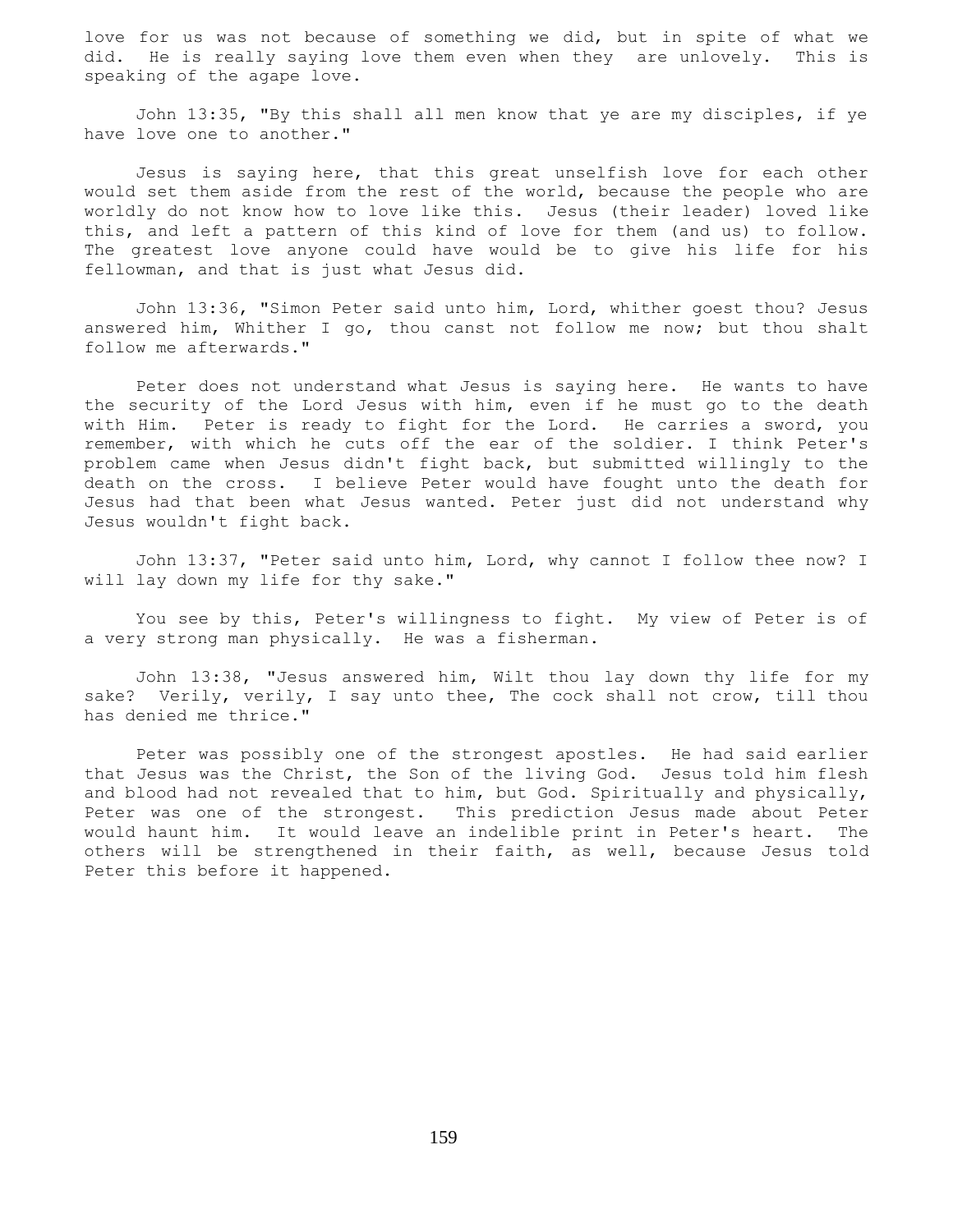## John 38 Questions

- 1. In verse 21, what terrible news did Jesus have for the disciples?
- 2. How was Jesus' Spirit described as He had to bring this news?
- 3. What effect did this news have on the disciples?
- 4. In verse 23, who was leaning on Jesus' bosom?
- 5. Who leaned over on Jesus breast and asked who it was that would betray Him?
- 6. In verse 26, what sign would Jesus give to show who the traitor was?
- 7. When did Satan enter him?
- 8. What did Jesus tell Judas to do?
- 9. Why, probably, did the other disciples at the table not know what Jesus said to Judas?
- 10. Why did some of them think that Jesus had sent Judas to buy provisions?
- 11. What time of day did all this happen?
- 12. Who is glorified in all of this?
- 13. What endearing name did Jesus call His followers?
- 14. What message did Jesus bring when He called them by this endearing name?
- 15. What was the new commandment Jesus gave them?
- 16. What kind of love is Jesus speaking of?
- 17. How will all men know that they are Jesus' disciples?
- 18. Who said, Lord, whither goest thou?
- 19. What was Jesus' answer to him?
- 20. What does the author believe was Peter's problem?
- 21. In verse 38, what question did Jesus ask Peter?
- 22. How many times would Peter deny Jesus?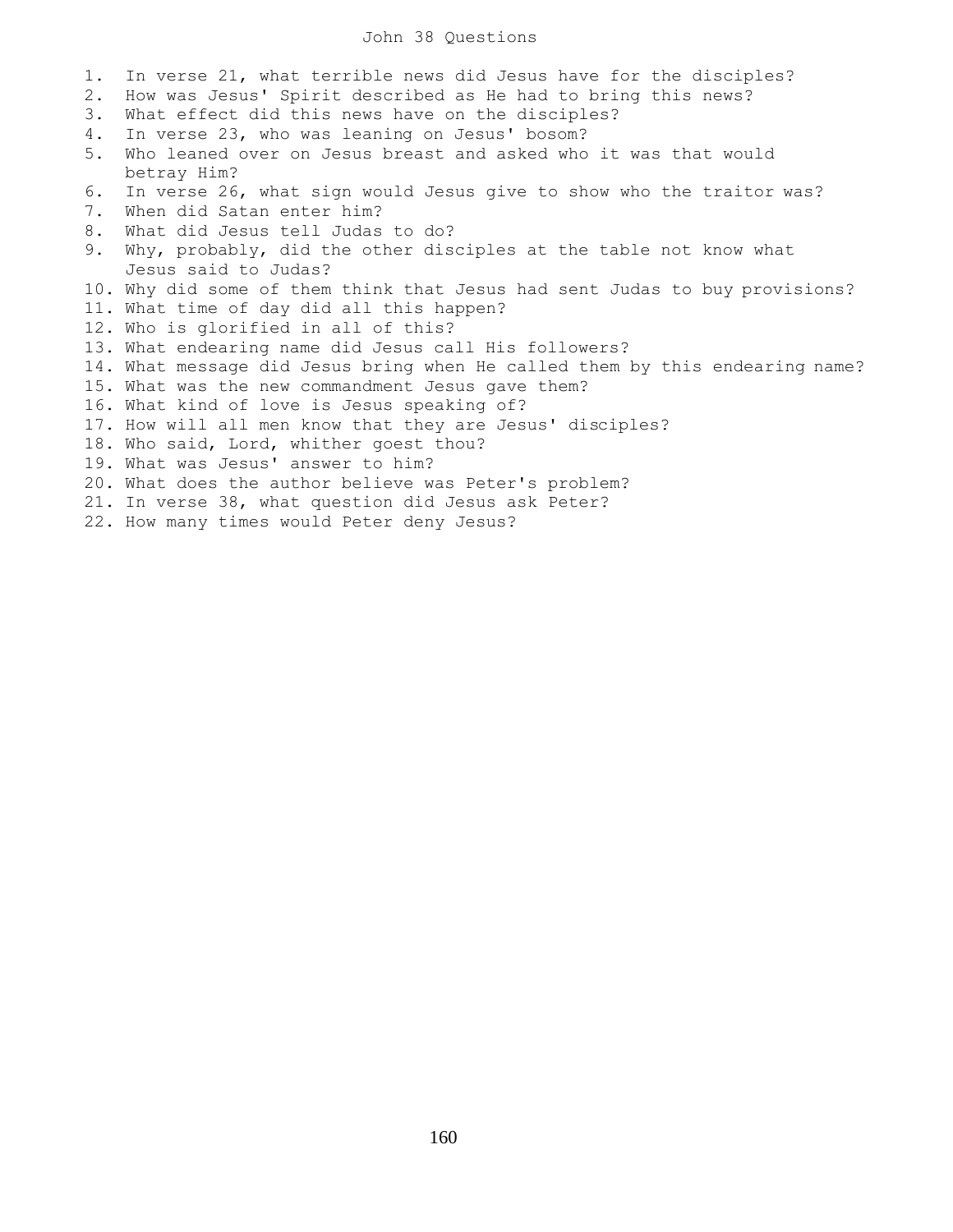We will begin this lesson in John 14:1.

 John 14:1, "Let not your heart be troubled: ye believe in God, believe also in me."

 Chapter 14 of John and chapter 1 of John are my two favorite chapters in all the Bible. Chapter 1 lets us know beyond a shadow of a doubt who we are following. Chapter 14 brings hope of everlasting life and promises of a better life here while we are preparing for our home in the sky.

 Verse 1 above, is the most used Scripture in the Bible as text for a funeral. When Jesus spoke this to the disciples, they had great sorrow in their hearts, because they had just been told that Jesus would soon leave them. Notice the very first word says let. That word means that these disciples, and we as well, have power to let. When Jesus tells them "let not", He is telling these disciples, you have it in your power to not be troubled, now don't do it. Jesus specifically mentions the heart. What we are, issues from our heart. It appears from the very first verse, that we have the power to not be troubled in our heart. Faith is the opposite of fear. If we trust God, we know that everything that happens to us is for our good, if we are a Christian. Jesus knows these men believe in God. His only concern, at the moment, is that their faith in Him being Messiah will be shaken when He is crucified. Jesus is saying to them, remember I am God the Word, and God the Son. He is saying, don't let this apparent defeat cause you to doubt Who I Am.

 John 14:2, "In my Father's house are many mansions: if it were not so, I would have told you. I go to prepare a place for you."

 This is a beautiful statement, here, to all believers in Christ. All the believers in Christ, both male and female, are the bride of Christ. When I read verse 2 above, it brings to mind what happens when a Jewish man and woman are betrothed. The groom goes away to build a home for his bride. When the Father examines the home and says it is ready, the groom comes back to the edge of the city, blows a trumpet on the side of the mountain, and the bride goes out to the groom. Isn't that a beautiful example of how it will be when Jesus comes back and blows the trumpet in the sky and we go to meet Him? He will come back when the Father says it is time. Jesus is away now preparing mansions for His bride (the Christians). He is preparing a place for us and when His Father says the time is right, He will come back for us and take us home with Him.

 John 14:3, "And if I go and prepare a place for you, I will come again, and receive you unto myself; that where I am, there ye may be also."

 Jesus is explaining that He will go ahead of us and prepare a place for us. Christians all over the world are eagerly awaiting the time when we can go and be with Jesus. Jesus is preparing a place for us right now, and when God the Father says the time is right, Jesus will be coming back to get us so that where He is, there we may be also. People, like Stephen, who have been martyred for the name of Jesus are already there. In Revelation, we read of this. They are saying "how long?".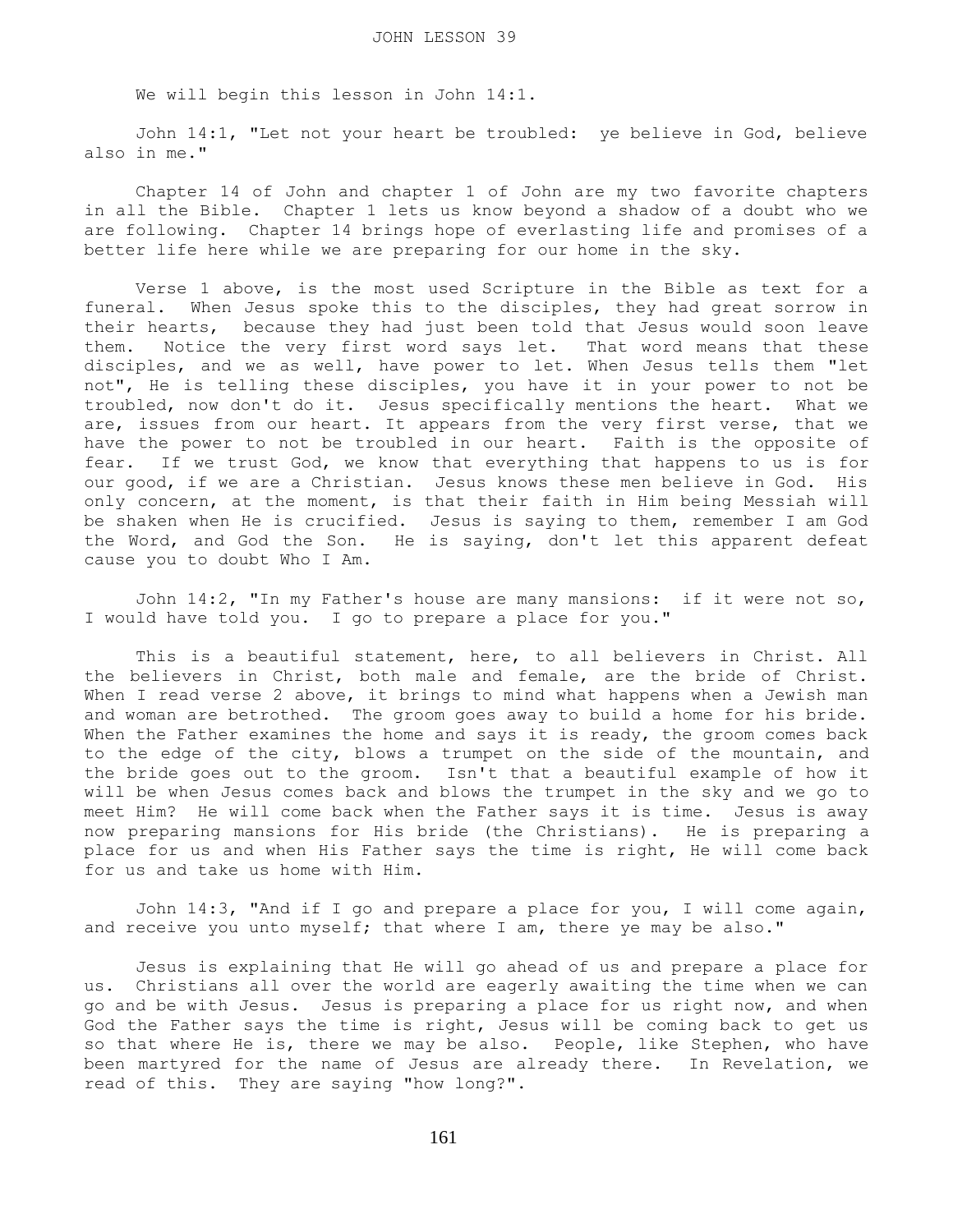John 14:4, "And whither I go ye know, and the way ye know."

 This is what Jesus has taught about ever since He began. He has said, "No man cometh to the Father, but by me." He has spoken a lot about heaven. Jesus has kept no secret that He came from heaven and will return to heaven.

 John 14:5, "Thomas saith unto him, Lord, we know not whither thou goest; and how can we know the way?"

 Thomas was a skeptic. He had to be shown facts, as when he said he would not believe unless he could touch Jesus' nail scarred hands. We see here, a man who has to have facts before he will believe. No wonder people called him doubting Thomas. He either doesn't realize Jesus is speaking of heaven, or else he just has to hear it in exact words from Jesus. Jesus is not only the way for us, but for Himself, as well. The death of His body on the cross made way for His Spirit body to enter heaven. Our way is to believe who He is, and also to believe that He did rise again. He is our resurrection and our life, as He told Martha when He raised Lazarus from the dead.

 John 14:6, "Jesus saith unto him, I am the way, the truth, and the life: no man cometh unto the Father, but by me."

 Jesus leaves no doubt. We must believe in our heart, and confess with our mouth that Jesus is Lord, and that He rose from the grave. I Thessalonians 4:14-17, "For if we believe that Jesus died and rose again, even so them also which sleep in Jesus will God bring with him." V-5, "For this we say unto you by the word of the Lord, that we which are alive and remain unto the coming of the Lord shall not prevent them which are asleep." V-16, "For the Lord himself shall descend from heaven with a shout, with the voice of the archangel, and with the trump of God: and the dead in Christ shall rise first:" V-17, "Then we which are alive and remain shall be caught up together with them in the clouds, to meet the Lord in the air: and so shall we ever be with the Lord." Jesus has to come and get us for us to go with Him. He is our way. We know that He is Truth, and we also know there would be no eternal life without Him. Jesus has made the way open to the Father for us when He died on the cross. The middle curtain leading to the holy of holies was torn from the top down, making the way open to all who believe in Jesus. Matthew 27:51, "And, behold, the veil of the temple was rent in twain from the top to the bottom; and the earth did quake, and the rocks rent:" You see, again, Jesus is the Way. Our eternal life lies in His hands.

 John 14:7, "If ye had known me, ye should have known my Father also: and from henceforth ye know him, and have seen him."

 We have talked about this before in this series of lessons. Jesus is a reflection of the Father. He is just like the Father. Their wills are the same. God is a Spirit. Their Spirit is the same. He is saying in this, there is no difference in what I say and believe than in what the Father says and believes. He is saying, the Father and He are so much alike that there is no noticeable difference.

 John 14:8, "Philip saith unto him, Lord, shew us the Father, and it sufficeth us."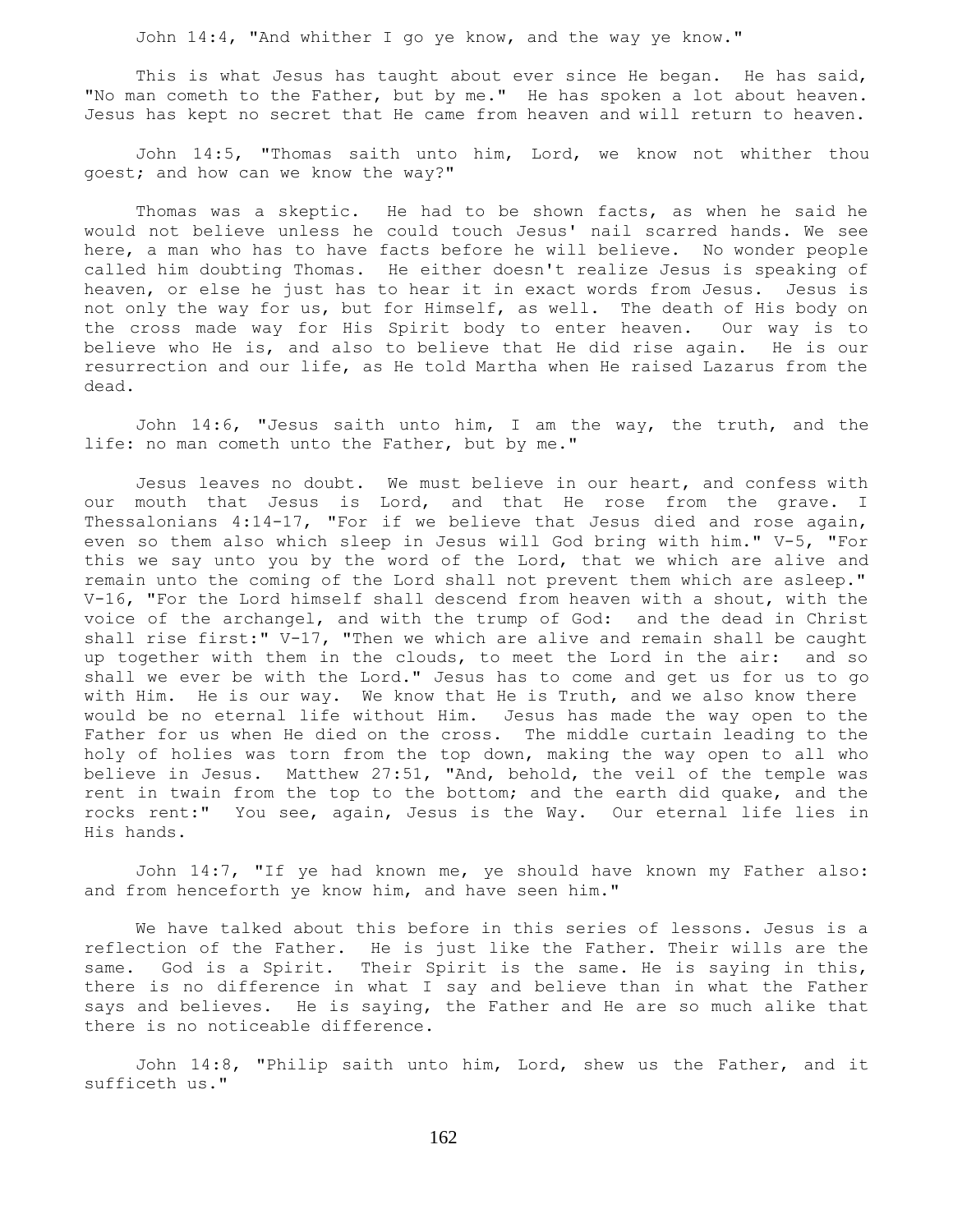Jesus is the fullness of the Godhead bodily. Colossians 2:9, "For in him dwelleth all the fulness of the Godhead bodily." We see here, (shy, quiet) Philip wanting to see a vision or wanting to see a sign of the Father. Perhaps, he was not there any of the times that the voice came from the Father in heaven. We know the Scriptures tell us that no one can look upon the face of Father God and live. This is probably not what Philip is saying. He is saying, show us a vision or a manifestation of the Father. Philip was not present at the transfiguration; only Peter, James, and John of the disciples were there. Of course, the cry of all Christians is that we might know and see God. This then is a longing within each of us. We know many of the Old Testament prophets had visions of God and the heavenlies.

 John 14:9, "Jesus saith unto him, Have I been so long time with you, and yet hast thou not known me, Philip? he that hath seen me hath seen the Father; and how sayest thou then, Shew us the Father?"

 Jesus had been revealing the Father and the Father's will ever since He came to the earth. He says to Philip, have I given you such a shallow view of the Father in me, that you do not yet see the Father in me? Jesus' mission on earth was to make followers of God have a better view of who He is, and what His will is for our lives. The pattern of Jesus' unselfish life shows us the Father in Jesus better than any mirror could show.

 John 14:10, "Believest thou not that I am in the Father, and the Father in me? the words that I speak unto you I speak not of myself: but the Father that dwelleth in me, he doeth the works."

 Jesus is trying to make it very clear that the Father totally approves everything He has said and done. This is part of the mystery of the three in one. I John 5:7, "For there are three that bear record in heaven, the Father, the Word, and the Holy Ghost: and these three are one."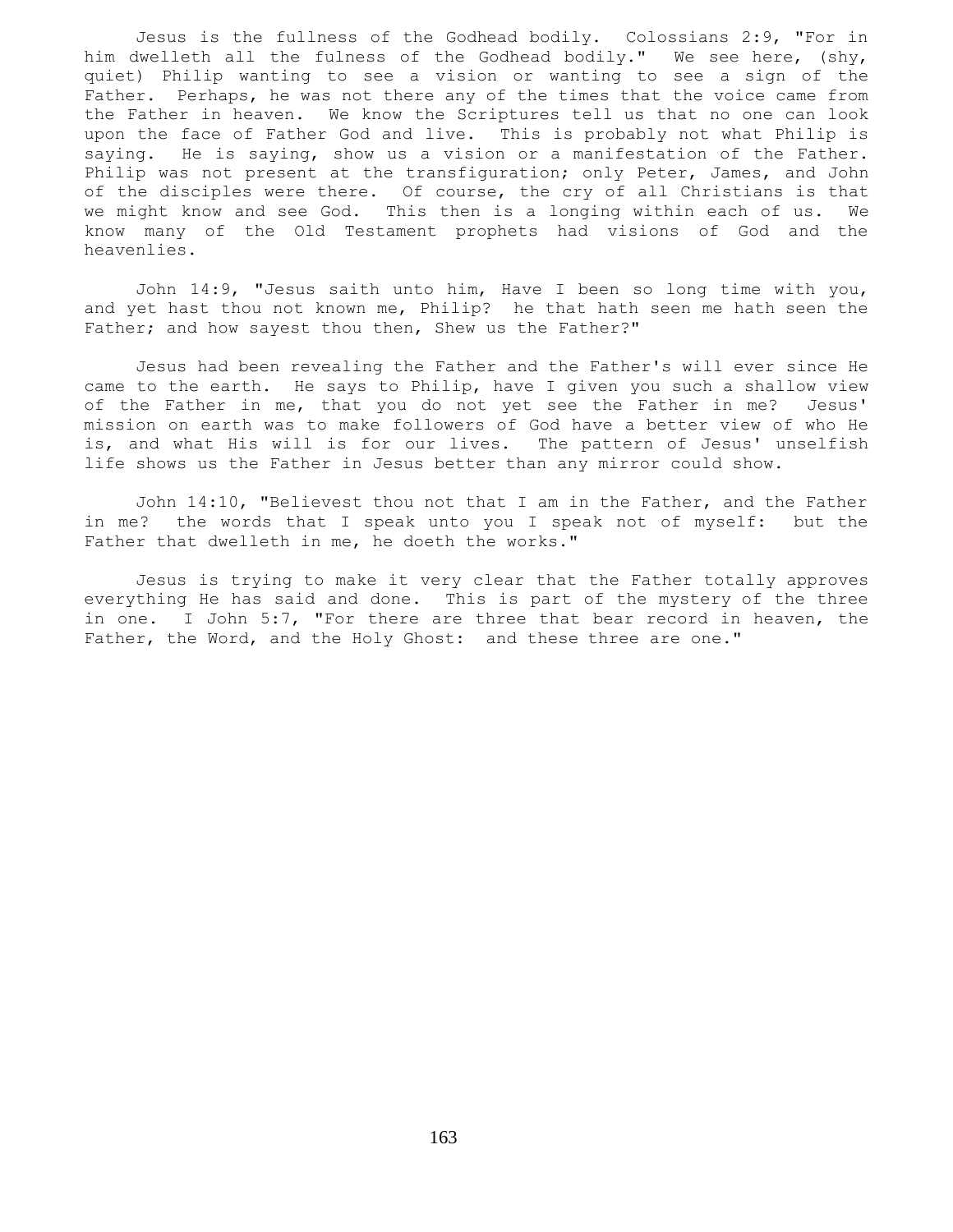## John 39 Questions

1. Quote verse 1 of chapter 14. 2. What does the word let tell us about verse 1? 3. What does chapter 1 of John show us about Jesus? 4. What does chapter 14 bring hope of? 5. What is the most used Scripture in the Bible at funerals? 6. What state of mind were the disciples in when Jesus spoke verse 1 of chapter 14? 7. Faith is the opposite of 8. What we are, issues from our 9. Jesus knows the disciples believe God, but what is Jesus' concern? 10. In whose house are many mansions? 11. What will Jesus be doing in heaven? 12. What is He to the Christian besides our intercessor? 13. What will all Christians be (whether male or female) to Jesus? 14. When He prepares the place and the Father says it is time, what will Jesus do? 15. What should all Christians be eagerly awaiting? 16. Who was one of the first martyred for Jesus? 17. Where is he now? 18. "And whither I go ye know, and the wind we know. 19. Who said to Jesus, "...we know not whither thou goest; and how can we know the way?"? 20. Who was a skeptic? 21. What three things did Jesus tell Thomas He was? 22. In I Thessalonians chapter 4, what do we read that we call the rapture? 23. Where do we read that the curtain separating us from God the Father was torn from the top down? 24. Jesus said, if we knew Him, we should know whom, also? 25. Who asked Jesus to show him the Father? 26. What does Colossians 2:9 tell us about Jesus? 27. How does Jesus answer Philip? 28. In verse 10, what is Jesus trying to make perfectly clear?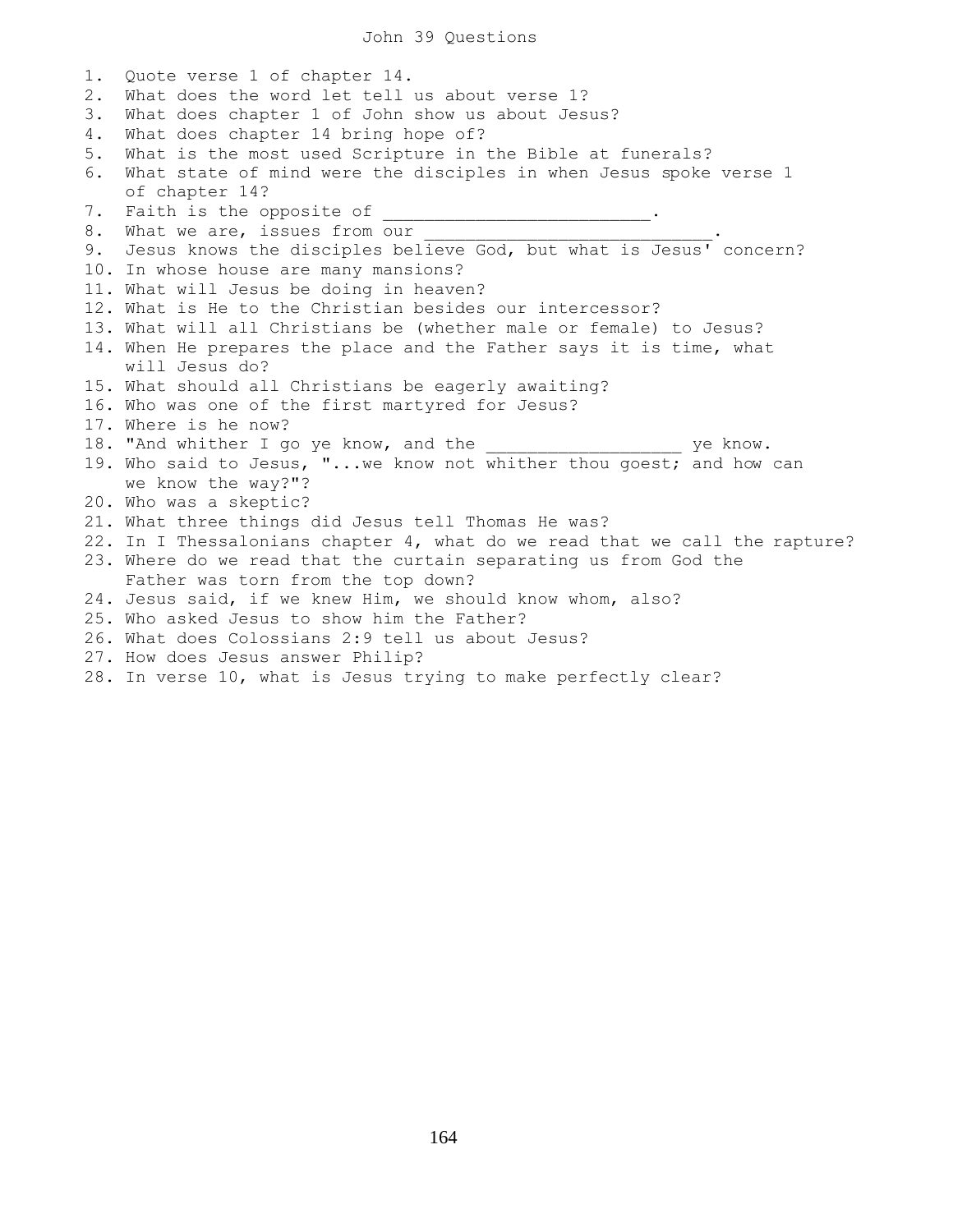We will begin this lesson in John 14:11.

 John 14:11, "Believe me that I am in the Father, and the Father in me: or else believe me for the very works' sake."

 Jesus says here, If you cannot understand that the Father is in me, and me in Him, then let all these miracles that I have done show you that I am truly carrying out the Father's wishes, as well as my own. Jesus did so many miracles that all the books in the world could not record them, had they been written down. He did greater and more miracles than any one had ever done before. When Jesus healed, He healed in His own name for there is no greater name under heaven. We will see in the next few verses, that the believer in Christ can do miracles also, the only difference is that we must do them in His name. We have no power to heal. The power to heal is in the name of Jesus Christ our Lord.

 John 14:12, "Verily, verily, I say unto you, He that believeth on me, the works that I do shall he do also; and greater works than these shall he do; because I go unto my Father."

 Verily, verily tells us that this is absolute truth, that the things said here are without doubt. Many people believe that this statement is made just to the disciples and does not pertain to us. I say unto you, is to the disciples there, but look what it says. He tells the disciples that he (anyone) who believes on Jesus can do these things. What things can the believer do? "...the works that I do..." (said by Jesus) includes raising the dead, casting out demons, giving sight to the blind, making the lame to walk, and many other things too numerous to mention. Look at "...greater works shall he do...", the he is all who believe, and "greater works" means greater than the one listed above. Then we need to look at the why: "...because I go unto my Father". The power of all the forces in heaven are behind the miracles. Now we must look at the difference in us (Christians) doing these miracles and Jesus doing them. In verse 13, we will find that Jesus healed in His own name and we must heal in the name of Jesus, not in our own name. We do not have the power to heal, it is the name of Jesus Christ our Lord that has the power to heal. Jesus has given all Christians the power to use His name.

 John 14:13, "And whatsoever ye shall ask in my name, that will I do, that the Father may be glorified in the Son."

 Look what our part is in all of this: to ask in the name of Jesus Christ. Now look who does it: the "I" is Jesus Christ our Lord. Who gets the glory? The Father and the Son are glorified, not the one who prays. We are just the mouth to pray an d the hand God uses to touch. He does all the rest.

John 14:14, "If ye shall ask any thing in my name, I will do it."

 Look carefully one more time at this wording! We ask in the name of Jesus Christ, and Jesus does it.

John 14:15, "If ye love me, keep my commandments."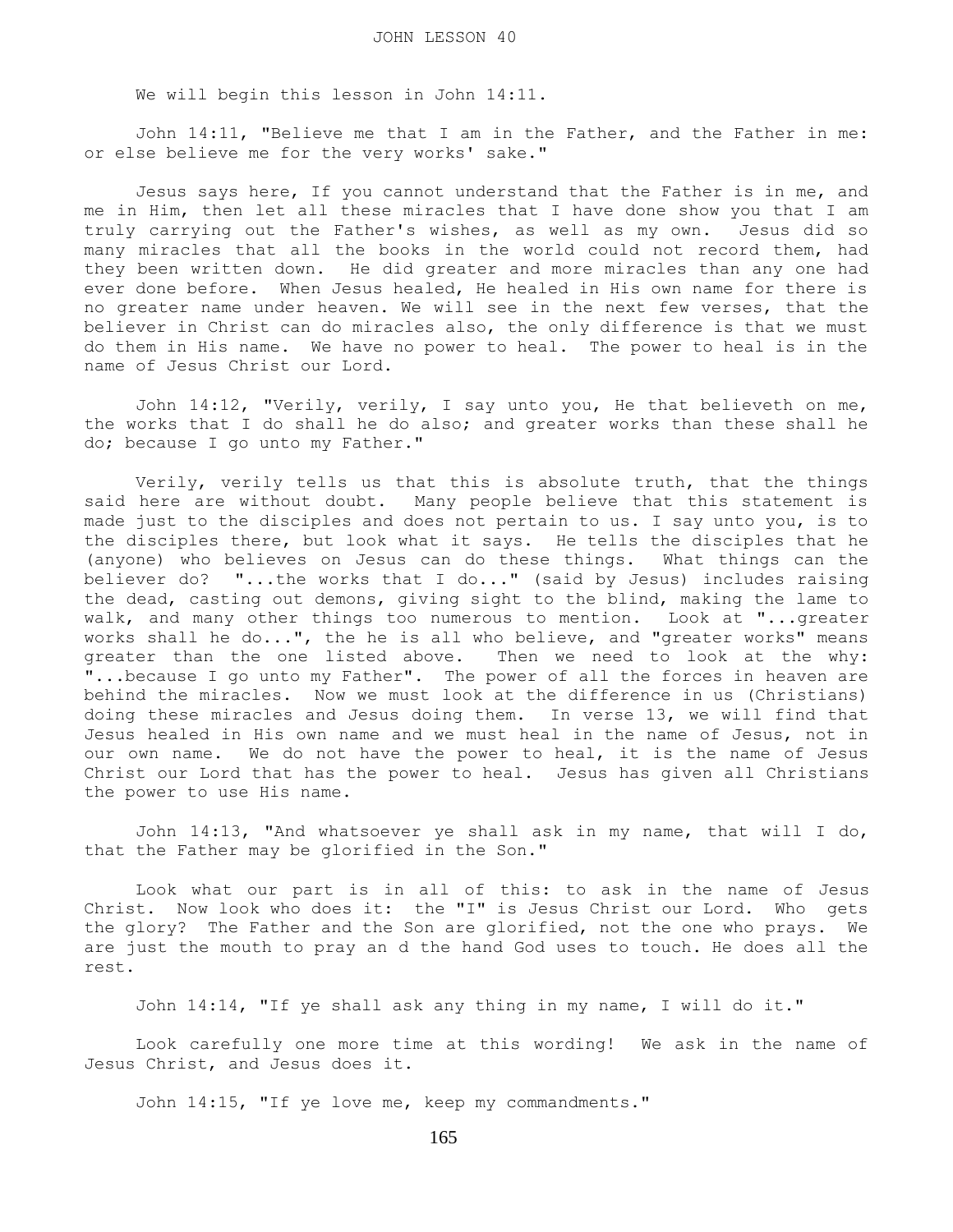So many ministers today are teaching that after you are saved and baptized, you can commit sin and not be guilty. This one verse says, if you love Jesus, you will keep His commandments. The only people who love Jesus are Christians. Jesus in His own words says, that those who follow Him (love Him) keep His commandments. If we keep His commandments, we will not walk in sin. We will walk in the footsteps of Jesus.

 John 14:16, "And I will pray the Father, and he shall give you another Comforter, that he may abide with you for ever;"

 Jesus was, and is, our advocate with the Father. He petitions God for us all the time. He is our intercessor. Jesus prays to the Father on our behalf. Jesus knew that the disciples and in fact, even Christians of today would be just lost without Jesus to fight our battles for us. We feel despair many times. Some even cry out, God where are you, I need you now. When Jesus walked the earth with His disciples, they could lean on Him. When things happened that they could not handle, they knew that Jesus was there to do it for them. They knew no fear, as long as they were in His presence. When He went back to heaven, they were troubled. Jesus told the disciples to tarry in the upper room until the Holy Ghost came upon them. Just as Jesus sent the Holy Ghost to comfort them, He will send Him to help us, also. The Holy Ghost, or Holy Spirit, is our teacher and guide. The Spirit of God (Holy Spirit) comes and dwells inside the Christian to teach guide, encourage and comfort.

 John 14:17, "Even the Spirit of truth; whom the world cannot receive, because it seeth him not, neither knoweth him: but ye know him; for he dwelleth with you, and shall be in you."

When you become a Christian and make Jesus your Saviour and Lord, there is a peace that comes over you, because the presence of God is with you and even in you. It is called the peace that passes all understanding. Peter is a very good example of t he change that takes place. Before Peter was filled with the Holy Ghost or Holy Spirit (whichever you choose to call it), he was weak in his spirit, and even denied Jesus three times fearing what the Jewish leaders might do to him. After Peter received the Holy Spirit on the day of Pentecost, Peter was able to stand up for Jesus even to be crucified without denying. This Comforter gives us the courage to minister in ways that we would never be able to minister before. The difference is, we have made Jesus our Saviour before we receive the Spirit, but after we receive the Spirit, He is our Lord, as well. We need not be frustrated, trying to make decisions about our lives. If Jesus is our Lord, He makes the decisions for us, we just say , yes sir.

John 14:18, "I will not leave you comfortless: I will come to you."

 This is Jesus speaking. Jesus realizes they will need to be comforted. Christens are really persecuted by the people of the world. Even today, Christians need to be comforted by the Spirit of God. Jesus will not leave us without comfort, He will come and comfort us.

 John 14:19, "Yet a little while, and the world seeth me no more; but ye see me: because I live, ye shall live also."

 The world will crucify the only one who gives eternal life. He (Jesus) not only gives life, but is Life. They who rejected Jesus will not see Him,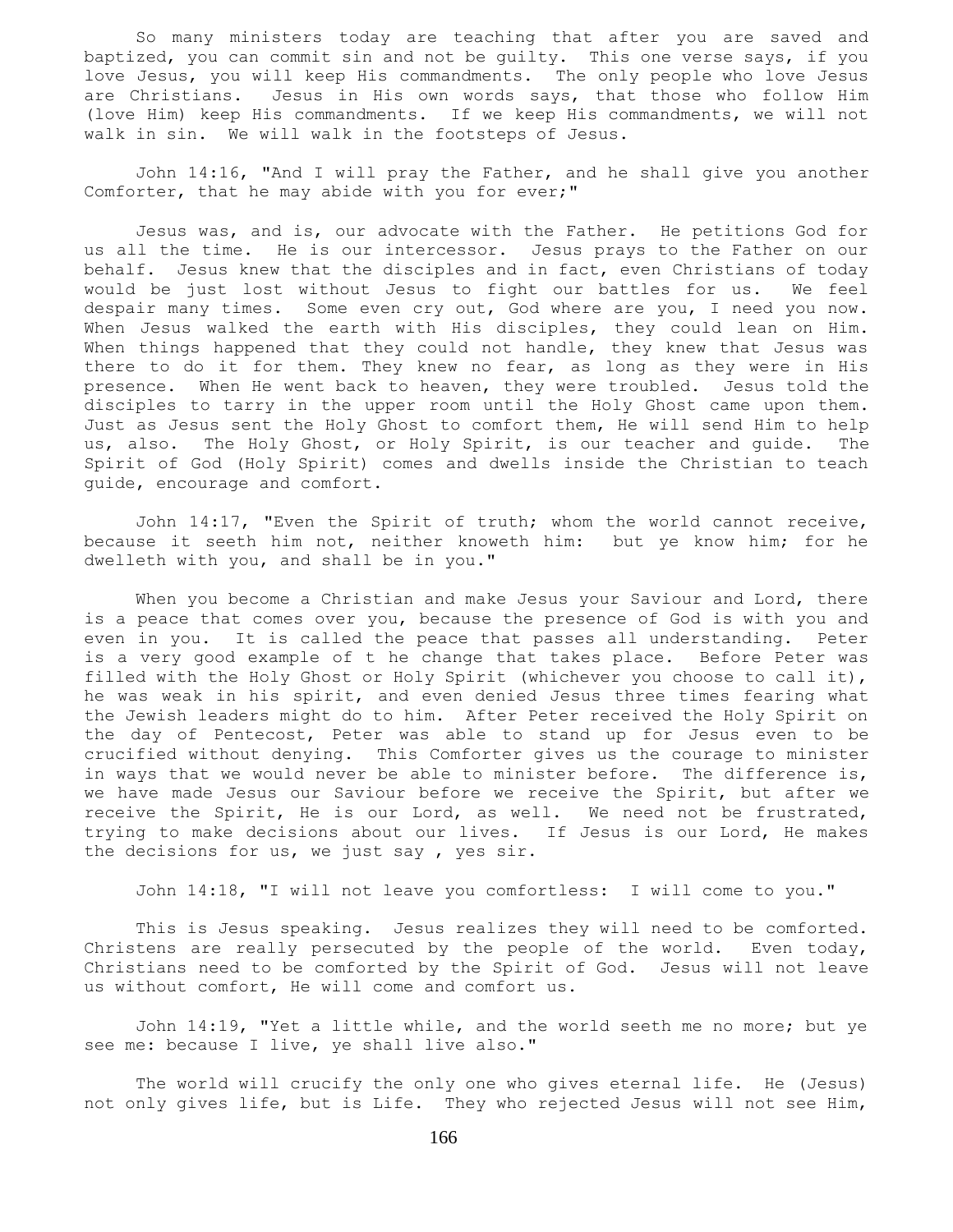nor experience the comfort of the Spirit of God. In I Thessalonians 4:13 the last part says, "...ye sorrow not, even as others which have no hope." Those who have no hope of the resurrection are those who have rejected Jesus Christ as Saviour and Lord. One thing that comforts the Christian and brings hope in the Scriptures above is because Jesus lives, we shall live, also. The fact that He rose from the dead brings us hope that we Christians shall rise, also. Romans 8:11 says, "But if the Spirit of him that raised up Jesus from the dead dwell in you, he that raised up Christ from the dead shall also quicken your mortal bodies by his Spirit that dwelleth in you."

 John 14:20, "At that day ye shall know that I am in my Father, and ye in me, and I in you."

 We see from this, that the Spirit of the risen Christ (the Holy Spirit) is what causes us to be resurrected as Jesus was resurrected. If we are Christians, then we have the Spirit of the risen Christ dwelling within us. We are hidden in Him. Galatians 2:20 says, "I am crucified with Christ: nevertheless I live; yet not I, but Christ liveth in me: and the life which I now live in the flesh I live by the faith of the Son of God, who loved me, and gave himself for me." Just a few chapters earlier in this series Jesus told Martha, "I am the resurrection and the life." You see, if we have Jesus inside, we, also, have eternal life dwelling in us. Jesus must become more and more in us, as our flesh fades out.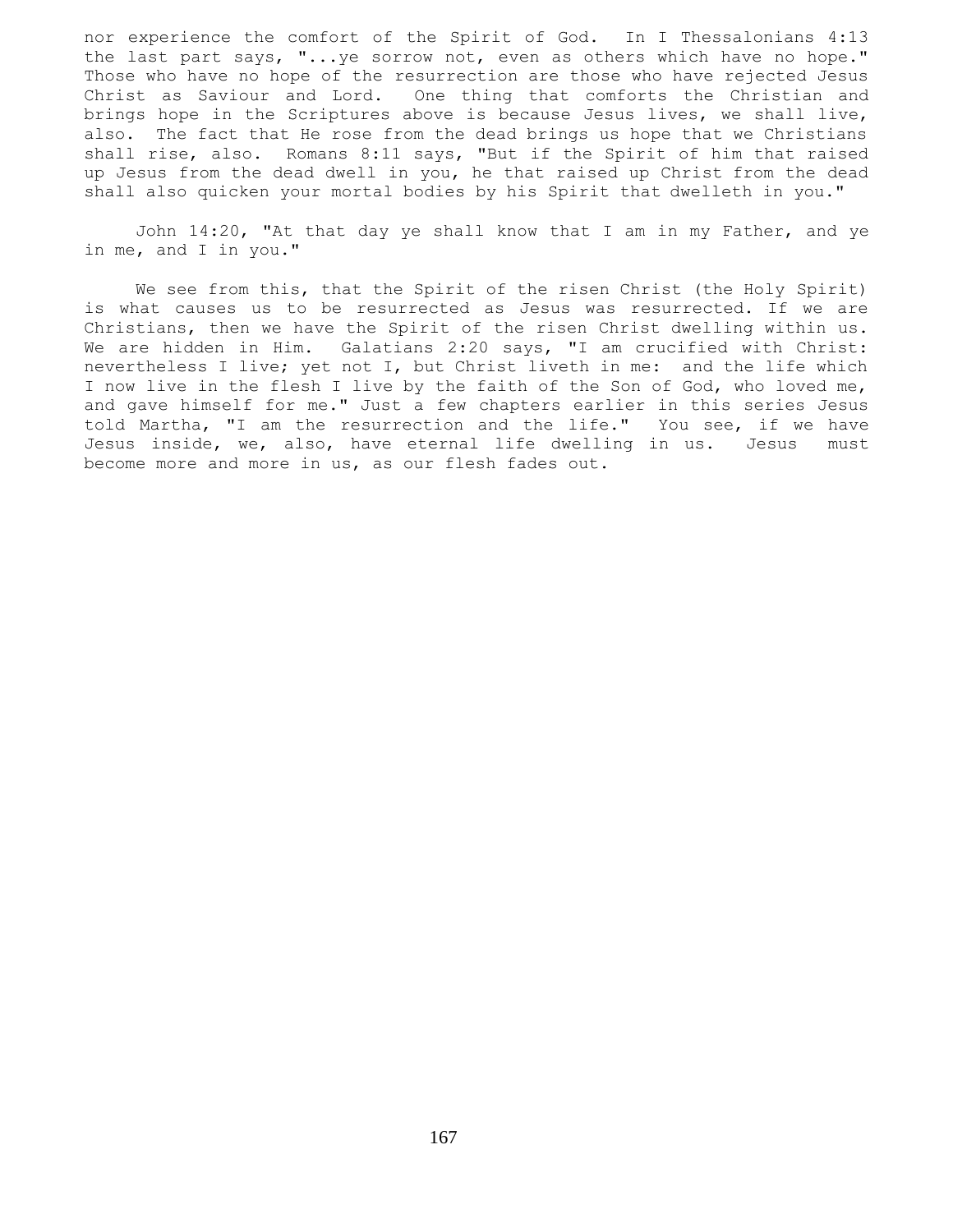|    | 1. In verse 11, Jesus says, "Believe me that I am in the Father, and<br>the Father in me: or else believe me for the _____________ |
|----|------------------------------------------------------------------------------------------------------------------------------------|
|    |                                                                                                                                    |
| 2. | How many miracles did Jesus do?                                                                                                    |
| 3. | Whose name did Jesus heal in?                                                                                                      |
| 4. | Whose name do we heal in?                                                                                                          |
| 5. | Who is Jesus speaking to in verse 12?                                                                                              |
| 6. | Who does Jesus say can heal?                                                                                                       |
| 7. | Why does Jesus say, in verse 12, we can do greater works?                                                                          |
| 8. | Name some of the miracles Jesus did?                                                                                               |
| 9. | What power had been given to the Christians?                                                                                       |
|    | 10. Verse 13 says, whatsoever ye ask in whose name                                                                                 |
|    | 11. Why will Jesus do it, in verse 13?                                                                                             |
|    | 12. Quote verse 14.                                                                                                                |
|    |                                                                                                                                    |
|    | 12. Quote villionalism<br>13. Jesus said, "If ye love me, __________."                                                             |
|    | 14. What will our walk be like, if we love Jesus?                                                                                  |
|    | 15. What will Jesus give the Christians to abide with them forever?                                                                |
|    | 16. Name two things Jesus does for us all the time?                                                                                |
|    | 17. What do we cry out sometimes when we feel despair?                                                                             |
|    | 18. What did Jesus tell the disciples to wait in the upper room for?                                                               |
|    | 19. What are two other names for the Spirit of God?                                                                                |
|    | 20. Why can the world not receive the Spirit of truth?                                                                             |
|    | 21. Where does the Christian know the Spirit?                                                                                      |
|    | 22. Why was Peter so different after Pentecost?                                                                                    |
|    | 23. If we make Jesus Lord, how does that help us?                                                                                  |
|    | 24. What does verse 18 promise?                                                                                                    |
|    | 25. I Thessalonians 4:13 says, the Christians are not like the world                                                               |
|    | who have no                                                                                                                        |
|    | 26. What do we learn about our resurrection in Romans 8:1?                                                                         |
|    | 27. In verse 20, who is in us, and we in Him?                                                                                      |
|    | 28. In Galatians 2:20, we find that, if I am crucified with Jesus, I                                                               |
|    | live by what in the flesh?                                                                                                         |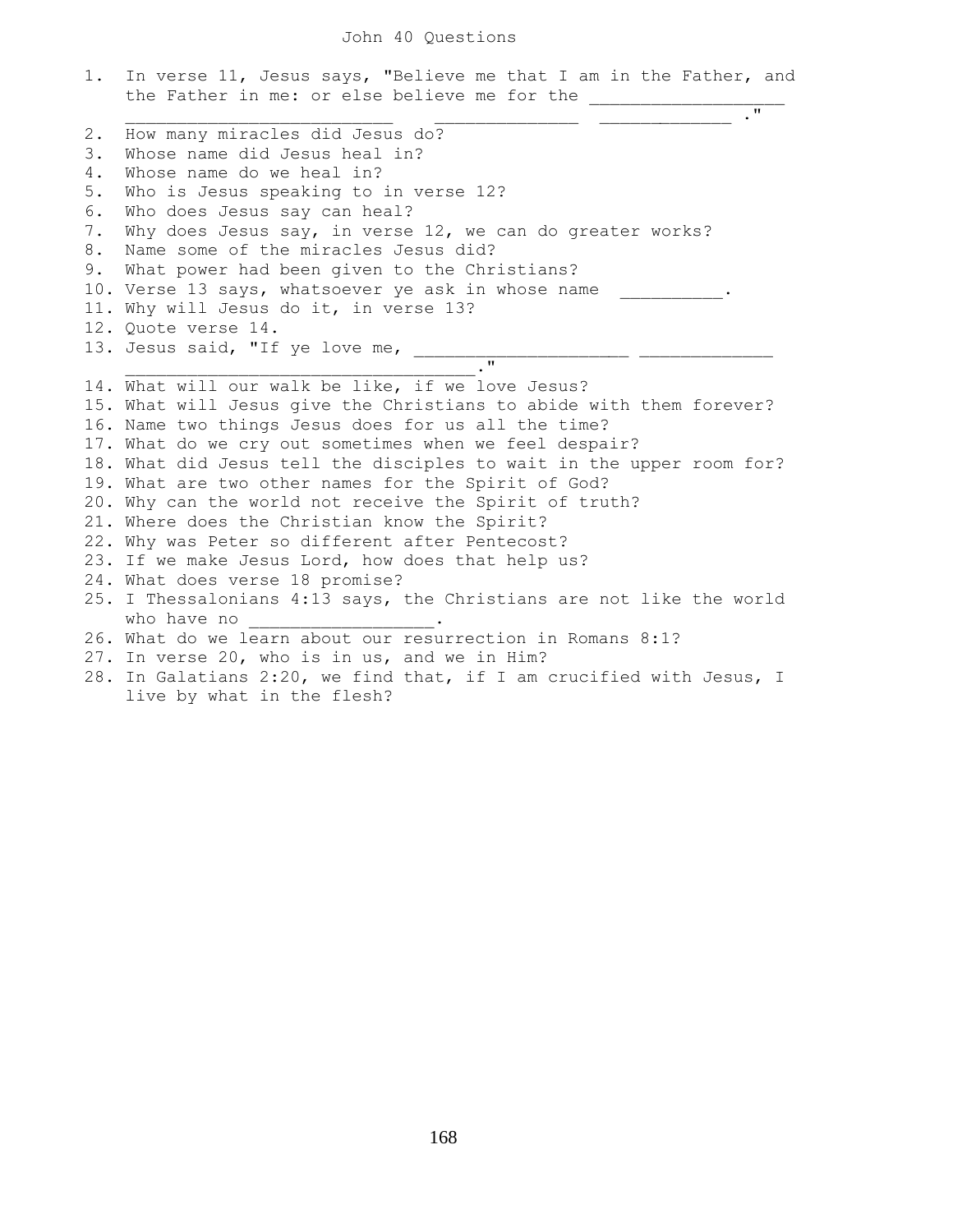We will begin this lesson in John 14:21.

 John 14:21, "He that hath my commandments, and keepeth them, he it is that loveth me: and he that loveth me shall be loved of my Father, and I will love him, and will manifest myself to him."

 This word manifest means make real. Jesus will make Himself real to those who love Him. One reason that I believe it is so important to learn God's Word (Bible) is because we must know His will, before we can do His will. We have His commandment s in the Bible. Christians do their very best to do those commandments. The Bible teaches that Christians have the commandments of God written on the fleshly part of their hearts. The heart is wholesome, if you are a Christian. If you are a Christian, good words come from your pure heart.

 John 14:22, "Judas saith unto him, not Iscariot, Lord, how is it that thou wilt manifest thyself unto us, and not unto the world?"

 Judas was a fairly common name in those days. We are not told which Judas, just that he was not Iscariot. It could have been that this was the Judas that was James' brother, we don't know for sure. This Judas was possibly a disciple of Jesus, but not of the twelve. Those who disciplined themselves and followed Jesus were disciples, but not necessarily of the twelve. This is certainly a legitimate question. We might go to another statement Jesus made to clarify this. He said: seeing, they do not see. Seeing with the eyes, they do not see. Seeing with the eyes can deceive a person. To truly know, one must see, not only with the eyes, but with the Spirit as well. If Jesus could be found by looking with the physical eyes, all would believe. The Spirit must reveal Jesus for us to truly see and believe.

 John 14:23, "Jesus answered and said unto him, If a man love me, he will keep my words: and my Father will love him, and we will come unto him, and make our abode with him."

 All throughout the Bible, Old Testament and New Testament, those who keep God's commandments and have faith are blessed of God. Those who do not have faith and do not keep God's commandments are cursed. There is no in between. Abraham's faith was counted unto him for righteousness. He loved God, and God blessed Abraham. This is the story throughout the Bible. God dwells in tabernacles not made with hands. God is a holy God and will not dwell where there is sin and disobedience. Revelation 21:3 says, "And I heard a great voice out of heaven saying, Behold, the tabernacle of God is with men, and he will dwell with them, and they shall be his people, and God himself shall be with them, and be their God."

 John 14:24, "He that loveth me not keepeth not my sayings: and the word which ye hear is not mine, but the Father's which sent me."

We see from this, that those who do not accept Christ, do not have the Father, as well. The words Jesus spoke would have been the same words the Father would have spoken had He been there.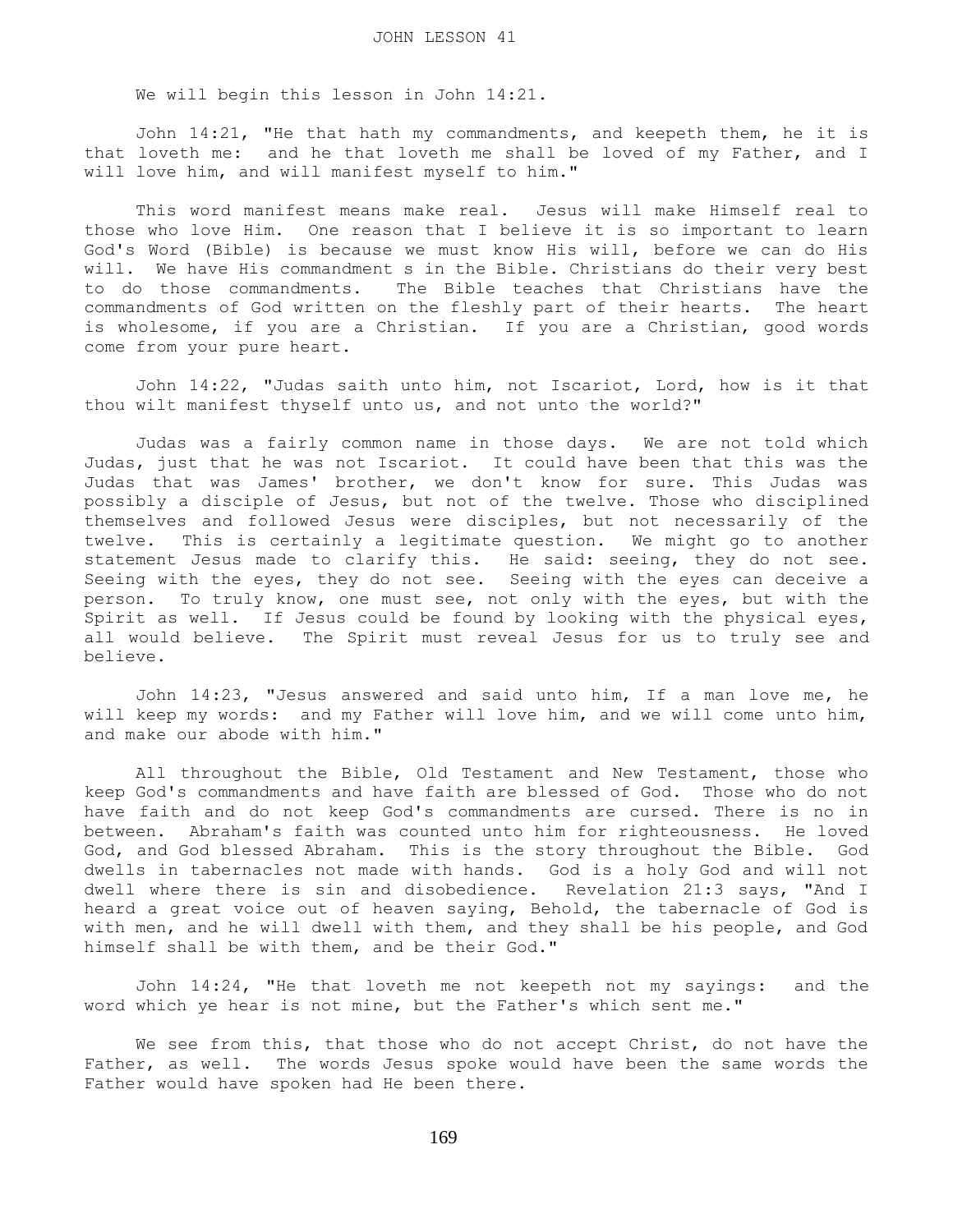John 14:25, "These things have I spoken unto you, being yet present with you."

 To me, the most important Scriptures in the Bible are the ones that are printed in red. They are the Lord's spoken Words when He was on the earth. We know that all of the Bible is inspired of God, but these words in red are the very Word of God.

 John 14:26, "But the Comforter, which is the Holy Ghost, whom the Father will send in my name, he shall teach you all things, and bring all things to your remembrance, whatsoever I have said unto you."

 I need to say right here, that you cannot remember something that you have never heard or read. You see, our job is to read and study the Bible, and after we have done this, the Holy Ghost will bring it to our remembrance as we need it. The Holy Ghost, also, will quicken us to its meaning, as well. We must read it first though. You cannot understand something, until you have heard or read it. The job of the Holy Ghost is to teach you how to live a life pleasing to God: that life is a life of ministering to others life everlasting.

 John 14:27, "Peace I leave with you, my peace I give unto you: not as the world giveth, give I unto you. Let not your heart be troubled, neither let it be afraid."

 Jesus is the King of Peace. He is the source of all peace. If we have Jesus as Saviour and Lord, we have nothing that should trouble us, not even threat of death. If we die to this world, we shall live to Him. We know where our destination is. We have hope of eternal life. This world is not our home, we are just passing through. This tells us not to worry about anything. The world cannot give us security. Jesus is our security.

 John 14:28, "Ye have heard how I said unto you, I go away, and come again unto you. If ye loved me, ye would rejoice, because I said, I go unto the Father: for my Father is greater than I."

 The ultimate goal of everyone should be to live in heaven with God. This is what Jesus is saying here, rejoice with Him for He has reached this ultimate goal. The difference with Jesus and us is, that Jesus lived in heaven with the Father, before He came on a thirty-three year mission here on the earth. Even Paul said his desire was to go home to heaven and be with the Lord, but Paul knew when he said this, his mission was not finished here on the earth. To finish the work that God has for you and to go to heaven for eternity is the ultimate goal. Jesus is saying, rejoice with me that I will go back to heaven where I came from, and be with my Father.

John 14:29, "And now I have told you before it come to pass, that, when it is come to pass, ye might believe."

We see the purpose for Jesus telling them what is about to happen is, so they will not be overwhelmed by the apparent defeat. They will remember that He told them, and they will know that this is victory, not defeat. This whole purpose was so they would still believe in the face of the problem. How soon we forget. Just a few hours after Jesus tells them this, they will scatter in fear and doubt.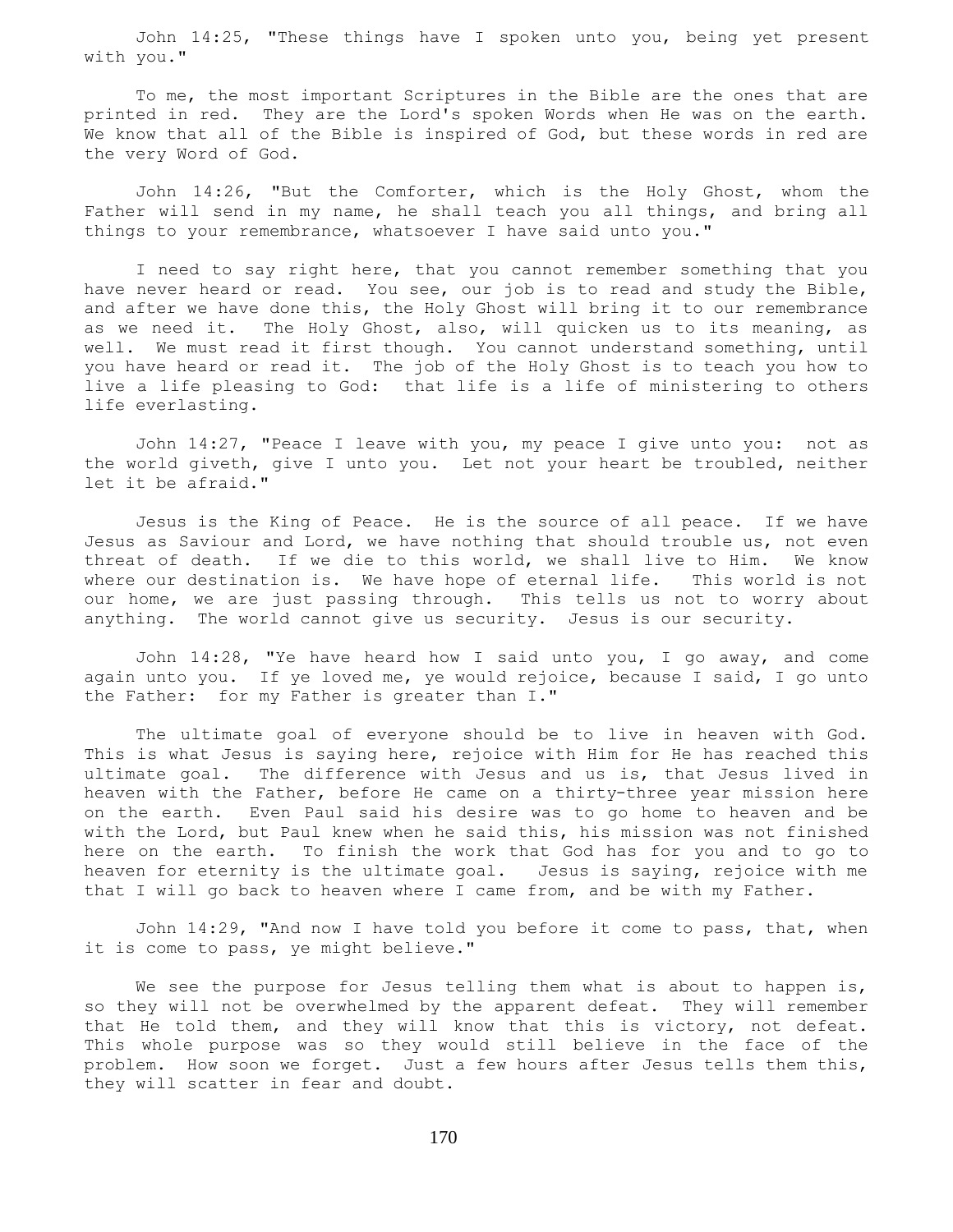John 14:30, "Hereafter I will not talk much with you: for the prince of this world cometh, and hath nothing in me."

 The prince of this world is the devil. Jesus is telling them, that He has taken this time to warn them that the things about to happen will appear to be total defeat, but will actually be the greatest victory man has ever known; the victory over t he devil, sin, and death. He tells them here in the last sentence, the devil really is not in control of this, but he thinks he is "hath nothing in me". You see, Jesus is crucified on the cross to save mankind, not because the devil wanted it that way, but because God planned it that way. Jesus is not forced to do this. He does it of His own free will to save us. It will appear that He is forced, but He is not.

 John 14:31, "But that the world may know that I love the Father; and as the Father gave me commandment, even so I do. Arise, let us go hence."

 Notice again here, where these orders (commandments) came from: not the devil, but the Father. In fact, this plan had been instituted since the foundation of the world. This is the plan to redeem fallen mankind. Jesus loves the Father; but at Gethsemane, it will be apparent that Jesus submits to the perfect will of the Father, even unto death of this body which has housed Him thirty-three and a half years. His will and the Father's will have been one from the beginning. It is the body which dreads the suffering, not His Spirit, as we will see in a later lesson.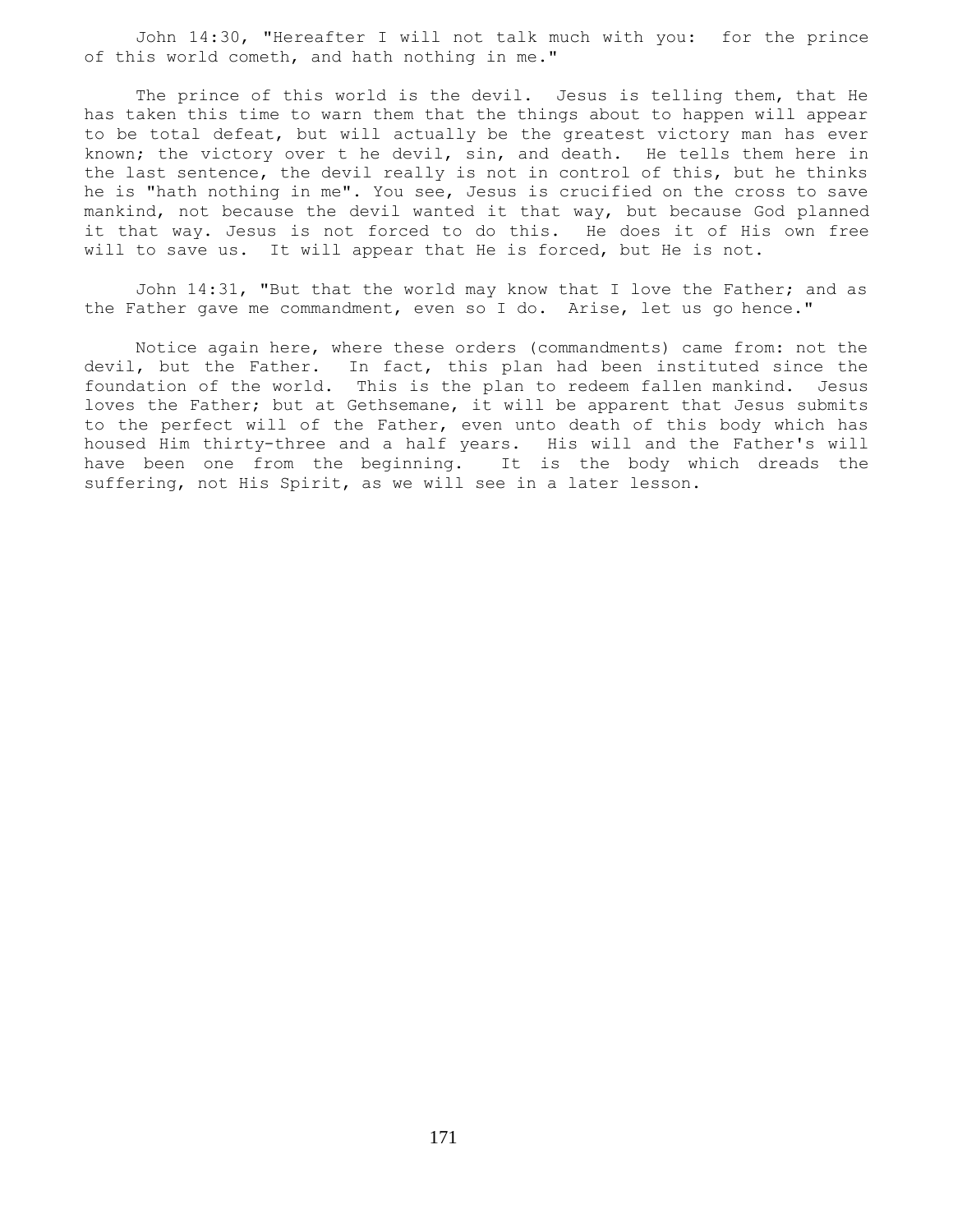| 1. | How can He know we love Him (Jesus)?                                   |
|----|------------------------------------------------------------------------|
| 2. | If we love Jesus, who will love us?                                    |
| 3. | What does the word manifest mean?                                      |
| 4. | What does the author believe is one important reason for studying      |
|    | the Bible?                                                             |
| 5. | Where do Christians have God's commandments written?                   |
| 6. | Good works come from a pure                                            |
| 7. | What does the other Judas (not Iscariot) ask Jesus?                    |
| 8. |                                                                        |
|    | and not just with the                                                  |
| 9. | In verse 23, Jesus says, if a man loves me, he will keep my .          |
|    | 10. Who will come and make abode with those who love Jesus?            |
|    | 11. We know that God blesses those who keep His commandments, but what |
|    | happens to those who don't keep His commandments?                      |
|    | 12. In verse 24, whose words did Jesus say He was speaking?            |
|    | 13. What does the author think are the most important Scriptures in    |
|    | the Bible? Why?                                                        |
|    | 14. What is the Holy Ghost called in verse 26?                         |
|    | 15. Which God is the teacher?                                          |
|    | 16. In verse 27, what does Jesus leave with the Christians?            |
|    | 17. What suggestion did Jesus give Christians in verse 27, that He     |
|    | gave in verse 1?                                                       |
|    | 18. Who is the King of Peace?                                          |
|    | 19. If we die in this world a Christian, we shall ____________ to __.  |
|    | 20. In verse 28, Jesus said, if ye loved me, you would ____________.   |
|    | 21. What man of God said that his desire was to die, but would stay    |
|    | and finish the job God gave him to do?                                 |
|    | 22. Why had Jesus told them this, before it came to pass?              |
|    | 23. Who is the prince of this world?                                   |
|    | 24. In verse 31, Jesus says that the world may know that               |
|    | 25. How long had this plan been instituted?                            |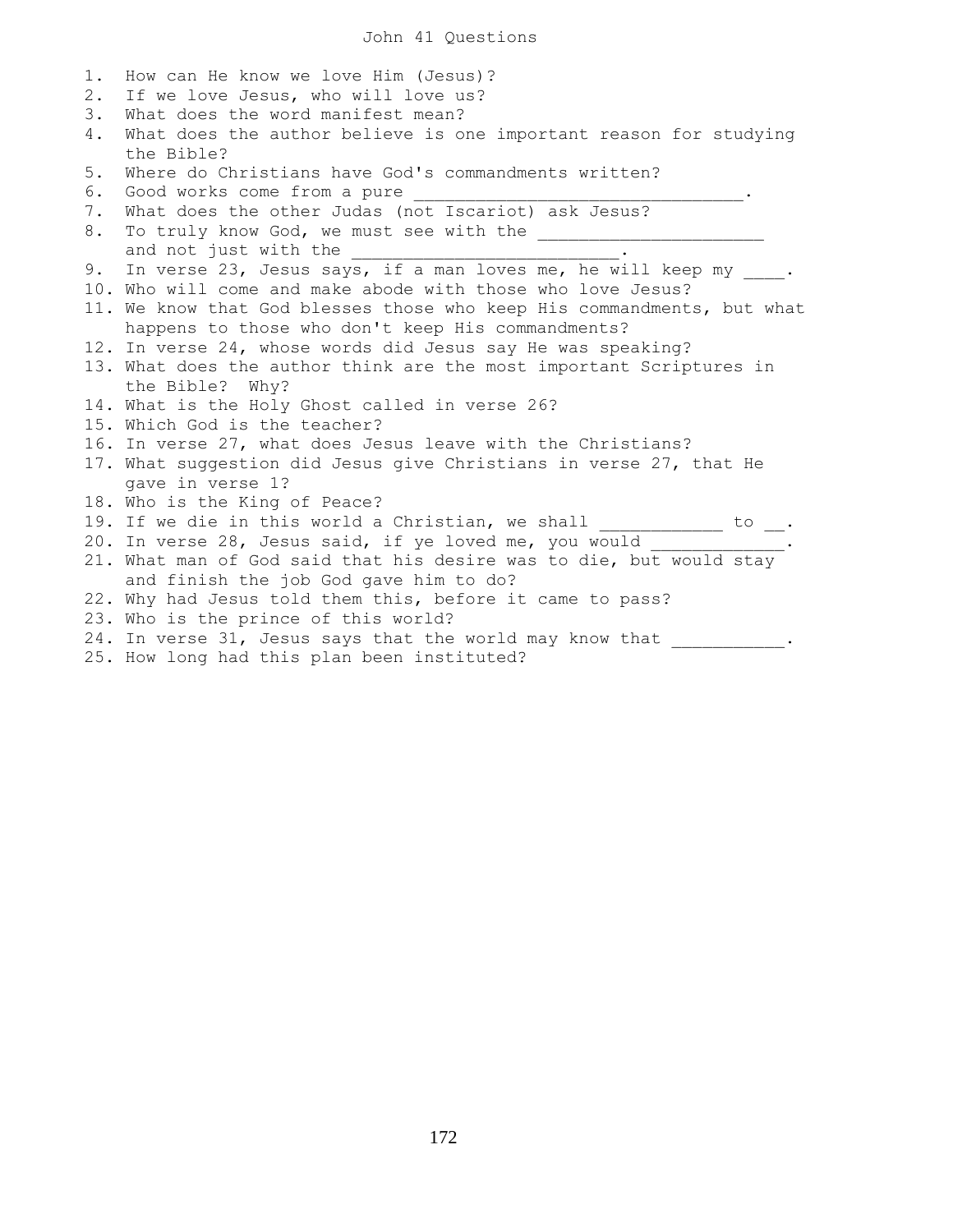We will begin this lesson in John 15:1.

John 15:1, "I am the true vine, and my Father is the husbandman."

 The vine throughout the Word of God is associated with God's people. The followers of God are spoken of as God's vineyard in Isaiah 5:1, "Now will I sing to my well-beloved a song of my beloved touching his vineyard. My well-beloved hath a vine yard in a very fruitful hill:" We see here, that God the Father is spoken of as the true husbandman. Just as Jesus is the tree of life, He also is the true vine. The branches get their strength from the vine, not the other way around. A branch which is broken off from the vine will die. Those, who do not receive Jesus, are also headed for an eternal death and the lake of fire.

 John 15:2, "Every branch in me that beareth not fruit he taketh away: and every branch that beareth fruit, he purgeth it, that it may bring forth more fruit."

 Just as a peach tree which bears no fruit is cut down and burned, that is what is done with branches on this vine that do not produce at all. Just as a peach tree must be pruned to put out beautiful fruit, these branches here are pruned to make them grow better and stronger. The best fruit comes from the new growth after the pruning. You see, God cuts away the dead part of the branch, so that the new growth will produce more fruit. We workers for Jesus must not get self-satisfied and stagnant. We must be growing all the time in the Lord to be productive. Remember the best results are from new growth. You will never stand still with God. You will either be going forward or backward.

 John 15:3, "Now ye are clean through the word which I have spoken unto you."

 We can read a little more about this in Ephesians 5:26-27, "That he might sanctify and cleanse it with the washing of water by the word,"  $V-27$ , "That he might present it to himself a glorious church, not having spot, or wrinkle, or any such thing; but that it should be holy and without blemish." Jesus is the Word. The Word is what keeps us straightened out in our thinking. When we feed upon the Word of God, we become powerful men and women of God. Jesus speaks of the Word as being like a two edged sword. It is powerful. When this Word washes you, you are every whit whole.

 John 15:4, "Abide in me, and I in you. As the branch cannot bear fruit of itself, except it abide in the vine; no more can ye, except ye abide in me."

 Just as the strength of this branch comes from the vine, so does the strength of the Christians come from Jesus Christ. We cannot grow, unless we stay with Jesus. The sad thing in many Christians today is they do not stay in Jesus (the Word of God) . Most expect God to be there when there is a need in their life, but they do not feed upon the Word of God. The nourishment comes from the branch. Without that daily feeding upon the Word, the branch will die. To do God's will, we must know God's will. God's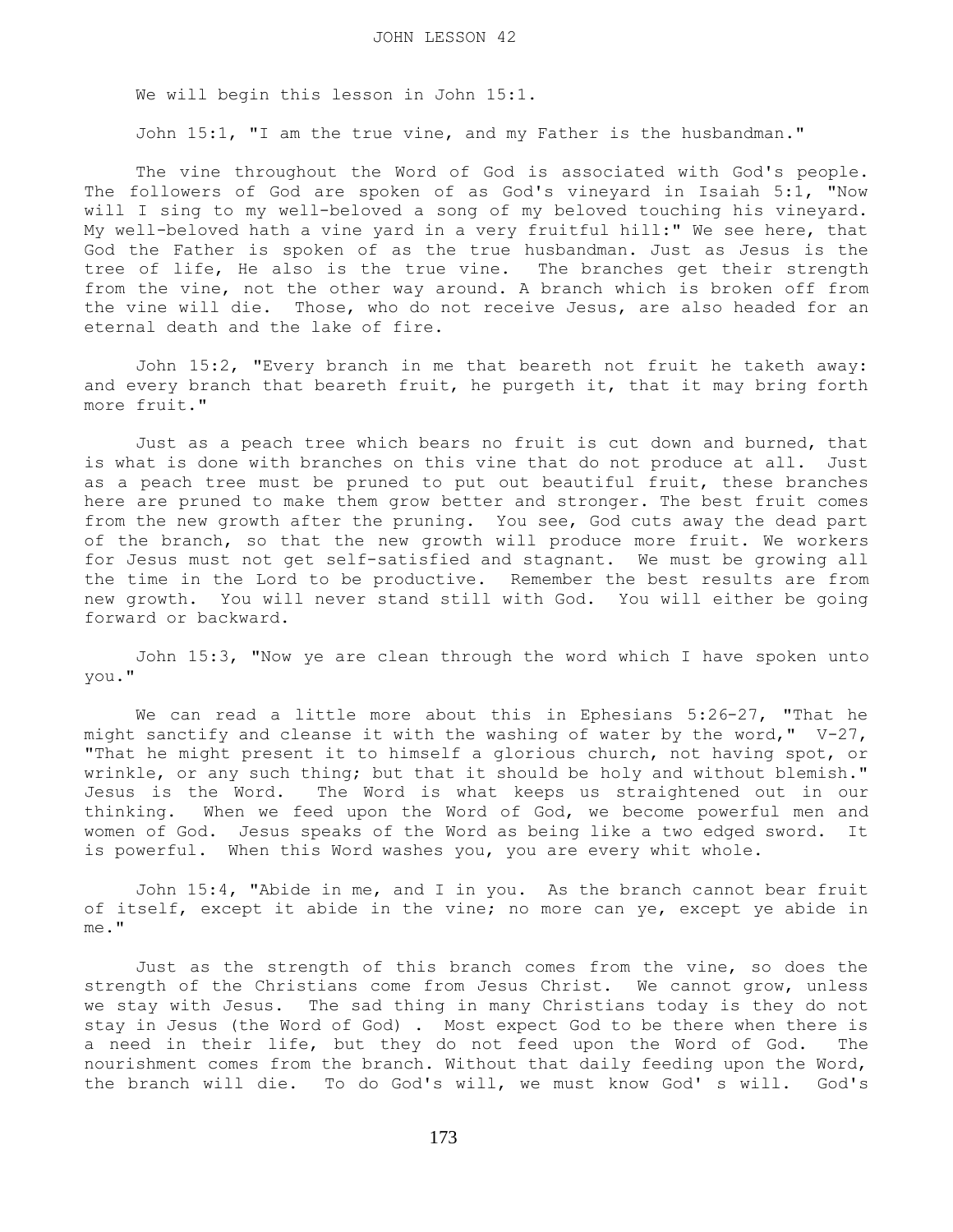will in your life is found in His Word. Daily Bible reading and study gives Christians good solid growth and makes us a strong branch.

 John 15:5, "I am the vine, ye are the branches: He that abideth in me, and I in him, the same bringeth forth much fruit: for without me ye can do nothing."

 This is Jesus speaking here. He is elaborating on the fact that He and His true followers are one. He is showing the need of His followers to be continually in Him. Abide means to dwell continually. Jesus reminds us in this verse above, that the power to be fruitbearers only exists as we draw our strength from Him. To be broken away from the body of the vine (Jesus), we would be but a broken dead branch. The power to be what God would have us to be lies within our relationship to Jesus Christ (the vine). These disciples Jesus is speaking to, as well as we disciples of today, need to stay in contact with our source of existence and power (Jesus Christ).

 John 15:6, "If a man abide not in me, he is cast forth as a branch, and is withered; and men gather them, and cast them into the fire, and they are burned."

We see her people who are supposed to be Christians and are, in fact, hypocrites. This message in the last few verses has been to those who claim to be Christians. They are branches and Jesus is the vine. We see here, if a person strays from the Word of God (vine), they dry up and die. Any storm of false doctrine, or most any trial, can cut them off from Jesus. Just as dead branches from a vine are gathered and burned, dead members of the church (those who have separated themselves from God) will go the way of the unconverted world (to hell). These are those once enlightened who walked away from God.

 John 15:7, "If ye abide in me, and my words abide in you, ye shall ask what ye will, and it shall be done unto you."

 Jesus is saying here that those, who abide (dwell continually) in Him and store the Word of God in themselves, are pleasing God. These are Jesus' followers who have completely lined up their will with His will. Their prayers will be in the will of God, because they are stayed upon His Word. They are full of His will, as well as His Word. Their wishes are answered positively, because they line up with the will of God (the effectual fervent prayer of a righteous man availeth much), James 5:16. In Psalms 37:4-5 we read more about this, "Delight thyself also in the LORD; and he shall give thee the desires of thine heart." V-5, "Commit thy way unto the LORD; trust also in him; and he shall bring it to pass." When I see the word trust, I think of it as abiding in Him. Trust goes farther than faith. Trust, to me, means we rest contentedly knowing all is well with us and God.

 John 15:8, "Herein is my Father glorified, that ye bear much fruit; so shall ye be my disciples."

 Those who are strengthened by their relationship with Jesus Christ should have no problem being fruit bearers for the kingdom. Jesus is not only our source of strength, but our example, as well. We (if we are Christians) should be an extension of H is work. We are the working arm of our leader Jesus Christ. Jesus works through us to bring more into the kingdom. The Father is pleased in us when we carry out the wishes of His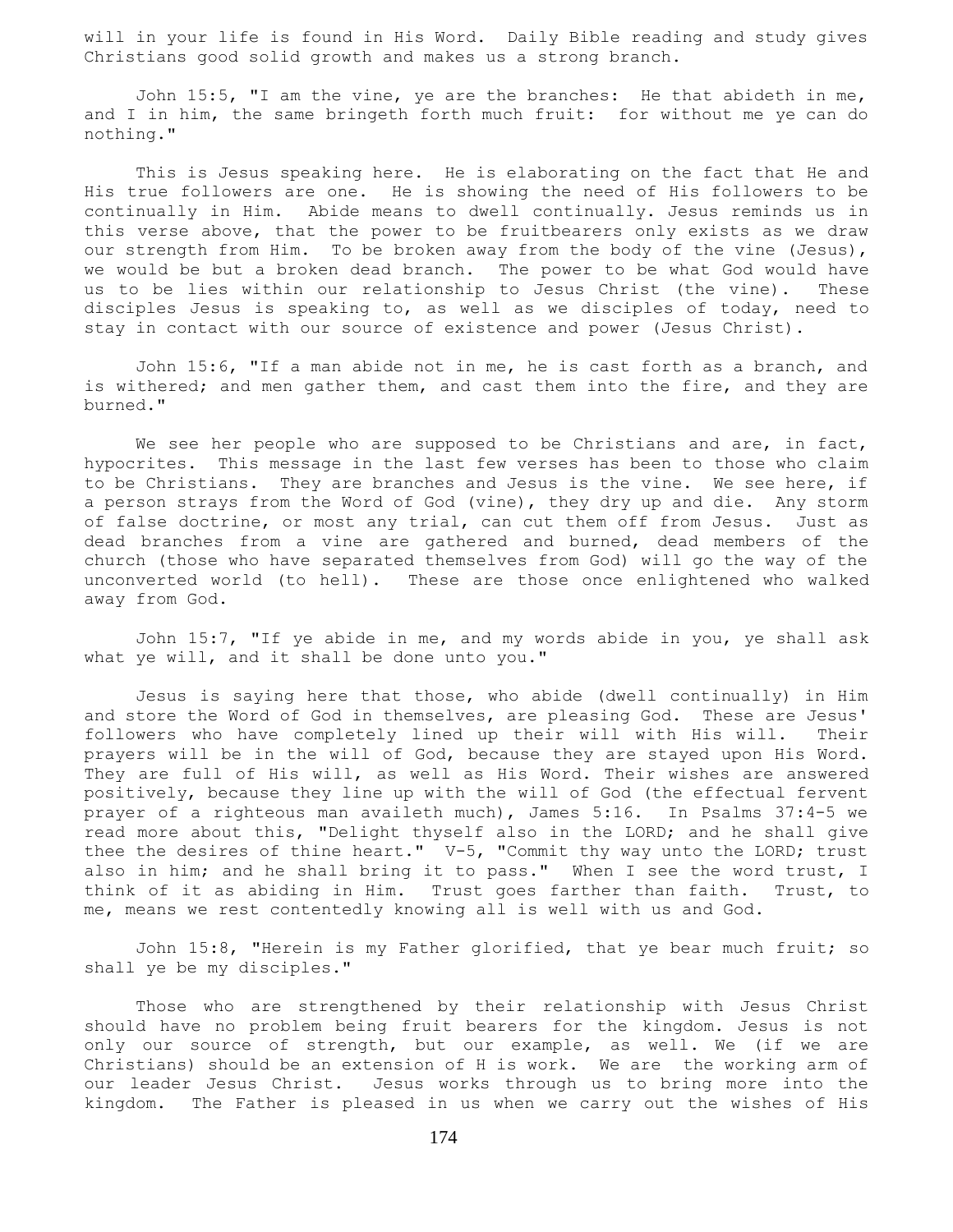Son. The amount of fruit we bear, depends entirely on our dependence on the vine for our strength. A disciple is a disciplined one who follows his master. If we discipline ourselves and follow Him doing His will and not our own, we shall be His disciples.

 John 15:9, "As the Father hath loved me, so have I loved you: continue ye in my love."

 No greater love could man have, than to lay down his life for his friends. Jesus did that for us. He died, that we might live. More than once the Father said, "This is my beloved Son". When we make it to heaven and stand before Jesus, He will say to the Father and the angels of heaven, these are my beloved. What a wonderful thought, He will not be ashamed of us, but will claim us for His very own.

 John 15:10, "If ye keep my commandments, ye shall abide in my love; even as I have kept my Father's commandments, and abide in his love."

We read that obedience is better than sacrifice. Jesus was obedient unto the death of the cross. Jesus fulfilled the law. We must obey His law of love. Love God first and with all that is within you, and love your neighbor as yourself. If we do these few things, Jesus will be with us all the way. We can rest in His love with no fear of tomorrow. Our tomorrow will be in Him.

 John 15:11, "These things have I spoken unto you, that my joy might remain in you, and that your joy might be full."

 We Christians are not like the people of the world who have no hope of tomorrow. Jesus spoke these things to His disciples, that their sorrow over His death might be turned into joy. There should be no fear of death for a Christian. Our hope and trust lies in Jesus who rose from the grave. We should have joy forevermore, knowing that because He arose, we shall, also, rise to have everlasting peace and joy.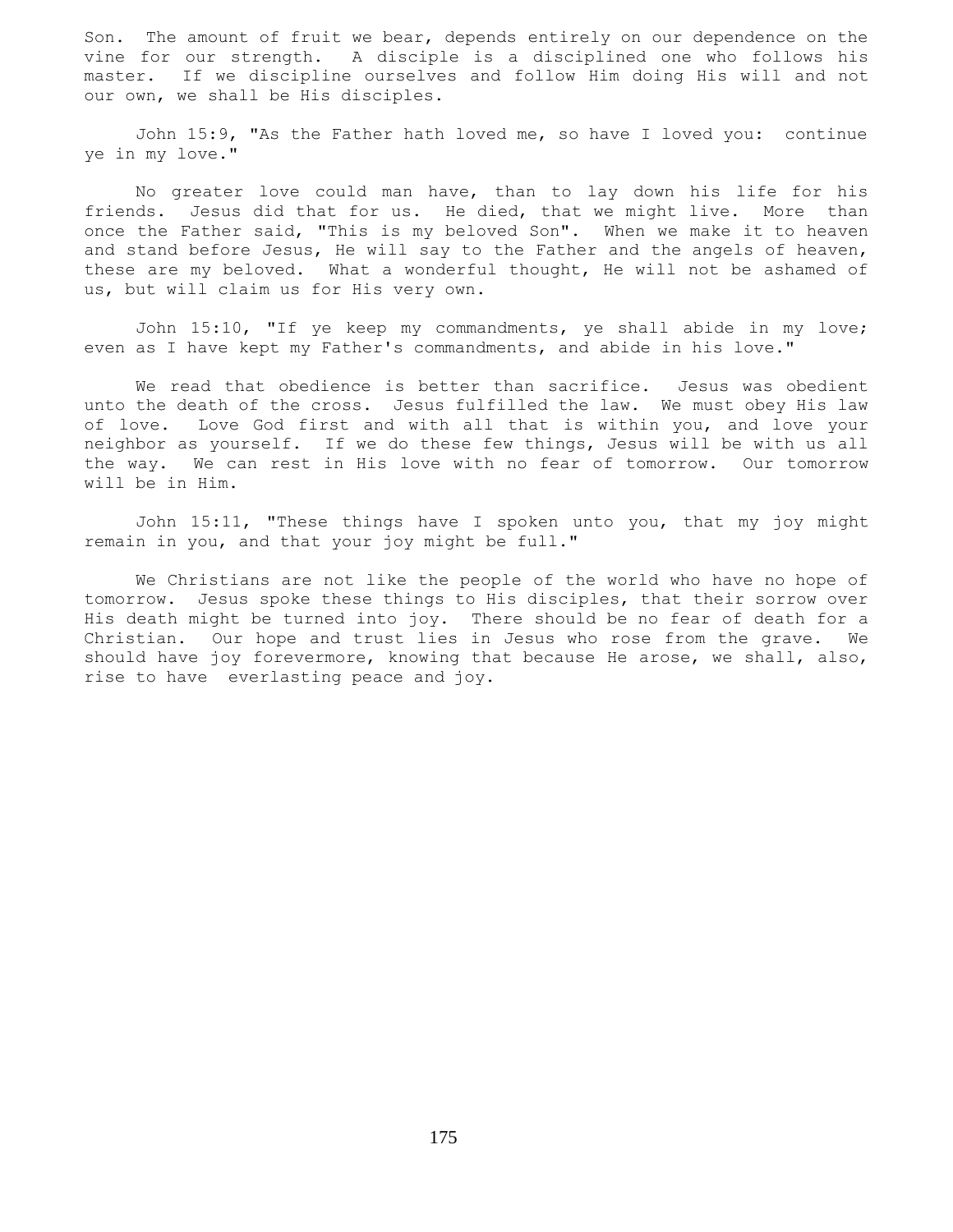| $1$ . | Who is the true vine in verse 1?                                |
|-------|-----------------------------------------------------------------|
| 2.    | Who is the husbandman?                                          |
| 3.    | What is the vine associated with throughout the Bible?          |
| 4.    | In Isaiah 5:1, who are the vineyard of God?                     |
| 5.    | What happens to branches which produce no fruit?                |
| 6.    | Why are the branches purged?                                    |
| 7.    | If we are not growing in Jesus, what is happening?              |
|       | 8. Verse 3 says, we are clean through what?                     |
|       | 9. In Ephesians 5:26, we read that He might sanctify it how?    |
|       | 10. The branch cannot bear fruit unless it abide in the         |
|       | 11. Jesus said He was the vine, we are the                      |
|       | 12. Without Jesus, we can do                                    |
|       | 13. What happens to withered branches?                          |
|       | 14. Quote verse 7.                                              |
|       | 15. What kind of prayer availeth much?                          |
|       | 16. If we bear<br>, we are His                                  |
|       | 17. How does Jesus love us?                                     |
|       | 18. What is the greatest show of love?                          |
|       | 19. Jesus said, if ye keep my                                   |
|       | ye shall abide in my love.                                      |
|       | 20. What does Jesus wish for His disciples in verse 11?         |
|       | 21. What is different in a Christian and a person of the world? |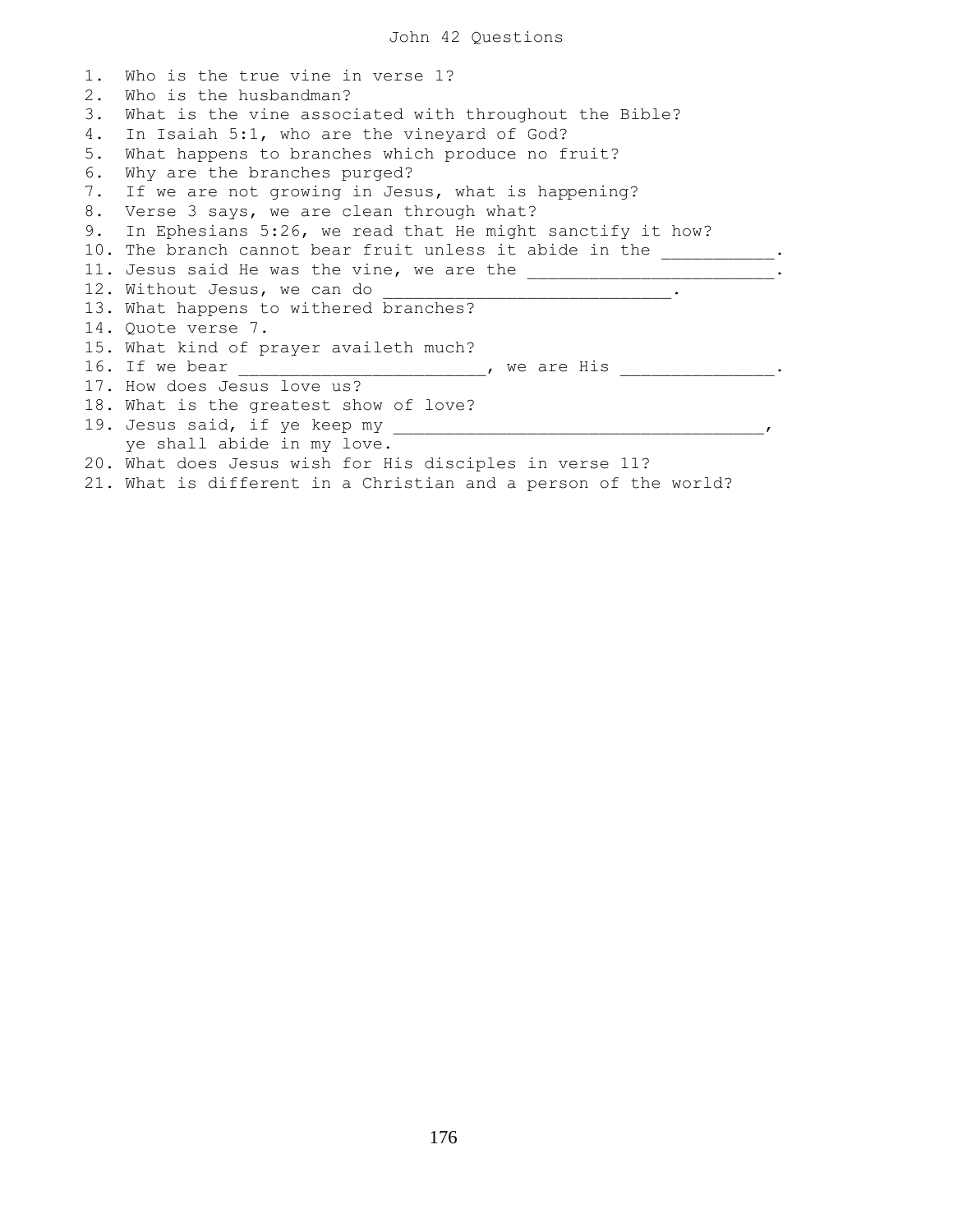We will begin this lesson in John 15:12.

 John 15:12, "This is my commandment, That ye love one another, as I have loved you."

 You can quickly see from this, that it is not an option for us to love each other. This is a commandment of the Lord. The type of love Jesus is speaking of here is interesting, too. This type of love is not "I love you because", but "I love you in spite of the way you act". This is called agape love. This is unselfish love to the utmost.

 John 15:13, "Greater love hath no man than this, that a man lay down his life for his friends."

 We discussed this type of love in the previous lesson. This kind of love is really more than our carnal mind can comprehend. Not only did Jesus have this great love, but the Father's love for mankind goes so far that we cannot comprehend it at all. He loved us so much that He gave His only begotten Son, that whosoever believeth in Him should not perish, but have everlasting life. I am a mother, and I just cannot comprehend loving anyone enough to give up one of my children so that someone else could be saved.

John 15:14, "Ye are my friends, if ye do whatsoever I command you."

 Here we see who Jesus' friends are. Those who walk in Jesus' footsteps, doing the will of Jesus and not their own, are the ones who follow Jesus' commandments. If we are rebellious and turn against God, we are not Jesus' friend.

 John 15:15, "Henceforth I call you not servants; for the servant knoweth not what his lord doeth: but I have called you friends; for all things that I have heard of my Father I have made known unto you."

 We see from this, that Jesus did not think of them, or us, as just a common servant who takes orders never knowing the why of the situation. He explains to them and to us, that we are more than servants. He is our friend. If we have decided to follow Jesus, we are actually younger adopted brothers and sisters to Him. We have been grafted into the tree of life. Jesus has kept no secrets from us. He has revealed the Father to us.

 John 15:16, "Ye have not chosen me, but I have chosen you, and ordained you, that ye should go and bring forth fruit, and that your fruit should remain: that whatsoever ye shall ask of the Father in my name, he may give it you."

 As we have said before, many Scriptures have several meanings. This one is spoken by Jesus to His chosen followers who will continue the work that He started, before He left to go and sit at the right hand of the Father. We have seen in these last few verses that the Spirit of God never leaves. These, whom the Lord has chosen to continue His work, will be in constant contact with Him through prayer. If they remain in the work they have been called to do, operating in the fruits of the Spirit which God has given to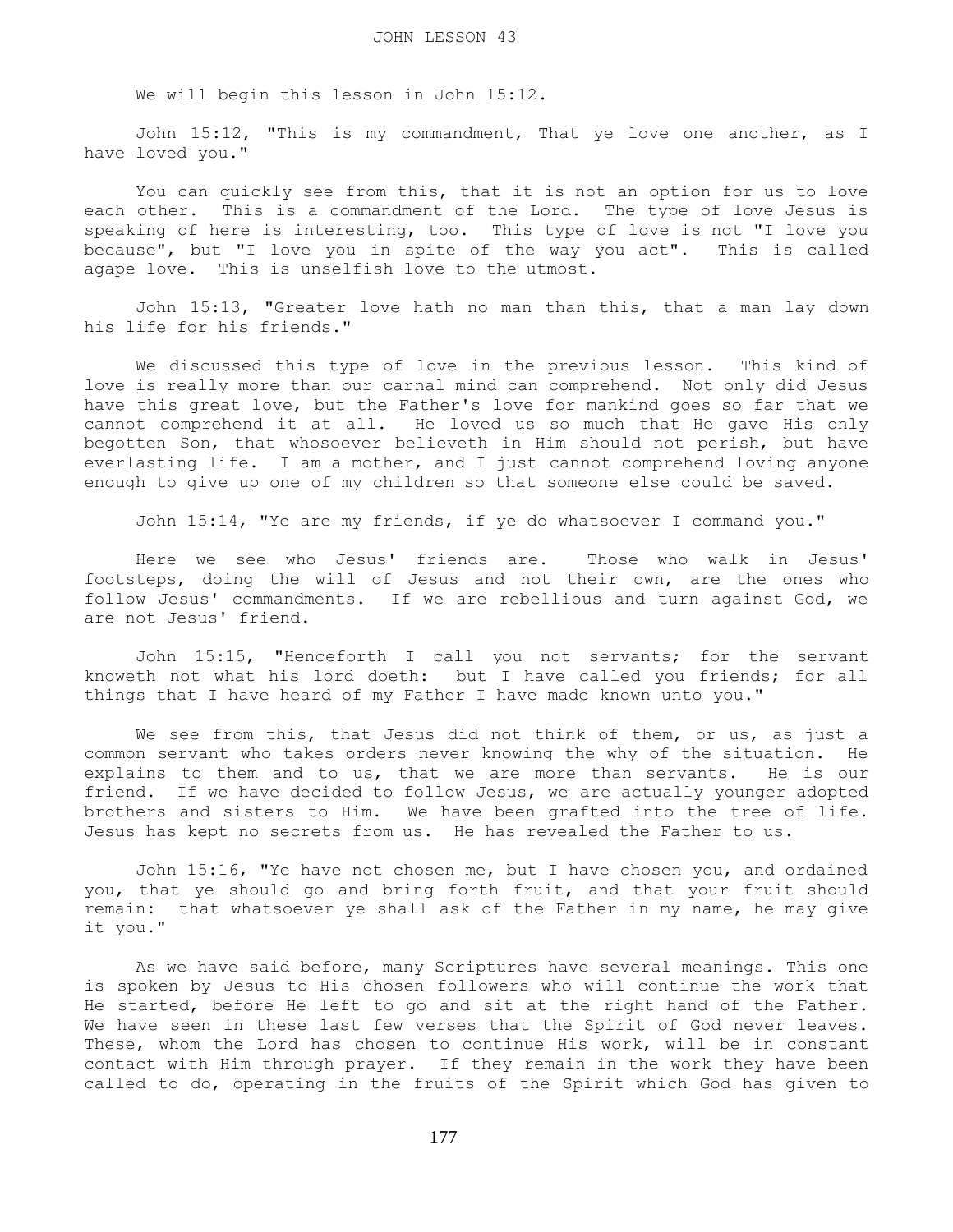make them effective, then they will bring many into the kingdom of God. They will bring many fruits (followers) to the Father in the name of Jesus. They can pray to the Father in the name of Jesus and have positive answers to their prayers. These, whom the Lord has chosen as extensions of Himself, can be the ministers in our society now, or the eleven apostles then. These are those the Lord set aside to work out of all the believers. Whosoever will, can come and be saved, but those whom the Lord chooses to work cannot come except He call them.

John 15:17, "These things I command you, that ye love one another."

 You see, again, it is not our option to love each other or not. We are commanded by Jesus to love each other. We must love everyone, even the unlovely. We do not have to like what they are doing, but we must love them. Love the sinner and hate the sin.

 John 15:18, "If the world hate you, ye know that it hated me before it hated you."

 Jesus is warning all the ministers who follow in His work that they will have great opposition. The world hated Jesus then, because it brought guilt to them. It is no different now. Worldly people are intimidated by those who live and work for God . If our leader was ridiculed and hated, we are no better than He. What they were afraid of and fought against in Him, they will fight against in those who stand for the same things.

 John 15:19, "If ye were of the world, the world would love his own: but because ye are not of the world, but I have chosen you out of the world, therefore the world hateth you."

 In this Jesus is saying: if you are my followers, you are in the world, but you are not of the world. Christians are to be separated people. We are separated to the call of Jesus in our lives. We, like Abraham, are looking for a city whose maker is God. We have a job to do in this world, but this world is not our home. We are just passing through. Our home is in heaven. If we were fleshly people who sought worldly things, then the only pleasure we would ever have would be the false pleasure of the flesh here on earth. Worldly people have no hope of a better tomorrow. They are living for the here and now. The lusts of the world control worldly people. Those who Jesus has called to follow and work for Him must crucify their flesh, so that they may live in the spirit with the blessed hope of an eternity in heaven.

 John 15:20, "Remember the word that I said unto you, The servant is not greater than his lord. If they have persecuted me, they will also persecute you; if they have kept my saying, they will keep yours also."

 The disciples of Jesus, then or now, cannot expect any better treatment than our leader, Jesus, had when He walked the earth. The true believers, then and now, will be persecuted. There are just two kinds of people in the world. The true believer is one and those who are not true believers is the other. Many church people fell into the category of not being true believers then, it is the same now. The lukewarm Christians will fall into the category with the non-believers. If you do not give Jesus 100% of you, He will not have any of you at all. Those who truly believe in Jesus, will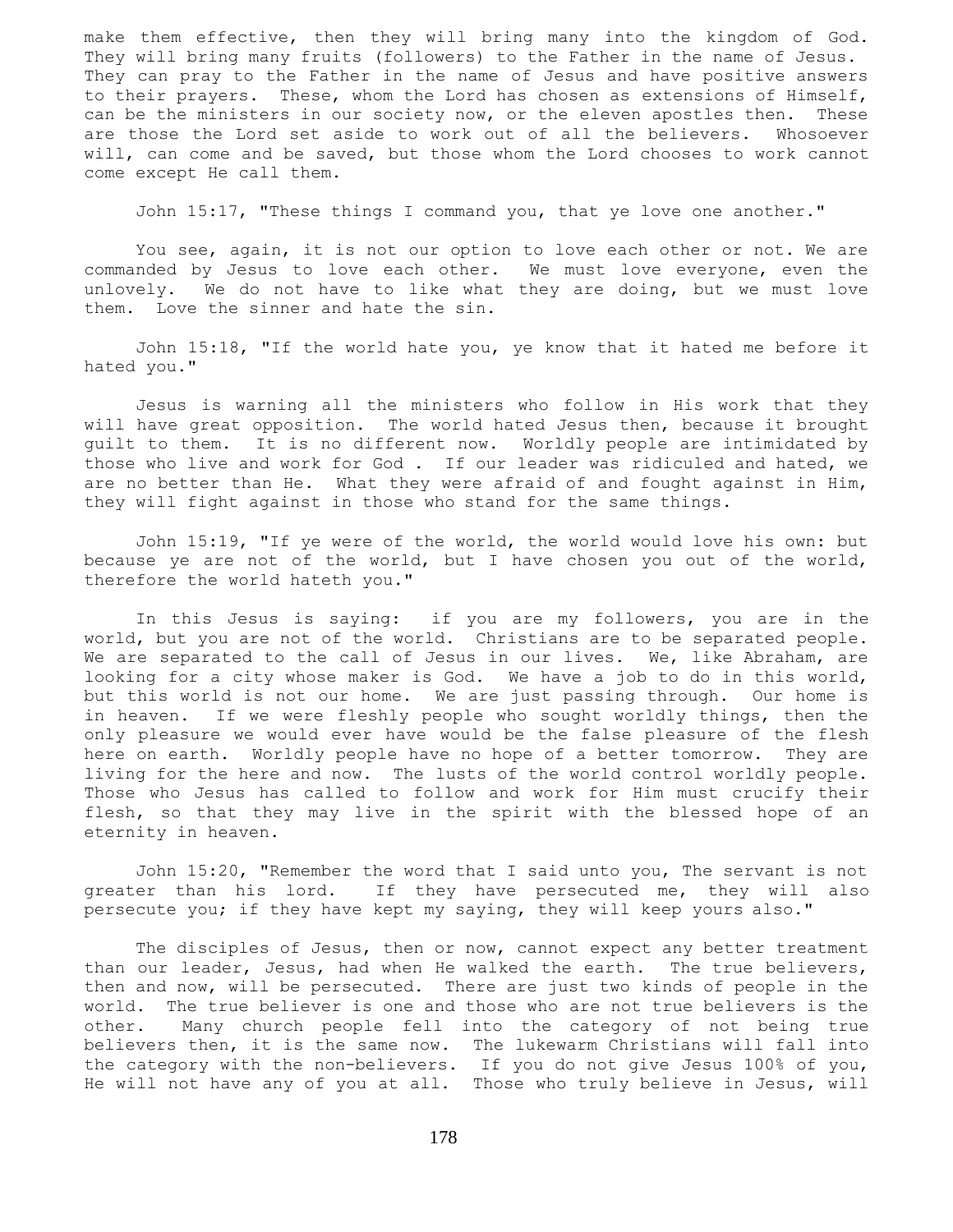keep His sayings. If they keep Jesus' sayings, they will keep the sayings of the true believers, as well, since they are one and the same.

 John 15:21, "But all these things will they do unto you for my name's sake, because they know not him that sent me."

 One thing for all of us who work for God to remember is they are not really coming against you personally, but what you stand for. If you stand for Jesus' teachings, they are really coming against Jesus. Those who know the truth will not speak out against you.

 John 15:22, "If I had not come and spoken unto them, they had not had sin: but now they have no cloak for their sin."

 Jesus says, here, that they have turned Him down having full knowledge of Him. You see, Jesus fulfilled the prophecies of the Old Testament which they claimed to know. Jesus came to reveal His Father's true ways to them. They, in full knowledge, refused. Since they knew, their sin was greater. We see, here, that they rejected the greatest gift that mankind has known: God's own Son. Their guilt is more since they pretended to know the Scriptures.

John 15:23, "He that hateth me hateth my Father also."

We see, here, that it is impossible to love the Father without loving His Son. Jesus is a reflection of the Father.

 John 15:24, "If I had not done among them the works which none other man did, they had not had sin: but now have they both seen and hated both me and my Father."

 Many of the miracles Jesus had done were so far above what any human had ever done, that they had to know this was their Messiah. Their jealousy, of the great and mighty deeds He did, blinded them. They could only see His flesh. They were never acquainted with His Spirit. Even their physical eyes showed them these miracles. There should have been no doubt who He was. They did not want to believe, because they felt they would lose their position in their community.

 John 15:25, "But this cometh to pass, that the word might be fulfilled that is written in their law, They hated me without a cause."

 He healed the blind, made the lame to walk, opened deaf ears, cast out demons, fed the multitude, and raised the dead. For which of these, did they have the right to hate Him?

 John 15:26, "But when the Comforter is come, whom I will send unto you from the Father, even the Spirit of truth, which proceedeth from the Father, he shall testify of me:"

We see in all of this, the personality of the Father, as to not having been the begotten. The Holy Spirit, here, symbolizes all truth. The truth will set you free. This Holy Spirit's functions are to comfort, teach, and guide. Jesus is the Saviour. The Spirit of God was present with Jesus when He walked the earth. When Jesus goes back to heaven and becomes the Word again, the Spirit of God will still be present on the earth in the Holy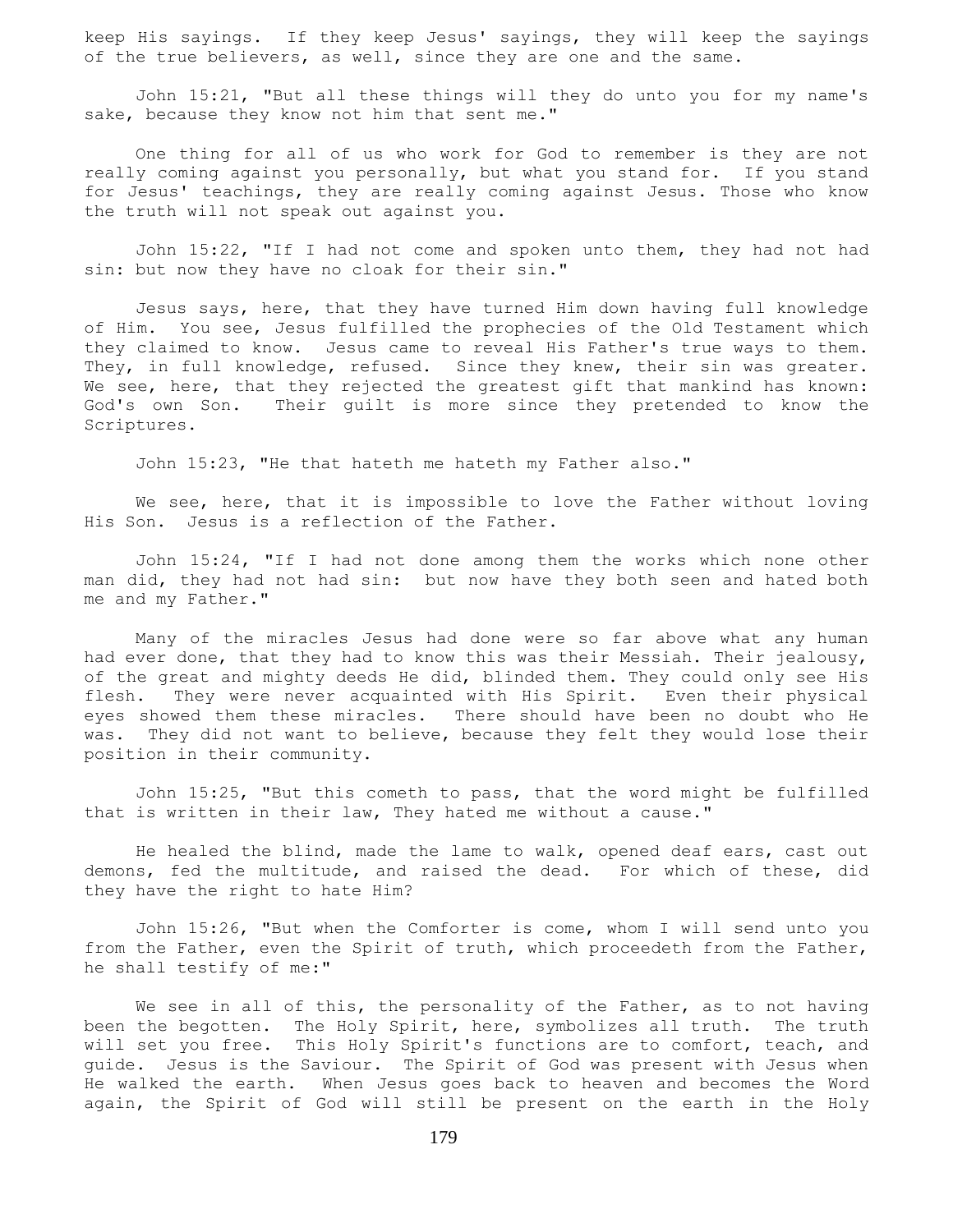Spirit. In all of this, notice the unity of the will of the Father, Son, and Holy Spirit.

 John 15:27, "And ye also shall bear witness, because ye have been with me from the beginning."

 What are they to bear witness of? The spoken and written Word. Jesus is saying here, you have heard my Words proceed from my mouth, and you know it lines up with the written Word, the Bible. They shall bear witness, because they have first hand knowledge of Jesus.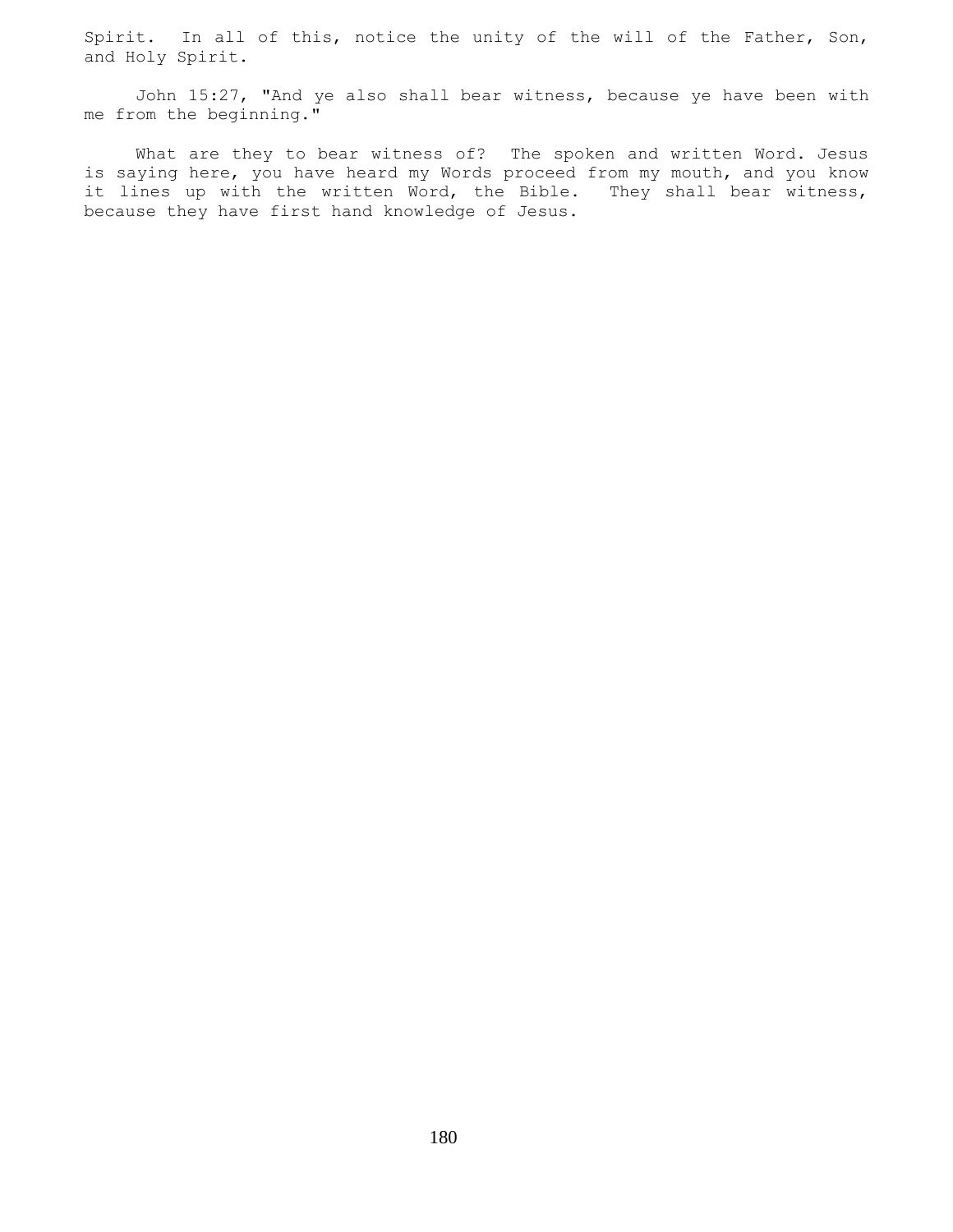## John 43 Questions

1. What did Jesus say was His commandment in verse 12? 2. What type of love is Jesus speaking of? 3. Greater love hath no man than what? 4. God's love is called what kind of love (one word)? 5. What is the if in verse 14 that makes you Jesus' friend? 6. Jesus says, He calls His followers not servants, but what? 7. What had Jesus made known to His followers? 8. "Ye have not chosen \_\_\_\_\_\_\_\_\_\_\_\_\_\_\_\_\_\_\_, but I have chosen ..." 9. Who ordained Jesus' disciples? 10. Disciples should go forth and bring much what, as in verse 16? 11. Whatsoever you shall ask the Father, in whose name, shall be given you? 12. In verse 17, Jesus commands that His followers do what? 13. Who did Jesus say the world would hate? 14. We Christians are \_\_\_\_\_\_\_\_\_\_\_\_\_\_\_\_\_\_\_\_\_\_\_\_\_\_\_\_\_\_ the world, but not \_\_\_\_\_\_\_\_\_\_\_\_\_\_\_\_\_\_\_\_\_\_\_\_\_\_\_\_ the world? 15. Where is the Christian's home? 16. The servant is not than his lord? 17. What are the two kinds of people in the world? 18. What percent does God require? 19. Why do people persecute believers? 20. Why were these people without excuse? 21. Those who hate Jesus, hate who also? 22. They hated Him without a cause that the might be fulfilled. 23. What is the Holy Spirit called in verse 26?

34. Who do all believers bear witness of?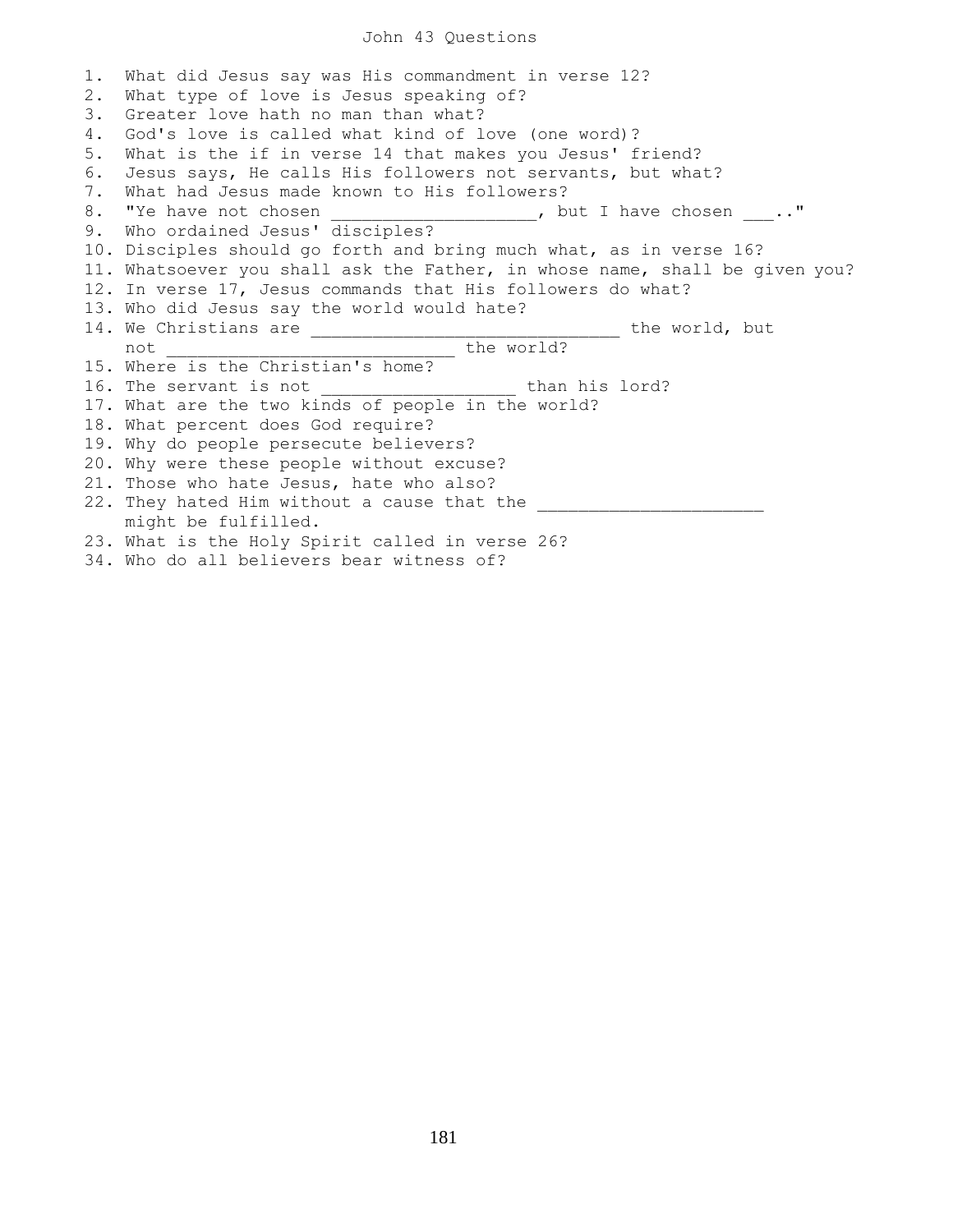We will begin this lesson in John 16:1.

 John 16:1, "These things have I spoken unto you, that ye should not be offended."

 Jesus is reminding us that the things He has spoken in the last chapter were so they (the disciples) would not be hurt when people give them trouble for the gospel's sake. Jesus knows that all who take a stand for Jesus will have trouble with the world and its people.

 John 16:2, "They shall put you out of the synagogues: yea, the time cometh, that whosoever killeth you will think that he doeth God service."

 This is speaking of the followers of Jesus who will be thrown out of the church (synagogue), because they teach the grace of the Lord, rather than the old Jewish Law. These self-righteous church people who are dogmatically hanging on to the law will not accept the good news of the gospel. They will insist on Jesus' followers being killed, and they will even believe that they are doing the will of God in doing this. Saul, who later became Paul, would be one of these self-righteous this Scripture is speaking of. He actually thought he was doing God a favor when he locked up the Christians. Christians were beheaded, fed to the lions, and beaten and stoned, as Stephen was. Jesus is warning that this will happen, so that they will know before it does happen.

 John 16:3, "And these things will they do unto you, because they have not known the Father, nor me."

 Jesus is speaking here of people who should know God, because they are supposed to be God's people. They really are in error, because they have not learned from the Scriptures about Jesus. They had read of Him; but when He came, they did not realize who He was.

 John 16:4, "But these things have I told you, that when the time shall come, ye may remember that I told you of them. And these things I said not unto you at the beginning, because I was with you."

 Jesus is preparing them to face these problems when they arise. He wants them to know that these things happen, not because they are not in God's will, but because they are in the will of God. While Jesus was with them, He could protect them, but there was coming a time when Jesus would not be with them. He says, when these happen, remember that I told you this would happen.

 John 16:5, "But now I go my way to him that sent me; and none of you asketh me, Whither goest thou?"

When you are with someone, it is difficult to imagine not being with that person. You only start missing them after they are gone. They were not asking, because they were not believing that He was leaving. Jesus was a very young man, and none of His disciples realized that His departure was so near.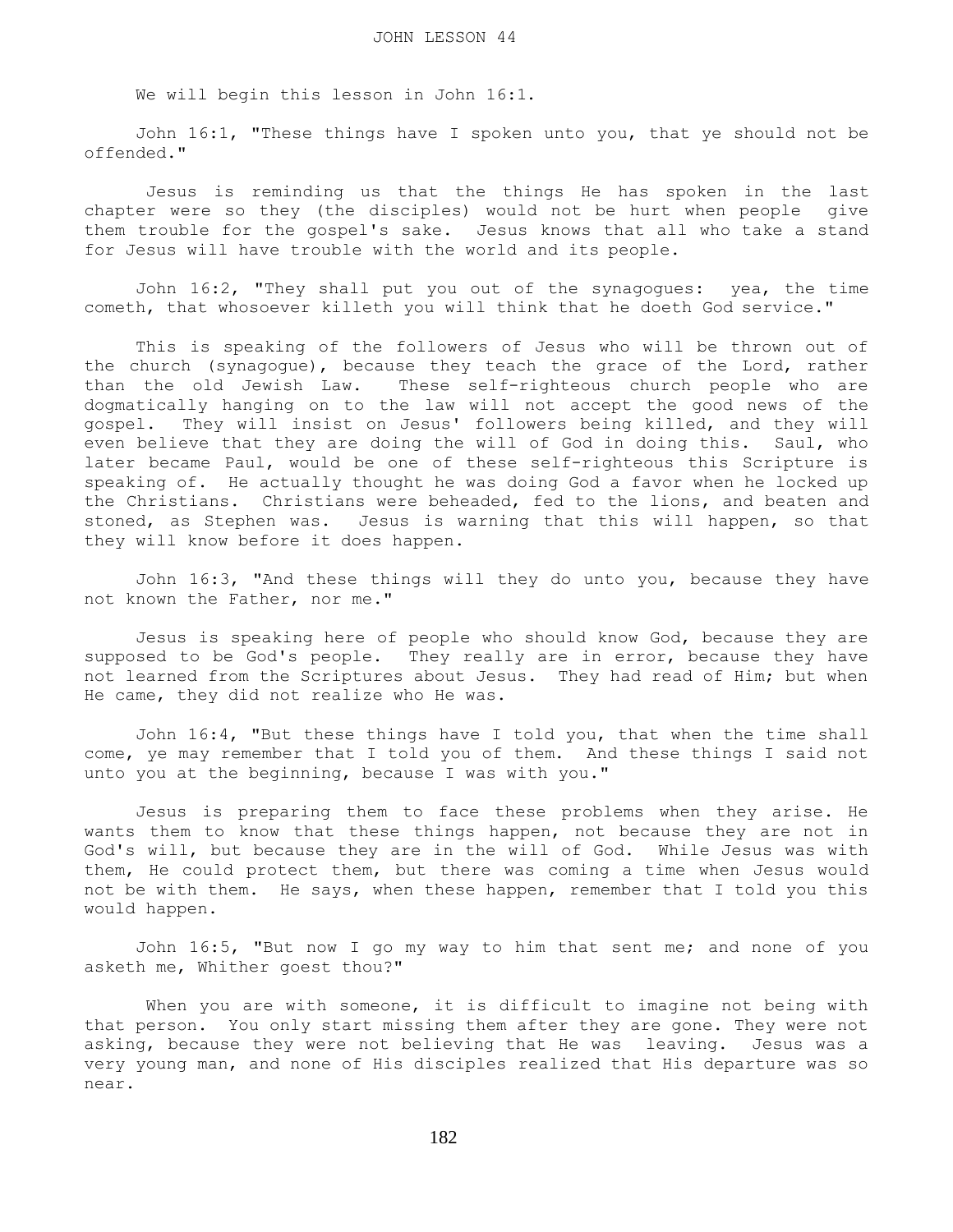John 16:6, "But because I have said these things unto you, sorrow hath filled your heart."

 These disciples were not asking wither, because they were not wanting to face up to Jesus' departure. Their hearts were very heavy. To be separated from Jesus in any way was far more painful than they wanted. One of the very worst things, even I would want to face, is to be separated from Jesus. The song that says, "Wherever Jesus Is, Will Be Heaven To Me", is expressing my feelings.

 John 16:7, "Nevertheless I tell you the truth; It is expedient for you that I go away: for if I go not away, the Comforter will not come unto you; but if I depart, I will send him unto you."

 Jesus not only tells the truth, He is the Truth. Jesus tells them that what is about to happen is the best for them. Stop and think about this: if there were no cross, there would not be salvation for any of us. The way to heaven is by way of the cross. This Comforter (the Holy Spirit) will come and dwell inside of you and bring you peace. He will teach you all truth and will guide you, if you are a believer.

 John 16:8, "And when he is come, he will reprove the world of sin, and of righteousness, and of judgment:"

 The Holy Spirit will convict you of these things. If there is sin in your life, you will be compelled to straighten your life up and live for Jesus. It is actually this Holy Spirit that woos a person to accept Jesus. The Holy Spirit will come inside of you, and be a comfort to you, and will teach you all truth after you have accepted Jesus and have invited Him in. Reprove in this particular instance seems to mean convince. Sin is the state of the unsaved person. There is an opportunity offered to all to turn from that sinful way of life to a life of righteousness in Christ. If a person remains in sin, he or she can expect the judgment of a righteous Christ.

John 16:9, "Of sin, because they believe not on me;"

 This is Jesus speaking since it is written in red in the Bible. The one sin that is unforgivable is to totally reject Jesus for all time. If you do not believe that Jesus Christ died on the cross for your sins and rose from the grave on the third day, you will die in your sin.

 John 16:10, "Of righteousness, because I go to my Father, and ye see me no more;"

 This righteousness of Jesus Christ can be ours, if we will only believe in Jesus and accept His righteousness as ours. Our righteousness is but filthy rags, but praise God, His righteousness is unto salvation! He makes us righteous (in right standing with God) when we believe on Jesus Christ and accept His free gift of salvation, we take on His righteousness. He became sin for us that we might be His righteousness.

John 16:11, "Of judgment, because the prince of this world is judged."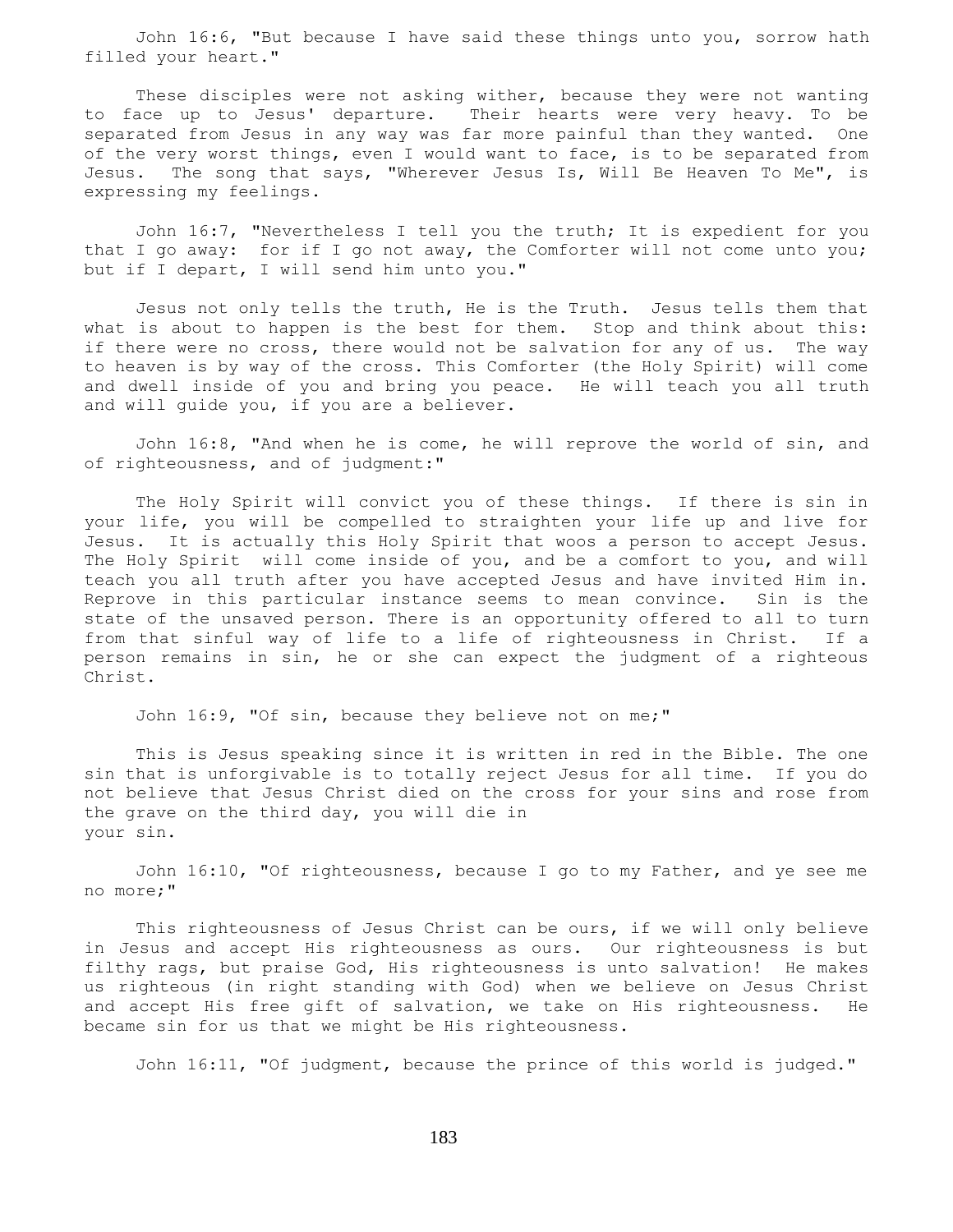The prince of this world is Satan. He will be judged and found guilty by Jesus Christ the Son of God. Jesus defeated Satan on the cross at Calvary. The victory was won on the cross. Jesus took on sin and sin died on the cross for all who will accept life in Jesus. II Corinthians 5:21, "For he hath made him to be sin for us, who knew no sin; that we might be made the righteousness of God in him."

 John 16:12, "I have yet many things to say unto you, but ye cannot bear them now."

When you were in the first grade, it would have been foolish to have you learn the multiplication tables before you learned to add. You would not be ready for it. We see in this sentence above, that these disciples are not ready to receive these other things. The reason Jesus does not tell them, is because they are not ready to receive it.

 John 16:13, "Howbeit when he, the Spirit of truth, is come, he will guide you into all truth: for he shall not speak of himself; but whatsoever he shall hear, that shall he speak: and he will shew you things to come."

 These disciples walking with Jesus had come to let Jesus make every decision for them. They had just carried out the things Jesus had told them to do. They had no cares; Jesus had taken care of the problems that arose. They just brought their problems to Jesus, and He solved them for them. Jesus is telling them that they will not be left without guidance. The Holy Spirit will be their guide and their teacher. The Holy Spirit will be in total agreement with the Father and the Son. When the disciples listen to the Spirit and act accordingly, it is like the Lord in action, for they (disciples) will be carrying out His work.

 John 16:14, "He shall glorify me: for he shall receive of mine, and shall shew it unto you."

 The only way that any of us can even begin to understand who Jesus is and what He was about, is as the Spirit reveals Him to us. The Spirit of God, working in us is our teacher who brings us to all truth about Jesus (the Word of God).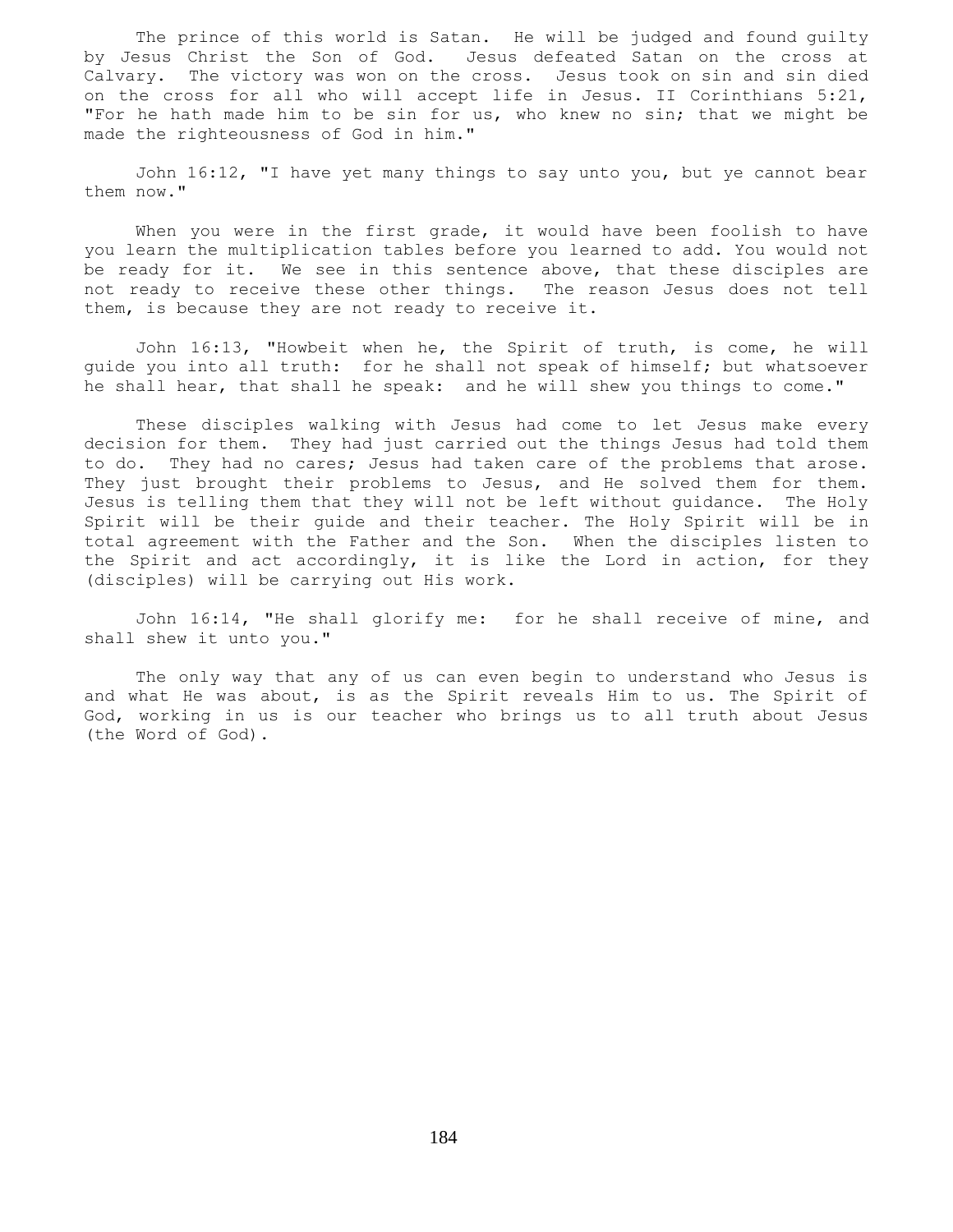1. How will the world treat anyone who has made a stand for Jesus? 2. What is a synagogue? 3. What will these people who put you out of the synagogue think they are doing for God? 4. Who is a good example of someone who persecuted Christians, before he was saved by Jesus? 5. Who was one who was stoned to death for Jesus? 6. In verse 3, why did these self-righteous people do this? 7. Why didn't Jesus tell them this earlier? 8. What did Jesus tell them that they had not asked Him? 9. When do you start missing someone? 10. Why had sorrow filled their hearts? 11. Why were the disciples not asking whither Jesus was going? 12. Why was it expedient for Jesus to go away? 13. Who will Jesus send? 14. If there were no cross, there would be no \_\_\_\_\_\_\_\_\_\_\_\_\_\_\_\_\_\_\_\_\_\_.. 15. When He comes, what will He reprove the world of? 16. What does the word reprove mean here? 17. What sin is mentioned in verse 9? 18. Who is the prince of this world? 19. Why did Jesus not tell them more then? 20. Who will guide you into all truth? 21. Who will the Holy Spirit speak of? 22. Who will the Holy Spirit glorify?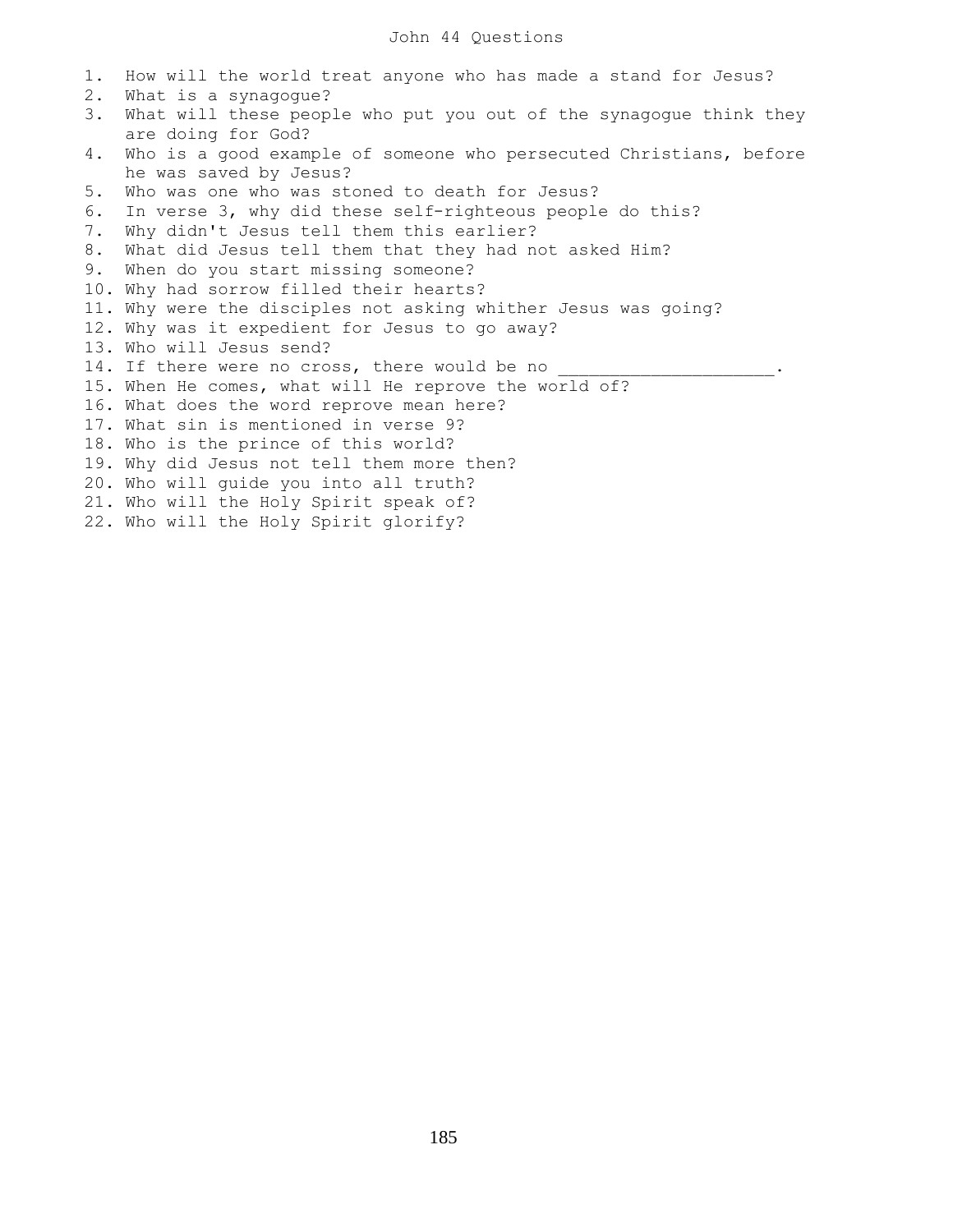We will begin this lesson in John 16:15.

 John 16:15, "All things that the Father hath are mine: therefore said I, that he shall take of mine, and shall shew it unto you."

 We see in this verse above, the fact that the Father and the Son have joint ownership and creatorship. Jesus is showing the harmony of Spirit and intent of He and the Father. He shows the Godhead. We see in this the working of the Godhead. In a sense Jesus sends the Holy Spirit; in another sense, the Holy Spirit comes. The wishes of Jesus and the Holy Spirit are the same. Jesus was sent of God, but came to lay His own life down; no one took His life, He gave it.

 John 16:16, "A little while, and ye shall not see me: and again, a little while, and ye shall see me, because I go to the Father."

 Jesus is first speaking here of the three days between the crucifixion and the resurrection of His body. Then He will walk with, and be seen of, the disciples for forty days, before His return to the right hand of the Father.

 John 16:17, "Then said some of his disciples among themselves, What is this that he saith unto us, A little while, and ye shall not see me: and again, a little while, and ye shall see me, and, Because I go to the Father?"

 You see, these followers of Jesus did not even then realize what Jesus was about to do for all mankind. They are whispering among themselves, afraid to ask Him outright what this meant. Of course, He is speaking of the death of His body on the cross and the resurrection of that body on the third day. Then Jesus will be seen a short time and go away again into heaven to sit at the right hand of the Father. This will not be a separation forever. Actually, Jesus is present even now with every believer, because the Spirit of the risen Christ dwells in the believers.

 John 16:18, "They said therefore, What is this that he saith, A little while? we cannot tell what he saith."

 This is understandable, in that they really do not know the details of what is to happen.

 John 16:19, "Now Jesus knew that they were desirous to ask him, and said unto them, Do ye inquire among yourselves of that I said, A little while, and ye shall not see me: and again, a little while, and ye shall see me?"

 You can easily see from this, that Jesus is very concerned about how this is affecting these disciples. He knows their very thoughts. He is always tenderly teaching them of His ways.

John 16:20, "Verily, verily, I say unto you, That ye shall weep and lament, but the world shall rejoice: and ye shall be sorrowful, but your sorrow shall be turned into joy."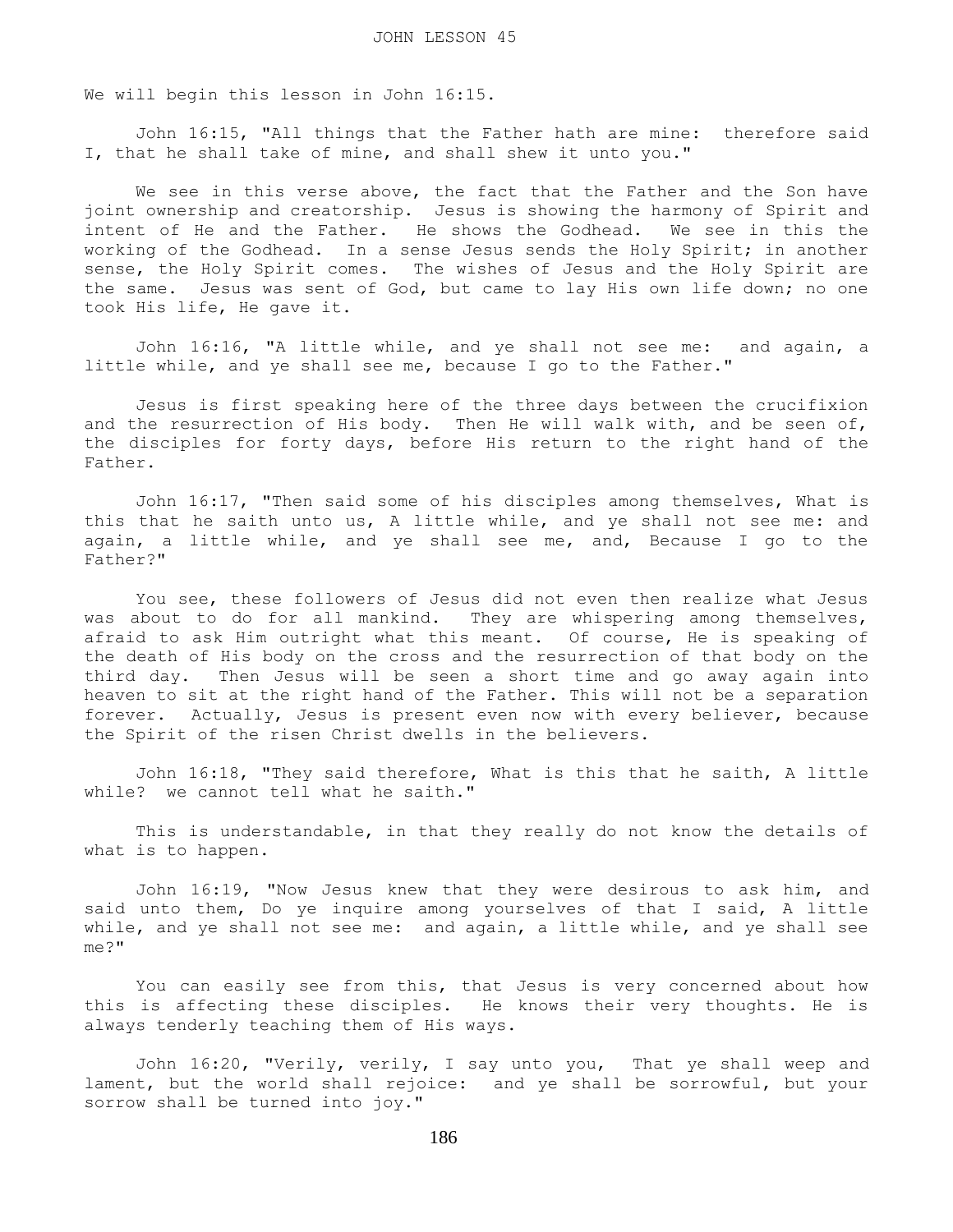The reason Jesus did not specifically tell them the details is so they could look back at this and realize that Jesus is speaking prophetically to them. Jesus wants them to experience the death of His body, His resurrection, and then His glorious return to the Father in heaven. Their sorrow must be real, so they can experience the overwhelming joy of His resurrection.

 John 16:21, "A woman when she is in travail hath sorrow, because her hour is come: but as soon as she is delivered of the child, she remembereth no more the anguish, for joy that a man is born into the world."

 Jesus uses an example here that every one will understand. There is pain involved in the birth of a child, but all mothers soon forget the pain when they see the baby. The crucifixion of Jesus is much the same. There was great pain to His flesh when they nailed Him to the cross. His suffering on the cross brought everlasting life for all who would accept Him as their Saviour. The baptism of suffering is a step on the way to everlasting life. In II Timothy 3:12, "Yea, and all that will live godly in Christ Jesus shall suffer persecution." You see, there is always a certain amount of pain on the way to life. Jesus is just explaining that the suffering is nothing compared to the joy that will follow.

 John 16:22, "And ye now therefore have sorrow: but I will see you again, and your heart shall rejoice, and your joy no man taketh from you."

 This joy that comes when Jesus is resurrected is a joy that shall never end. This joy is not for just that generation of people, but for people for all ages to come. The joy felt by these disciples in Jesus' time is felt by everyone who receives the Lord as Saviour throughout the ages. The Old Testament makes us all feel guilty of sin, and the only relief from this guilt is in Jesus Christ our Lord.

 John 16:23, "And in that day ye shall ask me nothing. Verily, verily, I say unto you, Whatsoever ye shall ask the Father in my name, he will give it you."

 The in that day means from the first resurrection morning to the end of time. Jesus is teaching them here the manner in which to pray to get results. Pray to the Father in the name of Jesus Christ, and God the Father will give you whatever you as k for. Notice the verily, verily. Those two words together tell us that the statement is absolute. It will happen.

 John 16:24, "Hitherto have ye asked nothing in my name: ask, and ye shall receive, that your joy may be full."

 Their prayers, as long as they were with Jesus, had not been spoken in His name. After Jesus rises from the tomb, and goes to sit at the right hand of the Father, they are to ask in Jesus' name. In I John 2:1 we read, "My little children, these things write I unto you, that ye sin not. And if any man sin, we have an advocate with the Father, Jesus Christ the righteous:" Jesus is on our side. He pleads our case with the Father. Hebrews 7:25, "Wherefore he is able also to save them to the uttermost that come unto God by him, seeing he ever liveth to make intercession for them." Jesus enjoys doing things for us that will bring joy to us.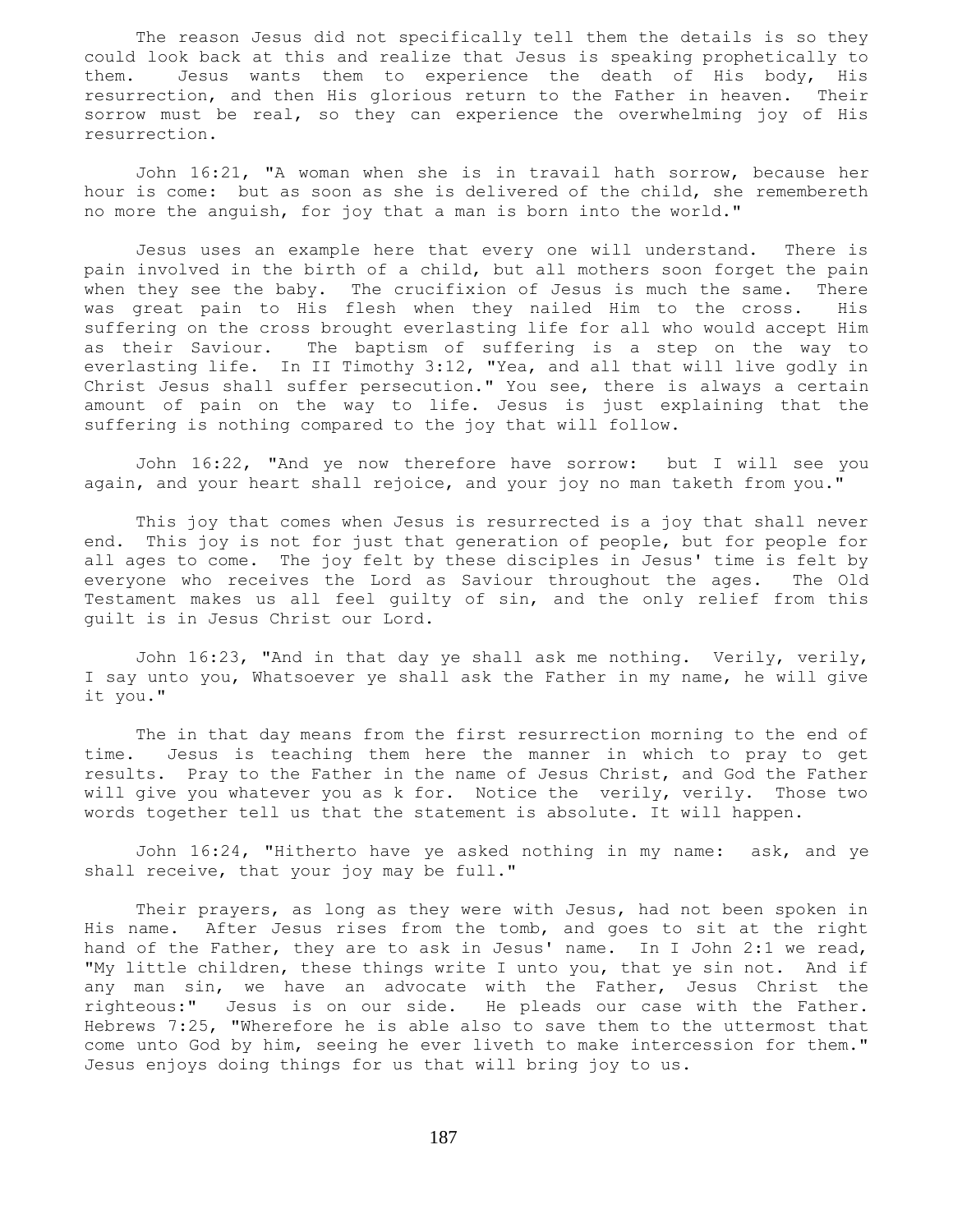John 16:25, "These things have I spoken unto you in proverbs: but the time cometh, when I shall no more speak unto you in proverbs, but I shall shew you plainly of the Father."

 The parables were given so that worldly people could not understand with their natural mind. Parables are understood with the spirit of man. The Holy Spirit reveals to the believers what is to be learned in the Parable. God wants our heart and not our mind. The Spirit of the risen Christ dwells within the Christian. This is what opens our understanding to the Father and the Son.

 John 16:26, "At that day ye shall ask in my name: and I say not unto you, that I will pray the Father for you:"

There is no greater name than the name of Jesus. Philippians 2:10-11, "That at the name of Jesus every knee should bow, of things in heaven, and things in earth, and things under the earth;" V-11, "And that every tongue should confess that Jesus Christ is Lord, to the glory of God the Father." Whatever we ask for in the name of Jesus, will be done.

 John 16:27, "For the Father himself loveth you, because ye have loved me, and have believed that I came out from God."

 God the Father's love for mankind shows the greatest love that has ever been known. In Romans 5:8, "But God commendeth his love toward us, in that, while we were yet sinners, Christ died for us." We did not deserve His love, but He loved us anyway. In I John 4:9-10, "In this was manifested the love of God toward us, because that God sent his only begotten Son into the world, that we might live through him." V-10, "Herein is love, not that we loved God, but that he loved us, and sent his Son to be the propitiation for our sins." Propitiation means atonement. In other words, Jesus paid our debt for us. He died, so we might live.

 John 16:28, "I came forth from the Father, and am come into the world: again, I leave the world, and go to the Father."

 Jesus' Spirit is eternal. He is Alpha and Omega, the Beginning and the End. He was the Word of God in heaven (St. John 1:1). He took on the form of flesh and became Jesus (the Saviour) for His stay on earth. The Holy Spirit of God hovered over Mary, and she conceived by the Spirit of God. The flesh was only a house to live in while Jesus was on the earth. The Spirit went back to heaven in a new spiritual body. You may read the difference in the natural body and the spiritual body in I Corinthians chapter 15 beginning with verse 40 and going through verse 50. Jesus is even now sitting at the right hand of God the Father in heaven.

 John 16:29, "His disciples said unto him, Lo, now speakest thou plainly, and speakest no proverb."

This plain speech of verse 28 they understood.

 John 16:30, "Now are we sure that thou knowest all things, and needest not that any man should ask thee: by this we believe that thou camest forth from God."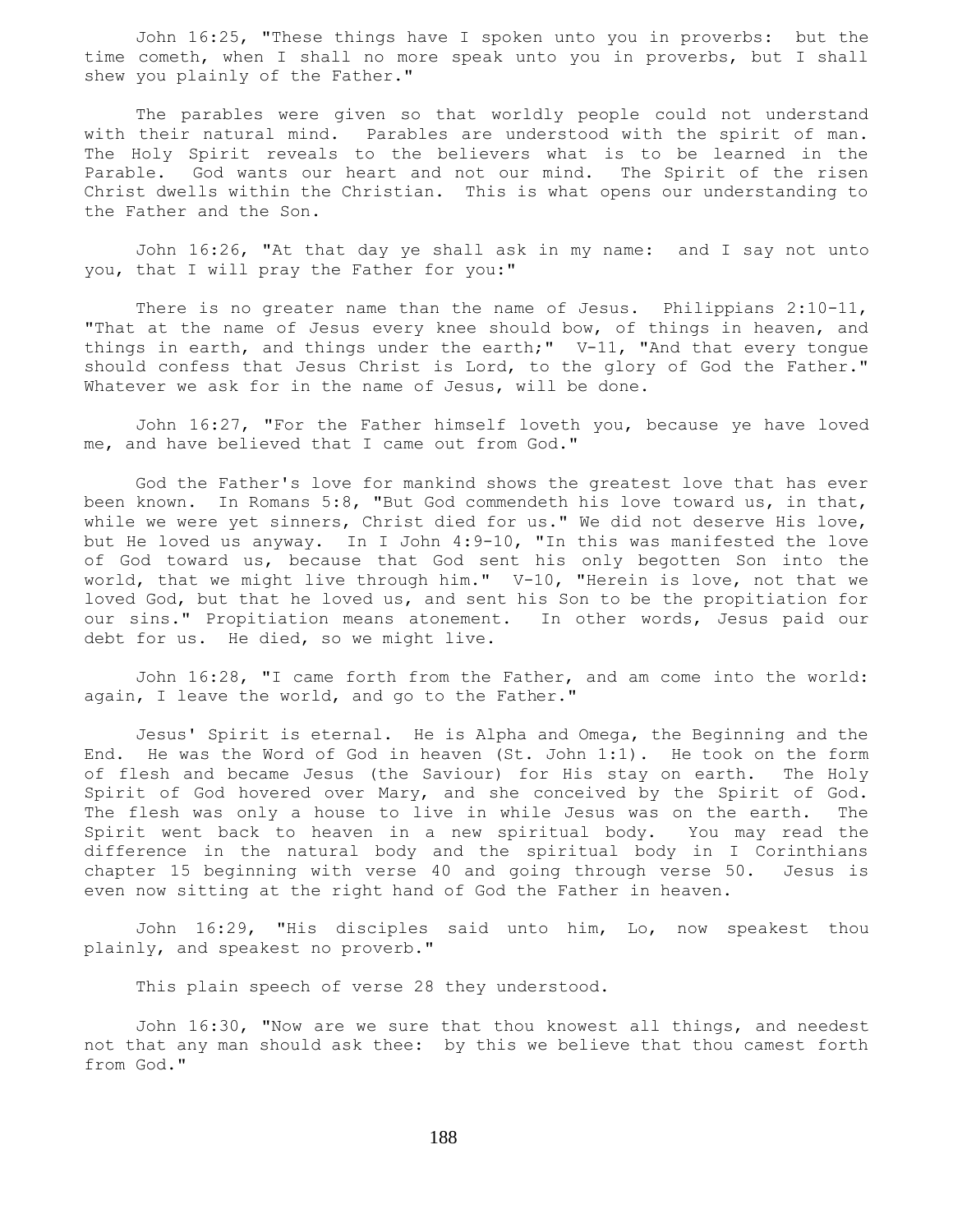The wisdom of Jesus has thoroughly convinced them that He was much more than man. Their understanding has been opened that this is actually Messiah standing before them. They know that Jesus is God the Word, God the Son.

John 16:31, "Jesus answered them, Do ye now believe?"

 Jesus knows that the statement they have made here is not under pressure. He knows that their faith will be sorely tried when He is crucified. They will not be able, at the time it is happening, to believe that Jesus being nailed to the cross could be any kind of victory.

 John 16:32, "Behold, the hour cometh, yea, is now come, that ye shall be scattered, every man to his own, and shall leave me alone: and yet I am not alone, because the Father is with me."

 Jesus is speaking prophetically of when the authorities take Him. The disciples scatter for fear of their lives. Peter follows a way, but denies Jesus three times. The only specific mention of any of them with Him at the cross is John, Mary (His mother), and some of the women. At one point Jesus will even cry, "My God, my God, why hast thou forsaken me". The Father really has not forsaken Him. Jesus dismisses His Spirit and commands it to go to the Father.

 John 16:33, "These things I have spoken unto you, that in me ye might have peace. In the world ye shall have tribulation: but be of good cheer; I have overcome the world."

 Jesus, in this sentence above, is telling the disciples of that day and His followers today, as well, that we are not to be discouraged when trials come. Jesus has overcome the world. Jesus won the battle. Victory is ours, because He paid the price for us. A person who knows he will spend all of eternity in heaven with Jesus should have the perfect peace of God. These little minor problems we have in the flesh are nothing compared to all of eternity we will reign with our King Jesus. We enjoy the pleasures of the victory that Jesus has won for all of us.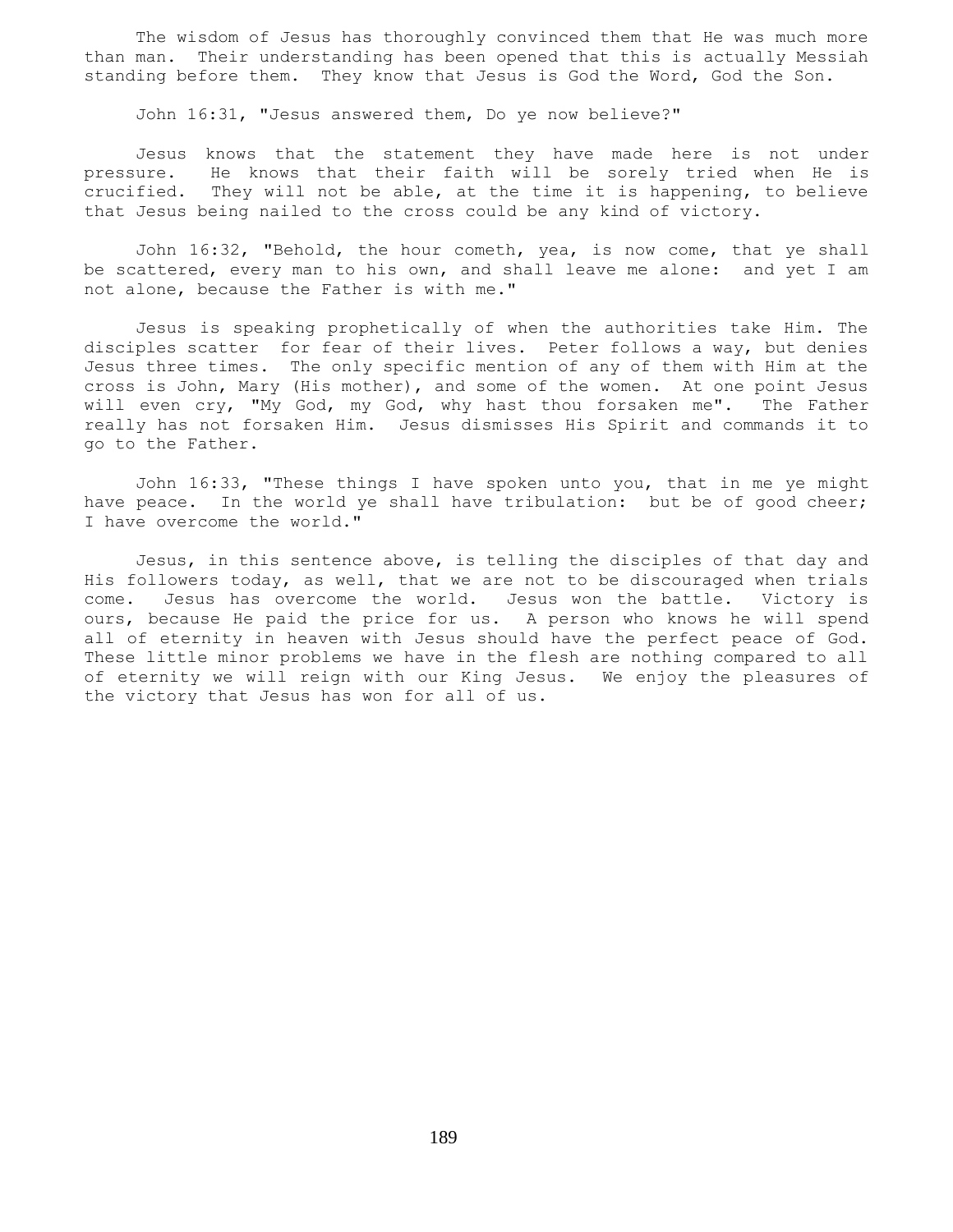1. All things that the Father has are 2. In verse 16, what does Jesus mean by a little while, and ye shall not see me? 3. What question were the disciples asking each other? 4. What was He trying to convey to them in verse 17? 5. In verse 19, we see that Jesus even knows what our example are. 6. When the world is rejoicing, what will the disciples be doing? 7. What will their sorrow be turned into? 8. Why does a woman in travail have sorrow? 9. What does she forget as soon as the child is born? 10. When they nailed Jesus to the cross, did He suffer pain? 11. In II Timothy 3:12, we find that all who will live godly in Christ Jesus  $\cdot$ 12. Who will be able to take their joy away? 13. Who do you pray to? 14. What name must you use for God to answer? 15. What does Verily, verily show us? 16. "...ask, and ye shall receive, that your may be the contract of the contract of  $\cdot$  " 17. In I John 2:1, who is our advocate with the Father? 18. Hebrews 7:25, says who is our intercessor? 19. How had Jesus spoken to them in the past? 20. How would He now speak to them? 21. Who prays to the Father for us? 22. Why does the Father love us? 23. In I John 4:9, how did God show His love for us? 24. What does propitiation mean? 25. Whom had Jesus come from? 26. Name two sets of names Jesus is known by that shows His eternity? 27. Where do we find the Scriptures that explain the difference in a natural body and a spiritual body? 28. In verse 30, the disciples said they now understood what about Jesus? 29. What does Jesus prophecy will happen to them when He is captured and crucified? 30. Who will be with Jesus to the end? 31. In the world ye shall have 32. Jesus says be of good cheer: I have overcome the \_\_\_\_\_\_\_\_\_\_\_\_.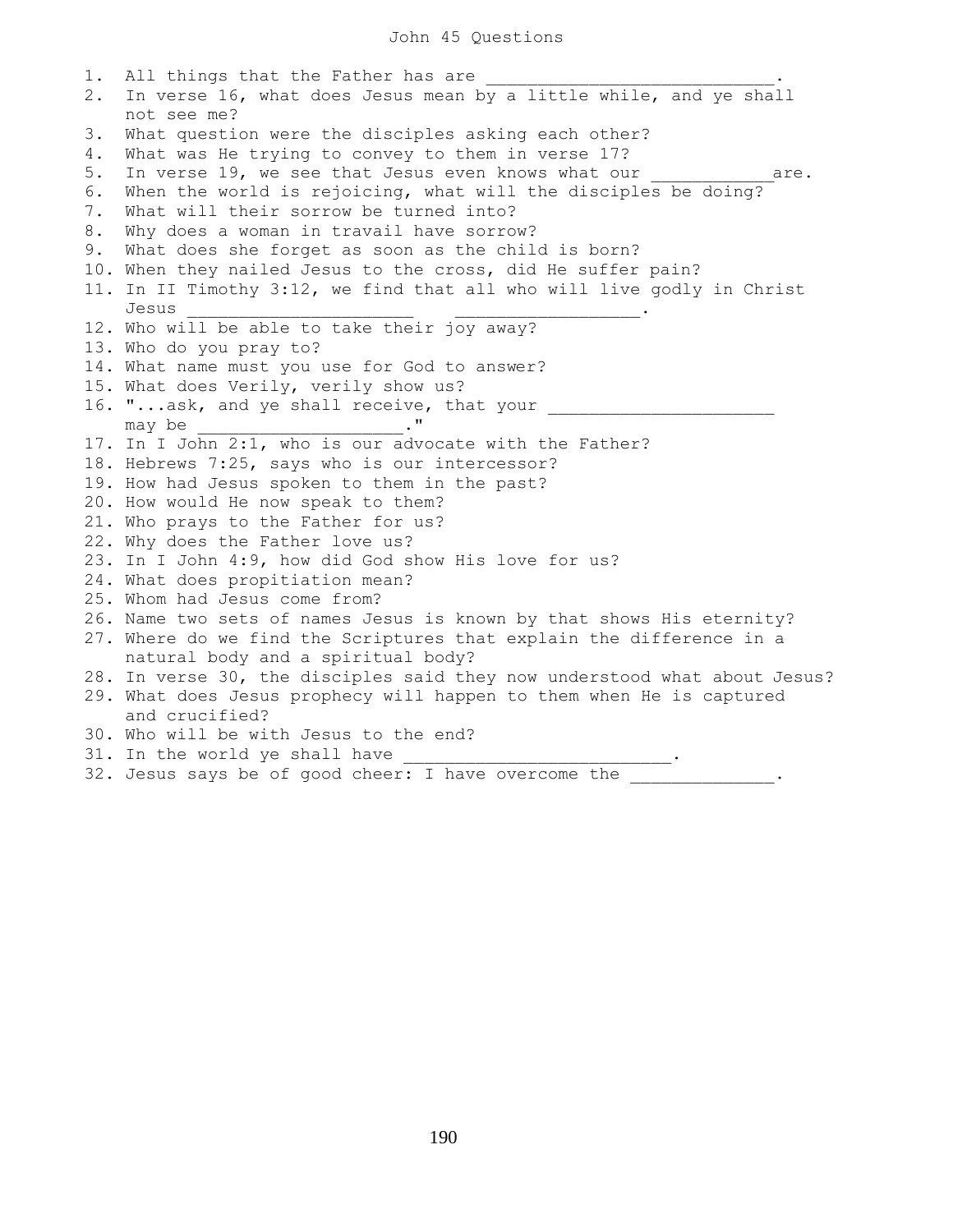We will begin this lesson in John 17:1.

 John 17:1, "These words spake Jesus, and lifted up his eyes to heaven, and said, Father, the hour is come; glorify thy Son, that thy Son also may glorify thee:"

 This speaking directly to the Father was partially for the benefit of Jesus' followers. This looking toward heaven tells these disciples of the home of the Father. This glory of Jesus would appear to be anything but glory. This victory that Jesus wins here is victory over the flesh, as well as victory over Satan and death.

 John 17:2, "As thou hast given him power over all flesh, that he should give eternal life to as many as thou hast given him."

 We read in a previous lesson how Jesus is ruler over everything. Jesus is creator God, as we read in chapter one of St. John. It says all things were made by Him. The Creator had dominion over His creation. Our flesh was made from the dust of the earth by creator God. The life we experience is the result of the breath of life breathed into us by God. We are a free agent. We can refuse eternal life. Jesus purchased eternal life for all of mankind. Those who accept it will have eternal life with Him. We are His workmanship.

 John 17:3, "And this is life eternal, that they might know thee the only true God, and Jesus Christ, whom thou hast sent.

 Those who refuse to know Jesus as Saviour and Lord shall experience death, and not life. If we recognize Jesus as Saviour and Lord, we have eternal life. Jesus is the Way, Truth, and Life. No man comes to the Father except by Him.

 John 17:4, "I have glorified thee on the earth: I have finished the work which thou gavest me to do."

 Through the miracles Jesus did and the messages He brought, He brought glory to the Father. He said He had done the works of the Father. He also said, if they had seen Him they had seen the Father. Jesus brought the good news of the gospel to the earth. Jesus brought salvation through faith, and not works. His teaching was exactly as He and the Father wished. His miracles caused many to believe on the Father and the Son. The cross would be the final work. Jesus hung on the cross six hour s (6 - time of work). The work was completed and the rest would begin. Jesus even says, "It is finished".

 John 17:5, "And now, O Father, glorify thou me with thine own self with the glory which I had with thee before the world was."

 For the Creator of the world to be housed in a body of flesh, had to be a terrible come-down. This had all been planned from the beginning to restore fallen man to fellowship with the Father. The first flesh man (Adam) had failed. This is why it was necessary for Jesus to take on the form of flesh. The second Adam (Jesus) would restore mankind to full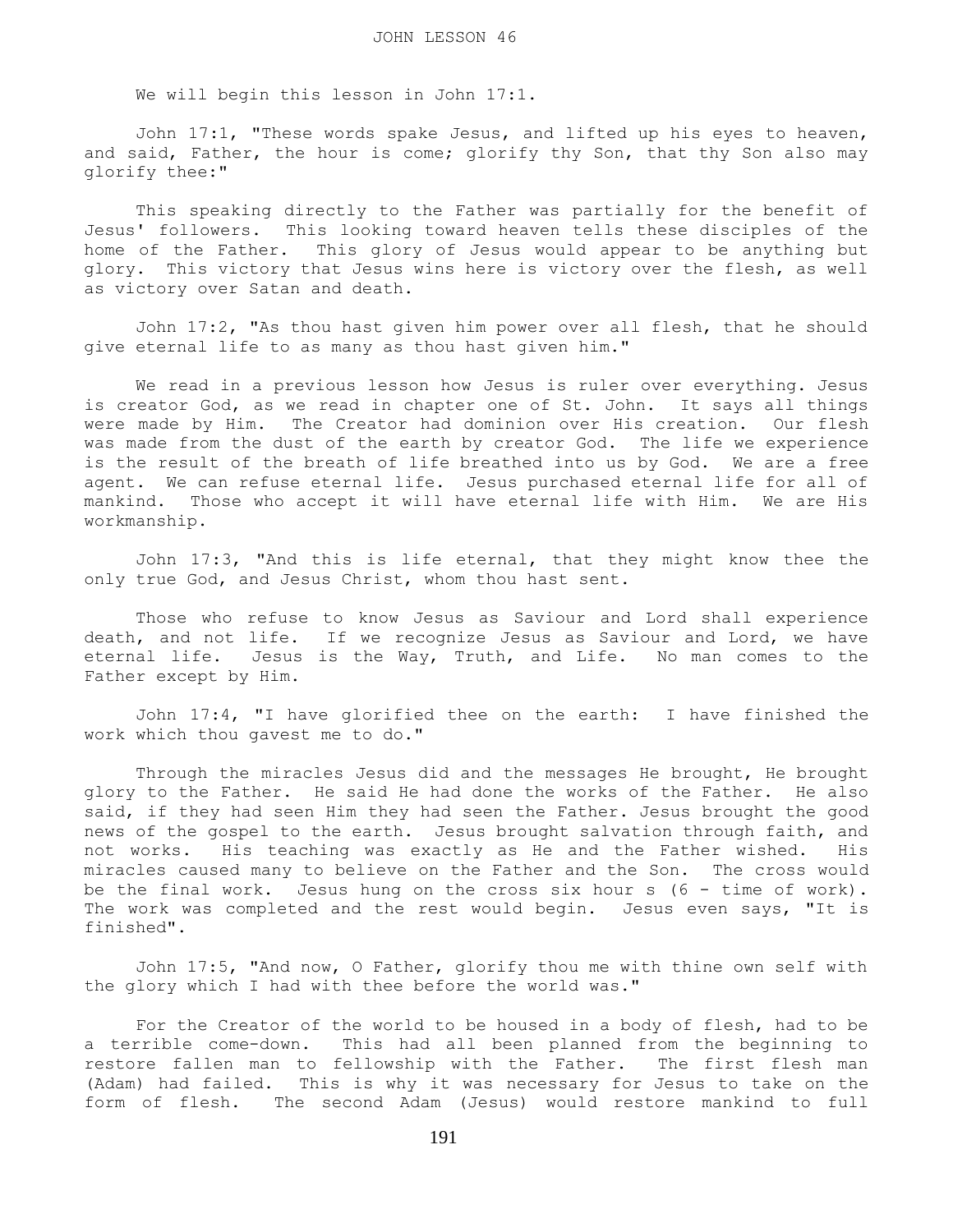fellowship with God. I Corinthians 15:22, "For as in Adam all die, even so in Christ shall all be made alive." I Corinthians 15:45, "And so it is written. The first man Adam was made a living soul; the last Adam was made a quickening spirit." In John 3:6 we read, "That which is born of flesh is flesh: and that which is born of the Spirit is spirit." The glory of the Father is in the Son. The Son will return to His original glory in heaven, and we will join Him there.

 John 17:6, "I have manifested thy name unto the men which thou gavest me out of the world: thine they were, and thou gavest them me; and they have kept thy word."

 To manifest is to make real. Jesus has made the Father real to the people. He has stopped them from thinking of a bunch of laws and has revealed the personality of God to them. We see in this, that Jesus' followers have been given Him by the Fat her. We will see in Revelation, that those who make it to heaven to be with Jesus (the Christians) are sealed with Jesus' name. We really are sealed here with that name, Christians (believers in and followers of Christ). God giving these to Christ just means the Spirit of God wooed them and they came and received the gift of life through Christ.

 John 17:7, "Now they have known that all things whatsoever thou hast given me are of thee."

 God made all of humanity on the sixth day of creation, so really it all belongs to Him. The Christians were given to Jesus Christ when He bought and paid for them with His blood on Calvary.

 John 17:8, "For I have given unto them the words which thou gavest me; and they have received them, and have known surely that I came out from thee, and they have believed that thou didst send me."

 This prayer Jesus is praying to the Father here, is more for those listening than Him speaking to the Father. Jesus has spoken true words. The words Jesus had spoken to them were the words of life. These disciples do believe, and they do believe that Jesus is one with the Father in the Spirit. The spoken and the written Word originates in heaven. Jesus is that Word.

 John 17:9, "I pray for them: I pray not for the world, but for them which thou hast given me; for they are thine."

 The world rejected Jesus. Jesus prays for those who received Him as their Christ (Messiah). This shows a definite separation between the people of God and the people of the world. The Christians are in the world, but we are not of the world.

 John 17:10, "And all mine are thine, and thine are mine; and I am glorified in them."

 This is showing the unity of Spirit of the Father and the Son. Human souls belong to the Father and are Christ's, if they choose to live and not die. Jesus is overjoyed at the loyalty of the disciples to Him. They do not uplift their own name, but the name of the Father and the Son.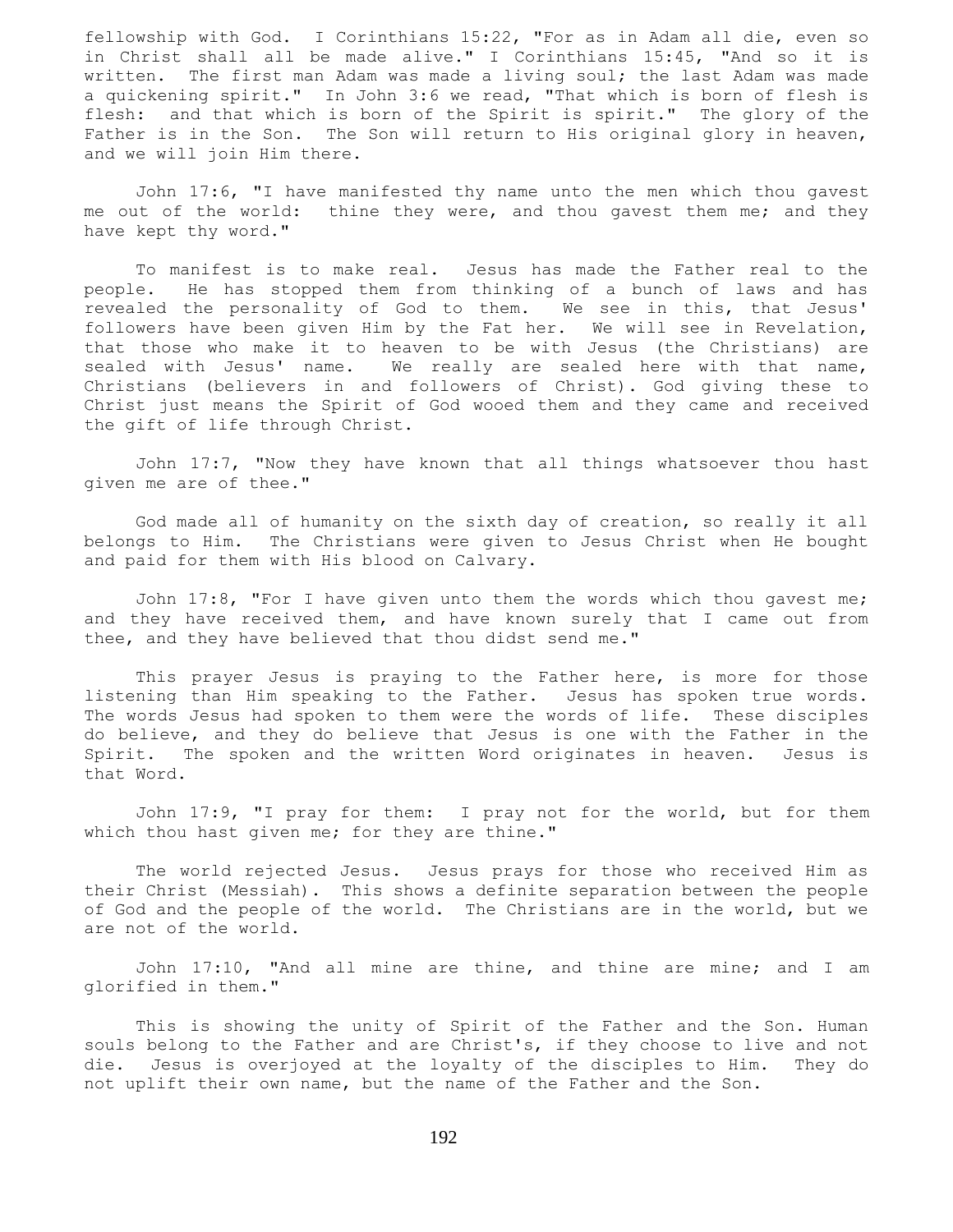John 17:11, "And now I am no more in the world, but these are in the world, and I come to thee. Holy Father, keep through thine own name those whom thou hast given me, that they may be one, as we are."

 Jesus speaks this as if the crucifixion has already taken place. Jesus' speech lets them know that He will not be physically with them much longer. We know that these disciples are not one in the flesh. Jesus is speaking of the Spirit. They must be in one accord in the work that they have been left to do. Their thoughts and intents must be one, as the Father's and Jesus' Spirit are one. Their intents are the same. Jesus is praying to the Father for the unity of the Spirit in these disciples. Let them operate as a unit and not as individuals. Jesus, perhaps, was saying not to break up in little groups that we today call denominations. We Christians should be one in Christ.

 John 17:12, "While I was with them in the world, I kept them in thy name: those that thou gavest me I have kept, and none of them is lost, but the son of perdition; that the scripture might be fulfilled."

 The twelve who followed Jesus the closest were still with Him, except for Judas Iscariot who was really evil from the beginning. In one of the earlier lessons, John had said that Judas Iscariot was a thief from the beginning. These disciples had walked closely with Jesus and loved Him. They had seen Him perform many miracles of healing. They had seen Him raise the dead. They had seen Him walk on the water and feed the multitude with five loaves and two fishes. Their love for Him was all wrapped up with their admiration for Him, as well. He had taught them things that He had not revealed to the multitudes. He had cared for them, as the Shepherd cares for His sheep. He had even endured them with power themselves to minister and heal. These eleven disciples would actually found the church. This son of Satan (Judas Iscariot) was one of the group, so that the Scripture could be fulfilled. Judas' lust for money made him follow the way of the flesh. Judas had his own free will, and chose death over life.

 John 17:13, "And now come I to thee; and these things I speak in the world, that they might have my joy fulfilled in themselves."

 Again I say, this prayer of Jesus for His followers to the Father is in great part for these disciples to hear, and for all believers for all ages to hear. Jesus explains His relationship with the Father in this prayer. He even emphasizes their position with the Father. In verse 13, He explains His joy is to be sufficient for them for their stay on earth, until He takes them home to heaven with Him. One of the most vivid messages in this prayer, to me, is that Jesus' followers are to walk in the footsteps He left on the earth and to look for their home not made with hands, but the one He has prepared for them in heaven. He, also, reminds them in this prayer, that they belong to Him. It is the will of the Father that the Christians belong to Christ.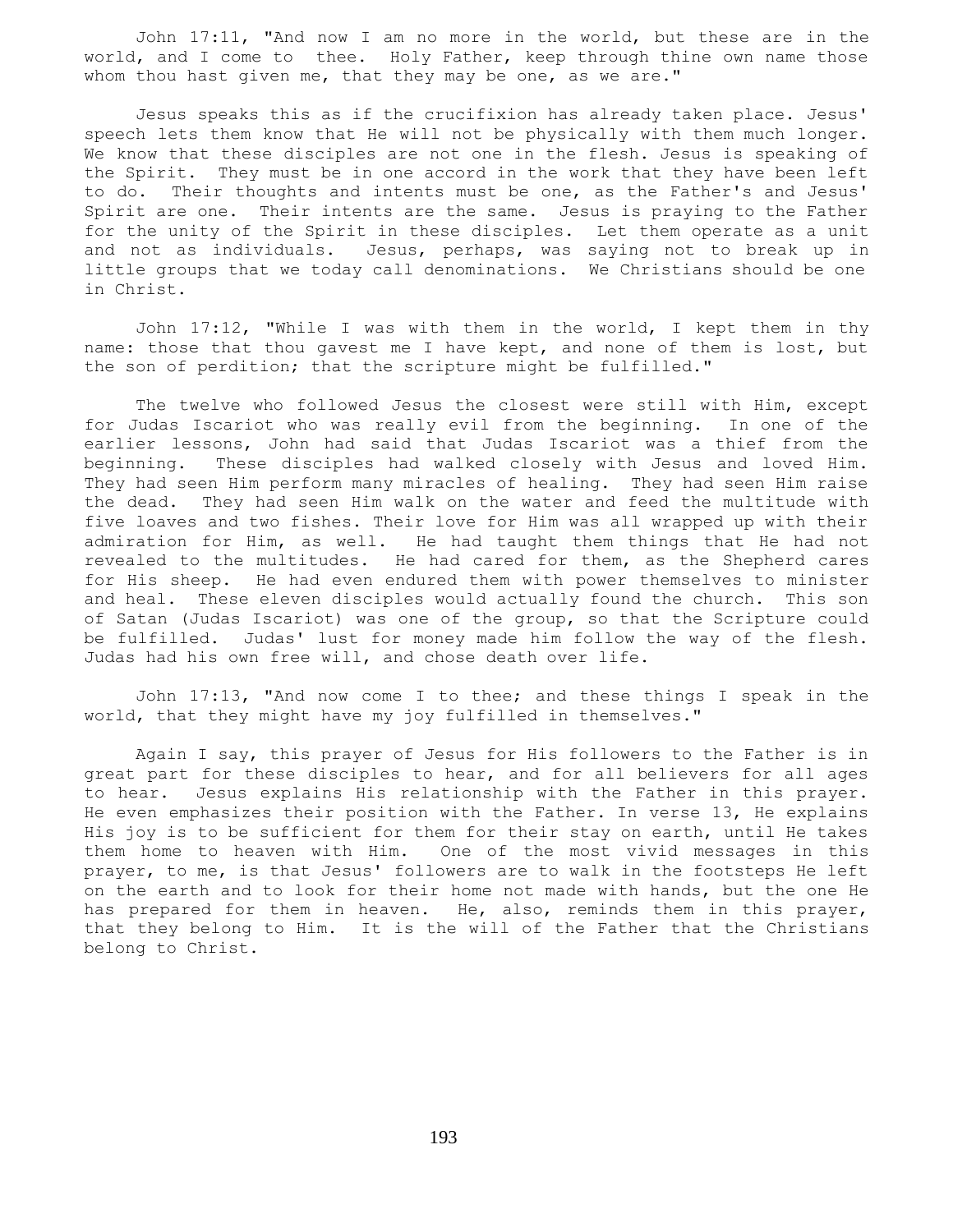1. Where did Jesus look when He prayed? 2. What hour was He speaking of? 3. Who would be glorified in this? 4. Who had the Father given Jesus power over? 5. What would Jesus give to those who the Father gave Him? 6. Who made all of humanity and how? 7. What is life eternal in verse 3? 8. What did Jesus say He had finished? 9. How long had Jesus had this glory with the Father? 10. As in Adam, all die in Christ, all shall be \_\_\_\_\_\_\_\_\_\_\_\_\_\_\_\_\_\_\_\_\_. 11. That which is born of flesh is 12. Whose name had Jesus manifested? 13. What does manifest mean? 14. Jesus had shown them what? 15. What day of creation was man made? 16. What had Jesus given unto the disciples? 17. The Word Jesus had spoken to them was the Word of  $\cdot$ 18. Who is the spoken and written Word? 19. Who did Jesus not pray for? 20. What shows the unity of the Spirit of the Father and Son? 21. Jesus prays the Father will keep whom? 22. When Jesus tells the disciples to be one, what is He speaking of? 23. What was Judas Iscariot called in verse 12? 24. Why had Jesus spoken this in the world in verse 13?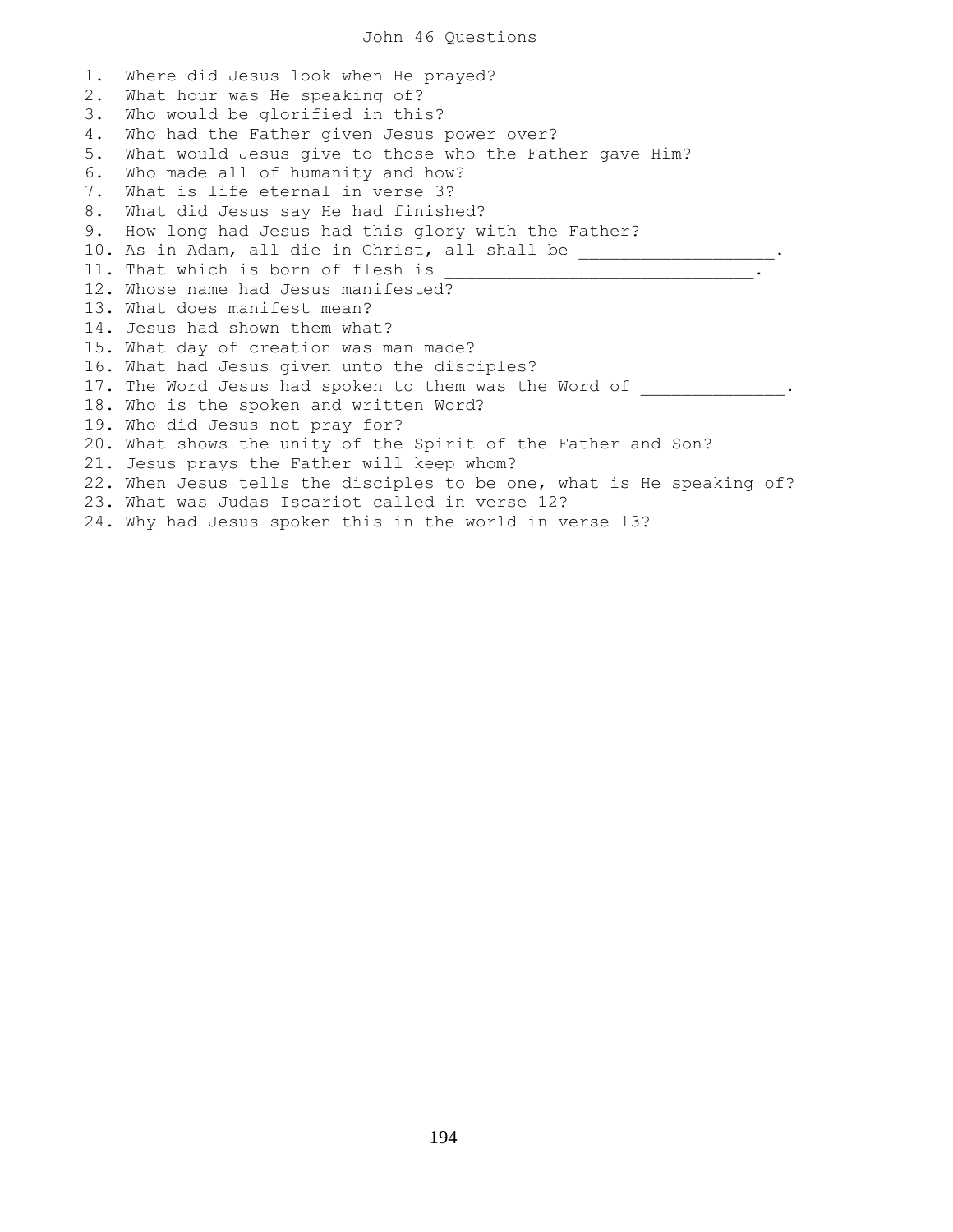We will begin this lesson in John 17:14.

 John 17:14, "I have given them thy word; and the world hath hated them, because they are not of the world, even as I am not of the world."

 In chapter 15 we have just studied that the world hated Jesus, so it was only natural that it would hate His followers. We have spoken before how this world is not the home of those who believe in Jesus. We are in the world, but we are not of the world. The believers in the Lord Jesus Christ are a separated people, because they have been given the Word in its fullest sense. The Christians of all ages have looked for their heavenly home.

 John 17:15, "I pray not that thou shouldest take them out of the world, but that thou shouldest keep them from the evil."

 The Lord will keep some Christians in the world to minister the Word of God as long as there is a possibility that even one more person will be saved. In II Peter 3:9 we read how God has even delayed Jesus' second coming, so that a few more can be saved. II Peter 3:9, "The Lord is not slack concerning his promise, as some men count slackness; but is longsuffering to us-ward, not willing that any should perish, but that all should come to repentance." God will build a hedge around His people and leave them in the world to win others to Christ.

John 17:16, "They are not of the world, even as I am not of the world."

 This is a wonderful statement above. No Christian wants to be of the world. Just as Jesus was in the world to carry out a mission, His followers are in the world to carry on the work that Jesus began. We will be here until the Lord calls us home t o heaven to be with Him.

John 17:17, "Sanctify them through thy truth: thy word is truth."

 Sanctify means make holy. The Bible (Word of God) keeps the Christian straight. You must feed upon His Word to have the truth. Jesus Christ (our leader) has set us aside from the world The Word of God is the only real truth.

 John 17:18, "As thou hast sent me into the world, even so have I also sent them into the world."

The great commission Jesus had given all Christians is - "Go ye into all the world, and preach the gospel to every creature" from Mark 16:15. Just as Jesus was sent, Jesus sent His followers to work in the world until He comes. Luke 19:13 says to Jesus' servants, occupy until He comes.

 John 17:19, "And for their sakes I sanctify myself, that they also might be sanctified through the truth."

 Jesus made sacrifices for His own. Our holiness is because of His. The righteousness of the Christians', actually, is Jesus'. The truth makes us holy.

195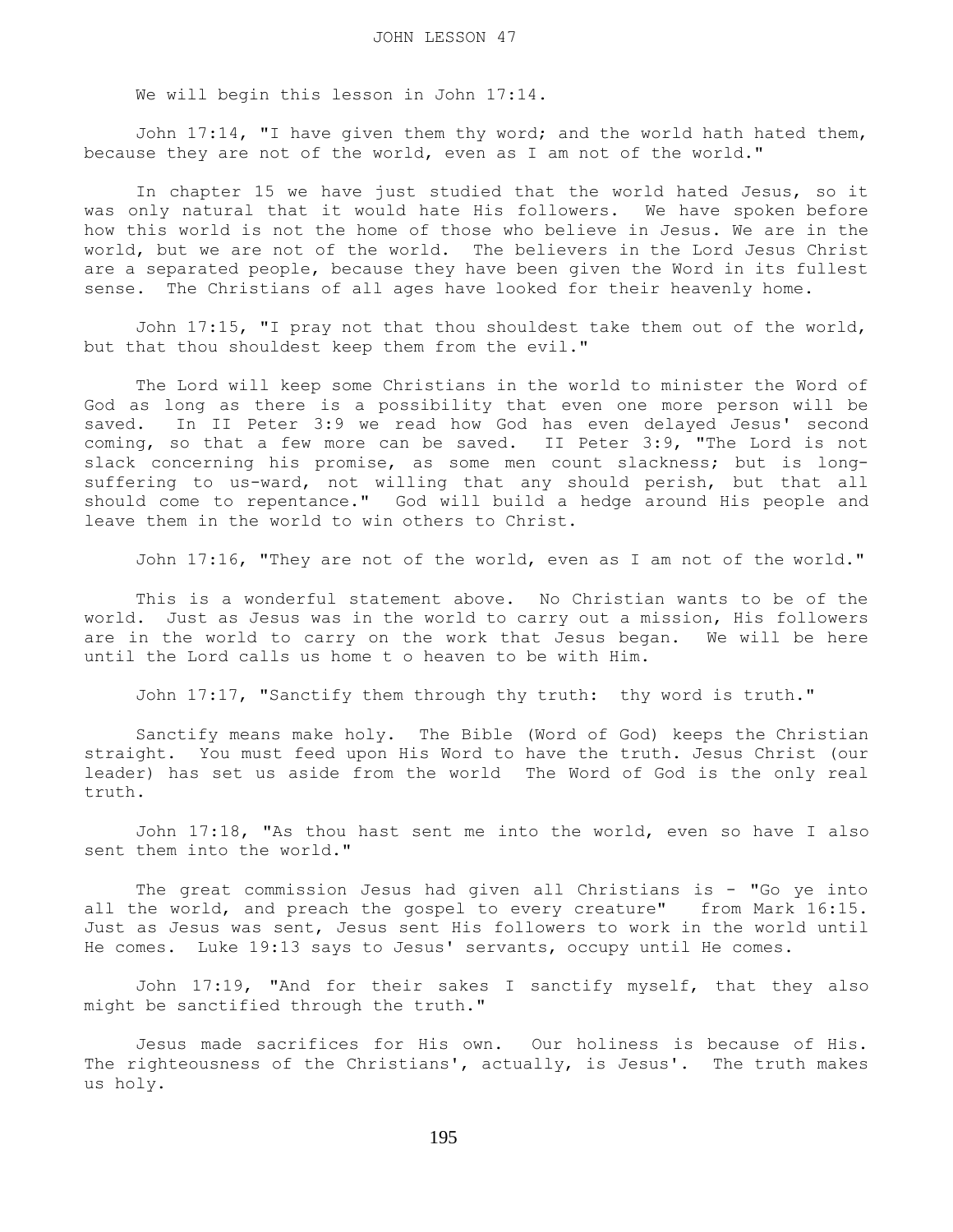John 17:20, "Neither pray I for these alone, but for them also which shall believe on me through their word;"

 John 20:29 says, "Jesus saith unto him, Thomas, because thou hast seen me, thou hast believed: blessed are they that have not seen, and yet have believed." This, and verse 20 above, are speaking of those who read the Word of God and believe from just reading the Word. Jesus prayed for all believers in Christ, even in our time. This prayer includes us.

 John 17:21, "That they all may be one; as thou, Father, art in me, and I in thee, that they also may be one in us: that the world may believe that thou hast sent me."

 Here, again, this is speaking of the spirit and not the flesh. We will see this, as near as it has ever been, in the Book of Acts, when we read that they were continuing with one accord in prayer and supplication. This is what Jesus was speaking of . They had one common goal. They were all one in Christ Jesus. The problem with different denominations of Christians fighting is that the world is looking on and wondering: is Christ divided? Perhaps, we should answer that we are a believer in the Lord Jesus Christ when someone asks what we are.

 John 17:22, "And the glory which thou gavest me I have given them; that they may be one, even as we are one:"

 Jesus will taste death for every man. Any one, who believes and follows Jesus, will be sons and daughters of the Father; adopted into the family of God. Our older brother will have paid the penalty for our sin and won for us the glorious inheritance of eternal life. We will be joint-heirs with Jesus. Romans 8:17, "And if children, then heirs; heirs of God, and joint-heirs with Christ, if so be that we suffer with him, that we may be also glorified together." You can actually read Romans chapter 8 beginning with verse 14 and going through 17 to get the whole picture.

 John 17:23, "I in them, and thou in me, that they may be made perfect in one; and that the world may know that thou hast sent me, and hast loved them, as thou hast loved me."

 Again, here, we can turn to chapter 8 of Romans to fully understand what this is saying. The world looking at a Christian needs to not see that person, but Christ in that person. The flesh is nothing. If you are a Christian, the Spirit within is a ll. Romans 8:9-10, "But ye are not in the flesh, but in the Spirit, if so be that the Spirit of God dwell in you. Now if any man have not the Spirit of Christ, he is none of his." V-10, "And if Christ be in you, the body is dead because of sin; but the Spirit is life because of righteousness." Here, again, you should go ahead and read Romans chapter 8, verse 1 through verse 16.

 John 17:24, "Father, I will that they also, whom thou hast given me, be with me where I am; that they may behold my glory, which thou hast given me: for thou lovedst me before the foundation of the world."

 Jesus has purchased His bride with His own blood. These believers are His bride. The church is the body of Christ of which He is the head. When the Father says everything is ready, the groom (Jesus) will go and blow the trumpet in the sky, and we will go to meet Him. We will be with Him forever.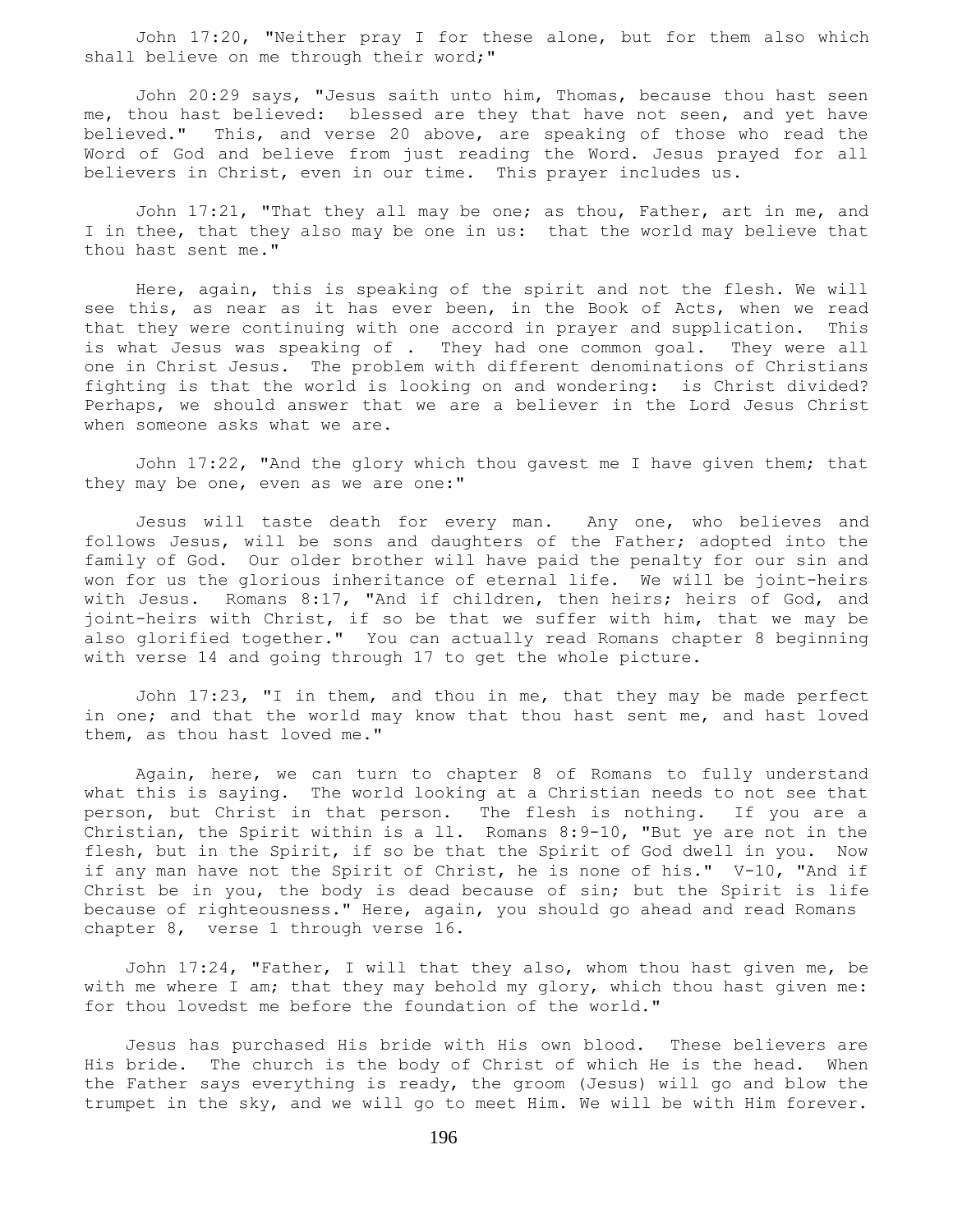Read I Thessalonians chapter 14, beginning with the 13th verse. You can, also, read in Revelation chapter 7, verse 9 about this bride (the Christians) who stood before the throne and before the Lamb clothed in white. Brides wear white. These are the Son's whom the Father has given Him.

 John 17:25, "O righteous Father, the world hath not known thee: but I have known thee, and these have known that thou has sent me."

 Righteousness (all true righteousness) stems from God. There is no earthly righteousness that can compare. God is a holy God and cannot look on sin. If He were to see sin, He would burn it up. That is why He turned away from Jesus on the cross when Jesus cried, "My God, my God why hast thou forsaken me". This holy, righteous God is unapproachable by sinful man. No person can look upon the face of God and live. Jesus (God the Word) was in heaven with Him before He came to earth, and He had seen Him then. The work that Jesus did while He was on the earth showed the personality of the Father. These disciples and all followers of Jesus Christ know that Jesus is from the Father, and of the Father. Jesus had no earthly father.

 John 17:26, "And I have declared unto them thy name, and will declare it: that the love wherewith thou hast loved me may be in them, and I in them."

 Jesus has shown the Father to these disciples and to all believers in the Bible, but He will now show them His resurrection power. This love Jesus has for these disciples, and for all of us believers, is magnified in the fact that He will rise from the tomb, and in so doing, make it possible for us to rise again, also. Colossians 2:12, "Buried with him in baptism, wherein also ye are risen with him through the faith of the operation of God, who hath raised him from the dead."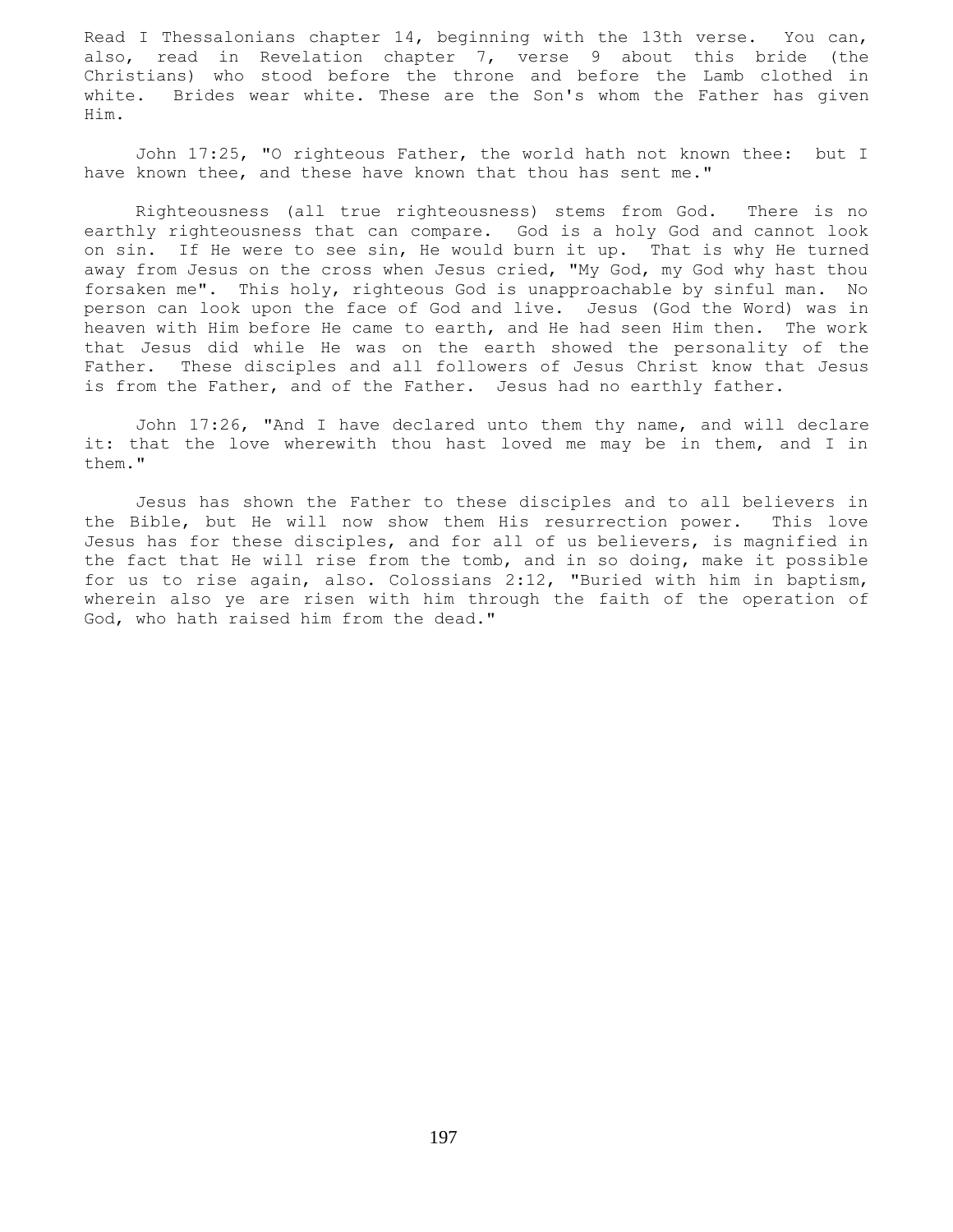1. Why does the world hate them? 2. What does Jesus pray the believers will be kept from? 3. Why is it necessary to keep Christians in the world? 4. In II Peter 3:9, we read why Jesus' return has been delayed. What is it? 5. Why are Christians not of the world? 6. How are we sanctified? 7. "...thy word is 8. Jesus was sent into the world and then sent who? 9. What was the great commission Jesus gave believers? 10. What one word tells us what we are to do until Jesus comes back? 11. Our holiness is because of what? 12. In verse 20, we find that this prayer is for whom? 13. Why did Thomas believe, in John 20:29? 14. Who is more blessed than Thomas? 15. What does verse 21 say that Jesus wants all believers to be? 16. What helps the world to believe? 17. What is wrong with various denominations of believers fighting? 18. In verse 22, who gave Jesus His glory? 19. All who believe will be what relation to Jesus? 20. Romans 9:17, says we will be what with Jesus? 21. How can they be made perfect? 22. What does Romans 8:9 tell us? 23. How long had the Father loved Jesus? 24. What did Jesus buy His bride with? 25. Who are the white robed people who stand around the throne? 26. What adjective was the Father called by in verse 25? 27. Why did God turn away from Jesus on the cross? 28. Whose name did Jesus declare to us? 29. What is the most dramatic power Jesus will show them?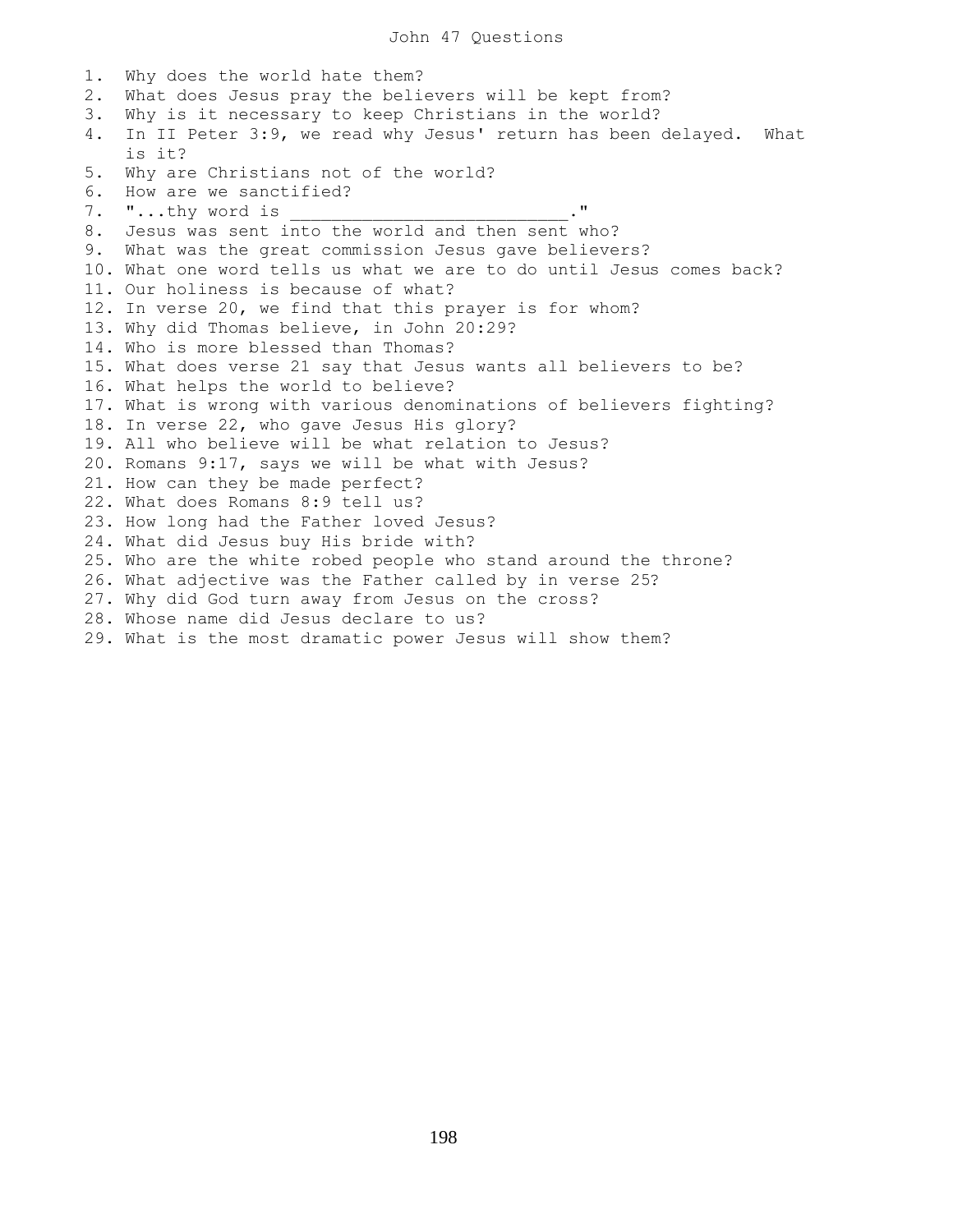We will begin this lesson in John 18:1.

 John 18:1, "When Jesus had spoken these words, he went forth with his disciples over the brook Cedron, where was a garden, into the which he entered, and his disciples."

 In 1979 when we were in Israel, we were privileged to see this valley where this brook Kedron (as it is spelled now) is. It is at the foot of the garden of Gethsemane. This garden is full of olive trees (some believe they were there when Jesus pray ed there). This garden was a favorite place of Jesus' to go and pray. When we were in Israel, we saw a giant hewn out rock with a large, round stone rolling around inside. I asked the guide what it was, and he said a gethsemane. On further inquiry, he told me this was used to crush olives and make olive oil. This was very interesting to me, since olive oil symbolizes the Holy Spirit of God.

 John 18:2, "And Judas also, which betrayed him, knew the place: for Jesus ofttimes resorted thither with his disciples."

 Judas would have no problem knowing where Jesus would be. When Jesus was ministering in Jerusalem, He would go to Gethsemane to spend the night. Many times, He prayed all night here. This was especially a favorite place for Peter, James, and John to go with Him.

 John 18:3, "Judas then, having received a band of men and officers from the chief priests and Pharisees, cometh thither with lanterns and torches and weapons."

 John, here, has skipped some of the details about how Judas has gone and made a deal for thirty pieces of silver to betray Jesus to the authorities. Notice that they came to get Jesus under the cover of darkness. They were prepared to use force if necessary, because they had brought weapons. Had Jesus not wanted to go with them, these weapons would have been of no use. He knew it was the appointed time, so He put up no fight at all.

 John 18:4, "Jesus therefore, knowing all things that should come upon him, went forth, and said unto them, Whom seek ye?"

 Notice here, again, that Jesus was not trying to avoid them. Jesus knew why they were here. He, also, knew that this was His appointed time. John does not go into detail about Judas kissing Jesus in betrayal. I really believe this is because John emphasizes the fact that Jesus has everything under control.

 John 18:5, "They answered him, Jesus of Nazareth. Jesus saith unto them, I am he. And Judas also, which betrayed him, stood with them."

 Here, again, we see that John, more than any other of the writers, shows that Jesus is in total control of this situation at all times. Notice that Jesus answers them immediately. We see here a mention of Judas, but again John does not mention that Judas kissed Jesus to reveal to the mob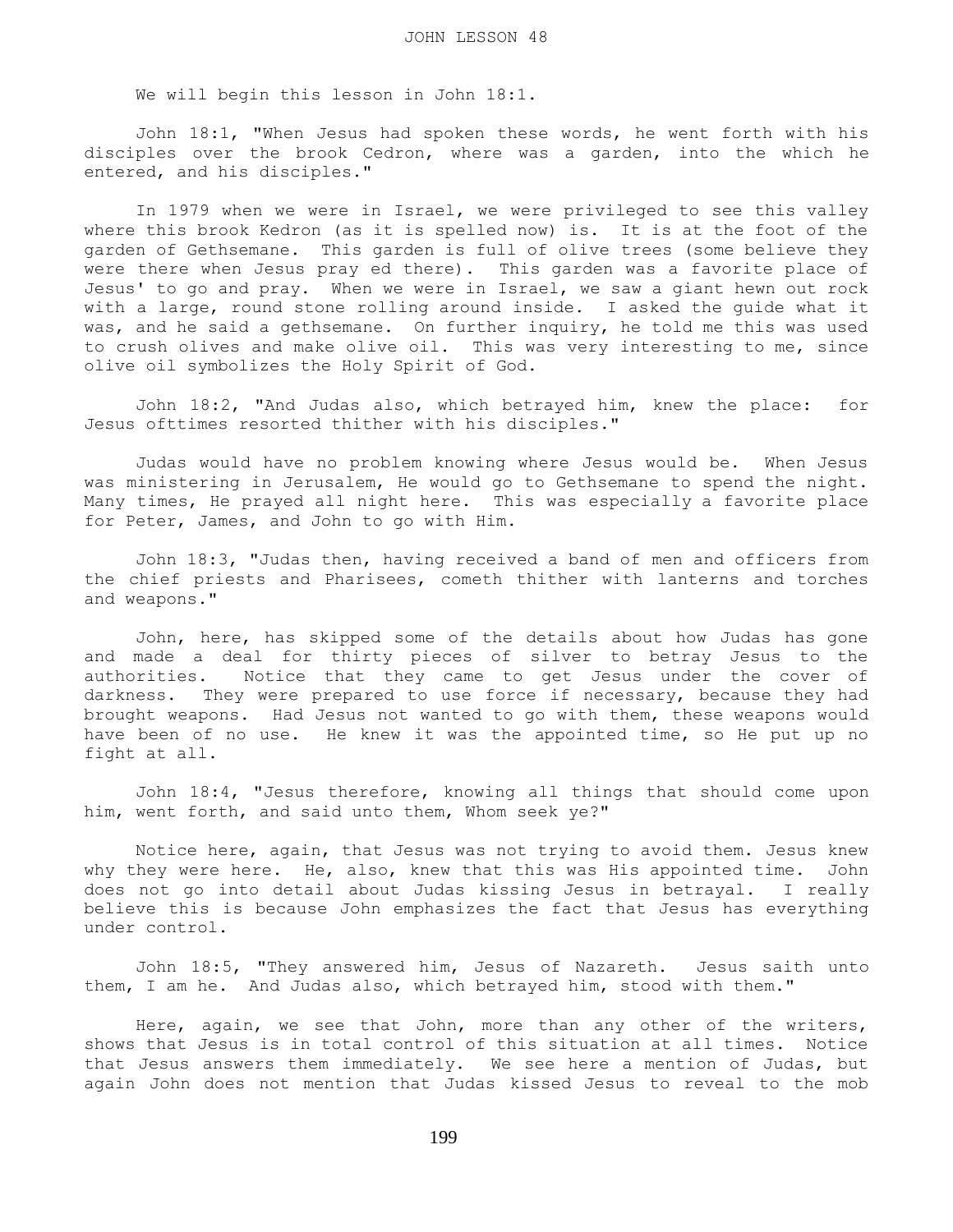which one was Jesus. This Jesus of Nazareth means Jesus who lived in Nazareth, not that Jesus was under a Nazarite vow.

 John 18:6, "As soon then as he had said unto them, I am he, they went backward, and fell to the ground."

These men fell from the power of the Spirit of God. When Jesus said, "I am he", the power of this statement made them go backwards. They were momentarily felled by the power of the Spirit in these words. You can easily see from this, that they could not have taken Jesus, had He not been willing to go.

 John 18:7, "Then asked he them again, Whom seek ye? And they said, Jesus of Nazareth."

 John 18:8, "Jesus answered, I have told you that I am he: if therefore ye seek me, let these go their way:"

 Jesus was trying to protect His followers even to the end. Jesus is saying, I am ready to go, leave all of them alone. He had shown them just a few moments ago, that they could not take them, if He didn't want them to.

 John 18:9, "That the saying might be fulfilled, which he spake, Of them which thou gavest me have I lost none."

 Jesus was protecting His own. No one can take anyone away from Jesus. Even when we Christians belong to Jesus, we cannot be taken away from Jesus. The devil can attack a Christian, but he cannot overcome him, because greater is He that is in you, than he that is in the world. I John 4:4, "Ye are of God, little children, and have overcome them: because greater is he that is in you, than he that is in the world."

 John 18:10, "Then Simon Peter having a sword drew it, and smote the high priest's servant, and cut off his right ear. The servant's name was Malchus."

 You can see from this, that Simon Peter was ready to fight to the death for Jesus. He was against great odds and struck out at the high priest's servant. Peter just didn't understand Jesus giving in to these worldly people. Peter felt that Jesus would take over as king of Israel right then. Peter, being a strong man, could not understand not fighting back. Of course, this cutting off of Malchus' ear was to show even these soldiers who Jesus really was.

 John 18:11, "Then said Jesus unto Peter, Put up thy sword into the sheath: the cup which my Father hath given me, shall I not drink it?"

 It is interesting that John did not mention the fact that Jesus healed Malchus' ear. This is found in Luke 22:51, "And Jesus answered and said, Suffer ye thus far. And he touched his ear, and healed him." Jesus tells Peter, here, that they are not to fight. This is Jesus' time to be taken, and He is willing to suffer for all of humanity, as He and His Father had planned.

 John 18:12, "Then the band and the captain and officers of the Jews took Jesus, and bound him,"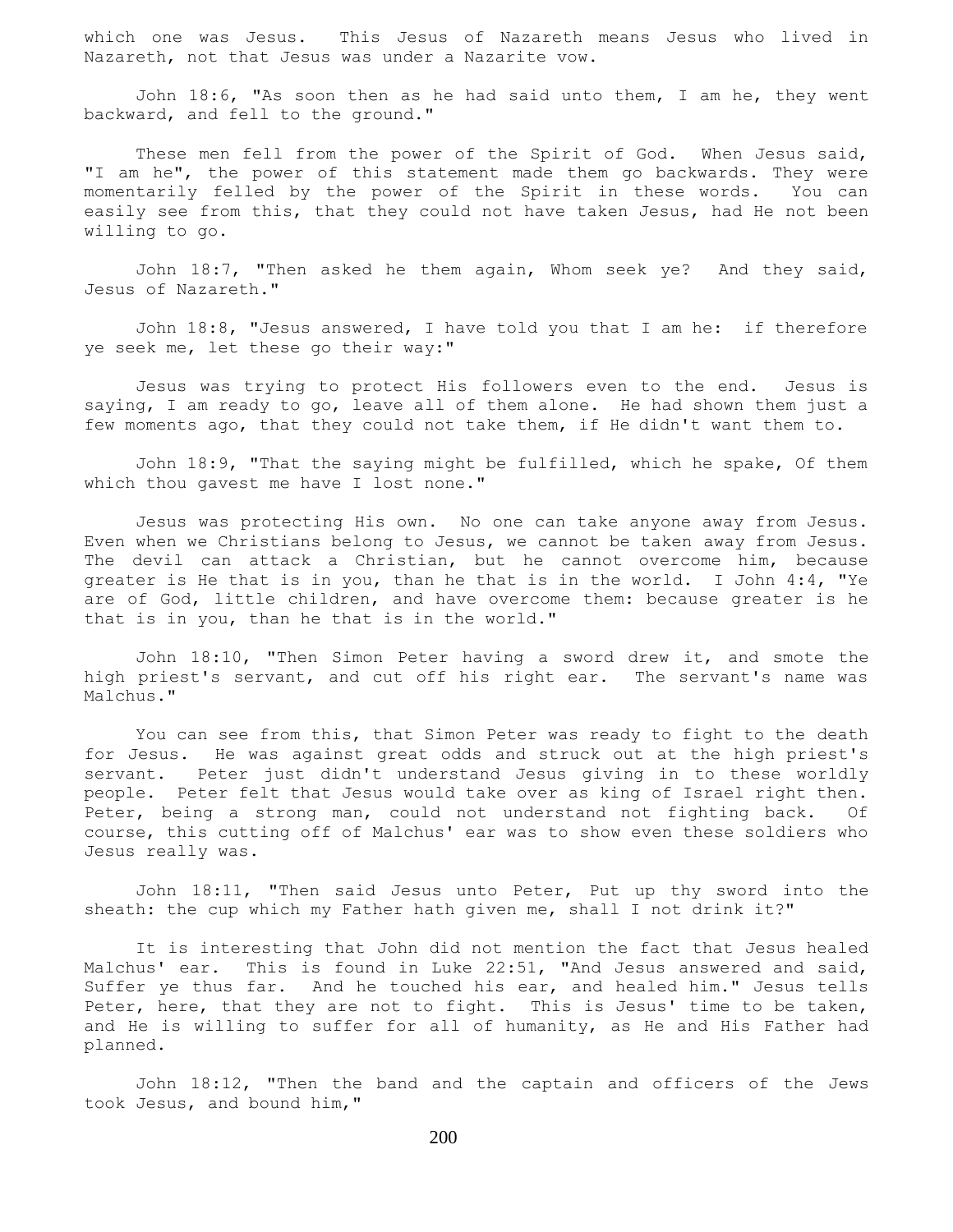John 18:13, "And led him away to Annas first; for he was father in law to Caiaphas, which was the high priest that same year."

 Jesus made no resistance at all, and so they bound Him and took Him away. Annas was the lesser court, and Jesus was carried there first. It seems Annas was inquired of to see, if really, any charges should be made. Really, it was the priests, scribes, and Pharisees who were accusing Jesus. This was not civil laws that Jesus was being charged of breaking.

 John 18:14, "Now Caiaphas was he, which gave counsel to the Jews, that it was expedient that one man should die for the people."

 This Caiaphas seemed to know that the Scriptures said one would die for all the rest, and yet, he does not recognize Jesus as Messiah.

 John 18:15, "And Simon Peter followed Jesus, and so did another disciple: that disciple was known unto the high priest, and went in with Jesus into the palace of the high priest."

 This other disciple, here, is probably John. John never speaks of himself by name in his gospel. We know that John's gospel sheds much light on the details of all of this, which further proves that this other disciple, here, is John. This palace o f the high priest was probably occupied by Caiaphas, and Annas possibly had part of the building, as well. It was not unusual for a son-in-law to live in the same place with a fatherin-law.

 John 18:16, "But Peter stood at the door without. Then went out that other disciple, which was known unto the high priest, and spake unto her that kept the door, and brought in Peter."

 Many writer believe that John was from a very well to do family. As we said before, many even believe that the spacious home where the Last Supper was eaten in the Upper Room, belonged to this family. That upper room and this abode of Caiaphas' were not far apart. It would be very likely, then, that is why he could come and bring Peter in. This is perhaps reading between the lines, but this is probably the case here.

 John 18:17, "Then saith the damsel that kept the door unto Peter, Art not thou also one of this man's disciples? He saith, I am not."

 This damsel was already aware of the other disciple (possibly John), and asks Peter if he is not a follower of Jesus. We see, here, Peter's first denial. We spoke before that Peter was ready to fight, but not give in. Whatever the reasoning of Peter, he does deny Jesus.

 John 18:18, "And the servants and officers stood there, who had made a fire of coals; for it was cold: and they warmed themselves: and Peter stood with them, and warmed himself."

 Right before Easter, it would be cool. This is usually in April, which is a cold month. This is at night, as well, and in April and May, it is cold at night. Peter is staying close, but not defending the Lord for fear he, too, will be captured.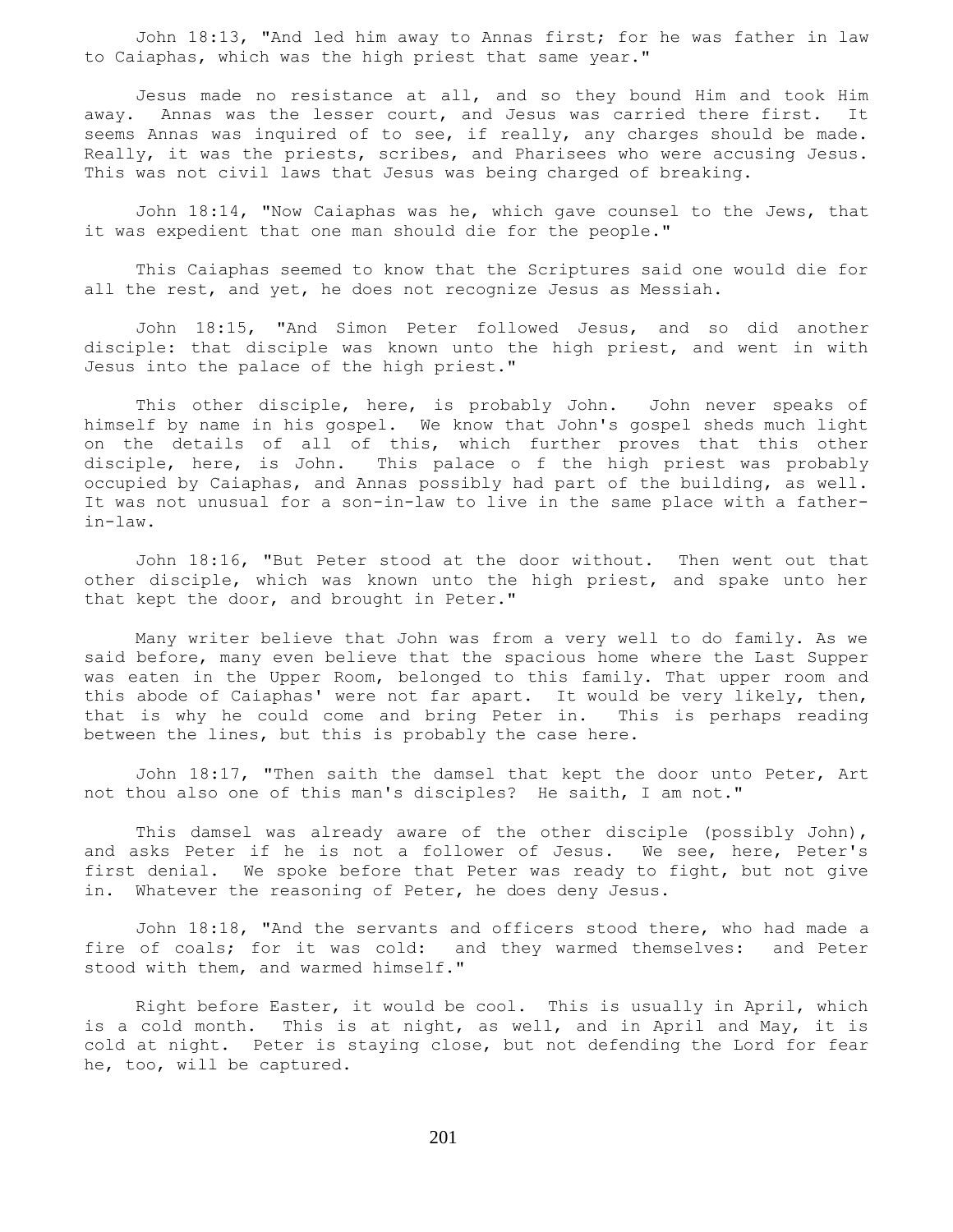John 18:19, "The high priest then asked Jesus of his disciples, and of his doctrine."

 You know the high priest had heard about the 5,000 men who were fed at one of Jesus' meetings. The high priest is, perhaps, trying to find out what they would have to fight, if an uprising of Jesus' followers takes place. He should already know Jesus' doctrine. Jesus had not hidden to teach. He had taught in Jerusalem many times. There really was no secret about Jesus' activity. They just wanted to trap Jesus, so they might have something to accuse Him of.

 John 18:20, "Jesus answered him, I spake openly to the world; I ever taught in the synagogue, and in the temple, whither the Jews always resort; and in secret have I said nothing."

 John 18:21, "Why askest thou me? ask them which heard me, what I have said unto them: behold, they know what I said."

 Jesus is right. There had been temple spies at all of the meetings trying to come up with something they could accuse Him of. They could not find anything worthy to try Him of. He only did good; how could they try Him for that? Jesus had not hidden from them. He had spoken boldly before them, even in the temple. He really is saying, ask your spies what I said. The truth of the matter is that they have no punishable offense.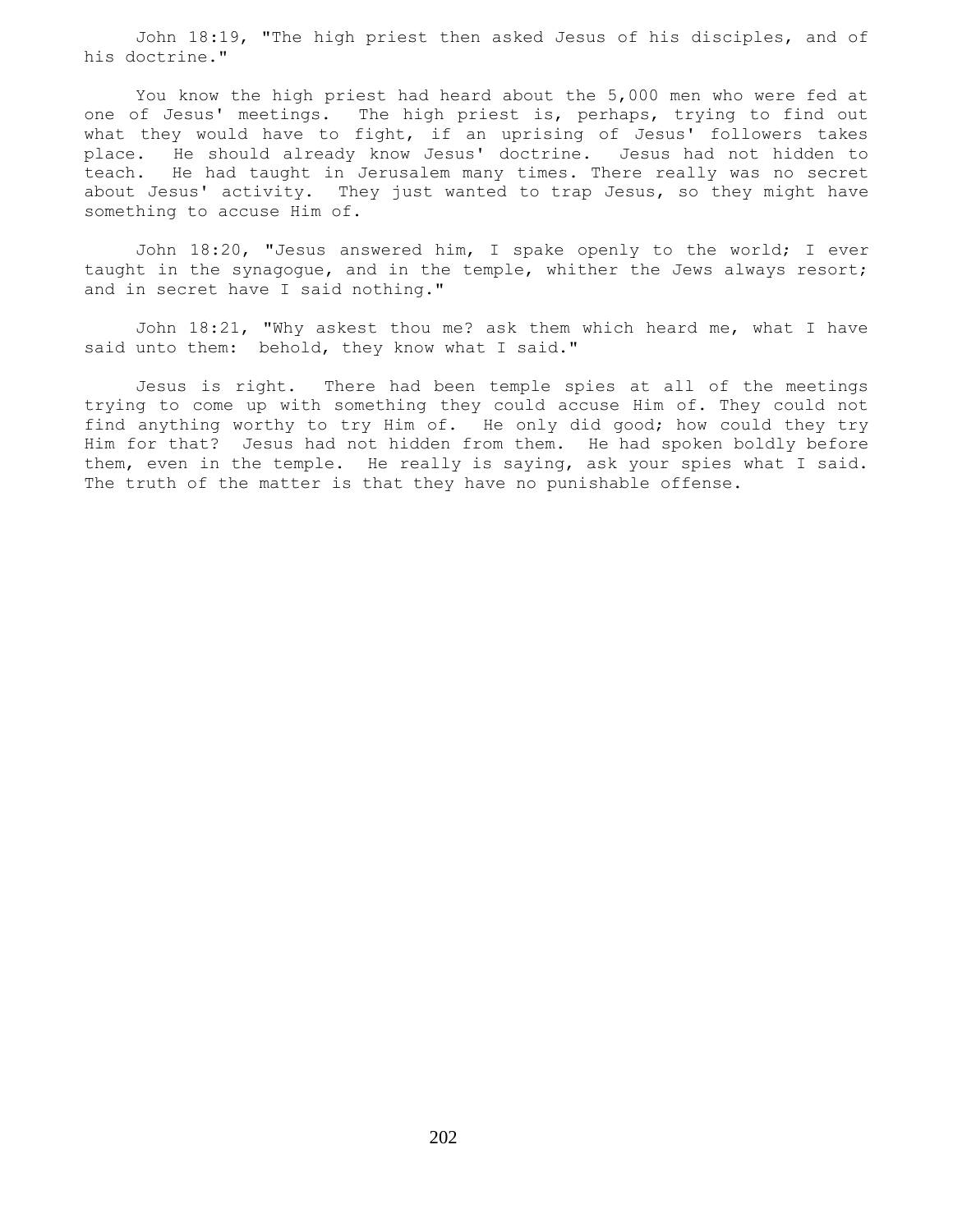## John 48 Questions

1. What was the name of the brook Jesus crossed? 2. Where did Jesus go to pray and rest often? 3. What, besides this garden, is called a gethsemane in Israel? 4. Who, besides Jesus, knew that He went there often? 5. Which disciple had betrayed Jesus and brought officers to arrest Jesus? 6. What tells us this was at night? 7. Why did Jesus come forth and ask, Whom seek ye? 8. Why did John not go into detail about Judas kissing Jesus to betray Him? 9. What name did they call Jesus? 10. How did Jesus answer the people with Judas? 11. What happened to them when Jesus said, I am he? 12. When Jesus told them who He was, what did He say for them to do with the disciples? 13. Who drew his sword? 14. Whose ear did he cut off? 15. What miracle did Jesus do in front of these who came to get Him? 16. What did Jesus say to Peter? 17. Where did they take Jesus? 18. Who was his father-in-law? 19. What had Caiaphas said to the counsel? 20. Who was the other disciple who followed, probably? 21. Why could this other disciple get in? 22. Who asked Peter, art thou Jesus' disciple? 23. What did Peter answer? 24. What two things did the high priest ask Jesus of? 25. Where did Jesus remind them that He had spoken openly? 26. Who should they be asking these questions?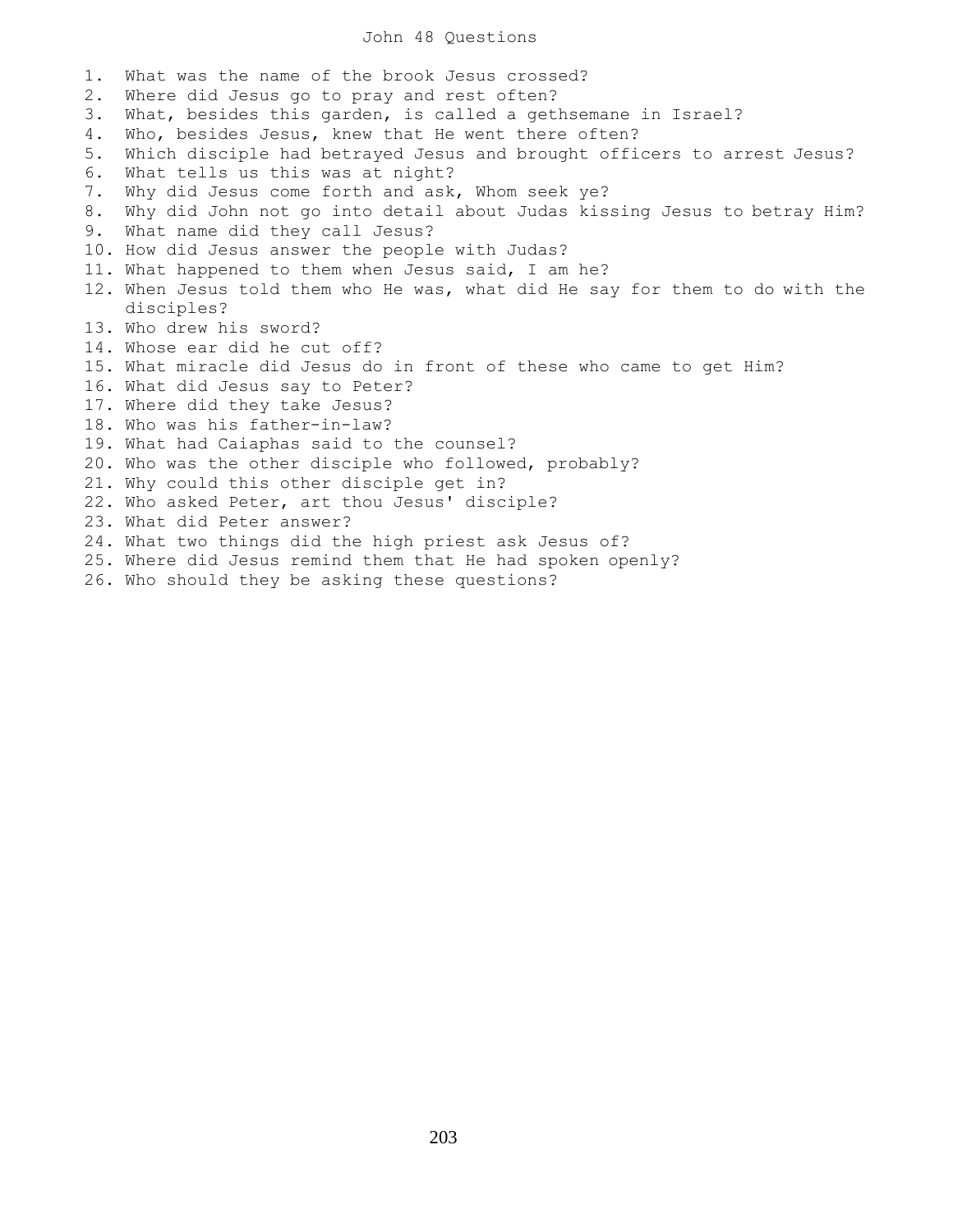We will begin this lesson in John 18:22.

 John 18:22, "And when he had thus spoken, one of the officers which stood by struck Jesus with the palm of his hand, saying, Answerest thou the high priest so?"

 In the previous lesson, Jesus had told them that He had not spoken in secret, but openly where anyone could hear Him. We pick up in the verse above. This officer had no idea who he slapped. This slap was the way they did someone thought to be insolent. Perhaps, he thought Jesus cut the high priest short with His answer.

 John 18:23, "Jesus answered him, If I have spoken evil, bear witness of the evil: but if well, why smitest thou me?"

 In Matthew in the Sermon on the Mount, Jesus taught if someone smites you on the one cheek, turn unto him the other, also. Jesus appeals to this officers' good conscience here.

 John 18:24, "Now Annas had sent him bound unto Caiaphas the high priest."

Annas sends Jesus to the high priest, Caiaphas.

 John 18:25, "And Simon Peter stood and warmed himself. They said therefore unto him, Art not thou also one of his disciples? He denied it, and said, I am not."

We see here, a progression of Peter's denial. Perhaps, the woman went back and spoke to others about believing who Peter was. At any rate, Peter is asked again, are you one of the disciples of this Jesus who is being questioned? Peter is very emphatic when he says, I am not.

 John 18:26, "One of the servants of the high priest, being his kinsman whose ear Peter cut off, saith, Did not I see thee in the garden with him?"

 It seems a large group of the high priest's servants had gone to bring Jesus back. Malchus, whose ear was cut off by Peter, had some of his relatives among those who came to capture Jesus. He would have looked more closely at Peter, since Peter had cut Malchus' ear off. I do not understand after Jesus put his ear back, that they did not realize who Jesus was. This kinsman of Malchus' says, didn't I see you?

John 18:27, "Peter then denied again: and immediately the cock crew."

 In Mark 14:71, we read that Peter actually cursed and began to swear at this last denial. Just as Jesus had told Peter: after the third denial, the cock crew.

 John 18:28, Then led they Jesus from Caiaphas unto the hall of judgment: and it was early; and they themselves went not into the judgment hall, lest they should be defiled; but that they might eat the passover."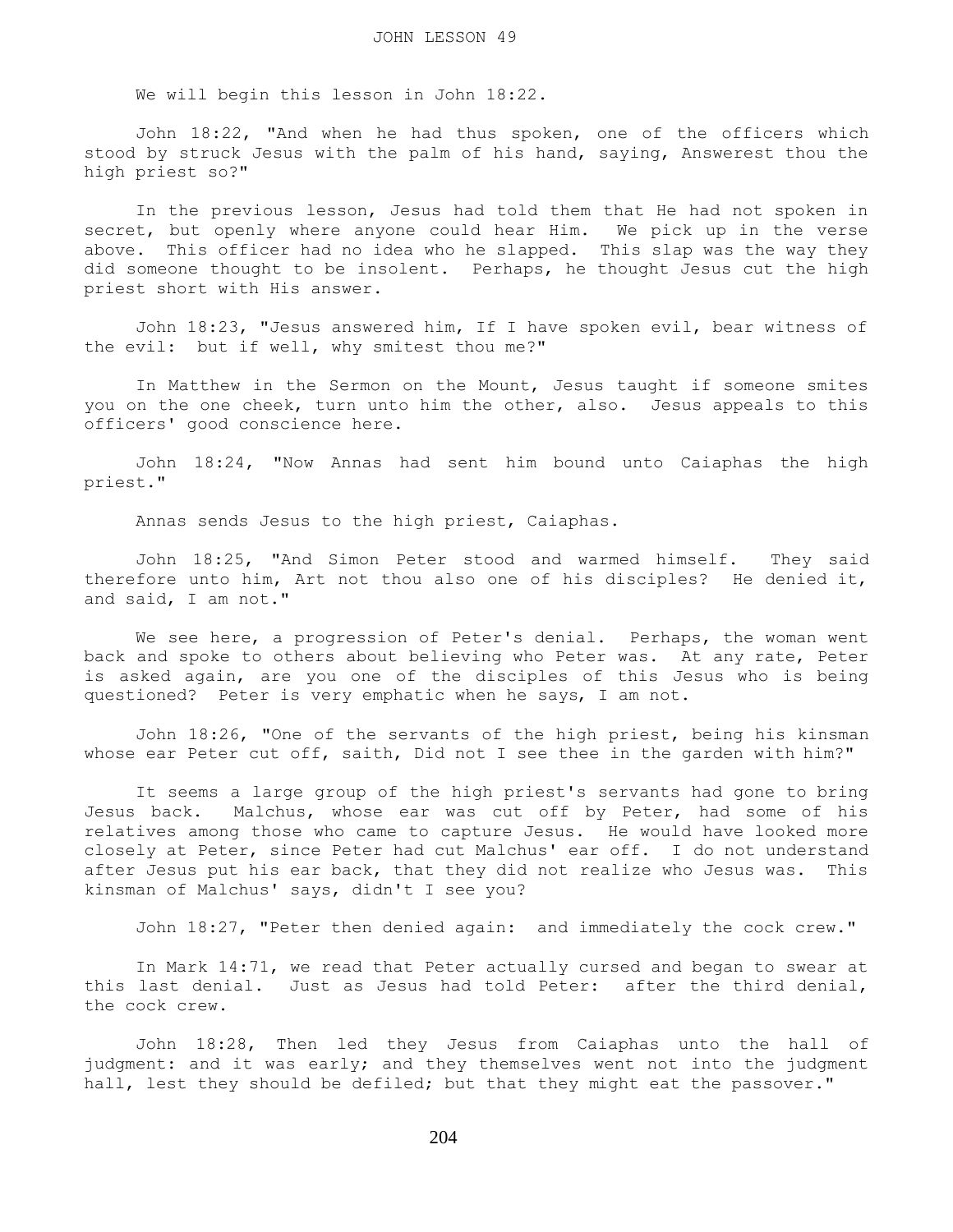This hall of judgment was a worldly court. This is where the Romans judged when they were in Jerusalem. This was very early morning, possibly before 6 a.m. The other trials had taken place during the night. These high priests would not go into this building, because it was a Gentile court. Passover was at hand. They were so caught up in the law that they could not recognize the Saviour of the world.

 John 18:29, "Pilate then went out unto them, and said, What accusation bring ye against this man?"

 Pilate is the Roman governor in authority. He realizes these Jews have peculiar customs about Passover, and he comes out to judge this matter. His question is, what do you accuse Him of?

 John 18:30, "They answered and said unto him, If he were not a malefactor, we would not have delivered him up unto thee."

This is an evasive answer. Really, they do not have a legitimate complaint to make. They know they are limited in the severity of punishment they can do, and they want Pilate to do their dirty work for them.

 John 18:31, "Then said Pilate unto them, Take ye him, and judge him according to your law. The Jews therefore said unto him, It is not lawful for us to put any man to death:"

 Now, we see their evil plan. Their law prohibits them from killing Him, and they have brought Him to Pilate to do their dirty work for them, as is stated in the verse above. They want to kill Him, but they do not want to take the blame for the killing. As we have said before, they are jealous and afraid that Jesus will dethrone them. They do not want to lose their church members.

 John 18:32, "That the saying of Jesus might be fulfilled, which he spake, signifying what death he should die."

 We see here, that Pilate represents the Gentile world and these high priests and other Hebrew represent the Jews. With God, there are only two types of people in the world: Jew and Gentile. We see here that they are both guilty of the death of Jesus. Jesus, in every little detail, fulfills the Scriptures.

 John 18:33, "Then Pilate entered into the judgment hall again, and called Jesus, and said unto him, Art thou the King of the Jews?"

 Pilate went away from the accusers, back to the hall. His question to Jesus is not have you committed a crime, but are you king of the Jews? John skips it here, but Pilate's wife had warned him of a dream she had about Jesus. She told Pilate t o have nothing to do with this.

 John 18:34, "Jesus answered him, Sayest thou this thing of thyself, or did others tell it thee of me?"

 Jesus speak to the conscience of Pilate. We see here, that Pilate is actually on the defensive, not Jesus. He says to Pilate in a sense, are you going to condemn me on hearsay?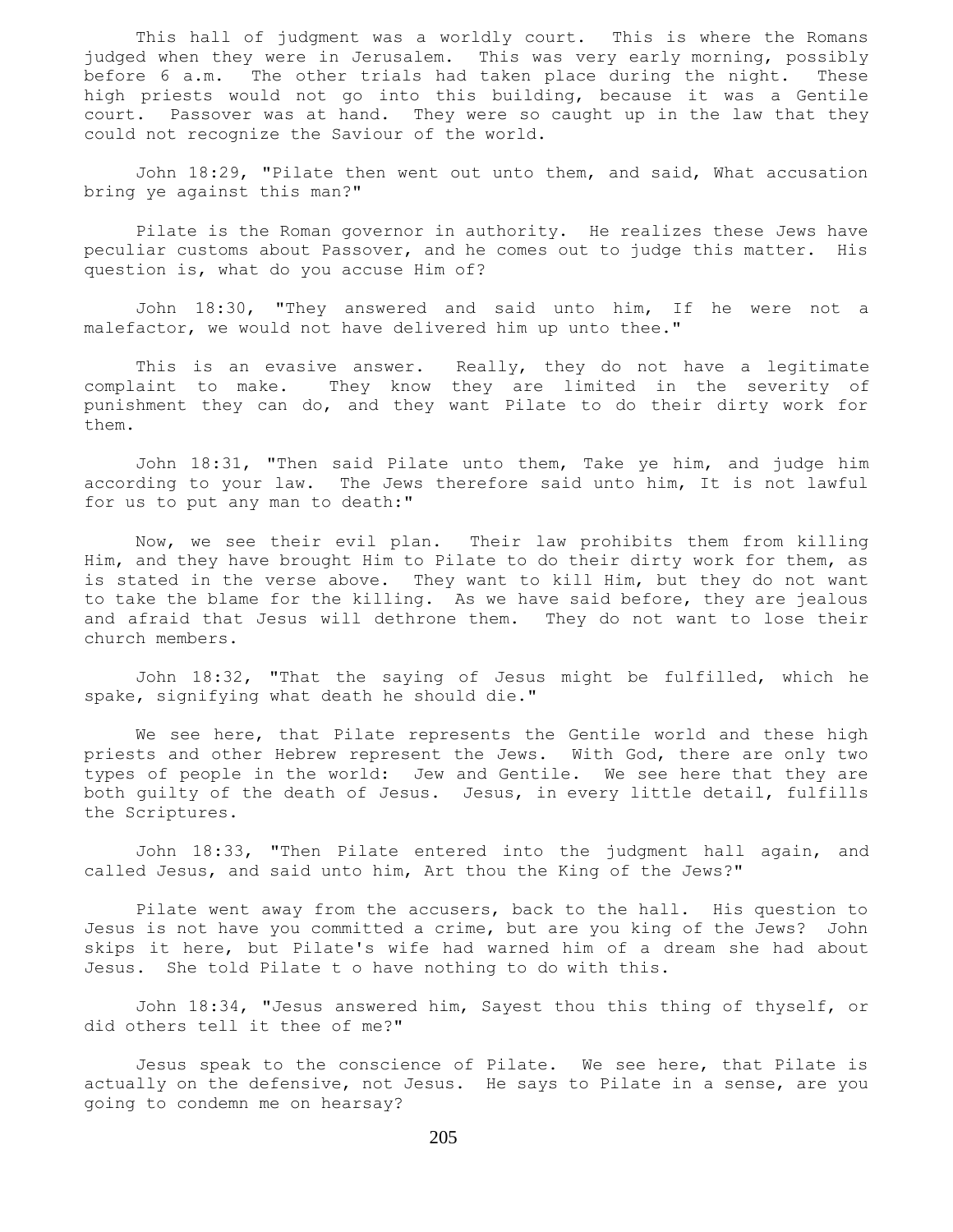John 18:35, "Pilate answered, Am I a Jew? Thine own nation and the chief priests have delivered thee unto me: what hast thou done?"

 Pilate has no evidence of wrong done by Jesus. He is sincere in wanting to know what crime Jesus has committed. He feels Jesus must have done something, or His own people would have not brought Him, accusing Him.

 John 18:36, "Jesus answered, My kingdom is not of this world: if my kingdom were of this world, then would my servants fight, that I should not be delivered to the Jews: but now is my kingdom not from hence."

 Jesus, here, is speaking to Pilate in a way that Pilate understands. Pilate knows that earthly kings have armies that fight for them. Jesus is telling Pilate this is a spiritual kingdom and not a physical kingdom.

 John 18:37, "Pilate therefore said unto him, Art thou a king then? Jesus answered, Thou sayest that I am a king. To this end was I born, and for this cause came I into the world, that I should bear witness unto the truth. Every one that is of the truth heareth my voice."

 Jesus, here, is telling Pilate that the things, which are happening to Him now, are things He must do. Jesus says, all I have done is tell the truth. Those who recognize the truth hear me.

 John 18:38, "Pilate saith unto him, What is truth? And when he had said this, he went out again unto the Jews, and saith unto them, I find in him no fault at all."

 Pilate was truly interested. This was not a play on words. He was an intelligent man. Pilate knew that Jesus was not guilty of any crime.

 John 18:39, "But ye have a custom, that I should release unto you one at the passover: will ye therefore that I release unto you the King of the Jews?"

 Here, Pilate (knowing of Jesus' innocence) tries to get the people to request the release of Jesus at the Passover. Pilate knows for sure that Jesus is innocent.

 John 18:40, "Then cried they all again, saying, Not this man, but Barabbas. Now Barabbas was a robber."

 Barabbas was a robber. He was really guilty of what he was charged. Jesus was not guilty of any crime. Pilate knew that jealousy and envy had caused them to try to do away with Jesus. Pilate thought that by offering to free one for Passover, that they would surely choose Jesus to free. He had underestimated their hatred for the Son of God. The chief priests and elders (leaders of the church) had power over the people, and they persuaded the people to ask for Barabbas, instead of Jesus, to be freed.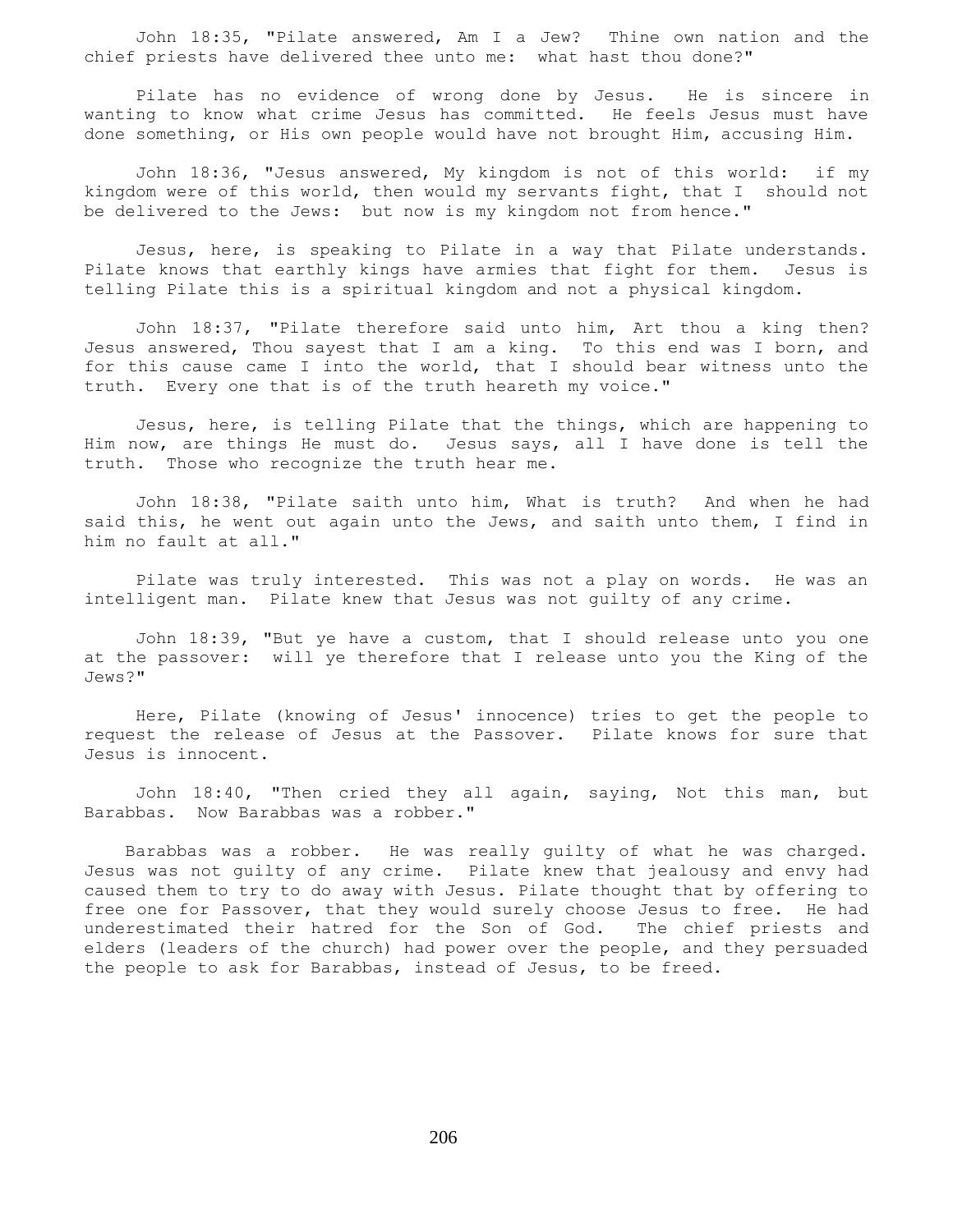## John 49 Questions

1. Who struck Jesus with the palm of his hand? 2. In verse 23, why did Jesus ask why he hit Him? 3. Who had Annas sent Jesus to? 4. What office did Caiaphas hold? 5. What was Peter doing when they asked him if he was Jesus' disciple? 6. What was Peter's reply? 7. Who was the third person who recognized Peter and asked him if he was Jesus' disciple? 8. When Peter denied the third time, what happened? 9. Where was Jesus taken after Caiaphas? 10. Who was the Roman in charge? 11. Why did the high priest not go into the judgment hall? 12. When Pilate came out to them, what did he ask them? 13. What evasive answer did they give Pilate? 14. When Pilate told them to judge Him themselves, what did they reply? 15. Why do they want Jesus killed? 16. In verse 32, it speaks of fulfilling Scripture. In what way does it fulfill? 17. What question did Pilate ask Jesus in verse 33? 18. Who had warned Pilate not to have anything to do with killing Jesus? 19. Who is on the defensive, Pilate or Jesus? 20. In verse 35, what question did Pilate ask Jesus? 21. Jesus said, My kingdom is 22. Jesus is telling Pilate that His kingdom is not \_\_\_\_\_\_\_\_\_\_\_\_\_\_\_\_\_\_\_\_\_\_\_\_. 23. When Pilate asked Jesus if He was a king, how did Jesus answer? 24. What did Jesus bear witness of? 25. After Pilate talked with Jesus, what did he say to the people?

- 26. Pilate was offering what to fulfill the Jewish custom at Passover?
- 27. Who did the people choose over Jesus?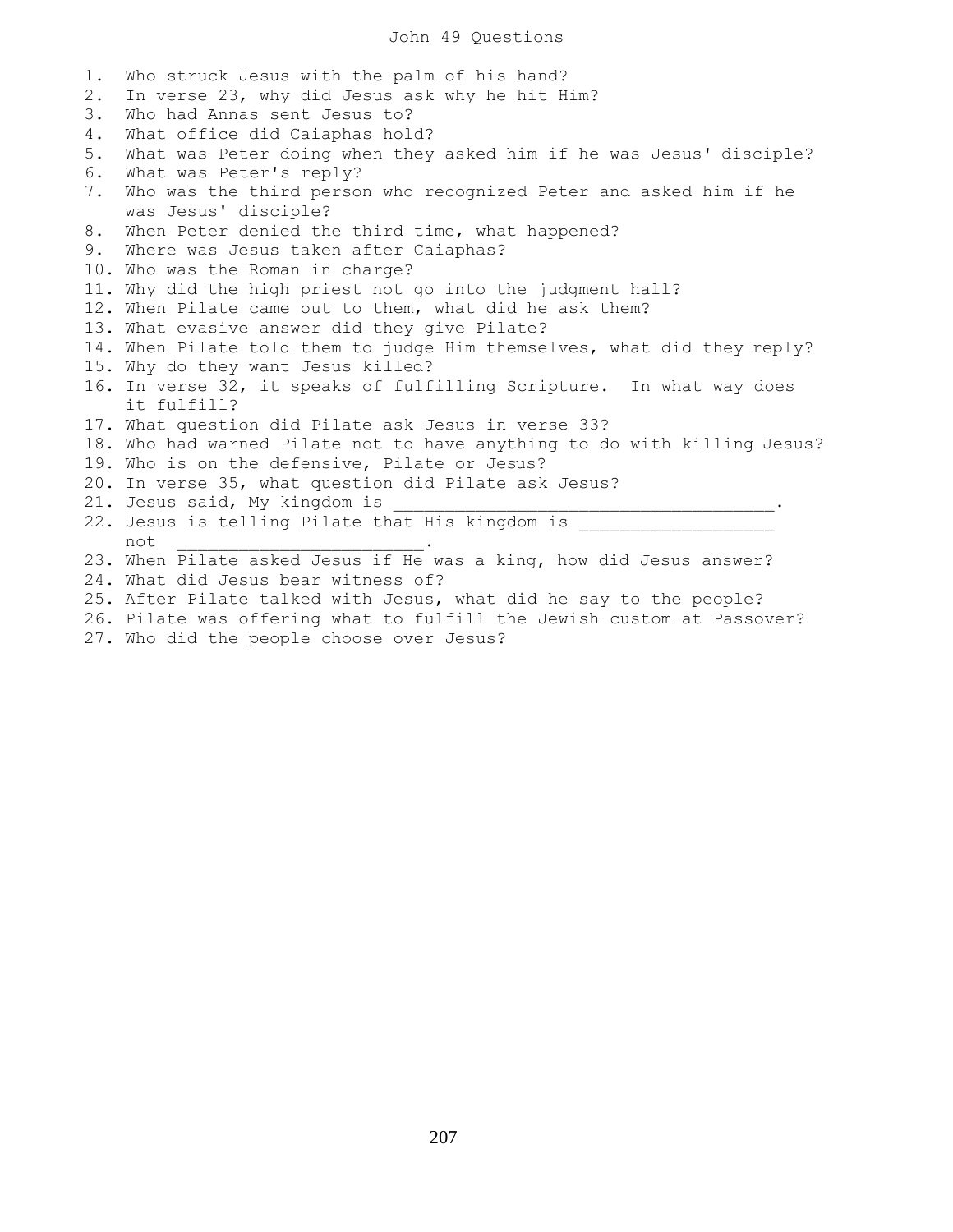We will begin this lesson in John 19:1.

John 19:1, "Then Pilate therefore took Jesus, and scourged him."

 Scourge means to flog or whip. Even though Pilate knew in his heart Jesus was innocent of any crime, he still punished Him to please the people. This innocent man was being punished to please an angry crowd.

 John 19:2, "And the soldiers platted a crown of thorns, and put it on his head, and they put on him a purple robe,"

 John 19:3, "And said, Hail, King of the Jews! and they smote him with their hands."

 This crown of thorns would be pushed down on His head to drive the thorns deep into his forehead. Blood would be pouring from these wounds. Garlands or wreaths were many times put on Roman soldiers to honor them, but this crown of thorns was a crown of scorn. Little did they know, that this crown of thorns crowned the king of all the ages. These Roman soldiers were cruel and heartless, striking Jesus to drive the hurt deeper. This purple robe truly was a robe of royalty, even though they thought it to be worthless. It was the garment of the King of all kings.

 John 19:4, "Pilate therefore went forth again, and saith unto them, Behold, I bring him forth to you, that ye may know that I find no fault in him."

 Why is Pilate allowing all of this cruel punishment, if he believes Jesus to be innocent? Pilate even tries to wash the guilt from his hands.

 John 19:5, "Then came Jesus forth, wearing the crown of thorns, and the purple robe. And Pilate saith unto them, Behold the man!"

 Pilate is saying in this, have you no pity for this innocent man? To look upon Him would be torture at this moment for anyone who loved Him. The blood was streaming down His face. This Jesus who stood before them would one day be the Judge of each of them.

 John 19:6, "When the chief priests therefore and officers saw him, they cried out, saying, Crucify him, crucify him. Pilate saith unto them, Take ye him, and crucify him: for I find no fault in him."

 Notice who the loud cries came from: the chief priests and officers of the temple. They were not satisfied with just punishment; they were afraid of Him taking their power. They wanted Him killed. Pilate knew they couldn't kill Jesus, but he sarcastically tells them to do it themselves. He declared Jesus innocent of any crime.

 John 19:7, "The Jews answered him, We have a law, and by our law he ought to die, because he made himself the Son of God."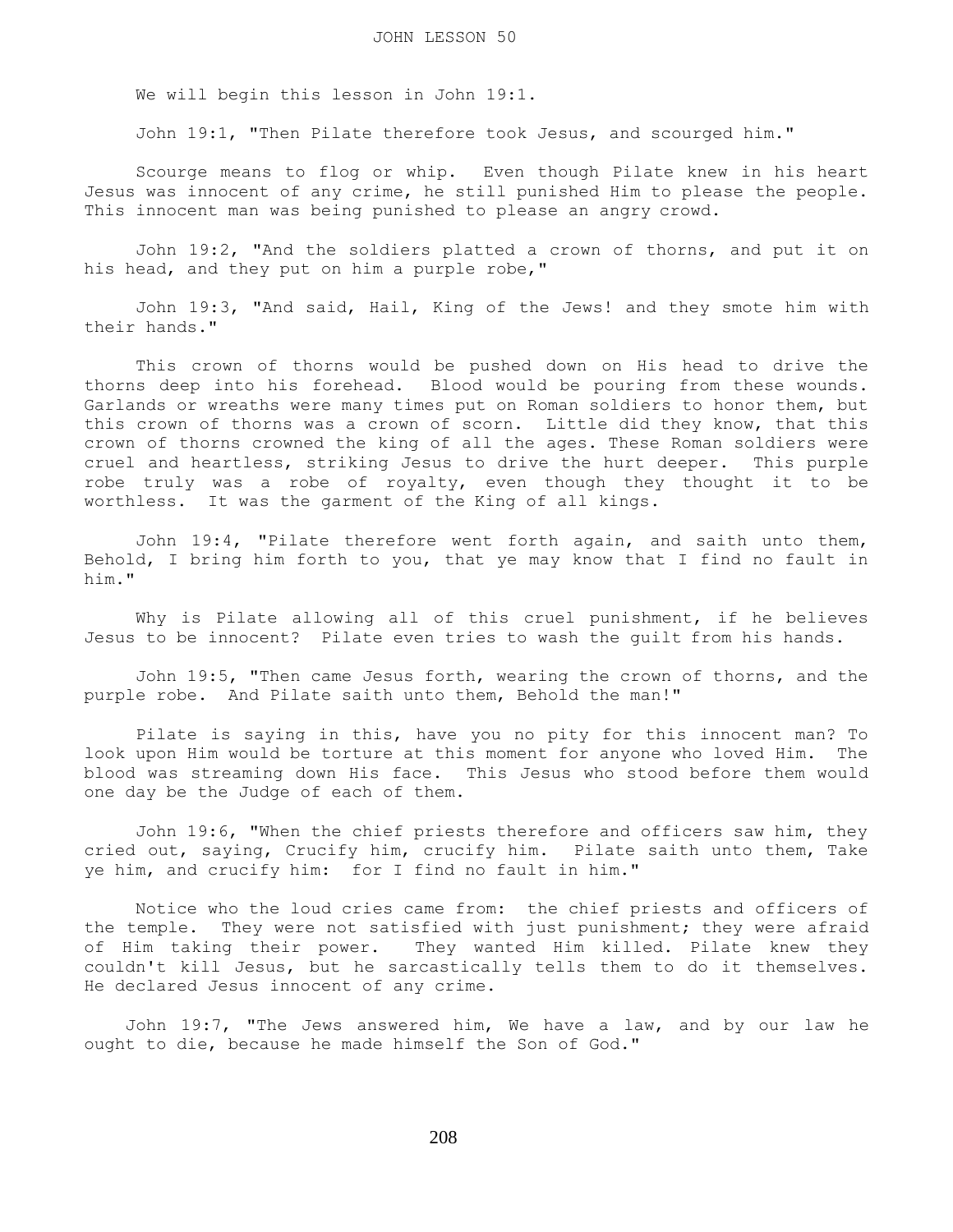These Jews would have been correct, if He had not been the Son of God. He proved at least by a 100 ways that He was, in fact, the Son of God. The miracles should have been enough, especially the raising of the dead.

 John 19:8, "When Pilate therefore heard that saying, he was the more afraid;"

 Pilate knew Jesus was more than man. What if He is the Son of God? Pilate down deep believes He is the Son of God.

 John 19:9, "And went again into the judgment hall, and saith unto Jesus, Whence art thou? But Jesus gave him no answer."

 Pilate, at this point, is searching for anything he can find so that he might release Jesus. Jesus will not answer.

 John 19:10, "Then saith Pilate unto him, Speakest thou not unto me? knowest thou not that I have power to crucify thee, and have power to release thee?"

 Pilate, I believe, truly wants to hear from Jesus' own lips who He is. When Jesus doesn't answer, it leaves Pilate questioning himself what to do. Then he almost pleadingly says, don't you know that I can help you, if you would tell me of yourself? Pilate's power is of this world. He truly can speak death or life to his subjects. I can sense that Pilate, even here, seems to know that this Jesus who stands before him is no mere man. If He was just a man, He would be begging Pilate to help Him.

 John 19:11, "Jesus answered, Thou couldest have no power at all against me, except it were given thee from above: therefore he that delivered me unto thee hath the greater sin."

 Notice that Jesus does not back down from Pilate. Jesus reminds Pilate that God was actually the one who arranged for Pilate to be the ruler here at this time. Jesus adds to this that these religious people (who should know better from the Scriptures) have committed a greater sin. I personally believe these priests knew that this was Messiah, but they did not want to give up their authority in the church. At any rate, they should be more guilty, because they are sinning in full knowledge. Pilate was not a religious man and did not have the books of the law.

 John 19:12, "And from thenceforth Pilate sought to release him: but the Jews cried out, saying, If thou let this man go, thou art not Caesar's friend: whosoever maketh himself a king speaketh against Caesar."

 Pilate was thoroughly convinced that Jesus was telling the truth. Pilate wanted to release Him, especially since his wife had dreamed that Jesus was, indeed, who He said He was. These Jews were clever and knew where Pilate's weakness was. Pilate w as afraid that Caesar might hear of this and kill him. At the best, Caesar would probably have demoted him. He was like so many today who are more afraid what the world will do than what God will do. Many people miss being saved, because they are afraid how they might look to their friends. Pilate did not want to be thought of as against Caesar.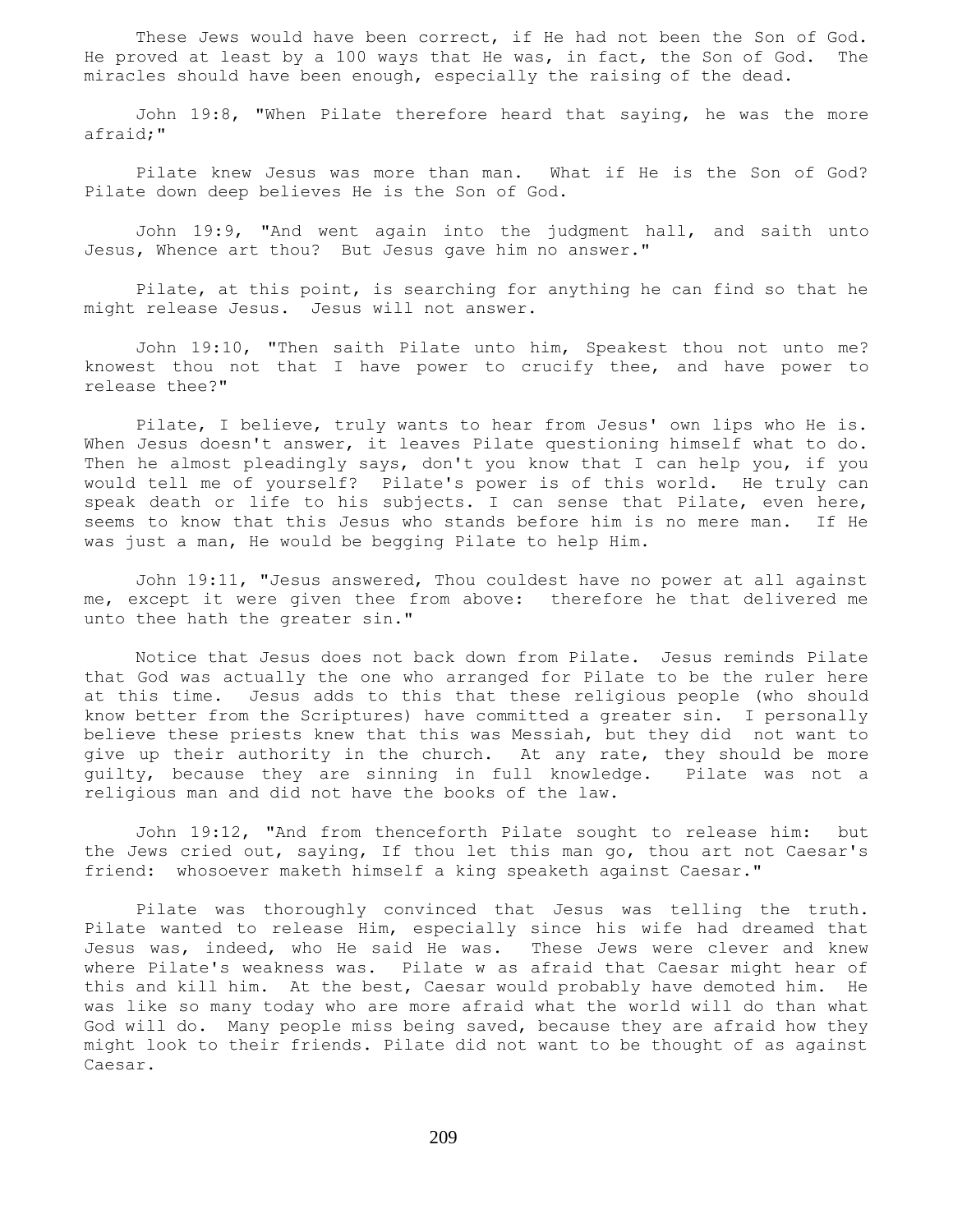John 19:13, "When Pilate therefore heard that saying, he brought Jesus forth, and sat down in the judgment seat in a place that is called the Pavement, but in the Hebrew, Gabbatha."

 Here we see, Pilate choosing the world over God. Gabbatha is the Roman tribunal. Pilate will try just one more time to get these Jews to accept Jesus as their king.

 John 19:14, "And it was the preparation of the passover, and about the sixth hour: and he saith unto the Jews, Behold your King!"

 Notice here, this does not say it was the sixth hour, it says about, which could have been even an hour earlier. Jesus was the Passover Lamb. Pilate tells them once more, this is your King.

 John 19:15, "But they cried out, Away with him, away with him, crucify him. Pilate saith unto them, Shall I crucify your King? The chief priests answered, We have no king but Caesar."

 One more time I want to remind you: the ones pushing for Jesus to be crucified were the priests of the church. They were supposed to know the Scriptures which clearly told of the coming of Messiah. Jesus fulfilled these Scriptures. Had they really known the Scriptures they would have known this was Christ (the Messiah). All of Pilate's pleading went unheeded. They (the priests) will settle for no less than to crucify Jesus.

 John 19:16, "Then delivered he him therefore unto them to be crucified. And they took Jesus, and led him away."

 Not only do these priests want Jesus crucified, but they want Him killed by a heathen ruler to make Jesus look as shameful as they could in the eyes of the Jews. The mob has ruled again. By this time Pilate has washed his hands of the matter, and t he Jewish leaders have said they will take the blame. The actual crucifixion would be done by Roman soldiers. Even though Pilate believed Jesus innocent, he let this mob cause him to crucify the King of all the world.

 John 19:17, "And he bearing his cross went forth into a place called the place of a skull, which is called in the Hebrew Golgotha:"

This hill of Golgatha, or Calvary as many call it, is outside the city wall of Jerusalem to, also, fulfill prophecy. This most cruel of deaths was suffered for each of us individually by our precious Lord and Saviour, Jesus Christ. The first time I saw this place of a skull, or Golgatha, I almost could not breathe for the overwhelming impact it had on me. A few years earlier the Lord had given me a song about His crucifixion. I will quote it here to give the full impact of what Jesus the Christ did for each of us.

> Thank you Jesus for dying for me. Thank you Jesus for hanging on that tree. I know dear Jesus that it should have been me. Thank you Jesus for dying for me.

You came from your home up in heaven above. You came to show God's undying love. You shed your blood to set me free.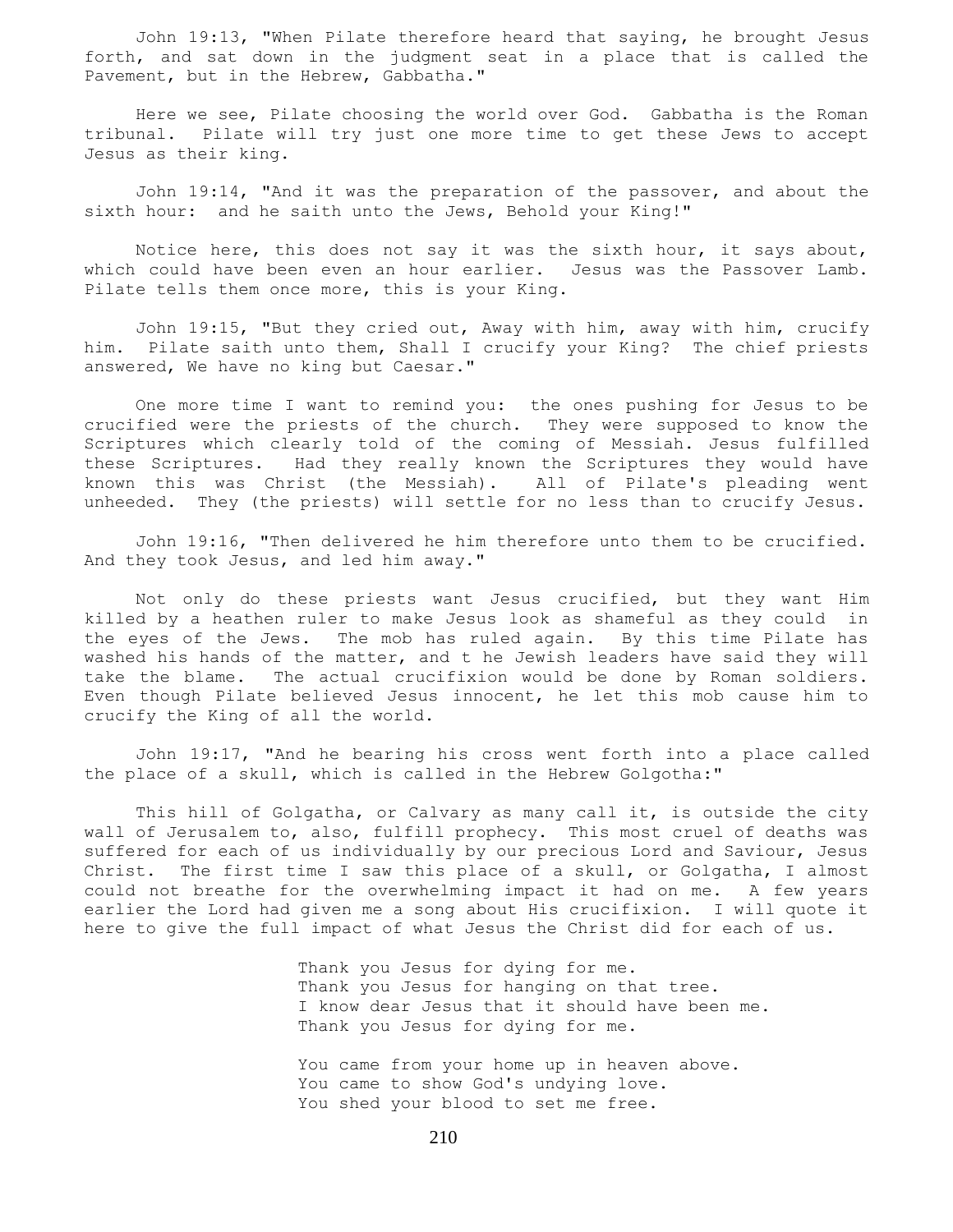Thank you Jesus for dying for me.

When the cares of this world seem too heavy to bear. Just look up and see Jesus and know that He cares. He has built us a home for eternity. Thank you Jesus for dying for me.

When the trump of the Lord shall sound from on high, I will go to meet my Lord in the sky. And I will reign with Him eternally. Thank you Jesus for dying for me.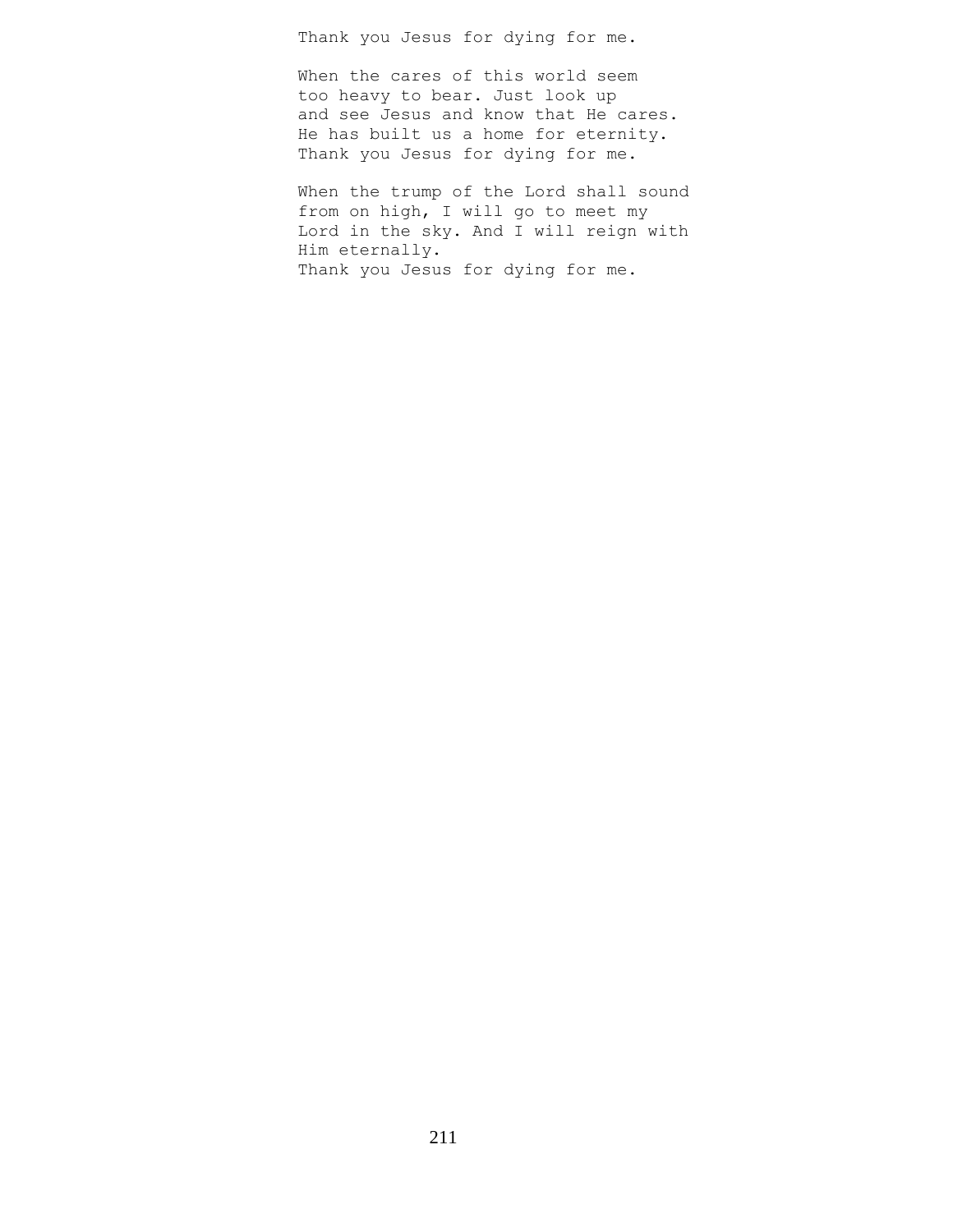## John 50 Questions

1. When Pilate took Jesus in verse 1, what did he do to Him? 2. What does the word above mean? 3. Why did Pilate do this to Jesus? 4. What did the soldiers make the crown of? 5. What color was the robe they put on Jesus? 6. What did the soldiers call Jesus? 7. In verse 4, what judgment did Pilate make of Jesus? 8. In verse 5, what does Pilate call Jesus? 9. What is Pilate saying in this name? 10. What did the chief priests and officers cry out that they wanted done to Jesus? 11. Why did the Jews claim that they wanted Jesus killed? 12. What effect did this have on Pilate? Verse 8 13. What question did Pilate ask Jesus that Jesus did not answer? 14. What power did Pilate tell Jesus he had? 15. In reply, Jesus tells Pilate his power comes from where? 16. Pilate wants to release Jesus, but is swayed when the Jews tell Pilate, if he releases Jesus he is not \_\_\_\_\_\_\_\_\_\_\_\_\_\_\_\_\_\_\_\_\_\_\_\_ friend. 17. Who was Pilate more afraid of than God? 18. What is another name for the Pavement? 19. What were the Jews preparing for? 20. Who did the chief priests say was their only king? 21. What was another name for the place of a skull? 22. Where was this located? 23. Did Jesus die for us as individuals or collectively?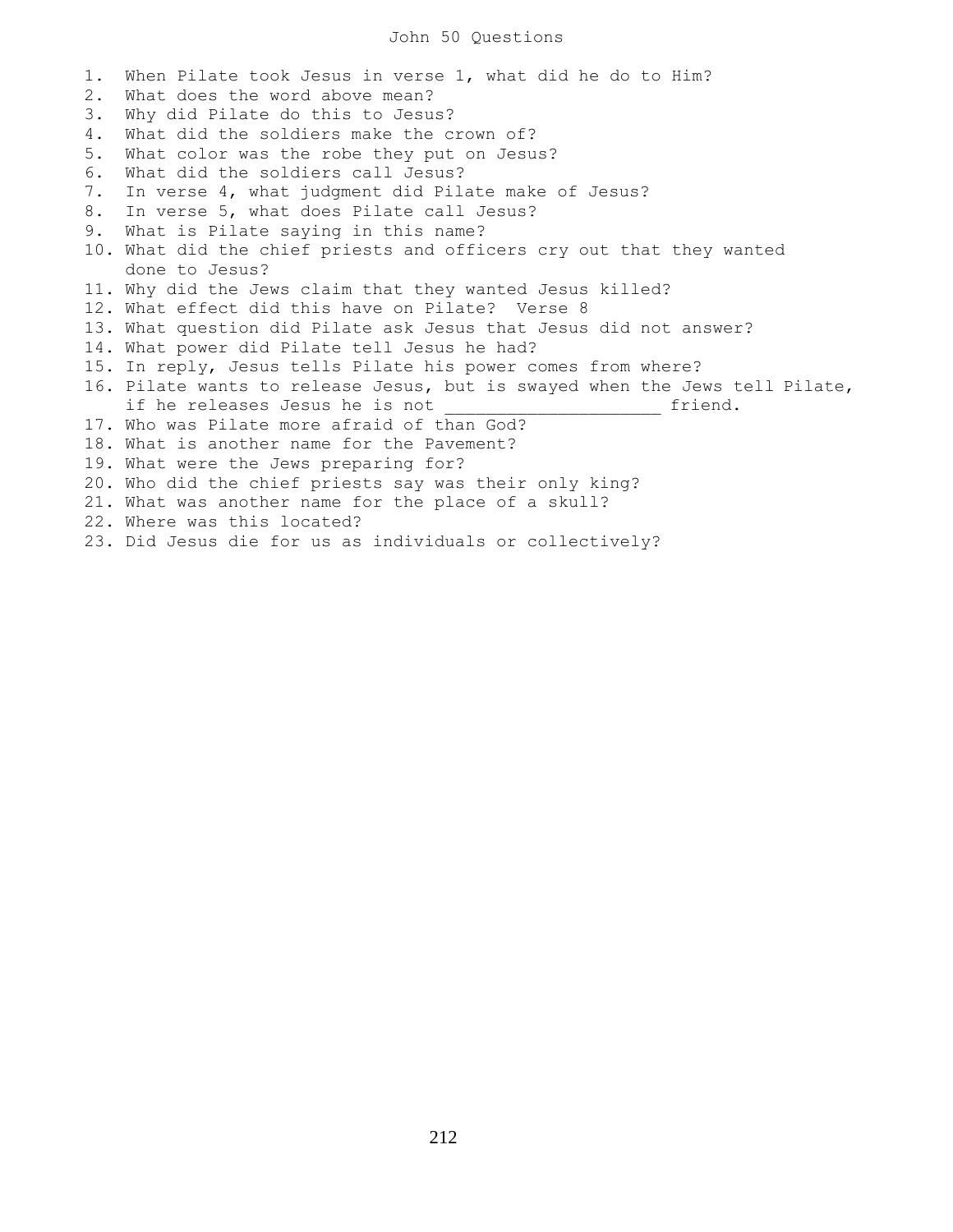We will begin this lesson in John 19:18.

 John 19:18, "Where they crucified him, and two other with him, on either side one, and Jesus in the midst."

 In the last lesson, we finished with them carrying Him to Golgatha and crucifying Him between two common thieves.

 John 19:19, "And Pilate wrote a title, and put it on the cross. And the writing was, JESUS OF NAZARETH THE KING OF THE JEWS."

 Pilate wrote the name on the cross, because Pilate knew in his own heart that Jesus was who He said He was.

 John 19:20, "This title then read many of the Jews: for the place where Jesus was crucified was nigh to the city: and it was written in Hebrew, and Greek, and Latin."

 Pilate wanted to make sure that whoever read this title could understand. In fact, this hill of Golgatha is just outside of the wall on a busy road leading out of Jerusalem. Scriptures were fulfilled in every detail of this crucifixion. Here are some Scriptures of prophecy that you should read in the Old Testament about the crucifixion: Psalms 41:9, Zechariah 11:12, Isaiah 50:6, Psalms 69:4, Isaiah 53:4-5, Isaiah 53:12, Psalms 22:16, Psalms 22:6-8, Psalms 69:21, Psalms 22:8, Psalms 109:4, Zechariah 12-10, Psalms 22:18, Psalms 34:20, and Isaiah 53:9.

 John 19:21, "Then said the chief priests of the Jews to Pilate, Write not, The King of the Jews; but that he said, I am the King of the Jews."

John 19:22, "Pilate answered, What I have written I have written."

 These chief priests knew that, even in death, this would make a strong statement to the people and they wanted this sign done away with. As we said before, Pilate would not take it off.

 John 19:23, "Then the soldiers, when they had crucified Jesus, took his garments, and made four parts, to every soldier a part; and also his oat: now the coat was without seam, woven from the top throughout."

 John 19:24, "They said therefore among themselves, Let us not rend it, but cast lots for it, whose it shall be: that the scripture might be fulfilled, which saith, They parted my raiment among them, and for my vesture they did cast lots. These things therefore the soldiers did."

 You can find this prophecy in Psalms 22:18. These soldiers had no idea that they were fulfilling prophecy. This tells me that God can use people who are not even saved to carry out His purposes.

 John 19:25, "Now there stood by the cross of Jesus his mother, and his mother's sister, Mary the wife of Cleophas, and Mary Magdalene."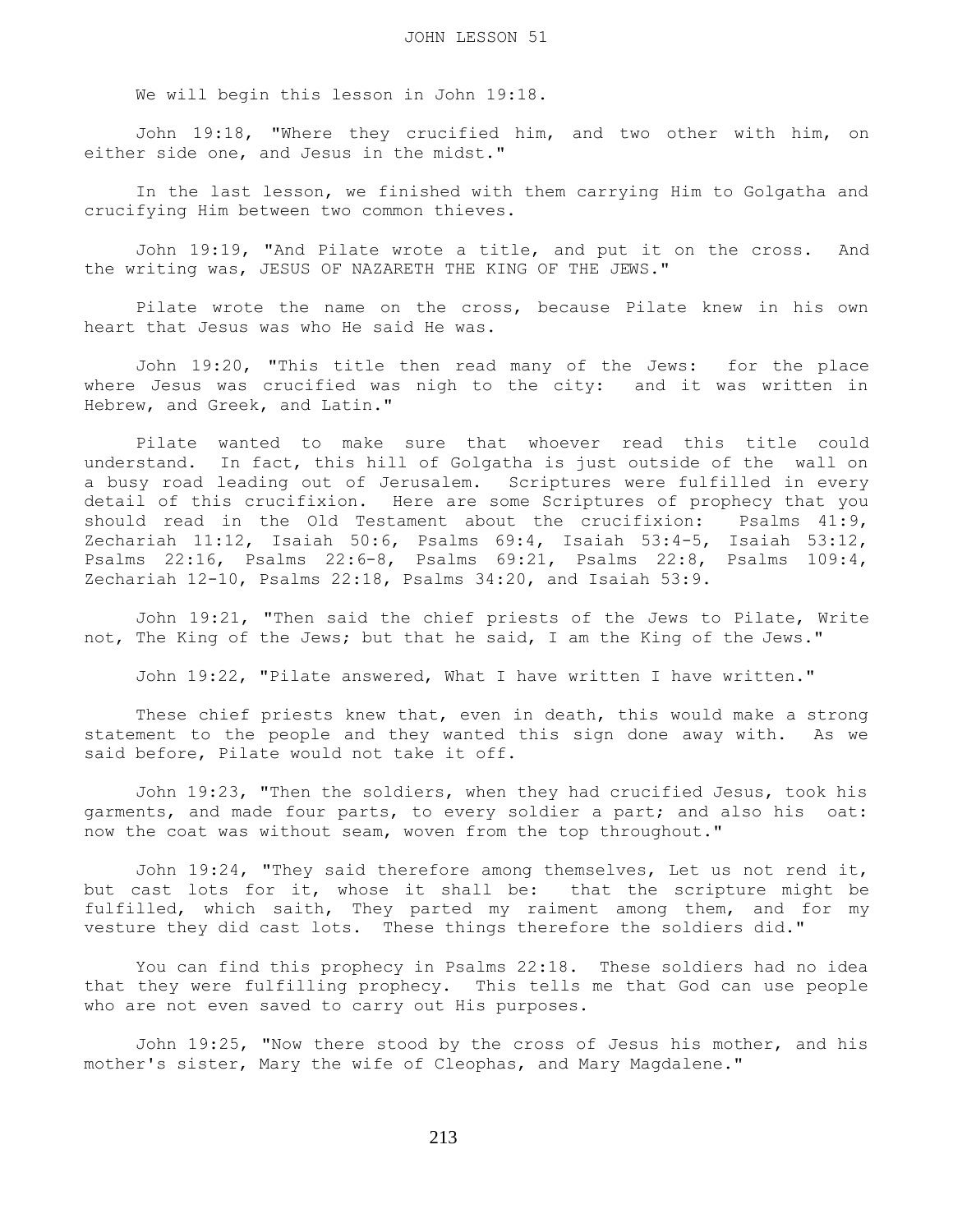These women seem to be near the cross. The same group of women are mentioned in Matthew 27:56 and in Mark 15:40. From the Scripture in Matthew and Mark, it appears that the mother's sister is wife of Cleophas. It really doesn't matter if there were 3 or 4. It is just interesting to note that the sister of Mary (the mother of Jesus) was there with her.

 John 19:26, "When Jesus therefore saw his mother, and the disciple standing by, whom he loved, he saith unto his mother, Woman, behold thy son!"

 This is most assuredly John that Jesus tells Mary (His mother) that John is her son.

 John 19:27, "Then saith he to the disciple, Behold thy mother! And from that hour that disciple took her unto his own home."

 John was more than just a disciple of Jesus. He was a trusted and much loved friend. The greatest honor Jesus could have paid anyone was to have entrusted His mother to him. John accepts this responsibility without hesitation. Mary then lives with John in his home as his mother. Jesus gave His mother to his closest and dearest friend, John.

 John 19:28, "After this, Jesus knowing that all things were now accomplished, that the scripture might be fulfilled, saith, I thirst."

 This is speaking of Psalms 69:21. Jesus had taken care of everything to be done. Now to fulfill a Scripture He says, I thirst.

 John 19:29, "Now there was set a vessel full of vinegar: and they filled a sponge with vinegar, and put it upon hyssop, and put it to his mouth."

 This, as we said before, was to fulfill the Scriptures. This hyssop, or reed as it is called in the other gospels, grows to 4 or 5 feet and would easily reach Jesus' mouth. This vinegar possibly was here for the soldiers and those crucified to dull their senses. In the next verse, we will see exactly why this was done here.

 John 19:30, "When Jesus therefore had received the vinegar, he said, It is finished: and he bowed his head, and gave up the ghost."

What was finished? The work on the cross: six hours of suffering. The Scriptures had now been fulfilled. In Luke 23:46, we learn that Jesus commanded His Spirit to leave His body and go to the Father. At this moment, nothing was left on the cross, but the empty shell of a body.

 John 19:31, "The Jews therefore, because it was the preparation, that the bodies should not remain upon the cross on the sabbath day, (for that sabbath day was an high day,) besought Pilate that their legs might be broken, and that they might be taken a way."

 John 19:32, "Then came the soldiers, and brake the legs of the first, and of the other which was crucified with him."

 John 19:33, "But when they came to Jesus, and saw that he was dead already, they brake not his legs:"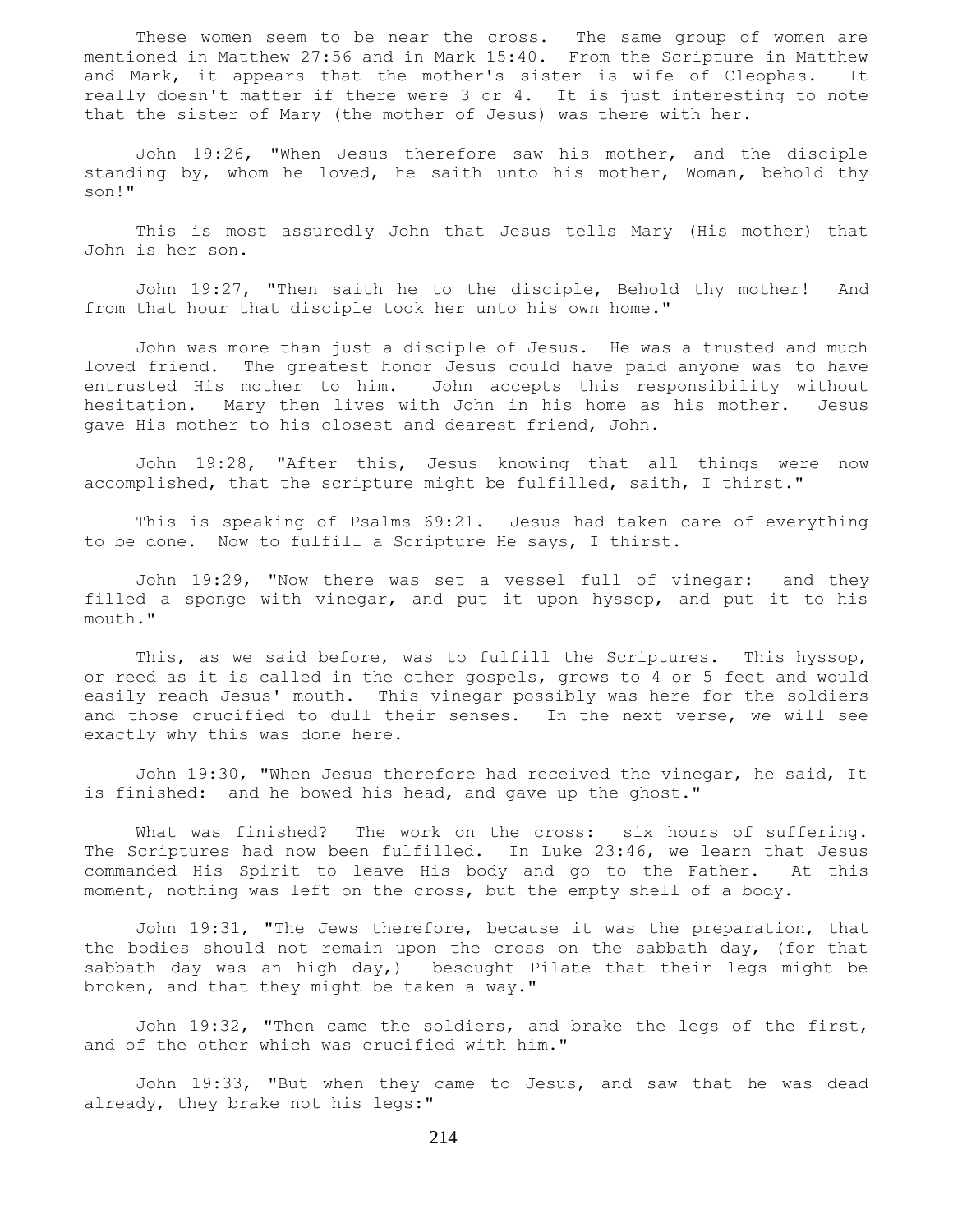It was very important that the legs of the Lamb of God not be broken. This sabbath during the Feast of Unleavened Bread was also associated with the Passover celebration. For Jesus to be the Passover Lamb, He must be dead before 6 p.m. He was dead at 3 p.m. He hung on the cross six hours from 9 a.m. to 3 p.m. He had to be entombed before 6 p.m. when sabbath started. It was a very serious offense to work on sabbath. This death at 3 p.m. gave time for them to go and ask His body and bury it in the cave.

 John 19:34, "But one of the soldiers with a spear pierced his side, and forthwith came there out blood and water."

 John 19:35, "And he that saw it bare record, and his record is true: and he knoweth that he saith true, that ye might believe."

We read in I John 5:6, "This is he that came by water and blood, even Jesus Christ; not by water only, but by water and blood. And it is the Spirit that beareth witness, because the Spirit is truth." Read on through verse 8 to get a more detailed explanation. Without the shedding of blood, there is no remission of sin. Jesus shed His blood for our sin.

 John 19:36, "For these things were done, that the scripture should be fulfilled, A bone of him shall not be broken."

 John 19:37, "And again another scripture saith, They shall look on him whom they pierced."

 These prophesies are found in Zechariah 12:10 and Psalms 34:20. The Lamb sacrifice could not have broken bones to be acceptable to God.

 John 19:38, "And after this Joseph of Arimathaea, being a disciple of Jesus, but secretly for fear of the Jews, besought Pilate that he might take away the body of Jesus: and Pilate gave him leave. He came therefore, and took the body of Jesus."

 John 19:39, "And there came also Nicodemus, which at the first came to Jesus by night, and brought a mixture of myrrh and aloes, about an hundred pound weight."

 Joseph of Arimathaea was a rich man and had a tomb which had not been lain in. Pilate surely was even more convinced of who Jesus was after the earthquake and the three hours of darkness on the land. He was very cooperative with Joseph. Joseph h ad to get the body entombed before 6 p.m. when sabbath started. Nicodemus believed, but was a fearful man. He brought the perfume for the burial. Jesus was not embalmed. Jews were never embalmed. They were buried immediately. Embalming was an Egyptian custom.

 John 19:40, "Then took they the body of Jesus, and wound it in linen clothes with the spices, as the manner of the Jews is to bury."

The Romans cremated, the Egyptians embalmed, and the Jews wrapped in linen with perfumes.

 John 19:41, "Now in the place where he was crucified there was a garden; and in the garden a new sepulchre, wherein was never man yet laid."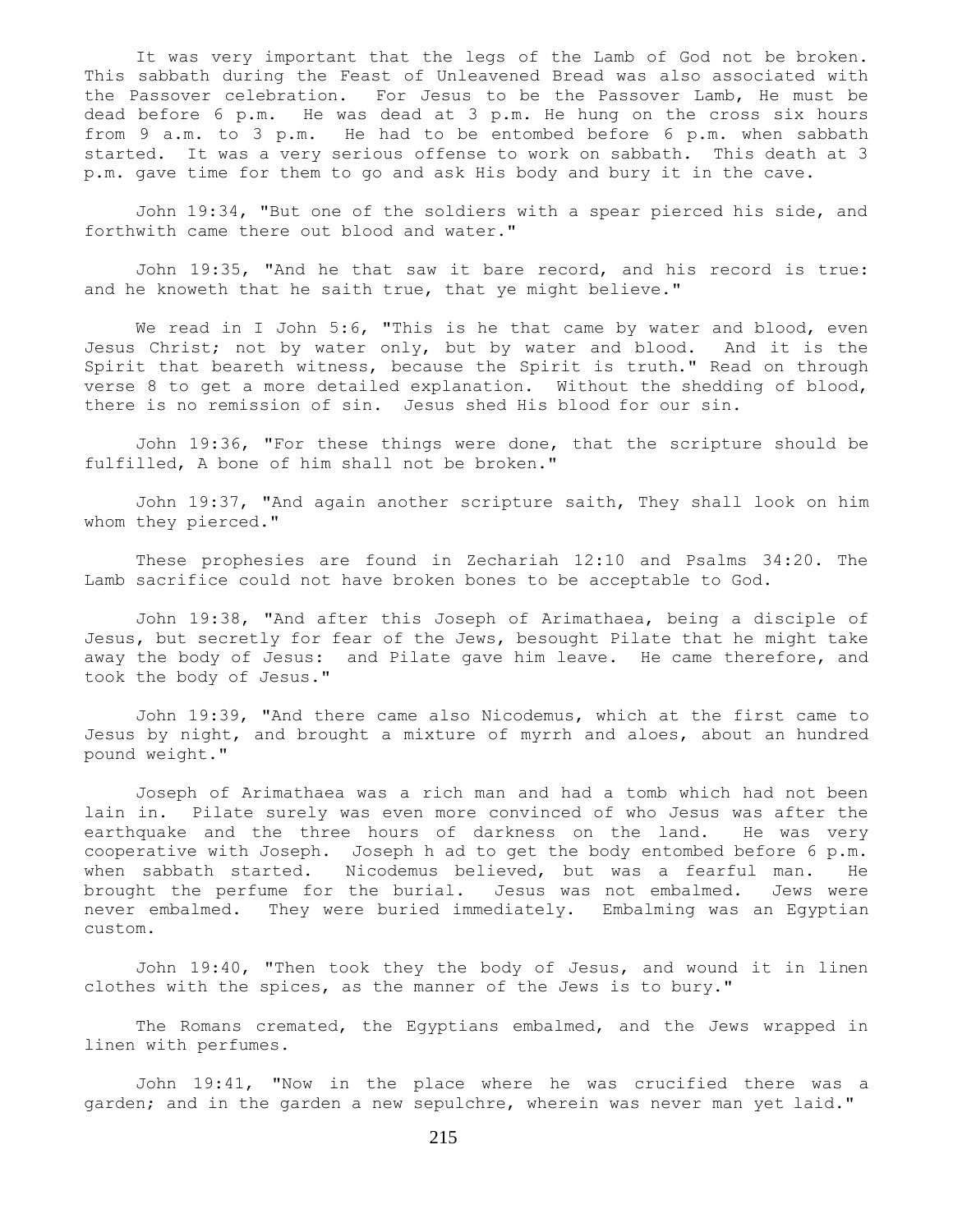John 19:42, "There laid they Jesus therefore because of the Jews' preparation day; for the sepulchre was nigh at hand."

 The sepulchre was actually at the foot of the hill where Jesus was crucified, so it would be no problem to quickly entomb Jesus' body here. The Jewish people spent what they could afford to have a big funeral, so this expensive tomb hewn out in the side of the mountain and the expensive perfume makes this a very appropriate entombment for a Jew.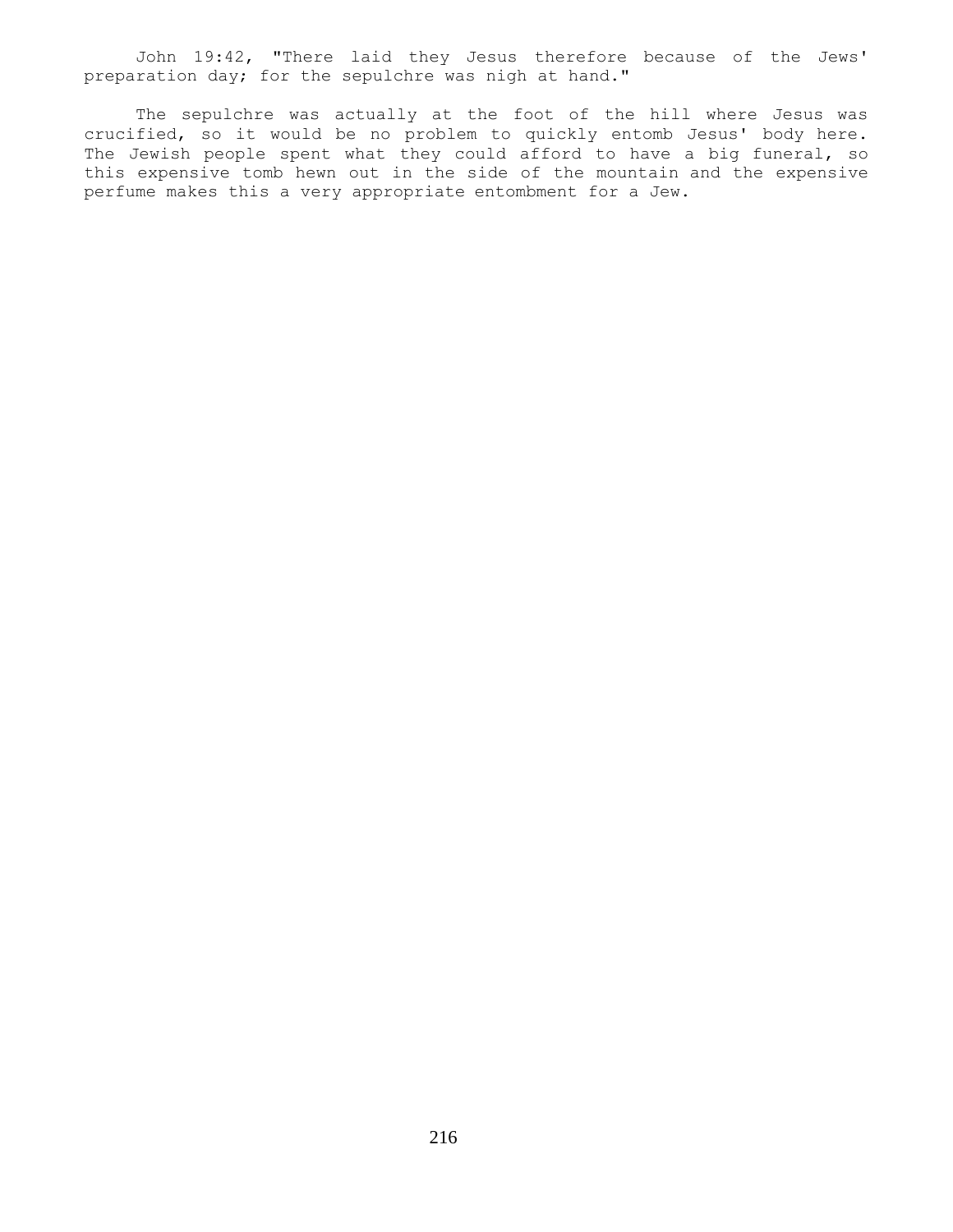1. Who was crucified with Jesus? 2. What was the title Pilate put on the cross? 3. What languages was it written in? 4. Who read the message on the cross? 5. Name at least five prophecies fulfilled here? 6. Who complained to Pilate about the title? 7. What did they want him to change it to? 8. Did Pilate do what the Jews asked? 9. What happened to Jesus' garments? 10. Why did they not tear the robe? 11. How did they decide who got the robe? 12. Who were the women standing by the cross? 13. Who did Jesus give His mother to? 14. Did the disciple accept this responsibility? 15. When Jesus knew all was fulfilled, what did He say? 16. What was put to Jesus' mouth? 17. When did Jesus say, It is finished? 18. How long did Jesus hang on the cross? 19. In Luke 23:46, what do we learn about Jesus' Spirit? 20. What was left on the cross? 21. Why did the Jews want Pilate to have the prisoners' legs broken? 22. Why did they not break Jesus' legs? 23. What did one of the soldiers do with a spear? 24. Where, in I John, do we read about the water and the blood? 25. Where was the Old Testament Scripture that says a bone of Him shall not be broken? 26. Who was the disciple of Jesus who asked for His body? 27. Did Pilate do it? 28. Who brought 100 lbs. of myrrh and aloes to use in the entombment? 29. Who cremates their dead? 30. Who embalms their dead? 31. Who wrapped their dead in linen? 32. Where was Jesus laid?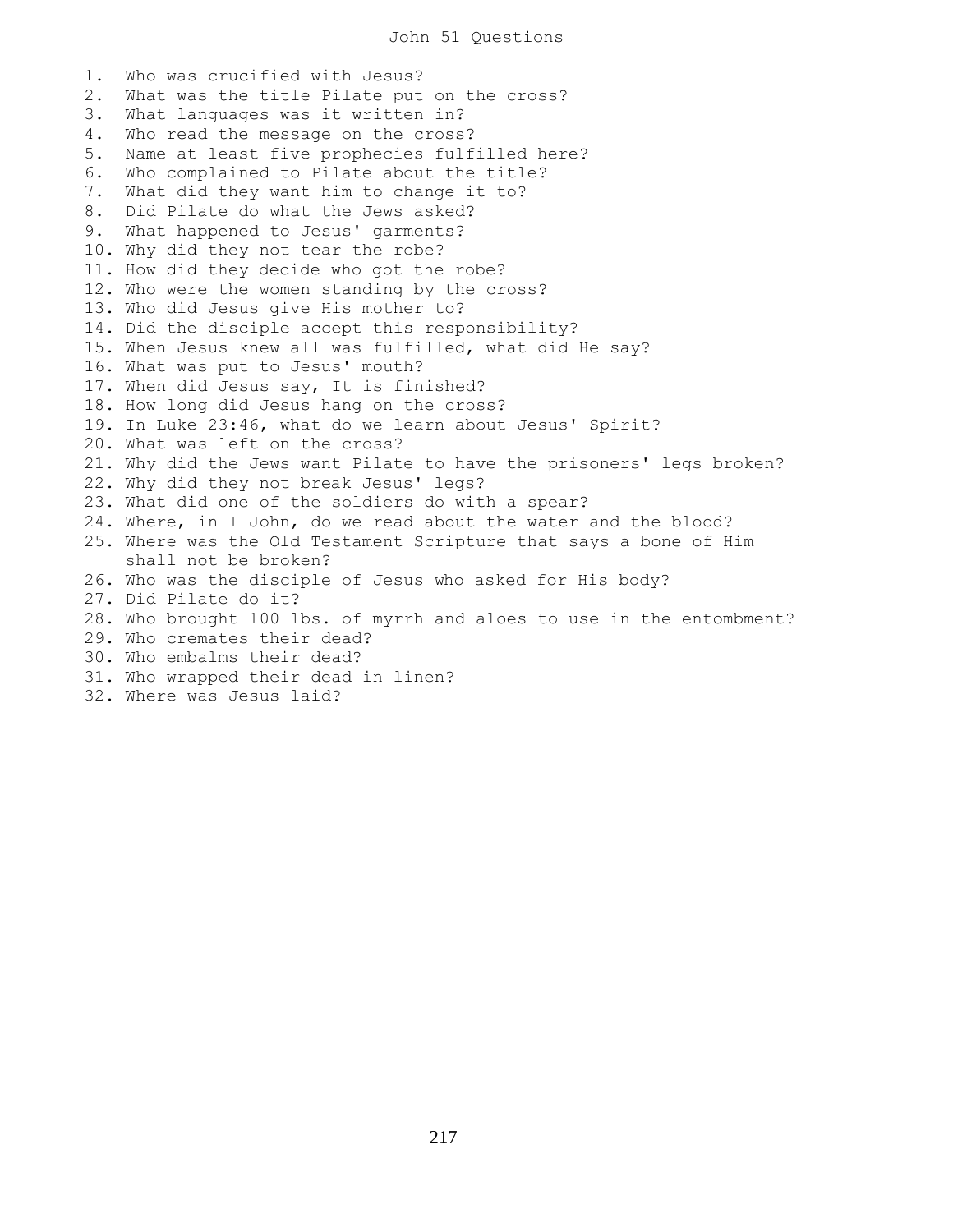We will begin this lesson in John 20:1.

 John 20:1, "The first day of the week cometh Mary Magdalene early, when it was yet dark, unto the sepulchre, and seeth the stone taken away from the sepulchre."

 This was the very first time that she could leave her home. From 6 p.m. Friday until 6 p.m. Saturday was the Jewish sabbath. They could not go anywhere on sabbath. Mary Magdalene was the Mary that Jesus had cast seven devils out of. This day mentioned is Sunday. This day would soon be called the Lord's day. This would be the very first Easter Sunday.

 John 20:2, "Then she runneth, and cometh to Simon Peter, and to the other disciple, whom Jesus loved, and saith unto them, They have taken away the Lord out of the sepulchre, and we know not where they have laid him."

 The other disciple mentioned here is John. Mary Magdalene was astonished that the huge stone had been rolled away. She, perhaps, thought that the Roman soldiers or the Jewish leaders had taken His body away. John and Peter were undoubtedly very close friends, along with James. These three many times had gone aside privately with Jesus.

 John 20:3, "Peter therefore went forth, and that other disciple, and came to the sepulchre."

 The excitement of the woman aroused Peter and John, and they ran to the sepulchre.

 John 20:4, "So they ran both together: and the other disciple did outrun Peter, and came first to the sepulchre."

 We know that John was younger than Peter, and that coupled with the excitement caused him to get there quicker than the older disciple, Peter.

 John 20:5, "And he stooping down, and looking in, saw the linen clothes lying; yet went he not in."

 Perhaps, John was too frightened to go inside until Peter got there so they could go in together. John took a peep inside, but saw nothing except the clothes of linen which had been on Jesus.

 John 20:6, "Then cometh Simon Peter following him, and went into the sepulchre, and seeth the linen clothes lie,"

 John 20:7, "And the napkin, that was about his head, not lying with the linen clothes, but wrapped together in a place by itself."

 Peter took time to look around and quickly realized these were the things that Jesus had been wearing when He was placed in the sepulchre.

 John 20:8, "Then went in also that other disciple, which came first to the sepulchre, and he saw, and believed."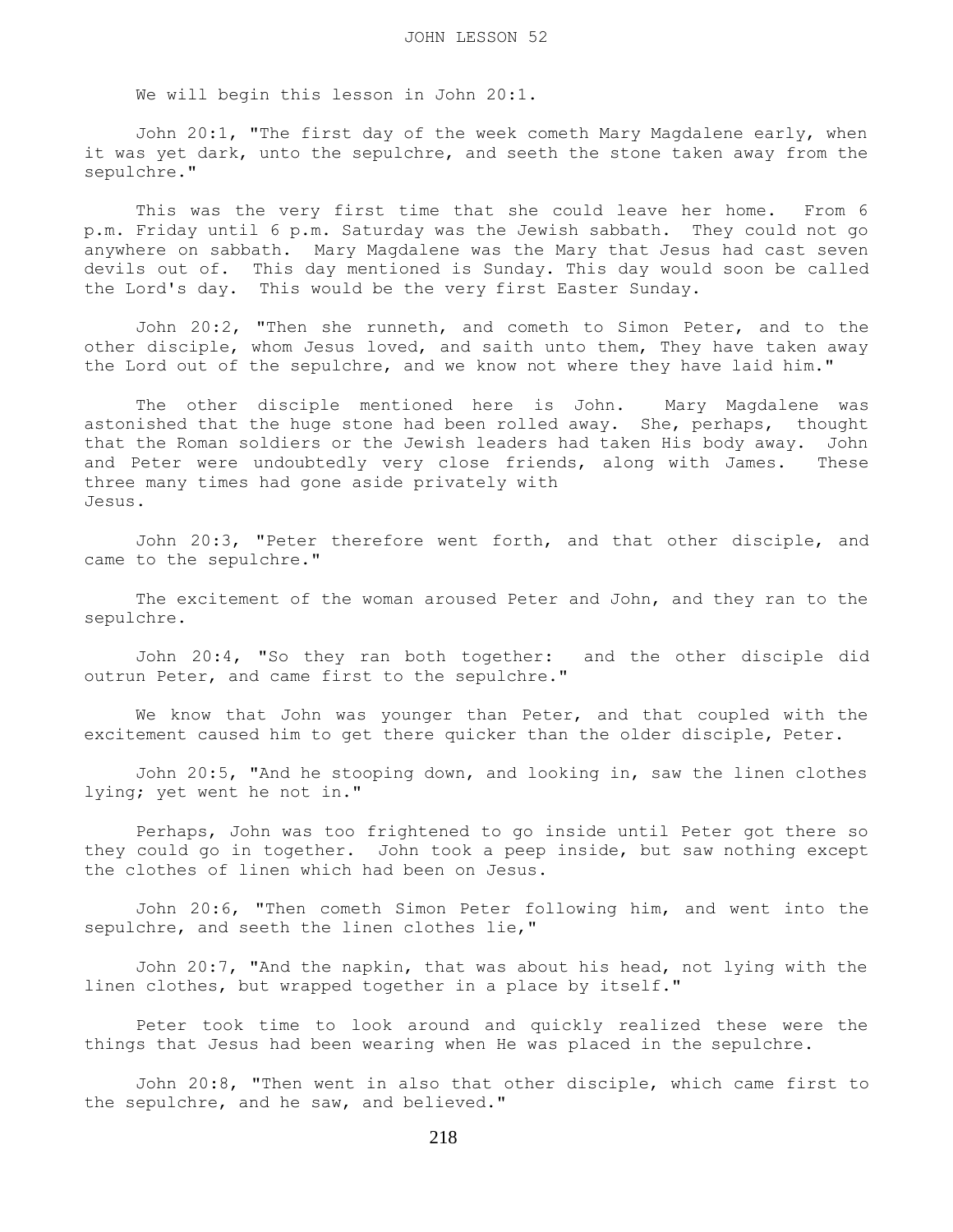John had been frightened, being a youth, but when Peter went in, he felt safe in going in, also. When John saw this, he believed. He believed Mary that Jesus was no longer there.

 John 20:9, "For as yet they knew not the scripture, that he must rise again from the dead."

 Why they didn't know is not explained, Jesus had told them over and over while He was with them, but somehow it had not soaked into their thinking: that on the third day He would rise again.

John 20:10, "Then the disciples went away again unto their own home."

 Surely they were thinking that something unusual had happened here, but they had not been able to figure out what.

 John 20:11, "But Mary stood without at the sepulchre weeping: and as she wept, she stooped down, and looked into the sepulchre,"

 Even Jesus' body had been important to Mary. Her thought must have been that they had taken all contact with her Saviour away. Her sorrow would be turned into joy.

 John 20:12, "And seeth two angels in white sitting, the one at the head, and the other at the feet where the body of Jesus had lain."

 Looking with the physical eye could, perhaps, not reveal these two angels, but Mary was looking, broken in spirit. Jesus will not leave her without hope. The sight of these two angels brought hope to Mary. Mary is not one who sees, but yet cannot see. She believes and can see the glories of God.

 John 20:13, "And they say unto her, Woman, why weepest thou? She saith unto them, Because they have taken away my Lord, and I know not where they have laid him."

 Mary was so grief stricken that she had failed to realize these two angels had brought good news to her. She is still interested in finding the body of Jesus that she might be even that close to Him. Even in death sometimes, we feel better when we visit the grave of the deceased.

 John 20:14, "And when she had thus said, she turned herself back, and saw Jesus standing, and knew not that it was Jesus."

 This seems to be a strange Scripture, but truly it is not. Our bodies will be changed from a fleshly body into a spiritual body before they go to heaven. My own personal belief is that the Spirit of Jesus went immediately to the throne of God when He commanded His Spirit to go to the Father. On the third day, I believe, His Spirit rejoined His body. His body was transformed into a Spiritual body. In I Corinthians, the 15th chapter verse 44, the natural body must be transformed to spirit to go to heaven. When He speaks to her, and calls her Mary, she recognizes Him. I Corinthians 15:51- 52, "Behold, I shew you a mystery; We shall not all sleep, but we shall all be changed." V-52, "In a moment, in the twinkling of an eye, at the last trump: for the trumpet shall sound, and the dead shall be raised incorruptible, and we shall be changed."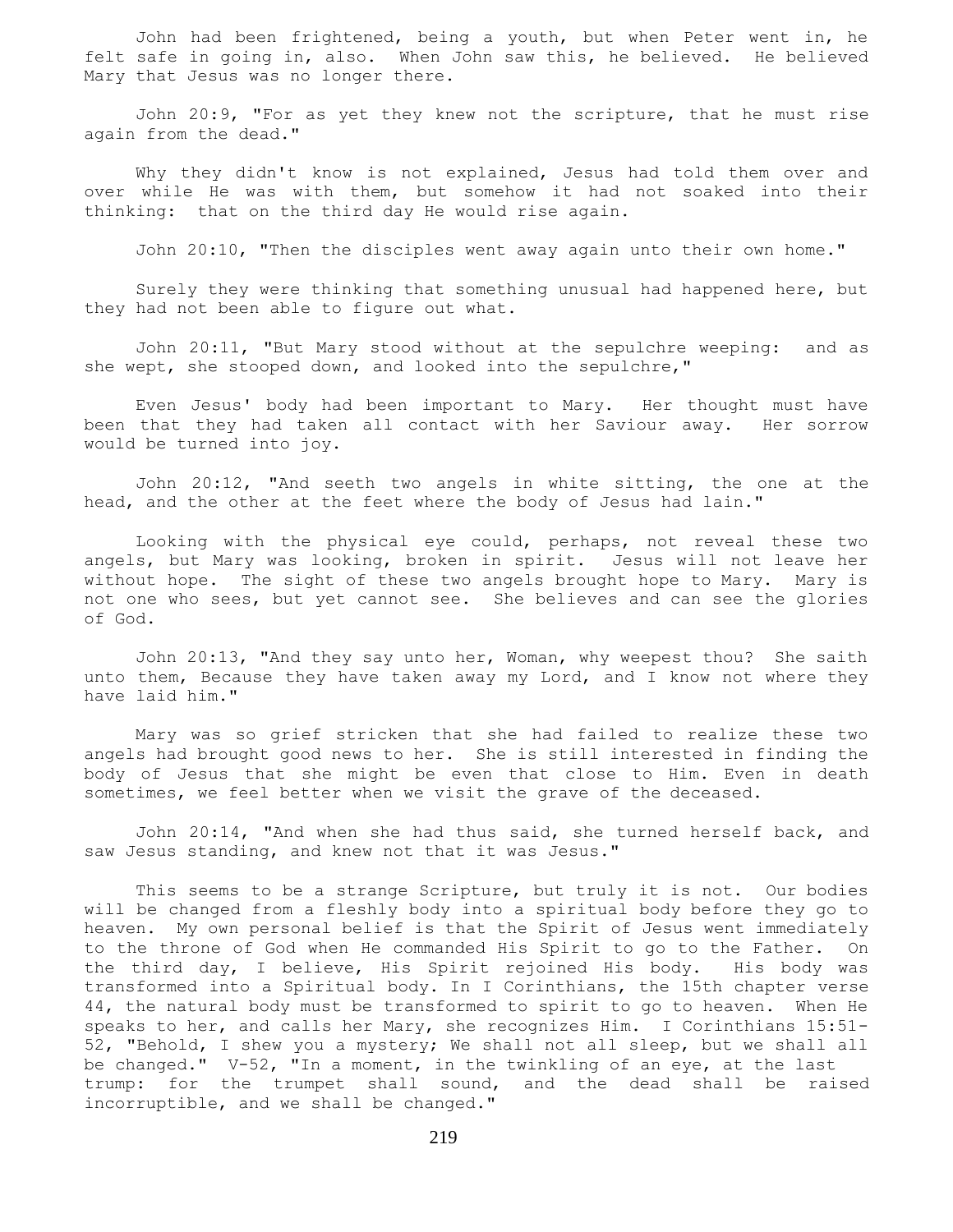John 20:15, "Jesus saith unto her, Woman, why weepest thou? Whom seekest thou? She, supposing him to be the gardener, saith unto him, Sir, if thou have borne him hence, tell me where thou hast laid him, and I will take him away."

 Mary is so bereaved that she is still inquiring of Jesus' body. He must have looked like a natural man, or she would not have thought Him to be a gardener. When Jesus called her woman, she represented all of suffering humanity.

 John 20:16, "Jesus saith unto her, Mary. She turned herself, and saith unto him, Rabboni; which is to say, Master."

 There was something in the way He said her name that revealed to Mary who He was. Rabboni or Master means you are my Lord. In this moment, Mary is thrust from worshipping Jesus as Healer, Teacher, Deliverer to worshipping Him as Lord of all. There is no doubt that Mary saw Him in all His glory here. There was such an awakening in her spirit as to who He really is.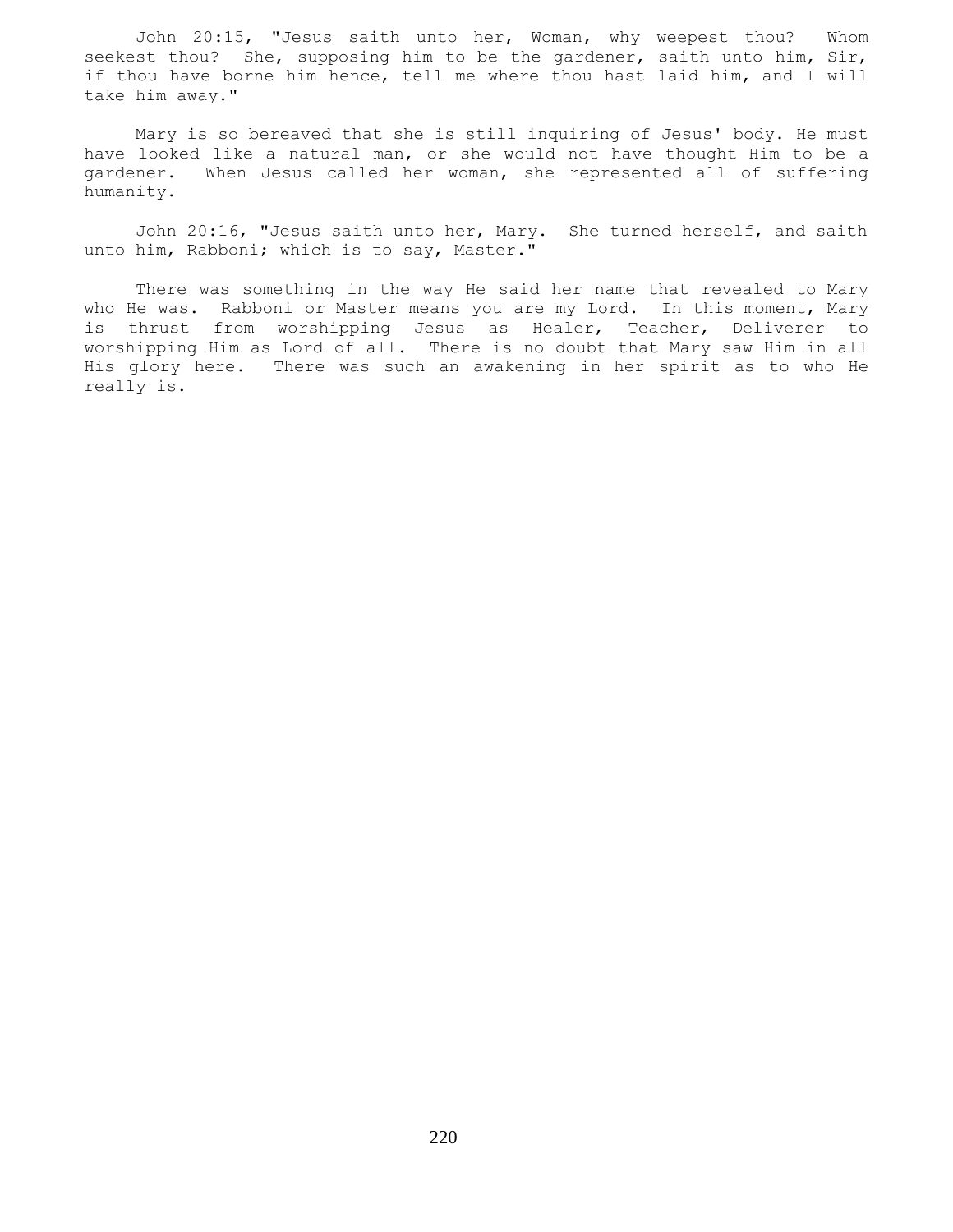## John 52 Questions

1. When did Mary Magdalene come to the sepulchre? 2. What did she see that surprised her? 3. When was Jewish sabbath? 4. What would this day soon be called? 5. Who did she run and tell? 6. Which of the men arrived first at the sepulchre? 7. Who was the first to go in? 8. What did they see inside? 9. Where did they return to? 10. Who stayed behind? 11. Why did they not realize what had happened? 12. What was Mary doing at the sepulchre after the men left? 13. Who did Mary see at the head and foot of where Jesus had lain? 14. What did they ask Mary? 15. When she turned she saw whom? 16. Who did she think He was? 17. In I Corinthians 15:44, what do we learn about the body? 18. In verse 51 of I Corinthians, what shall all do? 19. When does Mary recognize Jesus? 20. What does Mary call Jesus? 21. What major change has taken place in Mary?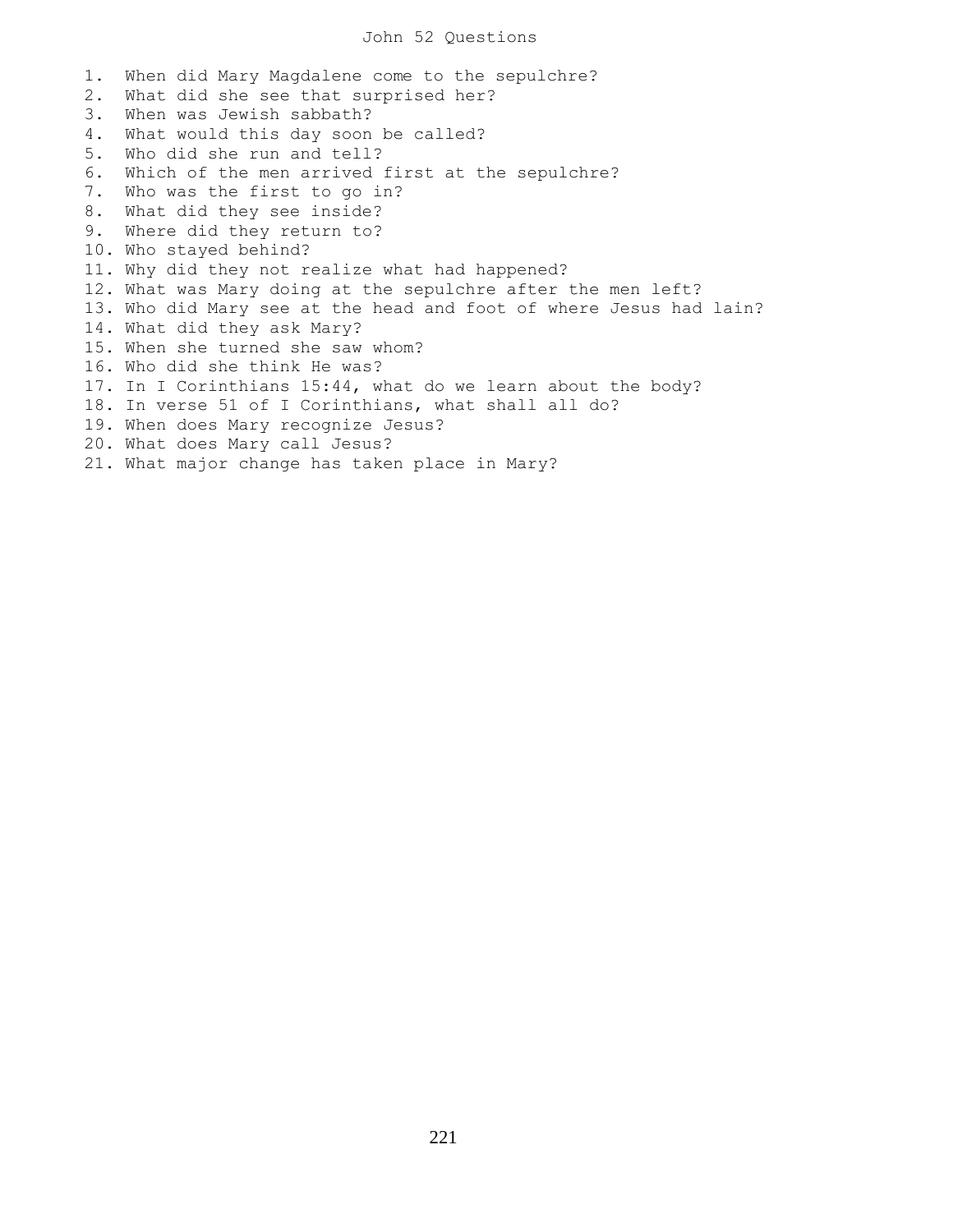We will begin this lesson in John 20:17.

 John 20:17, "Jesus saith unto her, Touch me not; for I am not yet ascended to my Father: but go to my brethren, and say unto them, I ascend unto my Father, and your Father; and to my God, and your God."

 In the last lesson, Mary has just recognized Jesus and called Him Rabboni or Master. Of course, it is a great desire on her part to touch Him to make sure this is not just her imagination. We spoke of the two kinds of bodies that are explained in I Corinthians chapter 15 in the last lesson. My own personal belief is that this is the Spirit body which the Spirit of Jesus has re-united with. Jesus tells Mary to go tell the disciples. This makes Mary a missionary. She is to carry the good new s to her brethren. Mary will be the first to spread the great resurrection story. We will see in the next verse that Mary is obedient and does just exactly what Jesus has told her to do. All believers in Christ have been adopted into the family of God. He is our Father God, as well as the Father and God of Jesus.

 John 20:18, "Mary Magdalene came and told the disciples that she had seen the Lord, and that he had spoken these things unto her."

 We see here, that John leaves no doubt which Mary this is that brings the gospel message. Notice that Jesus uses those of the earth whom the world believes is unworthy to bring His message.

 John 20:19, "Then the same day at evening, being the first day of the week, when the doors were shut where the disciples were assembled for fear of the Jews, came Jesus and stood in the midst, and saith unto them, Peace be unto you."

 Jesus is now in His glorified body. It is not necessary for Him to open the door. This appearance of Jesus is the same evening that He had shown Himself to Mary at the sepulchre that morning. This is still Sunday. These disciples had probably assembled to sort out what Mary had told them. They were afraid to meet publicly for fear that they would be killed. Jesus is the King of Peace, so this greeting is no big surprise.

 John 20:20, "And when he had so said, he shewed unto them his hands and his side. Then were the disciples glad, when they saw the Lord."

 Jesus' appearance was different, and yet the scars were still in His hands and side. The Spirit body has a great deal to do with the physical body, but is definitely changed, also. These disciples had been confused and, perhaps, some did not believe when Mary told them that she had seen Jesus. Now they know for themselves that He is risen, and they are glad.

 John 20:21, "Then said Jesus to them again, Peace be unto you: as my Father hath sent me, even so send I you."

 There is a peace that comes when we receive the Truth of Jesus Christ into our lives. We have no fear of death, because we know there is a resurrection. Now Jesus gives them a job to do. They are to carry he good

222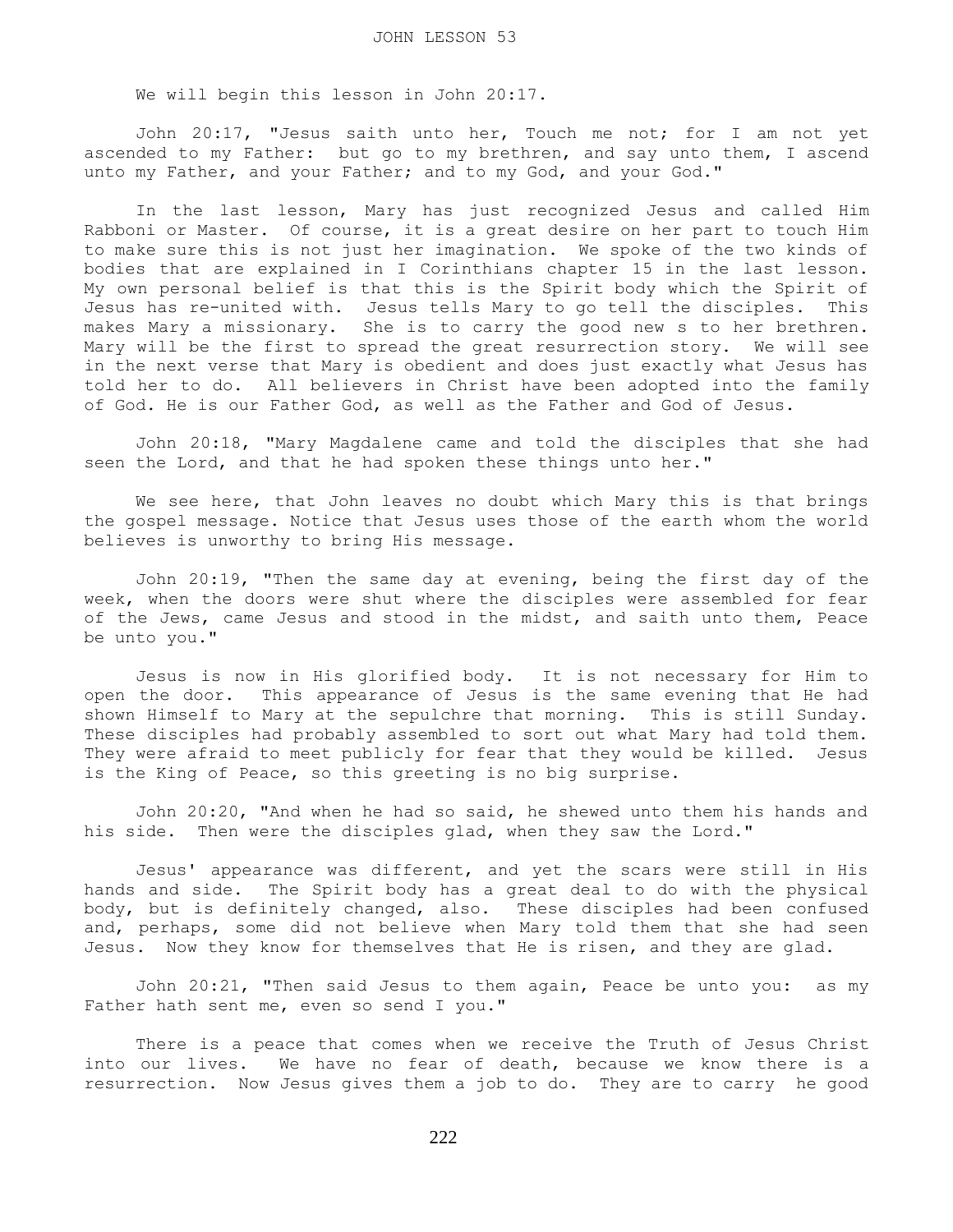news of the gospel to the entire world. Just as the Father sent Jesus on a mission to save the world, now Jesus sends His followers to save the world.

 John 20:22, "And when he had said this, he breathed on them, and saith unto them, Receive ye the Holy Ghost:"

 This Holy Spirit would breathe into these disciples eternal life. This would empower them to carry out the work that Jesus had begun. The very next verse tells you something of the Power He has breathed into them. Jesus gives the Spirit of everlasting life along with the powerful anointing. This divine life which Jesus gives these disciples will empower them to do things impossible to do in the flesh.

 John 20:23, "Whosesoever sins ye remit, they are remitted unto them; and whosesoever sins ye retain, they are retained."

 This is a very hard Scripture, except for the fact that these disciples are extensions of Jesus' ministry. Just as Jesus had said, on another occasion, that when two agree as touching anything on this earth it shall be done of my Father in heaven, Matthew 18:19. We, also, have read here in John chapter 14, that believers can do the same miracles Jesus did when He was on earth, if they are done in the name of Jesus. This is an empowering to use the name of Jesus. These disciples are an extension of Jesus' ministry. They must do these things in His name is the only difference. It is Jesus' power.

 John 20:24, "But Thomas, one of the twelve, called Didymus, was not with them when Jesus came."

 John 20:25, "The other disciples therefore said unto him, We have seen the Lord. But he said unto them, Except I shall see in his hands the print of the nails, and put my finger into the print of the nails, and thrust my hand into his side, I will not believe."

 This reminds me so much of many people today. They want facts before they will believe on Jesus. Facts and faith are not the same. Without faith, it is impossible to please God. This Scripture above, is why a person who does not believe today is called a doubting Thomas. The Bible must be taken by faith. Abraham's righteousness was because he had faith. We are heirs with Abraham, if we have faith.

 John 20:26, "And after eight days again his disciples were within, and Thomas with them: then came Jesus, the doors being shut, and stood in the midst, and said, Peace be unto you."

 John 20:27, "Then saith he to Thomas, Reach hither thy finger, and behold my hands; and reach hither thy hand, and thrust it into my side: and be not faithless, but believing."

 Thomas did not enjoy that extra eight days of faith that the others had. Just Jesus suddenly appearing in the room should have been enough, but when Jesus repeated the very things Thomas had said, Thomas believed. As I said: without faith, it is impossible to please God. It bothers me when people get too caught up in the literal word and doubt everything and everyone. God is a Spirit. We must understand and believe in our spirit to please God.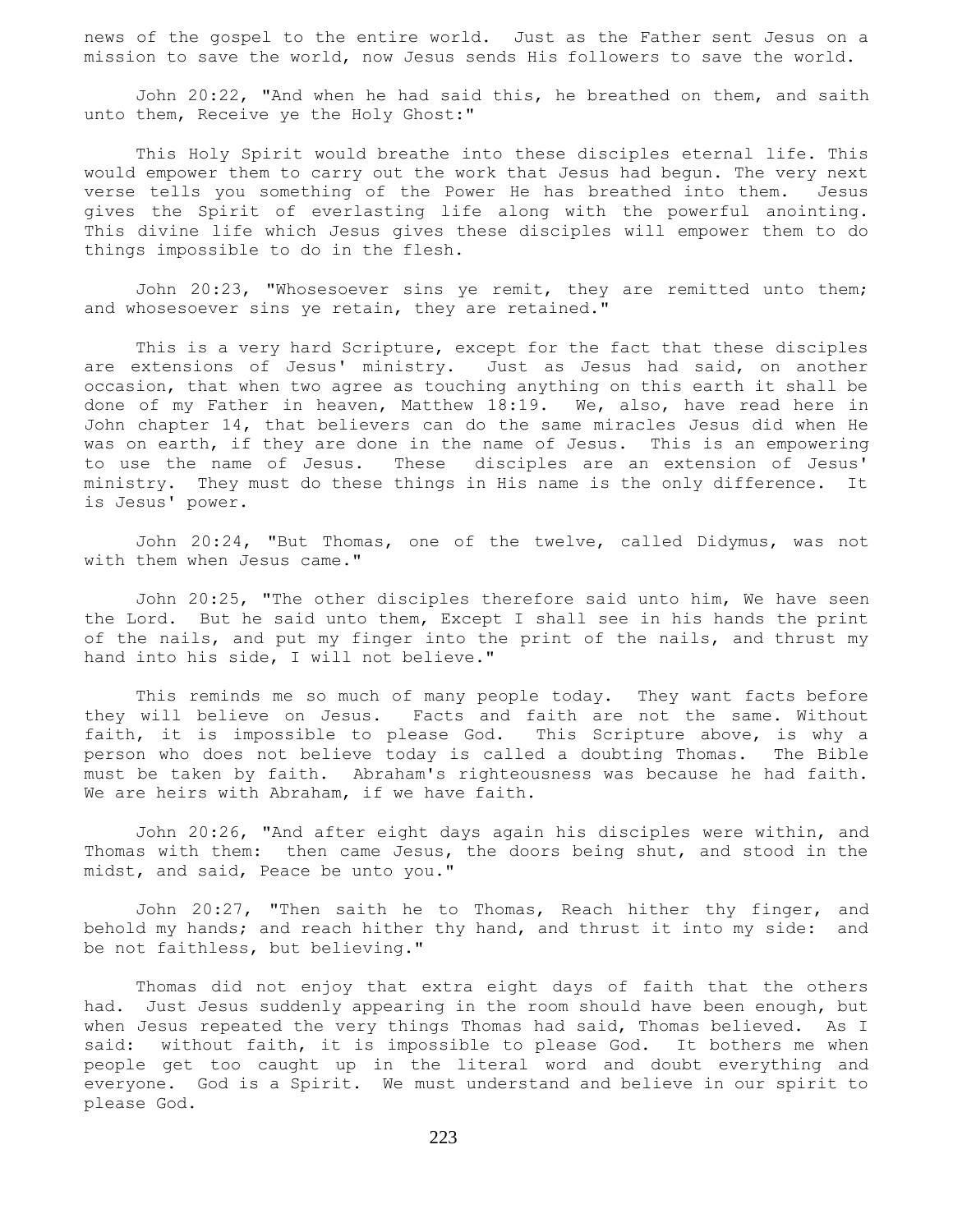John 20:28, "And Thomas answered and said unto him, My Lord and My God."

 Suddenly Thomas moves from the unbelieving to the side of undeniable faith. His eyes have been opened, and He calls Jesus more than Saviour; he calls Him Lord, which means he is Jesus' servant. The widest understanding comes when he calls Jesus his God.

 John 20:29, "Jesus saith unto him, Thomas, because thou hast seen me, thou hast believed: blessed are they that have not seen, and yet have believed."

 I really believe for this very reason God has not allowed the masses to see the Ark of Noah on Mount Arrarat. When this great ship is found, photographed, and revealed to all, many will believe because of undeniable evidence. I believe God does not want us to believe with our mind. God wants us to believe with our heart, because we love Him. In Hebrews 11:1 it says, "Now faith is the substance of things hoped for, the evidence of things not seen." This is the faith God respects. It takes no faith at all to believe in something you can see with your eyes. In chapter 11 of Hebrews, there is a large number of people listed who believed without seeing. God loves and blesses them the most.

 John 20:30, "And many other signs truly did Jesus in the presence of his disciples, which are not written in this book:"

 John 20:31, "But these are written, that ye might believe that Jesus is the Christ, the Son of God; and that believing ye might have life through his name."

 Notice what you must believe, That Jesus is Messiah, Christ (the Anointed one of God). When you believe He is the Son of God, you believe He was born of a virgin. We receive ever lasting life when we truly believe in our heart these things. Romans 10:9-10 says, "That if thou shalt confess with thy mouth the Lord Jesus, and shalt believe in thine heart that God hath raised him from the dead, thou shalt be saved." V-10, "For with the heart man believeth unto righteousness; and with the mouth confession is made unto salvation."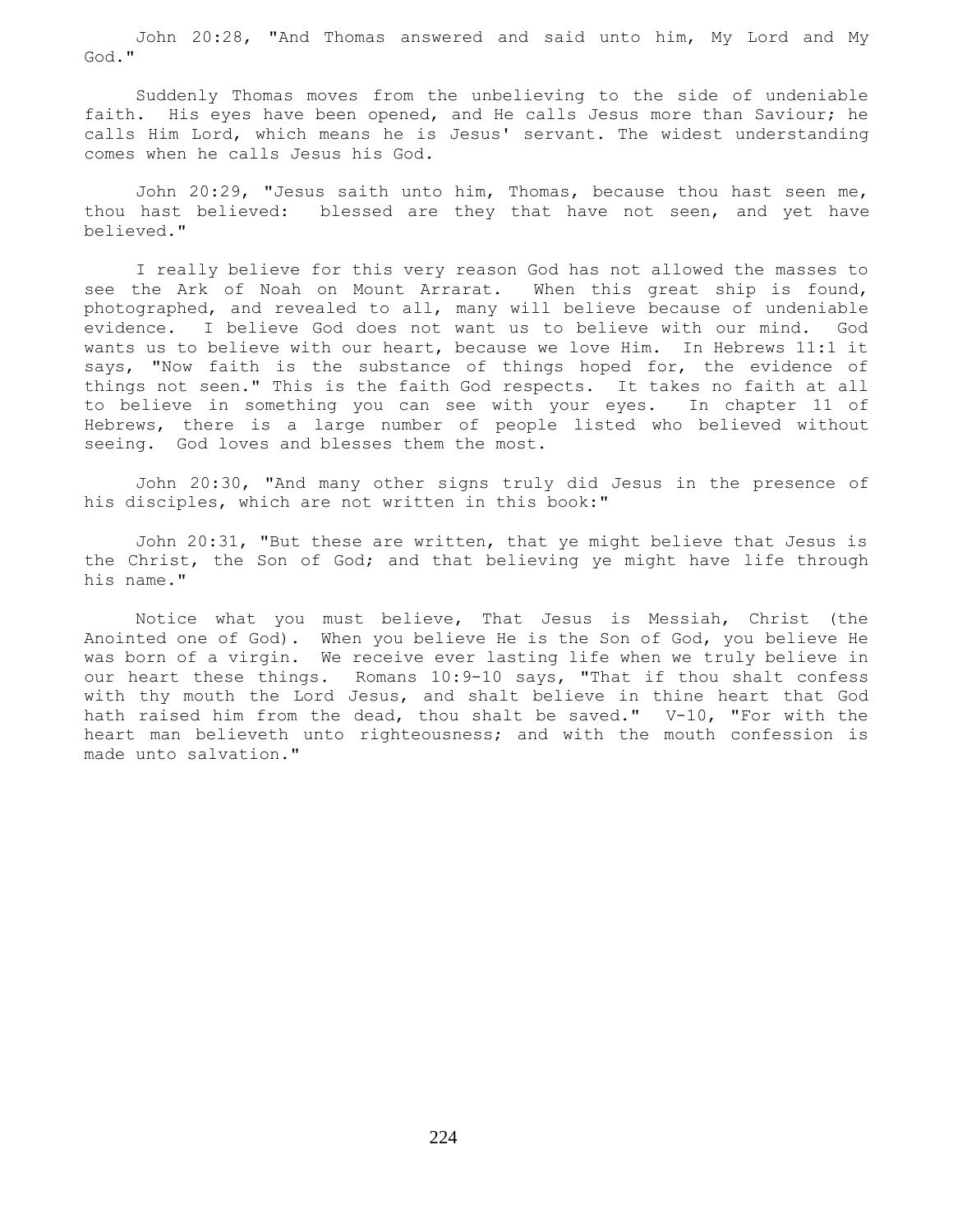## John 53 Questions

1. Why did Jesus tell Mary not to touch Him? 2. What was she to tell the disciples? 3. Where are the two kinds of bodies found? 4. Which Mary was this talking about? 5. What did Mary tell the disciples? 6. Who does the Lord send with His message? 7. What day of the week does Jesus appear to the disciples? 8. Why were the disciples hidden? 9. What did Jesus say to them? 10. What did Jesus show the disciples that made them believe? 11. Jesus says, as my Father sent me 12. When Jesus breathed on them, what did He say to them? 13. In verse 23, what power did Jesus give them? 14. How can Jesus' disciples do miracles? 15. Who was called Didymus? 16. What did he say he would have to see before he would believe? 17. Without \_\_\_\_\_\_\_\_\_\_\_\_\_\_\_\_\_\_\_\_\_\_\_\_\_\_\_\_\_ it is impossible to please God. 18. How many days later did Jesus appear to Thomas? 19. What did Jesus say to Thomas? 20. What two names did Thomas call Jesus? 21. Why did Jesus say Thomas believed? 22. Who is even more blessed that believe? 23. What is faith in Hebrews chapter 11? 24. Why were these signs written? 25. What must we believe?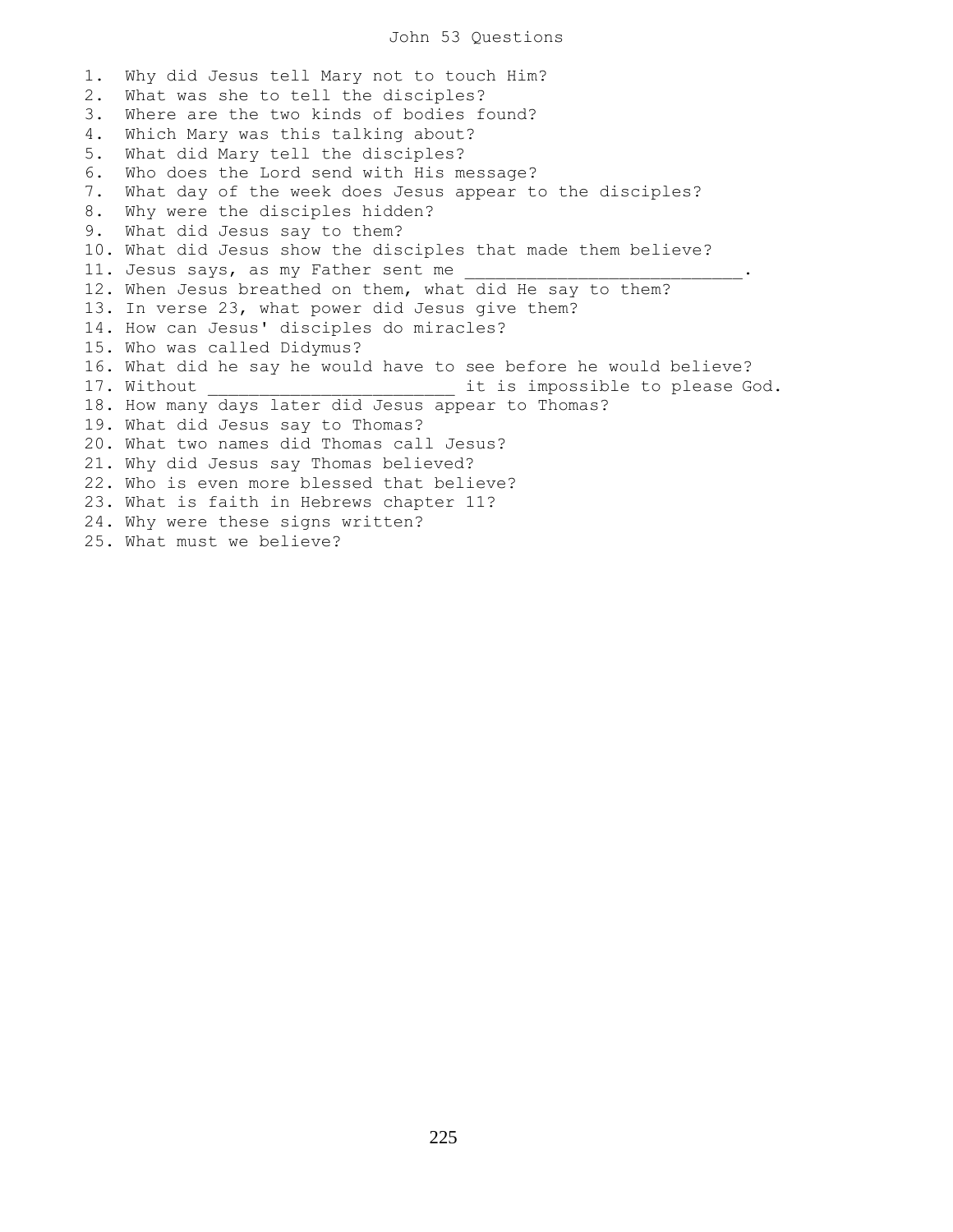We will begin this lesson in John 21:1.

 John 21:1, "After these things Jesus shewed himself again to the disciples at the sea of Tiberias; and on this wise shewed he himself."

 In this manifestation (made Himself real) to the disciples, Jesus is revealing to the disciples His Godhood. The sea of Tiberias is the same as the sea of Galilee or the sea of Gennesaret. This was the home of many of these disciples before Jesus called them to follow Him. Many of them were fishermen here on this sea. When Jesus was crucified, some of them went back to their nets and began fishing again.

 John 21:2, "There were together Simon Peter, and Thomas called Didymus, and Nathanael of Cana in Galilee, and the sons of Zebedee, and two other of his disciples."

 Peter, James, and John had previously been fishermen. It seemed as though the disciples were just waiting for Jesus to tell them what to do. I don't believe this account is something that happened immediately after Jesus appeared to Thomas. John just put it in here, because of its importance.

 John 21:3, "Simon Peter saith unto them, I go a-fishing. They say unto him, We also go with thee. They went forth, and entered into a ship immediately; and that night they caught nothing."

 Peter had gotten tired of waiting and goes fishing. The other disciples decide to go with him. Probably their families and the servants had been running these fishing boats after Peter, Andrew, James, and John had left to follow Jesus. We see, here, that this night they caught no fish. Perhaps, this has to do with the almost futile effort they made until they received the baptism of the Holy Ghost at Pentecost. Peter, in particular, (even though he denied Jesus in fear) would later feel privileged to be crucified like his Lord. Perhaps, the darkness symbolizes the darkened world before the light of Jesus comes.

 John 21:4, "But when the morning was now come, Jesus stood on the shore: but the disciples knew not that it was Jesus."

 John 21:5, "Then Jesus saith unto them, Children, have ye any meat? They answered him, No."

 The eyes had deceived them, they did not realize that this was Jesus. They should have known when Jesus called them children, but they thought this just to be an inquiring stranger.

 John 21:6, "And he said unto them, Cast the net on the right side of the ship, and ye shall find. They cast therefore, and now they were not able to draw it for the multitude of fishes."

 We see here a number of symbols. First of all, Jesus had told them before that He would make them fishers of men. The right side is symbolic of those who believe, and the left side are those who refuse salvation. The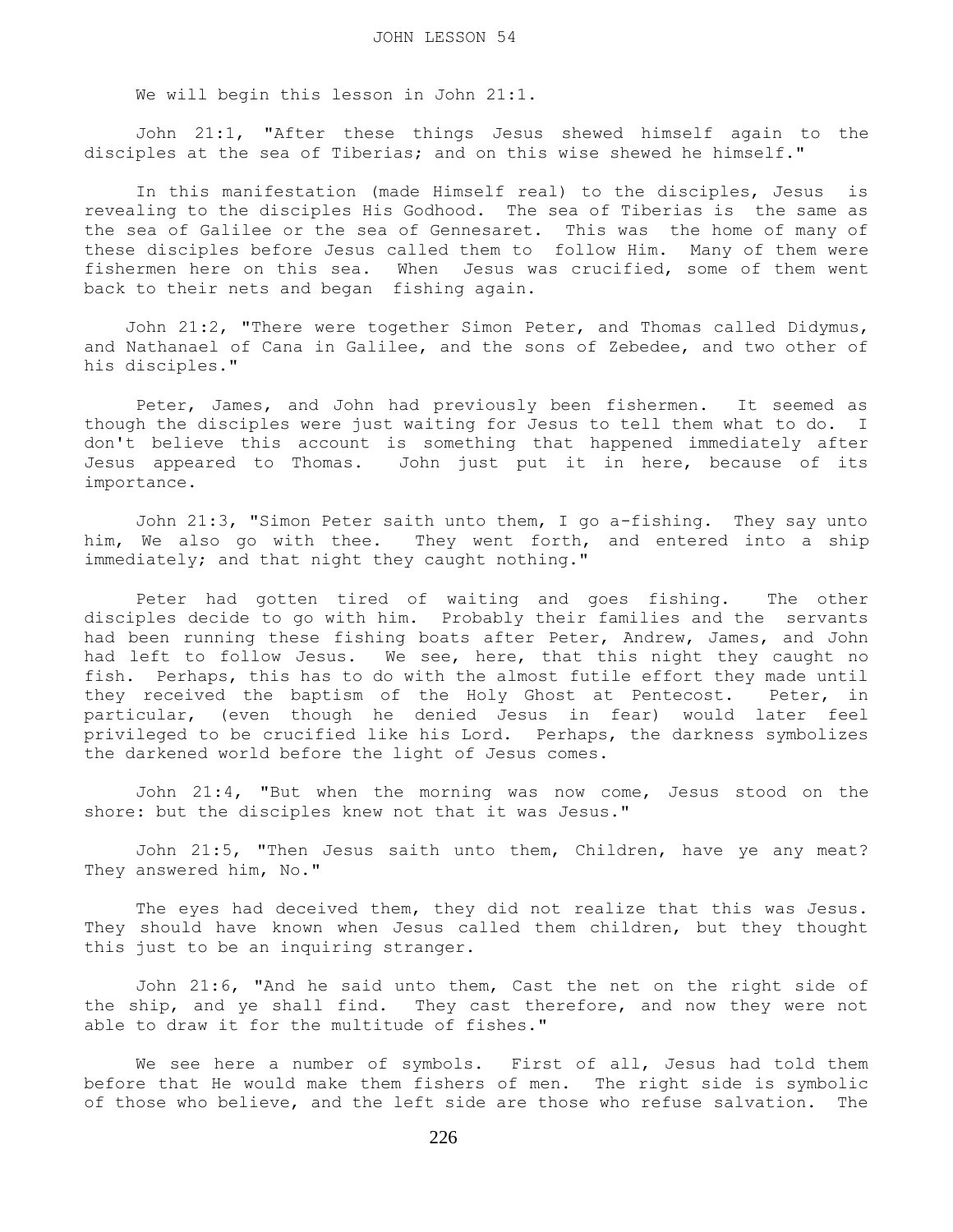sheep (saved) are on the right. Multitude is a word that is used extensively in the Bible when describing the large number who are dressed in white robes because they are saved. Abraham's seed was to be so large a multitude it could not be numbered. We see here, also, that Jesus is teaching them how to fish. The gospel message must fall on willing ears before it will be accepted. The Holy Spirit prepares the heart to receive, then when you bring the message God's way, a multitude will be saved.

 John 21:7, "Therefore that disciple whom Jesus loved saith unto Peter, It is the Lord. Now when Simon Peter heard that it was the Lord, he girt his fisher's coat unto him, (for he was naked,) and did cast himself into the sea."

 This disciple is John who tells Peter. This being naked has a spiritual meaning. Peter felt as if he had no covering, because he had denied Jesus. He now knows the Lord is still interested in him.

 John 21:8, "And the other disciples came in a little ship; (for they were not far from land, but as it were two hundred cubits,) dragging the net with fishes."

 Two hundred cubits is about three hundred feet. They were bringing their catch with them.

 John 21:9, "As soon then as they were come to land, they saw a fire of coals there, and fish laid thereon, and bread."

 We see here Jesus Christ the Saviour of the world providing for the needs of these He has called. This is a simple meal, but sufficient to take care of their needs. Jesus has set a table before each of us, it is therefore our obligation to eat of that table. You can bring the gospel message over and over, but until the people partake of it themselves, they will go away hungry.

 John 21:10, "Jesus saith unto them, Bring of the fish which ye have now caught."

 We must go back to where Jesus had told them that He would make them fishers of men, before we can get the full impact of what the spiritual meaning is here. Jesus is, in a sense, telling them that they must bring the catch into the kingdom.

 John 21:11, "Simon Peter went up, and drew the net to land full of great fishes, an hundred and fifty and three: and for all there were so many, yet was not the net broken."

 The fact that Peter brought the net in, shows that God has established Peter to bring Gentiles into the kingdom. Many times the sea is symbolic of people. To me this again, tells these disciples, Go ye into all the world and preach the gospel. When you throw out the net (preach), many are saved. The fact that this one hundred and fifty-three is a specific number lets us know that it has great spiritual significance. This Scripture does not say they caught one hundred and fifty-three different kinds of fish, so we know that this was not an impossibility. We, also, know that on another occasion, they caught so many that the net broke and they did not bother to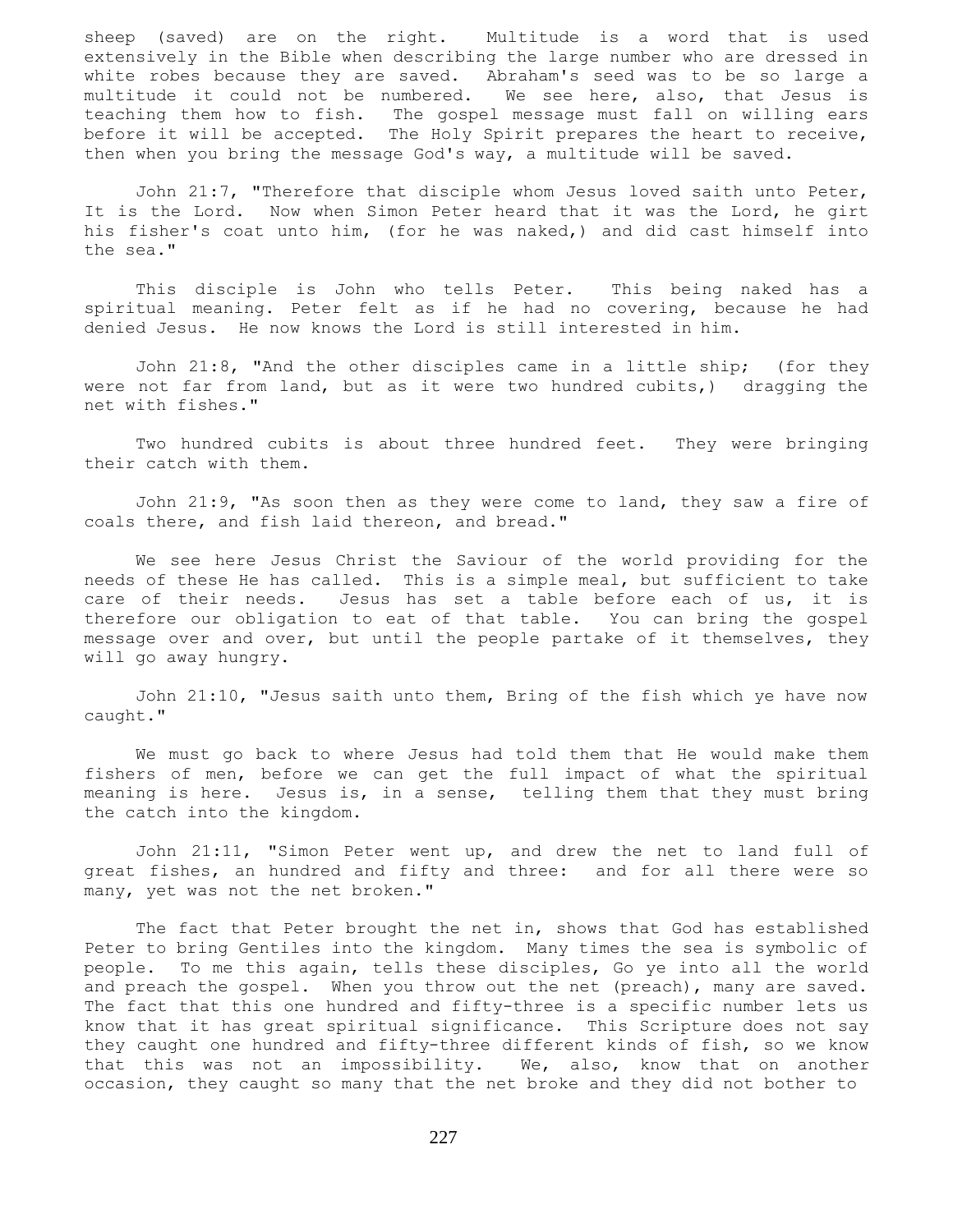count them. We can gather from these two things, that the number one hundred and fifty-three symbolizes a spiritual truth. At that time, there were one hundred and fifty-three different types of fish known in their world. My own personal belief, and the belief of a very dear friend in Christ who has taught the Bible for over sixty years, is that this one hundred and fifty-three symbolizes the fact that people of all nations and kindreds shall be represented in heaven. The gospel net is thrown to whosoever will regardless of their nationality. Revelation 14:6, "And I saw another angel fly in the midst of heaven, having the everlasting gospel to preach unto them that dwell on the earth, and to every nation, and kindred, and tongue, and people." We can easily see that God is interested in all people. I say again, that these one hundred and fifty-three fish probably indicates that God wants His disciples to preach to all people. The net being so full, but still able to hold them, just means there is room in heaven for all. You must remember that just a short time earlier, they were preaching to just the Hebrews.

 John 21:12, "Jesus saith unto them, Come and dine. And none of the disciples durst ask him, Who art thou? knowing that it was the Lord."

 This invitation that Jesus gives these disciples is open today, Come and dine. In Matthew 4:4 we read, "But he answered and said, It is written, Man shall not live by bread alone, but by every word that proceedeth out of the mouth of God." There is a song called "COME AND DINE" in most hymnals. In this song, Jesus invites His chosen few to come and dine. It speaks of the manna He fed them in the wilderness, it speaks of the few fishes and bread feeding the multitude, and then it speaks of that heavenly food that never runs out. The spiritual meaning of all of this is to come and feast on the Word of God. It never runs out. There is plenty to go around and more. Notice here, that His disciples did not recognize Jesus from His out ward appearance, but they knew Him when He spoke to them. They knew it was their Lord. This tells us that what is inside is much more important than the outward appearance. He is in His glorified body. He has changed to the eyes, but He is the same Lord.

 John 21:13, "Jesus then cometh, and taketh bread, and giveth them, and fish likewise."

 Jesus feeds the hungry every time. We should feed upon His Word, and we will be filled. "Blessed are they which do hunger and thirst after righteousness: for they shall be filled." Matthew 5:6. Here is one last note on this lesson above to all the ministers. We may be like Noah who preached all those years and never had a convert, but all we can do is preach (fish): God gives the increase.

 One more thing we need to look at is these disciples not recognizing Jesus from sight, but only when He spoke to them. When we look at Jesus with our physical eyes, we do not recognize Him for who He is. When He moves upon our heart and we see Him in the Spirit, He is very clear to us.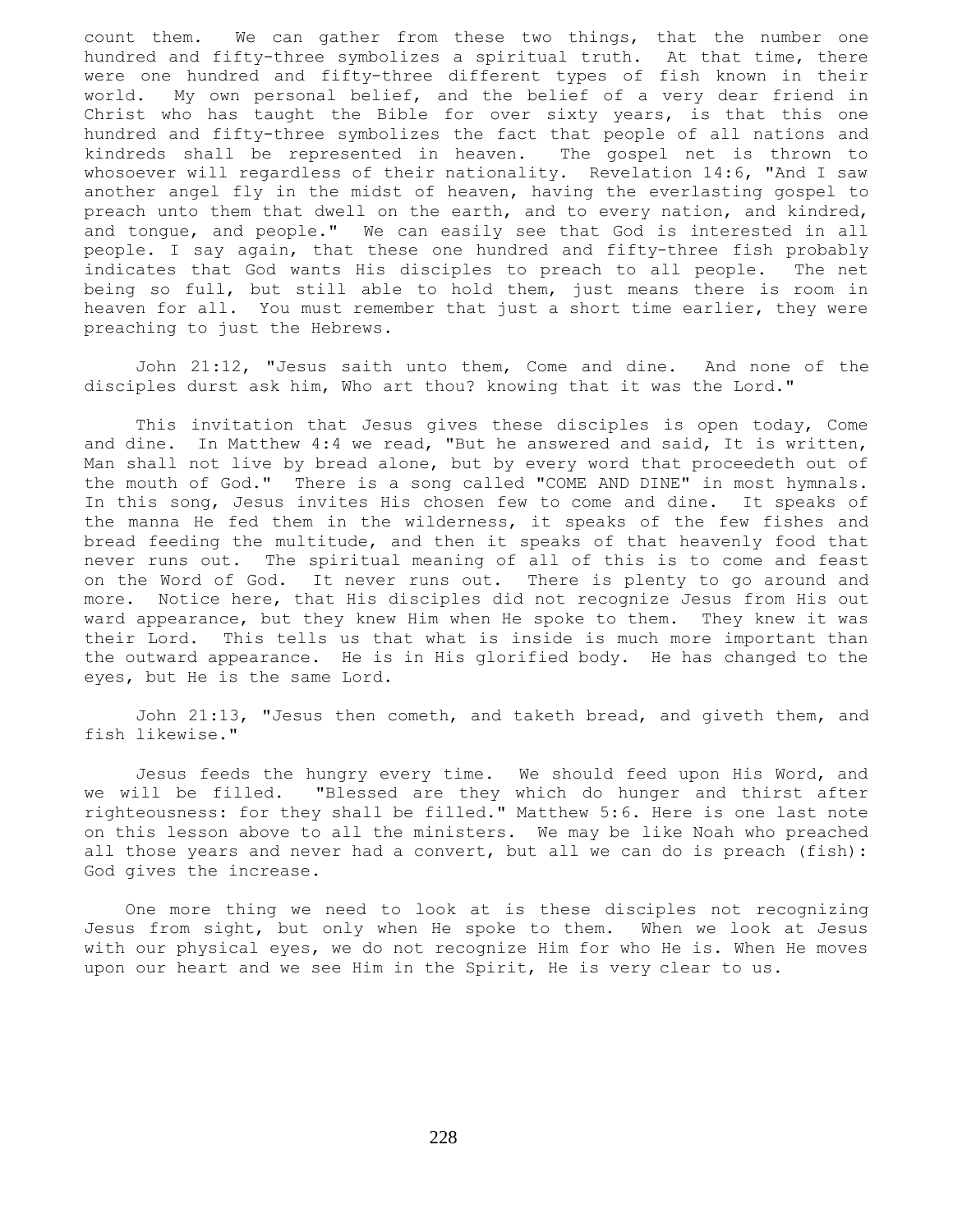## John 54 Questions

1. On what sea did Jesus show Himself to the disciples? 2. Give two other names for this sea? 3. Which of the disciples were there? 4. In verse 3, what did Simon Peter say to the rest? 5. How many fish had the disciples caught that night? 6. When morning came, where was Jesus? 7. What question did Jesus ask the disicples when He called to them on the sea? 8. Who did they think Jesus to be at first? 9. What did Jesus tell them to do that they had not done previously? 10. Why could they hardly bring in the net? 11. What them? 12. Who is the unnamed disciple in verse 7, probably? 13. What did Peter do before swimming to shore? 14. Approximately how far is two hundred cubits? 15. When the disciples got to shore, what did they see? 16. Jesus has set a table before us, what is our obligation to do? 17. Who pulled the net to land? 18. What is throwing out the net symbolic of? 19. What does the one hundred and fifty-three tell us? 20. What does this full net that does not break mean? 21. What does Jesus invite them to do? 22. In Matthew 4:4, we are told to do what? 23. What two foods did Jesus feed them? 24. What note to the ministers will encourage those who seem to have no converts?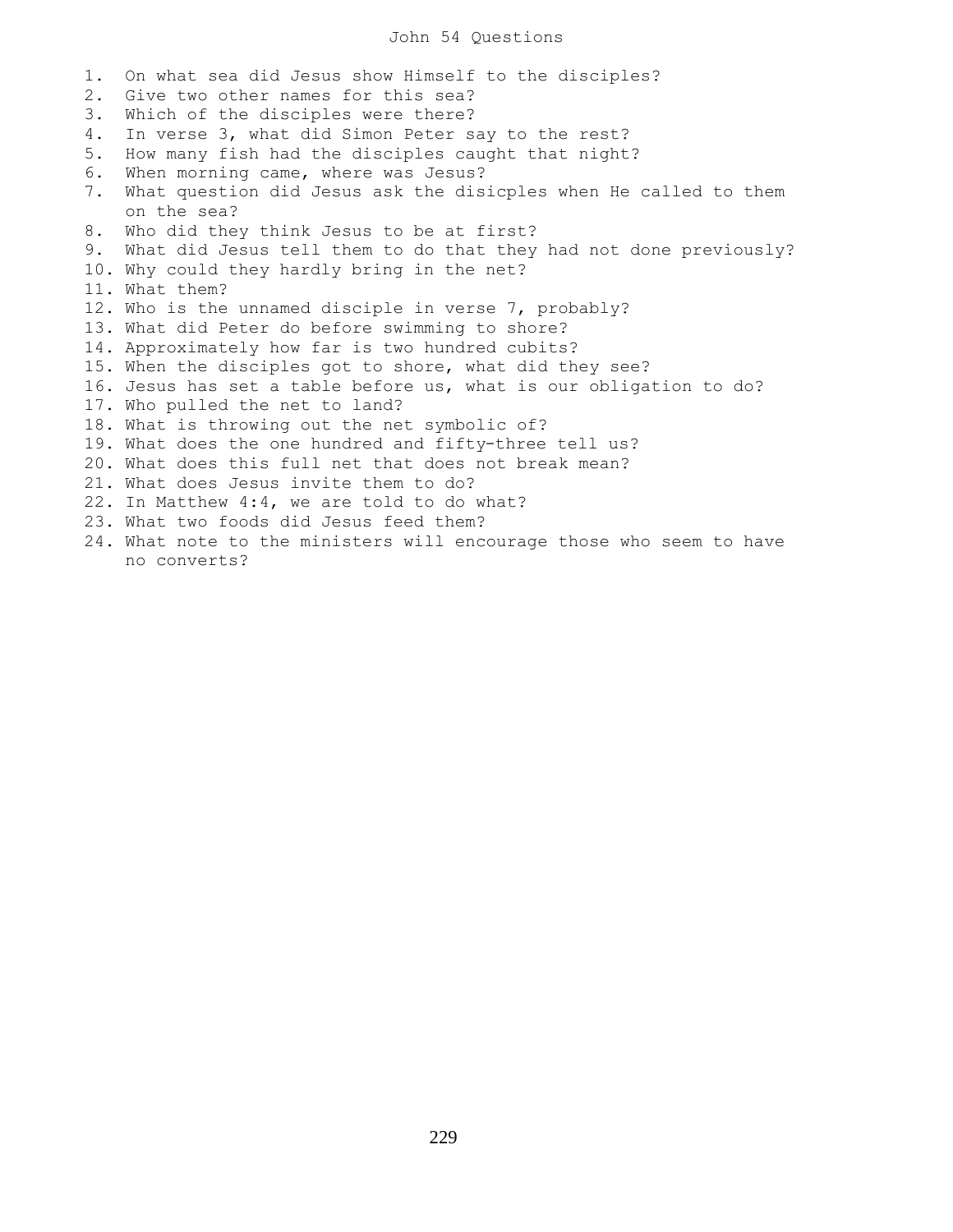We will begin this lesson in John 21:14.

 John 21:14, "This is now the third time that Jesus shewed himself to his disciples, after that he was risen from the dead."

 In the previous lesson, Jesus was on the sea shore feeding the disciples. Now we read that this is the third time that Jesus has appeared to them since the resurrection. This still bothers me that even after they knew He had resurrected from the grave and was, in fact, glorified, that they would not be out ministering the things that He had taught them. At some point in our life, we have to get off the sidelines and get into the heat of battle to win people to the kingdom. These disciples are sitting around waiting for Jesus to do it all. Jesus, I believe, is trying to show them in all of this, that if they will do what He has ordered them to do (cast the net on the right side), they will bring many souls to God.

John 21:15, "So when they had dined, Jesus saith to Simon Peter, Simon, son of Jonas, lovest thou me more than these? He saith unto him, Yea, Lord; thou knowest that I love thee. He saith unto him, Feed my lambs."

 This statement to Peter overlooks the fact that Peter had denied Jesus three times. Jesus had told Peter that he was a rock. When Peter told Jesus that He was Jesus the Christ the Son of the living God, Jesus had told Peter that flesh and blood had not revealed this to Peter, but the Spirit of God. As we said in a previous lesson, Peter was ready to fight for Jesus. He just didn't understand Jesus allowing them to take Him. Peter has no way of knowing whether he loves Jesus more than these other disciples do. He does know that he has great love for the Lord. He also knows that Jesus knows what is in his heart. At this point, Peter is just happy that the Lord will have him back at all. In Matthew 16:17-19, "And Jesus answered and said unto him, Blessed art thou, Simon Barjona: for flesh and blood hath not revealed it unto thee, but my Father which is in heaven." V-18, "And I say also unto thee, That thou art Peter, and upon this rock I will build my church; and the gates of hell shall not prevail against it." V-19, "And I will give unto thee the keys of the kingdom of heaven; and whatsoever thou shalt bind on earth shall be bound in heaven: and whatsoever thou shalt loose on earth shall be loosed in heaven." We see from this that great power and authority in the church had been given Peter. God never goes back when He has said something. This promise Jesus made Peter was still in effect. Jesus, now, is telling Peter, get on about your mission, start now to feed my lambs. Feed them, so they can become mature sheep. These baby Christians who belong to Jesus are the lambs Jesus is talking about. Teach them and make them mature Christians.

 John 21:16, "He saith to him again the second time, Simon, son of Jonas, lovest thou me? He saith unto him, Yea, Lord; thou knowest that I love thee. He saith unto him, Feed my sheep."

 Notice the only difference here in Jesus' reply is He changes lambs to sheep. Peter is to keep the sheep (more mature) Christians in correct fellowship, as well as the lambs.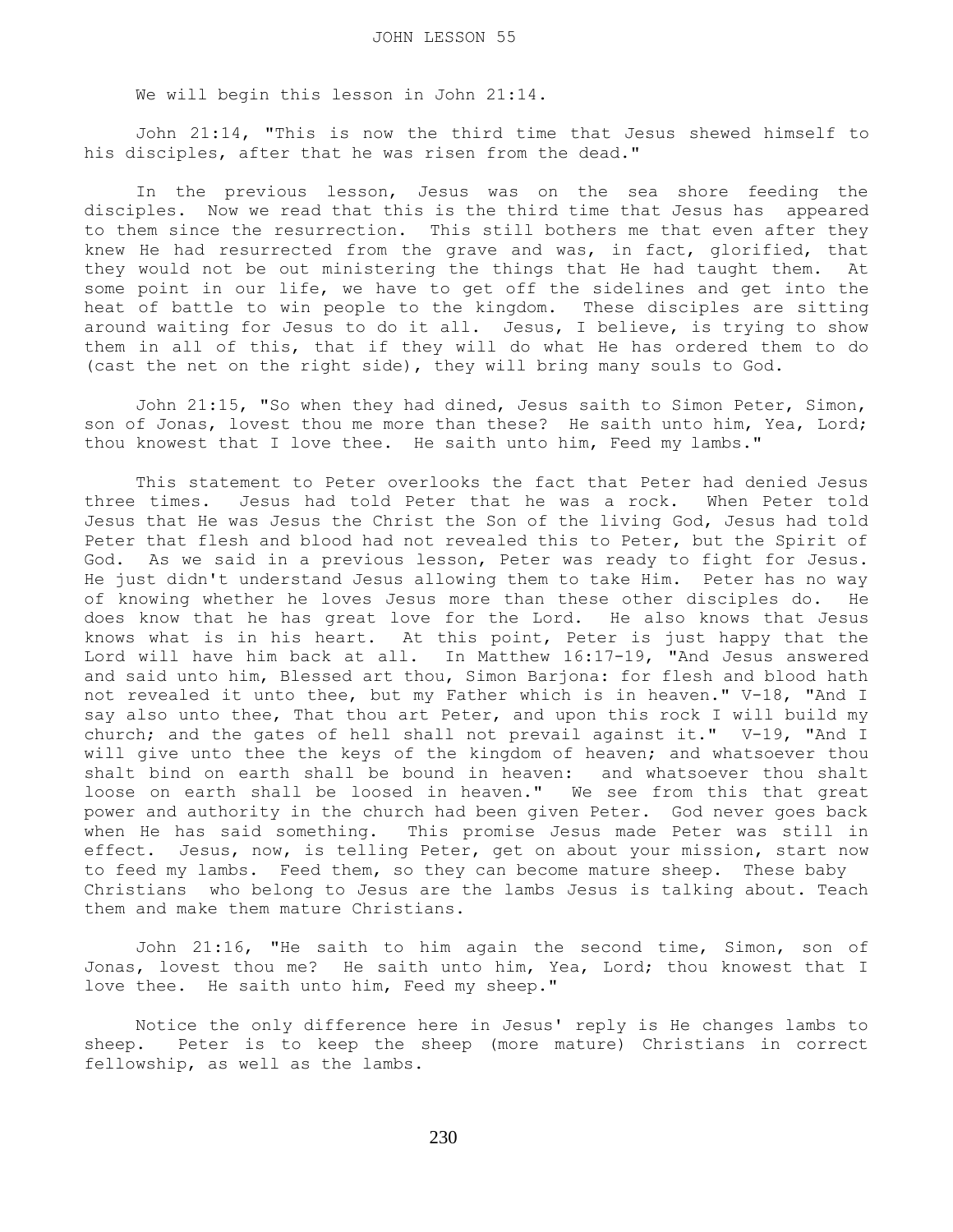John 21:17, "He saith unto him the third time, Simon, son of Jonas, lovest thou me? Peter was grieved because he said unto him the third time, Lovest thou me? And he said unto him, Lord, thou knowest all things; thou knowest that I love thee. Jesus saith unto him, Feed my sheep."

 This is really aggravating Peter, but he should remember that he denied Jesus three times, so now he must reverse that denial into total recognition. Jesus really is telling Peter here, I am setting you over my Church, and you are to see that the pure Word of God is fed to those who believe in me (sheep). This is a commission of God for Peter to oversee the Church. When Peter called Him Lord, it tells all. Peter will now obey Jesus to the utmost. Jesus does know the great love that Peter ha s for Him and that is why He entrusts the Church to Peter.

 John 21:18, "Verily, verily, I say unto thee, When thou wast young, thou girdedst thyself, and walkedst whither thou wouldest: but when thou shalt be old, thou shalt stretch forth thy hands, another shall gird thee, and carry thee whither thou wouldest not."

 Jesus Christ, the Victor, is telling Peter, here, that Peter will be the helm of the church, and Peter in His youth will be strong, and will walk in that strength, but He is, also, telling Peter of his death: that he will be captured and held against his will. Peter has called Jesus, Lord, so Peter truly is no longer his own man, he will do the will of his Lord. Jesus, here, tells Peter of the persecution that will come.

 John 21:19, "This spake he, signifying by what death he should glorify God. And when he had spoken this, he saith unto him, Follow me."

 We see here, Jesus telling Peter that Peter will follow Him not only in His life's work, but in His death, as well. Jesus is giving Peter a sign, so that He will know in days to come.

 John 21:20, "Then Peter, turning about, seeth the disciple whom Jesus loved following; which also leaned on his breast at supper, and said, Lord, which is he that betrayeth thee?"

This is speaking of John the beloved.

 John 21:21, "Peter seeing him saith to Jesus, Lord, and what shall this man do?"

 Peter is trying to get Jesus to tell him what work Jesus will have John to do. This is not the Lord's way though. The Lord will tell John, and only John, what the work is that He has for him to do.

 John 21:22, "Jesus saith unto him, If I will that he tarry till I come, what is that to thee? follow thou me."

 Jesus is telling Peter that each of us has a special work to do that the Lord called only us to do. We should not be concerned about someone else's work, only the work God has given us to do. There is no place for jealousy in God's kingdom. This also indicates here, that maybe John never died. He could have been like Enoch. On one of the times he went to heaven, maybe he just stayed. There really is no record of John ever dying. It really is not any of Peter's business, or ours, what happened to John.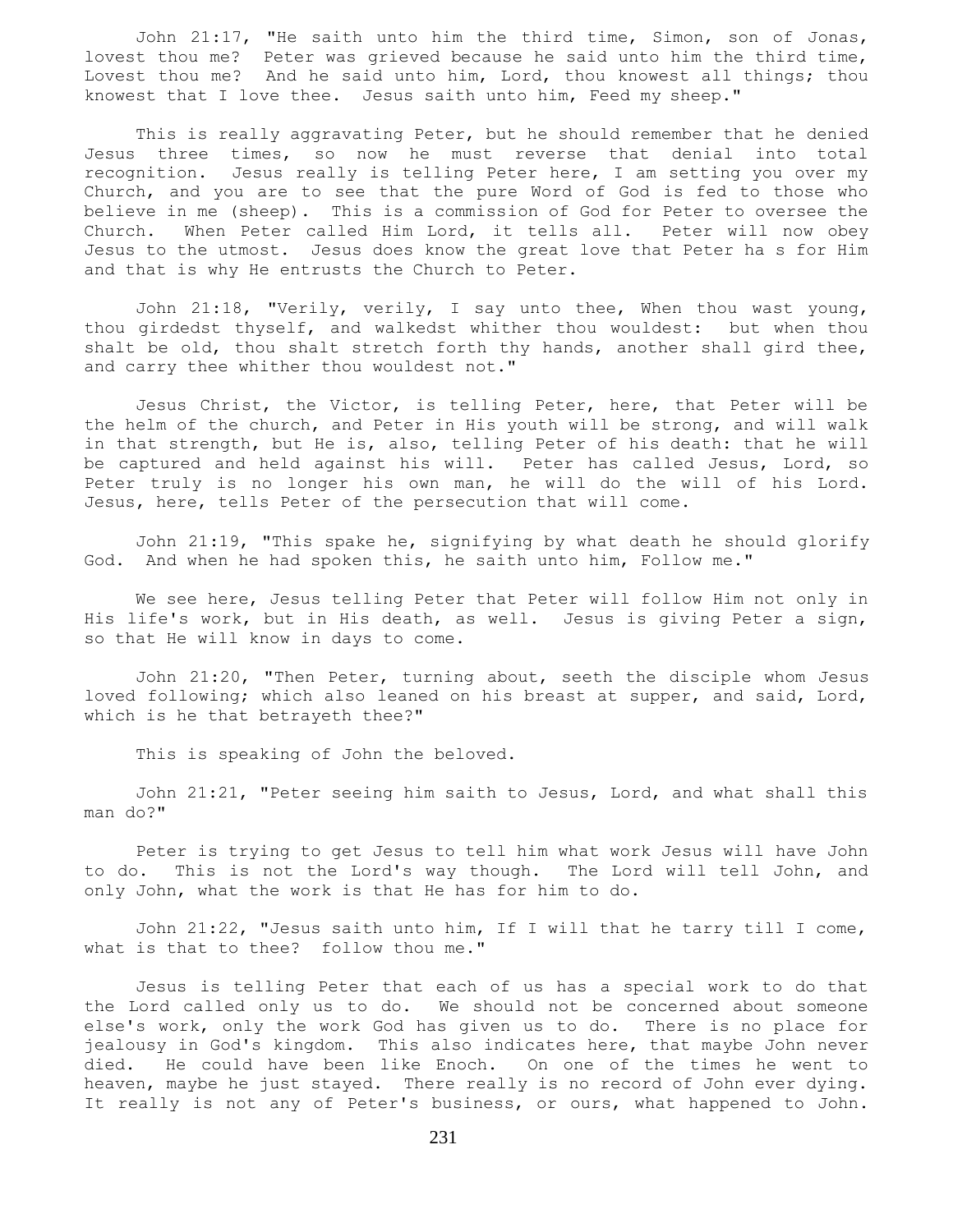That is Jesus' business. He closes this statement to Peter by saying, you just do the work I have given you to do.

 John 21:23, "Then went this saying abroad among the brethren, that that disciple should not die: yet Jesus said not unto him, He shall not die; but, If I will that he tarry till I come, what is that to thee?"

 This statement is still brought up today even among Christians. We know that Elijah was carried to heaven in a whirlwind without dying, because he pleased God. John was John the beloved, he pleased God also, so it would not be unlikely that the same thing would happen to him. As I said, it really is not our concern.

 John 21:24, "This is the disciple which testifieth of these things, and wrote these things: and we know that his testimony is true."

 John is speaking of himself here. John was very close to Jesus. He was called the disciple of love, because of the great love he had for Jesus. He understood Jesus more than any of the others.

 John 21:25, "And there are also many other things which Jesus did, the which, if they should be written every one, I suppose that even the world itself could not contain the books that should be written. Amen."

 We see from this last statement here (in another way) John is telling us that every miracle and every word uttered by Jesus upon this earth was revealing to mankind the overwhelming fullness of the Godhead. That the Father, the Word, and the Holy Spirit are all somehow beautifully manifested to man in the life and ministry of Jesus Christ upon the earth. John is so awed by the person of Jesus Christ that he does not have the words to express His greatness. In I John 5:7 he comes as close a possible for any man to describe this completeness, "For there are three that bear record in heaven, the Father, the Word, and the Holy Ghost: and these three are one." In Jesus Christ the Son of God dwelled all the fullness of the Godhead bodily. God is everything, to everyone, in every way.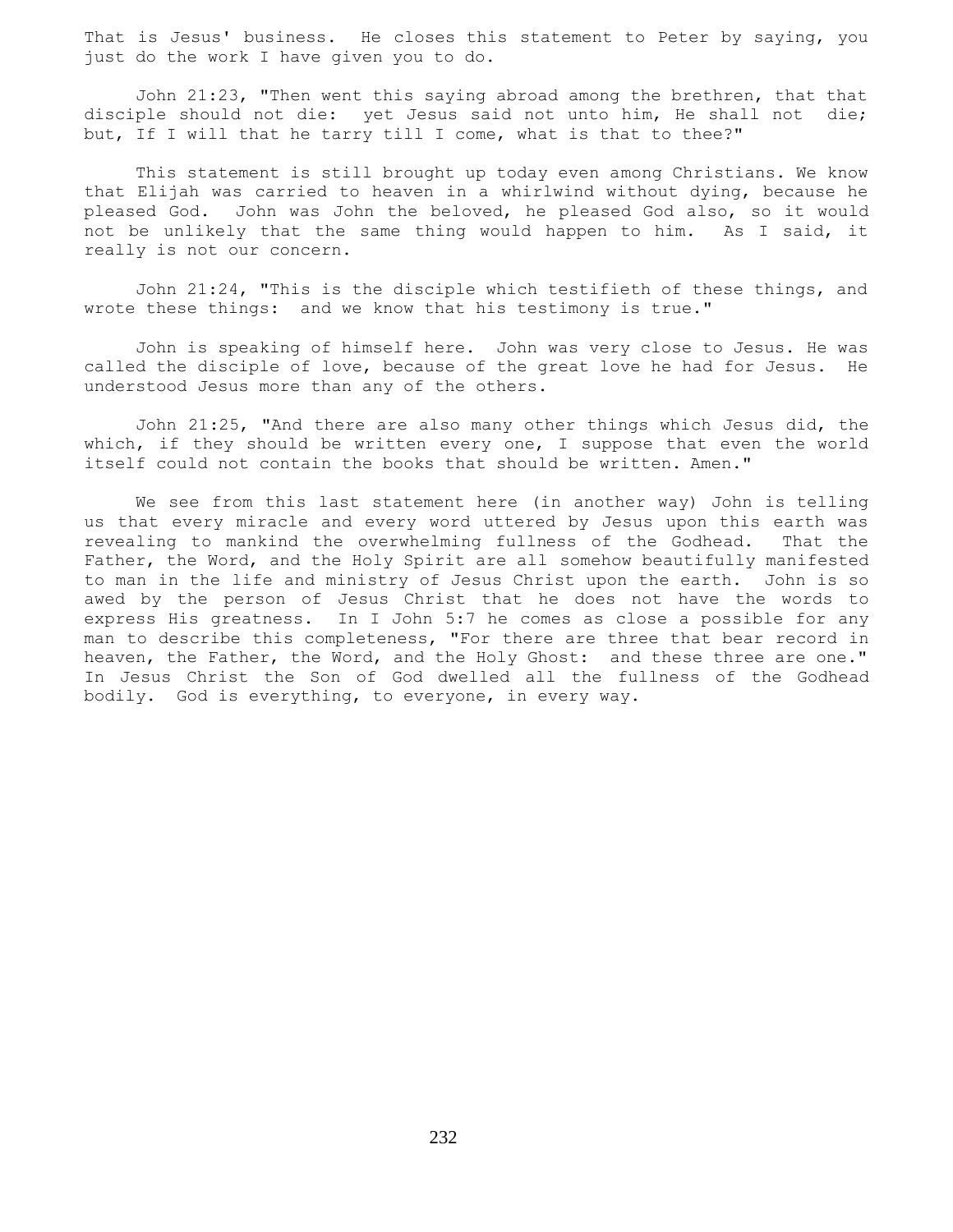## John 55 Questions

- 1. In verse 4, John explains that Jesus had revealed Himself to them after the resurrection how many times?
- 2. What name did Jesus call Peter in verse 15?
- 3. What question did Jesus ask Peter?
- 4. How did Peter answer?
- 5. What did Jesus tell Peter to do?
- 6. What had Jesus told Peter he was earlier?
- 7. Who had revealed to Peter that Jesus was the Christ the Son of the living God?
- 8. In Matthew 16:17-19, Jesus had placed Peter as what?
- 9. What are lambs spiritually?
- 10. What did Jesus ask Peter the second time?
- 11. What is the only difference in the work Jesus gave Peter to do in the second question?
- 12. Whose son was Jonas?
- 13. What one name has Peter called Jesus that tells what Peter's life will be?
- 14. In verse 18, what is Jesus forewarning Peter of?
- 15. Verse 19, says this message of Jesus' to Peter signifies what?
- 16. Who are they speaking of when they say he leaned on Jesus breast at supper?
- 17. What question does Peter ask Jesus about John?
- 18. What did Jesus reply to Peter?
- 19. What saying went abroad among the brethren after Jesus' answer to Peter about John?
- 20. Whose concern is it what happened to John?
- 21. What broad statement did John say about Jesus in verse 25?
- 22. What was every word Jesus uttered on earth trying to do?
- 23. What does I John 5:7 say?